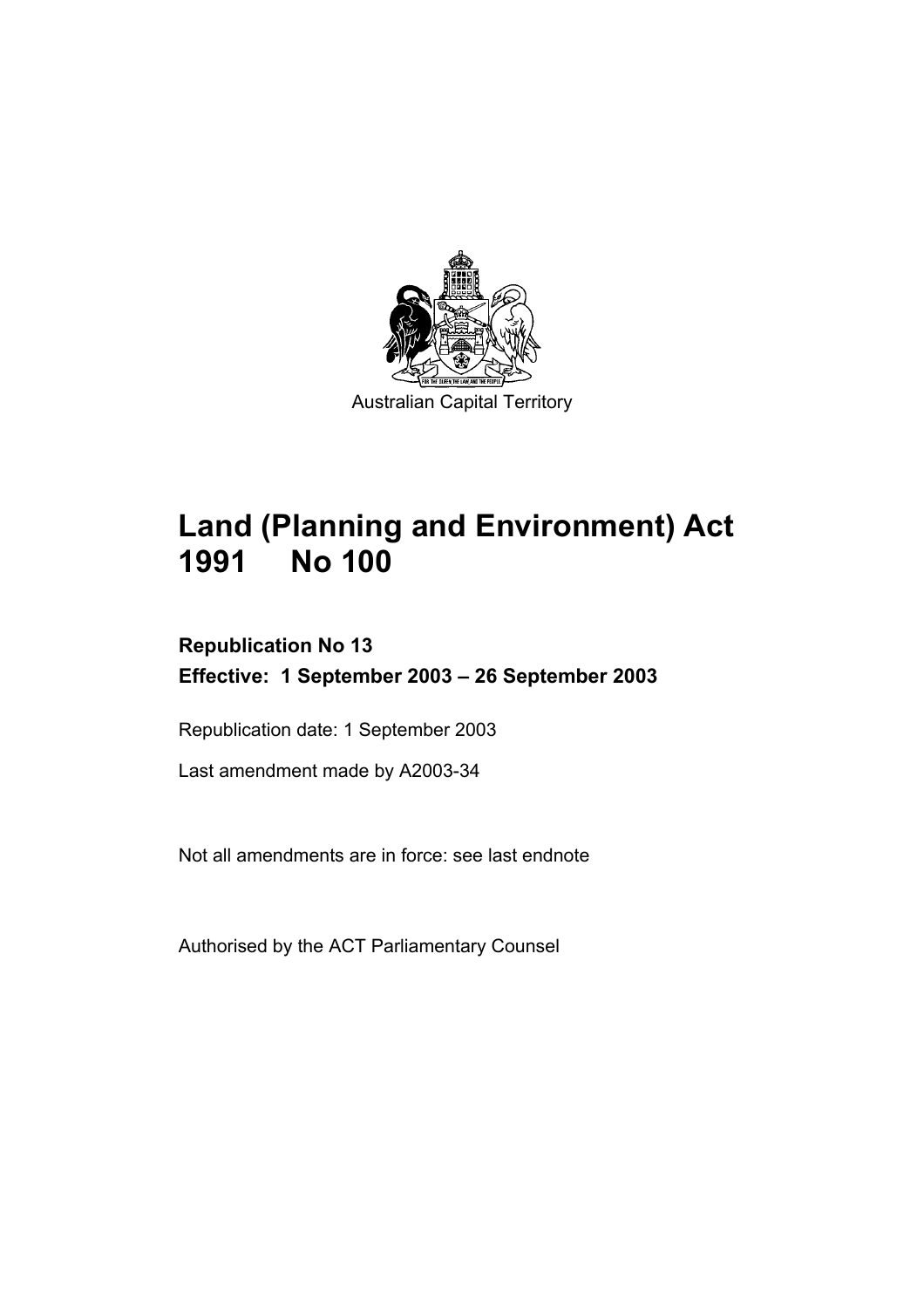#### **About this republication**

#### **The republished law**

This is a republication of the *Land (Planning and Environment) Act 1991* (including any amendment made under the *Legislation Act 2001*, part 11.3 (Editorial changes)) as in force on 1 September 2003*.* It also includes any amendment, repeal or expiry affecting the republished law to 1 September 2003.

The legislation history and amendment history of the republished law are set out in endnotes 3 and 4.

#### **Kinds of republications**

The Parliamentary Counsel's Office prepares 2 kinds of republications of ACT laws (see the ACT legislation register at www.legislation.act.gov.au):

- authorised republications to which the *Legislation Act 2001* applies
- unauthorised republications.

The status of this republication appears on the bottom of each page.

#### **Editorial changes**

The *Legislation Act 2001*, part 11.3 authorises the Parliamentary Counsel to make editorial amendments and other changes of a formal nature when preparing a law for republication. Editorial changes do not change the effect of the law, but have effect as if they had been made by an Act commencing on the republication date (see *Legislation Act 2001*, s 115 and s 117). The changes are made if the Parliamentary Counsel considers they are desirable to bring the law into line, or more closely into line, with current legislative drafting practice.

This republication does not include amendments made under part 11.3 (see endnote 1).

#### **Uncommenced provisions and amendments**

If a provision of the republished law has not commenced or is affected by an uncommenced amendment, the symbol  $|\mathbf{U}|$  appears immediately before the provision heading. The text of the uncommenced provision or amendment appears only in the last endnote.

#### **Modifications**

If a provision of the republished law is affected by a current modification, the symbol  $\mathbf{M}$ appears immediately before the provision heading. The text of the modifying provision appears in the endnotes. For the legal status of modifications, see *Legislation Act 2001*, section 95.

#### **Penalties**

The value of a penalty unit for an offence against this republished law at the republication date is—

- (a) if the person charged is an individual—\$100; or
- (b) if the person charged is a corporation—\$500.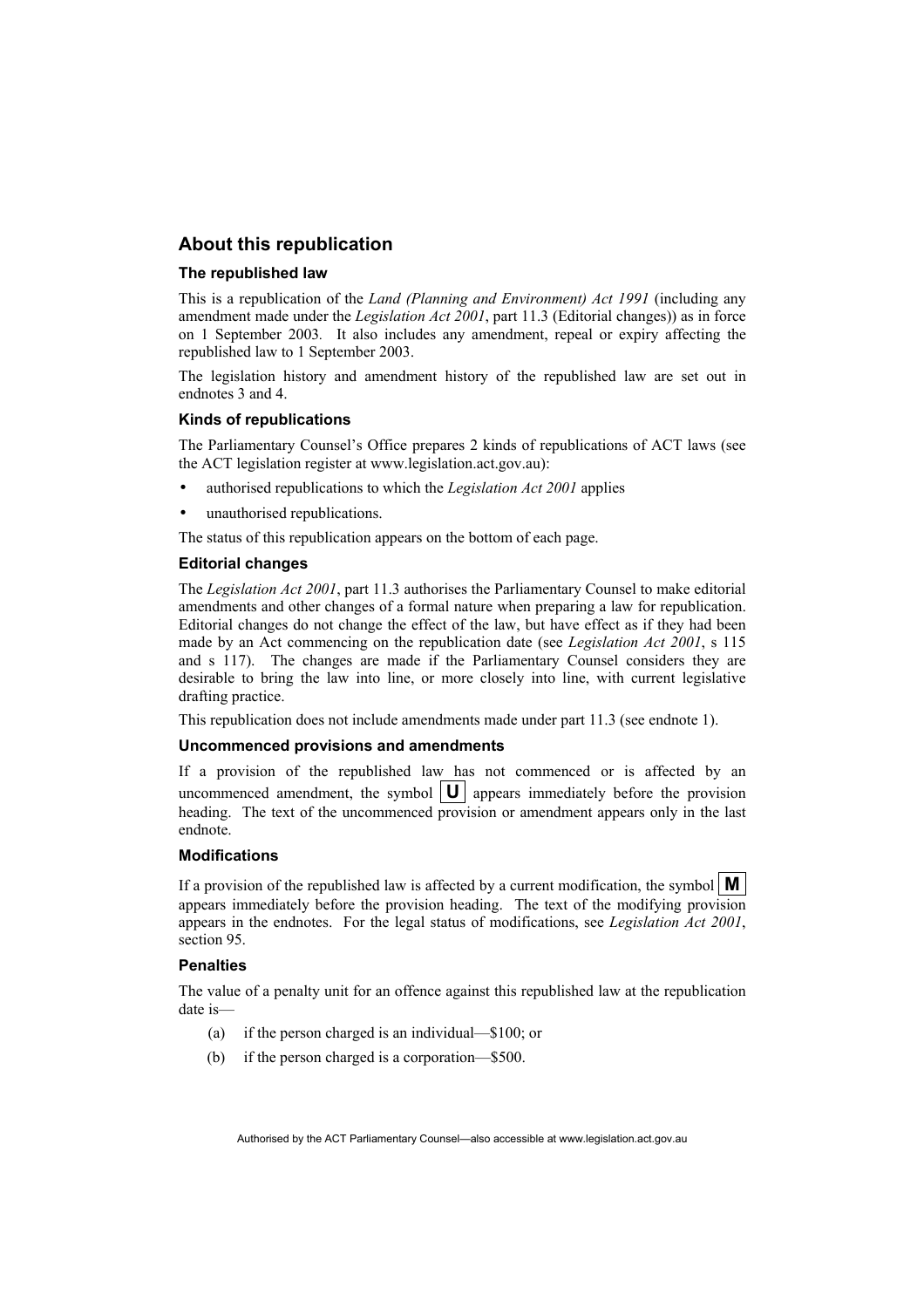

# **Land (Planning and Environment) Act 1991**

# **Contents**

|                             |                                                                          | Page                  |
|-----------------------------|--------------------------------------------------------------------------|-----------------------|
| Part 1                      | <b>Preliminary</b>                                                       |                       |
| 1                           | Name of Act                                                              | $\overline{2}$        |
| 2                           | Dictionary                                                               | $\overline{2}$        |
| 3                           | <b>Notes</b>                                                             | 2                     |
| 4                           | Offences against Act—application of Criminal Code etc                    | $\mathbf{2}^{\prime}$ |
| Part 2                      | <b>Planning</b>                                                          |                       |
| <b>Division 2.1</b>         | <b>Preliminary</b>                                                       |                       |
| 5                           | Definitions for pt 2                                                     | 4                     |
| <b>Division 2.2</b>         | Territory plan—object and effect                                         |                       |
| 7                           | Object                                                                   | 7                     |
| R <sub>13</sub><br>01/09/03 | Land (Planning and Environment) Act 1991<br>Effective: 01/09/03-26/09/03 | contents 1            |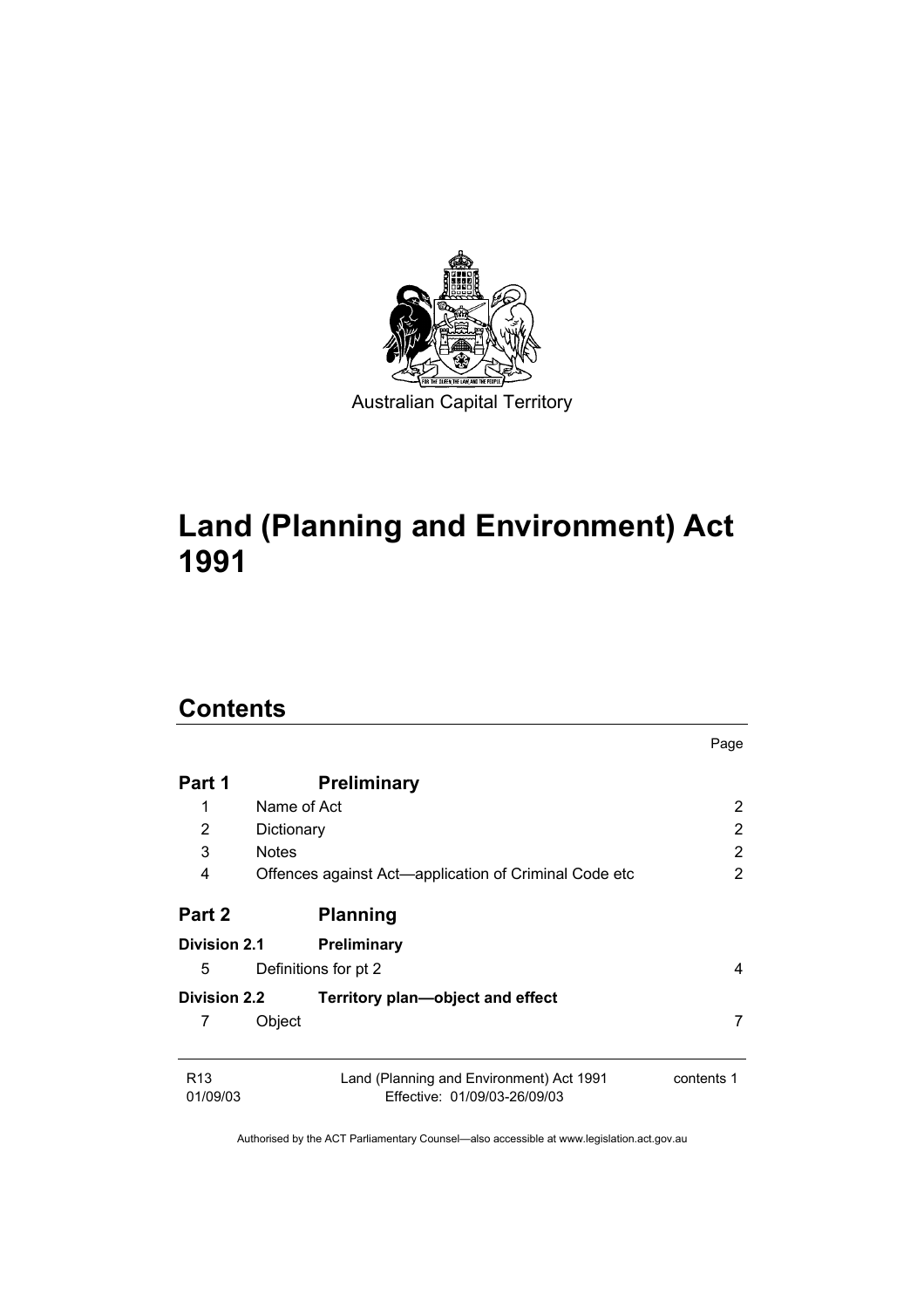|                                                                  |                                                              |                                                                                         | Page                        |
|------------------------------------------------------------------|--------------------------------------------------------------|-----------------------------------------------------------------------------------------|-----------------------------|
| 8                                                                | Effect of plan                                               |                                                                                         | 8                           |
| 9                                                                |                                                              | Effect of draft plan variation                                                          | 8<br>9                      |
| 10                                                               | Effect of interim heritage places register                   |                                                                                         |                             |
| 11                                                               | Draft heritage places register and variations-lack of effect |                                                                                         |                             |
| 12                                                               |                                                              | Plan not to have retrospective effect                                                   | 10                          |
| <b>Division 2.3</b><br>Territory plan-continuation and variation |                                                              |                                                                                         |                             |
|                                                                  |                                                              | Subdivision 2.3.1 Territory plan                                                        |                             |
| 13                                                               |                                                              | Continuation of plan                                                                    | 10                          |
|                                                                  |                                                              | Subdivision 2.3.2 Preparation of variations of Territory plan                           |                             |
| 14                                                               |                                                              | Application of sdiv 2.3.2                                                               | 10                          |
| 15                                                               |                                                              | Preparation of plan variations                                                          | 10                          |
| 16                                                               |                                                              | Consultation with conservator                                                           | 10                          |
| 17                                                               | Heritage                                                     |                                                                                         | 11                          |
| 18                                                               |                                                              | Environmental reports and inquiries                                                     | 12                          |
| 19                                                               |                                                              | Public consultation-notification                                                        | 13                          |
| 19A                                                              |                                                              | Public consultation-notice of interim effect etc                                        | 14                          |
| 19B                                                              |                                                              | Public consultation-availability of draft plan variation etc                            | 14                          |
| 19C                                                              |                                                              | Draft plan variations that do not affect rights                                         | 15                          |
| 20                                                               |                                                              | Consultation with national capital authority                                            | 15                          |
| 21                                                               |                                                              | Public inspection of comments                                                           | 15                          |
| 22                                                               |                                                              | Revision, deferral or withdrawal of draft plan variations                               | 16                          |
|                                                                  |                                                              | Subdivision 2.3.3 Minister approval and consideration by Legislative<br><b>Assembly</b> |                             |
| 23                                                               |                                                              | Application of sdiv 2.3.3                                                               | 17                          |
| 24                                                               |                                                              | Submission of draft plan variation to Minister                                          | 17                          |
| 25                                                               |                                                              | Consideration by Legislative Assembly committee                                         | 18                          |
| 26                                                               |                                                              | Minister's powers                                                                       | 19                          |
| 27                                                               |                                                              | Return of draft plan variation to authority                                             | 20                          |
| 28                                                               |                                                              | Notice of revival of deferred draft plan variation                                      | 21                          |
| 29                                                               |                                                              | Consideration of plan variation by Legislative Assembly                                 | 21                          |
| 30                                                               |                                                              | Rejection of plan variation by Legislative Assembly                                     | 23                          |
| 30A                                                              |                                                              | Partial rejection of plan variation by Legislative Assembly                             | 24                          |
| 30 <sub>B</sub>                                                  |                                                              | Partial rejection of plan variation-newspaper publication etc                           | 25                          |
| contents 2                                                       |                                                              | Land (Planning and Environment) Act 1991<br>Effective: 01/09/03-26/09/03                | R <sub>13</sub><br>01/09/03 |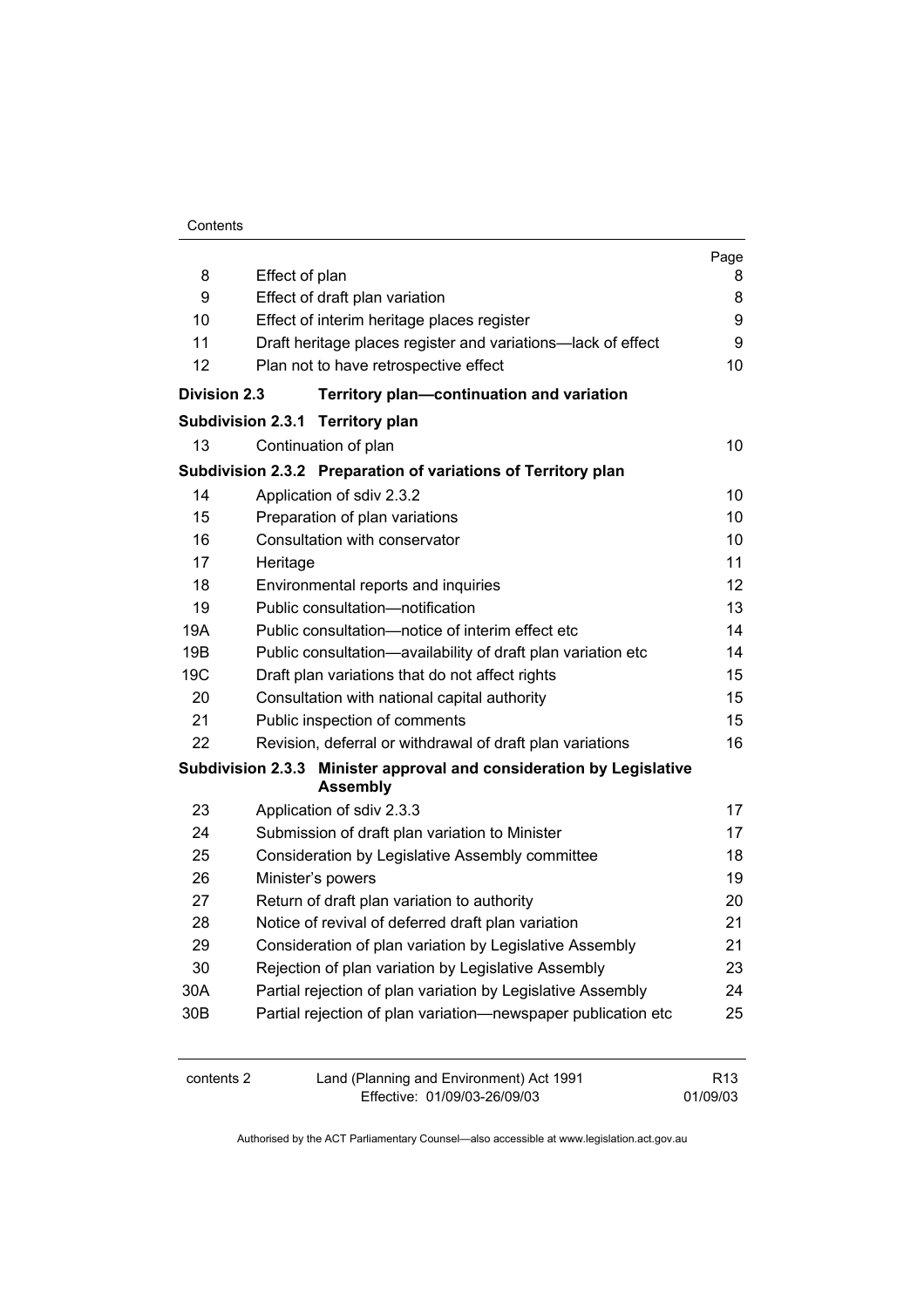|                     |                          |                                                                            | Contents |
|---------------------|--------------------------|----------------------------------------------------------------------------|----------|
|                     |                          |                                                                            | Page     |
|                     |                          | Subdivision 2.3.4 Plan variations-defined land                             |          |
| 31                  |                          | Definition for sdiv 2.3.4                                                  | 25       |
| 32                  |                          | Plan variations in relation to defined land                                | 25       |
| Division 2.5        |                          | <b>Miscellaneous</b>                                                       |          |
| 51                  |                          | Challenge to validity of provisions of plan                                | 26       |
| Part 3              |                          | <b>Heritage</b>                                                            |          |
| Division 3.1        |                          | Preliminary                                                                |          |
| 52                  |                          | Definitions for pt 3                                                       | 27       |
| 53                  |                          | Compliance with requirements for consultation or notification              | 28       |
| <b>Division 3.2</b> |                          | Heritage places register                                                   |          |
| 54                  |                          | Content of heritage places register                                        | 29       |
| <b>Division 3.3</b> |                          | Interim heritage places registers                                          |          |
|                     | Subdivision 3.3.1 Effect |                                                                            |          |
| 55                  |                          | Effect of interim registers                                                | 30       |
|                     |                          | Subdivision 3.3.2 Preparation, notification and submission of<br>registers |          |
| 56                  |                          | Criteria for preparation                                                   | 31       |
| 57                  |                          | Ministerial directions and declarations under div 3.5                      | 31       |
| 58                  |                          | Public consultation                                                        | 31       |
| 59                  |                          | Application for inclusion of places in interim register                    | 32       |
| 60                  |                          | Public notification                                                        | 32       |
| 61                  |                          | Notification of lessees and occupiers                                      | 33       |
| 62                  |                          | Revision of interim register                                               | 34       |
| 63                  |                          | Submission of interim register to planning and land authority              | 35       |
| <b>Division 3.4</b> |                          | Acquisition of heritage places and objects                                 |          |
| 64                  | Acquisition              |                                                                            | 37       |
| <b>Division 3.5</b> |                          | <b>Aboriginal heritage</b>                                                 |          |
|                     |                          | <b>Subdivision 3.5.1 Preliminary</b>                                       |          |
| 66                  |                          | Definitions for div 3.5                                                    | 38       |
|                     |                          |                                                                            |          |

| R13      |
|----------|
| 01/09/03 |

Land (Planning and Environment) Act 1991 Effective: 01/09/03-26/09/03

contents 3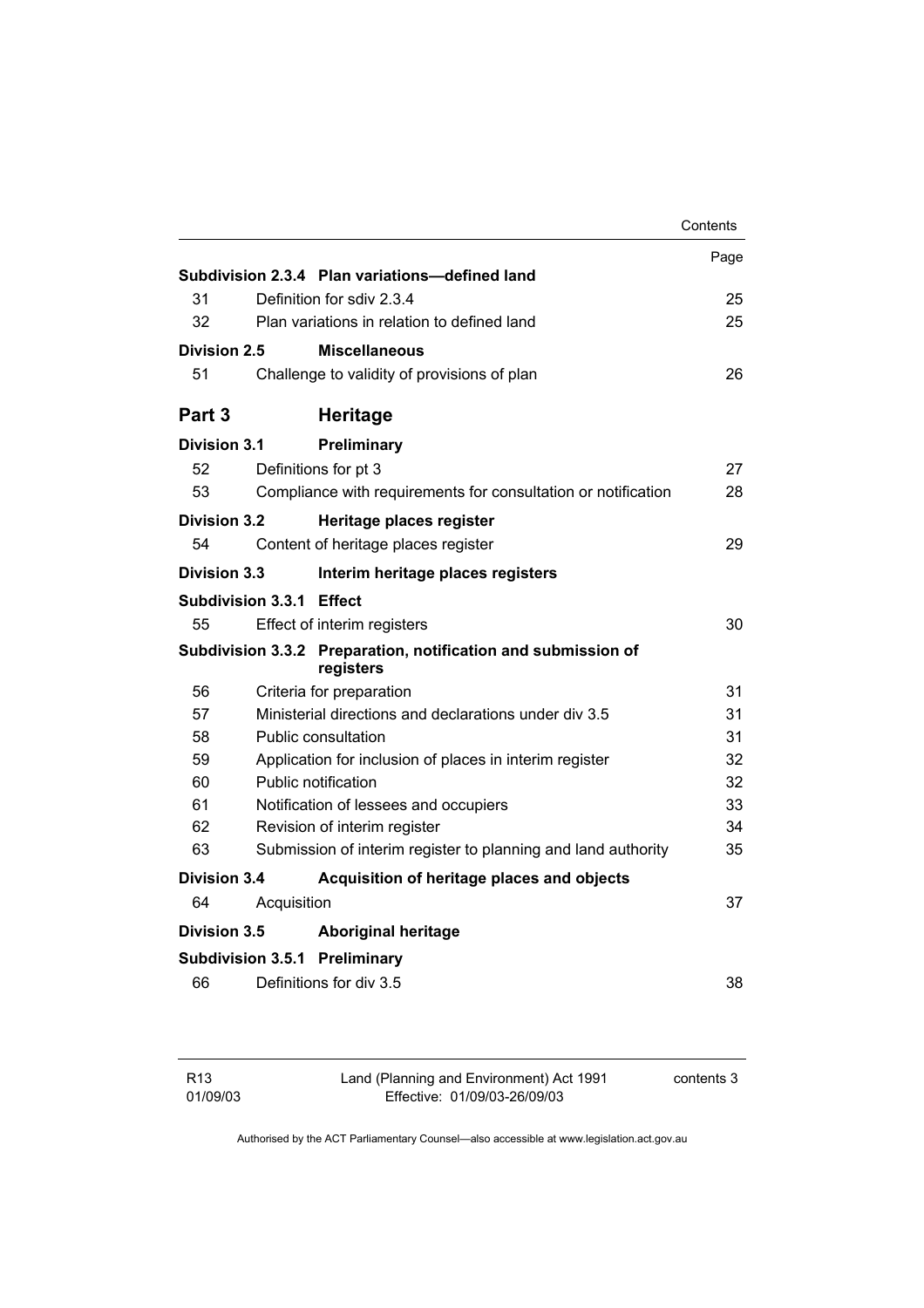| Contents |
|----------|
|----------|

| Subdivision 3.5.2 Reporting discoveries of unregistered Aboriginal |                                                                                 |                             |
|--------------------------------------------------------------------|---------------------------------------------------------------------------------|-----------------------------|
|                                                                    | places                                                                          |                             |
| 67                                                                 | Reports                                                                         | 38                          |
| 68                                                                 | Aboriginal heritage discoveries-consideration of reports                        | 39                          |
| 69                                                                 | Aboriginal heritage discoveries—Ministerial directions and<br>declarations      | 40                          |
|                                                                    | Subdivision 3.5.3 Protection of unregistered Aboriginal heritage                |                             |
| 70                                                                 | Damaging unregistered Aboriginal places                                         | 41                          |
| 71                                                                 | Orders for protection of unregistered Aboriginal places-<br>application of pt 6 | 42                          |
| 72                                                                 | Orders—reports by heritage council                                              | 43                          |
| 73                                                                 | Orders-Ministerial directions and declarations                                  | 43                          |
|                                                                    | <b>Subdivision 3.5.4 Compensation claims</b>                                    |                             |
| 74                                                                 | Definitions for sdiv 3.5.4                                                      | 44                          |
| 75                                                                 | Application of sdiv 3.5.4                                                       | 45                          |
| 76                                                                 | Right to compensation                                                           | 45                          |
| 77                                                                 | Loss for which compensation is recoverable                                      | 46                          |
| 78                                                                 | Amount of compensation                                                          | 47                          |
| 79                                                                 | Consultation with applicants                                                    | 47                          |
| 80                                                                 | Notice of decisions about compensation                                          | 48                          |
|                                                                    | Subdivision 3.5.5 Consultation in relation to registers                         |                             |
| 81                                                                 | Consultation with Aboriginal organisations                                      | 48                          |
|                                                                    | Subdivision 3.5.6 Restricted information                                        |                             |
| 82                                                                 | Restricted information                                                          | 48                          |
| 83                                                                 | Publication of restricted information by public officials                       | 49                          |
| 84                                                                 | Publication of restricted information generally                                 | 50                          |
| 85                                                                 | Access to restricted information                                                | 51                          |
| <b>Division 3.6</b>                                                | Public access to heritage information                                           |                             |
|                                                                    | Subdivision 3.6.1 Information about administrative action                       |                             |
| 87                                                                 | Application of sdiv 3.6.1                                                       | 51                          |
| 88                                                                 | Searching administrative records                                                | 52                          |
|                                                                    | Subdivision 3.6.2 Access to heritage registers                                  |                             |
| 89                                                                 | Searching heritage registers                                                    | 53                          |
| contents 4                                                         | Land (Planning and Environment) Act 1991<br>Effective: 01/09/03-26/09/03        | R <sub>13</sub><br>01/09/03 |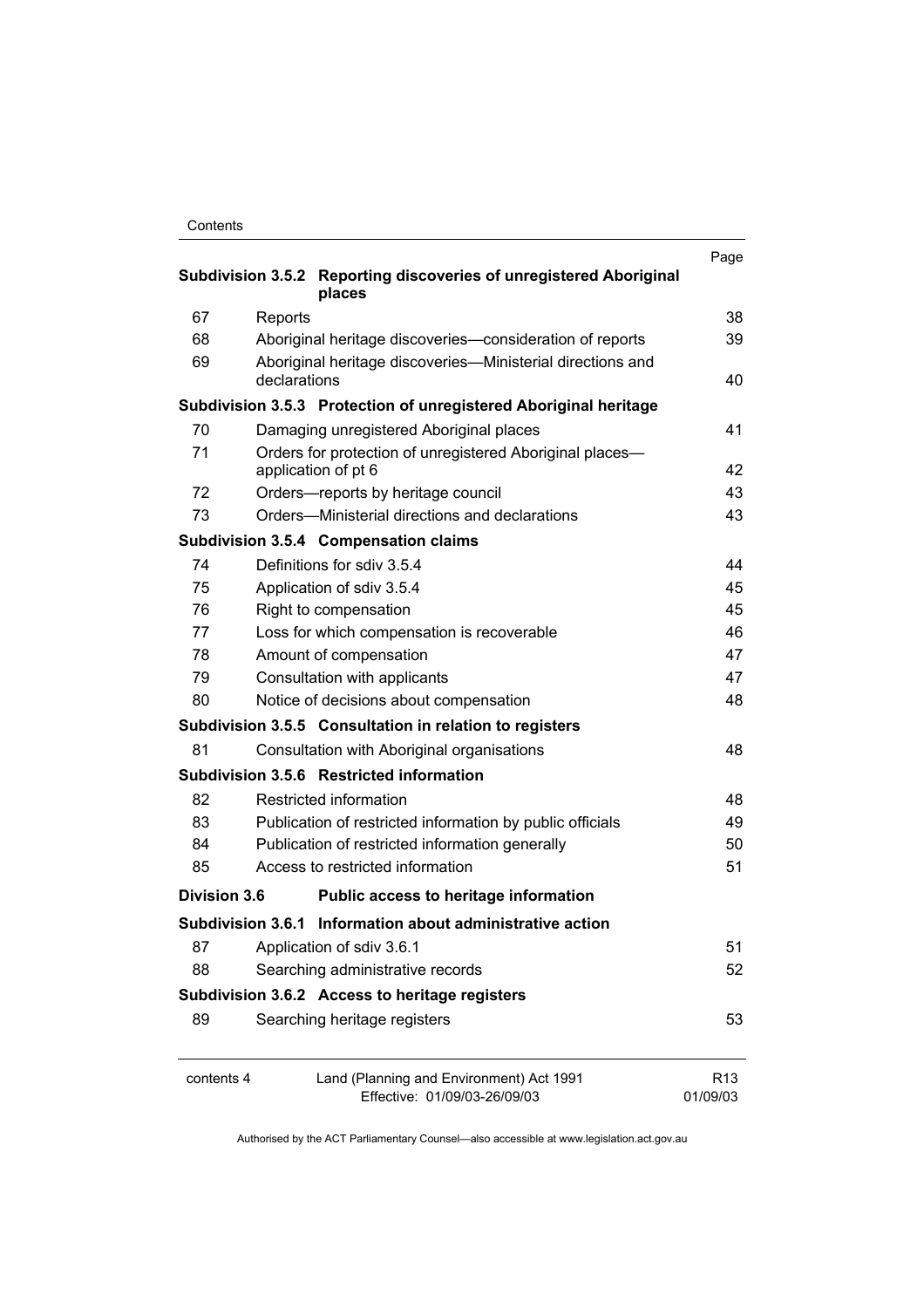|                     |                                                       | Contents   |
|---------------------|-------------------------------------------------------|------------|
|                     |                                                       | Page       |
| <b>Division 3.7</b> | <b>Australian Capital Territory Heritage Council</b>  |            |
| 90                  | Definitions for div 3.7                               | 54         |
| 91                  | Establishment of heritage council                     | 54         |
| 92                  | Constitution                                          | 54         |
| 93                  | Functions of heritage council                         | 55         |
| 94                  | <b>Ministerial directions</b>                         | 55         |
| 95                  | Deputies of permanent members                         | 56         |
| 96                  | Appointment of expert members                         | 56         |
| 97                  | Term of appointment of expert members                 | 57         |
| 98                  | Conditions of appointment of expert members generally | 57         |
| 99                  | Chairperson, deputy chairperson and secretary         | 57         |
| 100                 | Leave of absence                                      | 58         |
| 101                 | Disclosure of interests                               | 58         |
| 102                 | Ending of appointments                                | 58         |
| 103                 | Calling meetings                                      | 59         |
| 104                 | Procedure at meetings                                 | 59         |
| 105                 | Delegation to secretary                               | 60         |
| Part 4              | <b>Environmental assessments and inquiries</b>        |            |
| Division 4.1        | <b>Preliminary</b>                                    |            |
| 111                 | Definitions for pt 4                                  | 61         |
| 112                 | Proponents                                            | 63         |
| <b>Division 4.2</b> | <b>Preliminary assessments</b>                        |            |
| 113                 | <b>Directions</b>                                     | 63         |
| 114                 | Mandatory preliminary assessments                     | 63         |
| 115                 | Content                                               | 64         |
| 116                 | Submission to Minister                                | 64         |
| 117                 | Public inspection                                     | 64         |
| 118                 | <b>Exclusion of material</b>                          | 65         |
| Division 4.3        | <b>Assessments</b>                                    |            |
|                     | Subdivision 4.3.1 Form and content                    |            |
| 119                 | Form                                                  | 66         |
| R <sub>13</sub>     | Land (Planning and Environment) Act 1991              | contents 5 |

Effective: 01/09/03-26/09/03

01/09/03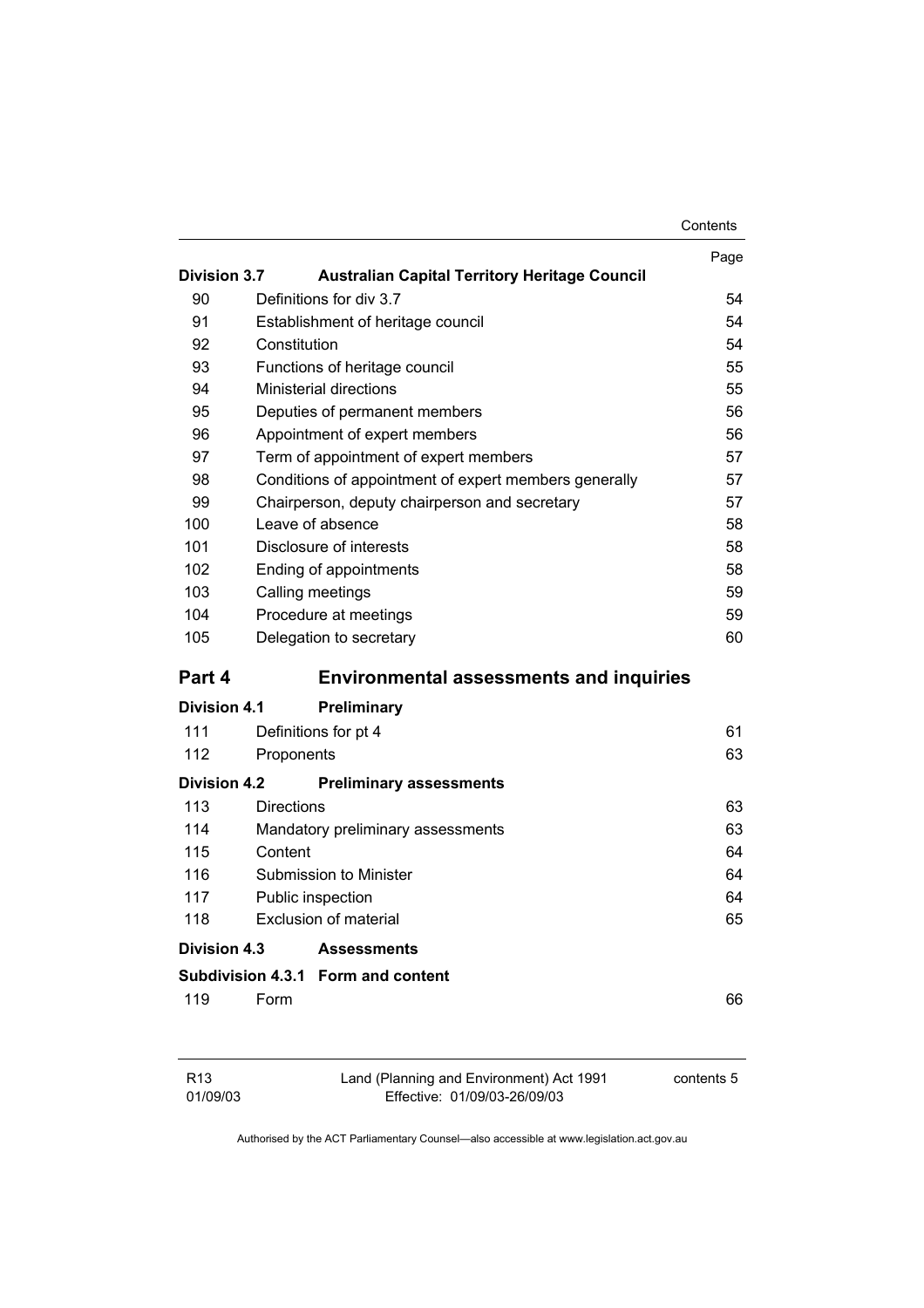|              |                                                                                               | Page                        |  |
|--------------|-----------------------------------------------------------------------------------------------|-----------------------------|--|
| 120          | Content of public environment reports and environmental impact<br>statements                  | 66                          |  |
|              | Subdivision 4.3.2 Direction of assessments                                                    |                             |  |
| 121          | Decisions to direct assessments                                                               | 67                          |  |
| 122          | Environment Minister's power to direct assessments                                            | 67                          |  |
| 123          | <b>Directions</b>                                                                             | 68                          |  |
|              | Subdivision 4.3.3 Preparation, evaluation and consideration by<br><b>Legislative Assembly</b> |                             |  |
| 124          | Public environment reports-preparation                                                        | 69                          |  |
| 125          | Environmental impact statements-consultation and public<br>inspection                         | 70                          |  |
| 126          | Environmental impact statements-consideration of relevant<br>comments and reports             | 71                          |  |
| 127          | Submission of reports and statements to Environment Minister                                  | 71                          |  |
| 128          | Consultation                                                                                  | 72                          |  |
| 129          | Further information                                                                           | 73                          |  |
| 130          | Further revision                                                                              | 73                          |  |
| 131          | <b>Evaluation by Environment Minister</b>                                                     |                             |  |
| 132          | Tabling in Legislative Assembly and public inspection                                         | 74                          |  |
| 133          | <b>Exclusion of material</b>                                                                  |                             |  |
| 134          | Exemptions                                                                                    | 76                          |  |
| Division 4.4 | <b>Inquiries</b>                                                                              |                             |  |
|              | Subdivision 4.4.1 Establishment of panels and terms of reference                              |                             |  |
| 135          | Constitution                                                                                  | 77                          |  |
| 136          | Combined inquiries                                                                            | 77                          |  |
| 138          | Terms of reference                                                                            | 77                          |  |
| 139          | Notification                                                                                  | 78                          |  |
|              | Subdivision 4.4.2 Inquiry reports                                                             |                             |  |
| 140          | Inquiry reports                                                                               | 78                          |  |
| 141          | Tabling in Legislative Assembly and public inspection                                         | 79                          |  |
| 142          | <b>Exclusion of material</b>                                                                  | 79                          |  |
|              | Subdivision 4.4.3 Procedures and powers                                                       |                             |  |
| 143          | Definitions for sdiv 4.4.3                                                                    | 80                          |  |
| 144          | Notice of inquiry hearings                                                                    | 80                          |  |
| contents 6   | Land (Planning and Environment) Act 1991<br>Effective: 01/09/03-26/09/03                      | R <sub>13</sub><br>01/09/03 |  |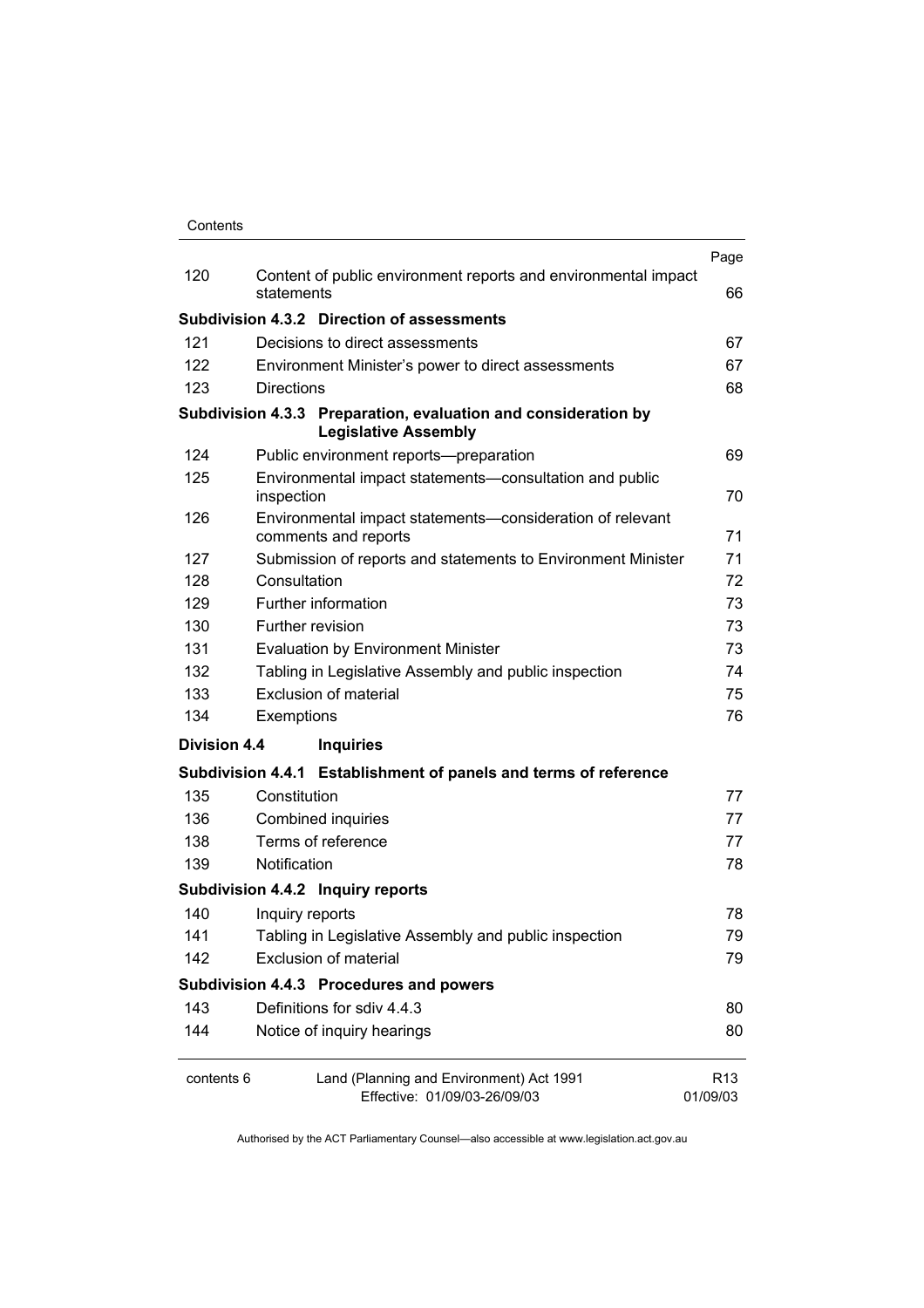| Contents |
|----------|
|----------|

| 145                         | Public hearings                                                          | Page<br>81 |
|-----------------------------|--------------------------------------------------------------------------|------------|
| 146                         | General procedure                                                        | 81         |
| 147                         | Special hearings-consultation with interested persons                    | 82         |
| 148                         | Assessments for purpose of inquiries                                     | 83         |
| 149                         | Witnesses-summons to appear                                              | 84         |
| 150                         | Victimisation of witnesses                                               | 84         |
| 151                         | Inspection of books and documents                                        | 86         |
| 152                         | Power of entry                                                           | 86         |
| 153                         | Search warrants                                                          | 87         |
| 154                         | Powers of search and inspection                                          | 88         |
| 155                         | Obstructing or resisting authorised person                               | 89         |
| 156                         | Contempt                                                                 | 89         |
| 157                         | Protection of panel members and witnesses                                | 89         |
| Part 5                      | <b>Land administration</b>                                               |            |
| <b>Division 5.1</b>         | Preliminary                                                              |            |
| 159                         | Definitions for pt 5                                                     | 91         |
| 160                         | Application                                                              | 93         |
| <b>Division 5.2</b>         | Leases                                                                   |            |
| 160A                        | <b>Effect qualified</b>                                                  | 93         |
| 160B                        | Planning and land authority may grant leases                             | 93         |
| 161                         | Granting of leases                                                       | 93         |
| 163                         | Leases to community organisations                                        | 94         |
| 164                         | Special leases                                                           | 96         |
| 166                         | Inquiries and assessments in relation to granting of leases              | 97         |
| 166A                        | Grants of leases after inquiries or assessments                          | 97         |
| 167                         | Eligibility for certain classes of leases                                | 98         |
| 168                         | Authority need not grant lease                                           | 99         |
| 169                         | Payment for leases                                                       | 100        |
| 170                         | Failure to accept and execute lease                                      | 100        |
| 171                         | Grant of further residential leases                                      | 101        |
| 171A                        | Grant of further rural leases                                            | 102        |
| 172                         | Grant of further leases for purposes other than residential or<br>rural  | 103        |
| R <sub>13</sub><br>01/09/03 | Land (Planning and Environment) Act 1991<br>Effective: 01/09/03-26/09/03 | contents 7 |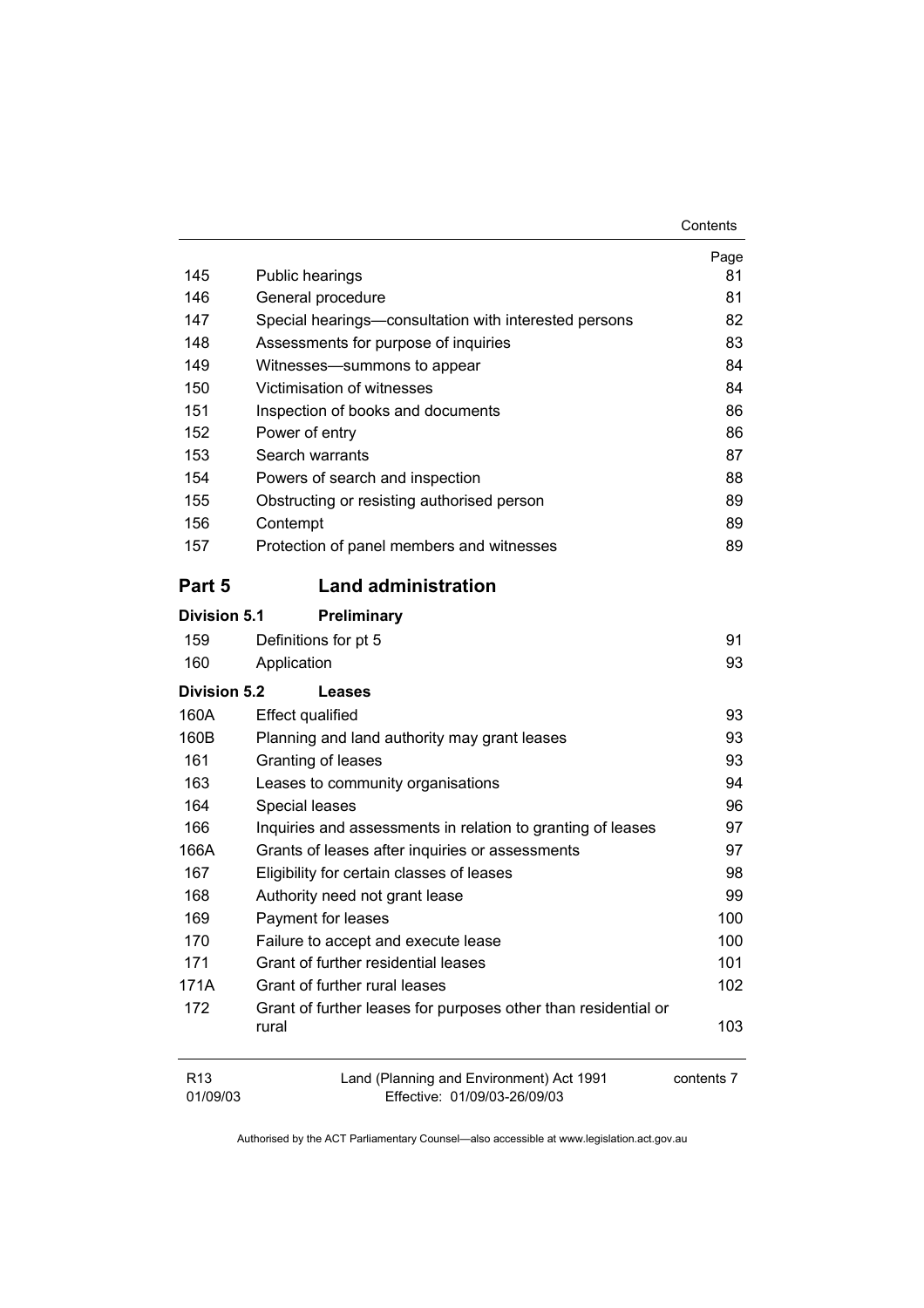|              |                                                                           | Page |
|--------------|---------------------------------------------------------------------------|------|
| 172A         | Grant of further lease-unit titles                                        | 104  |
| 172B         | Grant of further lease-community title                                    | 105  |
| 172C         | No right to use, flow and control of water                                |      |
| 173          | Lessee's rights in respect of improvements                                | 106  |
| 174          | Determination of value of improvements                                    | 109  |
| 175          | Use of land for leased purpose                                            | 110  |
| 176          | Variation of rent                                                         | 110  |
| 177          | Review of variations of rent                                              | 111  |
| 178          | Refund of amount paid for grant of lease                                  | 112  |
| 179          | Certificates of compliance                                                | 112  |
| 180          | Transfer of land subject to building and development provision            | 113  |
| 181          | Mortgage of leasehold subject to building and development                 |      |
|              | provision                                                                 | 115  |
| 182          | Land leased to be held as undivided parcel                                | 115  |
| 183          | Power of lessee to sublet portion of building or land in certain<br>cases | 116  |
| Division 5.3 | <b>Variation of leases</b>                                                |      |
| 183A         | <b>Effect qualified</b>                                                   | 116  |
| 184          | Application to surrender and regrant of leases                            | 117  |
| 184A         | Variation of nominal rent lease-change of use charge                      | 117  |
| 184C         | Change of use charge for variations of nominal rent leases                | 119  |
| 184D         | Variation of rental leases                                                | 119  |
| 185          | Advice of rent payable on variation of a lease                            | 120  |
| 186          | Variation of lease to pay out rent                                        | 120  |
| 186A         | No variations to extend term                                              | 121  |
| Division 5.4 | <b>Restrictions on rural leases</b>                                       |      |
| 186B         | Definitions for div 5.4                                                   | 121  |
| 186C         | Land management agreements                                                | 122  |
| 186D         | Dealings with rural leases                                                | 123  |
| 186E         | Discharge amount                                                          | 124  |
| 186F         | Discharge amount-special Pialligo leases                                  | 126  |
| 186G         | Index numbers                                                             | 127  |
| 186H         | No subdivision or consolidation                                           | 127  |
|              |                                                                           |      |

| contents 8 | Land (Planning and Environment) Act 1991 | R <sub>13</sub> |
|------------|------------------------------------------|-----------------|
|            | Effective: 01/09/03-26/09/03             | 01/09/03        |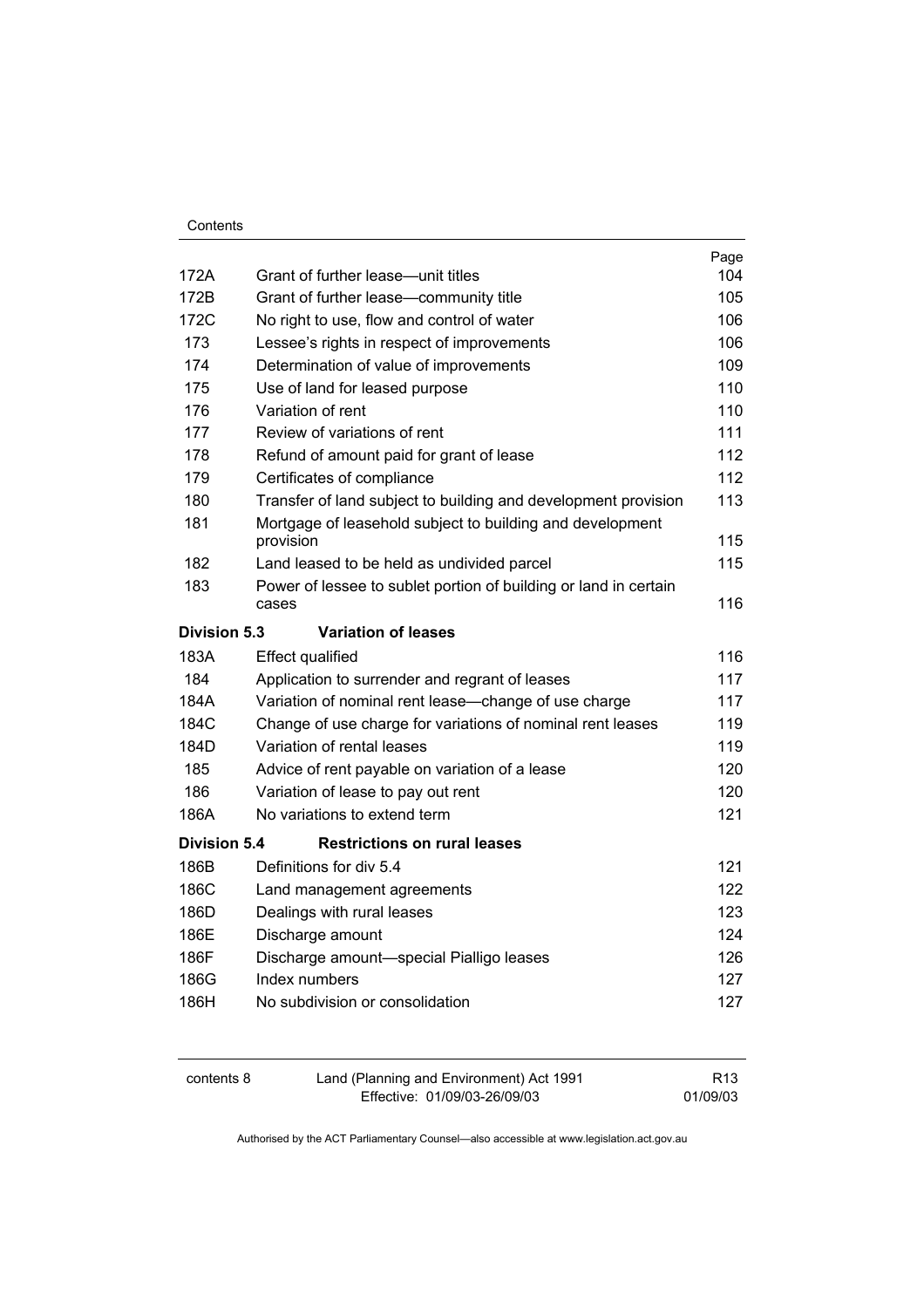|                     |                              |                                                             | Contents |
|---------------------|------------------------------|-------------------------------------------------------------|----------|
|                     |                              |                                                             | Page     |
| Division 5.5        |                              | <b>Consolidation and subdivision</b>                        |          |
| 187AA               | <b>Effect qualified</b>      |                                                             | 128      |
| 187                 |                              | Application-nominal rent leases of Territory land           | 128      |
| 187A                |                              | Consolidation and subdivision-change of use charge          | 128      |
| 187C                |                              | Change of use charge for consolidations and subdivisions    | 129      |
| <b>Division 5.6</b> |                              | <b>Recovery of land</b>                                     |          |
| 188                 |                              | <b>Termination of leases</b>                                | 130      |
| 189                 |                              | How land may be recovered                                   | 131      |
| 190                 |                              | Evidence of ending of lease                                 | 132      |
| <b>Division 5.7</b> |                              | <b>Public land</b>                                          |          |
|                     |                              | Subdivision 5.7.1 Preliminary                               |          |
| 191                 |                              | Definitions for div 5.7                                     | 132      |
|                     |                              | Subdivision 5.7.2 Public land                               |          |
| 192                 |                              | Recommendations to planning and land authority              | 133.     |
|                     |                              | Subdivision 5.7.3 Management of public land                 |          |
| 193                 | Reserved areas               |                                                             | 133      |
| 194                 | Management                   |                                                             | 134      |
| 195                 |                              | Management objectives                                       | 134      |
|                     |                              | Subdivision 5.7.4 Plans of management                       |          |
| 196                 | Content                      |                                                             | 135      |
| 197                 | Preparation                  |                                                             | 135      |
| 198                 | Variations                   |                                                             | 136      |
| 199                 |                              | Environmental assessments and inquiries                     | 136      |
| 200                 |                              | Public consultation                                         | 136      |
| 201                 | Revision                     |                                                             | 137      |
| 202                 |                              | Submission to Minister                                      | 137      |
| 203                 | committee                    | Consideration of plan of management by Legislative Assembly | 138      |
| 204                 | Minister's powers            |                                                             | 138      |
| 205                 | Referral back to conservator |                                                             | 139      |
| 206                 |                              | Notice of revival of deferred draft plan of management      | 139      |
| 207                 |                              | Notification, tabling, disallowance and date of effect      | 140      |
|                     |                              |                                                             |          |

| R13      | Land (Planning and Environment) Act 1991 | contents 9 |
|----------|------------------------------------------|------------|
| 01/09/03 | Effective: 01/09/03-26/09/03             |            |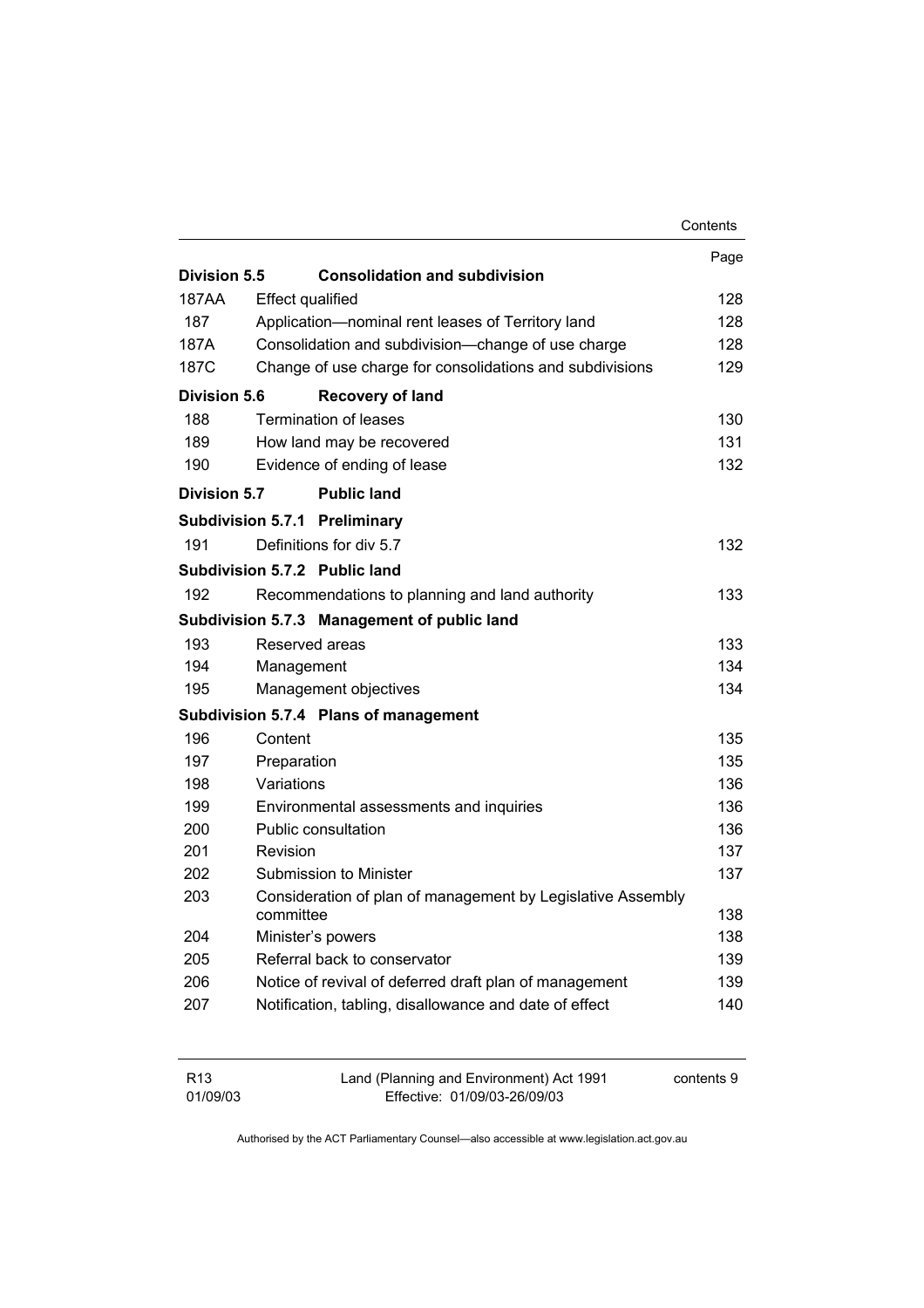|                                                         | Subdivision 5.7.5 Leases and licences                                               | Page            |
|---------------------------------------------------------|-------------------------------------------------------------------------------------|-----------------|
| 208                                                     | Leases-generally                                                                    | 140             |
| 209                                                     | Grant of leases                                                                     | 141             |
| 210                                                     | Licences                                                                            |                 |
| 211                                                     | Miner's rights in respect of public land                                            | 142             |
| <b>Division 5.8</b>                                     | <b>Miscellaneous</b>                                                                |                 |
| 214                                                     | Lessee may surrender lease wholly or in part                                        | 143             |
| 215                                                     | Reduction of rent and relief from provisions of lease                               | 143             |
| 216                                                     | Access to leased land from roads and road related areas                             | 144             |
| 216A                                                    | Notification of certain leases                                                      | 145             |
| 217                                                     | Licences in respect of land that is not public land                                 | 146             |
| 218                                                     | Reservation of minerals                                                             | 147             |
| 219                                                     | Rights to extract minerals                                                          | 147             |
| 220                                                     | Access to lease documents and development agreements                                | 148             |
| 221                                                     | False or misleading statements in relation to leases                                | 148             |
| Part 6                                                  | <b>Approvals and orders</b>                                                         |                 |
| Division 6.1                                            | <b>Preliminary</b>                                                                  |                 |
| 222                                                     | Definitions for pt 6                                                                | 150             |
| 223                                                     | Meaning of variation for pt 6                                                       | 152             |
| Division 6.2                                            | <b>Approvals</b>                                                                    |                 |
|                                                         | <b>Subdivision 6.2.1 General</b>                                                    |                 |
| 225                                                     | Offence-development                                                                 | 153             |
| 226                                                     | Application to undertake development                                                | 153             |
| 227                                                     | Register of applications, approvals, orders and lease and<br>development conditions | 156             |
| 228                                                     | Restrictions on inspection of applications                                          | 157             |
| 229                                                     | Notice of application                                                               |                 |
| 229A                                                    | Direction that applications be submitted to Minister                                |                 |
| 229B                                                    | Minister may decide some applications                                               |                 |
| 230                                                     | Approvals                                                                           |                 |
| 231                                                     | Matters to be considered                                                            |                 |
| 232                                                     | Duty of applicants                                                                  | 163<br>164      |
|                                                         |                                                                                     | R <sub>13</sub> |
| Land (Planning and Environment) Act 1991<br>contents 10 |                                                                                     |                 |

Effective: 01/09/03-26/09/03

01/09/03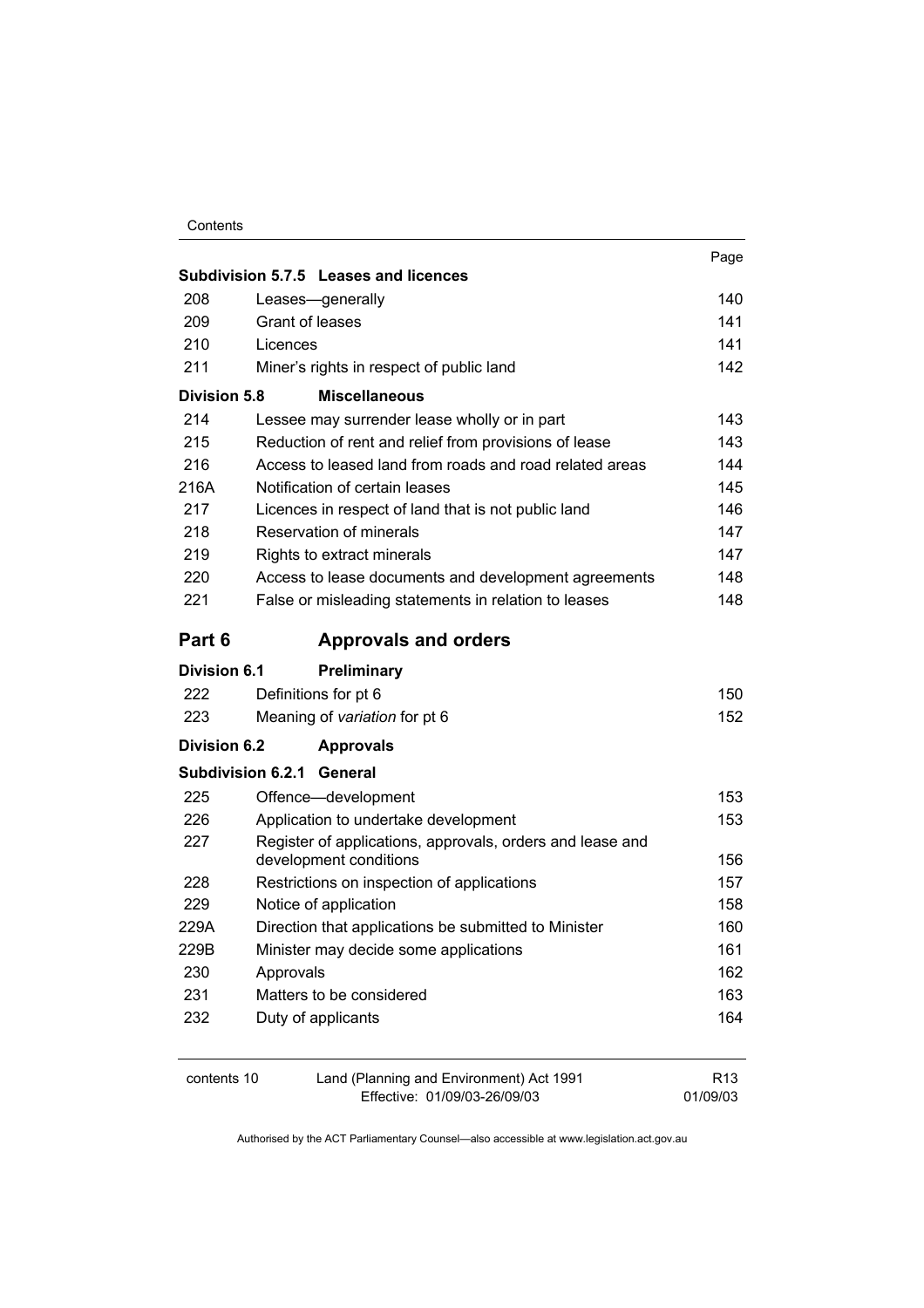|                             |                                                                                         | Contents |
|-----------------------------|-----------------------------------------------------------------------------------------|----------|
|                             |                                                                                         | Page     |
| 233                         | More information                                                                        | 165      |
| 234                         | Effect of failure to furnish further information                                        | 165      |
| 236                         | Environmental assessments and inquiries                                                 |          |
|                             | <b>Subdivision 6.2.2 Objections</b>                                                     |          |
| 237                         | Objections-general                                                                      | 166      |
| 238                         | Inspection of objections                                                                | 166      |
| 239                         | Identity of objectors                                                                   | 167      |
|                             | <b>Subdivision 6.2.3 Approvals</b>                                                      |          |
| 242                         | Approvals-notices to applicants and registrar-general                                   | 167      |
| 243                         | Notification of approval or refusal of application                                      | 167      |
| 244                         | Notification where more than 1 objector                                                 | 169      |
| 245                         | Conditional approvals                                                                   | 169      |
|                             | Subdivision 6.2.4 Reconsideration of applications for approval                          |          |
| 245A                        | Definitions for subdiv 6.2.4                                                            | 171      |
| 246                         | Applications for reconsideration                                                        | 171      |
| 246A                        | Reconsideration of decisions                                                            | 172      |
| 246B                        | No action by planning and land authority within time                                    | 173      |
| 246C                        | Notice of decision on reconsideration                                                   | 173      |
|                             | Subdivision 6.2.5 Approvals-miscellaneous                                               |          |
| 247                         | Minor amendments                                                                        | 174      |
| 248                         | Corrections                                                                             | 175      |
| 249                         | When approvals take effect                                                              | 175      |
| 250                         | Execution of approvals for variations of leases                                         | 176      |
| 251                         | Expiration of approvals                                                                 | 176      |
| 252                         | Extension of time                                                                       | 176      |
| 253                         | Revocation of approval                                                                  | 177      |
|                             | Subdivision 6.2.6 Powers of Supreme Court                                               |          |
| 253A                        | Injunctions to require compliance with approvals                                        | 177      |
| <b>Division 6.3</b>         | <b>Orders</b>                                                                           |          |
| <b>Subdivision 6.3.1</b>    | <b>Making of orders</b>                                                                 |          |
| 254                         | Applications to planning and land authority for orders                                  | 178      |
| 254A                        | Decision on application to planning and land authority for order                        | 180      |
| 255                         | Proposed orders on planning and land authority's own initiative                         | 181      |
| R <sub>13</sub><br>01/09/03 | Land (Planning and Environment) Act 1991<br>contents 11<br>Effective: 01/09/03-26/09/03 |          |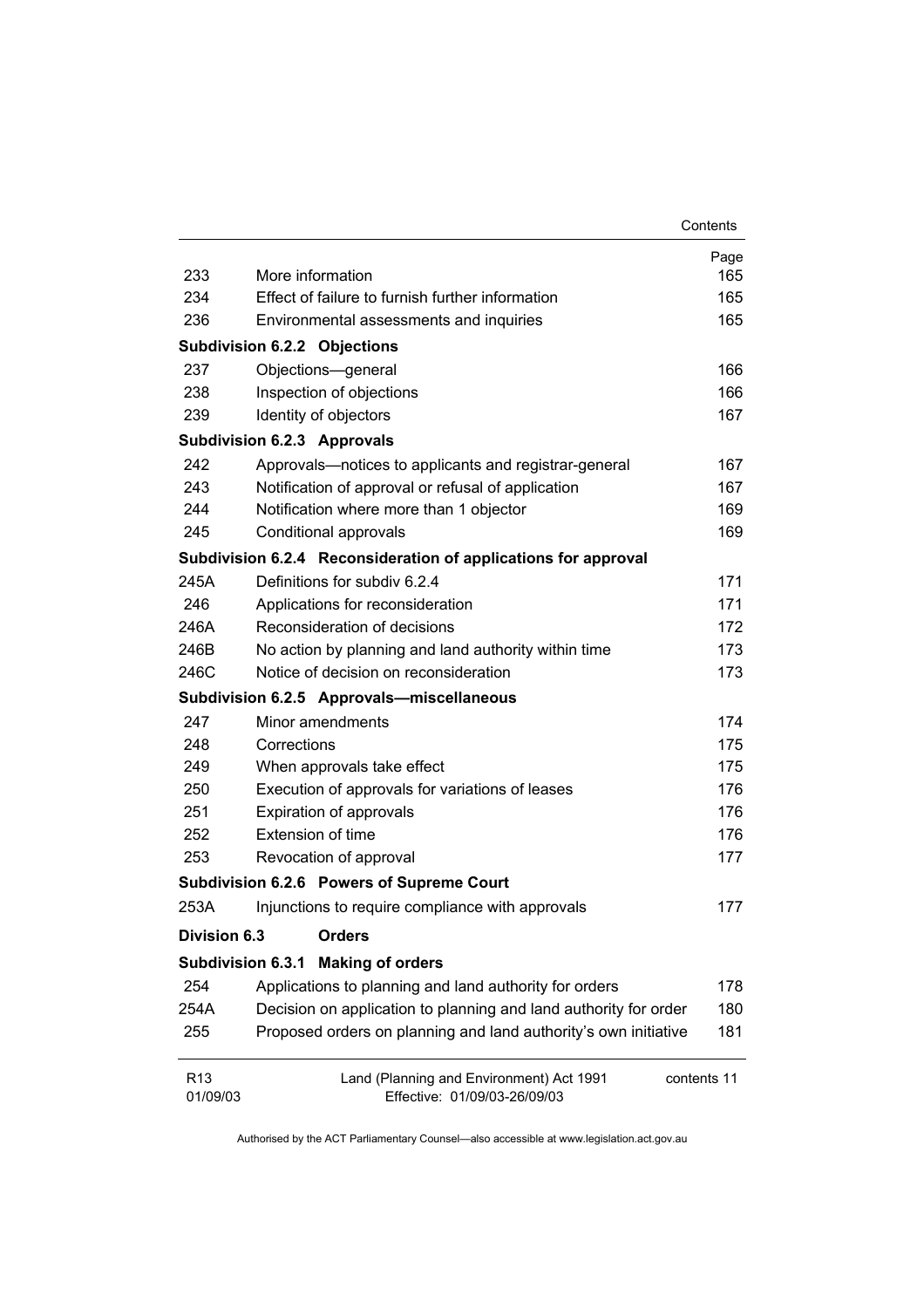|                                                                                                            |                                                                   | Page            |
|------------------------------------------------------------------------------------------------------------|-------------------------------------------------------------------|-----------------|
| 256                                                                                                        | Decision on proposed order on planning and land authority's       |                 |
|                                                                                                            | own initiative                                                    | 183             |
| 257                                                                                                        | Content of orders                                                 | 183             |
| 257A                                                                                                       | Notice of making of orders                                        | 186             |
| 257B                                                                                                       | Who is bound by an order?                                         | 186             |
| 258                                                                                                        | Contravening orders                                               | 187             |
| 258A                                                                                                       | Ending of orders                                                  | 187             |
| 258B                                                                                                       | Notice of ending of orders                                        | 188             |
| 258C                                                                                                       | Effect of orders about pest animals or plants                     | 188             |
|                                                                                                            | Subdivision 6.3.2 Rectification work                              |                 |
| 259                                                                                                        | Definitions for sdiv 6.3.2                                        | 188             |
| 259A                                                                                                       | Direction to carry out rectification work                         | 189             |
| 259B                                                                                                       | Contravening direction to carry out rectification work            | 190             |
| 259C                                                                                                       | Authorisation to carry out rectification work                     | 190             |
| 259D                                                                                                       | Obstructing etc authorised people                                 | 191             |
| 259E                                                                                                       | Liability for cost of rectification work                          | 192             |
| 259F                                                                                                       | Determination of criteria for deferral of rectification work cost | 192             |
| 259G<br>Application for deferral of rectification work cost<br>Deferral of rectification work cost<br>259H |                                                                   |                 |
|                                                                                                            |                                                                   |                 |
| 259J                                                                                                       | Payment of deferred rectification work cost                       | 193             |
|                                                                                                            | Subdivision 6.3.3 Prohibition notices and injunctions             |                 |
| 260                                                                                                        | Prohibition notices-making                                        | 194             |
| 260A                                                                                                       | Contravening prohibition notices                                  | 195             |
| 260B                                                                                                       | Prohibition notices-ending                                        | 196             |
| 260C                                                                                                       | Injunctions to restrain contravention of orders or prohibition    |                 |
|                                                                                                            | notices                                                           | 197             |
|                                                                                                            | Subdivision 6.3.4 Other matters                                   |                 |
| 261                                                                                                        | Declaration of pest animal or pest plant                          | 198             |
| <b>Division 6.4</b>                                                                                        | <b>Inspection and seizure powers</b>                              |                 |
|                                                                                                            | <b>Subdivision 6.4.1</b><br>Preliminary                           |                 |
| 262                                                                                                        | Definitions for div 6.4                                           | 199             |
| 263                                                                                                        | Appointment of inspectors                                         | 200             |
| contents 12                                                                                                | Land (Planning and Environment) Act 1991                          | R <sub>13</sub> |
|                                                                                                            | Effective: 01/09/03-26/09/03                                      | 01/09/03        |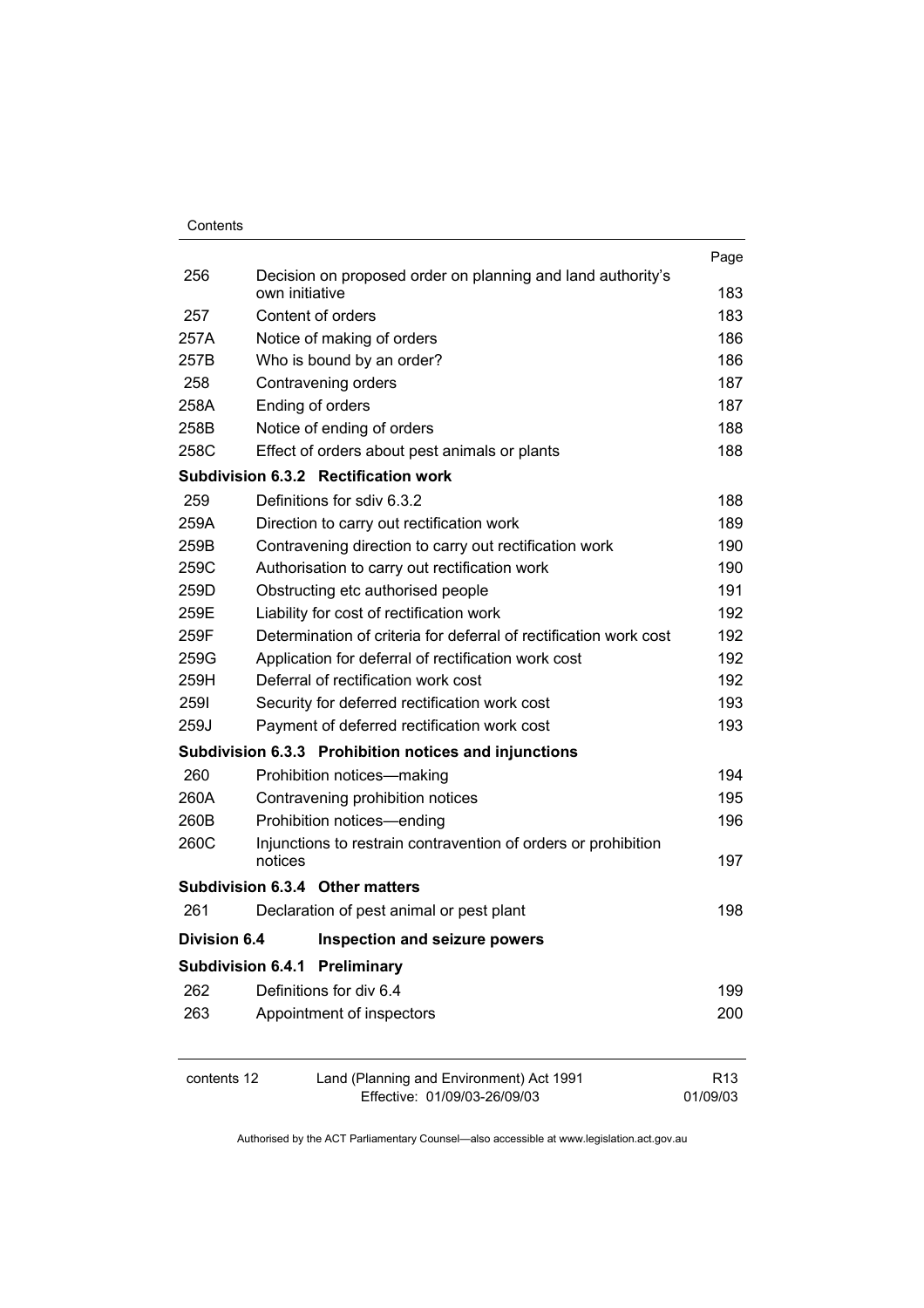|                     |                                                                | Contents |
|---------------------|----------------------------------------------------------------|----------|
|                     |                                                                | Page     |
| 264                 | Identity cards                                                 | 200      |
| 265                 | Power not to be exercised before identity card shown           | 201      |
|                     | <b>Subdivision 6.4.2 Inspection</b>                            |          |
| 266                 | Inspections etc                                                | 201      |
| 267                 | Consent to entry                                               | 202      |
| 269                 | Powers of inspection                                           | 202      |
| 271                 | Taking samples                                                 | 203      |
| 272                 | Disposal of seized items                                       | 204      |
| 273                 | Search warrants                                                | 205      |
| 274                 | Obstruction of inspectors                                      | 206      |
| <b>Division 6.6</b> | <b>Miscellaneous</b>                                           |          |
|                     | Subdivision 6.6.1 Review of decisions                          |          |
| 275                 | AAT review-general                                             | 206      |
| 275A                | Approvals subject to entity's satisfaction                     | 207      |
| 276                 | Review of decisions-objectors and third parties to approvals   | 207      |
| 277                 | Review of decisions-orders and prohibition notices             | 208      |
| 278                 | Notification of objectors                                      | 209      |
| 279                 | Application for review by objectors-notification to applicants | 210      |
| 279A                | Challenge to validity of certain decisions                     | 210      |
|                     | Subdivision 6.6.2 General                                      |          |
| 282                 | Regulations                                                    | 210      |
| Part 7              | <b>Administrative appeals</b>                                  |          |
| 282A                | AAT review of decisions                                        | 212      |
|                     |                                                                |          |
| Part 8              | <b>Miscellaneous</b>                                           |          |
| 283                 | Persons authorised to exercise the powers of Executive         | 213      |
| 284                 | Power of administrative appeals tribunal and Supreme Court     | 213      |
| 286                 | Conduct of directors, servants and agents                      | 214      |
| 287                 | Determination of fees                                          | 215      |
| 287A                | Approved forms                                                 | 215      |
| 288                 | Regulation-making power                                        | 216      |
|                     |                                                                |          |
|                     |                                                                |          |

| R <sub>13</sub> | Land (Planning and Environment) Act 1991 | contents 13 |
|-----------------|------------------------------------------|-------------|
| 01/09/03        | Effective: 01/09/03-26/09/03             |             |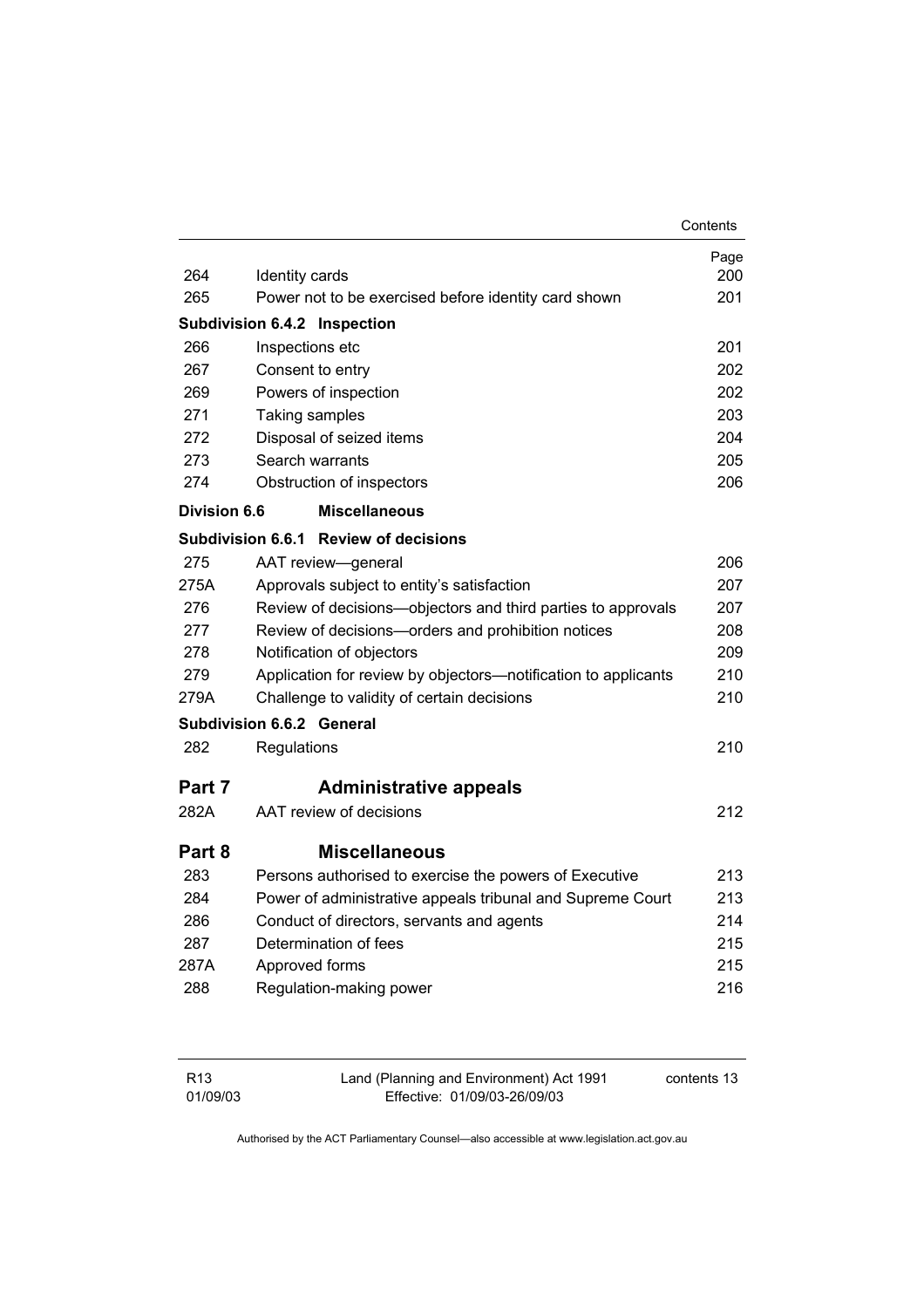#### **Contents**

|                   |                                                                                                    | Page       |
|-------------------|----------------------------------------------------------------------------------------------------|------------|
| Part 9            | <b>Transitional</b>                                                                                |            |
| 289               | Status of leases and licences                                                                      | 217        |
| 290<br>291        | Continued application of certain repealed Acts and provisions<br>Conversion of Commonwealth leases | 217<br>219 |
| 292               | Consent under City Area Leases Ordinance 1936-s 28                                                 | 220        |
| 293               | Proceedings and evidence                                                                           | 220        |
|                   |                                                                                                    |            |
| <b>Schedule 1</b> | <b>Management objectives for public land</b>                                                       | 223        |
| <b>Schedule 2</b> | Criteria for assessment of heritage<br>significance of places                                      | 225        |
| <b>Schedule 3</b> | <b>Content of preliminary assessments</b>                                                          | 227        |
| <b>Schedule 4</b> | <b>Decisions reviewable by AAT</b>                                                                 | 229        |
| <b>Part 4.1</b>   | Reviewable decisions under part 6                                                                  | 229        |
| <b>Part 4.2</b>   | Other reviewable decisions                                                                         | 230        |
| <b>Schedule 5</b> | <b>Activities subject to orders</b>                                                                | 235        |
| <b>Dictionary</b> |                                                                                                    | 237        |
| <b>Endnotes</b>   |                                                                                                    |            |
| 1                 | About the endnotes                                                                                 | 246        |
| 2                 | Abbreviation key                                                                                   | 246        |
| 3                 | Legislation history                                                                                | 247        |
| 4                 | Amendment history                                                                                  | 254        |
| 5                 | Earlier republications<br>Uncommenced amendments                                                   | 290<br>291 |
| 6                 |                                                                                                    |            |

| contents 14 | Land (Planning and Environment) Act 1991 | R <sub>13</sub> |
|-------------|------------------------------------------|-----------------|
|             | Effective: 01/09/03-26/09/03             | 01/09/03        |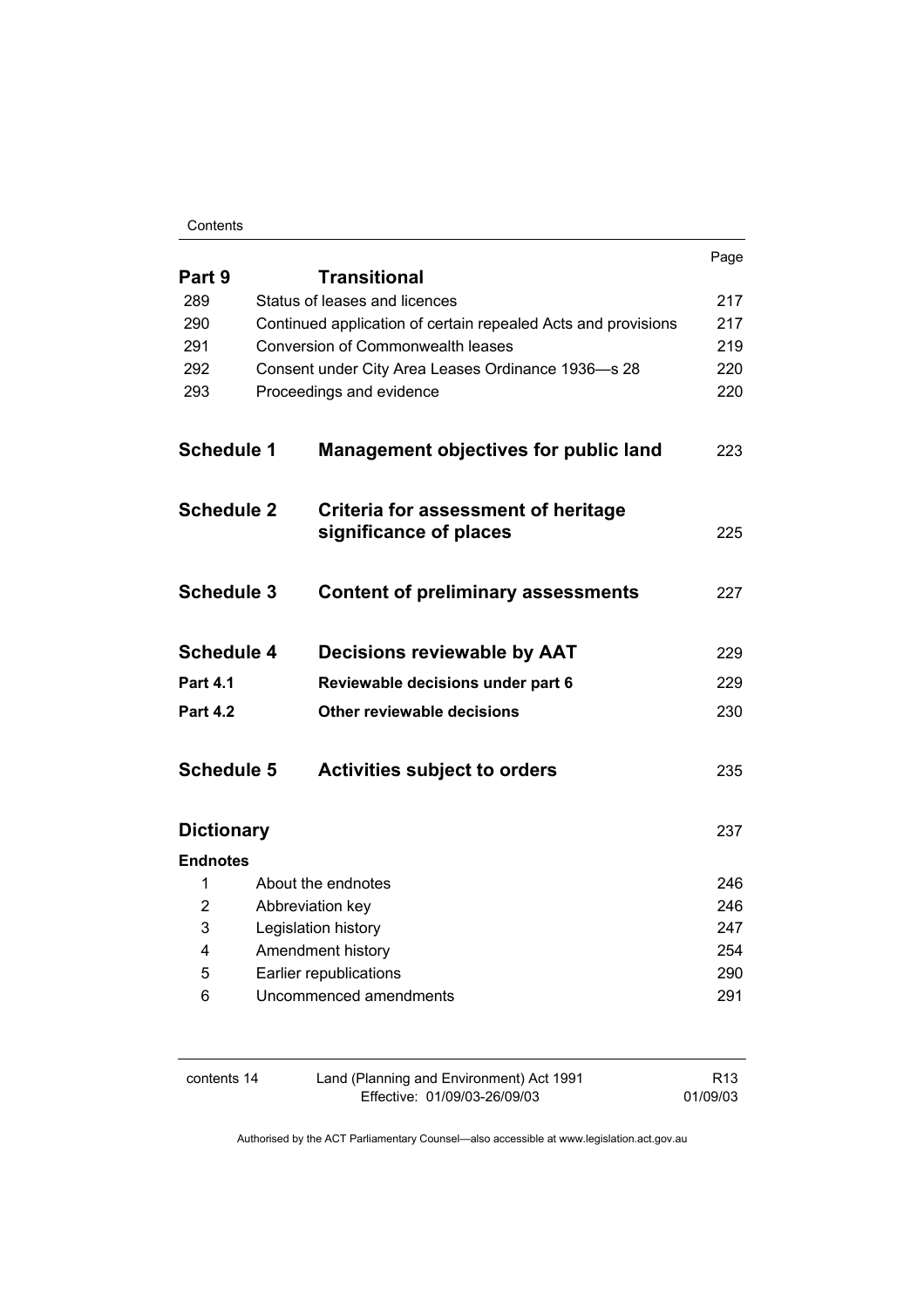

# **Land (Planning and Environment) Act 1991**

An Act relating to the use of land in the Territory, and for related purposes

R13 01/09/03 Land (Planning and Environment) Act 1991 Effective: 01/09/03-26/09/03

page 1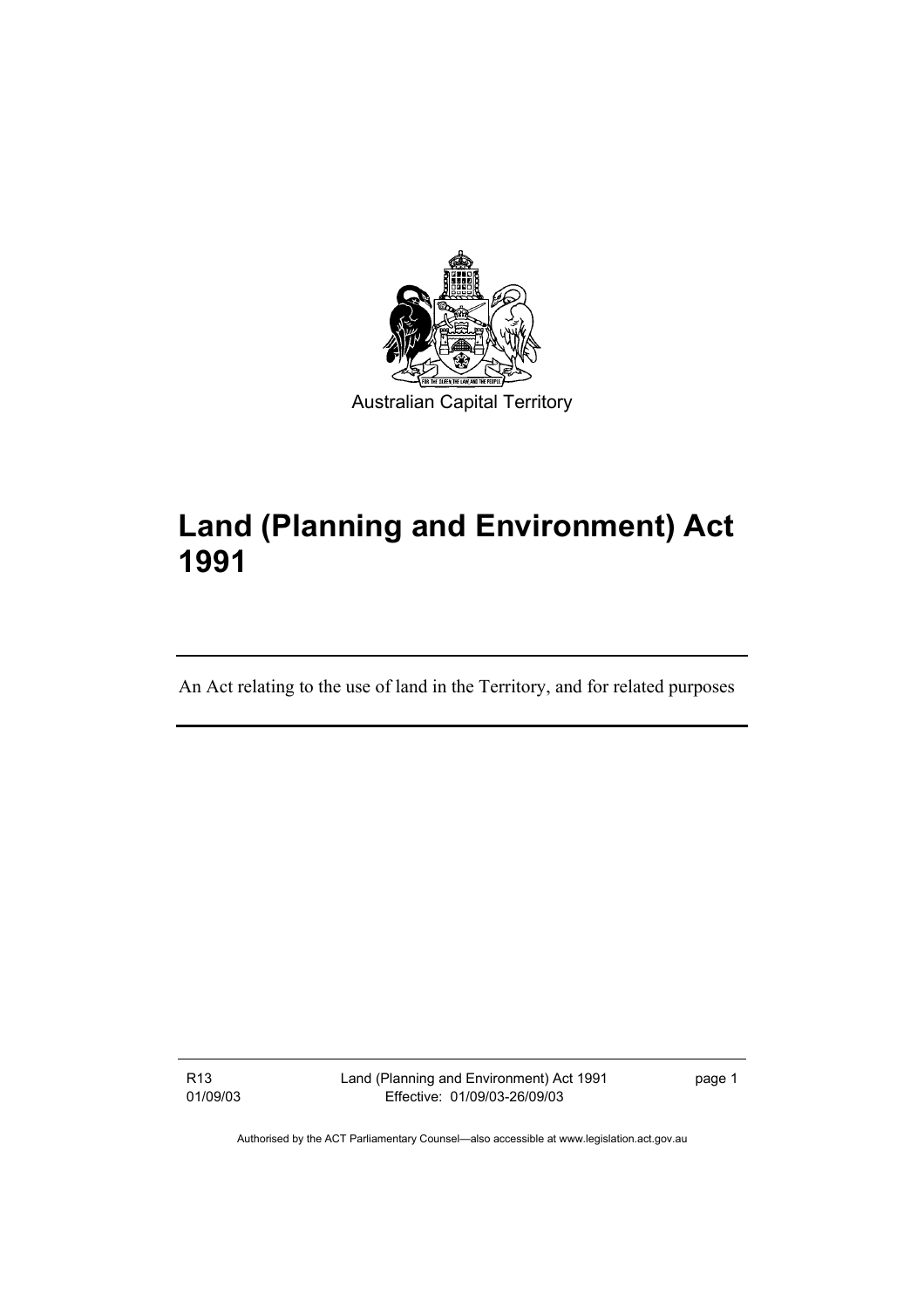#### Part 1 **Preliminary**

Section 1

# **Part 1** Preliminary

#### **1 Name of Act**

This Act is the *Land (Planning and Environment) Act 1991*.

#### **2 Dictionary**

The dictionary at the end of this Act is part of this Act.

*Note 1* The dictionary at the end of this Act defines certain words and expressions used in this Act, and includes references (*signpost definitions*) to other words and expressions defined elsewhere in this Act.

> For example, the signpost definition '*order*, for part 6 (Approvals and orders)—see section 222.' means that the expression 'order' is defined in that section and the definition applies to part 6 of this Act.

*Note 2* A definition in the dictionary (including a signpost definition) applies to the entire Act unless the definition, or another provision of the Act, provides otherwise or the contrary intention otherwise appears (see *Legislation Act 2001*, s 155 and s 156 (1)).

#### **3 Notes**

A note included in this Act is explanatory and is not part of this Act.

*Note* See *Legislation Act 2001*, s 127 (1), (4) and (5) for the legal status of notes.

#### **4 Offences against Act—application of Criminal Code etc**

Other legislation applies in relation to offences against this Act.

*Note 1 Criminal Code* 

 The Criminal Code, ch 2 applies to the following offences against this Act (see Code, pt 2.1):

- s 258 (Contravening orders)
- s 259B (Contravening direction to carry out rectification work)

| page 2 | Land (Planning and Environment) Act 1991 | R13      |
|--------|------------------------------------------|----------|
|        | Effective: 01/09/03-26/09/03             | 01/09/03 |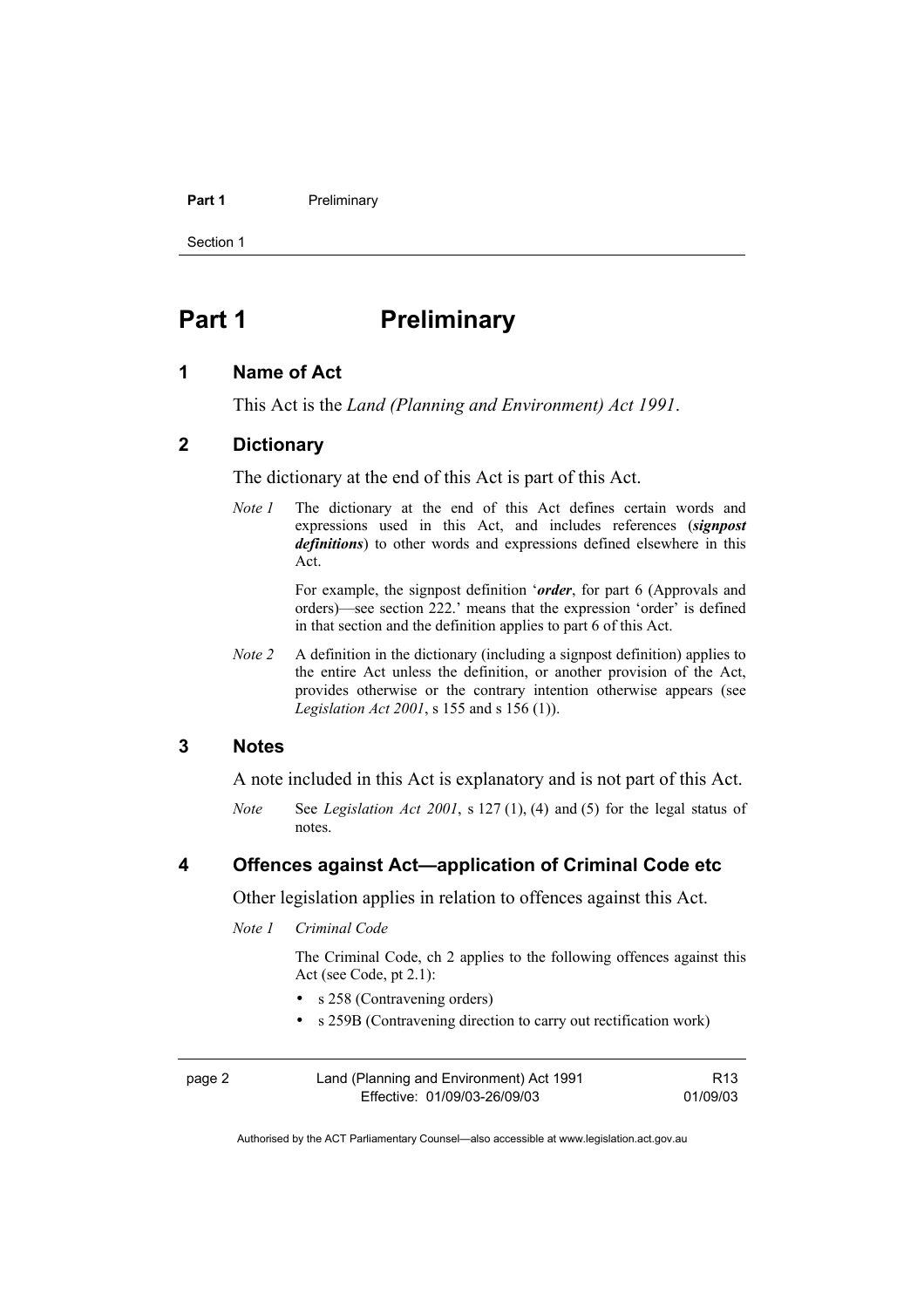- s 259D (1) (Obstructing etc authorised people)
- s 260A (Contravening prohibition notices)
- $s$  264 (2) (Identity cards).

 The chapter sets out the general principles of criminal responsibility (including burdens of proof and general defences), and defines terms used for offences to which the Code applies (eg *conduct*, *intention*, *recklessness* and *strict liability*).

*Note 2 Penalty units*

 The Legislation Act, s 133 deals with the meaning of offence penalties that are expressed in penalty units.

R13 01/09/03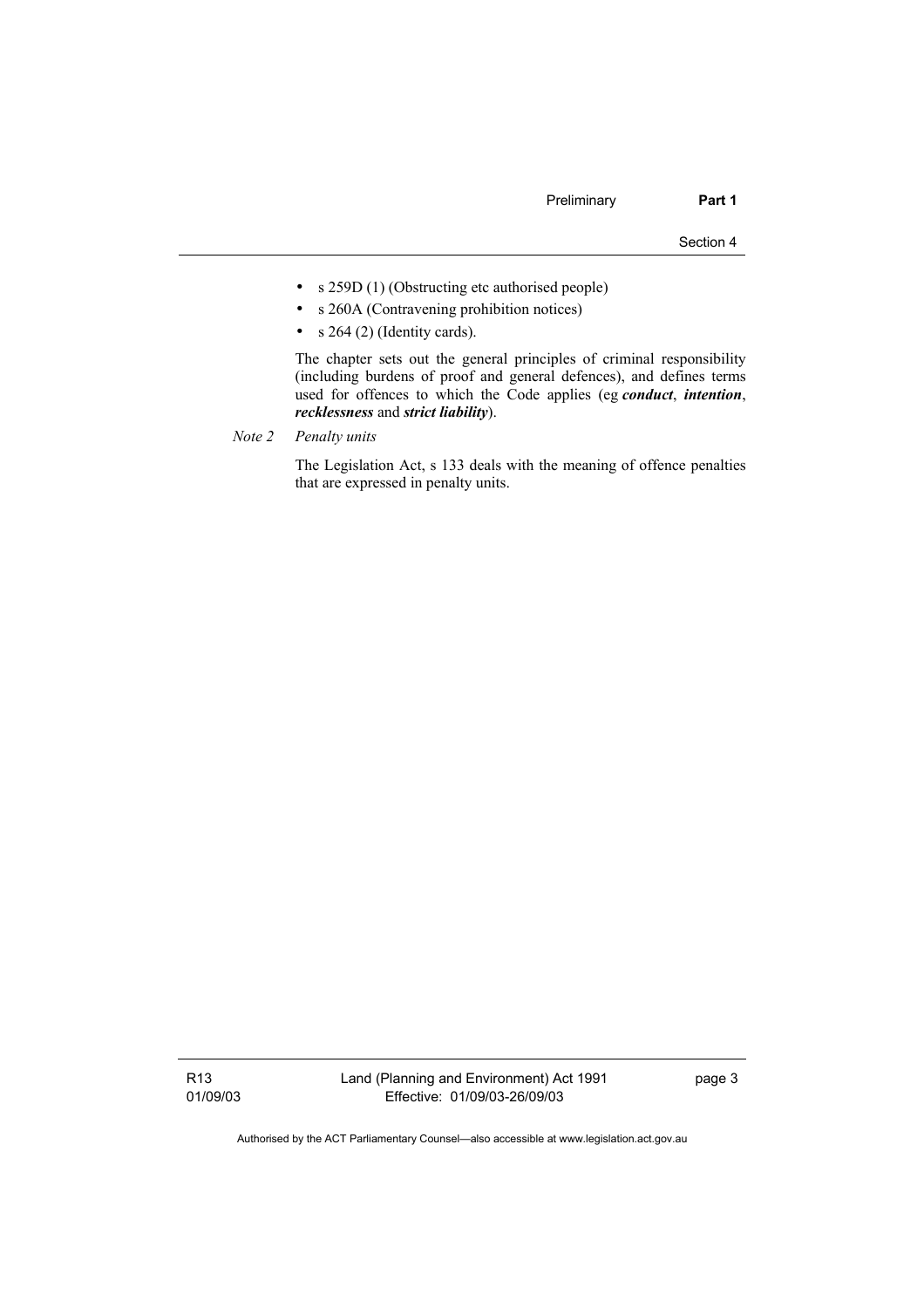**Part 2** Planning<br>**Division 2.1** Prelimina **Division 2.1** Preliminary Section 5

# **Part 2 Planning**

## **Division 2.1 Preliminary**

#### **5 Definitions for pt 2**

In this part:

*background papers*, in relation to a draft plan variation or a plan variation means—

- (a) an explanatory statement; and
- (b) a copy of—
	- (i) any relevant direction of the Minister; and
	- *Note* The Minister may give directions under this Act, s 26 and s 94 (1) (b) and the *Planning and Land Act 2002*, s 12 (1) (b).
	- (ii) any submission of the conservator referred to in section 16, including any preliminary draft plan of management (prepared under subdivision 5.7.4) accompanying such a submission; and
	- (iii) any interim heritage places register referred to in section 17; and
	- (iv) any relevant environmental report; and
	- (v) the report of any relevant inquiry; and
	- (vi) the report of any other inquiry relating to the variation; and
- (c) a statement, by the planning and land authority, of the reasons for any inconsistency between the draft plan and—
	- (i) a relevant direction of the Minister; or
- 

R13 01/09/03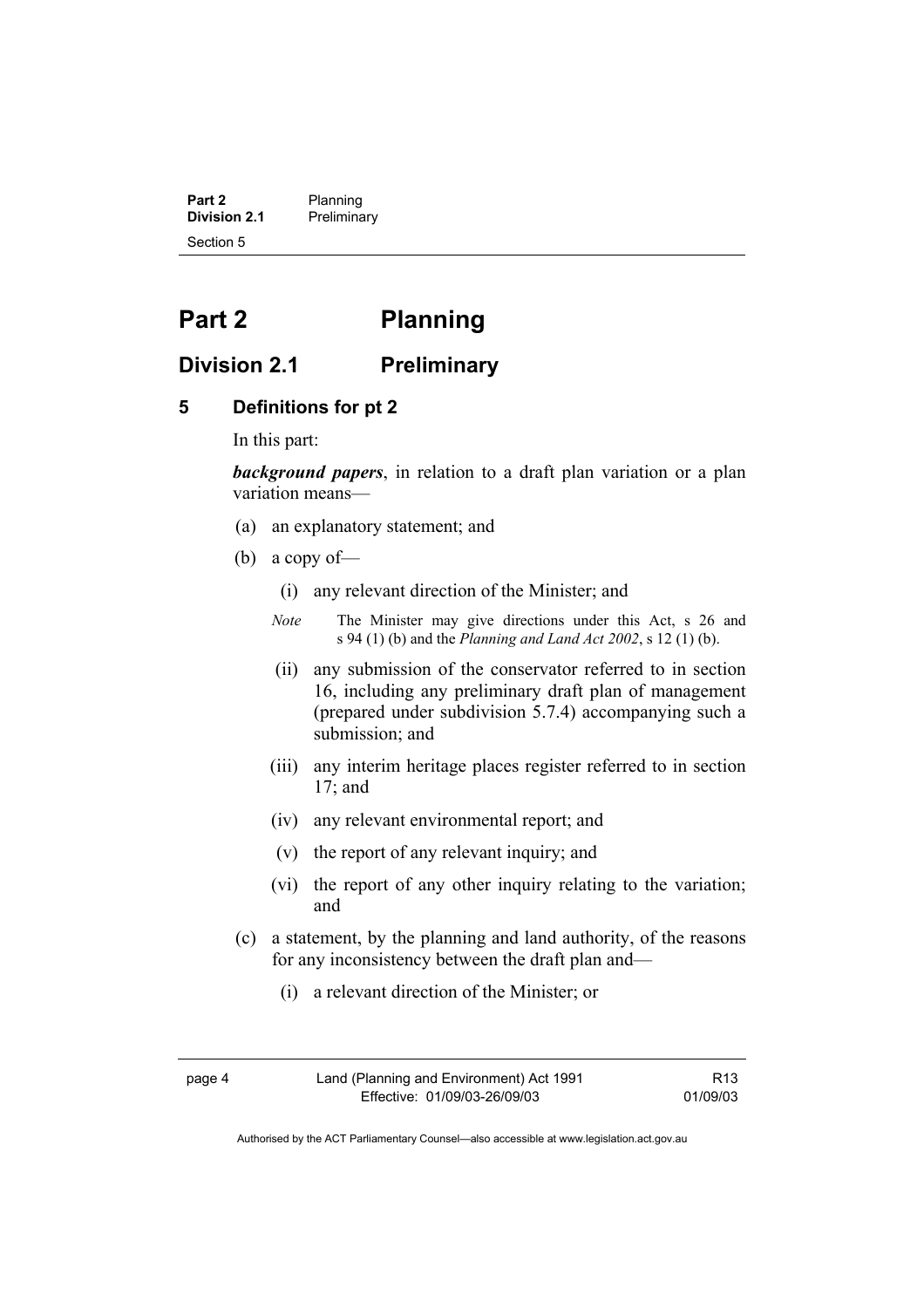- (ii) a submission of the conservator mentioned in paragraph (b) (ii); or
- (iii) an interim heritage places register submitted to the authority; or
- *Note* Sections 17 and 63 provide for the submission by the heritage council of an interim heritage places register.
- (iv) a recommendation in a report mentioned in paragraph (b)  $(iv)$ ,  $(v)$  or  $(vi)$ ; and
- (d) in the case of a draft plan variation of the kind referred to in section 17 (3)—a copy of any written response of the heritage council submitted in accordance with section 17 (4), together with a statement by the planning and land authority commenting on that response; and
- (e) any other documents—
	- (i) considered by the authority to be necessary or useful in explaining the draft plan variation; and
	- (ii) designated by the authority in writing as background papers.

*consultation notice*—see section 19 (Public consultation notification).

*development*, in relation to land, means—

- (a) the erection, alteration or demolition of a building on that land; or
- (b) the carrying on of work on that land; or
- (c) the use or change of use of that land; or
- (d) the use or change of use of a building or works on that land; or
- (e) the subdivision or consolidation of that land; or
- (f) the display of signs or advertising material on that land.

| R13      | Land (Planning and Environment) Act 1991 | page 5 |
|----------|------------------------------------------|--------|
| 01/09/03 | Effective: 01/09/03-26/09/03             |        |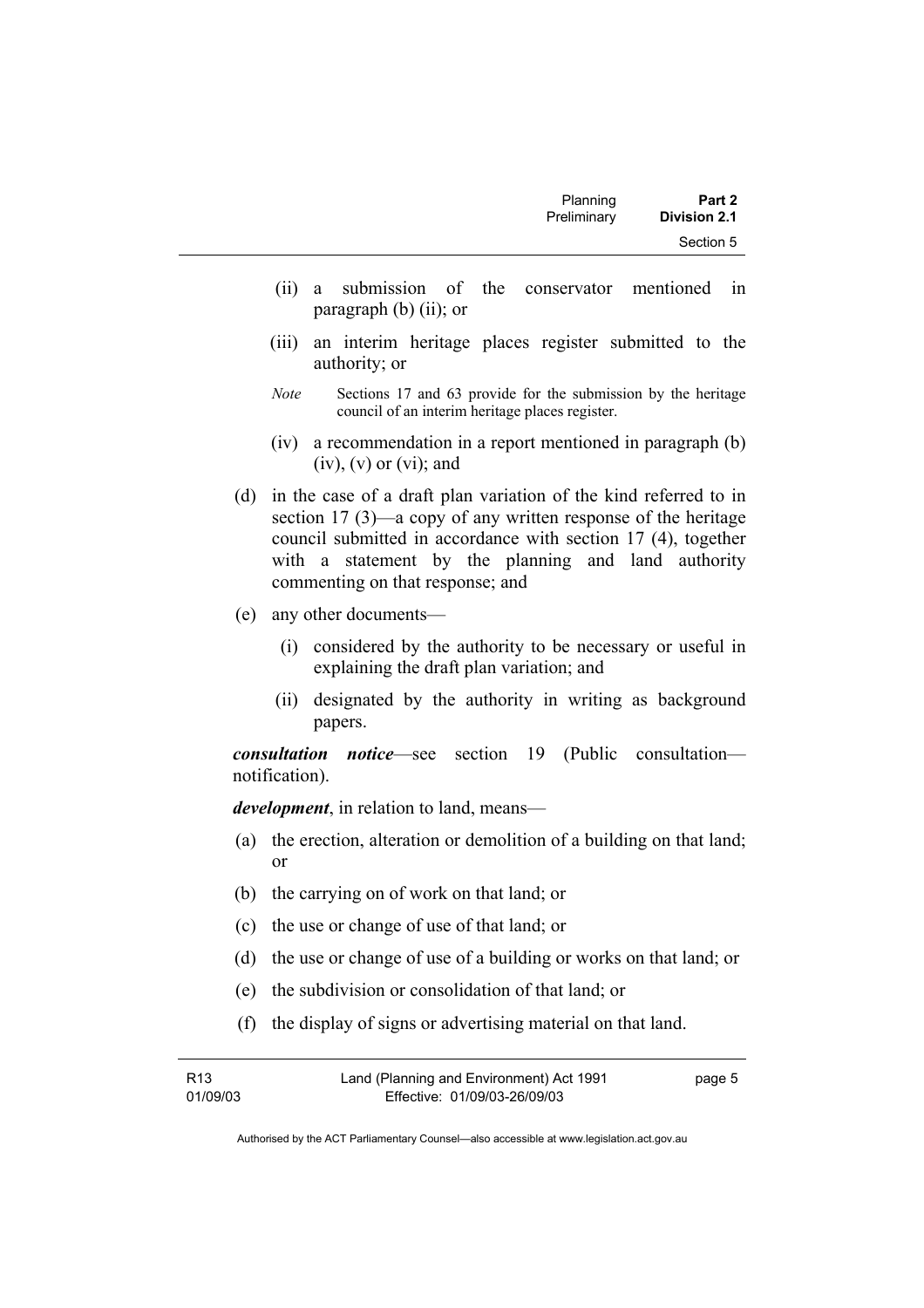| Part 2              | Planning    |
|---------------------|-------------|
| <b>Division 2.1</b> | Preliminary |
| Section 5           |             |

#### *draft plan variation*—

- (a) means a draft plan variation prepared by the planning and land authority under section 15 (Preparation of plan variations) and—
	- (i) if section 19C (Draft plan variations that do not affect rights) does not apply—notified under section 19 (Public consultation—notification); or
	- (ii) if section 19C applies—notified in the legislation register under section 19C (2); and
- (b) for a draft plan variation that has been revised under section 22 (1) (a) or 27—includes the draft plan variation as revised.

#### *environmental report* means—

- (a) a preliminary assessment under division 4.2; or
- (b) a report under section 128; or
- (c) an assessment.

#### *land* includes water.

*national capital plan* means the plan approved under the *Australian Capital Territory (Planning and Land Management) Act 1988* (Cwlth), section 19.

*Note* A reference to an instrument under a law includes a reference to the instrument as amended from time to time (see *Legislation Act 2001*, s 102)

*variation*, in relation to the plan, includes the revocation of the plan and its substitution with a new plan.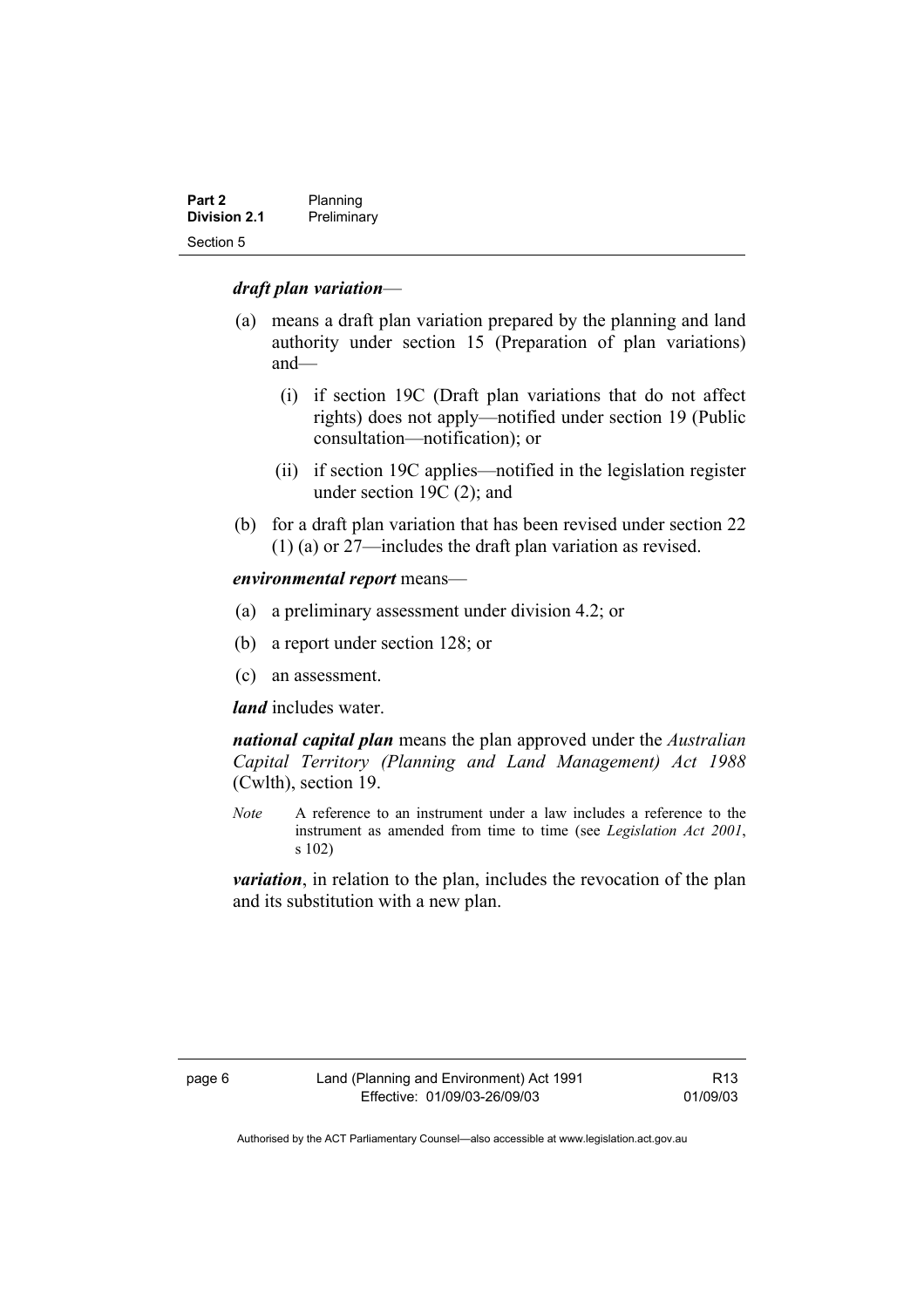# **Division 2.2 Territory plan—object and effect**

# **7 Object**

- (1) The object of the plan shall be to ensure, in a manner not inconsistent with the national capital plan, that the planning and development of the Territory provides the people of the Territory with an ecologically sustainable, healthy, attractive, safe and efficient environment in which to live, work and have their recreation.
- (2) The plan shall set out the planning principles and policies for giving effect to its object.
- (3) For giving effect to the object of the plan and the principles and policies referred to in subsection (2), the plan may—
	- (a) set out specific objectives and policies; and
	- (b) specify purposes for which land may be used; and
	- (d) incorporate a register of heritage places known as the heritage places register; and
	- (e) identify land for subdivision 2.3.4, specifying in addition the principles and policies for its development; and
	- (f) for division 5.7—identify an area of land as public land and reserve it for a purpose specified in section 193; and
	- (g) provide for other matters relevant to the exercise of the powers of the Territory, the Executive or a Territory authority under a Territory law, or the administrative review of the exercise of those powers; and
	- (h) provide for other matters that are necessary or convenient.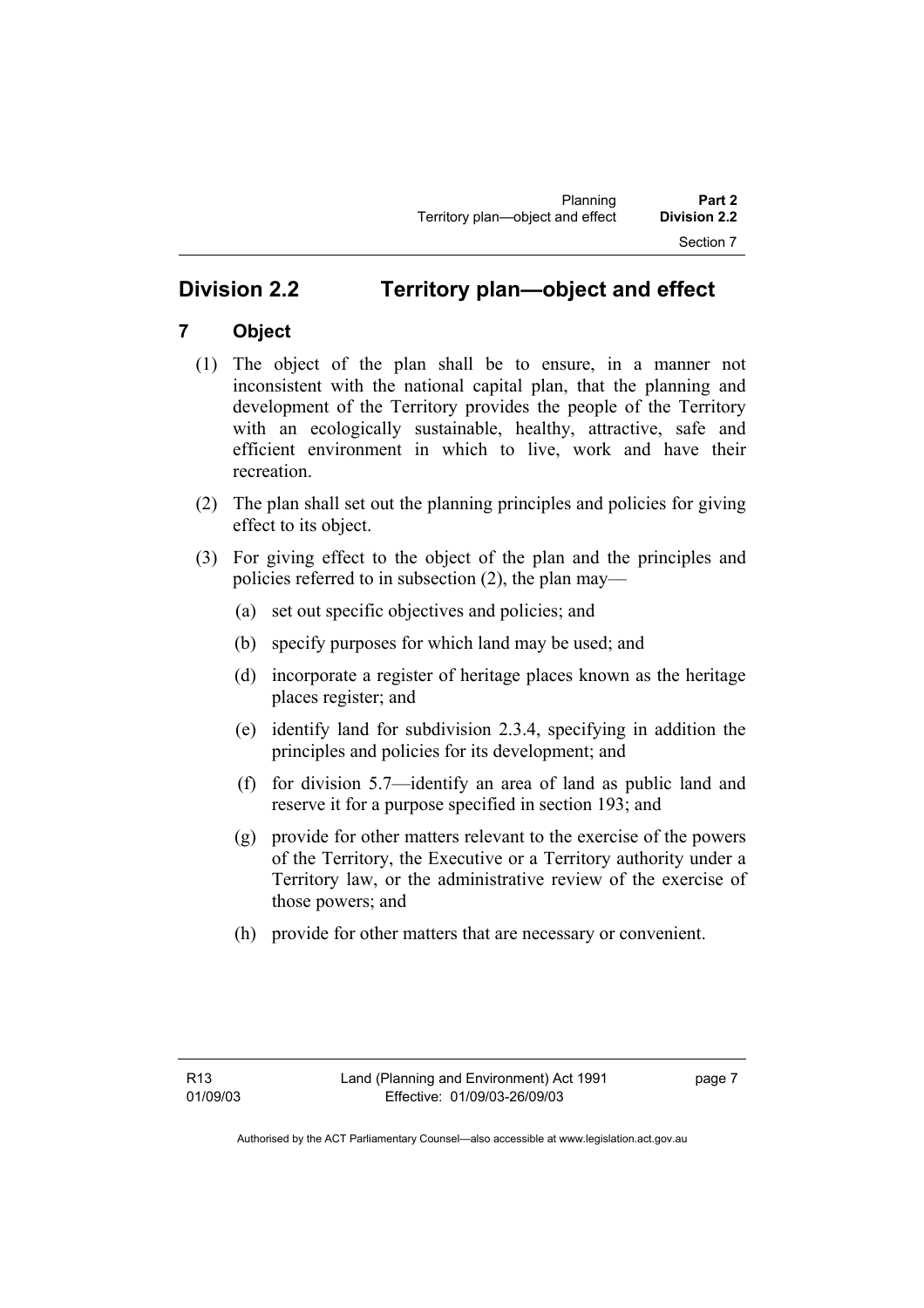**Part 2** Planning<br>**Division 2.2** Territory **Division 2.2** Territory plan—object and effect Section 8

#### **8 Effect of plan**

The Territory, the Executive, a Minister or a Territory authority shall not do any act, or approve the doing of any act, that is inconsistent with the plan.

#### **9 Effect of draft plan variation**

- (1) This section applies to a draft plan variation if a consultation notice states that it applies.
- (2) The Territory, the Executive, a Minister or a Territory authority must not, during the defined period or a period stated in the consultation notice, whichever is shorter, do or approve the doing of anything that—
	- (a) would be inconsistent with the plan if it were varied in accordance with the draft variation; or
	- (b) is inconsistent with the plan.
- (3) Subsection (2) is subject to section 11 (Draft heritage places register and variations—lack of effect).
- (4) Where a draft plan variation to which this section applies is deferred under section  $22$  (1) (b) or  $27$  (a), this section does not apply in relation to that draft variation during the period of its deferral.
- (5) In this section:

*defined period* means the period beginning on the day when the draft plan variation is notified under the *Legislation Act 2001* (see section 19 (Public consultation—notification)) and ending at the end of the day before—

- (a) the date the draft variation comes into effect; or
- (b) the date the corresponding plan variation is rejected by the Legislative Assembly; or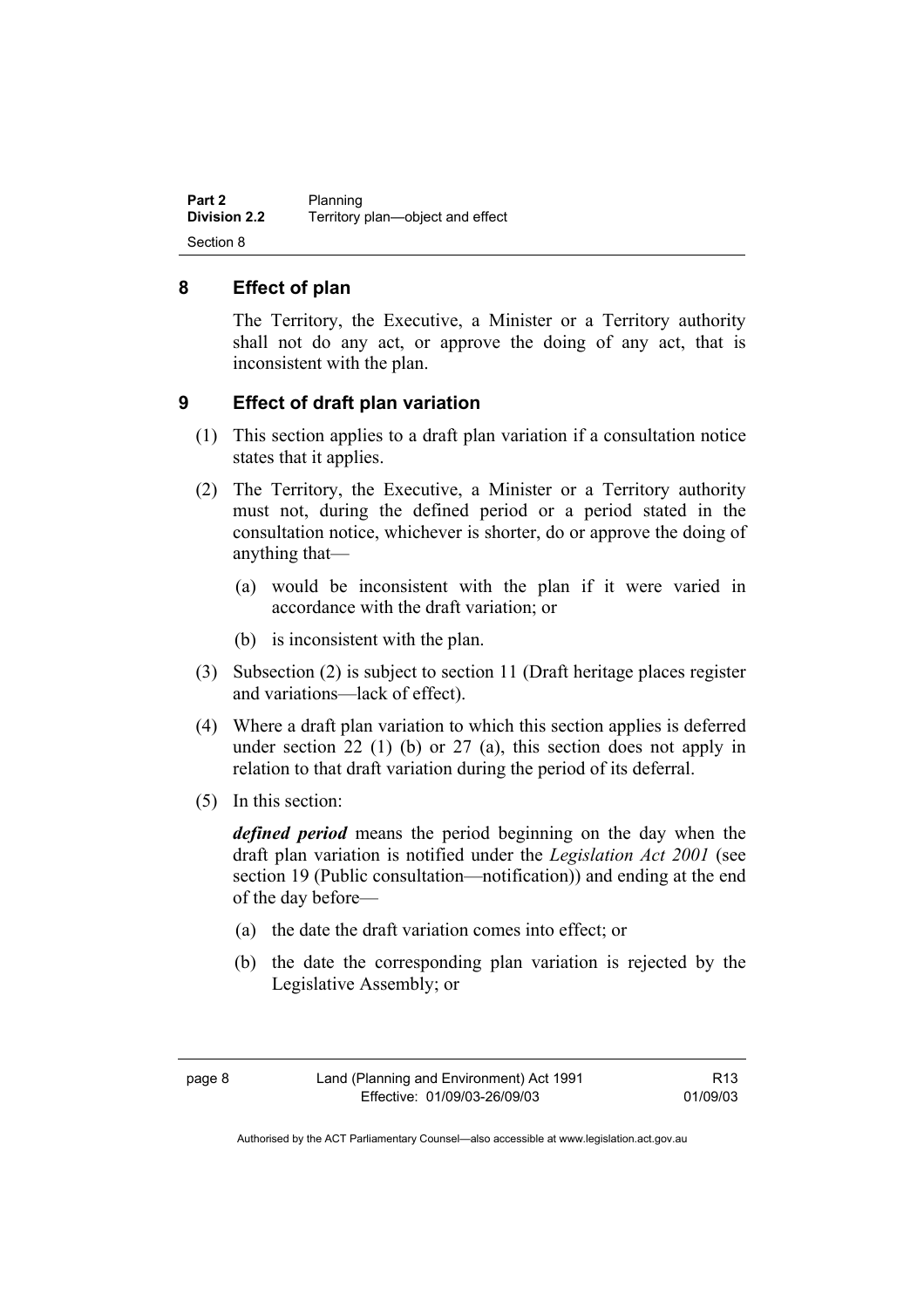| Planning                         | Part 2              |
|----------------------------------|---------------------|
| Territory plan—object and effect | <b>Division 2.2</b> |
|                                  | Section 10          |

 (d) the date the draft variation, or the corresponding plan variation, is withdrawn under section 22 (1) (c), 27 (a) or 30A (3) (b);

as the case requires.

*draft plan variation* includes a provision of a draft plan variation.

#### **10 Effect of interim heritage places register**

- (1) Where an interim heritage places register that has been submitted to the planning and land authority pursuant to section 63 is not submitted to the Minister in a draft plan variation before the expiration of the applicable period, it ceases to have effect on the expiration of that period.
- (2) For this section, the applicable period in relation to an interim heritage places register is the period of 4 months commencing on the day on which the register is submitted to the planning and land authority pursuant to section 63 or such longer period commencing on that day as the Minister, by writing, allows.
- (3) Where an interim heritage places register that has been submitted to the planning and land authority pursuant to section 63 is not submitted to the Minister in a draft plan variation before the expiration of the applicable period, the authority shall, within 28 days after the expiration of that period, submit a statement in writing to the Minister setting out the reasons why the authority did not include the register in a draft plan variation.

## **11 Draft heritage places register and variations—lack of effect**

- (1) A draft heritage places register, or a draft variation to the heritage places register, notified under section 19 as a draft plan variation, or as part of a draft plan variation, has no effect.
- (2) Subsection (1) does not apply in relation to an interim heritage places register.

| R13      | Land (Planning and Environment) Act 1991 | page 9 |
|----------|------------------------------------------|--------|
| 01/09/03 | Effective: 01/09/03-26/09/03             |        |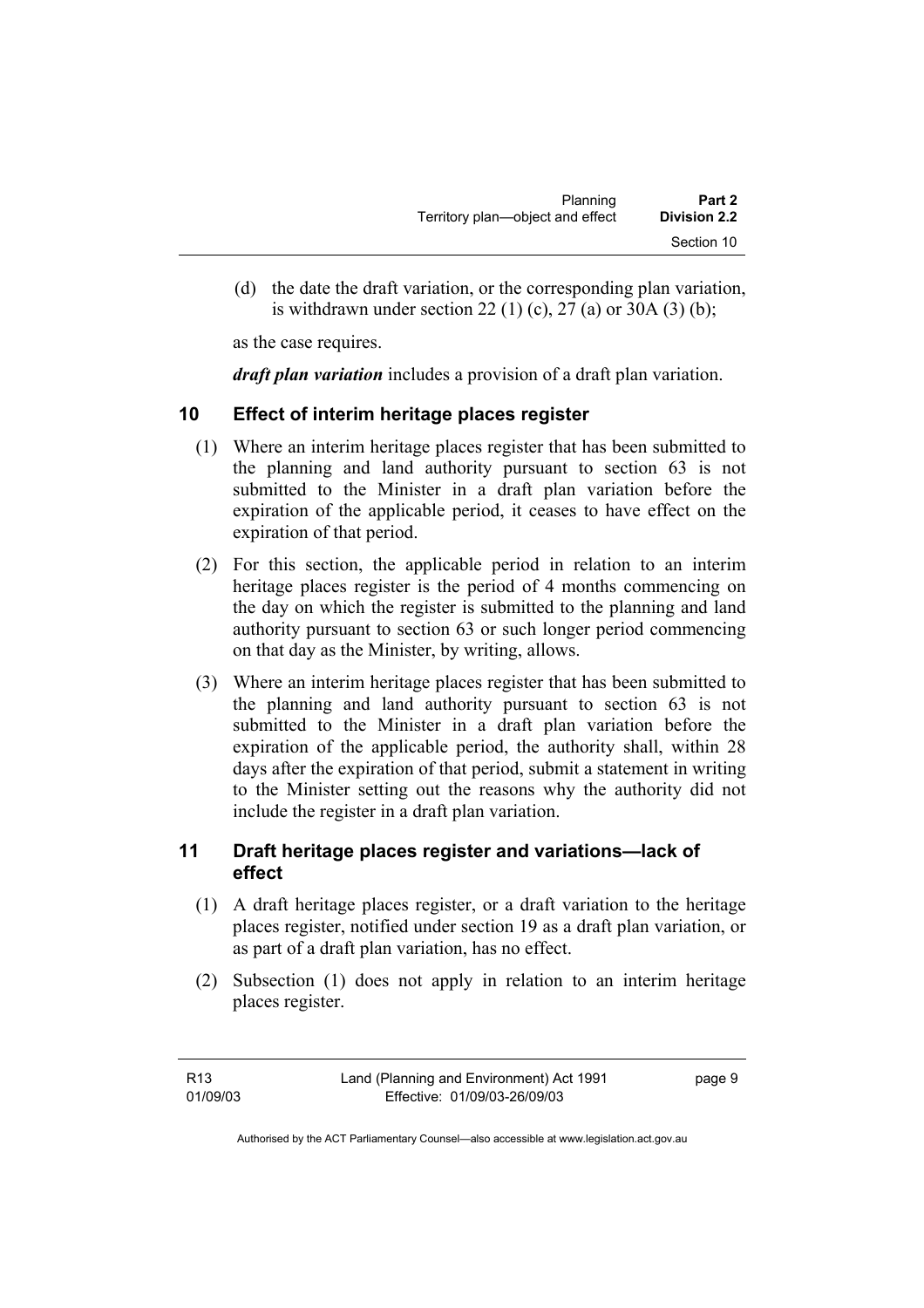| Part 2              | Planning                                  |
|---------------------|-------------------------------------------|
| <b>Division 2.3</b> | Territory plan-continuation and variation |
| Section 12          |                                           |

### **12 Plan not to have retrospective effect**

Where, immediately before the plan comes into effect under this Act, it would be lawful to use any land in a particular way in the exercise of a right derived from an estate in that land, the plan does not prevent the use of that land in that way during the term of the estate.

# **Division 2.3 Territory plan—continuation and variation**

## **Subdivision 2.3.1 Territory plan**

#### **13 Continuation of plan**

The plan established under the *Interim Planning Act 1990*, part 3, being that plan as in effect under that Act immediately before the commencement of this section, continues in effect under this Act as the Territory plan and may be varied in accordance with this part.

# **Subdivision 2.3.2 Preparation of variations of Territory plan**

### **14 Application of sdiv 2.3.2**

This subdivision does not apply in relation to a variation to the plan under subdivision 2.3.4.

#### **15 Preparation of plan variations**

- (1) The planning and land authority may prepare variations to the plan.
- (2) A plan variation may be prepared in separate stages or parts.

#### **16 Consultation with conservator**

In preparing a draft plan variation, the planning and land authority shall—

page 10 Land (Planning and Environment) Act 1991 Effective: 01/09/03-26/09/03

R13 01/09/03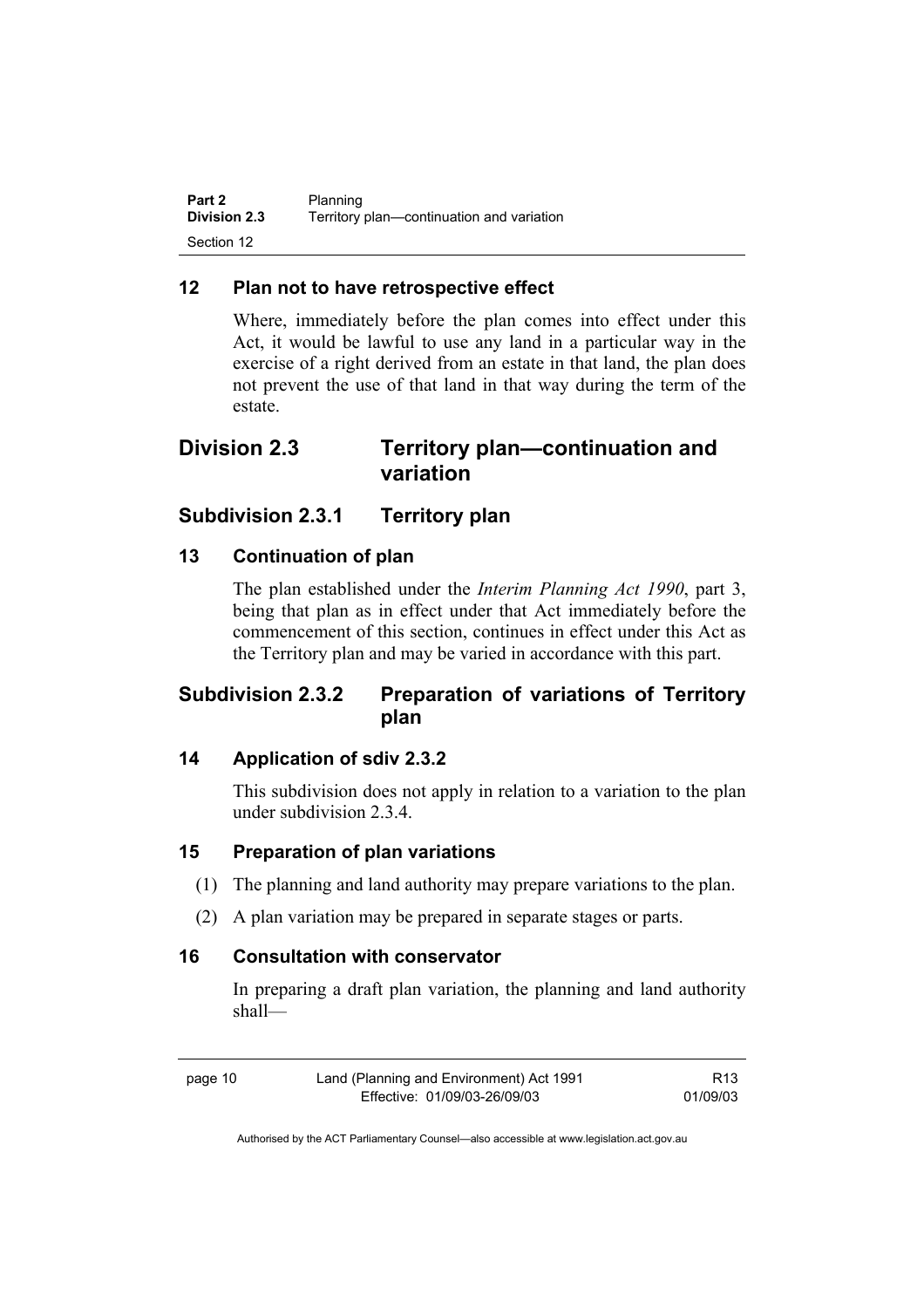| Planning                                  | Part 2              |
|-------------------------------------------|---------------------|
| Territory plan—continuation and variation | <b>Division 2.3</b> |
|                                           | Section 17          |

- (a) consider any recommendation or submission made by the conservator in relation to the draft variation, including any preliminary draft plan of management under subdivision 5.7.4 accompanying the recommendation or submission; and
- (b) if the draft variation is to identify or affect public land consult with the conservator, unless the draft gives effect to a recommendation of the conservator under section 192.

## **17 Heritage**

- (1) Where the heritage council submits an interim heritage places register to the planning and land authority pursuant to section 63, the authority shall consider the interim register and, if it agrees with any of the proposals in the interim register—
	- (a) where it agrees with all the proposals—include the interim register in a draft plan variation; or
	- (b) where it does not agree with all the proposals—prepare a draft heritage places register, or a draft variation to the heritage places register, that contains the proposals with which it agrees and include the draft register, or the draft variation of the register, prepared by the authority in a draft plan variation.
- (2) A draft heritage places register, or a draft variation to the heritage places register, included in a draft plan variation is not to include any provision which would have the effect of including in the heritage places register any entry in addition to the entries—
	- (a) proposed, in any relevant interim heritage places register, for inclusion in the heritage places register; or
	- (b) in the case of a draft variation to the heritage places register included in that register.
- (3) If the planning and land authority—
	- (a) prepares a draft variation to the heritage places register in the absence of a relevant interim heritage places register; or

| R13      | Land (Planning and Environment) Act 1991 | page 11 |
|----------|------------------------------------------|---------|
| 01/09/03 | Effective: 01/09/03-26/09/03             |         |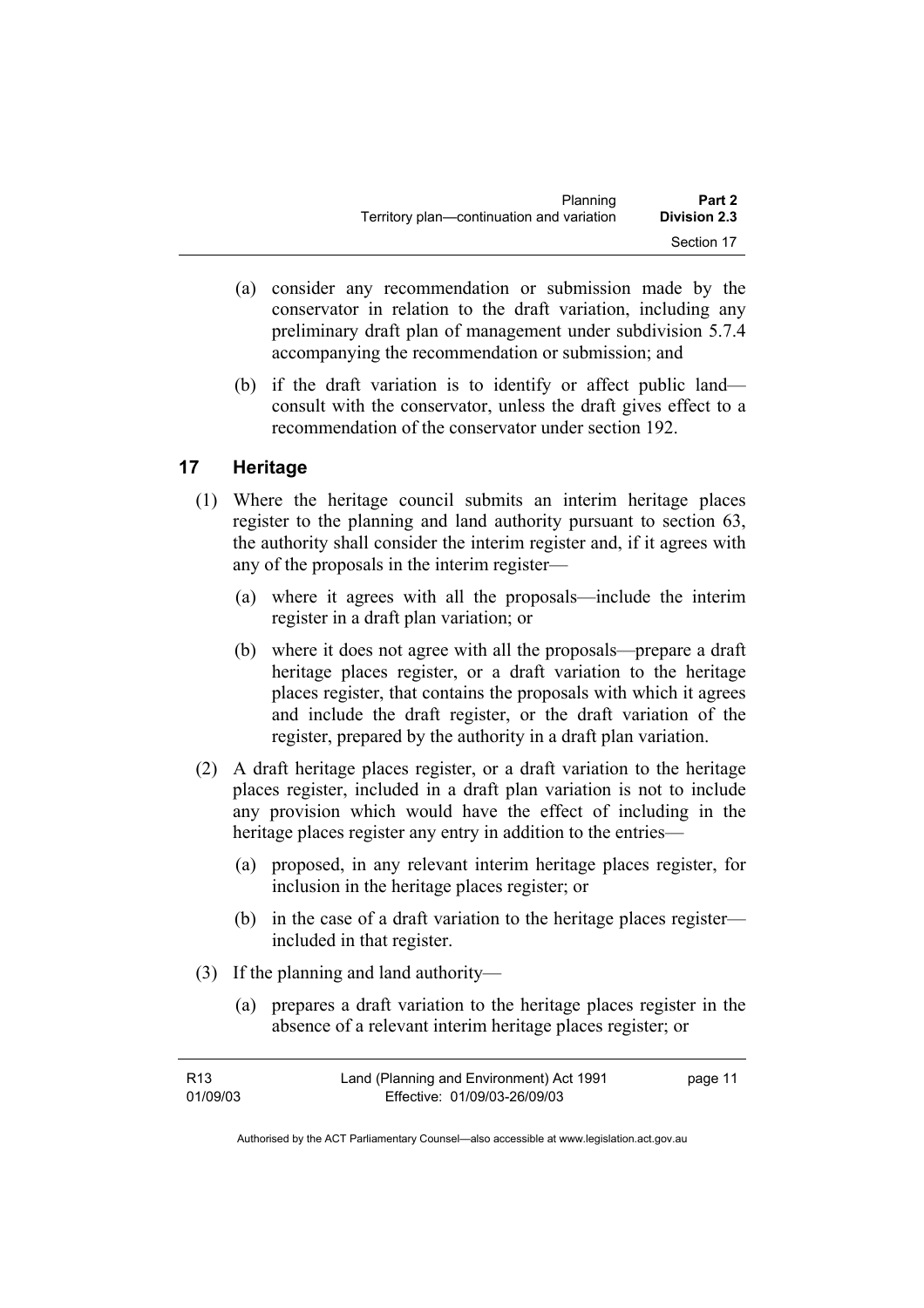| Part 2              | Planning                                  |
|---------------------|-------------------------------------------|
| <b>Division 2.3</b> | Territory plan—continuation and variation |
| Section 18          |                                           |

 (b) prepares a draft heritage places register, or a draft variation to that register, which is different from any relevant interim heritage places register;

the authority must give written notice to the heritage council no later than 28 days before the day (the *intended notification day*), stated in the notice, when the authority intends to notify the relevant draft plan variation under the *Legislation Act 2001* (see section 19 (Public consultation—notification)).

*Note* For how documents may be given, see *Legislation Act 2001*, pt 19.5.

- (4) In preparing a draft plan variation mentioned in subsection (3), the planning and land authority must consider any written response given by the heritage council within 7 days before the intended notification day.
- (5) In this section:

*relevant interim heritage places register* means an interim heritage places register which has effect under part 3, as revised under that part.

## **18 Environmental reports and inquiries**

- (1) In preparing a draft plan variation, the planning and land authority shall consider—
	- (a) any relevant environmental report; and
	- (b) the report of any relevant inquiry; and
	- (c) any relevant report required to be prepared by the plan.
- (2) The Minister may direct that an assessment be made, or establish a panel to conduct an inquiry, about any aspect of a draft plan variation or a proposed draft plan variation.
- (3) The Minister may initiate action under subsection (2) or act on written request by the planning and land authority.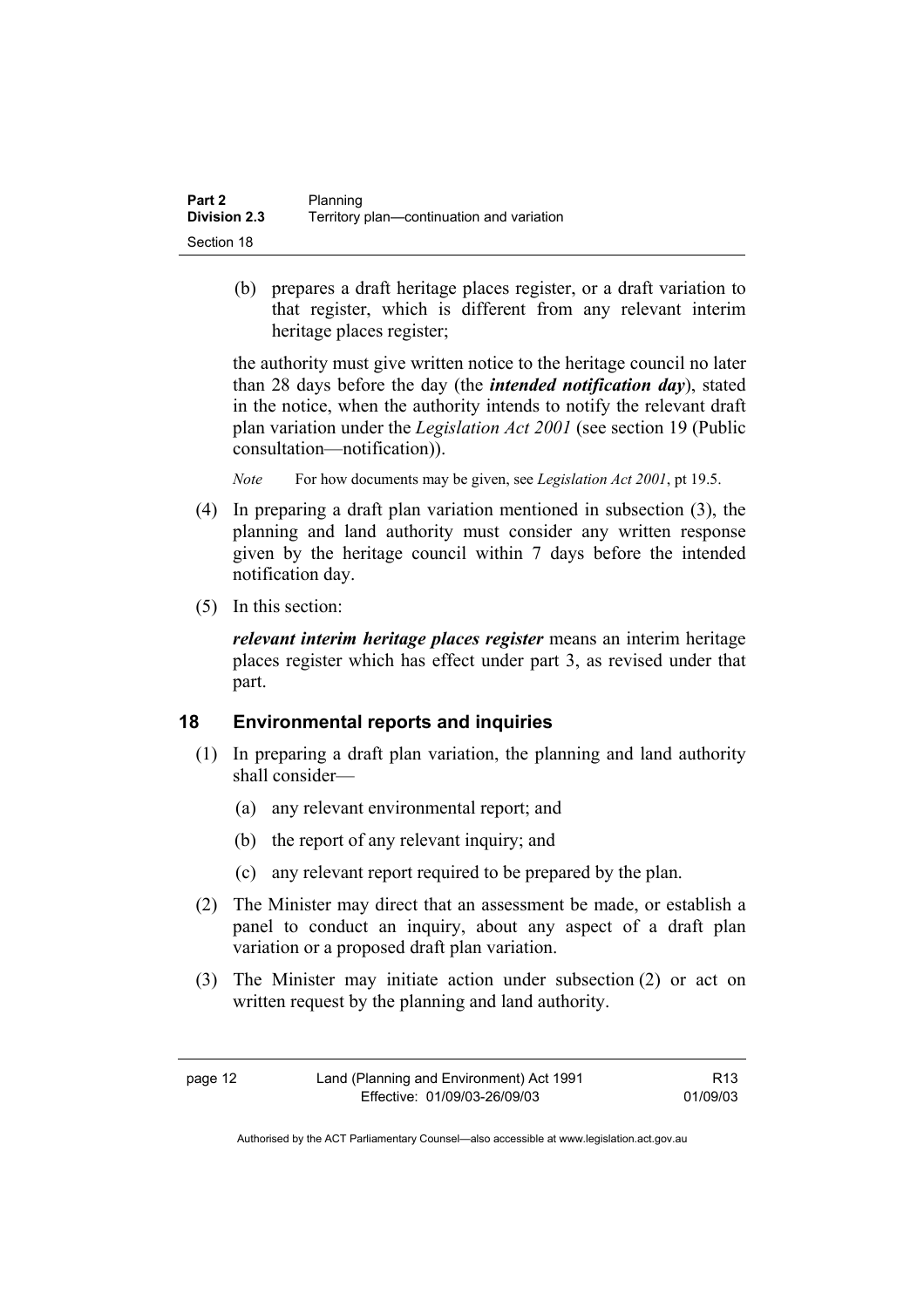| Planning                                  | Part 2              |
|-------------------------------------------|---------------------|
| Territory plan-continuation and variation | <b>Division 2.3</b> |
|                                           | Section 19          |

#### **19 Public consultation—notification**

- (1) Before submitting a draft plan variation to the Minister, the planning and land authority must prepare a notice (a *consultation notice*)—
	- (a) stating that copies of the draft plan variation and the background papers are available for public inspection and purchase during a stated period of not less than 15 business days at stated places; and
	- (b) inviting interested people to give written comments about the draft variation to the authority at a stated address during a stated period of not less than 15 business days; and
	- (c) stating that copies of written comments about the draft variation, given in response to the invitation in paragraph (b) or otherwise, or received from the national capital authority, will be made available for public inspection for a period of 15 business days after the end of the period mentioned in paragraph (b), at stated places; and
	- (d) complying with section 19A (as applicable).
- (2) The planning and land authority may, in writing (by an *extension notice*), extend or further extend the consultation period mentioned in subsection  $(1)$  (a) or (b).
- (3) An extension notice may be given after the end of the period to be extended.
- (4) The following are notifiable instruments:
	- (a) the consultation notice;
	- (b) any extension notice.
	- *Note* A notifiable instrument must be notified under the *Legislation Act 2001*.
- (5) The planning and land authority must also publish the consultation notice and any extension notice in a daily newspaper.

page 13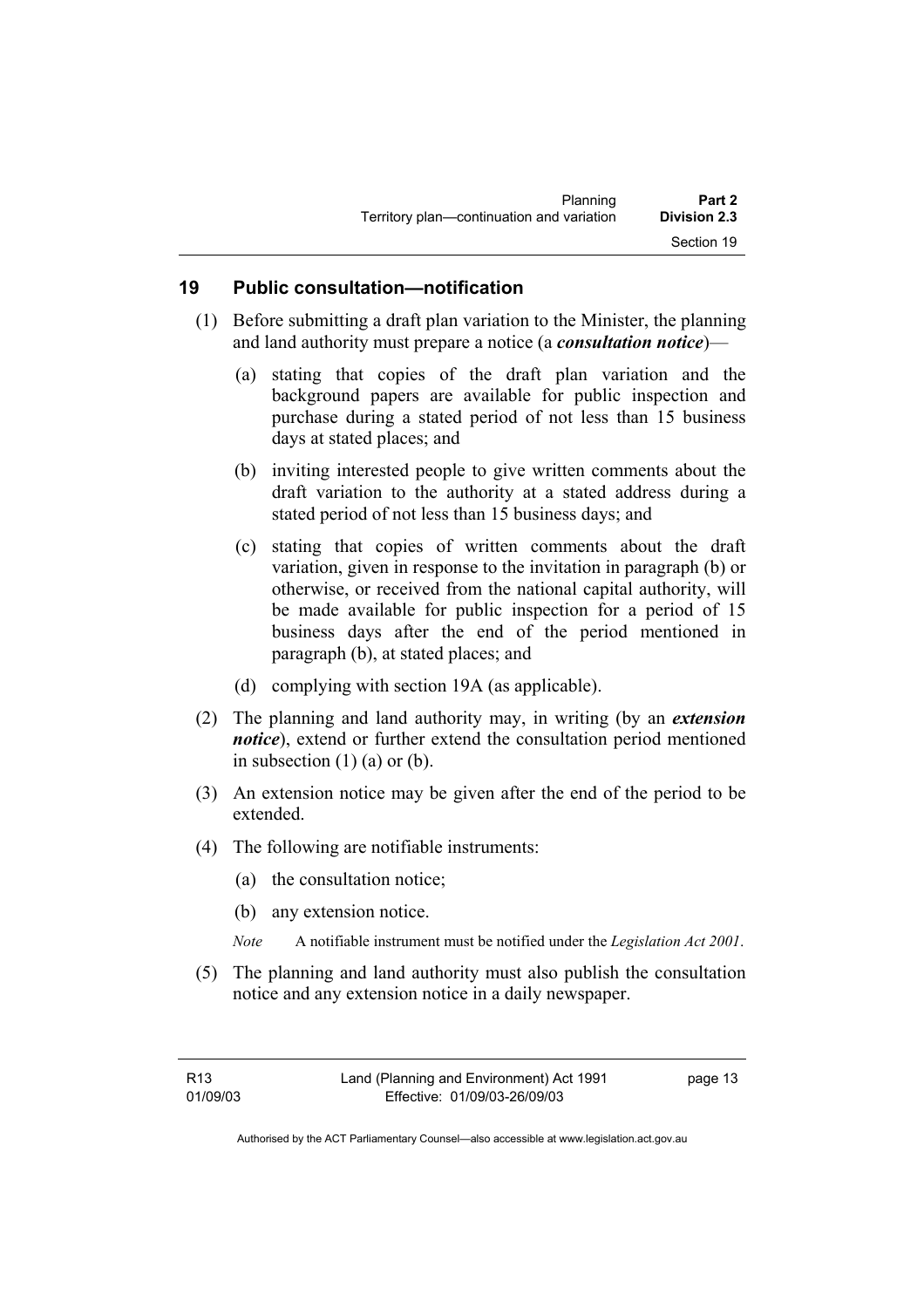| Part 2              | Planning                                  |
|---------------------|-------------------------------------------|
| <b>Division 2.3</b> | Territory plan-continuation and variation |
| Section 19A         |                                           |

(6) This section does not apply in relation to a draft plan variation that has been revised by the planning and land authority in accordance with a direction under section 26 (1) (b) (Minister's powers).

#### **19A Public consultation—notice of interim effect etc**

- (1) A consultation notice must state—
	- (a) whether or not section 9 (Effect of draft plan variation) applies in relation to the draft variation; and
	- (b) either—
		- (i) if the draft variation would vary the heritage places register—that section 11 (Draft heritage places register and variations—lack of effect) applies; or
		- (ii) if the draft variation would not vary the heritage places register—that section 11 does not apply.
- (2) A consultation notice that states that section 9 applies must also state—
	- (a) for section 9 (2) (b), a period not longer than 1 year that is the maximum period during which the draft variation is to have interim effect; and
	- (b) the effect of section 9.
- (3) A consultation notice that states that section 11 applies must state the effect of that section.

#### **19B Public consultation—availability of draft plan variation etc**

(1) The planning and land authority must make copies of the draft plan variation and the background papers mentioned in a consultation notice available for public inspection and purchase during office hours during the period, and at the places, stated in the notice.

R13 01/09/03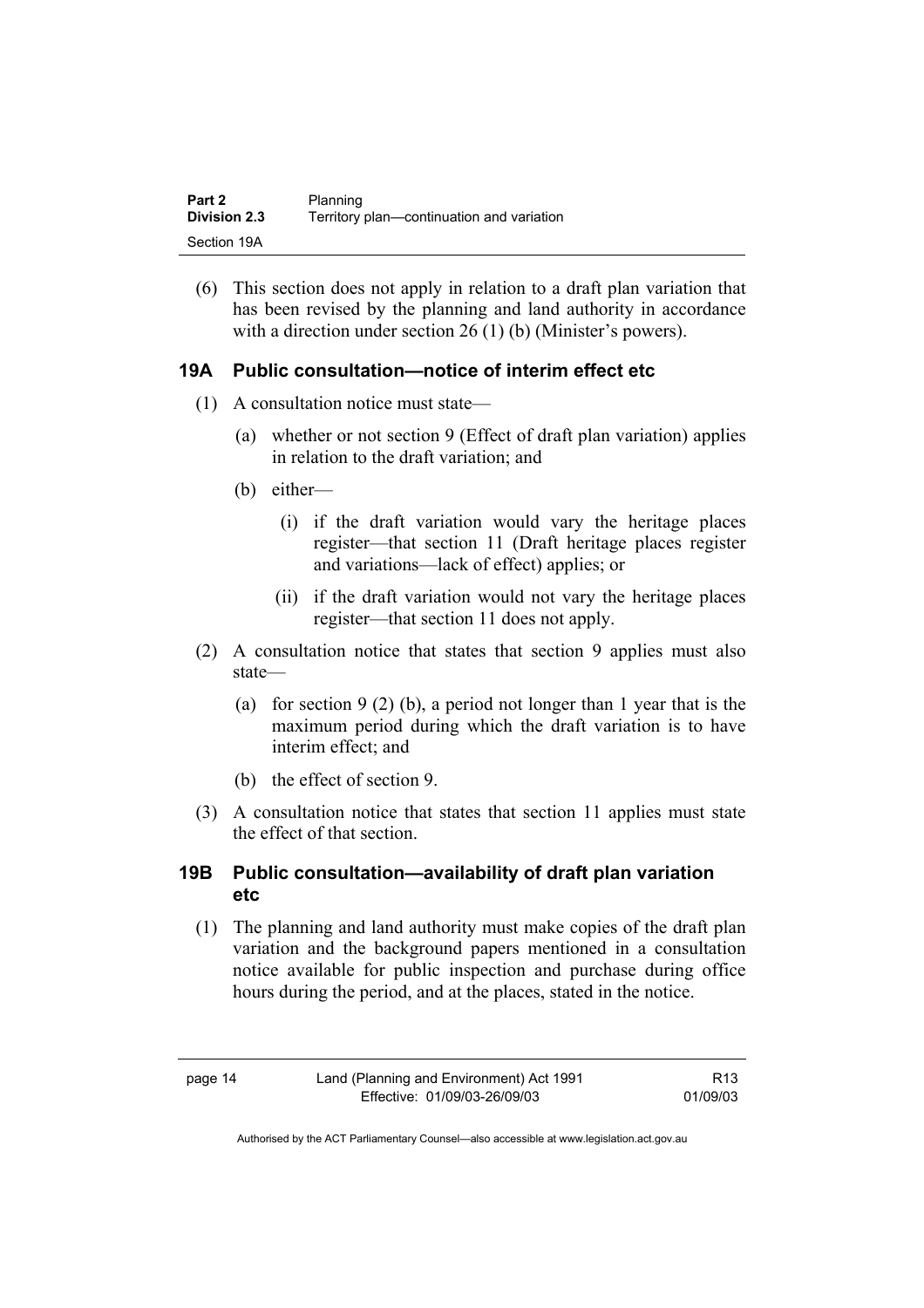| Planning                                  | Part 2              |
|-------------------------------------------|---------------------|
| Territory plan—continuation and variation | <b>Division 2.3</b> |
|                                           | Section 19C         |

- (2) If, in the planning and land authority's opinion, it would not be in the public interest for part of the draft plan variation or of any background paper to be published, the authority must exclude that part from each copy of the document made available under subsection  $(1)$ .
- (3) If part of the draft plan variation or a background paper is excluded from the copies of the document made available for public inspection or purchase under subsection (1), each copy of the document must include a statement to the effect that an unspecified part of the document has been excluded in the public interest.

#### **19C Draft plan variations that do not affect rights**

- (1) This section applies if the planning and land authority is satisfied that a draft plan variation—
	- (a) would, if approved, not affect adversely anybody's rights; or
	- (b) has as its only object the correction of a formal error in the plan.
- (2) The draft plan variation is a notifiable instrument.
	- *Note* A notifiable instrument must be notified under the *Legislation Act 2001*.
- (3) Sections 19 and 19B do not apply to the draft plan variation, but the planning and land authority must take reasonable steps to inform itself about public attitudes to the draft plan variation.

#### **20 Consultation with national capital authority**

Before giving a draft plan variation to the Minister, the planning and land authority must consult with the national capital authority.

#### **21 Public inspection of comments**

 (1) The planning and land authority must make copies of any comments mentioned in section 19 (1) (c) available for public inspection during office hours during the period, and at the places, mentioned

| R13      | Land (Planning and Environment) Act 1991 | page 15 |
|----------|------------------------------------------|---------|
| 01/09/03 | Effective: 01/09/03-26/09/03             |         |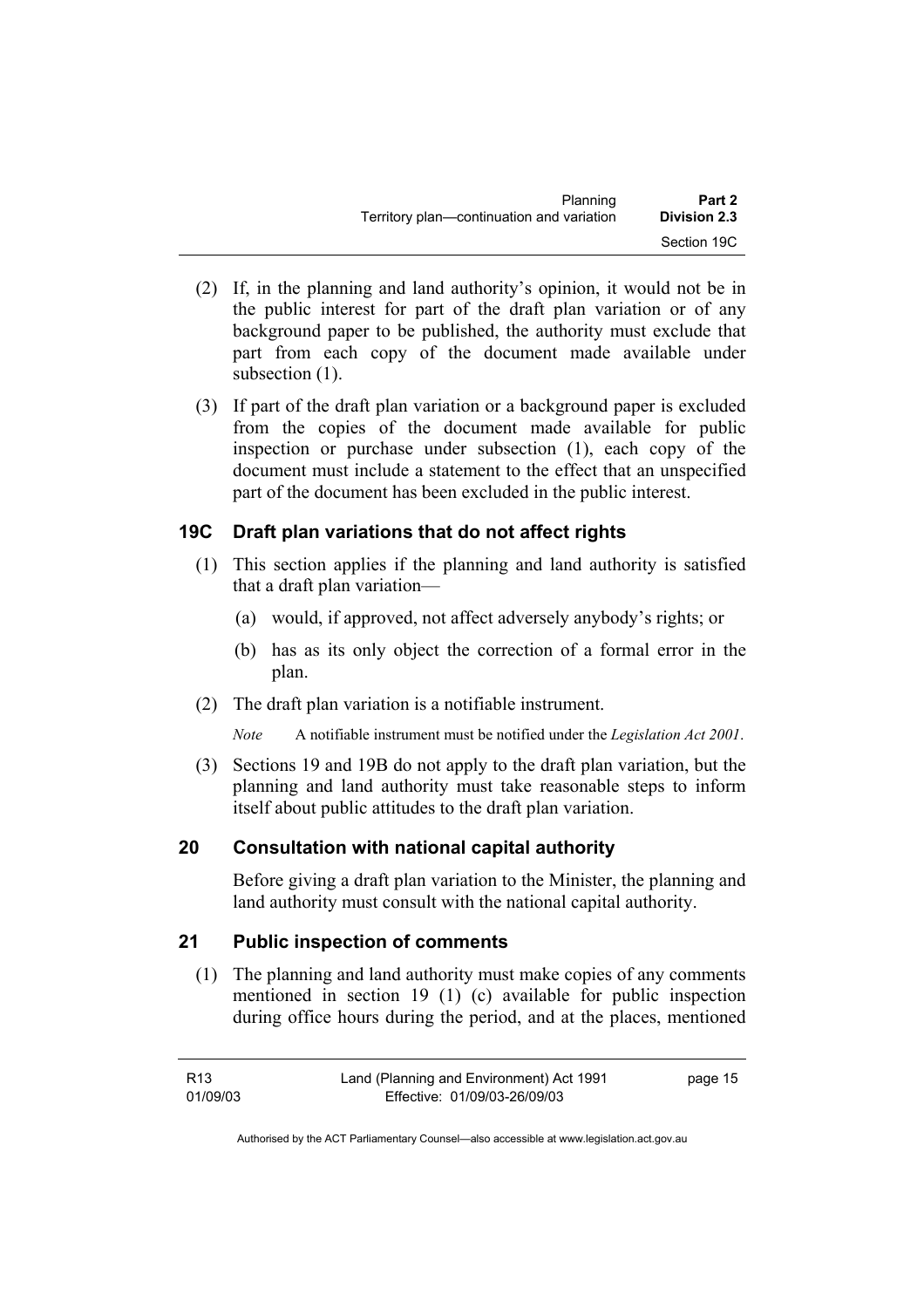| <b>Part 2</b> | Planning                                  |
|---------------|-------------------------------------------|
| Division 2.3  | Territory plan—continuation and variation |
| Section 22    |                                           |

in the consultation notice under section 19 that refers to the relevant draft plan variation.

- (2) The planning and land authority may omit from the copy of a comment made available under subsection (1) information that would identify the person who had made the comment if—
	- (a) the person has asked that the information be omitted; and
	- (b) the authority is reasonably satisfied that it would not be in the public interest for the information to be published.

#### **22 Revision, deferral or withdrawal of draft plan variations**

- (1) After the expiration of the period specified in the notice under section 19 (1) (b) the planning and land authority may, in writing—
	- (a) revise the draft plan variation; or
	- (b) defer until a specified date, or until the occurrence of a specified event, the submission of the draft plan variation to the Minister; or
	- (c) withdraw the draft plan variation.
- (2) A deferral or withdrawal of a draft plan variation must include a statement of the effect of section 9 (Effect of draft plan variation) in relation to the deferral or withdrawal.
- (3) A deferral or withdrawal of a draft plan variation is a notifiable instrument.

*Note* A notifiable instrument must be notified under the *Legislation Act 2001*.

- (4) The planning and land authority must also publish a deferral or withdrawal of a draft plan variation in a daily newspaper on the same day, or as soon as practicable after the day, the deferral or withdrawal is notified under the *Legislation Act 2001*.
- (5) In revising, deferring or withdrawing a draft plan variation under subsection (1), the planning and land authority shall consider written

| page 16 | Land (Planning and Environment) Act 1991 | R13      |
|---------|------------------------------------------|----------|
|         | Effective: 01/09/03-26/09/03             | 01/09/03 |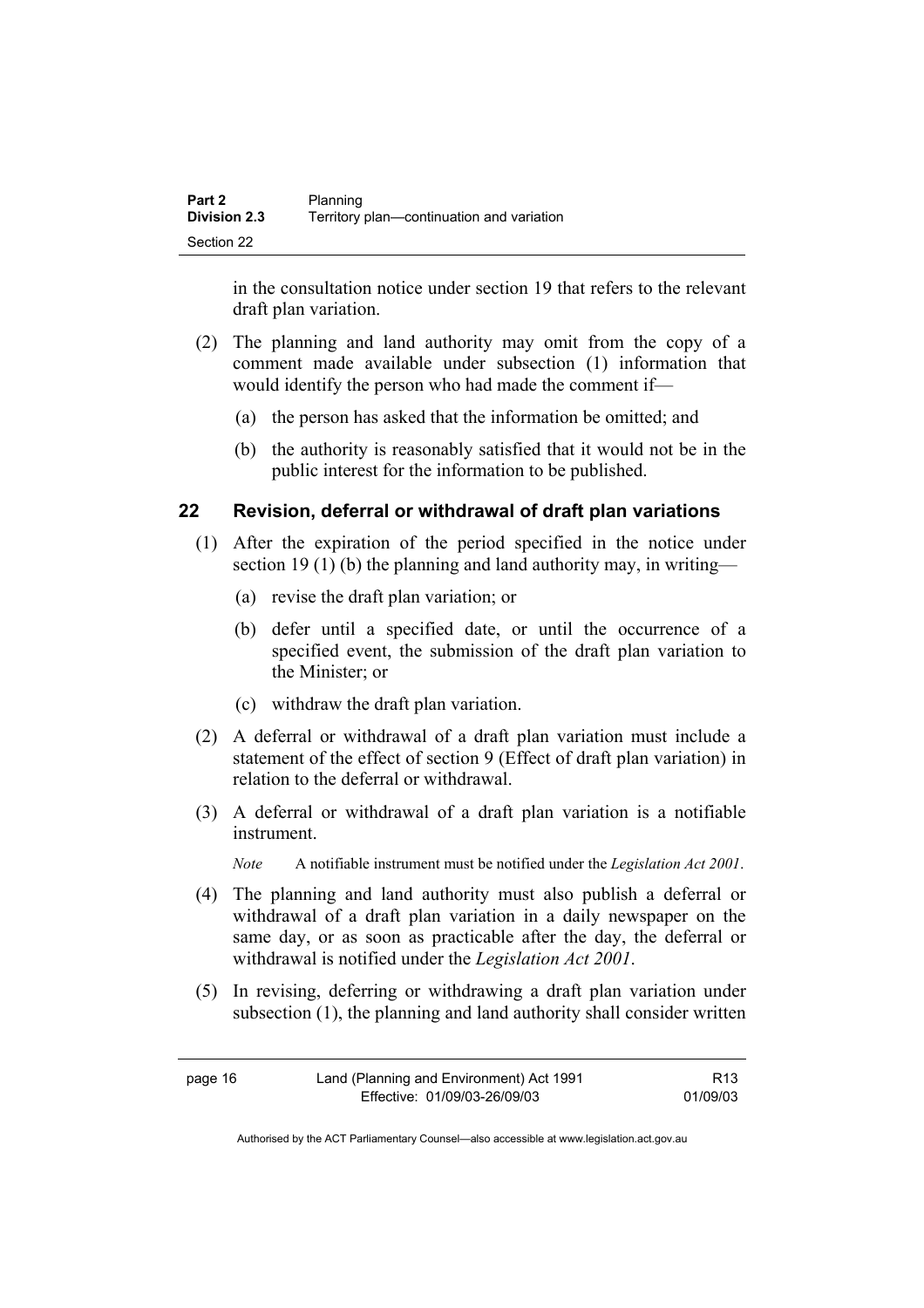comments about the draft variation received from any person or the national capital authority.

- (6) In addition to its power under subsection (1), the planning and land authority may, at any time before the submission or resubmission of a draft plan variation to the Minister, revise the draft variation to correct any formal error.
- (7) If the planning and land authority defers a draft plan variation, on the day stated in the deferral, or as soon as practicable after the event mentioned in the deferral, the authority must prepare a notice stating—
	- (a) that the draft plan variation is revived; and
	- (b) the effect of section 9 in relation to the revival.
- (8) The notice under subsection (7) is a notifiable instrument.

*Note* A notifiable instrument must be notified under the *Legislation Act 2001*.

(9) The planning and land authority must also publish the notice in a daily newspaper as soon as practicable after preparing it.

# **Subdivision 2.3.3 Minister approval and consideration by Legislative Assembly**

## **23 Application of sdiv 2.3.3**

This subdivision does not apply in relation to a plan variation under subdivision 2.3.4

## **24 Submission of draft plan variation to Minister**

- (1) After the expiration of the period specified in the notice under section 19 (1) (b), the planning and land authority shall submit a draft plan variation (as revised, if at all, under section 22) to the Minister for approval, together with—
	- (a) the background papers; and

page 17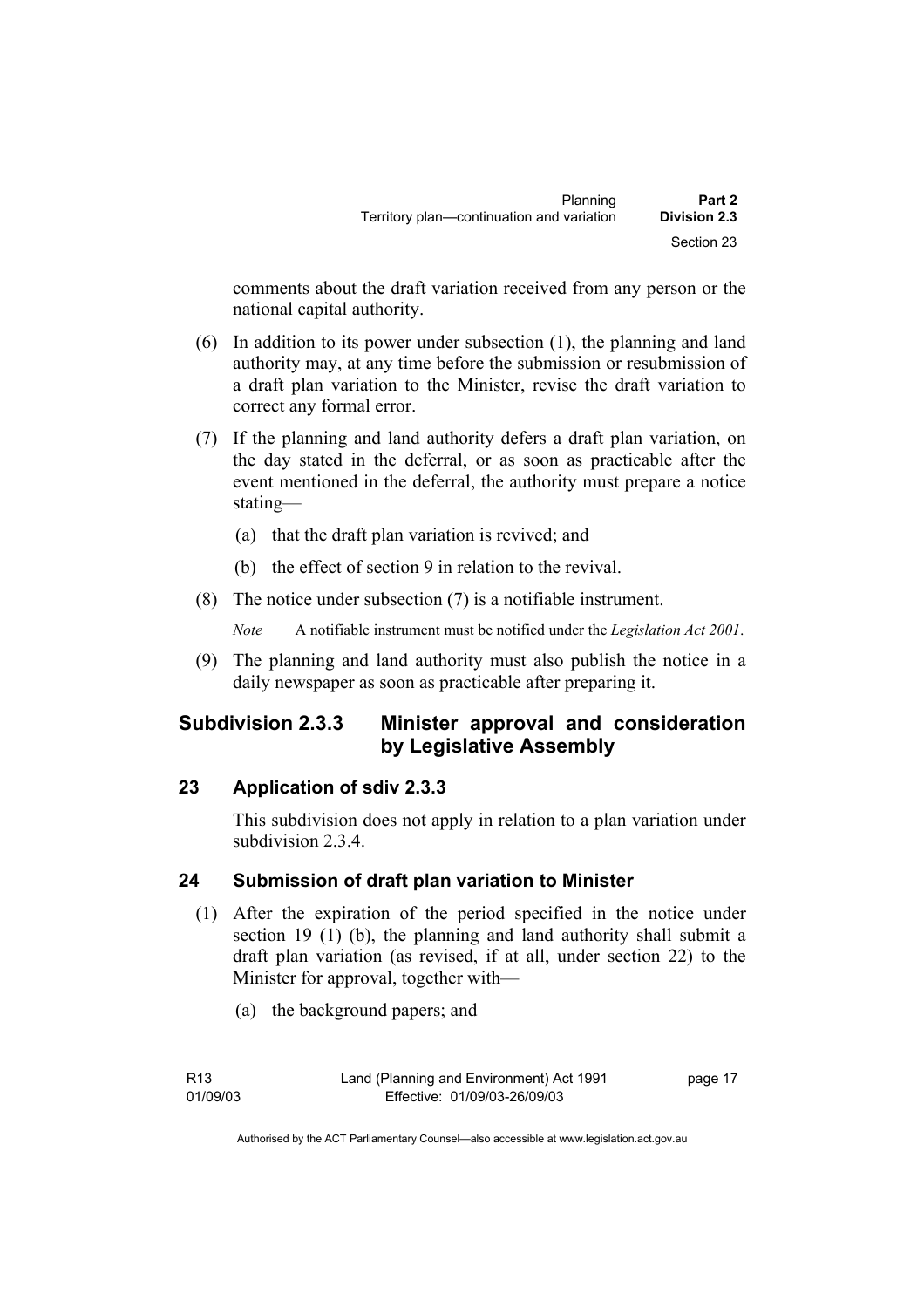- (b) a written report setting out the issues raised in any written comments concerning the draft variation submitted pursuant to the invitation in the notice under section 19 (1) or otherwise; and
- (c) a written report about its consultation with the public and the national capital authority; and
- (d) a written report about any consultation between the authority and the heritage council relating to the draft variation that specifies any difference between the views of the authority and the heritage council in relation to any site of heritage significance; and
- (e) a copy of any written comments submitted to the authority by the national capital authority or the heritage council in relation to the draft variation.
- (2) The planning and land authority must give the Executive a written report about the authority's consultation with the national capital authority.
- (3) The planning and land authority must prepare a written notice stating that the documents mentioned in subsection (1) are available for public inspection.
- (4) The notice is a notifiable instrument.

*Note* A notifiable instrument must be notified under the *Legislation Act 2001*.

- (5) The planning and land authority must also publish the notice in a daily newspaper.
- (6) The planning and land authority must make copies of the documents mentioned in subsection (1) available for public inspection during office hours during the period, and at the places, stated in the notice.

#### **25 Consideration by Legislative Assembly committee**

The Minister shall, within 28 days of receiving a draft plan variation under section 24, refer—

| page 18 | Land (Planning and Environment) Act 1991 | R <sub>13</sub> |
|---------|------------------------------------------|-----------------|
|         | Effective: 01/09/03-26/09/03             | 01/09/03        |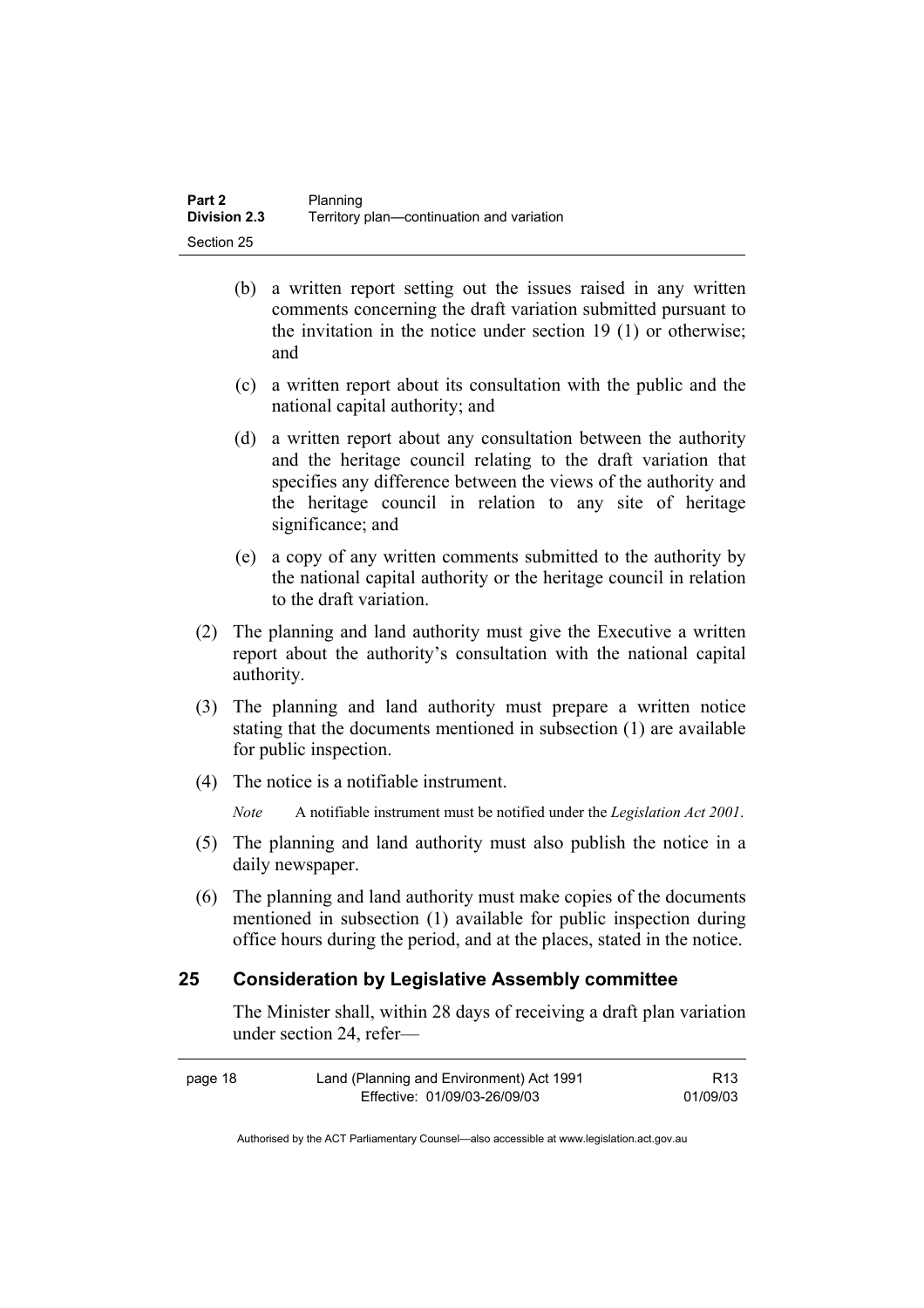- (a) the draft plan variation; and
- (b) the documents referred to in section 24 (1) that relate to the draft plan variation;

to an appropriate committee of the Legislative Assembly together with a request that the committee report on the draft plan to the Legislative Assembly.

#### **26 Minister's powers**

- (1) On receipt of a draft plan variation submitted or resubmitted for approval, the Minister must—
	- (a) approve the draft variation in the form in which it is submitted or resubmitted; or
	- (b) return the draft variation to the planning and land authority together with any or all of the following written directions:
		- (i) to conduct further specified consultation;
		- (ii) to consider any relevant environmental report, the report of any relevant inquiry, or any other relevant report;
		- (iii) to consider any revision suggested by the Minister;
		- (iv) to revise the draft variation in a specified manner;
		- (v) to defer, in writing, the resubmission of the draft variation to the Minister until a specified date or the occurrence of a specified event;
		- (vi) to withdraw the draft variation in writing.
- (2) Before taking action under subsection (1), the Minister must consider any recommendation made by a committee of the Legislative Assembly in relation to the draft variation, or related documents, referred to the committee under section 25.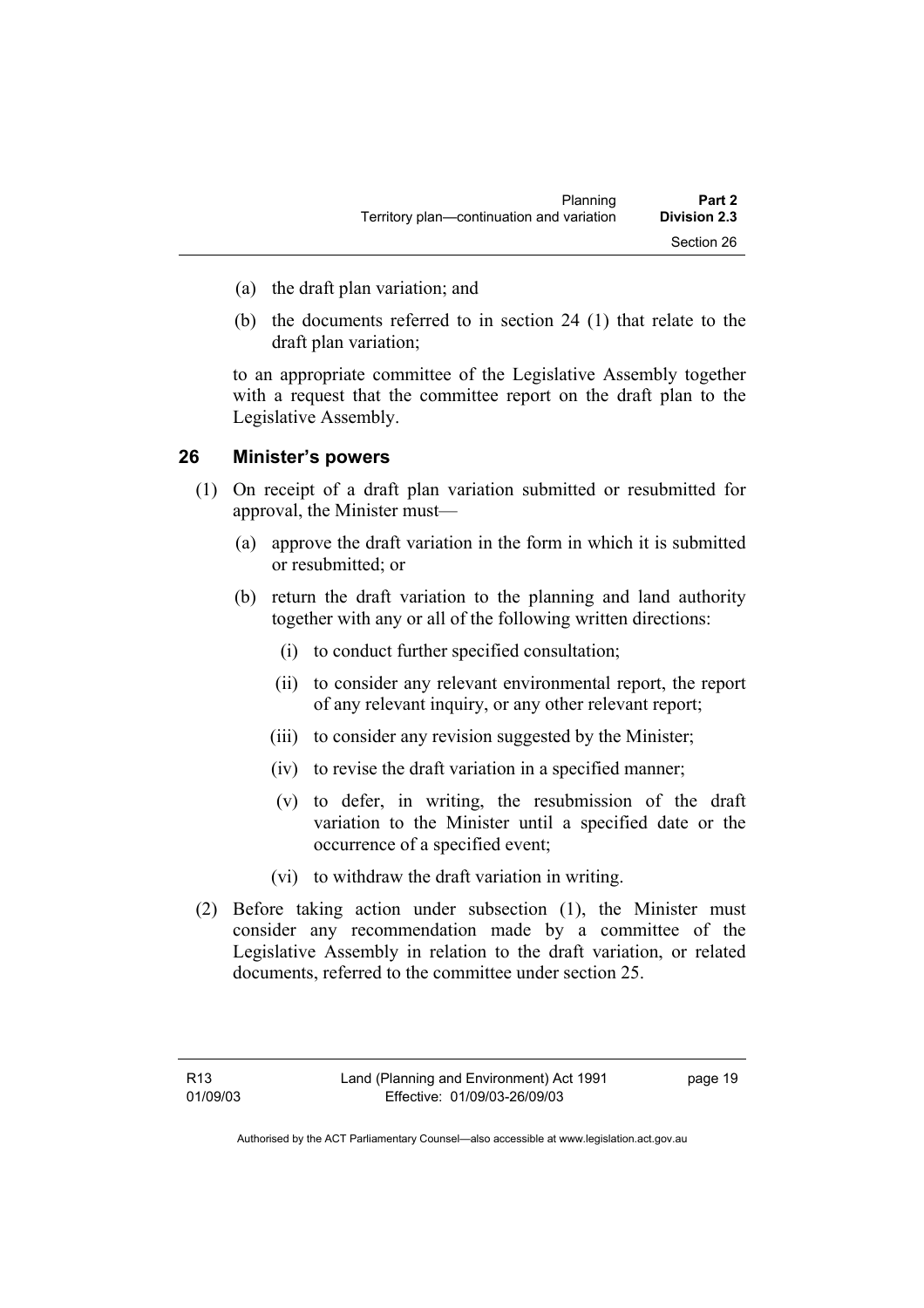| Part 2              | Planning                                  |
|---------------------|-------------------------------------------|
| <b>Division 2.3</b> | Territory plan-continuation and variation |
| Section 27          |                                           |

- (3) A deferral or withdrawal directed under subsection  $(1)$  (b)  $(v)$  or  $(vi)$ shall state the effect of section 9 in relation to the deferral or withdrawal of the draft plan variation.
- (4) The following are notifiable instruments:
	- (a) a direction under subsection  $(1)$  (b);
	- (b) a deferral directed under subsection  $(1)$  (b)  $(v)$ ;
	- (c) a withdrawal directed under subsection (1) (b) (vi).
	- *Note* A notifiable instrument must be notified under the *Legislation Act 2001*.
- (5) The authority must also publish a deferral or withdrawal directed under subsection (1) (b) (v) or (vi) in a daily newspaper on the same day, or as soon as practicable after, the deferral or withdrawal is notified under the *Legislation Act 2001*.
- (6) After approving a draft plan variation under subsection (1) (a), the Minister may, before the draft variation is presented to the Legislative Assembly, revoke the approval and return the draft variation to the planning and land authority under subsection (1) (b).

#### **27 Return of draft plan variation to authority**

- (1) This section applies if the Minister returns a draft plan variation to the authority with directions under section 26 (1) (b).
- (2) The authority must comply with each direction.
- (3) If a direction is given under section 26 (1) (b) (i), (ii) or (iii), the authority may revise the draft variation and resubmit it to the Minister for approval together with a written report about the authority's compliance with the Minister's direction and any further revision of the draft variation under section 22 (6).
- (4) If a direction is given under section 26 (1) (b) (iv), the authority must resubmit the draft variation (as revised) together with a written report about any further revision of the draft variation under section 22 (6).

| page 20 | Land (Planning and Environment) Act 1991 | R <sub>13</sub> |
|---------|------------------------------------------|-----------------|
|         | Effective: 01/09/03-26/09/03             | 01/09/03        |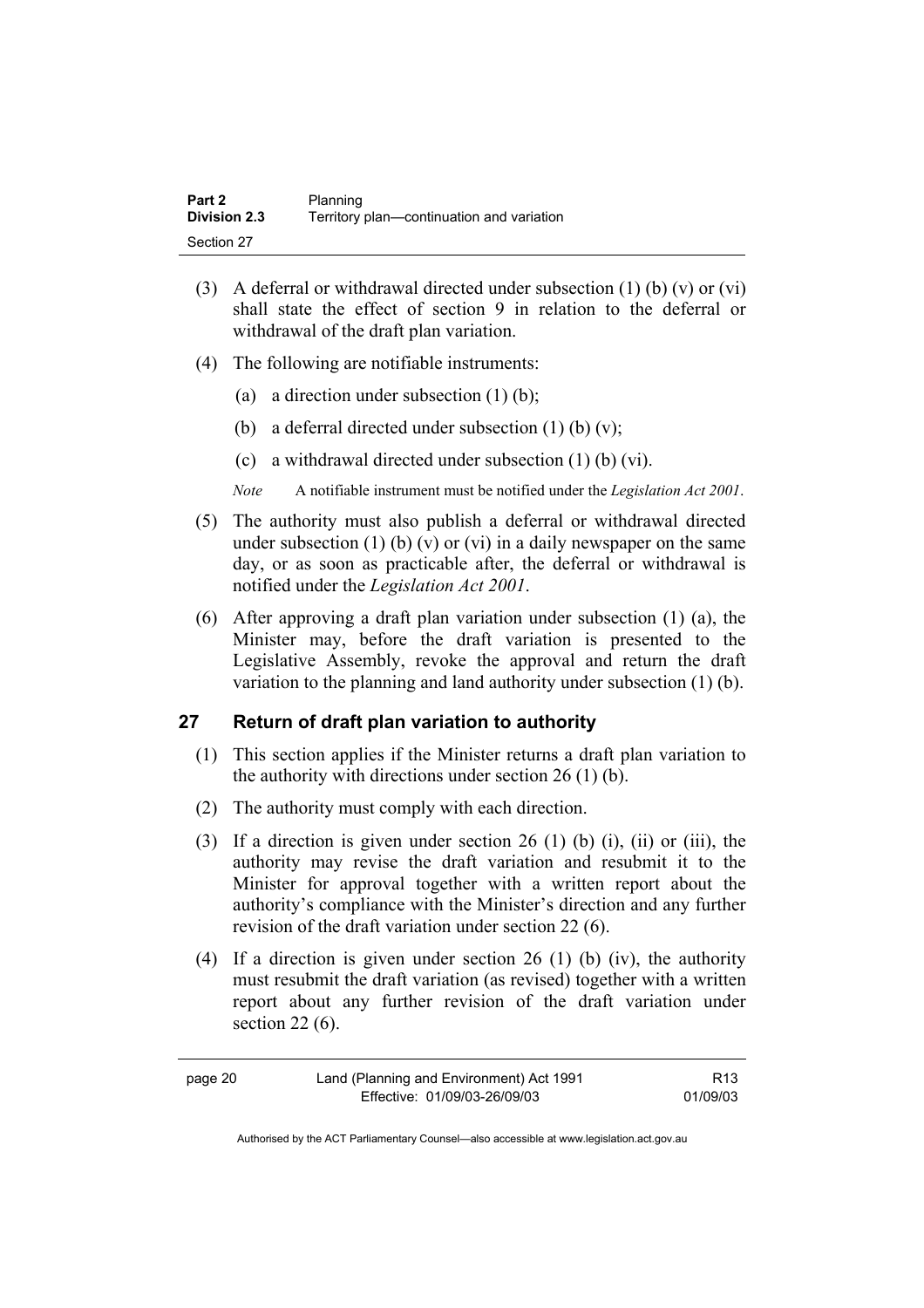#### **28 Notice of revival of deferred draft plan variation**

- (1) If the planning and land authority defers a draft plan variation as directed under section 26 (1) (b) (v) (Minister's powers), on the day stated in the deferral, or as soon as practicable after the event mentioned in the deferral, the authority must—
	- (a) prepare a notice stating—
		- (i) that the draft plan variation is revived; and
		- (ii) the effect of section 9 (Effect of draft plan variation) in relation to the revival; and
		- (iii) the effect of any revision under section 22 (6) (Revision, deferral or withdrawal of draft plan variations); and
	- (b) resubmit the draft variation to the Minister; and
	- (c) advise the Legislative Assembly.
- (2) A notice under subsection (1) (a) is a notifiable instrument.

*Note* A notifiable instrument must be notified under the *Legislation Act 2001*.

(3) The planning and land authority must also publish the notice in a daily newspaper.

#### **29 Consideration of plan variation by Legislative Assembly**

- (1) A plan variation must be presented to the Legislative Assembly within 5 sitting days after the day it is approved by the Minister, together with copies of the following documents in relation to the variation:
	- (a) the background papers;
	- (b) the summaries and reports mentioned in section 24 (1) (b), (c) and  $(d)$ ;
	- (c) any direction under section  $26(1)$  (b);
	- (d) any report mentioned in section  $26(1)$  (b) (ii);

| R13      | Land (Planning and Environment) Act 1991 | page 21 |
|----------|------------------------------------------|---------|
| 01/09/03 | Effective: 01/09/03-26/09/03             |         |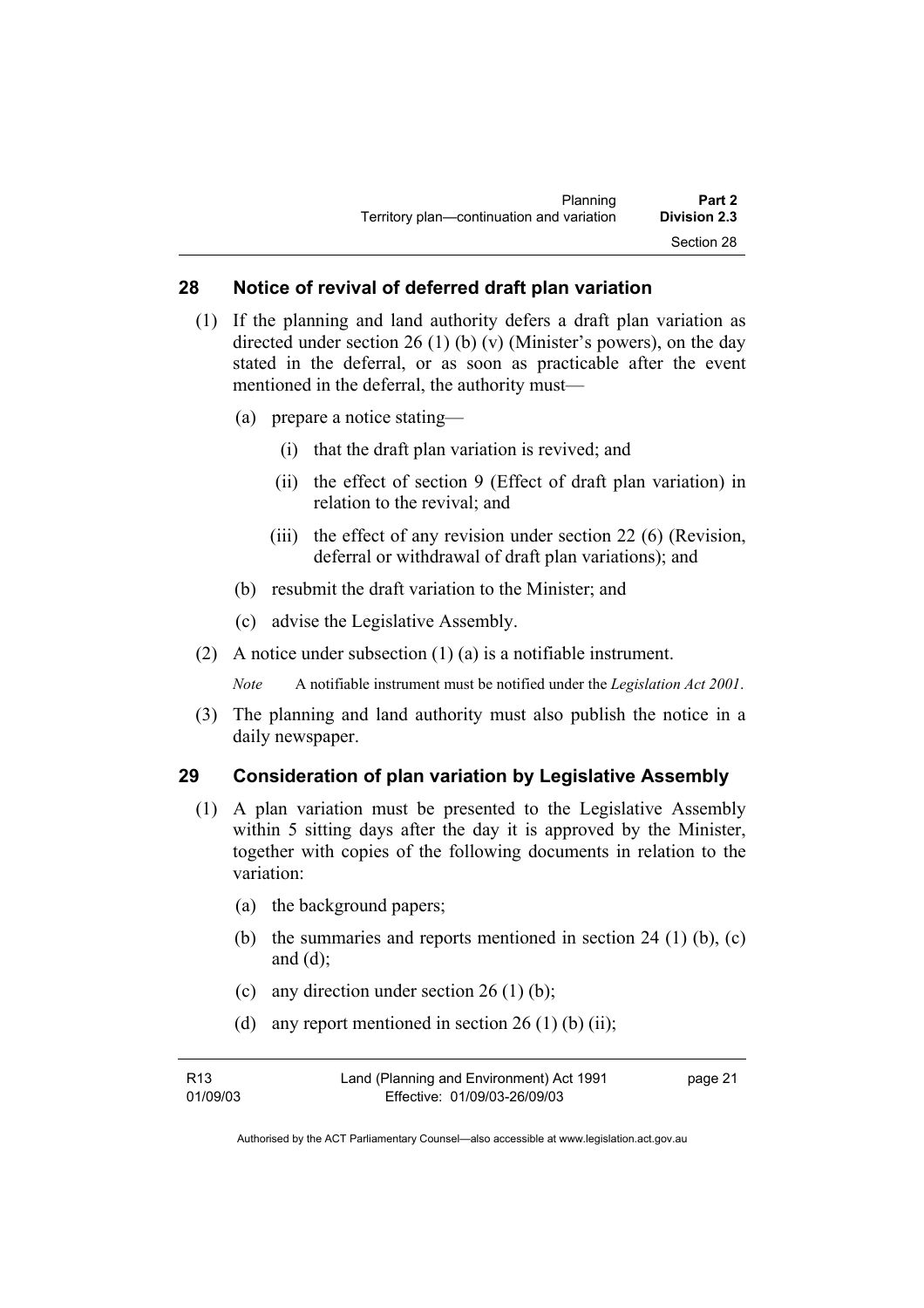- (e) any report mentioned in section 27 (c).
- (2) Subsection (1) is subject to section 26 (6) (Minister's powers).
- (3) If a plan variation is not presented to the Legislative Assembly in accordance with subsection (1), it does not come into effect.
- (4) The Legislative Assembly may, pursuant to a motion of which notice has been given within 5 sitting days after a plan variation has been presented to it, by resolution reject the variation or any provision of it.
- (5) If, at the expiration of 5 sitting days after notice of a motion to reject a plan variation or a provision of a plan variation has been given in the Legislative Assembly (being notice given within 5 sitting days after the variation was presented to the Legislative Assembly)—
	- (a) the notice has not been called on; or
	- (b) the motion has been called on and moved and has not been withdrawn or otherwise disposed of;

the plan variation or provision specified in the motion is taken to have been rejected by the Legislative Assembly.

- (6) If, before the expiration of 5 sitting days after a notice of motion to disallow a plan variation or a provision of a plan variation has been given in the Legislative Assembly (being notice given within 5 sitting days after the variation was presented to the Legislative Assembly)—
	- (a) the Legislative Assembly is dissolved or expires; and
	- (b) at the time of dissolution or expiry—
		- (i) the notice has not been withdrawn and the motion has not been called on; or
		- (ii) the motion has been called on and moved and has not been withdrawn or otherwise disposed of;

| page 22 | Land (Planning and Environment) Act 1991 | R <sub>13</sub> |
|---------|------------------------------------------|-----------------|
|         | Effective: 01/09/03-26/09/03             | 01/09/03        |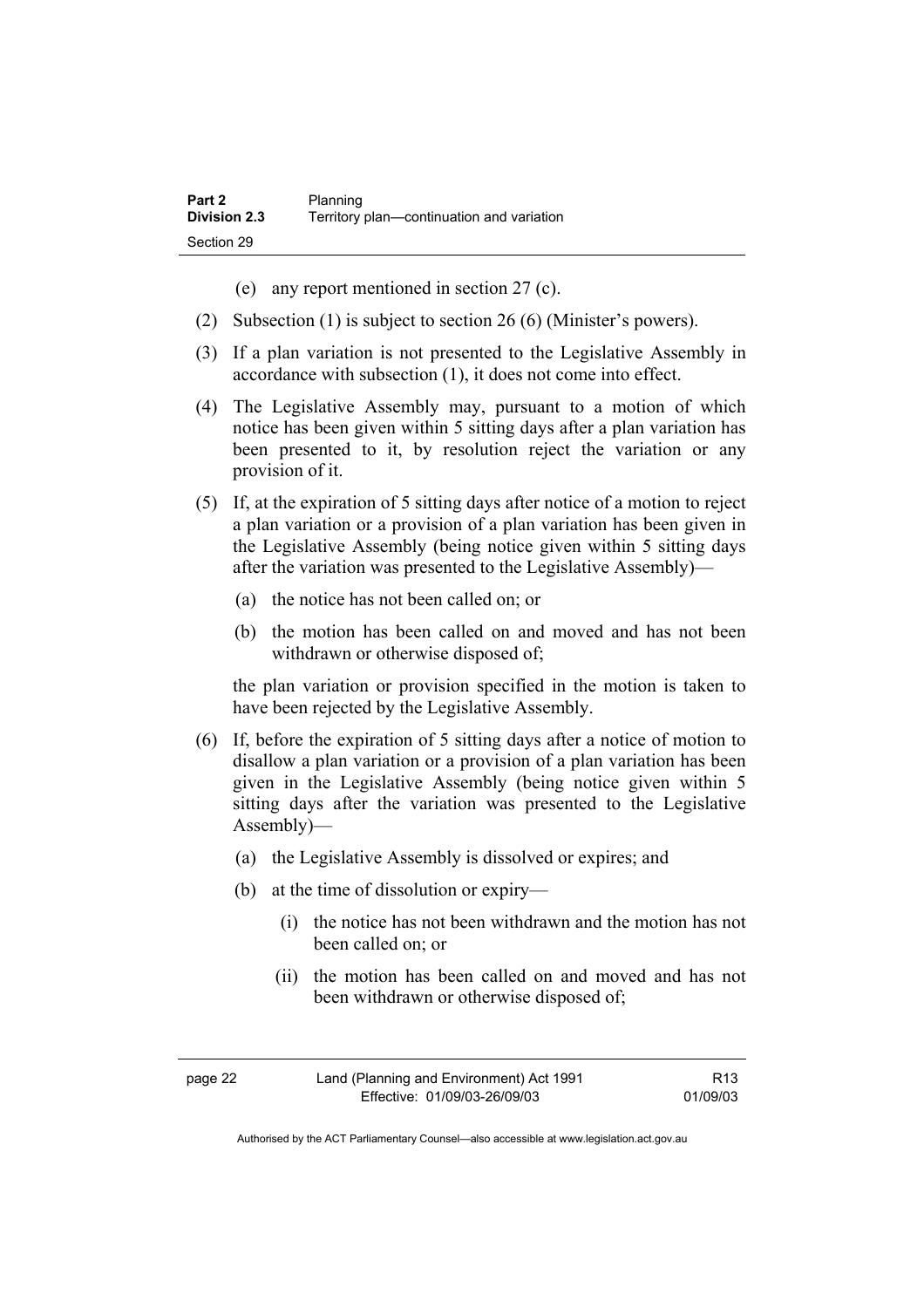| Planning                                  | Part 2              |
|-------------------------------------------|---------------------|
| Territory plan—continuation and variation | <b>Division 2.3</b> |
|                                           | Section 30          |

the plan variation is taken, for subsections (4) and (5), to have been laid before the Legislative Assembly on the first sitting day of the Legislative Assembly after the next general election of members of the Assembly.

- (7) If, at the end of 5 sitting days after a plan variation is presented to the Legislative Assembly, the Assembly has not passed a resolution rejecting the variation or any provision of it and is not, under subsection (5), taken to have rejected the variation or any provision of it, the Minister must, in writing, fix a day when the plan variation is to commence.
	- *Note* An instrument under this subsection is a *commencement notice* (see *Legislation Act 2001*, s 11). A commencement notice must be notified under the *Legislation Act 2001*.
- (8) The planning and land authority must publish in a daily newspaper details of—
	- (a) the commencement notice under subsection (7); and
	- (b) where copies of the plan variation may be inspected or purchased.
- (9) The planning and land authority must make copies of the plan variation available for inspection or purchase during office hours at the places, and during the period, published in the newspaper under subsection (8) (b).
- (10) A plan variation notified under subsection (7) commences on the day fixed by the notice.

## **30 Rejection of plan variation by Legislative Assembly**

- (1) This section applies if a plan variation is completely rejected under section 29 (4) (Consideration of plan variation by Legislative Assembly), or taken to be completely rejected under section 29 (5).
- (2) The plan variation does not come into force if this section applies.

| R13      | Land (Planning and Environment) Act 1991 | page 23 |
|----------|------------------------------------------|---------|
| 01/09/03 | Effective: 01/09/03-26/09/03             |         |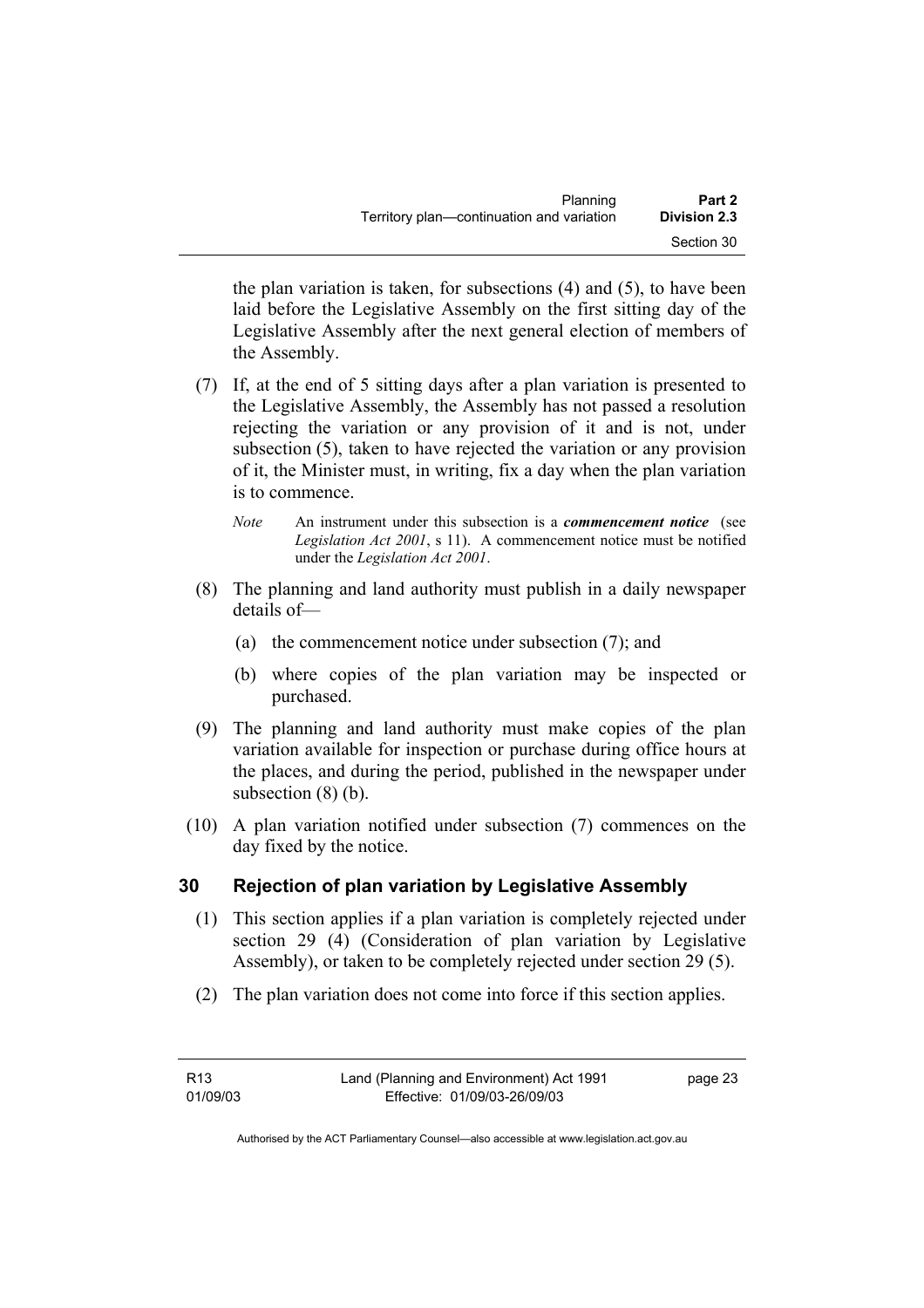| Part 2              | Planning                                  |
|---------------------|-------------------------------------------|
| <b>Division 2.3</b> | Territory plan-continuation and variation |
| Section 30A         |                                           |

- (3) The planning and land authority must prepare a notice stating that the plan variation has been rejected.
- (4) The notice is a notifiable instrument.

*Note* A notifiable instrument must be notified under the *Legislation Act 2001*.

(5) The planning and land authority must also publish the notice in a daily newspaper.

#### **30A Partial rejection of plan variation by Legislative Assembly**

- (1) This section applies if a plan variation is partly rejected under section 29 (4) (Consideration of plan variation by Legislative Assembly), or taken to be partly rejected under section 29 (5).
- (2) A provision of a plan variation does not come into force if—
	- (a) it is rejected by the Legislative Assembly under section 29 (4) or  $(5)$ ; or
	- (b) it is withdrawn under subsection (3) (b).
- (3) The Minister must, in relation to each provision of the plan that is not rejected under section 29 (4) or (5), in writing—
	- (a) fix a day when the provision (an *approved provision*) is to commence; or
	- (b) withdraw the provision.
	- *Note* An instrument under par (a) is a *commencement notice* (see *Legislation Act 2001*, s 11). A commencement notice must be notified under the *Legislation Act 2001*.
- (4) A withdrawal under subsection (3) (b) is a notifiable instrument.
	- *Note* A notifiable instrument must be notified under the *Legislation Act 2001*.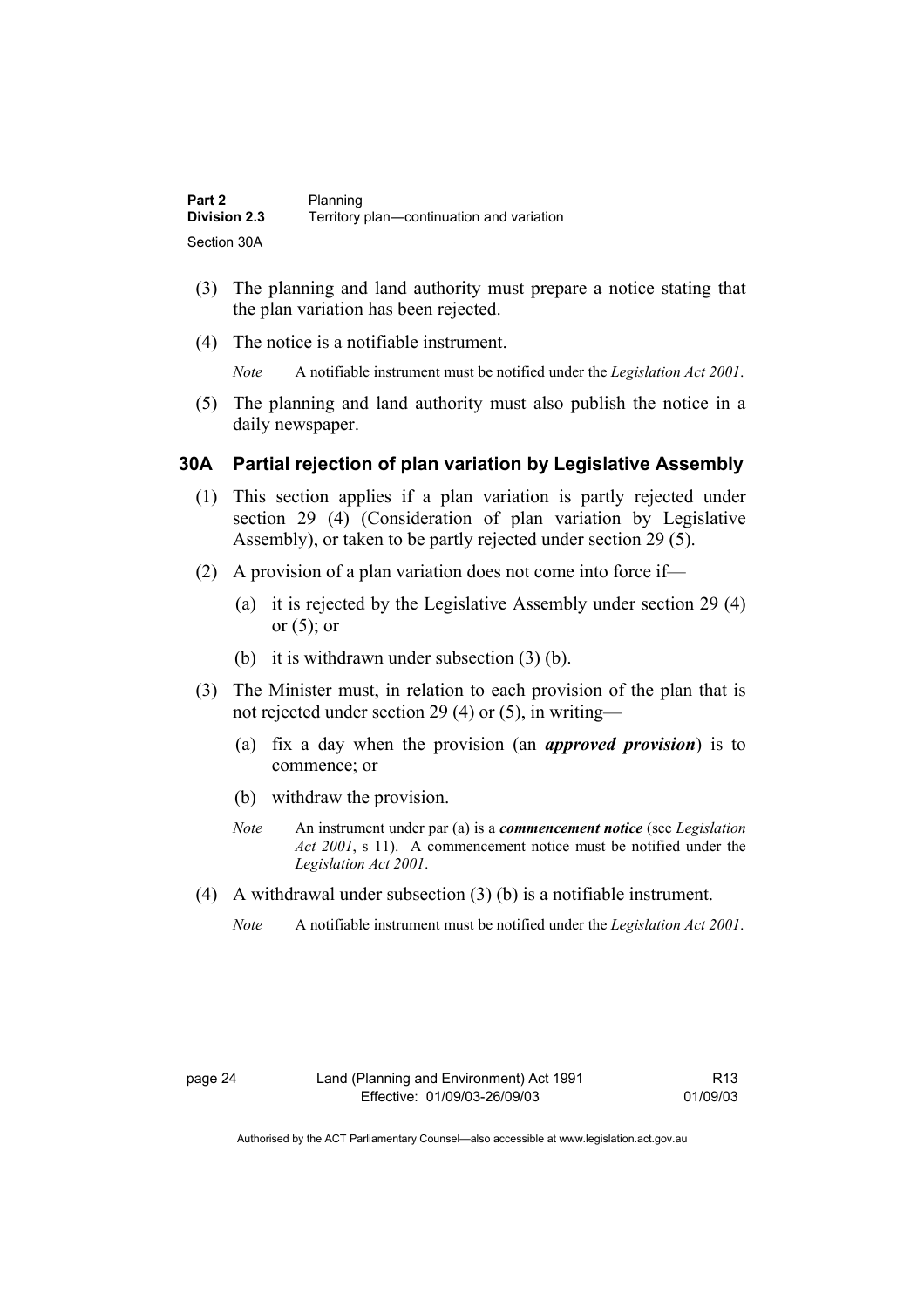### **30B Partial rejection of plan variation—newspaper publication etc**

- (1) The planning and land authority must publish in a daily newspaper details of—
	- (a) a commencement notice under section 30A (3) (a) for a provision (an *approved provision*); or
	- (b) a withdrawal notice under section 30A (3) (b).
- (2) The details of a commencement notice published under subsection (1) (a) for an approved provision must include details of where, and for what period, copies of the provision may be inspected or purchased.
- (3) The planning and land authority must make copies of each approved provision available for inspection or purchase during office hours at the place or places, and during the period, mentioned in subsection (2).

## **Subdivision 2.3.4 Plan variations—defined land**

## **31 Definition for sdiv 2.3.4**

In this subdivision:

*defined land* means land identified in the plan pursuant to section  $7(3)$  (e).

## **32 Plan variations in relation to defined land**

- (1) Upon approval of the subdivision of a parcel or part of a parcel of defined land, the planning and land authority shall, in writing, vary the plan to specify the purposes for which that land may be used.
- (2) A variation of the plan under subsection (1) in relation to a parcel, or part of a parcel, of land shall include a map of that parcel or part showing the purposes for which identified parts of that land may be used.

| R13      | Land (Planning and Environment) Act 1991 | page 25 |
|----------|------------------------------------------|---------|
| 01/09/03 | Effective: 01/09/03-26/09/03             |         |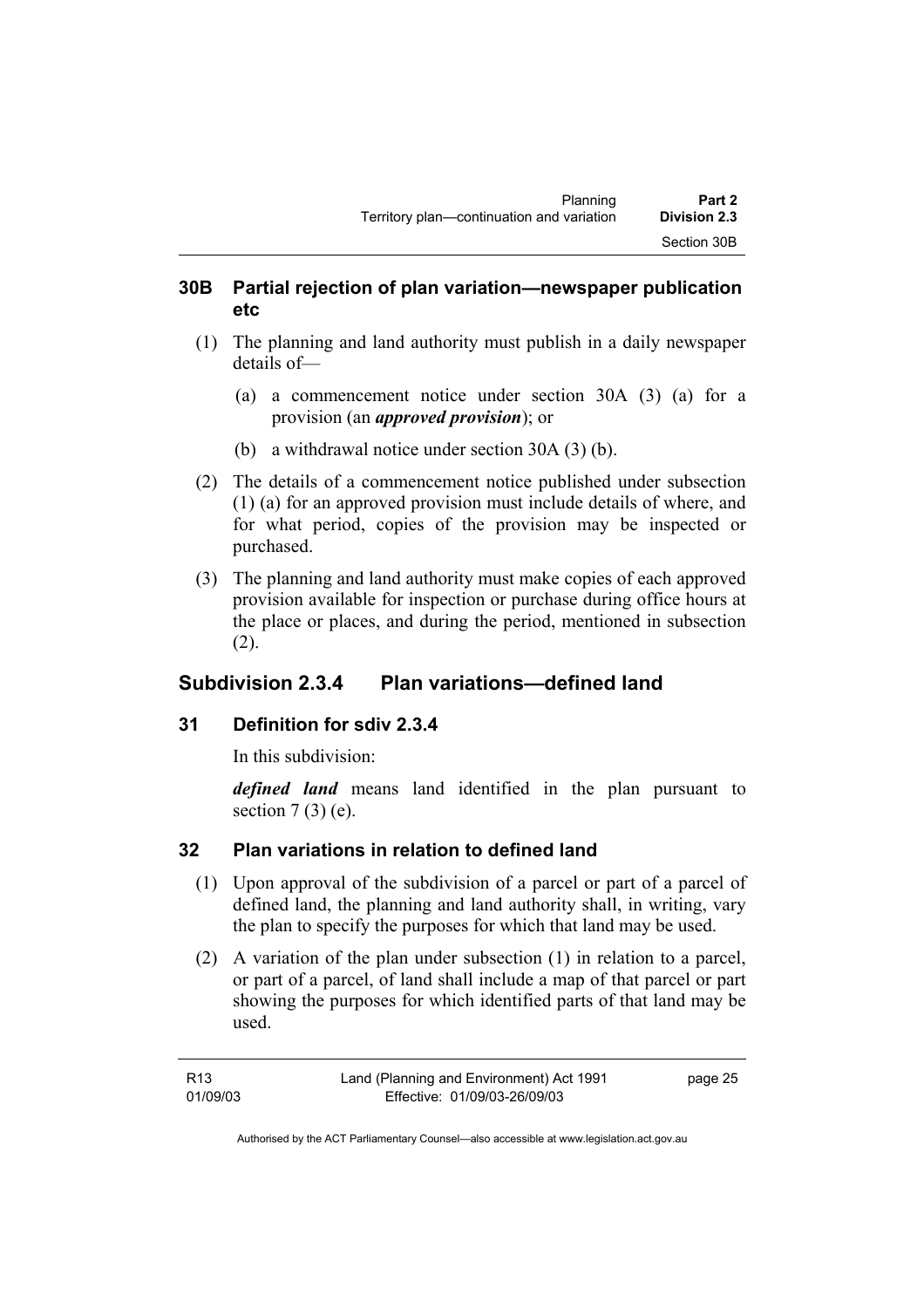| Part 2       | Planning      |  |
|--------------|---------------|--|
| Division 2.5 | Miscellaneous |  |
| Section 51   |               |  |

- (3) A variation of the plan under subsection (1) is to be consistent with—
	- (a) the relevant subdivision and any conditions subject to which that subdivision is approved; and
	- (b) the principles and policies specified in the plan for the development of the relevant defined land.
- (4) A variation of the plan under subsection (1) is a notifiable instrument.

*Note* A notifiable instrument must be notified under the *Legislation Act 2001*.

- (5) A variation of the plan under subsection (1) has the effect of the parcel, or part of a parcel, of land which is subdivided ceasing to be defined land.
- (6) Within 7 days after a variation of the plan under subsection (1) is notified under the *Legislation Act 2001*, the planning and land authority must publish a notice in a daily newspaper that—
	- (a) specifies the variation made to the plan; and
	- (b) includes a copy of the map that was included in the variation; and
	- (c) specifies when the variation to the plan took effect or is to take effect.

## **Division 2.5 Miscellaneous**

#### **51 Challenge to validity of provisions of plan**

The validity of a provision of the plan shall not be questioned in any legal proceedings except those commenced within 3 months after the date of the commencement of the provision or of a variation of the provision.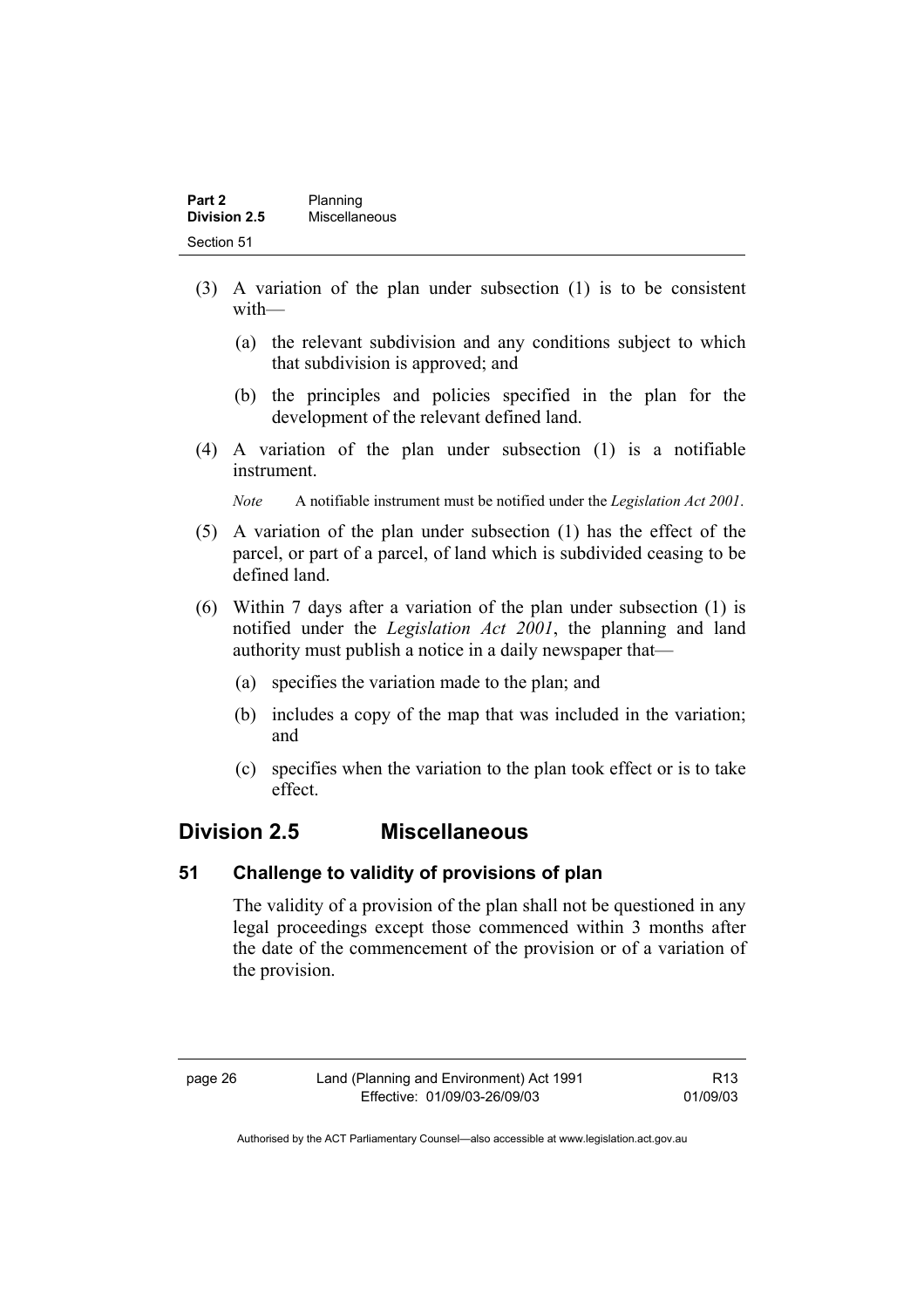# **Part 3 Heritage**

## **Division 3.1 Preliminary**

#### **52 Definitions for pt 3**

In this part:

*Aboriginal object* means—

- (a) a natural or manufactured object; or
- (b) human remains not buried in accordance with a law of the Territory, a State or another Territory;

which is, or are, of significance in Aboriginal tradition.

*Aboriginal place* means a place which is of significance in Aboriginal tradition.

*Aboriginal tradition* means the traditions, observances, customs or beliefs of the people who inhabited Australia before European colonisation, and include traditions, observances, customs and beliefs that have evolved or developed from that tradition since European colonisation.

*conservation* includes preservation, protection, maintenance, restoration and enhancement.

*heritage object* means a natural or manufactured object, including an Aboriginal object, of heritage significance in relation to the Territory.

*heritage place* means a place in the Territory of heritage significance.

*interim heritage places register* means a proposed heritage places register, or an interim variation to the heritage places register, notified under the *Legislation Act 2001* (see section 60 (Public

R13 01/09/03 page 27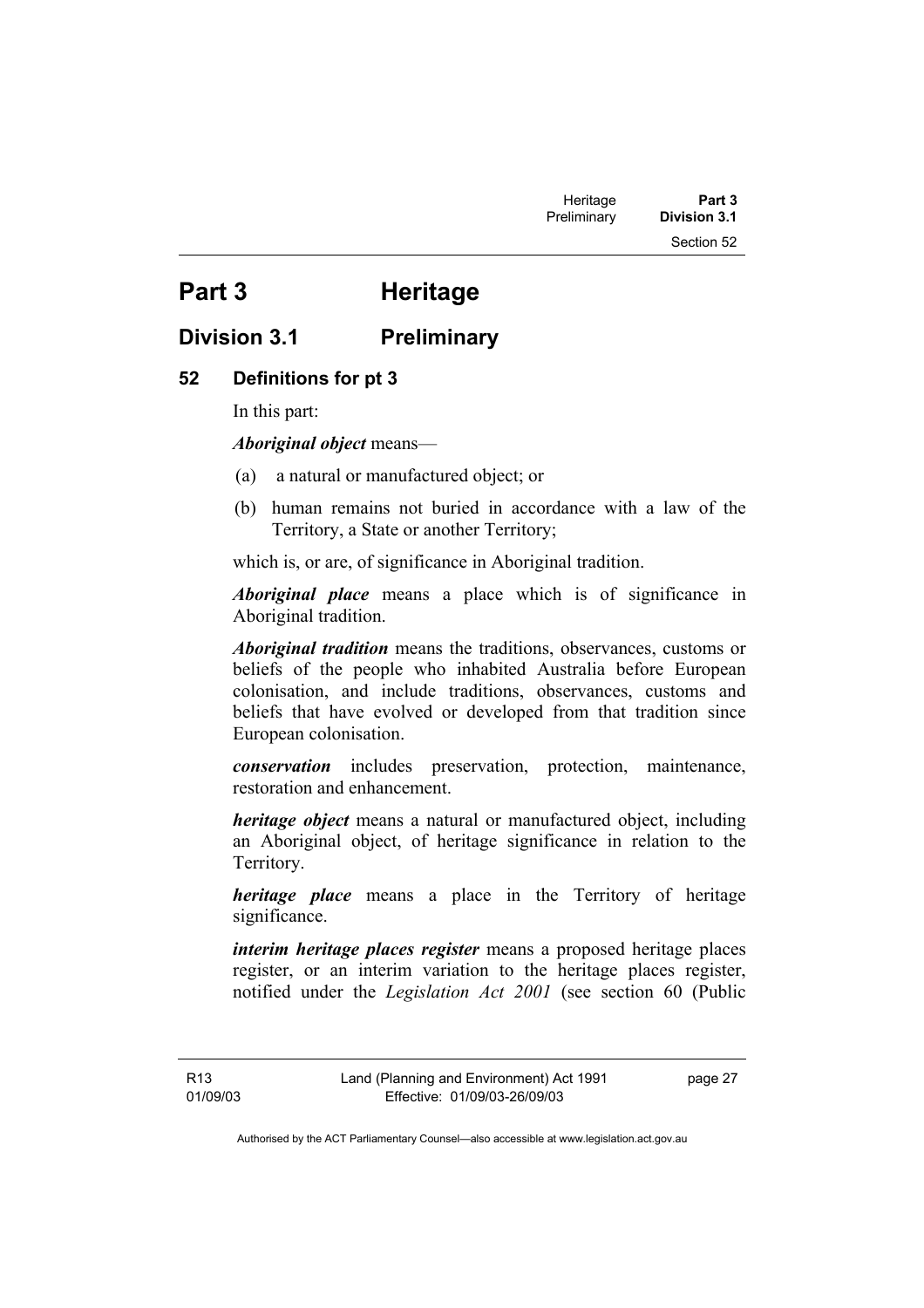| Part 3              | Heritage    |
|---------------------|-------------|
| <b>Division 3.1</b> | Preliminary |
| Section 53          |             |

notification)), as revised, if at all, under section 62 (Revision of interim register).

*Note* The heritage places register means the register of heritage places incorporated in the plan (see the dict, def of *heritage places register*).

*interim variation*, in relation to the heritage places register, means a proposed variation to that register notified under the *Legislation Act 2001* (see section 60 (Public notification)).

*relevant Aboriginal organisation*, in relation to a proposed action by the Territory, the Executive, the Minister or a Territory authority, means an organisation or association (whether corporated or unincorporated)—

- (a) comprised substantially of Aboriginal persons; and
- (b) having amongst its principal objects the conservation of Aboriginal tradition in the Territory; and
- (c) which the person or body proposing the action believes on reasonable grounds to have an object or interest directly relevant to, or directly affected by, that action.

*restricted information*, in relation to an Aboriginal place, means information which is the subject of a declaration under section 82 (1).

*variation* includes revocation and substitution.

#### **53 Compliance with requirements for consultation or notification**

If the Executive, the Minister or the heritage council is required under this part to consult or notify an entity, the requirement is taken to be complied with if the Executive, the Minister or the heritage council takes all reasonable steps to consult or notify the entity.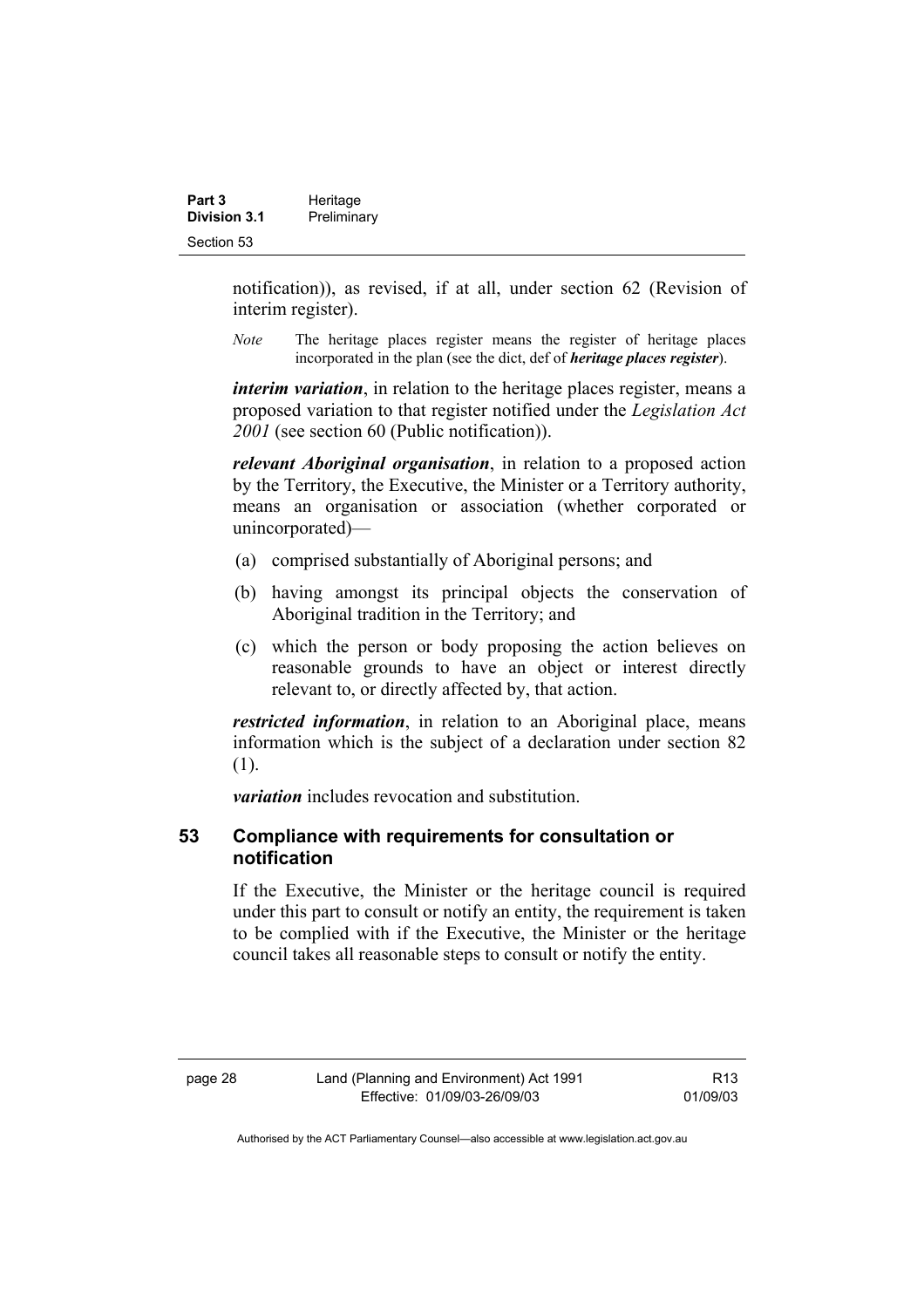## **Division 3.2 Heritage places register**

#### **54 Content of heritage places register**

The heritage places register must—

- (a) identify heritage places, specifying any that are Aboriginal places; and
- (b) identify—
	- (i) each structure or group of structures; or
	- (ii) each object or group of objects, specifying any that are Aboriginal objects; or
	- (iii) each landform or group of landforms; or
	- (iv) each plant or group of plants; or
	- (v) each animal habitat; or
	- (vi) each other feature (whether manufactured or natural);

which is located on each identified heritage place and which is intrinsic to the heritage significance of the place; and

- (c) include a statement of the heritage significance of each identified heritage place; and
- (d) specify requirements for the conservation of the heritage significance of each identified heritage place, including any requirements for the conservation of features identified as intrinsic to that heritage significance; and
- (e) specify any restricted information in the register in relation to an Aboriginal place referred to in the register.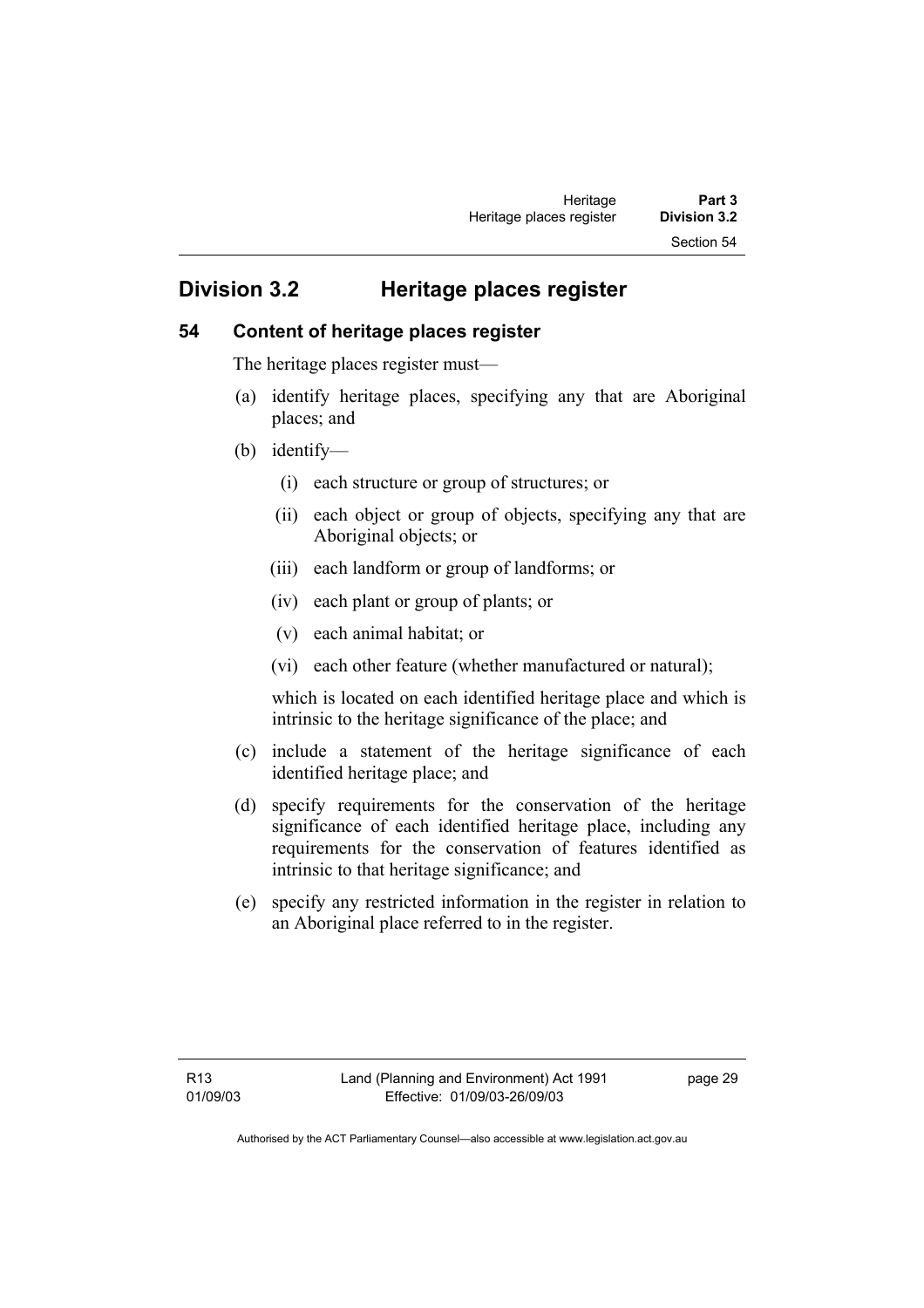## **Division 3.3 Interim heritage places registers**

## **Subdivision 3.3.1 Effect**

## **55 Effect of interim registers**

- (1) Where there is no heritage places register, during the defined period an interim heritage places register has effect as if it were the heritage places register.
- (2) Where an interim heritage places register is in the form of an interim variation to the heritage places register, during the defined period the Territory, the Executive, a Minister or a Territory authority shall not do any act, or approve the doing of any act, which—
	- (a) would be inconsistent with the heritage places register if it were varied in accordance with the interim variation; or
	- (b) is inconsistent with the heritage places register.
- (3) In this section:

*defined period* means the period beginning on the day the interim heritage places register is notified (other than in a newspaper) as required by section 60 (Public notification) and ending at the end of the earlier of—

- (a) the day before the heritage places register prepared in consideration of the interim register commences under section 29 (7) (Consideration of plan variation by Legislative Assembly) or section 30A (5) (Partial rejection of plan variation by Legislative Assembly); or
- (b) the last day of the period specified in the notification of the interim register as required by section 60 (1) (b).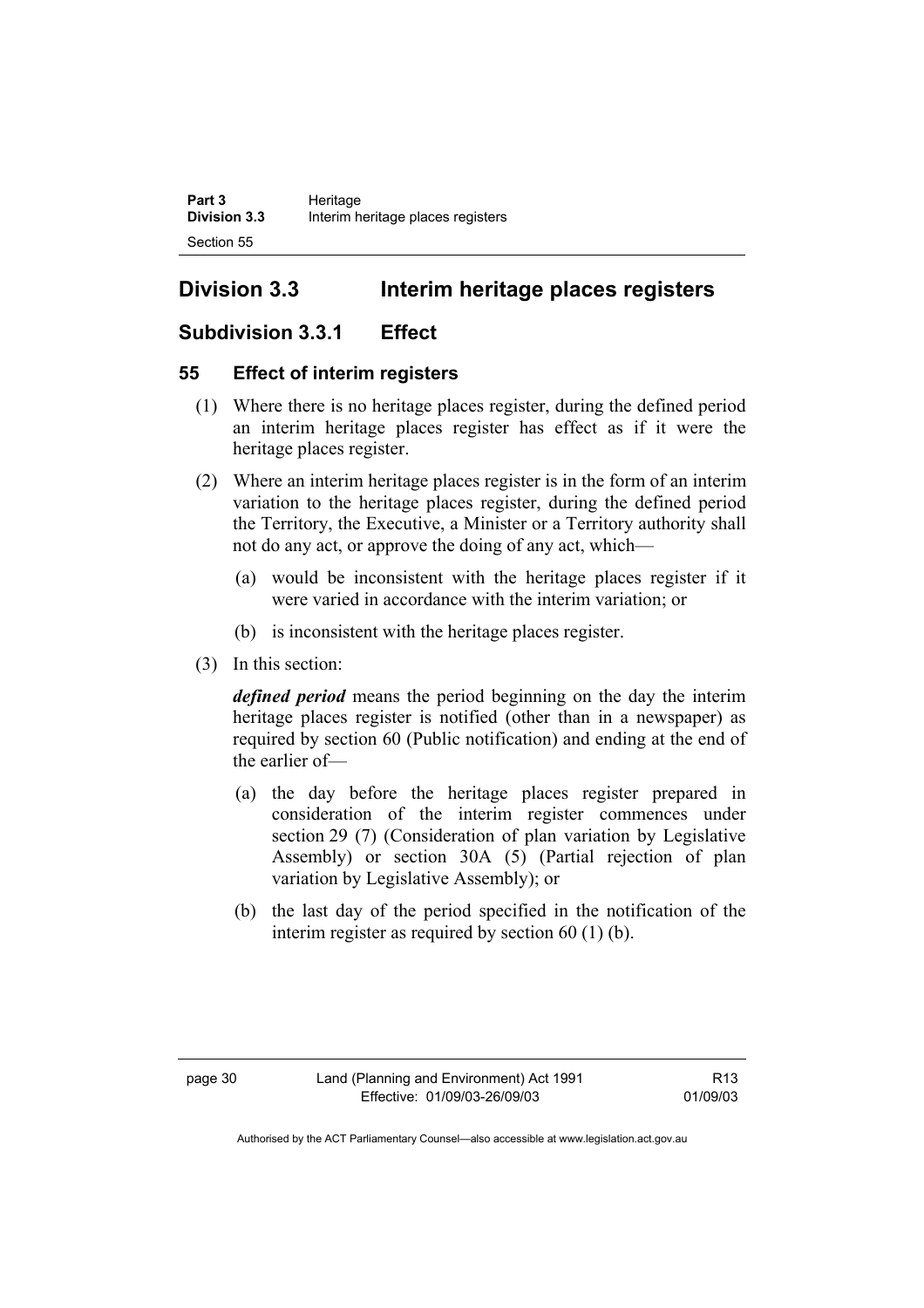## **Subdivision 3.3.2 Preparation, notification and submission of registers**

#### **56 Criteria for preparation**

In preparing an interim heritage places register, the heritage council shall—

- (a) assess the heritage significance of a place in accordance with the criteria specified in schedule 2; and
- (b) consider the need to take measures which are prudent and feasible to conserve the heritage significance of each heritage place.

## **57 Ministerial directions and declarations under div 3.5**

- (1) Where the Minister issues a direction under section 69 (1) (a) or 73 (1) (a) to the heritage council to notify an interim heritage places register in relation to a place, the heritage council shall comply with that direction.
- (2) While a declaration of the Minister under section 69 (1) (b) or 73 (1) (b) is in force, the heritage council shall not notify an interim heritage places register which would have the effect of listing that place on the heritage places register.

## **58 Public consultation**

- (1) In preparing an interim heritage places register, the heritage council shall—
	- (a) obtain such information about the public attitude to its proposals as the heritage council considers appropriate; and
	- (b) consider that information.
- (2) Before notifying an interim heritage places register under section 60, the heritage council shall consult with, and consider the views of, any person whose interests, in the opinion of the heritage

| R13      | Land (Planning and Environment) Act 1991 | page 31 |
|----------|------------------------------------------|---------|
| 01/09/03 | Effective: 01/09/03-26/09/03             |         |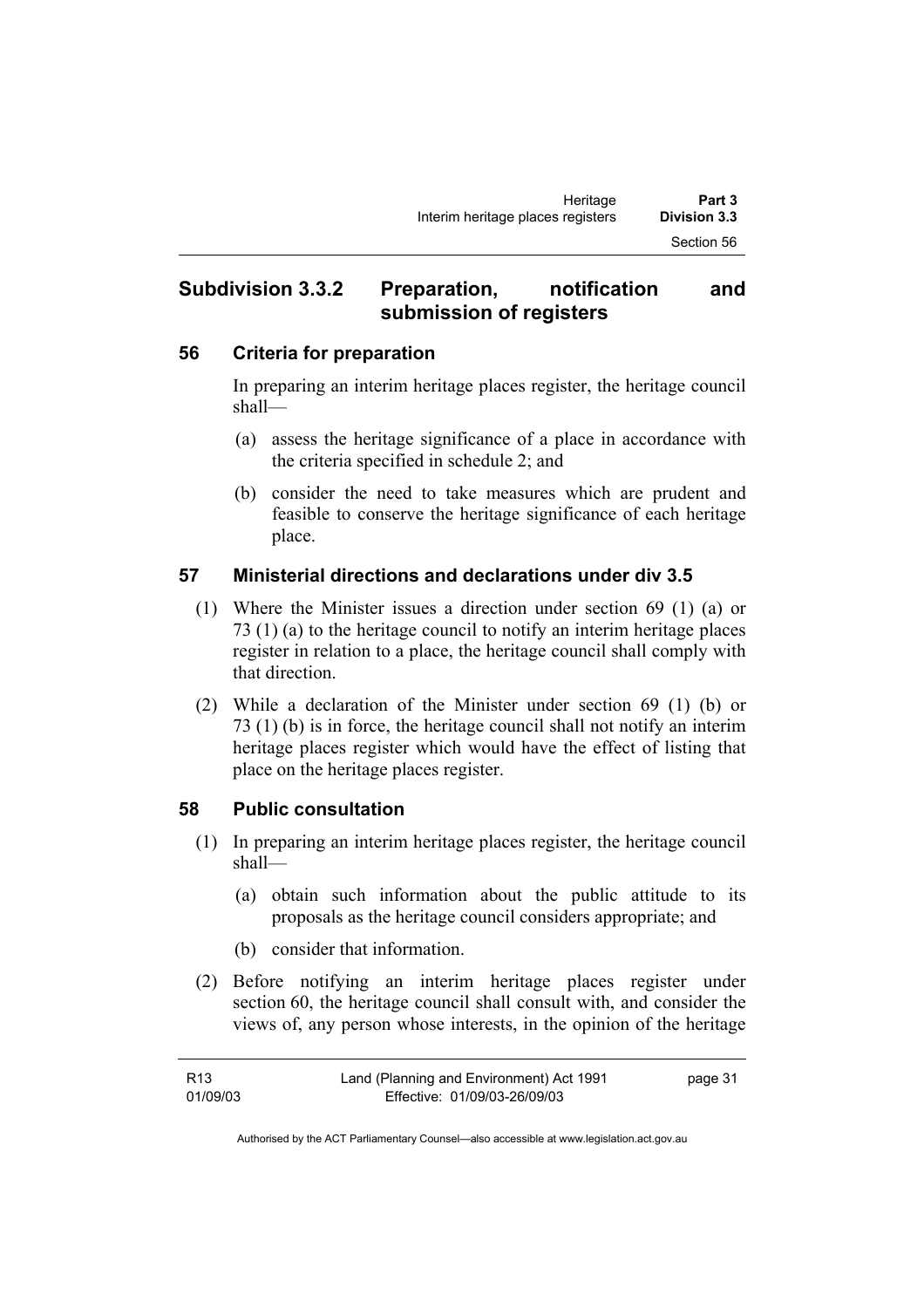council based on reasonable grounds, would be affected by its proposals.

(3) This section does not apply where section 57 (1) applies.

## **59 Application for inclusion of places in interim register**

- (1) A person may apply in writing to the heritage council for the inclusion of a provision in an interim heritage places register which would have the effect of including an entry in relation to that place on the heritage places register.
- (2) An application shall be accompanied by a statement of the reasons why the applicant considers that the place should be included on the heritage places register.
- (3) On application in accordance with this section, the heritage council may, in consideration of the matters referred to in section 56—
	- (a) include a provision in an interim heritage places register which would have the effect of including an entry in relation to the relevant place in the heritage places register; or
	- (b) refuse to approve the application.
- (6) This section is not to be read as limiting the power of the heritage council to prepare interim heritage places registers.

## **60 Public notification**

- (1) After preparing an interim heritage places register, the heritage council must prepare a written notice—
	- (a) stating that copies of the interim register are available for public inspection at specified places; and
	- (b) specifying, for the purpose of section 55, the maximum period during which the interim register, or each part of it, is to have effect under that section; and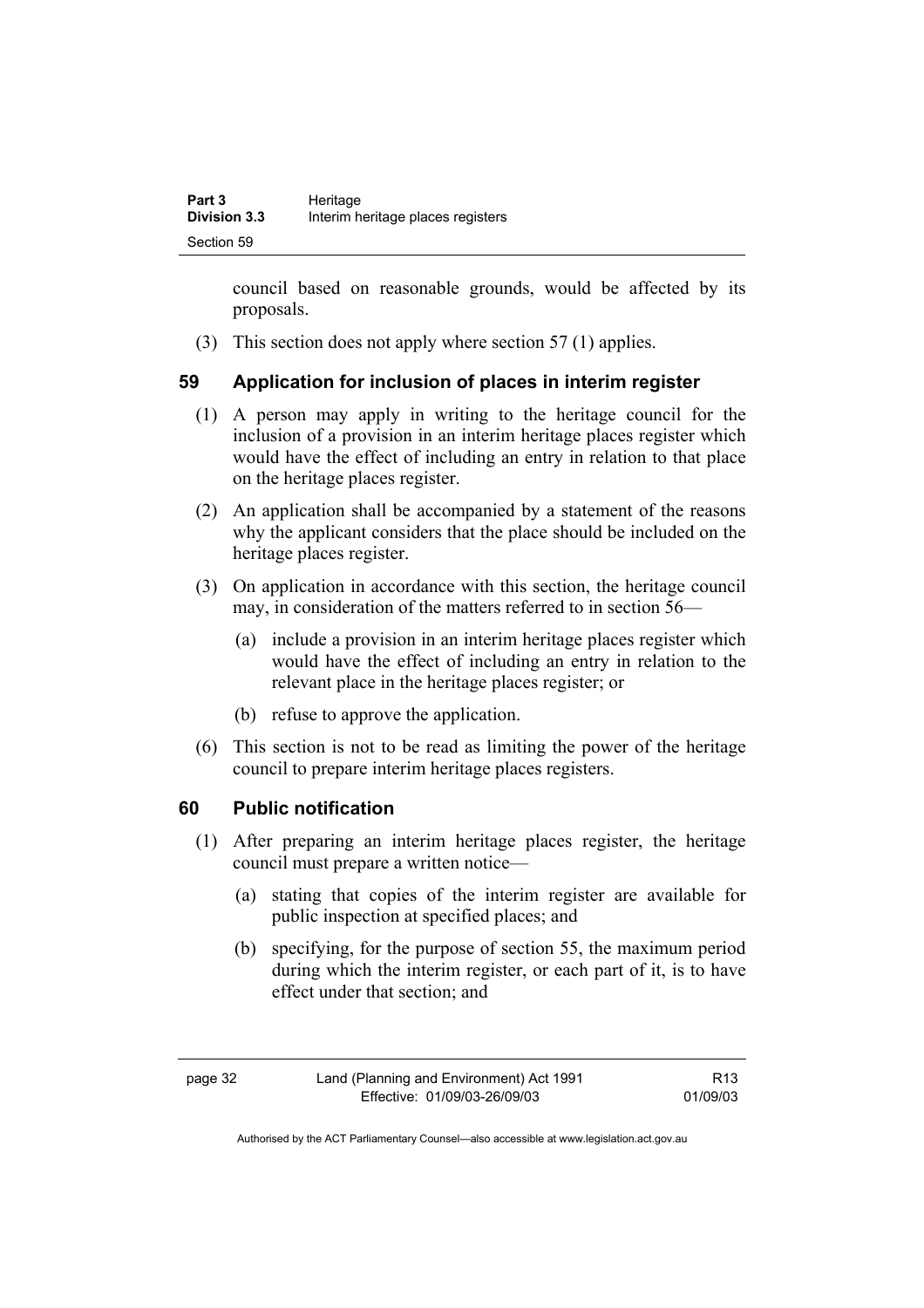- (c) including—
	- (i) a statement of the effect of section 55; and
	- (ii) a statement to the effect that, subject to the *Administrative Appeals Tribunal Act 1989*, a person whose interests in relation to land are affected may apply to the administrative appeals tribunal for a review of a decision of the heritage council to include a provision in the interim register.
- (2) A notice under subsection (1) is a notifiable instrument.

*Note* A notifiable instrument must be notified under the *Legislation Act 2001*.

- (3) The heritage council must also publish the notice under subsection (1) in a daily newspaper.
- (4) The heritage council shall make copies of the interim register available for public inspection during office hours at the places specified in the notice under subsection (1).
- (5) A copy of an interim register made available for public inspection under subsection (4) shall not include any restricted information in relation to an Aboriginal place.
- (6) The validity of a decision of the heritage council to include a provision in an interim heritage places register is not affected by a failure to comply with subsection  $(1)$   $(a)$  or  $(c)$ ,  $(4)$  or  $(5)$ .

## **61 Notification of lessees and occupiers**

- (1) As soon as practicable after an interim heritage places register is notified (other than in a newspaper) as required by section 60 (Public notification), the heritage council shall give each lessee, and each occupier, of land affected by a decision of the heritage council to include a provision in the interim register a notice—
	- (a) specifying that provision; and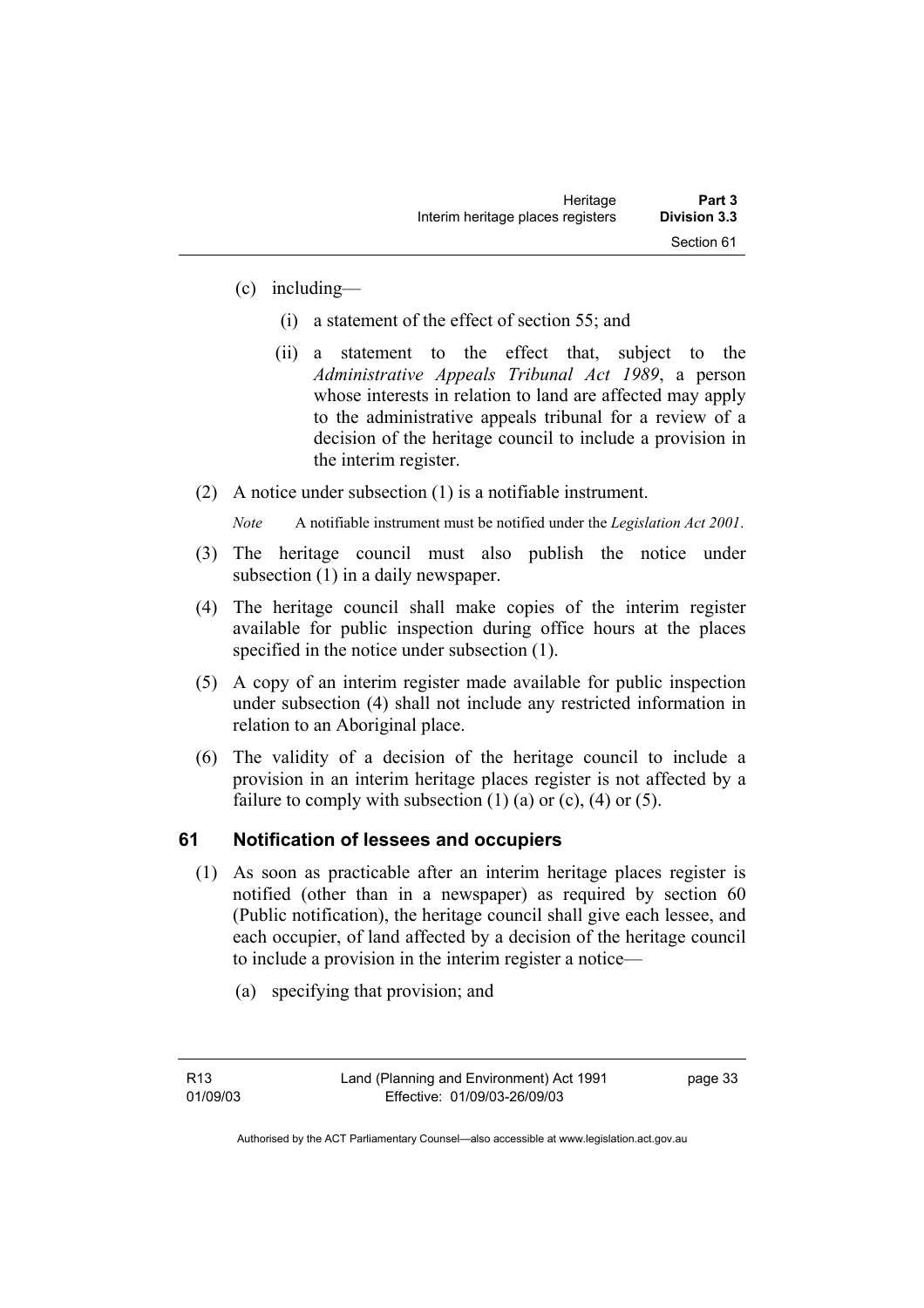- (b) specifying, and identifying as such, any relevant restricted information about Aboriginal places on that land; and
- (c) including the statements referred to in section 60 (1) (c) in relation to the interim register; and
- (d) including a statement of the effect of section 84 in relation to the publication of restricted information.
- *Note* For how documents may be given, see *Legislation Act 2001*, pt 19.5.
- (2) The validity of a decision of the heritage council to include a provision in an interim heritage places register is not affected by a failure to comply with subsection (1).

#### **62 Revision of interim register**

- (1) After the notification of an interim heritage places register under section 60, the heritage council may, in writing, revise the interim register—
	- (a) to correct a formal error; or
	- (b) except where section 57 (1) applies—to provide for the removal of a provision of the interim register which would have had the effect of including an entry in the heritage places register.
- (2) A revision under subsection (1) is a notifiable instrument.

*Note* A notifiable instrument must be notified under the *Legislation Act 2001*.

- (3) The heritage council shall cause a copy of a revision under subsection (1) to be published in a daily newspaper.
- (4) A revision under subsection (1) (b) shall include—
	- (a) a statement that copies of the interim register, as revised, are available for public inspection at specified places; and
	- (b) a statement of the effect of section 55 in relation to the interim register as revised; and

| page 34 | Land (Planning and Environment) Act 1991 | R13      |
|---------|------------------------------------------|----------|
|         | Effective: 01/09/03-26/09/03             | 01/09/03 |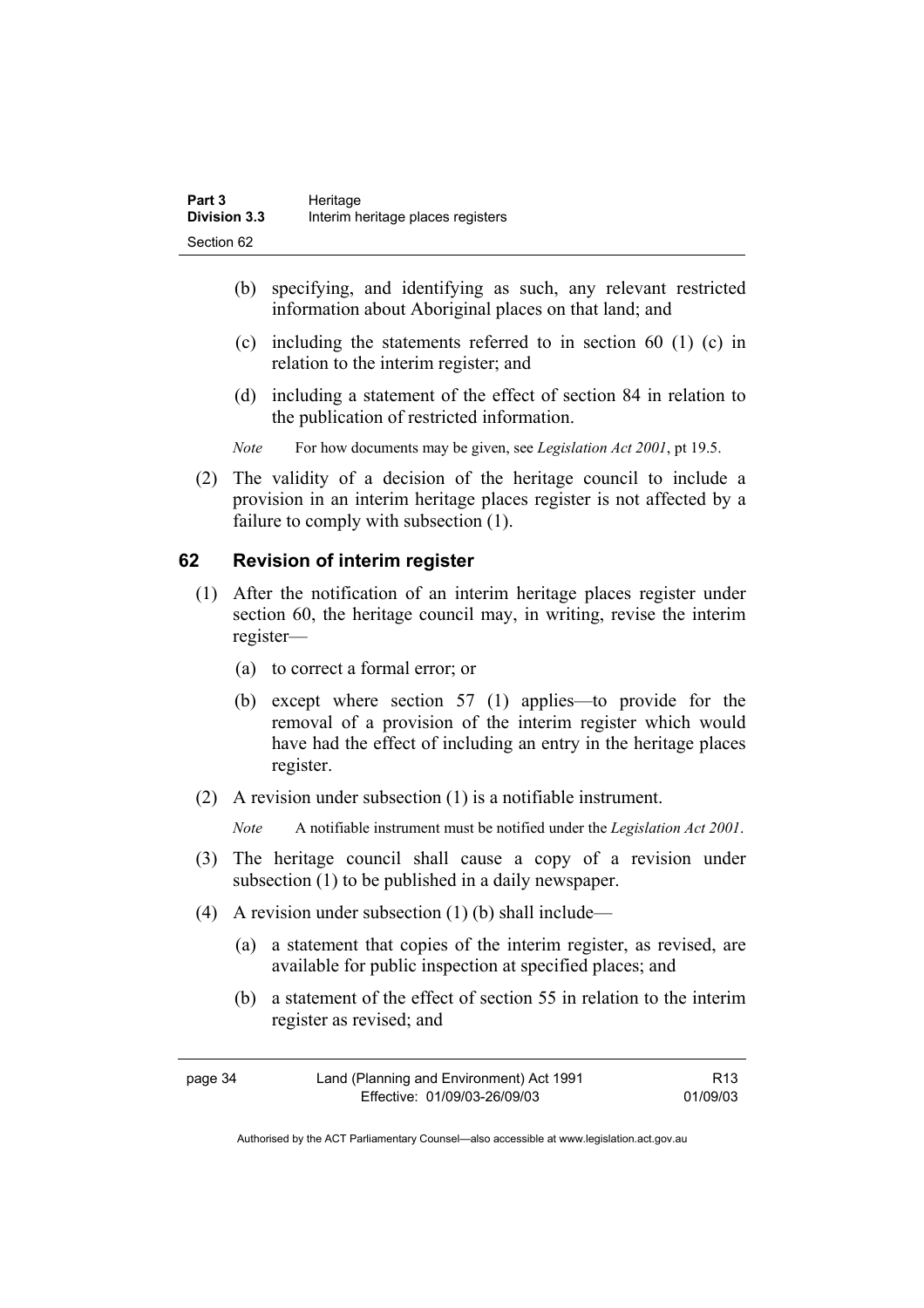| Heritage                          | Part 3              |
|-----------------------------------|---------------------|
| Interim heritage places registers | <b>Division 3.3</b> |
|                                   | Section 63          |

- (c) a statement to the effect that, subject to the *Administrative Appeals Tribunal Act 1989*, a person whose interests in relation to land are affected may apply to the administrative appeals tribunal for a review of the heritage council's decision to revise a provision of the interim register.
- (5) The heritage council shall make copies of the interim register, as revised, available for public inspection during office hours at the places specified in the revision under subsection (4).
- (6) Where subsection (1) (b) applies, the heritage council shall give each lessee, and each occupier, of land affected by the decision of the heritage council to revise the interim register a notice—
	- (a) specifying the revision; and
	- (b) including the statements referred to in subsection (4).
	- *Note* For how documents may be given, see *Legislation Act 2001*, pt 19.5.
- (7) The validity of a decision of the heritage council to revise a provision of an interim heritage places register under subsection (1) (b) is not affected by a failure to comply with subsection (3), (4), (5) or (6).

## **63 Submission of interim register to planning and land authority**

- (1) For the purposes of section 17, the heritage council shall submit an interim heritage places register to the planning and land authority in accordance with this section.
- (2) The heritage council shall submit an interim heritage places register to the planning and land authority after the expiration of 28 days after the interim register is notified (other than in a newspaper) as required by section 60 (Public notification), except where there is an application for review of a decision referred to in section 282A (1) (a) or (3) (b) in relation to the interim register.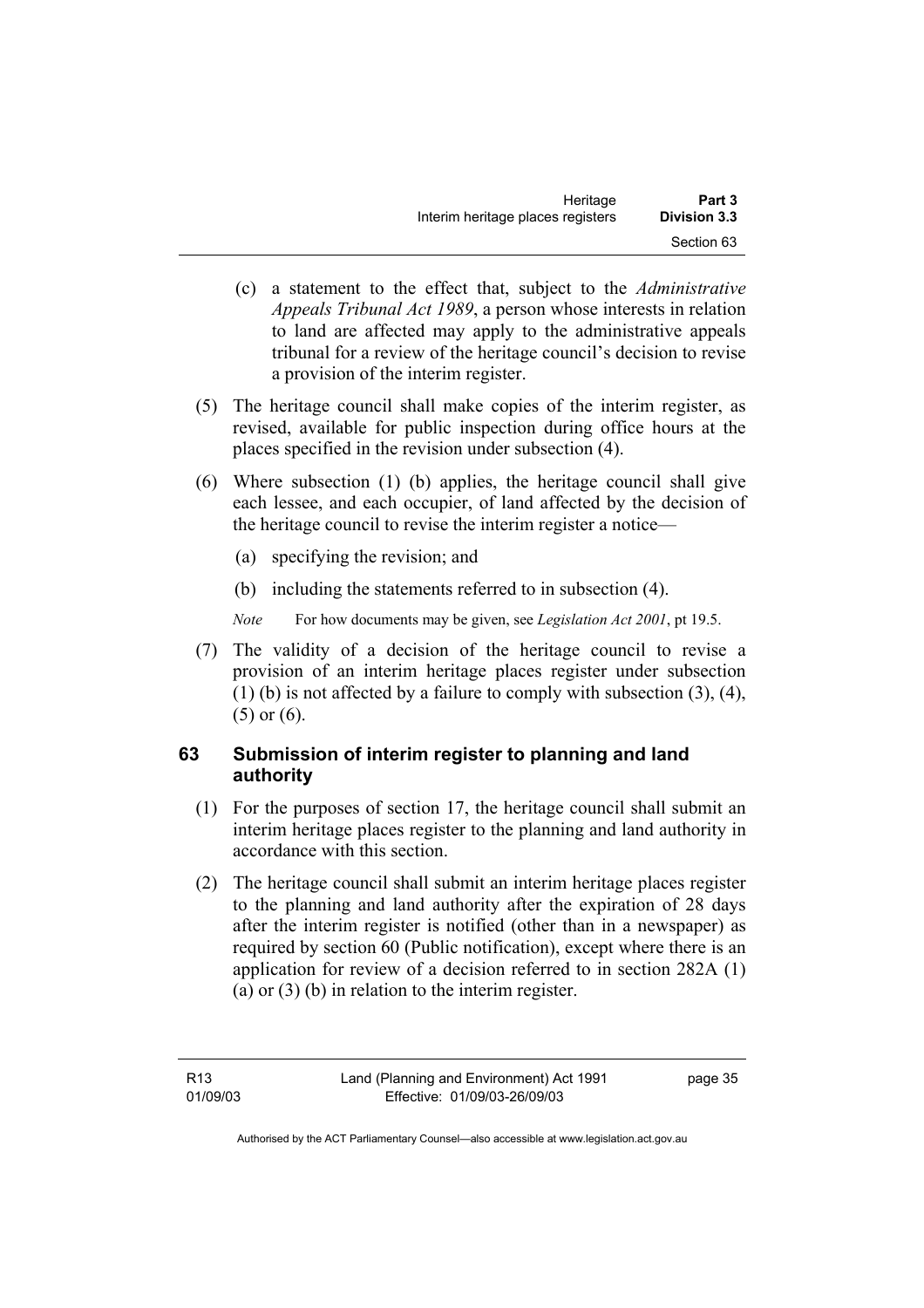| Part 3              | Heritage                          |
|---------------------|-----------------------------------|
| <b>Division 3.3</b> | Interim heritage places registers |
| Section 63          |                                   |

- (3) Where there is an application for review of a decision referred to in section 282A (1) (a) or (3) (b) in relation to an interim heritage places register, the heritage council shall—
	- (a) in relation to those provisions of the interim register which are not the subject of such an application—submit those provisions to the planning and land authority after the expiration of 28 days after the interim register is notified (other than in a newspaper) as required by section 60 (Public notification); and
	- (b) in relation to each provision of the interim register which is the subject of such an application—where appropriate, submit that provision to the authority, as varied (if at all) to reflect the administrative appeals tribunal's decision, after the resolution of the application.
- (4) Where there is an application under section 282A (AAT Review of decisions) for the review of a decision of the heritage council to refuse to approve an application under section 59 for the inclusion of a provision in an interim heritage places register—
	- (a) subsection (1) applies notwithstanding the application for review; and
	- (b) if the application for review is successful—the heritage council shall submit that provision to the planning and land authority in the form approved by the administrative appeals tribunal in its decision.
- (5) Where there is an application under section 282A (AAT Review of decisions) for the review of a decision of the heritage council to revise an interim heritage places register so as to remove a provision—
	- (a) subsection (1) applies notwithstanding the application; and
	- (b) if the application is successful—the heritage council shall submit that provision to the planning and land authority as

R13 01/09/03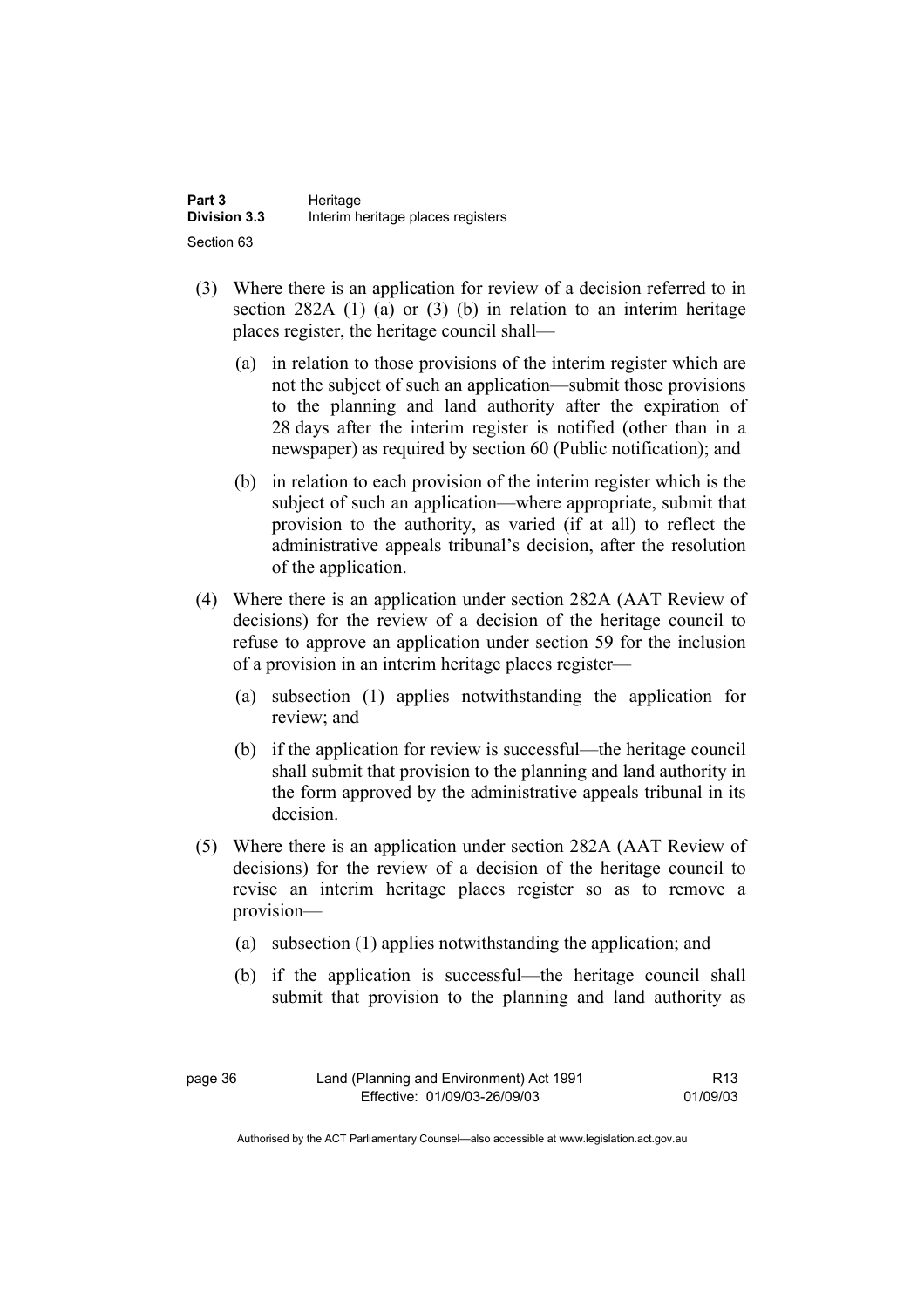reinstated in the interim register in accordance with the decision of the administrative appeals tribunal.

## **Division 3.4 Acquisition of heritage places and objects**

## **64 Acquisition**

- (1) The Minister may, on behalf of the Territory, acquire a place listed on the heritage places register if the Minister is satisfied that—
	- (a) the place has substantial heritage significance; and
	- (b) acquisition is the most prudent and feasible means to ensure the conservation of the heritage significance; and
	- (c) it is in the public interest for the Territory to acquire the place.
- (2) Where subsection (1) applies in relation to a place, the Minister may acquire an object identified in the heritage places register as intrinsic to the heritage significance of that place.
- (3) The Minister shall acquire a place or an object under this section on just terms.
- (4) The Minister shall not acquire a place or an object under this section without first consulting with, and considering the views of—
	- (a) the lessee and the occupier of the place; and
	- (b) where an object is to be acquired—the owner and the possessor of the object; and
	- (c) the heritage council; and
	- (d) any relevant Aboriginal organisation;

about the proposed acquisition.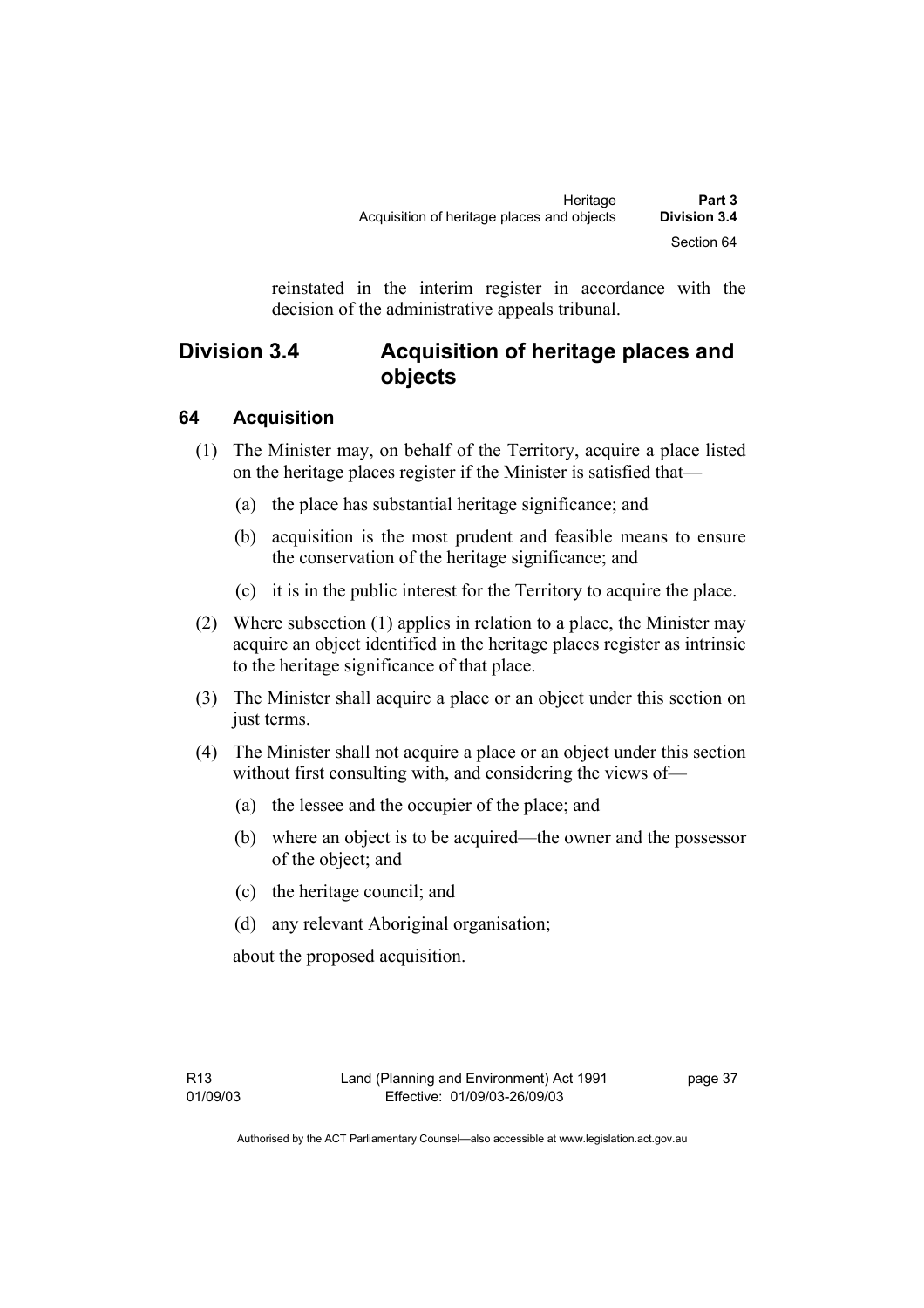Part 3 **Heritage Division 3.5** Aboriginal heritage Section 66

## **Division 3.5 Aboriginal heritage**

## **Subdivision 3.5.1 Preliminary**

#### **66 Definitions for div 3.5**

In this division:

*registered*, in relation to a place, means a place for which—

- (a) there is an entry in the heritage places register; or
- (b) there is a provision in an interim heritage places register that has the effect of including an entry for the place in the heritage places register.

*registration*, in relation to a place, means—

- (a) making an entry for the place in a heritage places register; or
- (b) including a provision in an interim heritage places register that has the effect of including an entry for the place in a heritage places register.

*unregistered*, in relation to a place, means a place that is not a registered place.

## **Subdivision 3.5.2 Reporting discoveries of unregistered Aboriginal places**

#### **67 Reports**

- (1) A person who discovers a place which he or she believes on reasonable grounds to be an unregistered Aboriginal place shall, within 7 days, report that discovery to the Minister in accordance with subsection  $(2)$ .
- (2) A report under subsection (1) shall—
	- (a) be in writing; and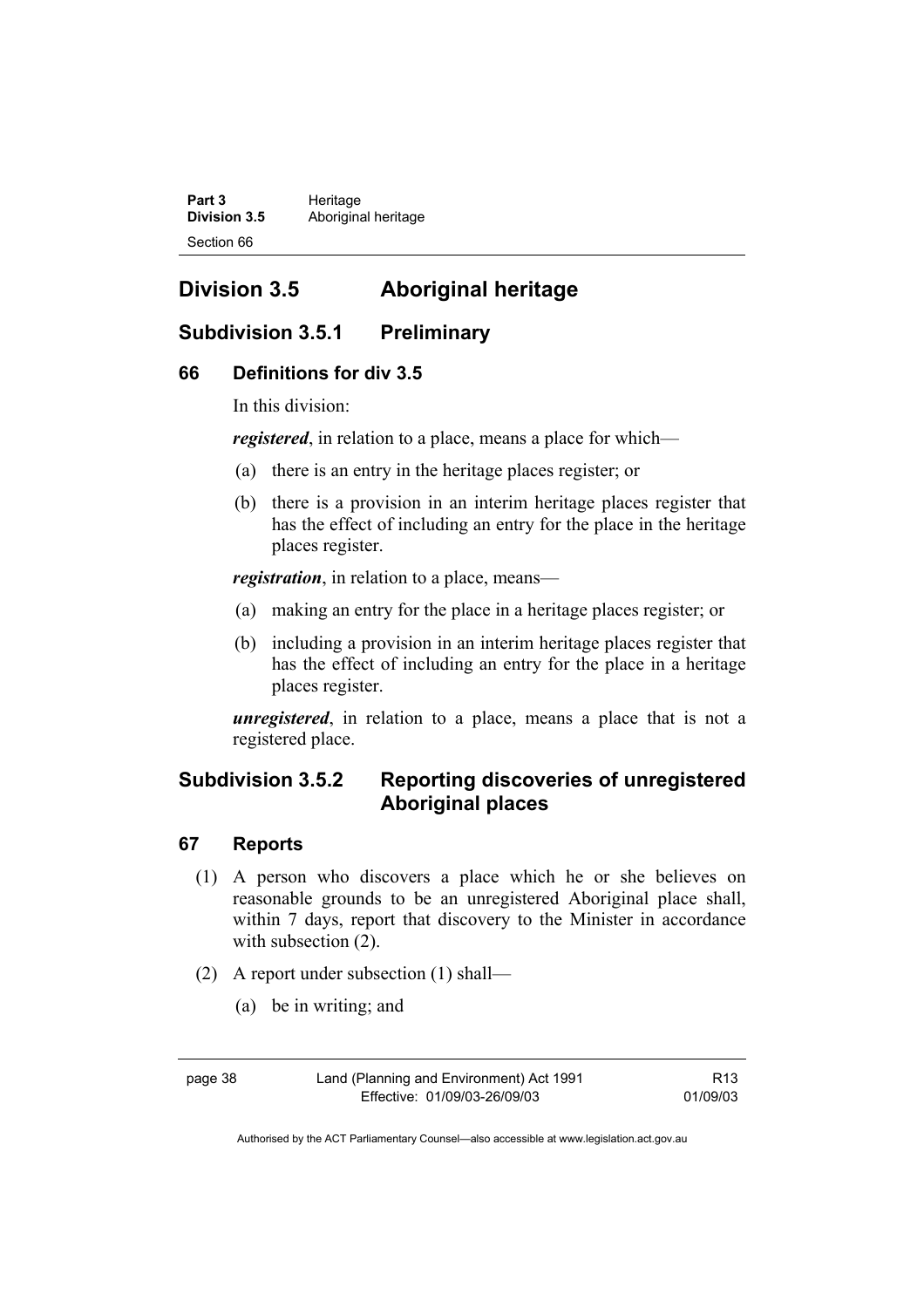- (b) specify the name and address of—
	- (i) the person giving the report; and
	- (ii) the lessee and each occupier of the land on which the place is located (where the identity of those persons is known to the person giving the report); and
- (c) specify the nature and location of the discovery.
- (3) A person shall not, without reasonable excuse, fail to comply with subsection  $(1)$ .

Maximum penalty: 5 penalty units.

- (4) This section does not apply in relation to a person who—
	- (a) in accordance with Aboriginal tradition, has traditional affiliations with the land on which the place is located; or
	- (b) believes on reasonable grounds that a declaration under section  $69$  (1) (b) or  $73$  (1) (b) (that the place is not to be registered) is in force; or
	- (c) believes on reasonable grounds that the place has previously been registered.
- (5) Notwithstanding subsection (4) (a), a person who, in accordance with Aboriginal tradition, has traditional affiliations with particular land may, for this subdivision, report the discovery of an Aboriginal place on that land in accordance with subsection (1).

#### **68 Aboriginal heritage discoveries—consideration of reports**

- (1) Upon receiving a report of a discovery under section 67, the Minister shall—
	- (a) if the place is registered, or has previously been registered give the lessee and the occupier of the land on which the place was discovered written notice of the details of that registration, including any relevant restricted information, together with a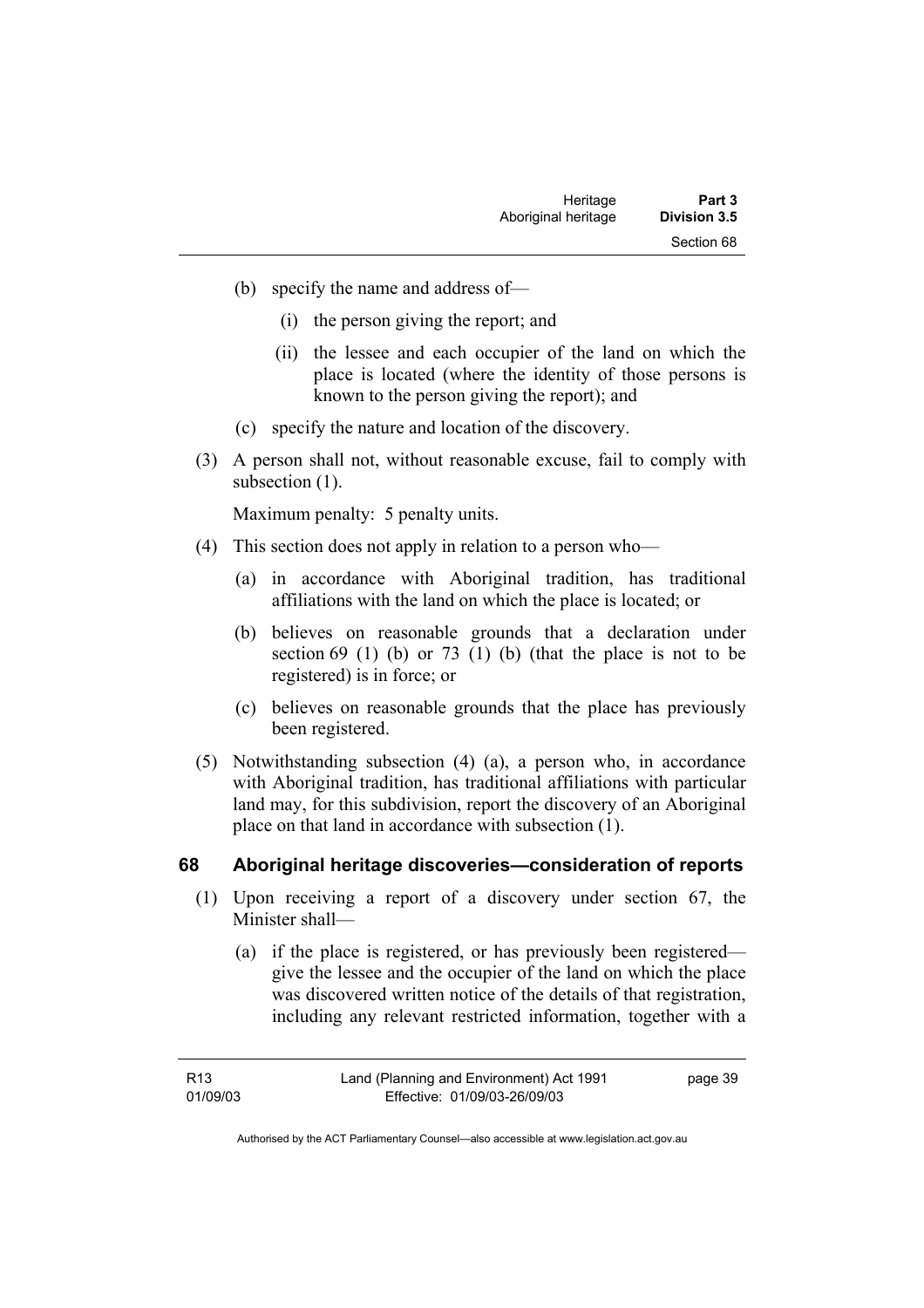| Part 3              | Heritage            |
|---------------------|---------------------|
| <b>Division 3.5</b> | Aboriginal heritage |
| Section 69          |                     |

statement of the effect of that registration (where it is still in force); or

- (b) if the place has never been registered—direct the heritage council to report to the Minister within 21 days about the heritage significance of the place or object.
- *Note* For how documents may be given, see *Legislation Act 2001*, pt 19.5.
- (2) The heritage council shall—
	- (a) prepare a report for submission to the Minister in compliance with a direction under subsection (1) (b); and
	- (b) in preparing that report, consult with, and consider the views of—
		- (i) the lessee and the occupier of the place; and
		- (ii) the person who reported the discovery; and
		- (iii) any relevant Aboriginal organisation.

#### **69 Aboriginal heritage discoveries—Ministerial directions and declarations**

- (1) Within 14 days after receiving a report from the heritage council under section 68, the Minister must, in writing—
	- (a) direct the heritage council to notify an interim heritage places register under section 60 which would have the effect of registering the place on particular terms; or
	- (b) declare that the place is not to be registered, and give written notice of the declaration to—
		- (i) the lessee and the occupier of the land where the place was discovered; and
		- (ii) the person who reported the discovery; and
		- (iii) any relevant Aboriginal organisation.

| page 40 | Land (Planning and Environment) Act 1991 | R <sub>13</sub> |
|---------|------------------------------------------|-----------------|
|         | Effective: 01/09/03-26/09/03             | 01/09/03        |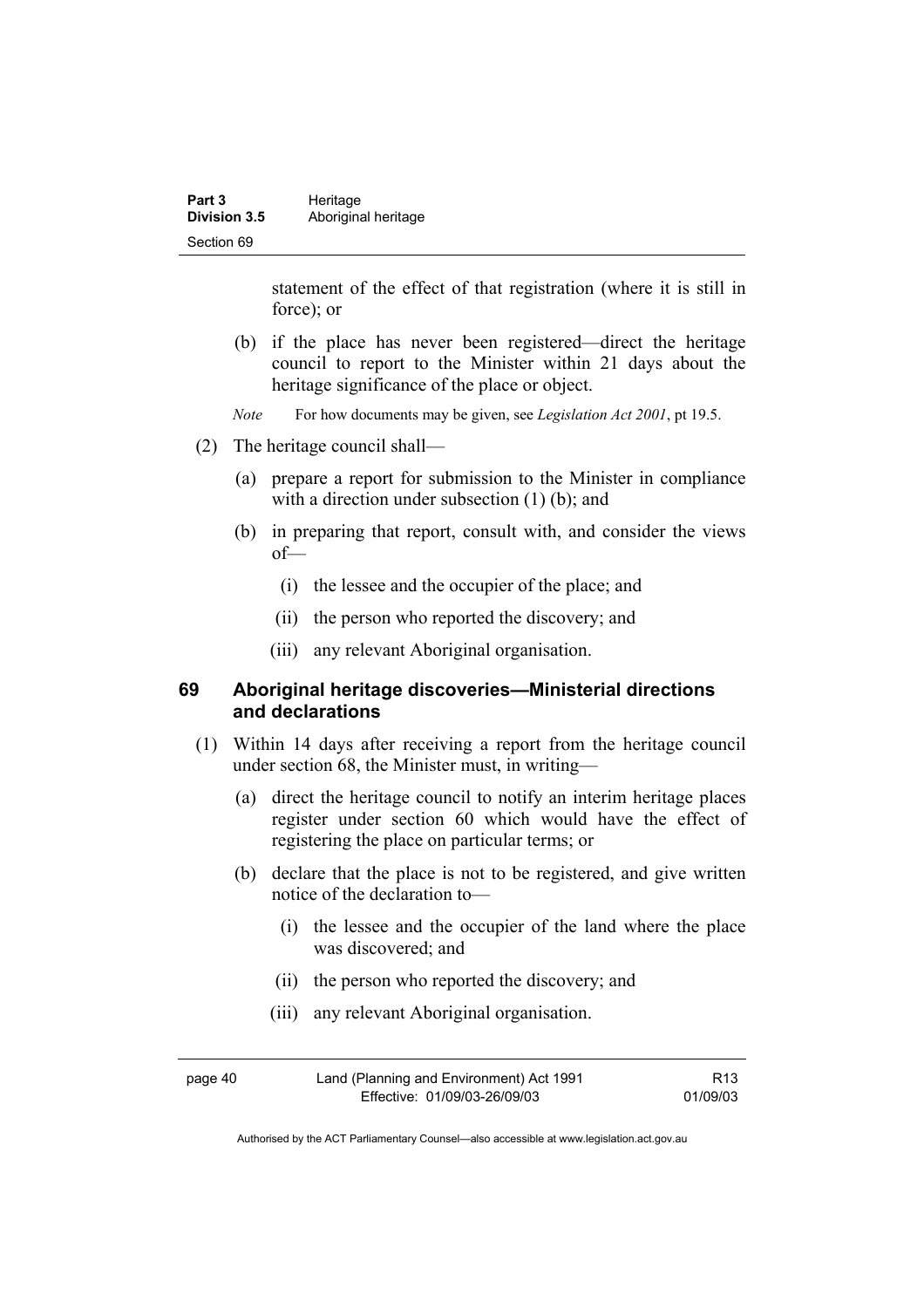| Heritage            | Part 3              |
|---------------------|---------------------|
| Aboriginal heritage | <b>Division 3.5</b> |
|                     | Section 70          |

- (2) Before making a decision under subsection (1), the Minister shall consult with the people mentioned in subsection (1) (b).
- (3) In making a decision under subsection (1), the Minister shall—
	- (a) after taking into account the report of the heritage council consider whether the place is of sufficient heritage significance to be registered; and
	- (b) after taking into account the views of the people consulted under subsection (2), consider the effect of registration on their interests.
- (4) Where the Minister makes a decision under subsection (1) (a), sections 60 and 61 apply in relation to a decision of the Minister under subsection (1) (a) as if the references in those sections to a decision of the heritage council to include a provision in an interim heritage places register were references to that decision of the Minister.
- (5) The following are notifiable instruments:
	- (a) a direction under subsection  $(1)$   $(a)$ ;
	- (b) a declaration under subsection (1) (b).
	- *Note* A notifiable instrument must be notified under the *Legislation Act 2001*.
- (6) A direction or declaration must be notified under the *Legislation Act 2001* within 14 days after it is made.

## **Subdivision 3.5.3 Protection of unregistered Aboriginal heritage**

#### **70 Damaging unregistered Aboriginal places**

A person shall not without reasonable excuse, disturb, damage or destroy or cause or permit to be disturbed, damaged or destroyed an unregistered Aboriginal place, unless—

(a) that place has previously been registered; and

| R13      | Land (Planning and Environment) Act 1991 | page 41 |
|----------|------------------------------------------|---------|
| 01/09/03 | Effective: 01/09/03-26/09/03             |         |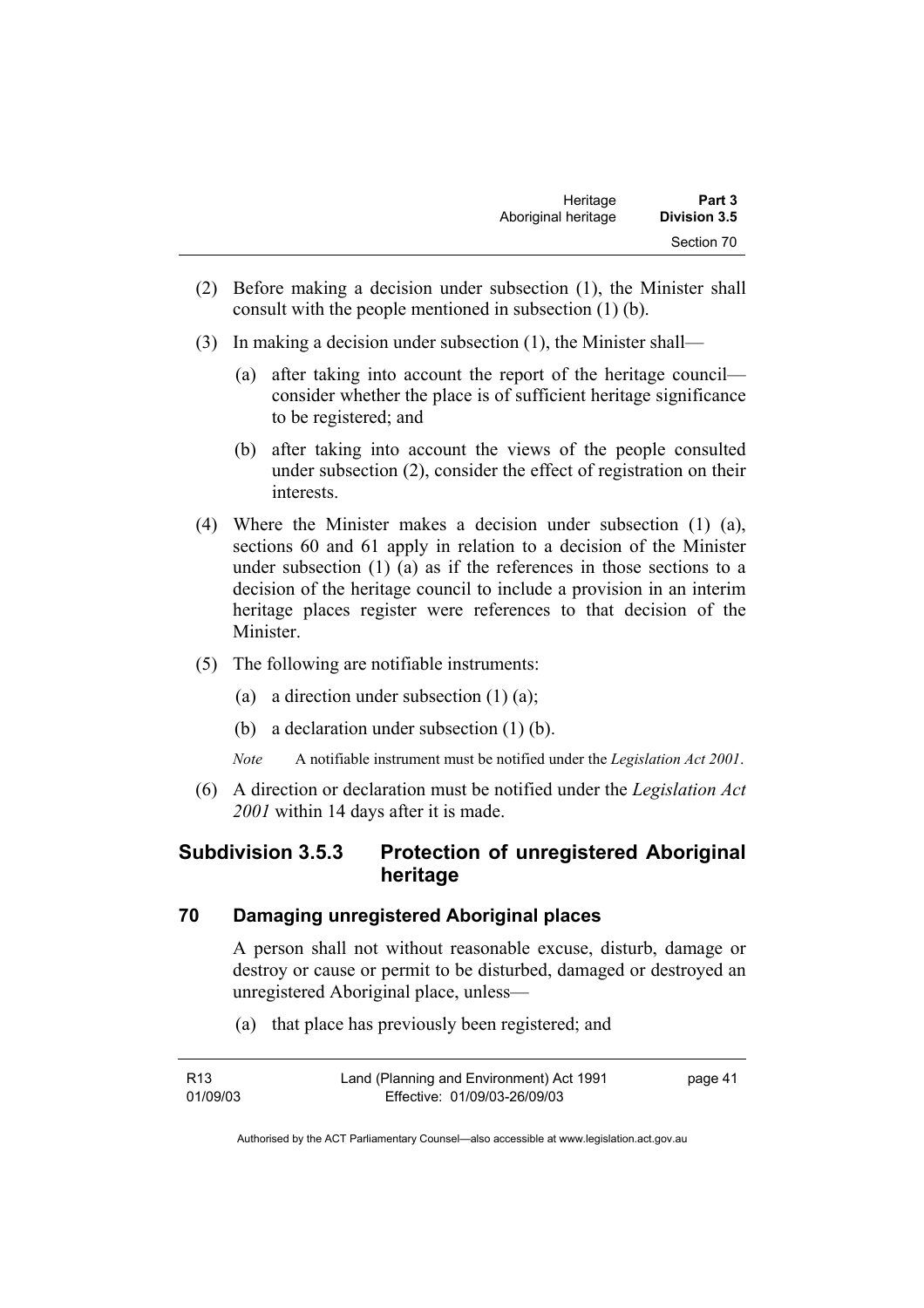| Part 3              | Heritage            |
|---------------------|---------------------|
| <b>Division 3.5</b> | Aboriginal heritage |
| Section 71          |                     |

(b) that registration has been cancelled.

Maximum penalty: 50 penalty units, imprisonment for 6 months or both.

### **71 Orders for protection of unregistered Aboriginal places application of pt 6**

(1) In this section:

*order* means an order referred to in subsection (2).

- (2) The Minister may make an order under division 6.3 in relation to the disturbance, damage or destruction of an unregistered Aboriginal place except where—
	- (a) a declaration under section  $69 (1) (b)$  or  $73 (1) (b)$  is in force in relation to that place; or
	- (b) the place has previously been registered.
- (3) For the purposes of division 6.3 in its application to an order, the disturbance, damage or destruction referred to in subsection (2) is to be taken to be a controlled activity.
- (4) In deciding whether to make an order, the Minister shall consider whether the relevant controlled activity is likely to affect adversely the heritage significance of the place.
- (5) An order—
	- (a) shall specify the grounds on which the order is made; and
	- (b) may direct any person against whom it is made—
		- (i) to stop disturbing, damaging or destroying an unregistered Aboriginal place; or
		- (ii) not to commence disturbing, damaging or destroying such a place.

| τ<br>и<br>16<br>٠ |  |
|-------------------|--|
|-------------------|--|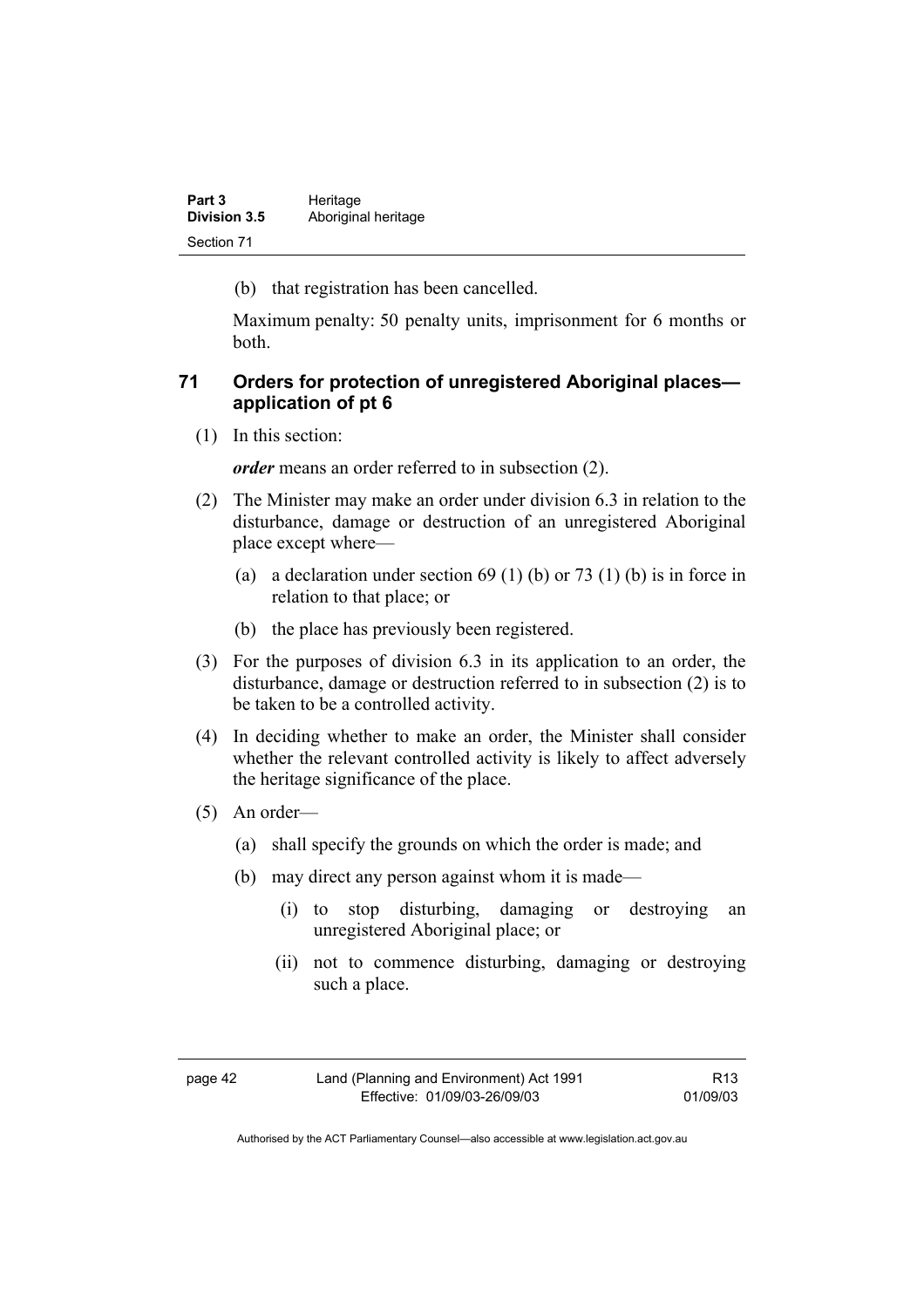- (6) An order shall remain in force for such period, not exceeding 35 days, as is specified in the order.
- (7) Section 257 (Content of orders) does not apply to an order made for this section.

#### **72 Orders—reports by heritage council**

- (1) Where the Minister makes an order for the purposes of section 71, he or she shall direct the heritage council to report within 21 days about the heritage significance of the relevant place.
- (2) The heritage council shall—
	- (a) prepare a report for submission to the Minister in compliance with a direction under subsection (1); and
	- (b) in preparing that report, consult with, and consider the views of—
		- (i) the lessee and the occupier of the place; and
		- (ii) the person who reported the discovery; and
		- (iii) any relevant Aboriginal organisation.

#### **73 Orders—Ministerial directions and declarations**

- (1) Within 14 days after receiving a report from the heritage council under section 72, the Minister must, in writing—
	- (a) direct the heritage council to notify an interim heritage places register under section 60 which would have the effect of registering the place on particular terms; or
	- (b) declare that the place is not to be registered, and give written notice of the declaration to—
		- (i) the lessee and the occupier of the land where the place was discovered; and
		- (ii) any relevant Aboriginal organisation.

| R13      | Land (Planning and Environment) Act 1991 | page 43 |
|----------|------------------------------------------|---------|
| 01/09/03 | Effective: 01/09/03-26/09/03             |         |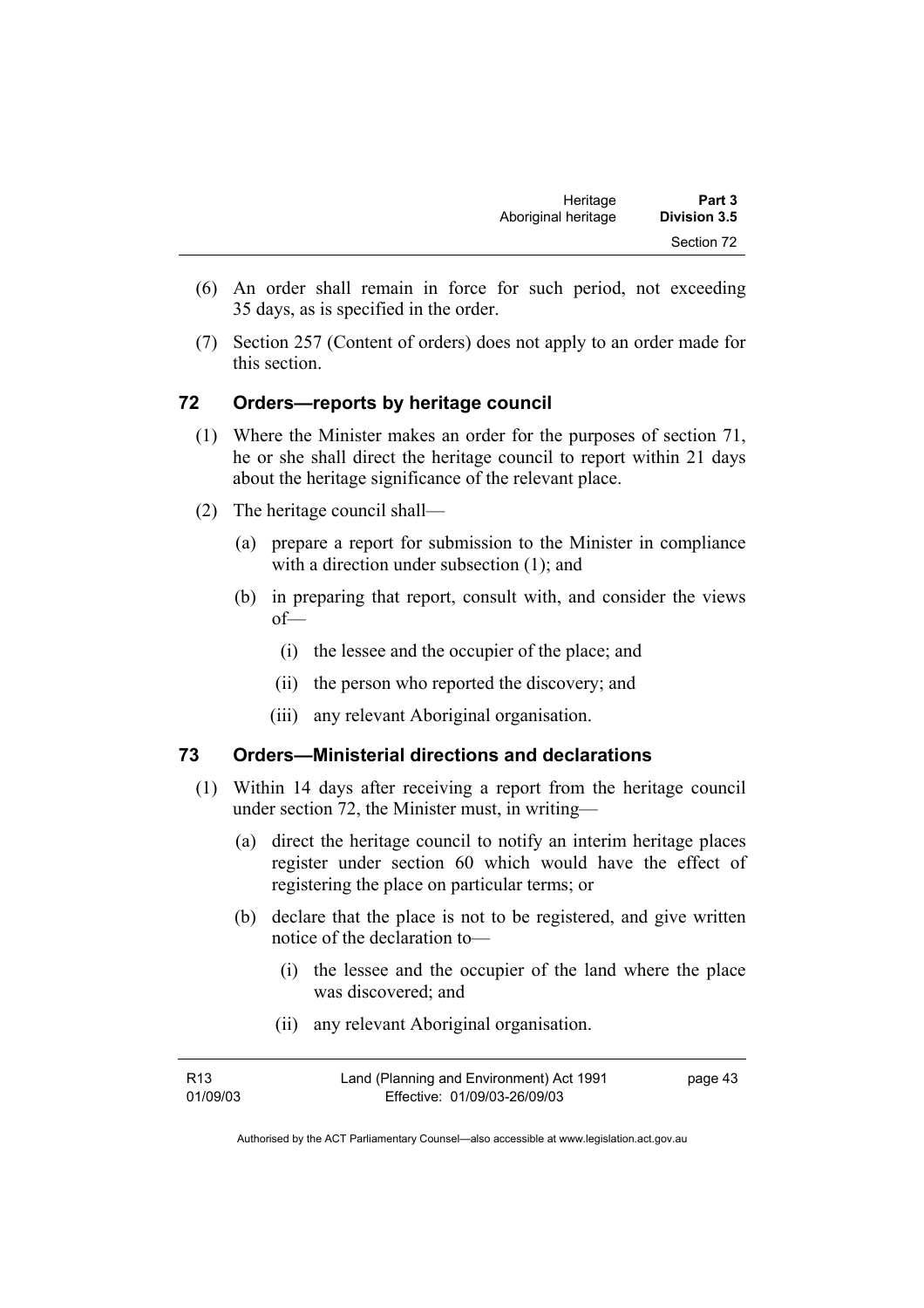| Part 3              | Heritage            |
|---------------------|---------------------|
| <b>Division 3.5</b> | Aboriginal heritage |
| Section 74          |                     |

- (2) Before making a decision under subsection (1), the Minister shall consult with the persons referred to in subsection (1) (b).
- (3) In making a decision under subsection (1), the Minister shall—
	- (a) taking into account the report of the heritage council—consider whether the place is of sufficient heritage significance to be registered; and
	- (b) taking into account the views of the people consulted under subsection (2), consider the effect of registration on their interests; and
	- (c) taking into account that report and those views—consider whether there is any prudent and feasible alternative to the activity in relation to which the order is in force.
- (4) Where the Minister makes a decision under subsection (1) (a), sections 60 and 61 apply in relation to a decision of the Minister under subsection (1) (a) as if the references in those sections to a decision of the heritage council to include a provision in an interim heritage places register were references to that decision of the Minister.
- (5) The following are notifiable instruments:
	- (a) a direction under subsection  $(1)$   $(a)$ ;
	- (b) a declaration under subsection (1) (b).
	- *Note* A notifiable instrument must be notified under the *Legislation Act 2001*.
- (6) A direction or declaration must be notified under the *Legislation Act 2001* within 14 days after it is made.

## **Subdivision 3.5.4 Compensation claims**

#### **74 Definitions for sdiv 3.5.4**

In this subdivision:

*compensation* means compensation under section 78.

| page 44 | Land (Planning and Environment) Act 1991 | R13      |
|---------|------------------------------------------|----------|
|         | Effective: 01/09/03-26/09/03             | 01/09/03 |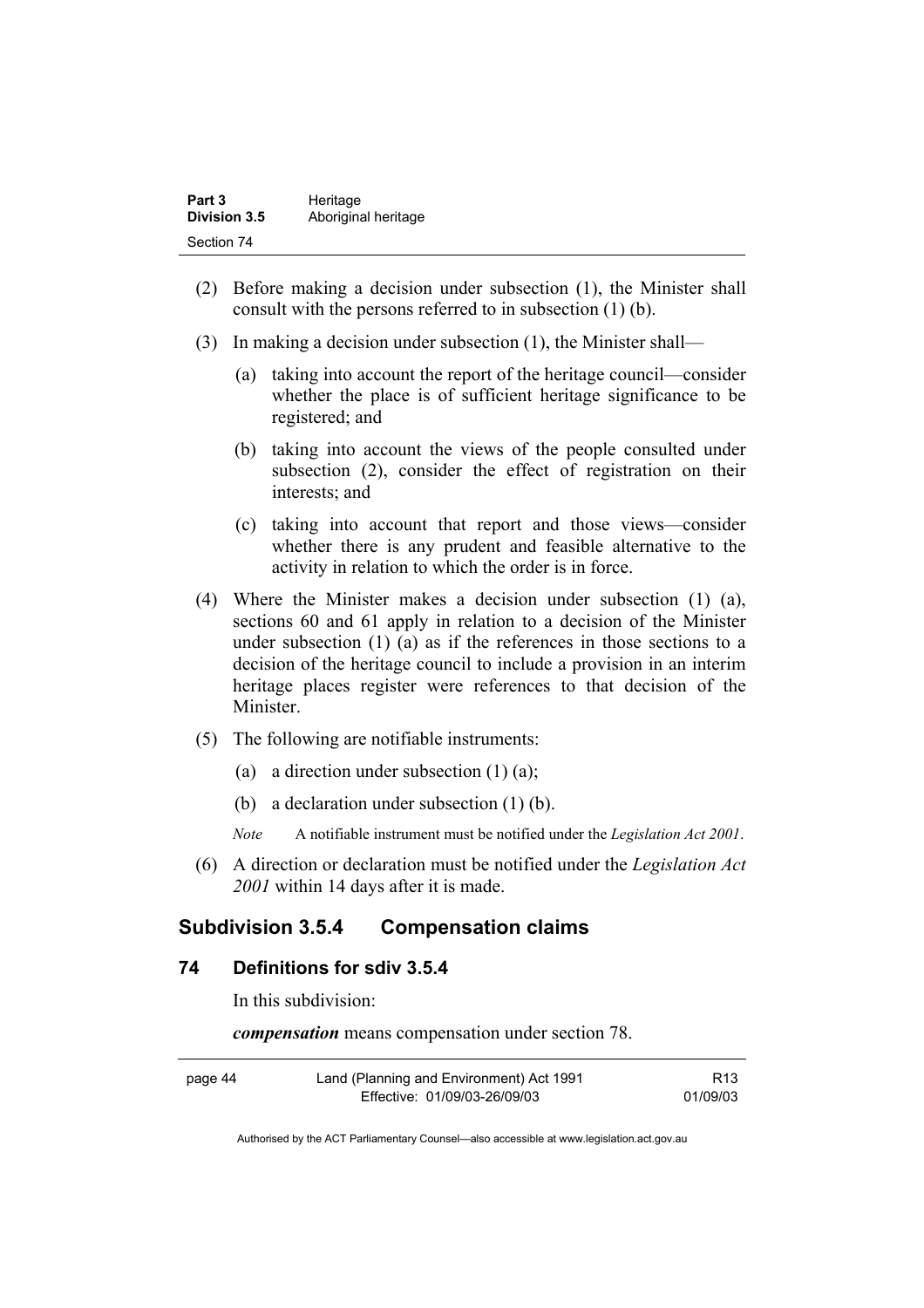#### **75 Application of sdiv 3.5.4**

This subdivision applies where—

- (a) a person reports the discovery of an unregistered place in accordance with section 67; or
- (b) an order referred to in section 71 (2) is made in relation to a place; or
- (c) a place is registered in an interim heritage places register under a direction under section 69 (1) (a) or 73 (1) (a) following a report or order mentioned in paragraph (a) or (b); or
- (d) a place is registered in the heritage places register because of its registration in an interim heritage places register under a direction under section  $69$  (1) (a) or  $73$  (1) (a).

#### **76 Right to compensation**

- (1) In a circumstance in which this subdivision applies, on application in accordance with subsection (4) the Minister shall, on behalf of the Territory, compensate the applicant for loss or damage—
	- (a) directly attributable to that circumstance; and
	- (b) which arises out of any contractual or statutory obligations incurred by the applicant prior to the occurrence of that circumstance.
- (2) Where this subdivision applies in relation to more than 1 circumstance relating to the same land—
	- (a) the Minister may compensate the applicant under subsection (1) for the combined loss or damage directly attributable to that combination of circumstances; and
	- (b) such compensation is only payable for loss or damage in relation to contractual or statutory obligations incurred by the applicant prior to the occurrence of the earliest of those circumstances.

| R13      | Land (Planning and Environment) Act 1991 | page 45 |
|----------|------------------------------------------|---------|
| 01/09/03 | Effective: 01/09/03-26/09/03             |         |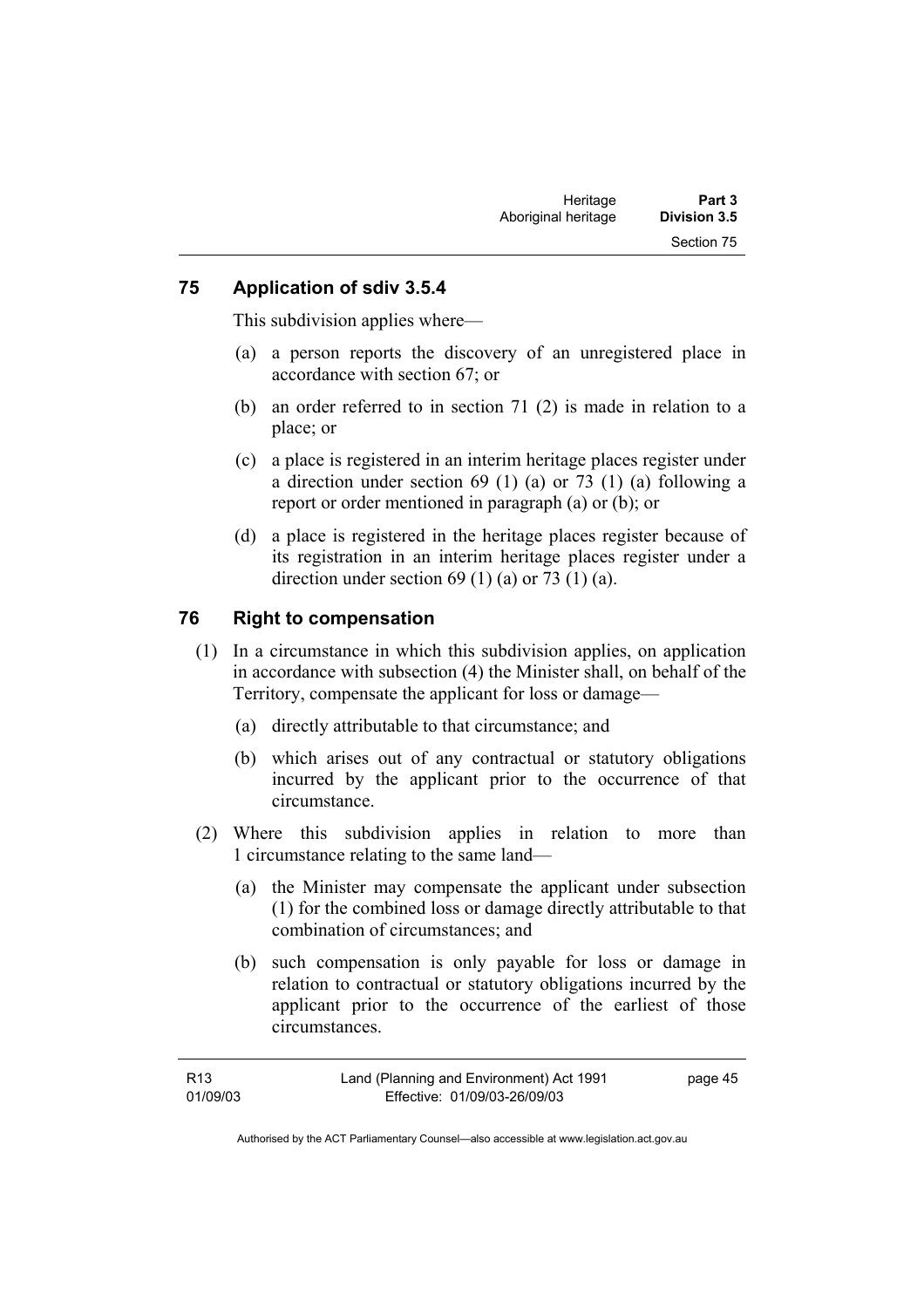| Part 3              | Heritage            |
|---------------------|---------------------|
| <b>Division 3.5</b> | Aboriginal heritage |
| Section 77          |                     |

- (3) Where an order referred to in section 71 is made against a person, no compensation is payable to that person for any loss or damage attributable to that order being made, or to any subsequent registration of the relevant place, which arises out of an obligation incurred by the applicant where, at the time the obligation was incurred, the applicant believed that the relevant place was an Aboriginal place.
- (4) An application for compensation shall be made within 1 year of the date of occurrence of the latest of the relevant circumstances by virtue of which this subdivision applies.
- (5) Where this subdivision applies, no amount for damages or compensation is payable to any person by reason only of the circumstances of that application, except under this subdivision.

#### **77 Loss for which compensation is recoverable**

- (1) Compensation is only payable for loss or damage attributable to the application of this subdivision which—
	- (a) is capable of being assessed by way of a liquidated amount; and
	- (b) takes into account any opportunity for recovery of taxes or diminution of tax liabilities; and
	- (c) is not otherwise capable of recovery or mitigation, or further recovery or mitigation.
- (2) Loss for which compensation is payable includes—
	- (a) expenditure incurred in the preparation of plans for the purposes of any work in relation to which the compensation is sought; and
	- (b) any other expenditure necessarily preparatory to carrying out that work; and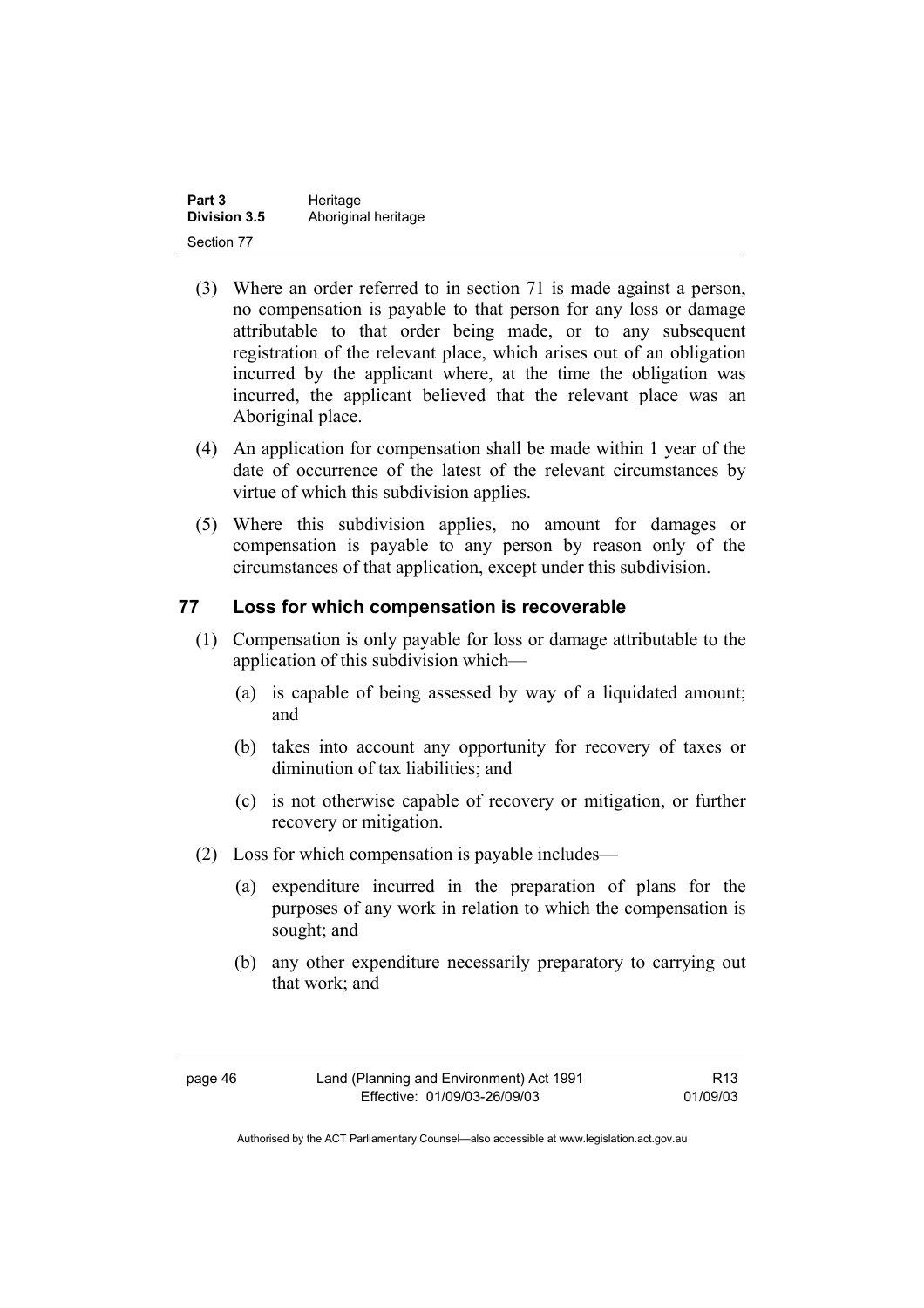- (c) the cost of acquisition of any land or object, including any incidental costs.
- (3) Loss for which compensation is payable does not include—
	- (a) any capital costs or capital depreciation except for expenditure or costs referred to in subsection (2); or
	- (b) any amount in relation to the prospective use of the land in relation to which this subdivision applies, except where—
		- (i) that land is registered in the heritage places register; and
		- (ii) that use is consistent with the requirements of the register.

## **78 Amount of compensation**

- (1) Subject to section 77, where the Minister decides that compensation should be paid to an applicant, the Territory shall pay the applicant such amount as is determined by the Minister by notice in writing to the applicant.
- (2) Where an applicant, by notice in writing to the Minister, disputes the amount of compensation determined under subsection (1), the Minister may, by notice in writing to the applicant, revise that determination in accordance with a determination—
	- (a) of a valuer appointed by agreement between the Minister and the applicant; or
	- (b) arrived at by such other method as is agreed upon between the Minister and the applicant.

## **79 Consultation with applicants**

Before giving an applicant for compensation a notice in accordance with section 282A (1) (b), the Minister shall—

(a) consult with the applicant; and

page 47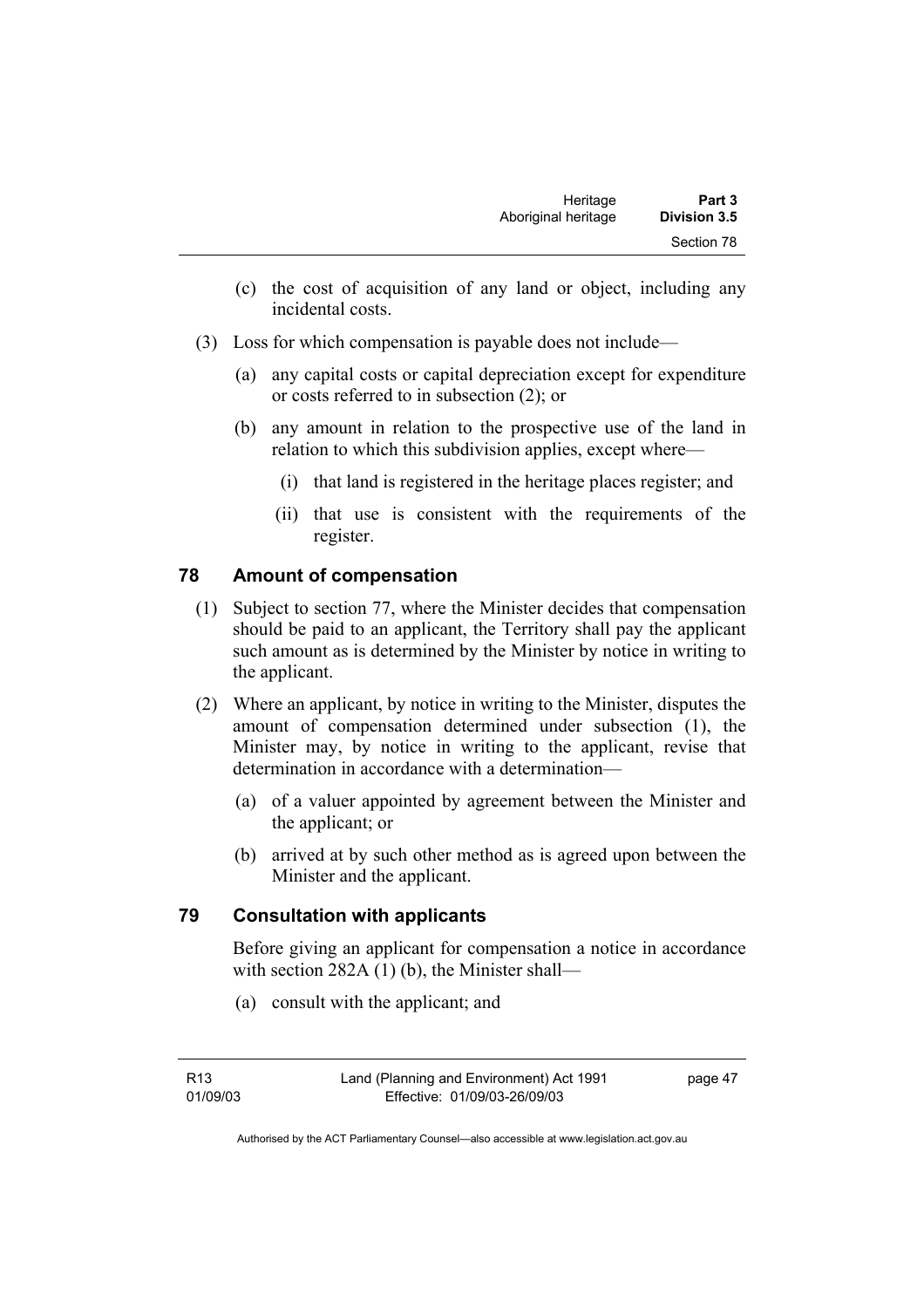| Part 3              | Heritage            |
|---------------------|---------------------|
| <b>Division 3.5</b> | Aboriginal heritage |
| Section 80          |                     |

(b) consider the views of the applicant;

about the Minister's proposed decision.

#### **80 Notice of decisions about compensation**

- (1) Where the Minister decides to grant an applicant compensation, he or she shall notify the applicant within 60 days after receiving the application.
- (2) Notice in accordance with section 282A (1) (b) shall be given within 60 days of receiving the application to which the notice relates.

## **Subdivision 3.5.5 Consultation in relation to registers**

#### **81 Consultation with Aboriginal organisations**

- (1) This section applies if the heritage council is preparing an interim heritage places register, or a revision of such a register, that relates to an Aboriginal place.
- (2) Where this section applies, the heritage council shall consult with, and consider the views of, any relevant Aboriginal organisation about the effect of the interim register or revision on Aboriginal tradition.
- (3) In this section:

*Aboriginal place* includes a place which the heritage council at one time considered to be an Aboriginal place, but which the heritage council no longer considers to be such a place.

## **Subdivision 3.5.6 Restricted information**

#### **82 Restricted information**

 (1) Where, in the Minister's opinion, the public disclosure of particular information about the location or nature of an Aboriginal place would be likely to have a significant adverse effect on—

R13 01/09/03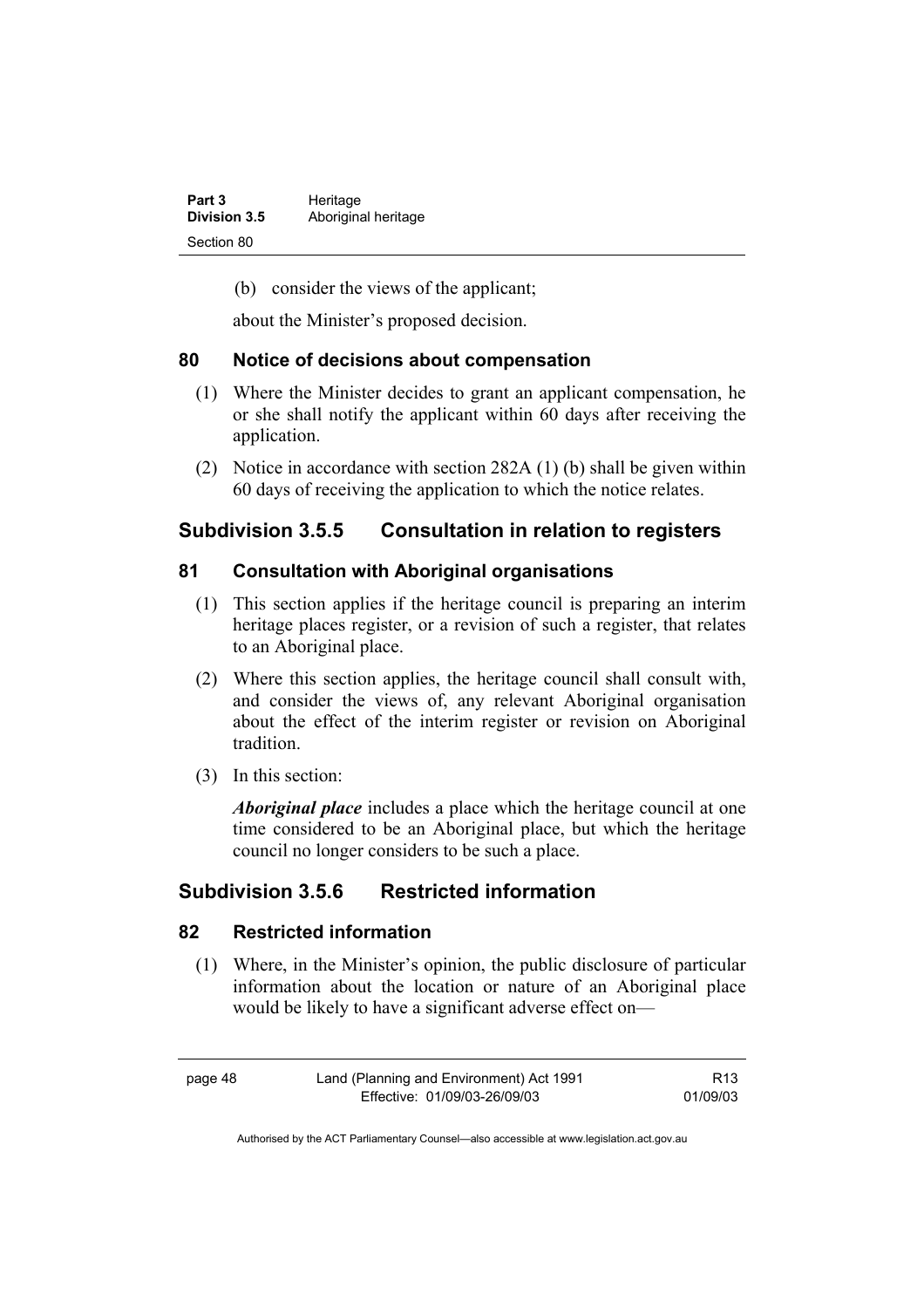- (a) Aboriginal tradition; or
- (b) the heritage significance of the place;

the Minister shall, in writing, declare that information to be restricted information for this Act.

- (2) The Minister shall not make a declaration under subsection (1) without first consulting with, and considering the views of-
	- (a) the heritage council; and
	- (b) any relevant Aboriginal organisation;

about the relevant information.

- (3) The Minister shall give a copy of a declaration under subsection (1)  $to$ —
	- (a) the lessee and the occupier of any land in relation to which the declaration is given;
	- (b) the heritage council; and
	- (c) any relevant Aboriginal organisation.

*Note* For how documents may be given, see *Legislation Act 2001*, pt 19.5.

- (4) A copy of a declaration given under subsection (3) (a) to the lessee or occupier of any land must be accompanied by a notice under section 282A (1) (Review of decisions).
- (5) The validity of a decision of the Minister to make a declaration under subsection (1) is not affected by a failure to comply with subsections  $(2)$ ,  $(3)$  and  $(4)$ .

#### **83 Publication of restricted information by public officials**

- (1) The Territory, the Executive, a Minister or a Territory authority shall not publish or cause to be published any restricted information about an Aboriginal place except—
	- (a) for this part or part 2; or

| R13      | Land (Planning and Environment) Act 1991 | page 49 |
|----------|------------------------------------------|---------|
| 01/09/03 | Effective: 01/09/03-26/09/03             |         |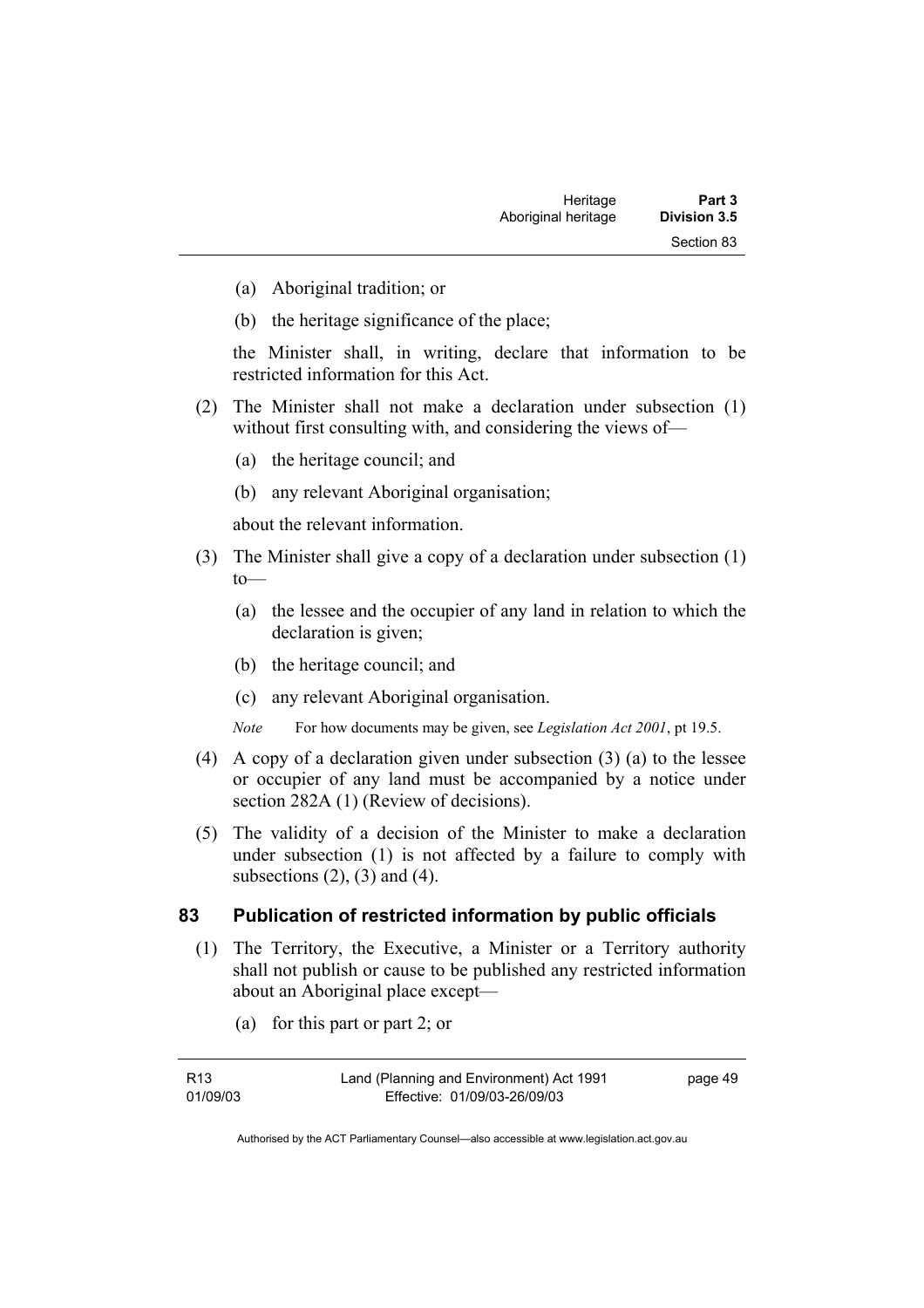| Part 3              | Heritage            |  |
|---------------------|---------------------|--|
| <b>Division 3.5</b> | Aboriginal heritage |  |
| Section 84          |                     |  |

- (b) in accordance with subsection (2); or
- (c) in accordance with the prescribed procedures.
- (2) For subsection (1) (b), restricted information may be published where the person or body responsible for its publication is satisfied on reasonable grounds that the publication would not have a significant adverse effect on—
	- (a) Aboriginal tradition; or
	- (b) the heritage significance of the relevant place.

#### **84 Publication of restricted information generally**

- (1) A person (other than a person referred to in section 83 (1)) shall not, without reasonable excuse, publish or cause to be published restricted information about an Aboriginal place except—
	- (a) in accordance with an approval under subsection (2); and
	- (b) where that publication is accompanied by a written statement in the form referred to in section 82 (4) (a).

Maximum penalty: 50 penalty units, imprisonment for 6 months or both.

- (2) On application in accordance with subsection (3), the heritage council shall, by notice in writing to the applicant, approve the publication of restricted information about an Aboriginal place where it is satisfied on reasonable grounds that the publication would not have a significant adverse effect on—
	- (a) Aboriginal tradition; or
	- (b) the heritage significance of the relevant place.
- (3) An application under subsection (2) shall be in writing specifying—
	- (a) the nature of the restricted information; and
	- (b) the reason for the proposed publication; and

| page 50 | Land (Planning and Environment) Act 1991 | R <sub>13</sub> |
|---------|------------------------------------------|-----------------|
|         | Effective: 01/09/03-26/09/03             | 01/09/03        |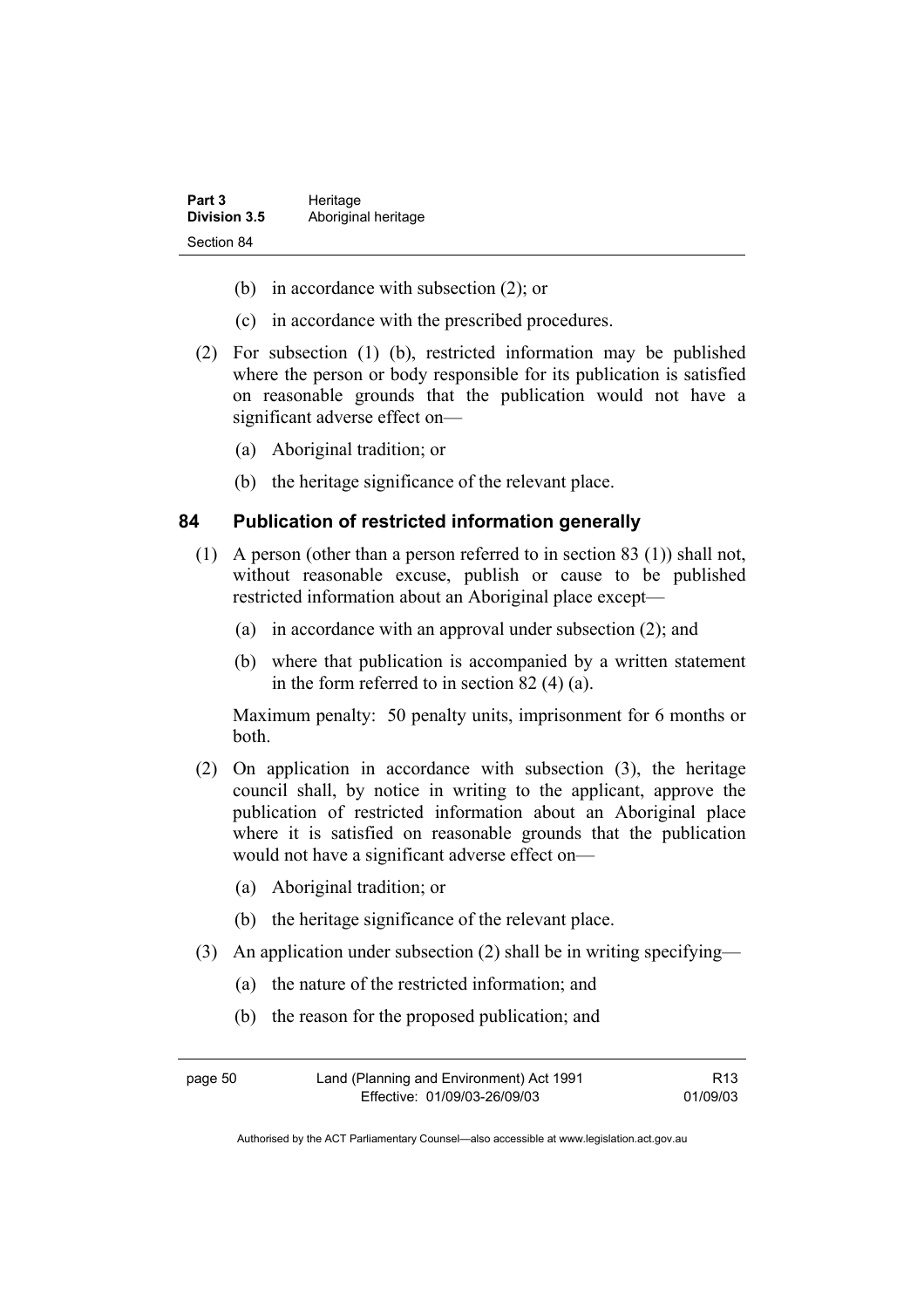(c) the nature of the proposed publication, including the person, persons or class of persons to whom or to which it is directed.

#### **85 Access to restricted information**

- (1) On application in accordance with subsection (2) by—
	- (a) a lessee or an occupier of land; or
	- (b) where an interest in relation to land is being offered for sale—a person who is considering purchasing that interest;

the heritage council shall publish to that person any restricted information relevant to the conservation and use of that land.

- (2) An application shall be in writing accompanied by a written declaration—
	- (a) in the case referred to in subsection (1) (a)—specifying the capacity in which the applicant is applying; or
	- (b) in the case referred to in subsection (1) (b)—specifying the interest being offered for sale, and stating that the applicant is considering the purchase of that interest.
- (3) Where the heritage council publishes restricted information to a person under subsection (1), the council shall give the person a written statement explaining the effect of the Minister's declaration that information is restricted information for the purposes of this Act.

## **Division 3.6 Public access to heritage information**

## **Subdivision 3.6.1 Information about administrative action**

## **87 Application of sdiv 3.6.1**

This subdivision applies in relation to the following documents:

| R13      | Land (Planning and Environment) Act 1991 | page 51 |
|----------|------------------------------------------|---------|
| 01/09/03 | Effective: 01/09/03-26/09/03             |         |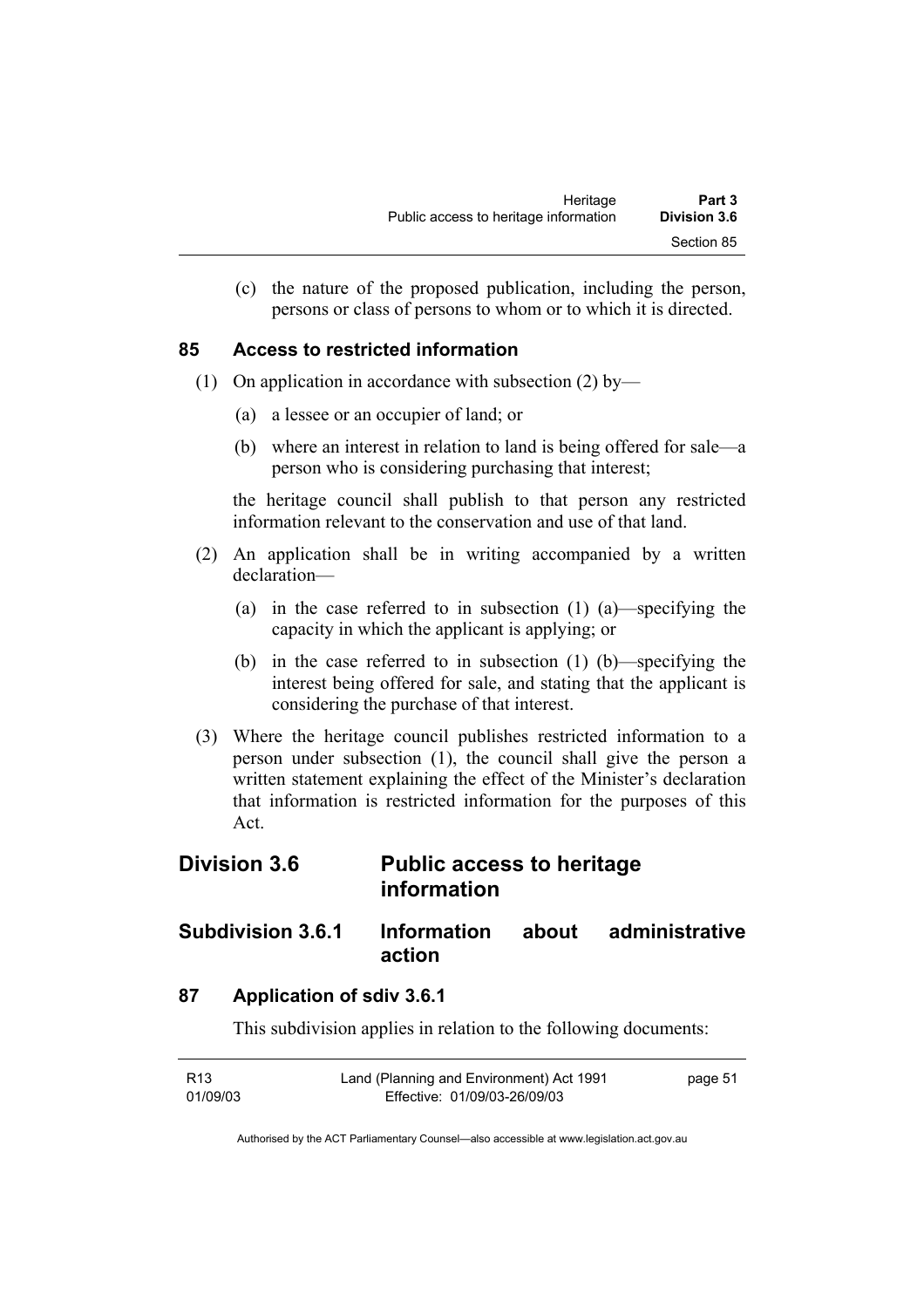- (a) reports under section 67;
- (b) declarations under section 69 (1) (b), while the declarations are in force;
- (c) orders referred to in section 71, while the orders are in force;
- (d) declarations under section 73 (1) (b), while the declarations are in force.

#### **88 Searching administrative records**

- (1) A person may, during office hours, inspect a document to which this subdivision applies, excluding any part of the document which—
	- (a) contains restricted information; or
	- (b) contains information which is the subject of a declaration under subsection (3).
- (2) On application by a person, the Minister shall give the person a copy of a document to which this subdivision applies, or any part of such document, excluding any part of the document which—
	- (a) contains restricted information; or
	- (b) contains information which is the subject of a declaration under subsection (3).
	- *Note* A fee may be determined under s 287 (Determination of fees) for this subsection.
- (3) The Minister may, by written notice to the applicant, declare that a document to which this subdivision applies, or a specified part of such a document, is not to be available for public inspection under subsection  $(1)$  or  $(2)$ .
- (4) The Minister shall only make a declaration under subsection (3) if he or she is satisfied that—
	- (a) information in the relevant application or part—
		- (i) relates to the personal or business affairs of a person; and

| page 52 | Land (Planning and Environment) Act 1991 | R13      |
|---------|------------------------------------------|----------|
|         | Effective: 01/09/03-26/09/03             | 01/09/03 |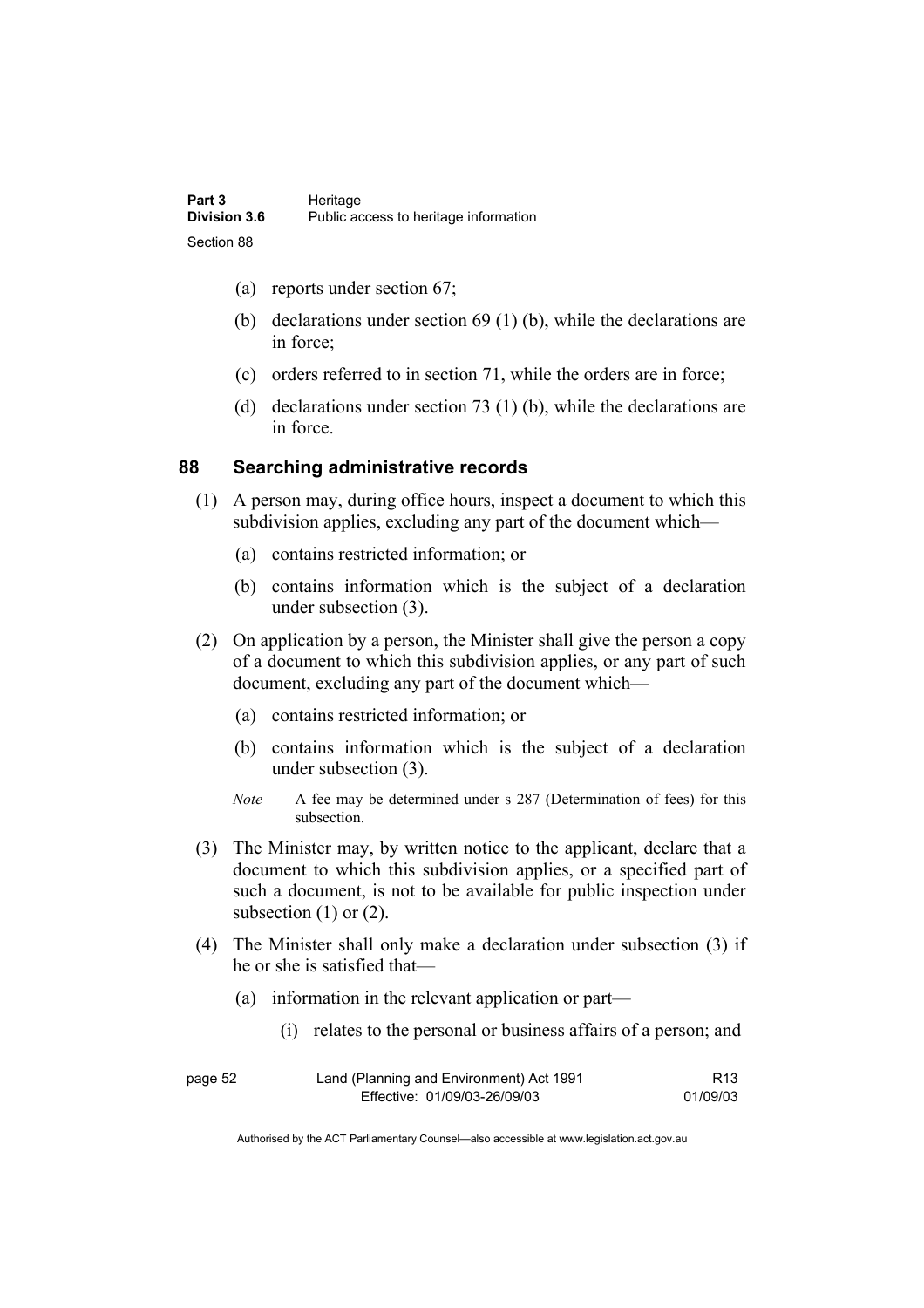- (ii) was supplied to the Minister in confidence; and
- (b) the publication of that information would not be in the public interest.

#### **Subdivision 3.6.2 Access to heritage registers**

#### **89 Searching heritage registers**

- (1) Anyone may, during office hours, inspect the heritage places register or interim heritage places register, other than any part that contains restricted information.
- (2) On application, the heritage council must give the applicant a copy of, or of any part of, the heritage places register or interim heritage places register, other than a part that contains restricted information.
	- *Note* A fee may be determined under s 287 (Determination of fees) for this subsection and subsection (3).
- (3) On application to the heritage council in relation to a place mentioned in subsection (4), the heritage council must give the applicant a certificate stating—
	- (a) whether a declaration in relation to the place is in force under section 69 (1) (a) or 73 (1) (a); or
	- (b) whether the place has previously been so listed, or proposed to be so listed.
- (4) Subsection (3) applies to a place that—
	- (a) is not listed in the heritage places register or an interim heritage places register; and
	- (b) is not, in an interim heritage places register, proposed to be listed in the corresponding heritage places register.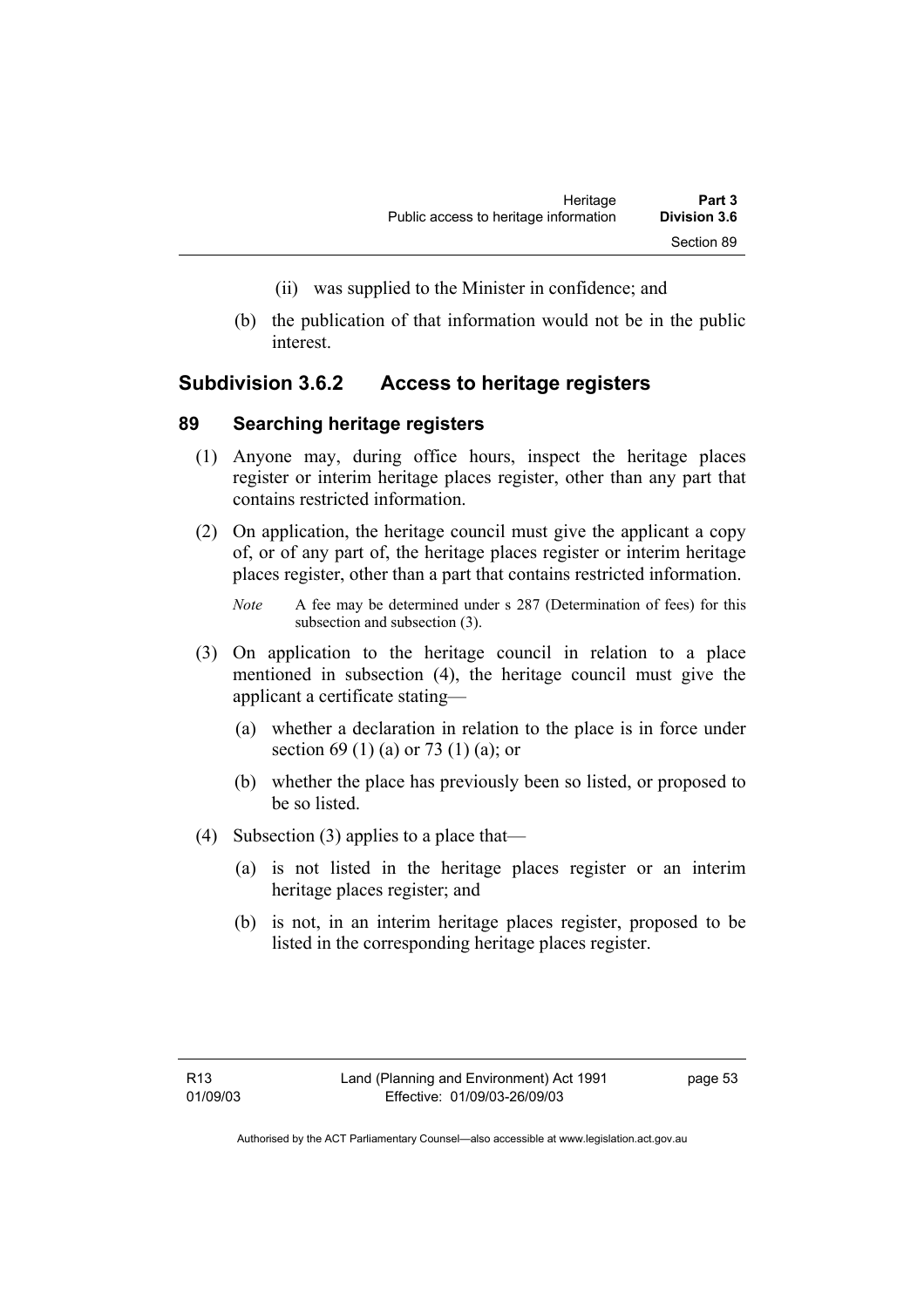## **Division 3.7 Australian Capital Territory Heritage Council**

## **90 Definitions for div 3.7**

In this division:

*chairperson* means the chairperson of the heritage council appointed under section 99 (1).

*deputy chairperson* means the deputy chairperson of the heritage council appointed under section 99 (1).

*expert member* means a member appointed under section 96 (1).

*heritage objects register*—see the *Heritage Objects Act 1991*, section 4.

*member* means a member of the heritage council.

*permanent member* means a member mentioned in section 92 (a), and includes a deputy of a permanent member appointed under section 95 (1).

*secretary* means the secretary to the heritage council appointed under section 99 (2).

## **91 Establishment of heritage council**

The Australian Capital Territory Heritage Council is established.

## **92 Constitution**

The heritage council consists of—

- (a) the planning and land authority and the conservator as permanent members; and
- (b) not more than 9 expert members.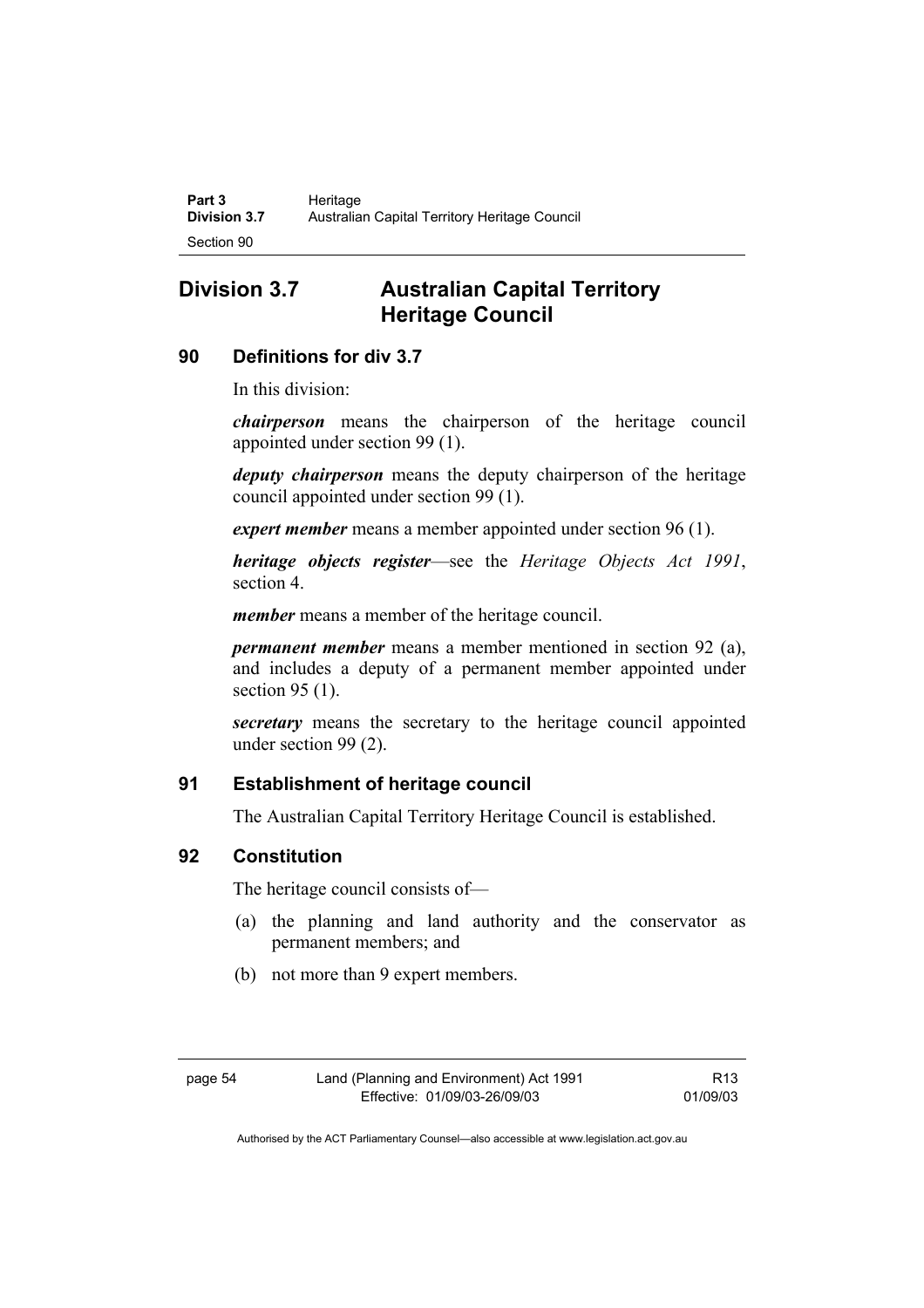#### **93 Functions of heritage council**

The heritage council has the following functions:

- (a) to advise the Minister about—
	- (i) the criteria for this part and the *Heritage Objects Act 1991* for deciding the heritage significance of places and objects; and
	- (ii) incentives for the conservation of the heritage significance of heritage places and heritage objects; and
	- (iii) the promotion of public awareness of heritage places and heritage objects; and
	- (iv) other matters about heritage significance in the ACT;
- (b) at the request of a Territory authority, to advise the authority about the matters mentioned in paragraph (a) as they relate to the exercise of the authority's functions under this Act or another Territory law;
- (c) to prepare an initial interim heritage places register and an initial interim heritage objects register and, subsequently, to prepare interim variations to the heritage places register and the heritage objects register;
- (d) any other function given to it under this Act or another Territory law.
- *Note* A provision of a law that gives an entity (including a person) a function also gives the entity powers necessary and convenient to exercise the function (see *Legislation Act 2001*, s 196 and dict, pt 1, def of *entity*).

#### **94 Ministerial directions**

- (1) The Minister may give the heritage council written directions—
	- (a) about the policy and objectives it should pursue in the exercise of its functions; or

page 55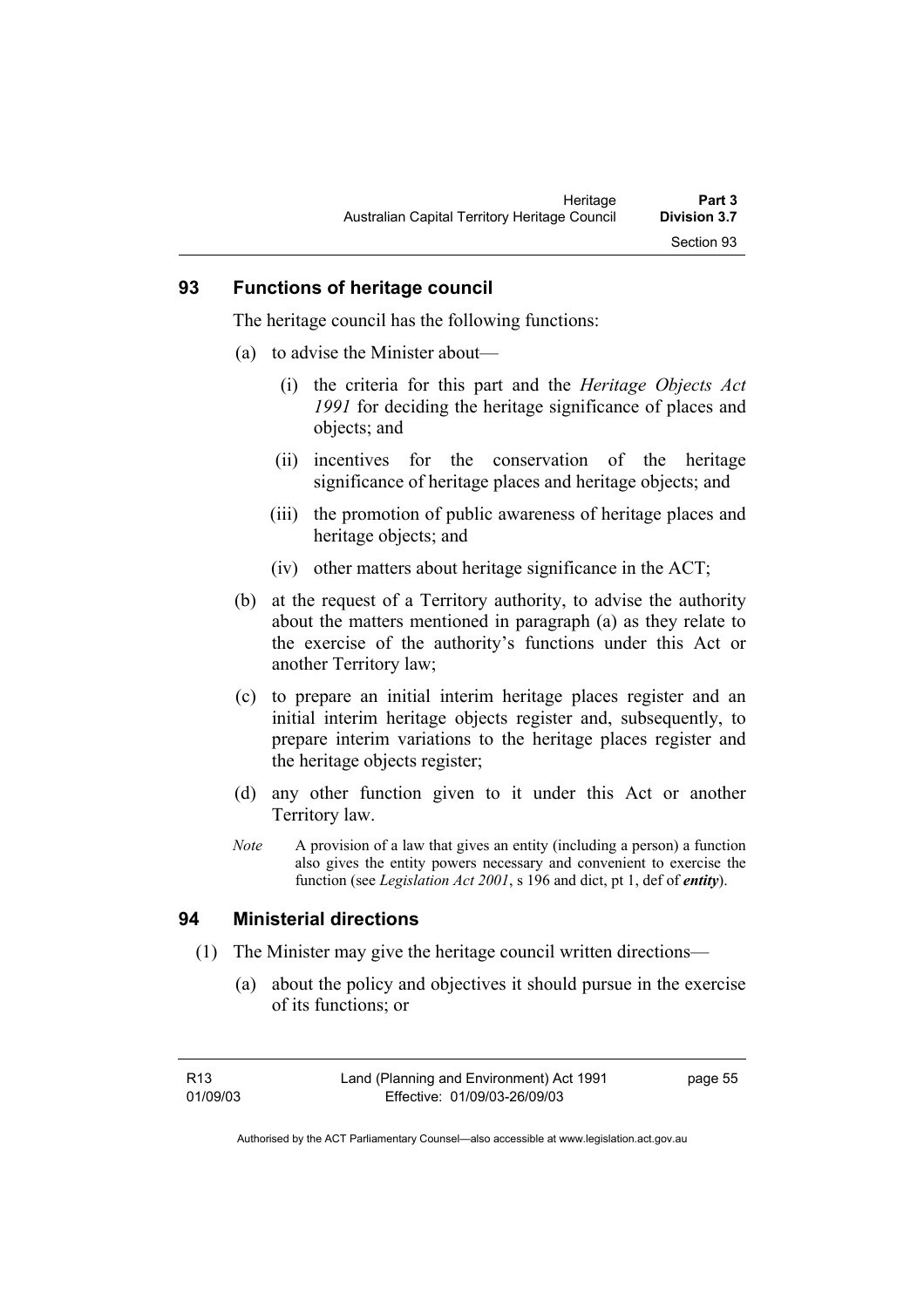| Part 3              | Heritage                                      |
|---------------------|-----------------------------------------------|
| <b>Division 3.7</b> | Australian Capital Territory Heritage Council |
| Section 95          |                                               |

- (b) to review the heritage places register or the heritage objects register in consideration of any stated matters.
- (2) A direction is a notifiable instrument.

*Note* A notifiable instrument must be notified under the *Legislation Act 2001*.

 (3) A direction must be notified under the *Legislation Act 2001* within 14 days after the day it is made.

#### **95 Deputies of permanent members**

- (1) The Minister may appoint a person to be the deputy of a permanent member.
	- *Note 1* For the making of appointments (including acting appointments), see *Legislation Act 2001*, pt 19.3.
	- *Note 2* In particular, a person may be appointed for a particular provision of a law (see *Legislation Act* 2001, s 7 (3)) and an appointment may be made by naming a person or nominating the occupant of a position (see s 207).
- (2) If a permanent member is absent from a heritage council meeting, the member's deputy may exercise the member's functions.

#### **96 Appointment of expert members**

- (1) The Minister may appoint a person to be an expert member of the heritage council.
	- *Note 1* For the making of appointments (including acting appointments), see *Legislation Act 2001*, pt 19.3.
	- *Note 2* In particular, a person may be appointed for a particular provision of a law (see *Legislation Act* 2001, s 7 (3)) and an appointment may be made by naming a person or nominating the occupant of a position (see s 207).
- (2) In making appointments under subsection (1), the Minister must endeavour to ensure that the following disciplines and areas of expertise are represented among the people appointed:
	- (a) archaeology;
	- (b) Aboriginal tradition;

| page 56 | Land (Planning and Environment) Act 1991 | R <sub>13</sub> |
|---------|------------------------------------------|-----------------|
|         | Effective: 01/09/03-26/09/03             | 01/09/03        |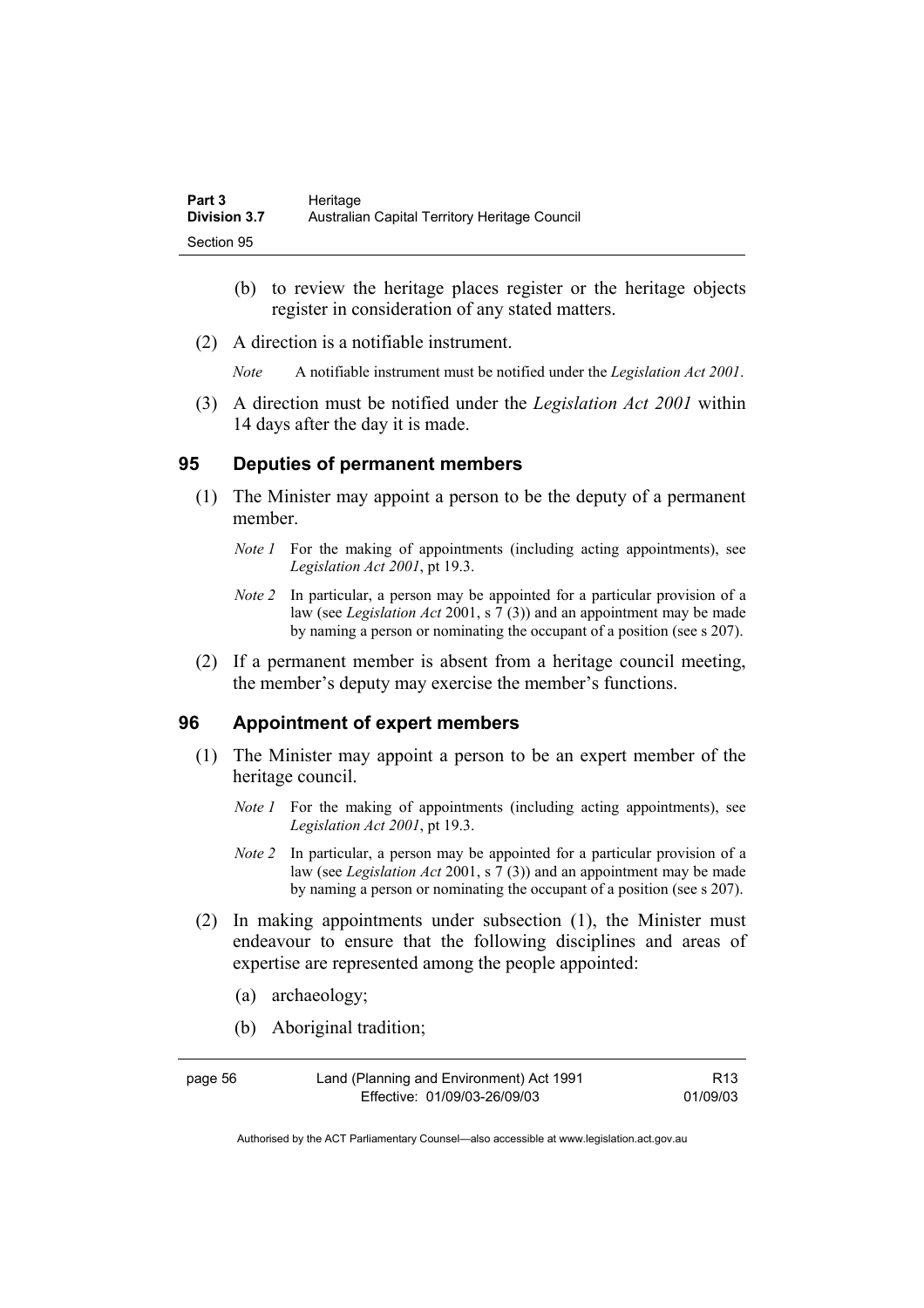- (c) local history;
- (d) town planning;
- (e) engineering;
- (f) architectural history and conservation;
- (g) landscape architecture;
- (h) the natural environment and its conservation;
- (i) archivism;
- (j) librarianship;
- (k) preservation of Australian material culture;
- (l) knowledge of objects in an Australian context.

### **97 Term of appointment of expert members**

An expert member must not be appointed for a term longer than 3 years.

*Note* A person may be reappointed to a position if the person is eligible to be appointed to the position (see *Legislation Act 2001*, s 208 and dict, pt 1, def of *appoint*).

### **98 Conditions of appointment of expert members generally**

An expert member holds office on the conditions decided by the **Minister** 

#### **99 Chairperson, deputy chairperson and secretary**

- (1) The Minister must appoint members of the heritage council as the chairperson and the deputy chairperson of the heritage council.
- (2) The Minister must appoint a public servant as the secretary to the heritage council.
- (3) However, a member must not be appointed as the secretary.

| R13      | Land (Planning and Environment) Act 1991 | page 57 |
|----------|------------------------------------------|---------|
| 01/09/03 | Effective: 01/09/03-26/09/03             |         |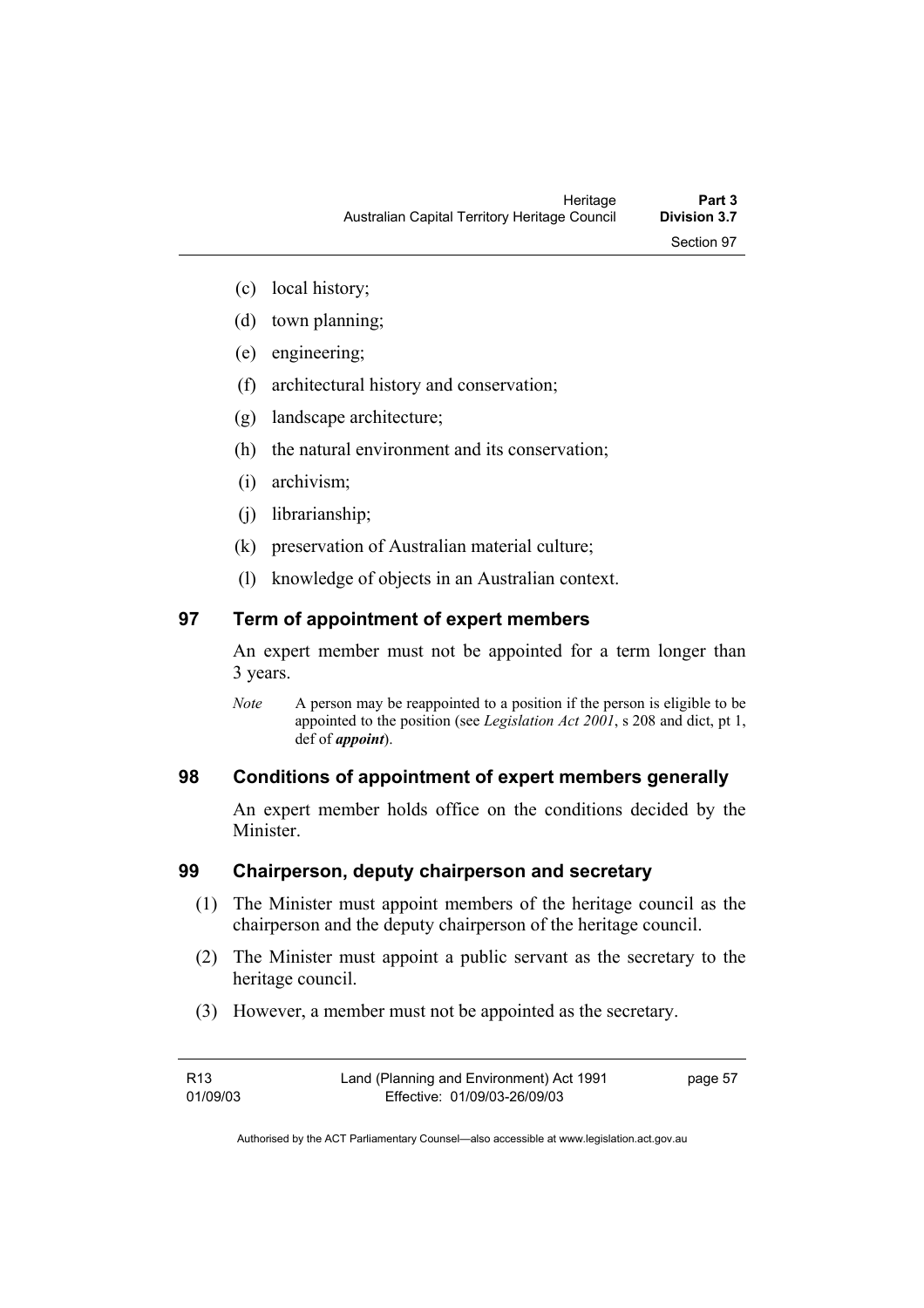#### **100 Leave of absence**

The Minister may give a member leave of absence on conditions about remuneration and other matters decided by the Minister.

#### **101 Disclosure of interests**

- (1) A member who has a direct or indirect financial interest in a matter being considered or about to be considered by the heritage council must, as soon as practicable after the relevant facts have come to the member's knowledge, disclose the nature of the interest at a heritage council meeting.
- (2) A disclosure must be recorded in the minutes of the meeting and, unless the Minister otherwise decides, the member must not—
	- (a) be present during any deliberation of the heritage council about the matter; or
	- (b) take part in any decision of the heritage council about the matter.

### **102 Ending of appointments**

- (1) The Minister may end the appointment of a member for misbehaviour or physical or mental incapacity.
- (2) The Minister must end the appointment of a member if the member—
	- (a) is absent from 3 consecutive meetings of the committee, except on leave granted under section 100 (Leave of absence); or
	- (b) contravenes section 101 (Disclosure of interests) without reasonable excuse.
	- *Note* A person's appointment also ends if the person resigns (see *Legislation Act 2001*, s 210).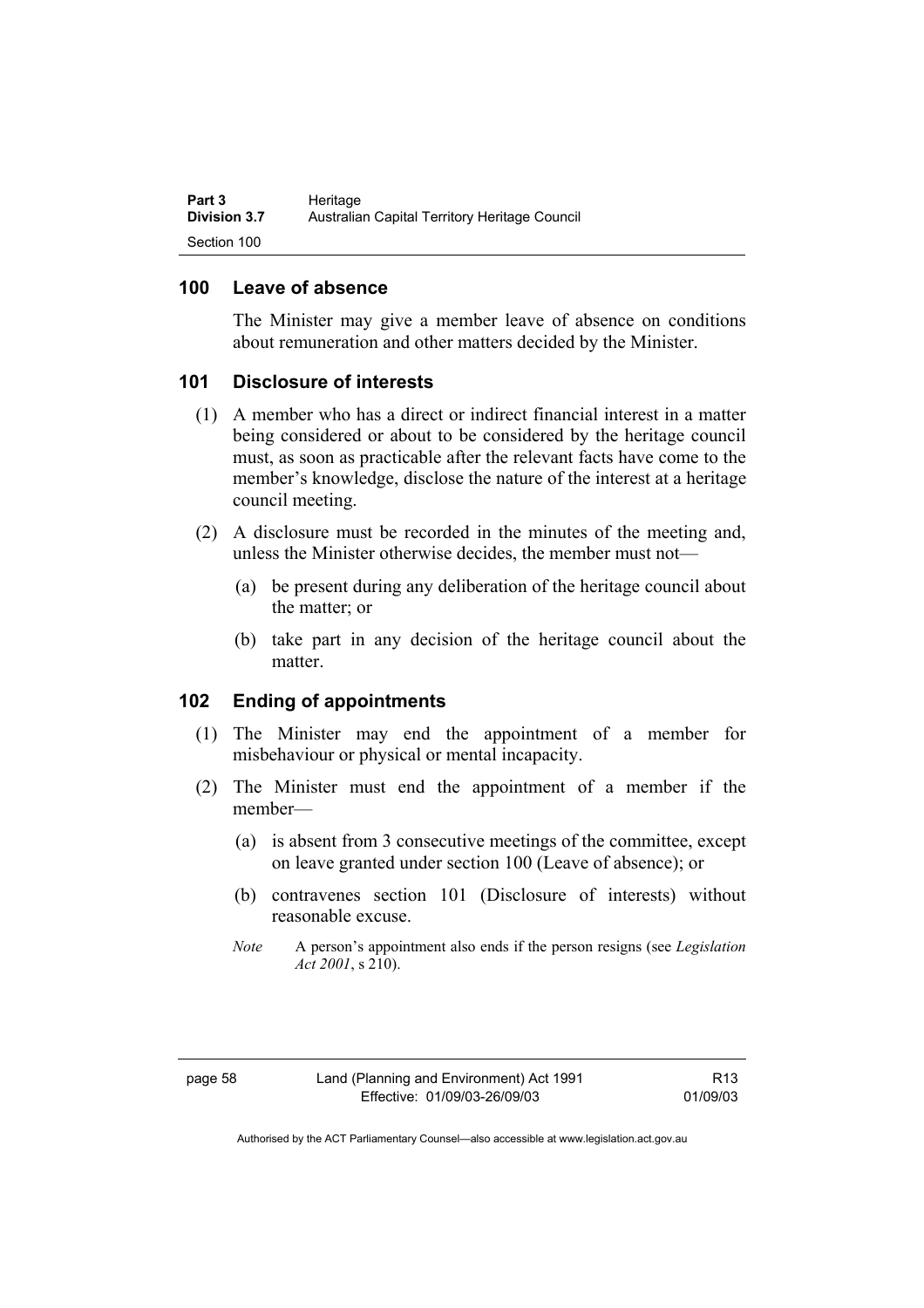### **103 Calling meetings**

- (1) The chairperson, or if the chairperson cannot do so, the deputy chairperson—
	- (a) may at any time call a meeting of the heritage council; and
	- (b) must call a meeting of the heritage council if asked by the Minister.
- (2) The person who calls a meeting of the heritage council must, at least 5 days before the day of the meeting, give the other members written notice of—
	- (a) the date, time and place of the meeting; and
	- (b) the matters to be considered at the meeting.

#### **104 Procedure at meetings**

- (1) The chairperson presides at all heritage council meetings at which the chairperson is present.
- (2) If the chairperson is absent, the deputy chairperson presides.
- (3) If both the chairperson and deputy chairperson are absent from a meeting, the member chosen by the member's present presides.
- (4) The presiding member may give directions about the procedure to be followed in relation to the meeting.
- (5) Business may be carried out at a meeting only if a majority of members are present.
- (6) At a meeting each member has a vote on each question to be decided.
- (7) However, a permanent member must not vote on a question that relates to an interim heritage places register.

page 59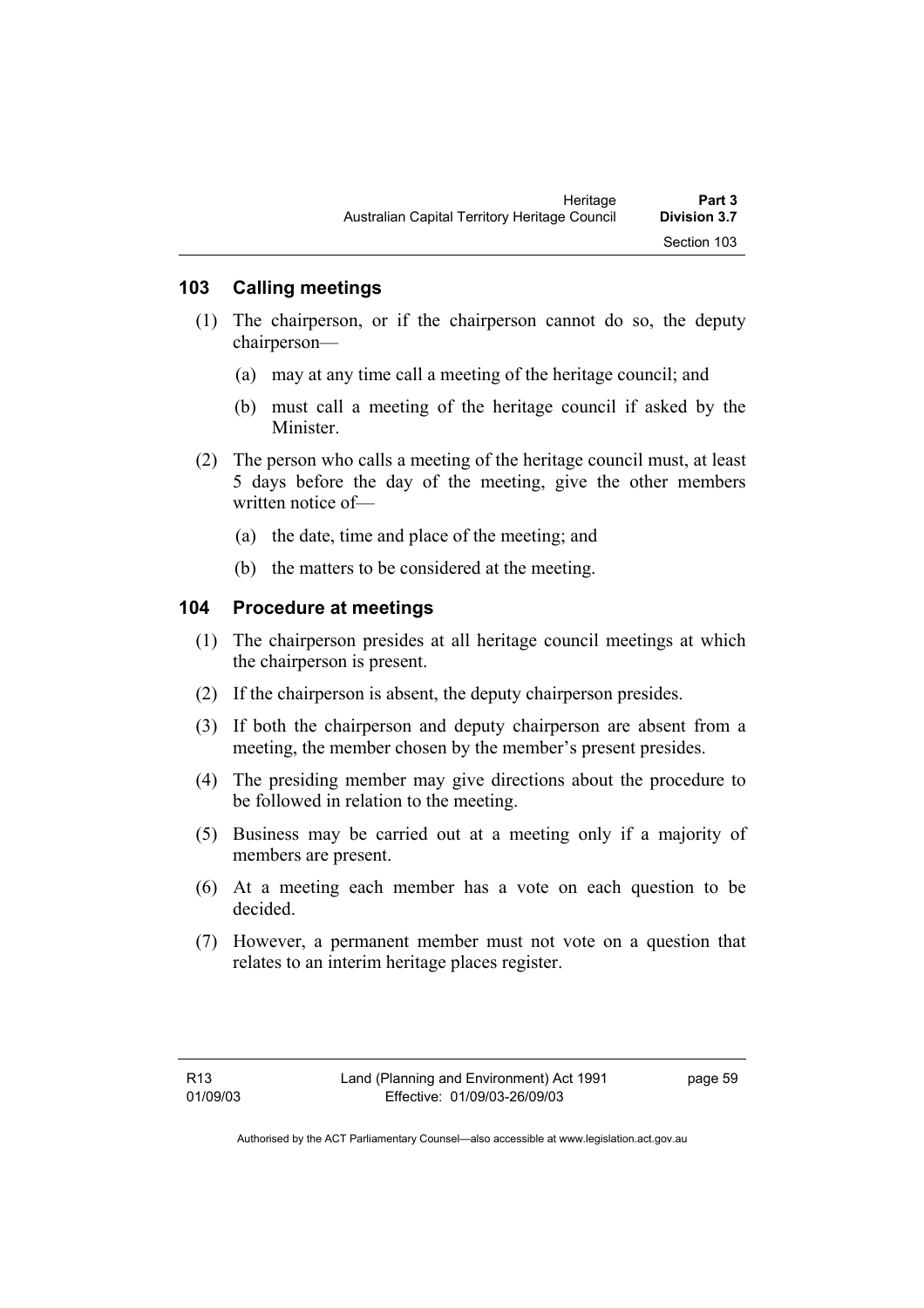| Part 3              | Heritage                                      |
|---------------------|-----------------------------------------------|
| <b>Division 3.7</b> | Australian Capital Territory Heritage Council |
| Section 105         |                                               |

- (8) A question is to be decided by a majority of the votes of the members present and voting, but, if the votes are equal the member presiding has a casting vote.
- (9) The heritage council must keep minutes of its meetings.

## **105 Delegation to secretary**

The heritage council may delegate the council's functions under this Act to the secretary.

*Note* For the making of delegations and the exercise of delegated functions, see *Legislation Act 2001*, pt 19.4.

page 60 Land (Planning and Environment) Act 1991 Effective: 01/09/03-26/09/03

R13 01/09/03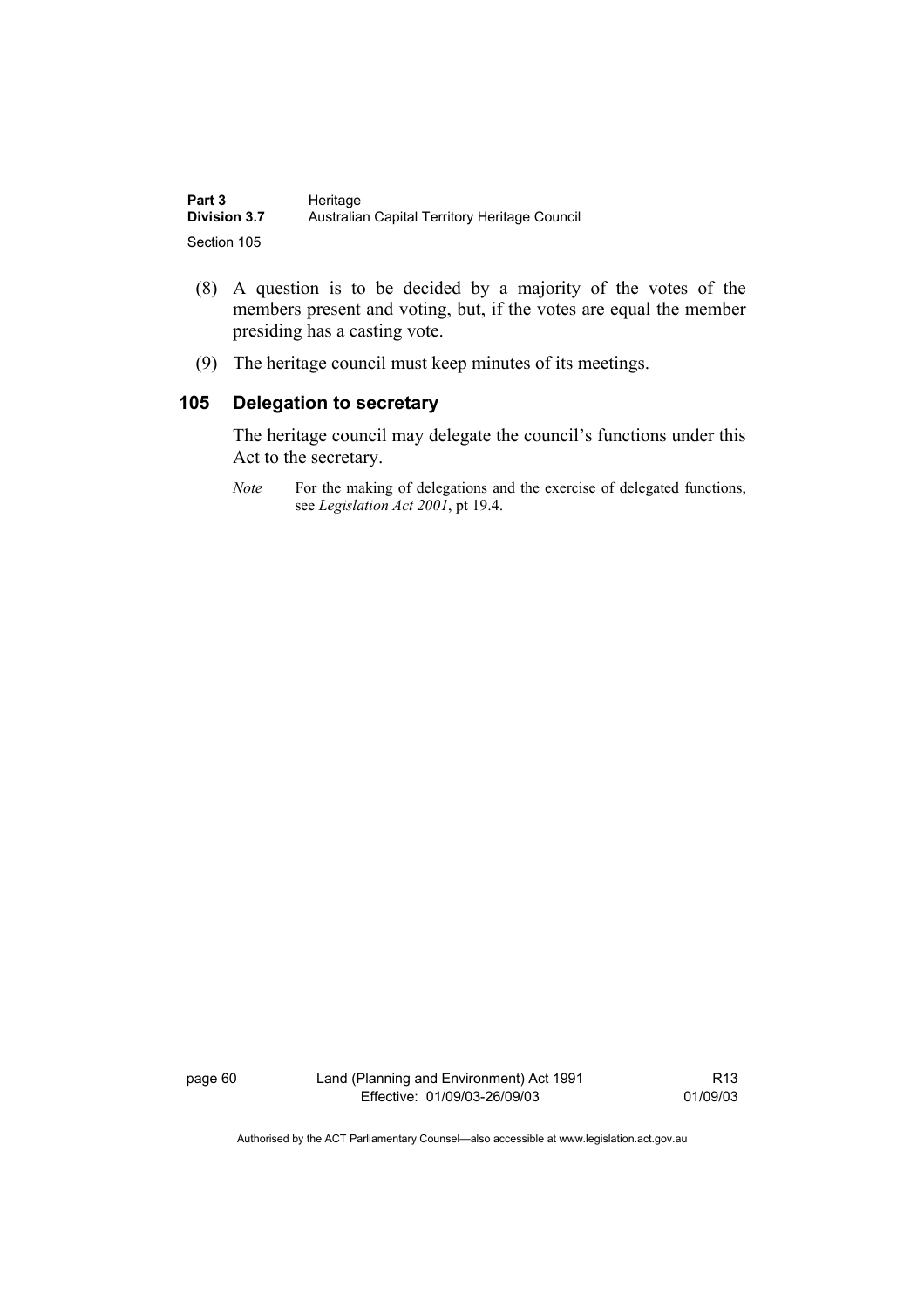# **Part 4 Environmental assessments and inquiries**

## **Division 4.1 Preliminary**

*Note* The Environment Minister may delegate a function of the Environment Minister under this part to the planning and land authority (see *Legislation Act 2001*, s 254A).

## **111 Definitions for pt 4**

In this part:

*defined decision* means a decision of the Territory, the Executive, a Minister or a Territory authority about a proposal, being a proposal in relation to which a Minister is empowered under part 2, 5 or 6, an Act other than this Act or a subordinate law—

- (a) to direct that an assessment be made; or
- (b) to establish a panel to conduct an inquiry.

*environmental impact*, in relation to a proposal which is the subject of a defined decision, includes the following potential effects of the proposal (if carried out), either by itself or in combination with the potential effects of another such proposal:

- (a) environmental effect on a community;
- (b) physical, biological or cultural transformation of an area;
- (c) environmental effect on the social system or the ecosystems of an area;
- (d) change to the aesthetic, recreational, scientific or other environmental qualities, or values, of an area;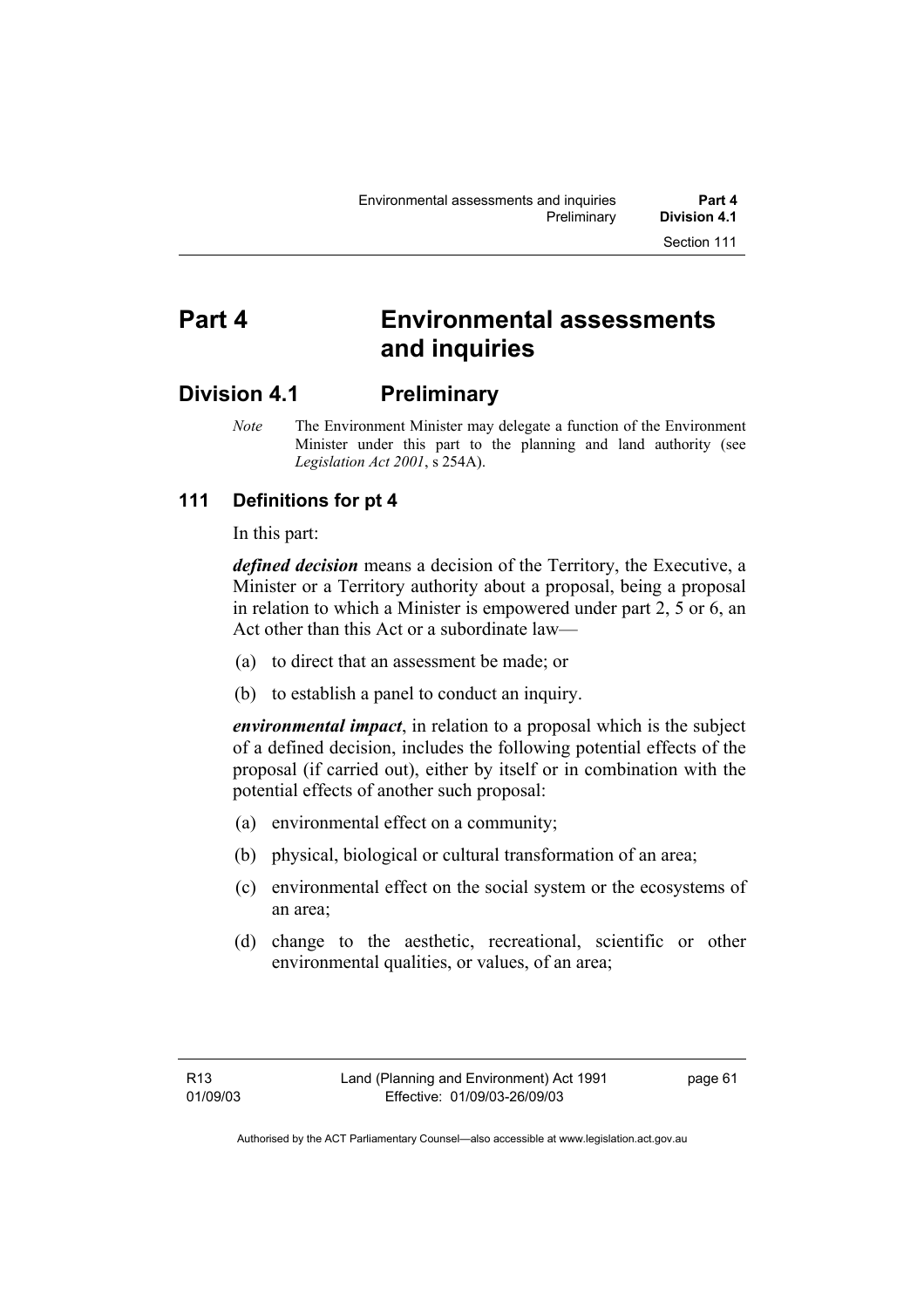- (e) environmental effect on any premises or land or the surroundings of any premises or land, that has heritage significance;
- (f) the endangering, or further endangering, of a community or an area;
- (g) the endangering, or further endangering, of any species of fauna or flora;
- (h) long-term environmental effects including those with potential to place demands on the social system;
- (i) curtailing of the range of beneficial uses of the environment;
- (j) pollution;
- (k) problems associated with the disposal of waste;
- (l) increased demands on natural resources which are, or are likely to be, in short supply;
- (m) change to the values or lifestyles of particular groups and communities or to existing social relationships;
- (n) socioeconomic effect.

*environmental impact statement* means an environmental impact statement prepared in accordance with division 4.3.

*land* includes water.

*panel* means a panel established to conduct an inquiry.

*preliminary assessment* means an assessment made under division 4.2.

*proponent*, in relation to a defined decision, means the person designated as such under section 112.

*public environment report* means a public environment report prepared in accordance with division 4.3.

| page 62 | Land (Planning and Environment) Act 1991 | R13      |
|---------|------------------------------------------|----------|
|         | Effective: 01/09/03-26/09/03             | 01/09/03 |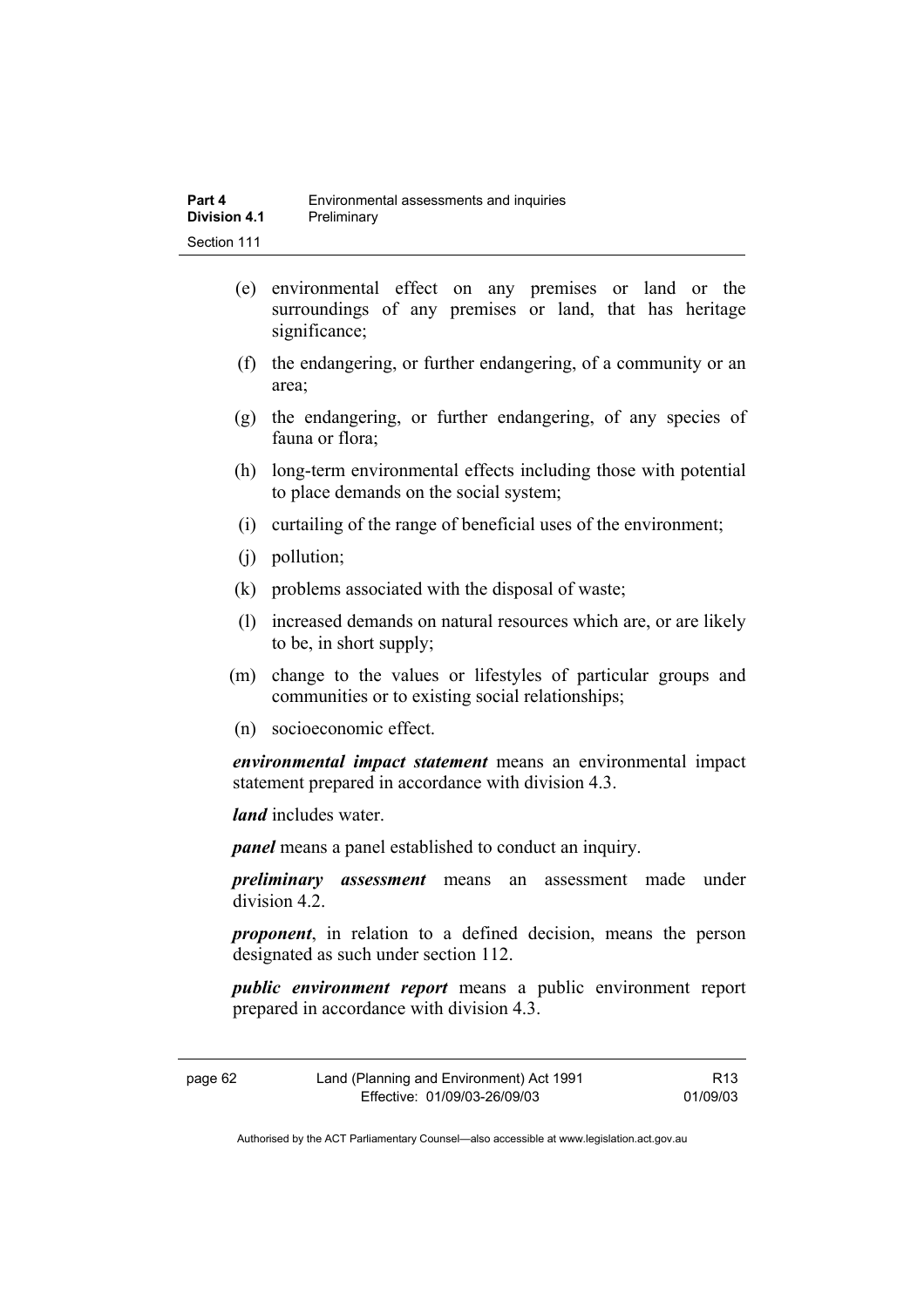*relevant Minister*, means the Minister responsible for the administration of the Act or subordinate law under which—

- (a) in relation to an assessment or inquiry—that assessment or inquiry is authorised to be made or conducted; or
- (b) in relation to a defined decision—the relevant decision is authorised to be made.

## **112 Proponents**

- (1) For this part, the relevant Minister in relation to a defined decision may, in writing, designate a person or Territory authority as the proponent in relation to the decision.
- (2) The relevant Minister shall designate, as the proponent in relation to a defined decision, the person or Territory authority whose interests would be most directly affected by the decision, unless, in the opinion of that Minister, the public interest requires otherwise.

## **Division 4.2 Preliminary assessments**

## **113 Directions**

The relevant Minister in relation to a defined decision, or the Environment Minister, may, by written notice to the relevant proponent within 28 days after the day on which the decision that a preliminary assessment be required is made, direct the proponent to prepare a preliminary assessment of the environmental impact of the relevant proposal.

## **114 Mandatory preliminary assessments**

Where a defined decision is of a class prescribed by the plan, the relevant Minister shall, within the period referred to in section 113, issue a notice under that section in relation to the relevant proposal.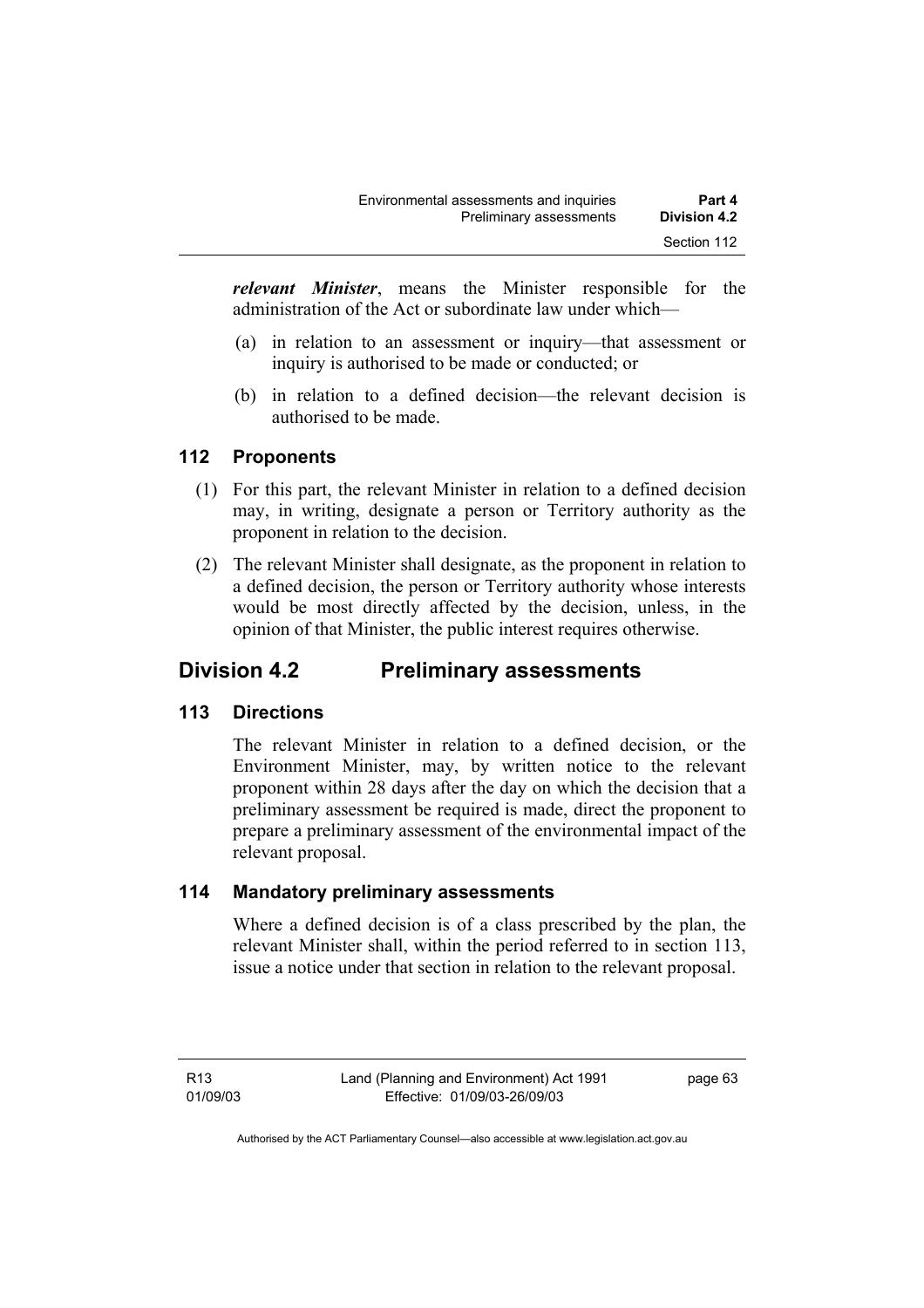## **115 Content**

A preliminary assessment shall consist of the matters specified in schedule 3.

### **116 Submission to Minister**

- (1) Upon notice under section 113, the proponent shall submit a preliminary assessment to the Environment Minister in accordance with the notice
	- *Note* A fee may be determined under s 287 (Determination of fees) for this subsection.
- (2) Where the Environment Minister is not the relevant Minister in relation to a preliminary assessment, the Environment Minister shall forward the preliminary assessment to the relevant Minister.

#### **117 Public inspection**

- (1) After a preliminary assessment is submitted to the Environment Minister under section 116, the Environment Minister must prepare a written notice stating that copies of the preliminary assessment are available for public inspection during a specified period of not less than 15 business days at specified places.
- (2) The Environment Minister may, in writing, extend or further extend the period stated in the notice.
- (3) The power under subsection (2) may be exercised after the expiry of the period to be extended.
- (4) The following are notifiable instruments:
	- (a) a notice under subsection (1);
	- (b) an extension or further extension under subsection (2).
	- *Note* A notifiable instrument must be notified under the *Legislation Act 2001*.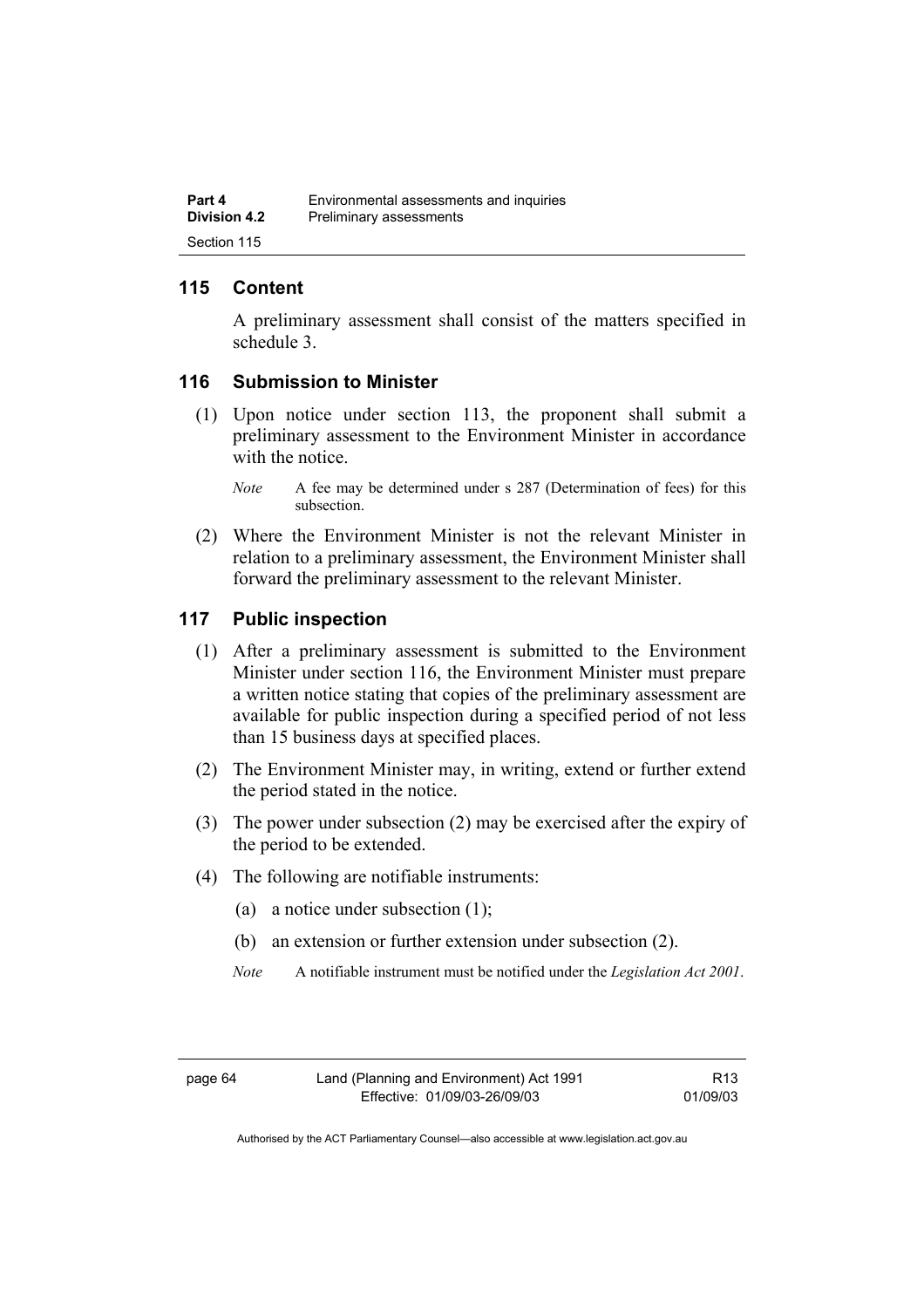- (5) The planning and land authority must also publish a notice under subsection (1), or an extension or further extension under subsection (2), in a daily newspaper.
- (6) The Environment Minister shall, at the places, and within the period, specified in a notice under subsection (1)—
	- (a) make copies of the preliminary assessment mentioned in the notice available for public inspection; and
	- (b) cause a copy of the preliminary assessment to be given to any person on request.
	- *Note* A fee may be determined under s 287 (Determination of fees) for par (b).
- (7) The Environment Minister shall cause a copy of the preliminary assessment mentioned in the notice under subsection (1) to be sent, without charge, to the Conservation Council of the South-East Region and Canberra (Inc.).

### **118 Exclusion of material**

- (1) Where, in the opinion of the Environment Minister based on reasonable grounds—
	- (a) a part of a preliminary assessment contains information related to the personal or business affairs of a person, being information—
		- (i) supplied to the proponent or the Minister in confidence; or
		- (ii) the publication of which would reveal a trade secret; or
		- (iii) the disclosure of which would, or would reasonably be expected to, adversely affect a person in respect of the lawful business affairs of that person; and
	- (b) it would not be in the public interest for that part to be published;

| R13      | Land (Planning and Environment) Act 1991 | page 65 |
|----------|------------------------------------------|---------|
| 01/09/03 | Effective: 01/09/03-26/09/03             |         |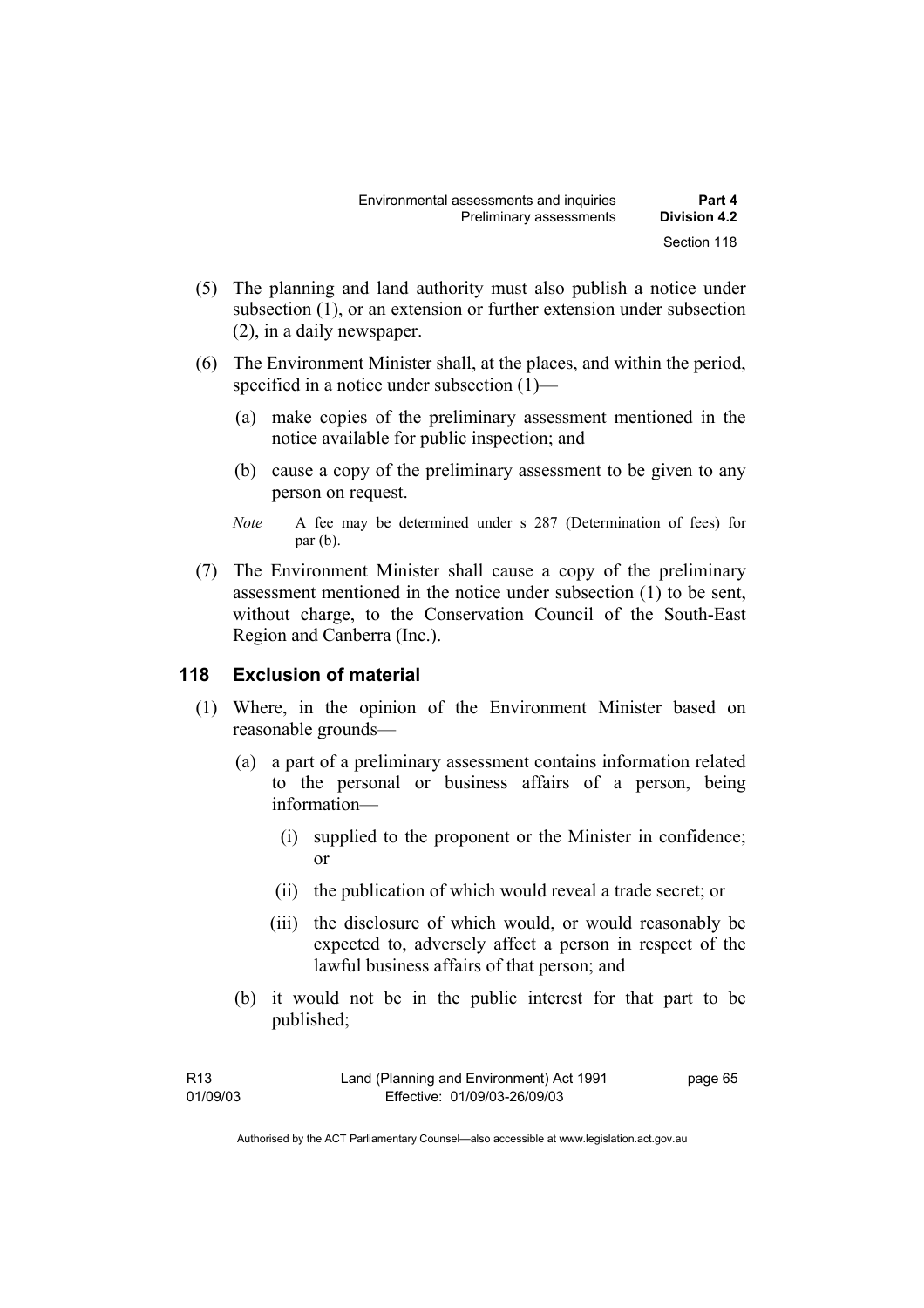| Part 4              | Environmental assessments and inquiries |
|---------------------|-----------------------------------------|
| <b>Division 4.3</b> | Assessments                             |
| Section 119         |                                         |

the Environment Minister shall cause that part to be excluded from each copy of the preliminary assessment made available to the public or for public inspection.

 (2) Where a part of a preliminary assessment is excluded from the copies of that assessment made available to the public or for public inspection, each copy shall include a statement to the effect that an unspecified part of the assessment has been excluded for the purpose of protecting the confidentiality of information included in that part.

## **Division 4.3 Assessments**

## **Subdivision 4.3.1 Form and content**

## **119 Form**

Unless otherwise specified in the Act or subordinate law under which it is directed, an assessment consists of—

- (a) a public environment report; or
- (b) an environmental impact statement;

about the proposal which is the subject of a defined decision, together with the report under section 131 evaluating that public environment report or environmental impact statement.

## **120 Content of public environment reports and environmental impact statements**

Public environment reports and environmental impact statements are each to include such matters as are—

- (a) prescribed; and
- (b) directed under section 123.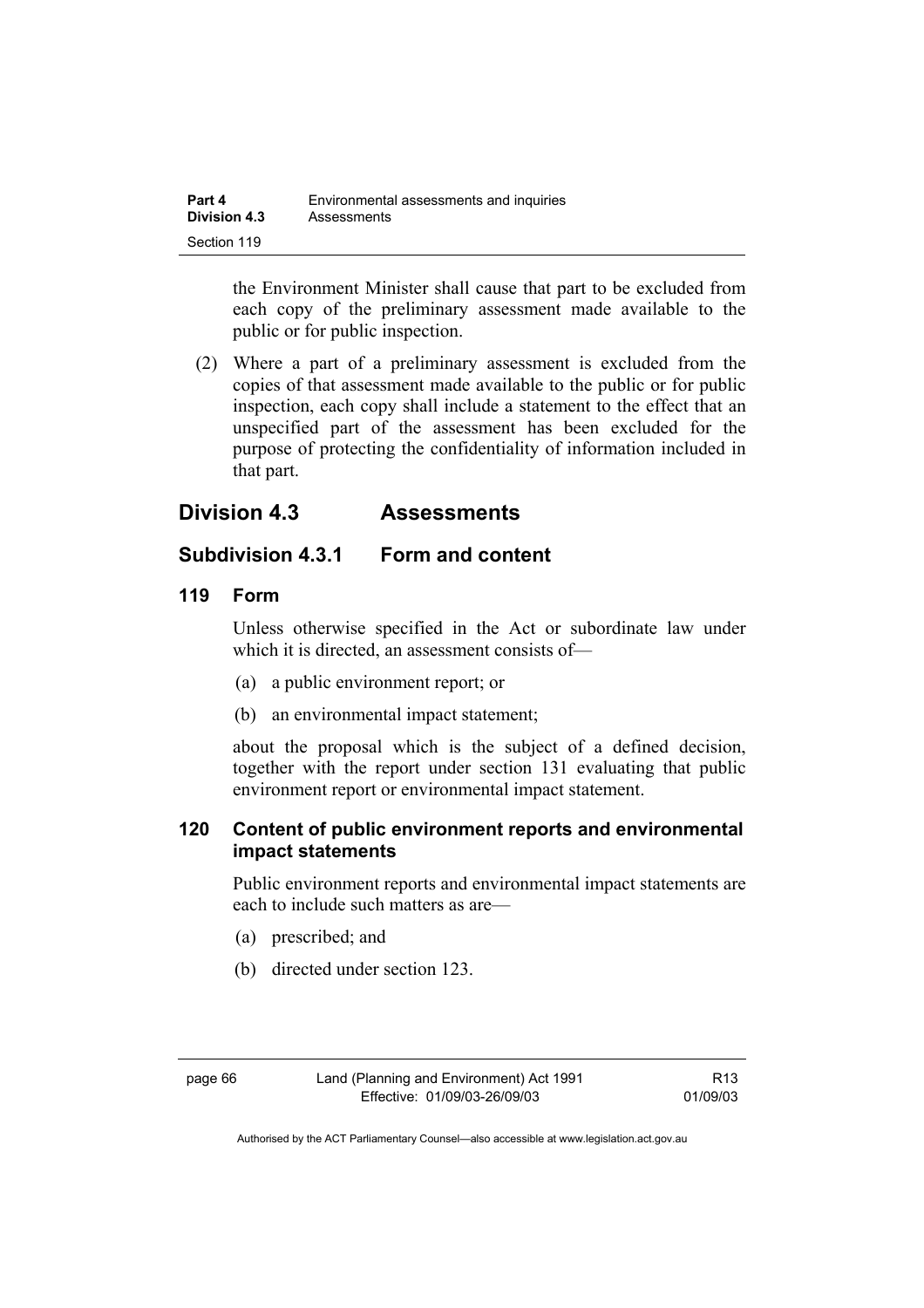## **Subdivision 4.3.2 Direction of assessments**

### **121 Decisions to direct assessments**

- (1) The relevant Minister may direct that an assessment be made of the proposal if, in the opinion of the relevant Minister based on reasonable grounds, the environmental impact of the proposal would be of sufficient significance.
- (1A) A direction may only be given within the prescribed time after a proponent submits a preliminary assessment to the Environment Minister or such further time as the Minister administering this Act allows.
	- (2) In making a decision under subsection (1), the relevant Minister shall consider—
		- (a) the preliminary assessment; and
		- (b) the report of any meeting convened under section 128; and
		- (c) whether any aspect of the environmental impact of that proposal is, or could be, the subject of—
			- (i) an inquiry or another assessment; or
			- (ii) any environmental assessment action taken by or on behalf of the Commonwealth, a State or the Northern Territory.
	- (3) This section does not apply where a Minister is required under an Act or subordinate law to direct that an assessment be made.

## **122 Environment Minister's power to direct assessments**

Where a Minister other than the Environment Minister has the power under an Act or subordinate law to direct that an assessment be made, the Environment Minister also has that power.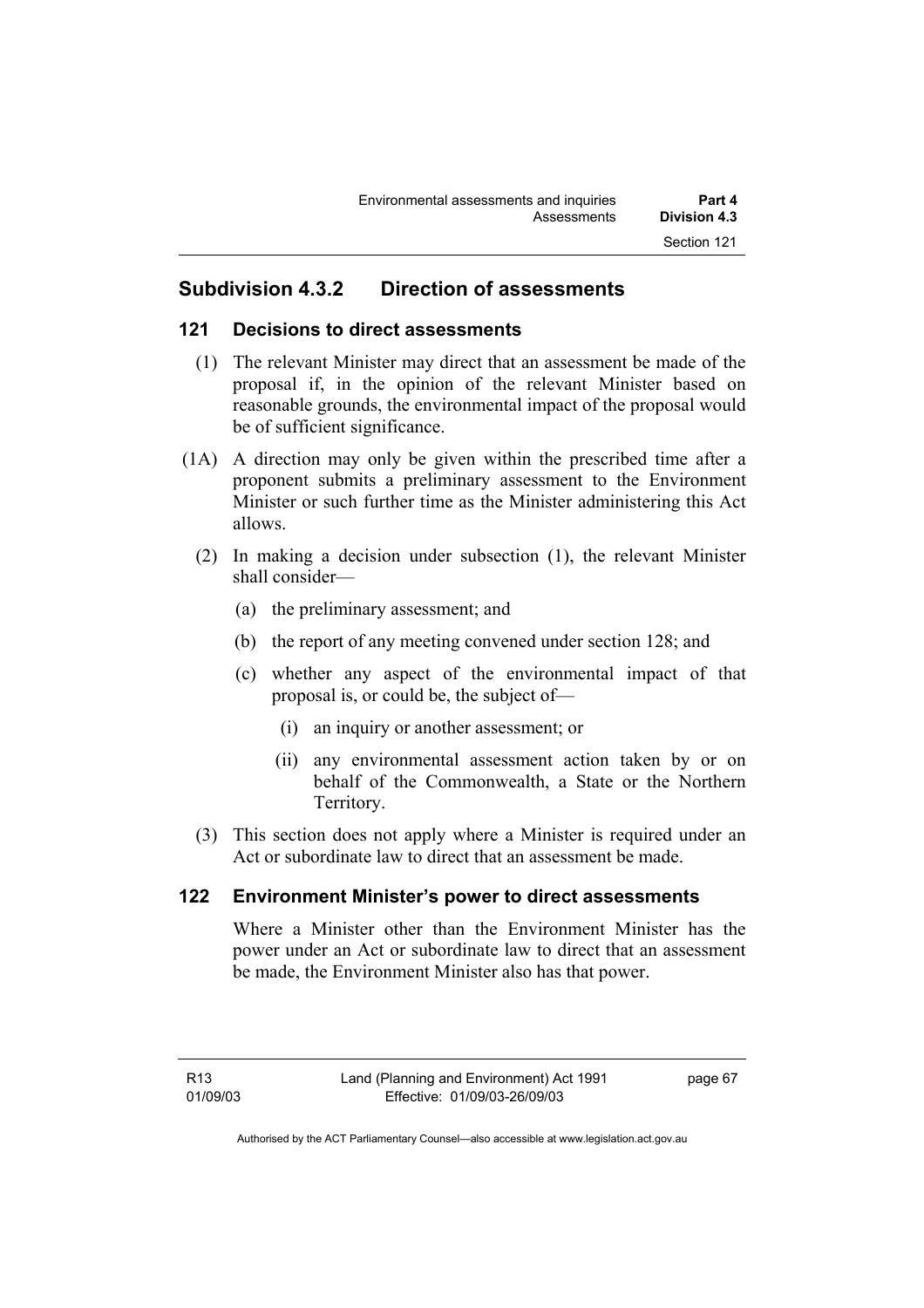| Part 4              | Environmental assessments and inquiries |
|---------------------|-----------------------------------------|
| <b>Division 4.3</b> | Assessments                             |
| Section 123         |                                         |

## **123 Directions**

- (1) A direction by a Minister that an assessment be made in relation to a defined decision shall be in writing given to the proponent.
- (2) Within 14 days after a direction by a Minister under subsection (1) that an assessment is to be made in relation to a defined decision, the Minister shall give the proponent detailed directions specifying the following:
	- (a) the form of the assessment;
	- (b) the matters to be included in the public environment report or the environmental impact statement (as the case requires) and the relative emphasis to be given to each such matter;
	- (c) subject to section 124 or sections 125 and 126, as the case requires—the manner in which the report or statement is to be prepared;
	- (d) where, in the opinion of the Environment Minister based on reasonable grounds, the environmental impact of a proposal which is the subject of another defined decision is relevant to the environmental impact of the relevant proposal—sufficient details of the firstmentioned proposal to enable the proponent to assess the potential combined effects of the proposals.
- (3) The Environment Minister shall, in consultation with the relevant Minister, determine the matters to be specified under subsection (2).
- (4) Where a Minister gives detailed directions for an assessment under subsection (2), that Minister must prepare a written notice that sets out—
	- (a) the name of the proponent; and
	- (b) the matters specified in the directions; and
	- (c) the name of any consultant nominated by the Minister pursuant to subsection (7) to assist in the preparation of the assessment.

| page 68 | Land (Planning and Environment) Act 1991 | R <sub>13</sub> |
|---------|------------------------------------------|-----------------|
|         | Effective: 01/09/03-26/09/03             | 01/09/03        |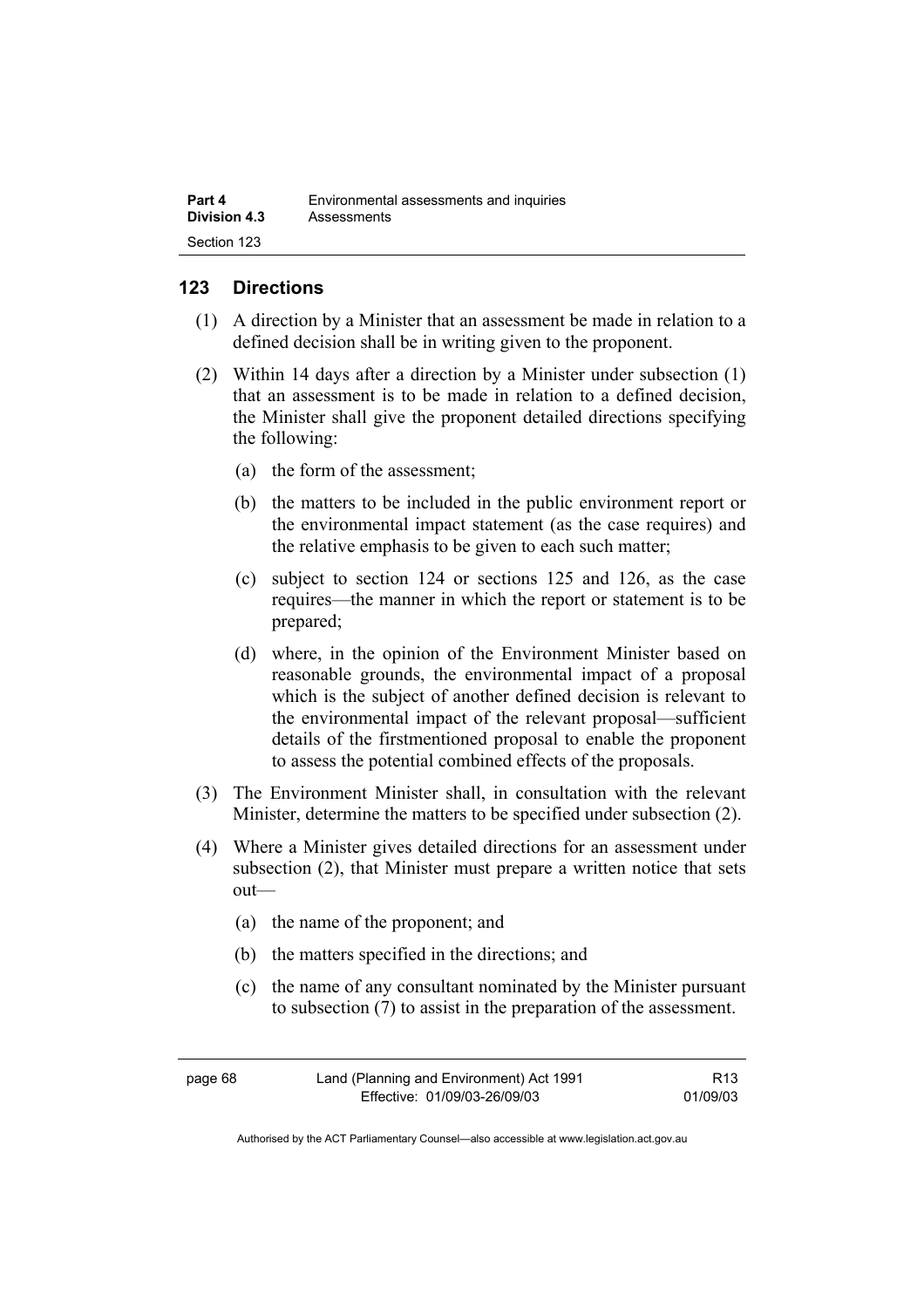(5) The notice is a notifiable instrument.

*Note* A notifiable instrument must be notified under the *Legislation Act 2001*.

- (6) The Minister who prepared the notice must also publish it in a daily newspaper.
- (7) A Minister who directs that an assessment be made may, under subsection (2) (c), direct the proponent in relation to an assessment to engage the services of a consultant specified by the Minister in accordance with the prescribed criteria to assist the proponent in the preparation of the assessment.

## **Subdivision 4.3.3 Preparation, evaluation and consideration by Legislative Assembly**

### **124 Public environment reports—preparation**

- (1) The Environment Minister may, in writing, direct the proponent in relation to a public environment report—
	- (a) to undertake such consultation in relation to the preparation of the report as is specified; and
	- (b) after any such consultation—to make the report available, in a specified manner and form, for public inspection, with such notice of that availability as is specified.
- (2) The proponent in relation to a public environment report shall comply with a direction under subsection (1).
- (3) This section does not apply in relation to the preparation of a public environment report for the purposes of an assessment which will be—
	- (a) a background paper within the meaning of part 2; or
	- (b) notified together with a draft plan of management under division 5.7.

| R13      | Land (Planning and Environment) Act 1991 | page 69 |
|----------|------------------------------------------|---------|
| 01/09/03 | Effective: 01/09/03-26/09/03             |         |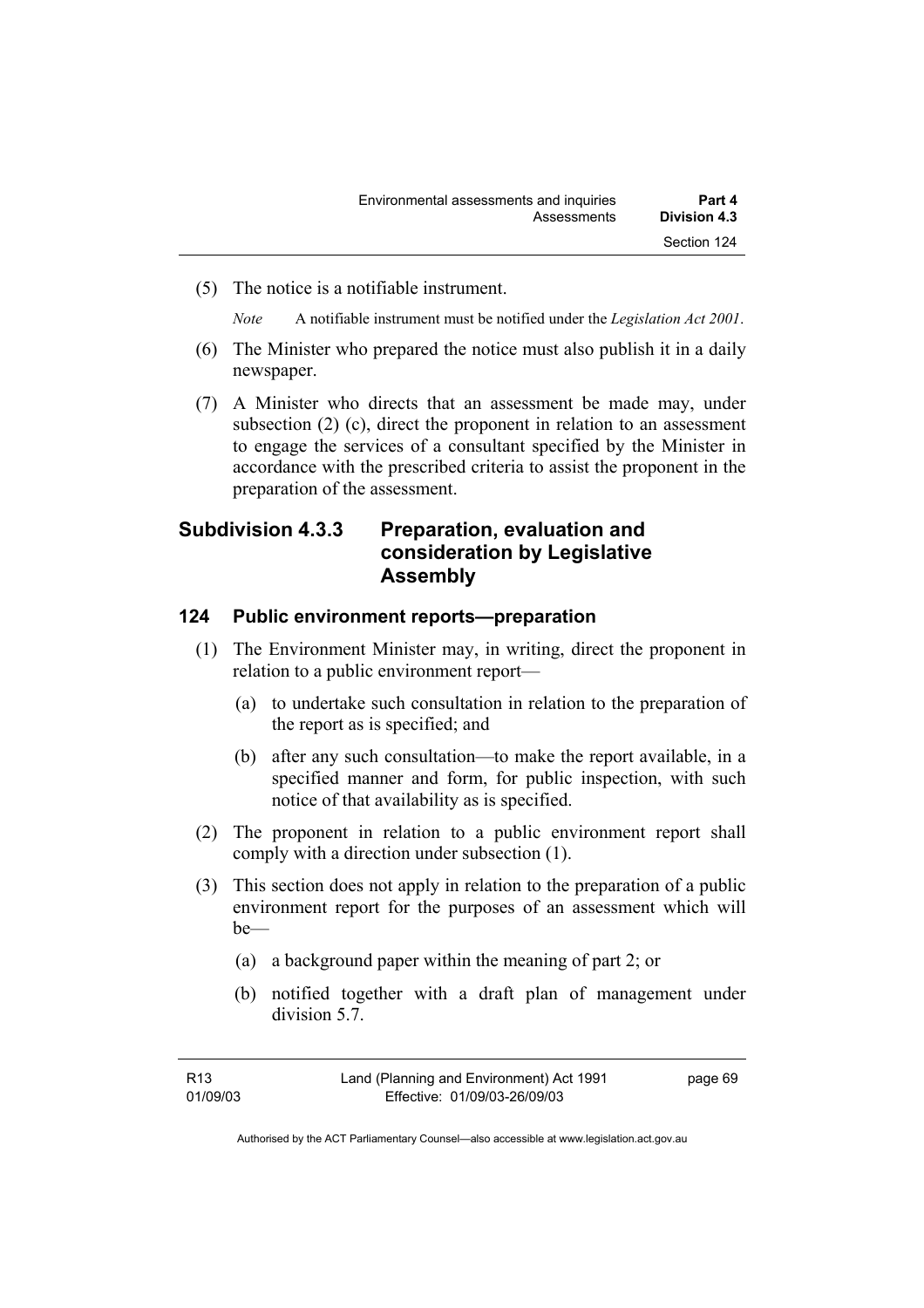## **125 Environmental impact statements—consultation and public inspection**

- (1) The proponent in relation to an environmental impact statement must prepare a written notice approved in writing by the Environment Minister—
	- (a) stating that copies of the draft environmental impact statement are available for public inspection and purchase from the proponent at specified places and times; and
	- (b) inviting interested persons to submit written comments about the draft to the proponent at a specified address and within a period of 20 business days or such longer period as is directed in writing by the relevant Minister.
- (2) The notice approved by the Environment Minister is a notifiable instrument.

*Note* A notifiable instrument must be notified under the *Legislation Act 2001*.

- (3) The proponent must also publish the notice approved by the Environment Minister in a daily newspaper.
- (4) The proponent in relation to an environmental impact statement shall make copies of the draft statement available for inspection and purchase at the places and times specified in the notice under subsection  $(1)$ .
- (5) A proponent shall not sell a copy of a draft environmental impact statement that he or she has made available for purchase pursuant to subsection (4) at a price that exceeds a price fixed by the Environment Minister as the maximum price for the sale of a copy of the statement.
- (6) In fixing a maximum price at which a proponent may sell a copy of a draft environmental impact statement, the Environment Minister shall fix a price that will reimburse the proponent for the cost of producing the copy but not for the expense incurred by the proponent in preparing the draft statement.

| page 70 | Land (Planning and Environment) Act 1991 | R <sub>13</sub> |
|---------|------------------------------------------|-----------------|
|         | Effective: 01/09/03-26/09/03             | 01/09/03        |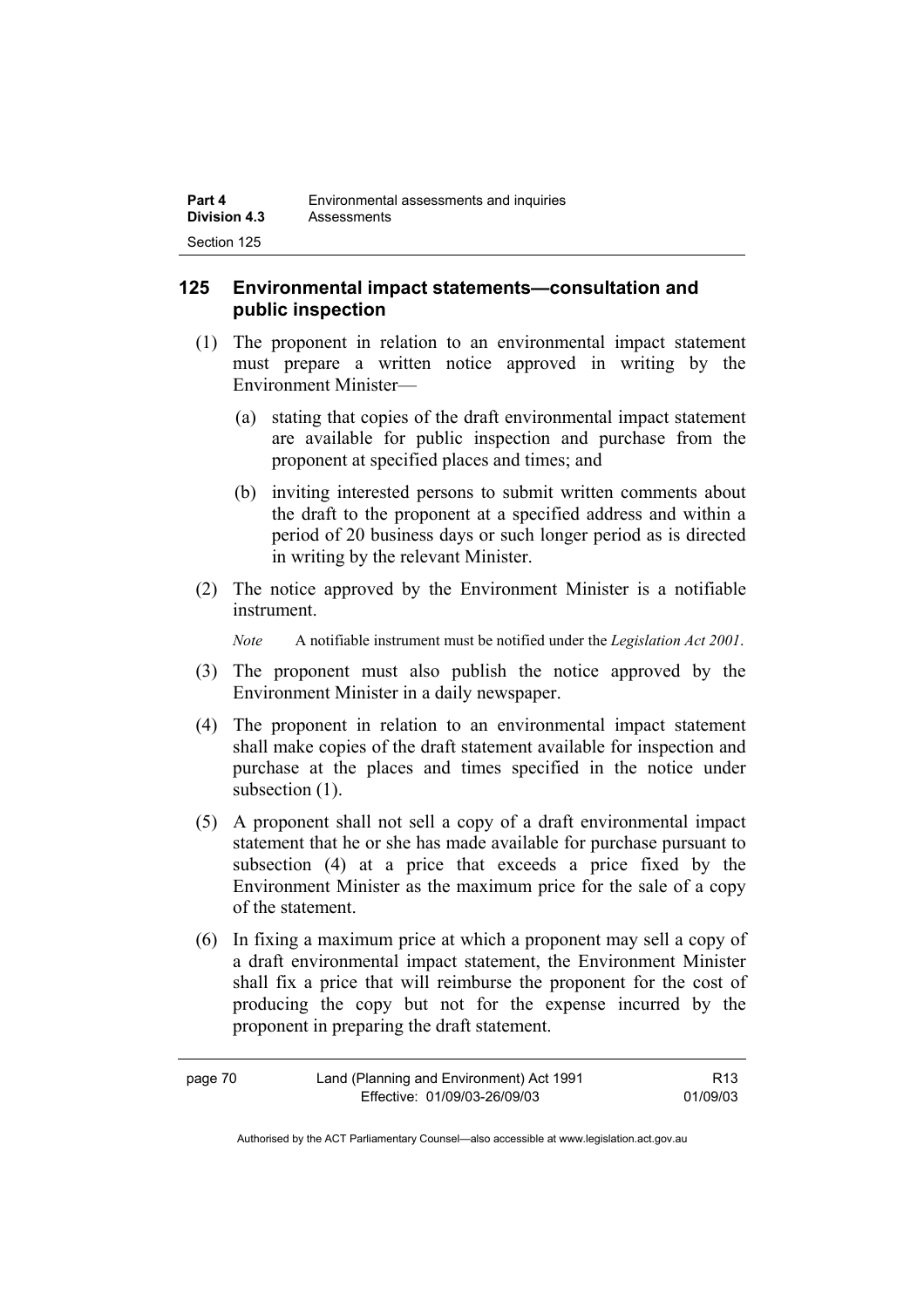| Environmental assessments and inquiries | Part 4       |
|-----------------------------------------|--------------|
| Assessments                             | Division 4.3 |
|                                         | Section 126  |

- (7) A notice under section 282A (3) (AAT Review of decisions) must include particulars of the calculation of the amount fixed as the maximum price that the proponent may charge for a copy of the draft environmental impact statement.
- (8) This section does not apply in relation to the preparation of an environmental impact statement for the purposes of an assessment which will be—
	- (a) a background paper within the meaning of part 2; or
	- (b) notified together with a draft plan of management under division 5.7.

### **126 Environmental impact statements—consideration of relevant comments and reports**

The proponent in relation to an environmental impact statement shall, in preparing the statement, consider any written comments from any person or Territory authority, and any reports, related to the environmental impact of the relevant proposal.

## **127 Submission of reports and statements to Environment Minister**

The proponent shall submit the relevant public environment report or environmental impact statement to the Environment Minister, together with—

- (a) a written report about the proponent's consultation in relation to the report or statement; and
- (b) a copy of each written comment about the report or statement received by the proponent; and
- (c) a copy of each report referred to in section 126 which is not available to the public.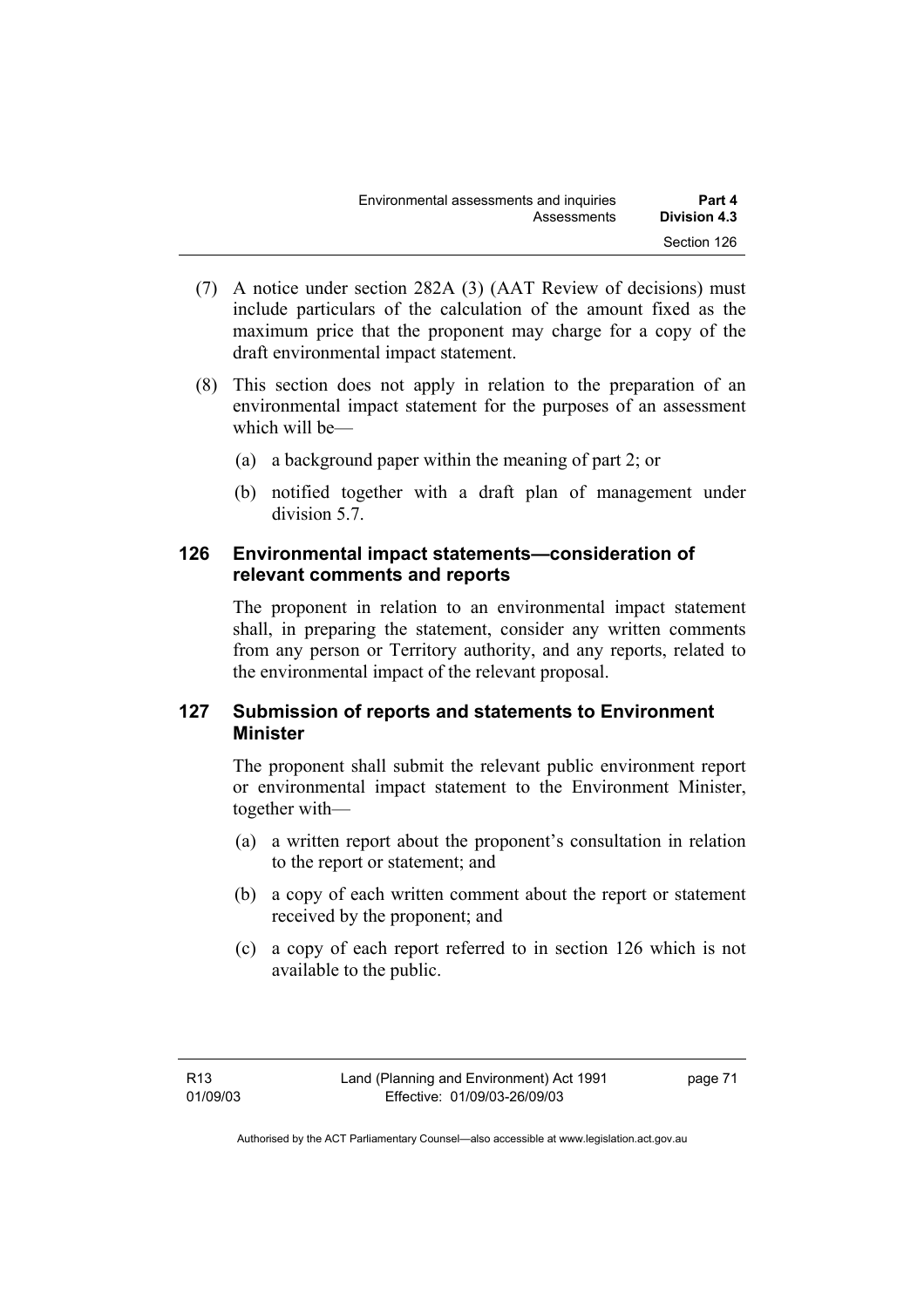## **128 Consultation**

- (1) The Environment Minister may, by giving reasonable notice to—
	- (a) the proponent of a proposal that has an environmental impact;
	- (b) any other person that the Environment Minister believes on reasonable grounds to have an interest directly affected by the proposal; and
	- (c) any other person that the Environment Minister considers appropriate;

convene a meeting of such persons for the purposes of—

- (d) clarifying the proposal or concerns relating to the proposal; or
- (e) clarifying the report of a panel established to conduct an inquiry into the proposal; or
- (f) discussing any ways in which the proposal could be modified in order to reduce or eliminate any potential adverse environmental impact.
- (2) The Environment Minister shall give a written report to each participant in the meeting stating—
	- (a) the outcome of the meeting; and
	- (b) any recommendations which the Environment Minister intends to include in his or her report under section 131 as a result of the meeting.
- (3) Where a meeting recommends that a proposal be varied, the Environment Minister shall cause copies of the report prepared in relation to the meeting for the purposes of subsection (2) to be made available for public inspection at times and places determined, in writing, by the Environment Minister.
- (4) The determination is a notifiable instrument.
	- *Note* A notifiable instrument must be notified under the *Legislation Act 2001*.

| page 72 | Land (Planning and Environment) Act 1991 | R13      |
|---------|------------------------------------------|----------|
|         | Effective: 01/09/03-26/09/03             | 01/09/03 |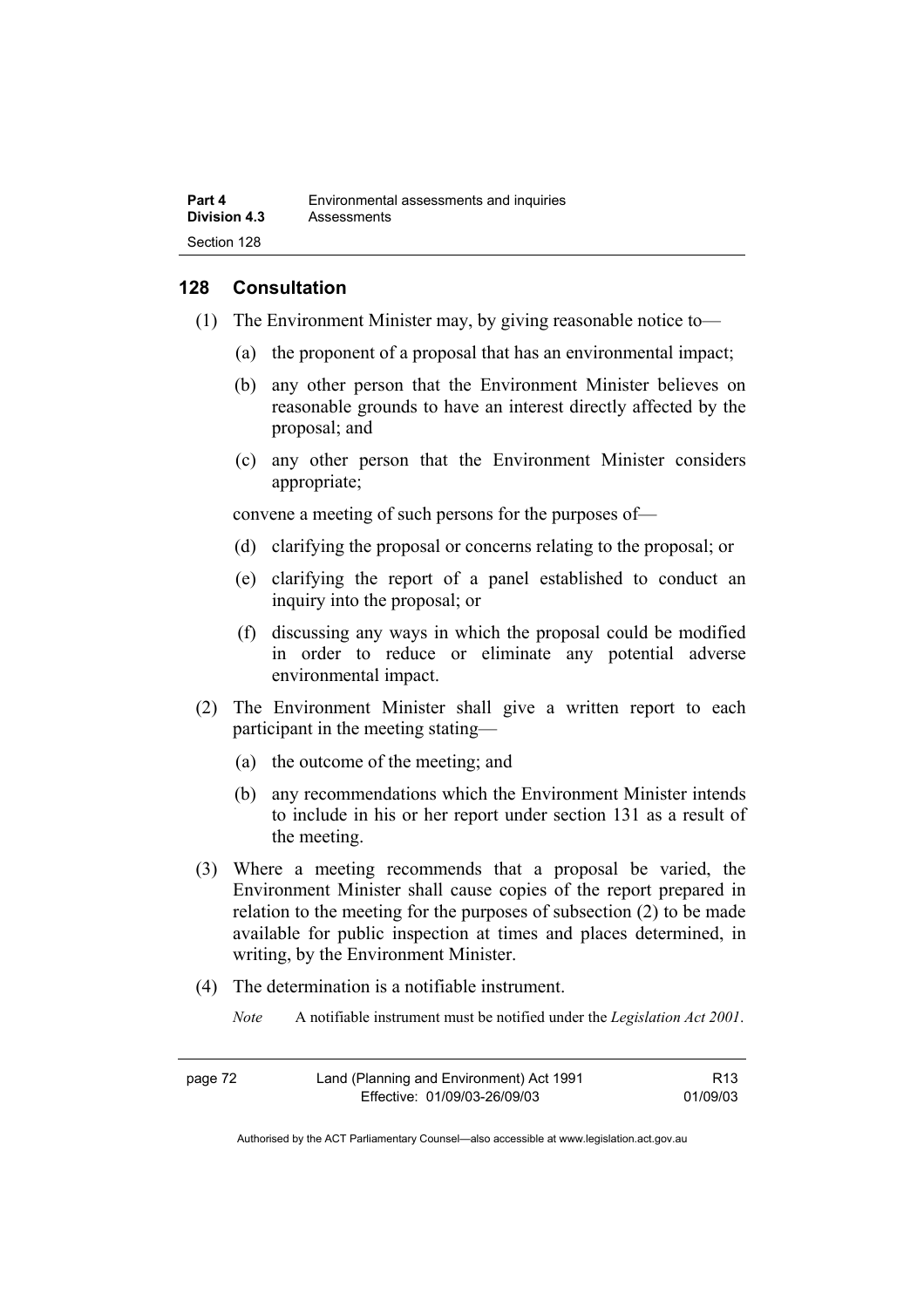(5) The Environment Minister must also publish the determination in a daily newspaper.

## **129 Further information**

- (1) Within the prescribed period after the submission of a public environment report or an environmental impact statement to the Environment Minister, that Minister may, by notice in writing to the proponent, direct the proponent to provide further specified information in relation to the proposal, report or statement.
- (2) Upon notice under subsection (1), the proponent shall, in writing, provide the specified information to the Environment Minister.

## **130 Further revision**

- (1) Within the prescribed period after the submission of a public environment report or an environmental impact statement to the Environment Minister, that Minister may, by notice in writing to the proponent, request the proponent to revise the report or statement in consideration of specified matters.
- (2) Upon notice under subsection (1), the proponent may revise the report or statement in consideration of the specified matters.
- (3) The proponent shall—
	- (a) if the report or statement is revised—resubmit the revised report or statement to the Environment Minister; or
	- (b) if the report or statement is not revised—submit a written report to the Environment Minister stating the reasons why the proponent has not revised the report or statement.

## **131 Evaluation by Environment Minister**

 (1) Unless subsection (2) applies, within the prescribed period after the submission of a public environment report or environmental impact statement to the Environment Minister, he or she shall prepare a written report evaluating it.

| R13      | Land (Planning and Environment) Act 1991 | page 73 |
|----------|------------------------------------------|---------|
| 01/09/03 | Effective: 01/09/03-26/09/03             |         |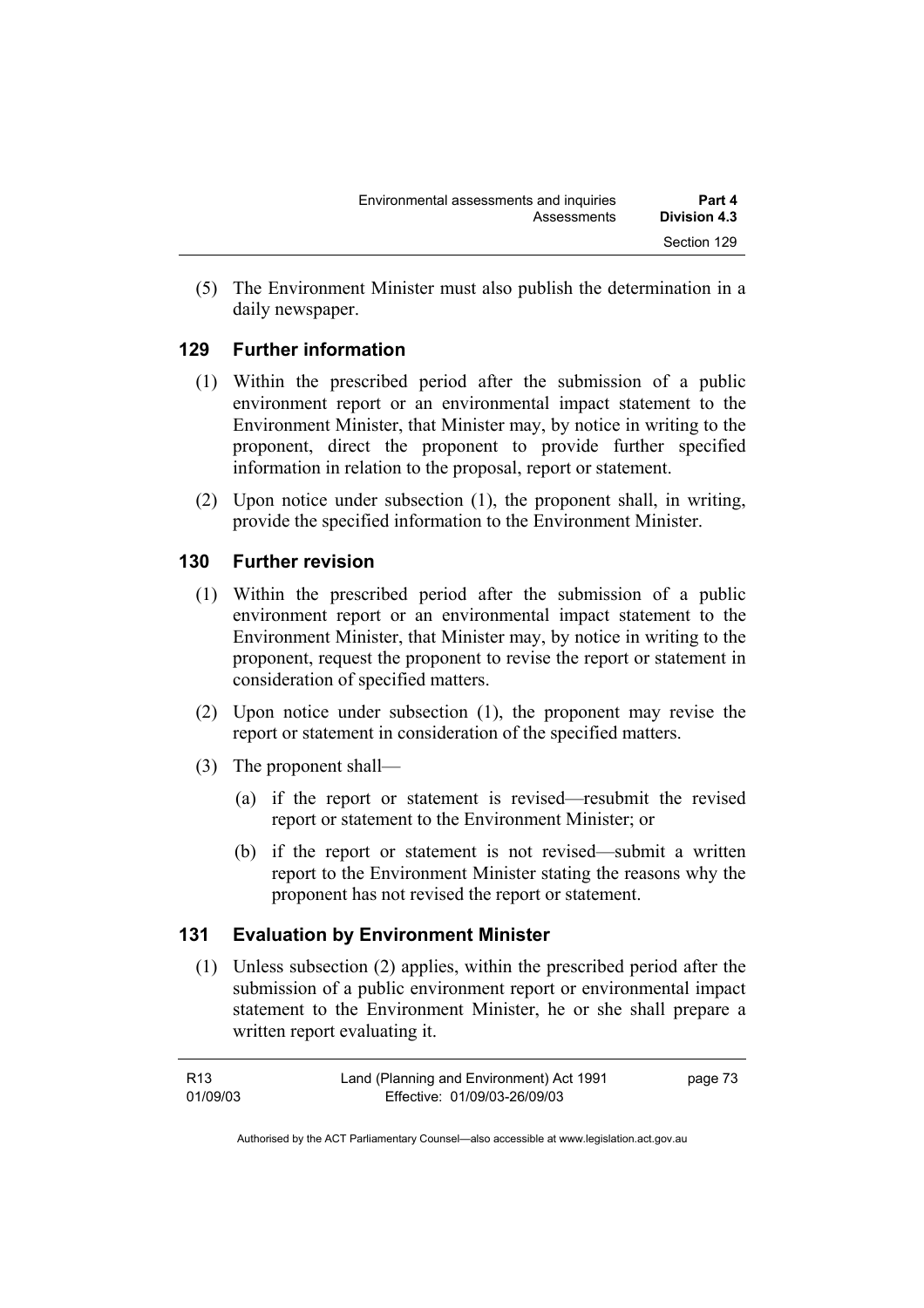| Part 4              | Environmental assessments and inquiries |
|---------------------|-----------------------------------------|
| <b>Division 4.3</b> | Assessments                             |
| Section 132         |                                         |

- (2) Where the Environment Minister gives a notice to a proponent under section 130 (1), that Minister shall prepare a written report evaluating a public environment report or statement within the prescribed period after the proponent—
	- (a) resubmits the report or statement under section 130 (3) (a); or
	- (b) submits a report under section 130 (3) (b);

as the case requires.

- (3) A report under subsection (1) shall include—
	- (a) a statement as to whether, in the opinion of the Environment Minister, the public environment report or environmental impact statement has been prepared in accordance with this division, and with the relevant directions under this division; and
	- (b) any comment by that Minister about the environmental impact of the relevant proposal; and
	- (c) where that Minister has convened a meeting under section 128—the report of that meeting referred to in section 128 (2); and
	- (d) any recommendation of that Minister about the conditions subject to which the proposal should be approved.

#### **132 Tabling in Legislative Assembly and public inspection**

- (1) Within 6 sitting days after the completion of a report referred to in section 131, the relevant Minister shall present to the Legislative Assembly a copy of—
	- (a) the relevant assessment; and
	- (b) any notice given by the Environment Minister under section 129 or 130; and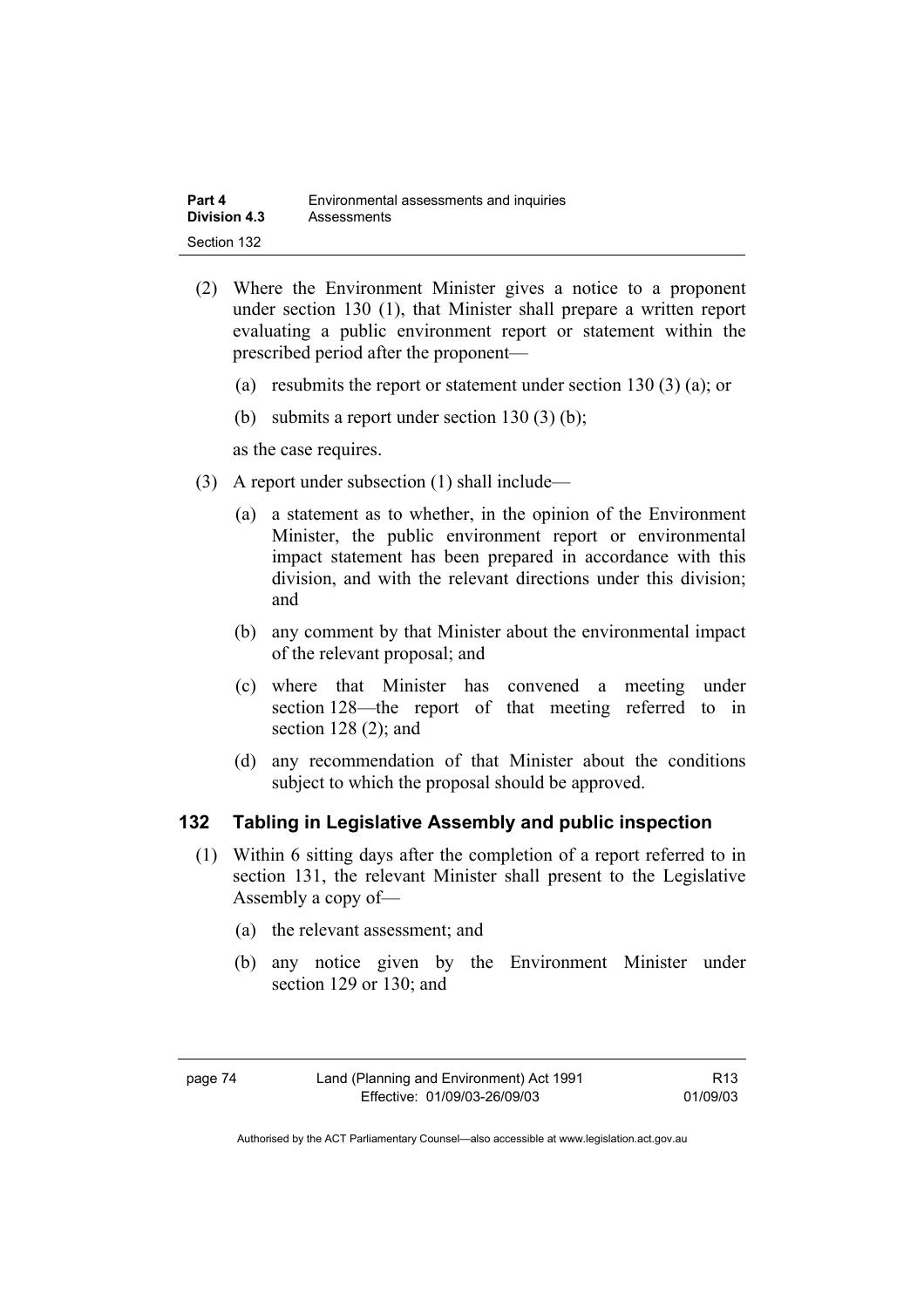- (c) any report, comment or written information submitted to the Environment Minister under section 127, 129 or 130.
- (2) After an assessment is finished, the relevant Minister must make copies of the assessment, together with copies of any documents mentioned in subsection (1) (c), available to the public during office hours at places stated in a written notice prepared by the relevant **Minister**
- (3) The notice under subsection (2) is a notifiable instrument.

*Note* A notifiable instrument must be notified under the *Legislation Act 2001*.

(4) The relevant Minister must also publish the notice under subsection (2) in a daily newspaper.

## **133 Exclusion of material**

- (1) Where, in the relevant Minister's opinion, based on reasonable grounds—
	- (a) a part of an assessment contains information related to the personal or business affairs of a person, being information—
		- (i) supplied to the proponent or that Minister in confidence; or
		- (ii) the publication of which would reveal a trade secret; and
	- (b) it would not be in the public interest for that part to be published;

the relevant Minister must exclude that part from the copy of the assessment presented to the Legislative Assembly, and from any copy of the assessment made available to the public or for public inspection.

 (2) Where a part of an assessment is excluded from the copies of that assessment made available to the public or for public inspection, each copy shall include a statement to the effect that an unspecified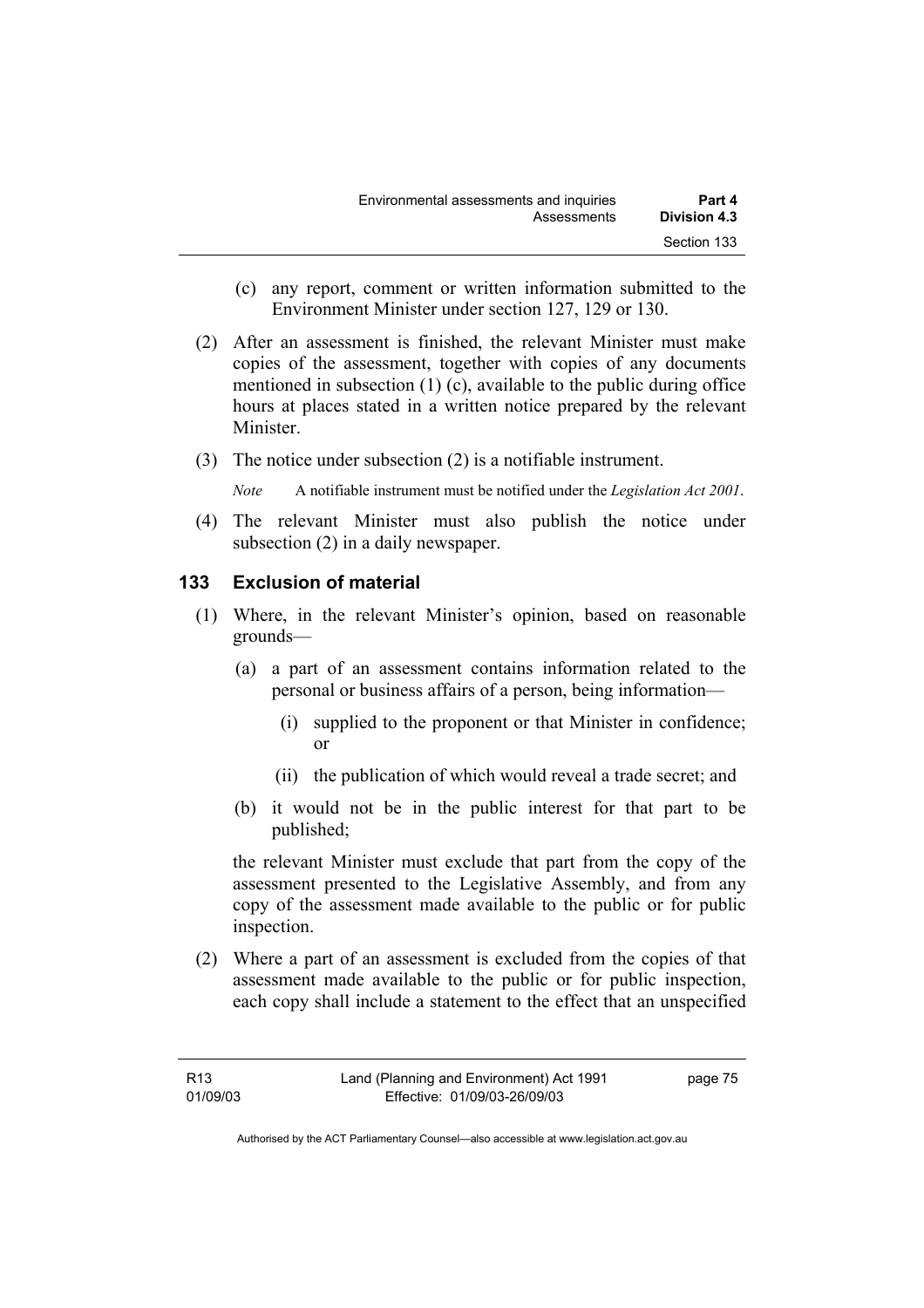part of the assessment has been excluded for the purpose of protecting the confidentiality of information included in that part.

## **134 Exemptions**

- (1) The Environment Minister may, in writing (by an *exemption*)—
	- (a) exempt a specified defined decision, or defined decisions of a specified class, from being the subject of an assessment directed under any Act or subordinate law; or
	- (b) declare that specified provisions of this division are not to apply in relation to a specified assessment, or to assessments of a specified class.
- (2) An exemption is a disallowable instrument.
	- *Note* A disallowable instrument must be notified, and presented to the Legislative Assembly, under the *Legislation Act 2001*.
- (3) The *Legislation Act 2001*, chapter 7 (Presentation, amendment and disallowance of subordinate laws and disallowable instruments) applies to an exemption as if each reference in that chapter to 6 sitting days were a reference to 5 sitting days.
- (4) Subject to any disallowance under the *Legislation Act 2001*, chapter 7, the exemption commences—
	- (a) on the day after the 5th sitting day after the day it is presented to the Legislative Assembly under that chapter; or
	- (b) if the exemption provides for a later date or time of commencement—on that date or at that time.
- (5) The Environment Minister shall cause an exemption to be notified in a daily newspaper.
- (6) The validity of an exemption is not affected by a failure to comply with subsection  $(5)$ .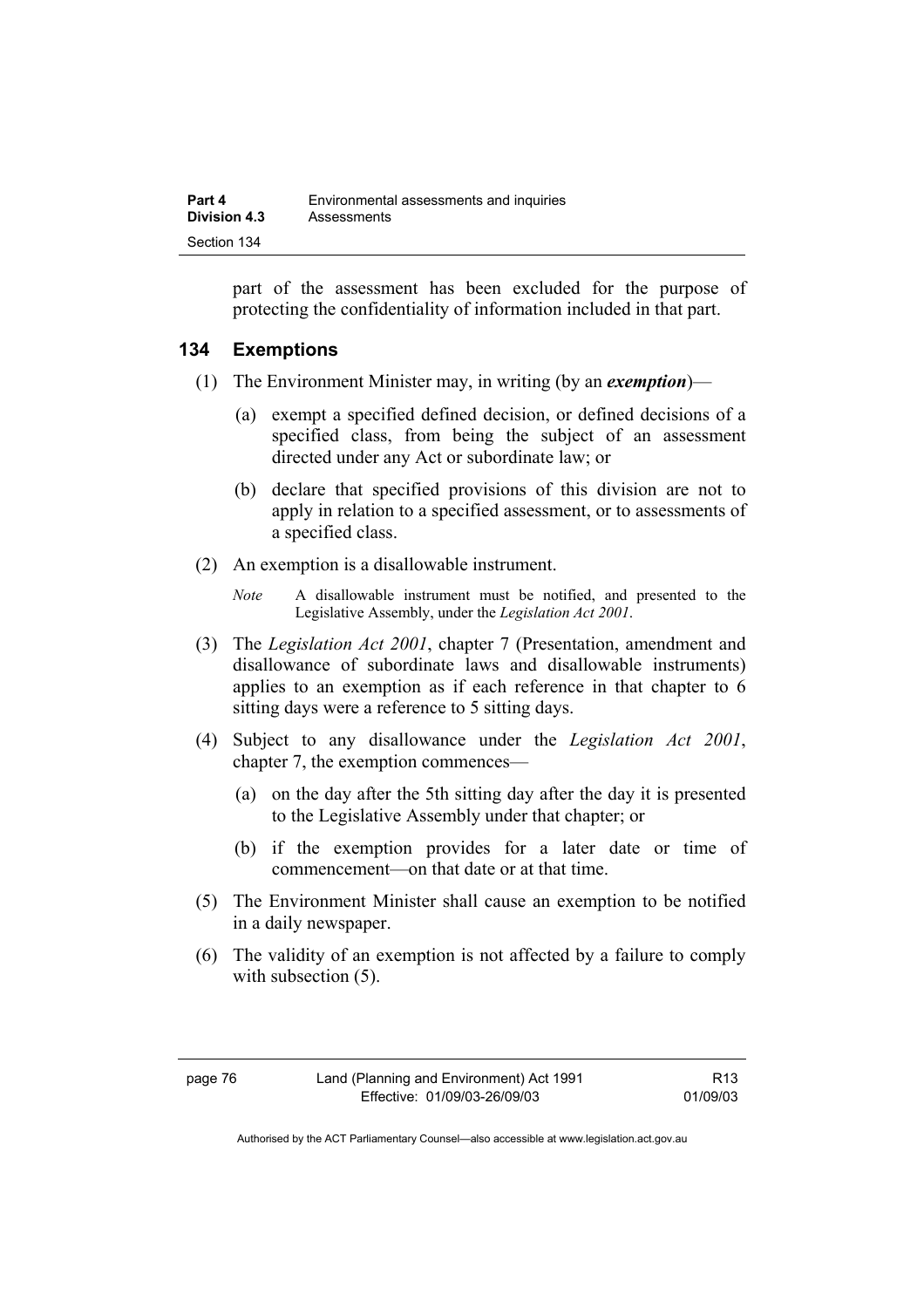## **Division 4.4 Inquiries**

## **Subdivision 4.4.1 Establishment of panels and terms of reference**

## **135 Constitution**

- (1) Where the relevant Minister in relation to a defined decision decides to establish a panel to inquire into the proposal which is the subject of that decision he or she shall, in writing, appoint a person or persons to constitute a panel to conduct the inquiry.
- (2) The relevant Minister shall nominate 1 member (or, in the case of a panel constituted by 1 member, that member) of the panel as the presiding member.

## **136 Combined inquiries**

Where 2 or more proposals, being the subject of 2 or more defined decisions, would in the opinion of the Environment Minister have substantially interconnected effects, he or she may, under section 135, with the consent of the relevant Minister in relation to each decision, establish a panel to conduct an inquiry into the potential combined effect of those proposals.

## **138 Terms of reference**

- (1) The relevant Minister shall, in writing, determine the terms of reference of an inquiry.
- (2) The terms of reference of an inquiry—
	- (a) shall—
		- (i) specify the defined decision; and
		- (ii) require the panel to assess the potential costs and benefits to the community and to the Territory of the proposal which is the subject of that decision; and

page 77

Authorised by the ACT Parliamentary Counsel—also accessible at www.legislation.act.gov.au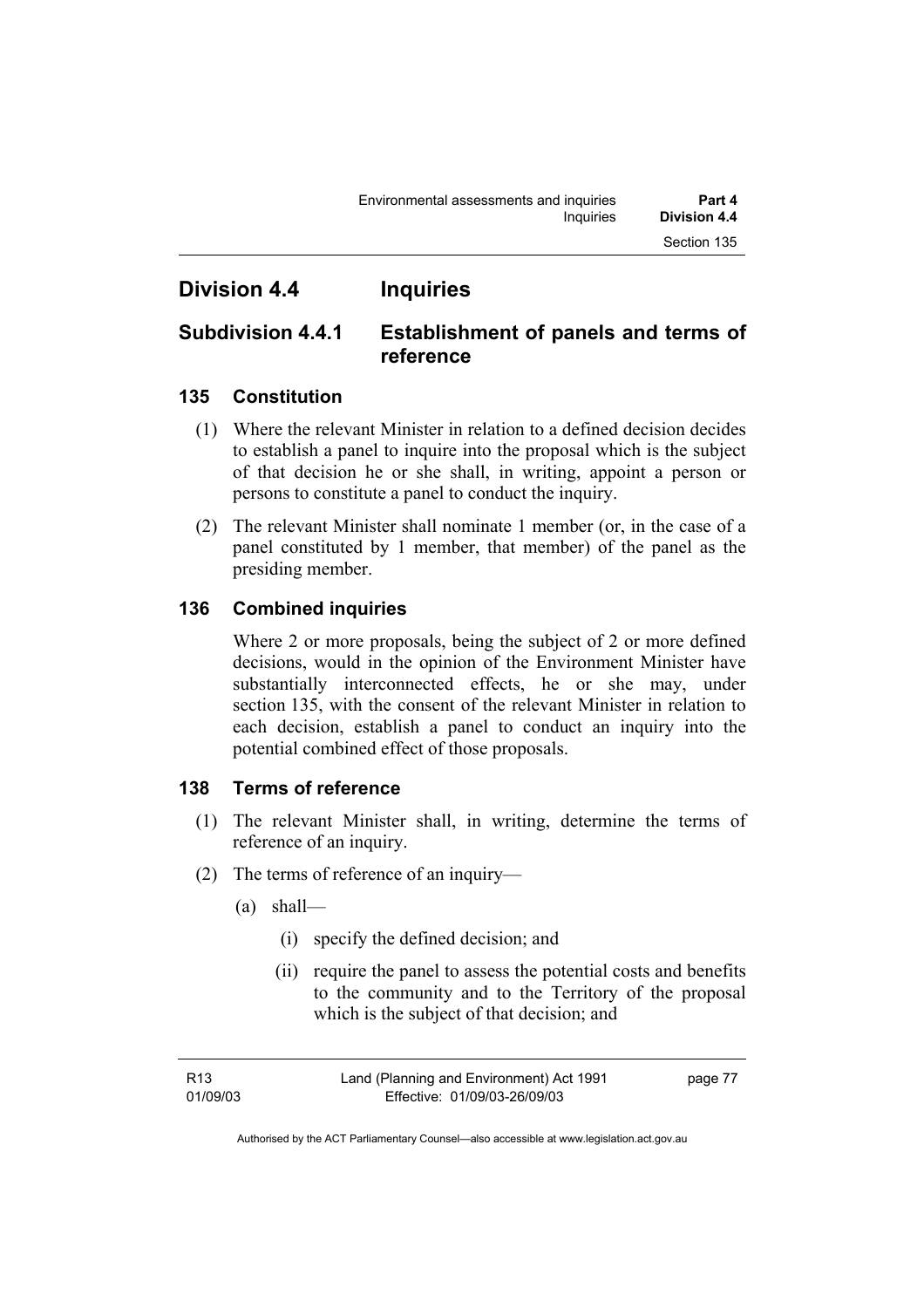- (iii) specify a reasonable period within which the panel is to report; and
- (b) may require the panel—
	- (i) to investigate specified aspects of that proposal; or
	- (ii) to consider any specified report.
- (3) The relevant Minister may, at the request of a panel, or on his or her own motion, in writing, vary the terms of reference of the relevant inquiry.
- (4) A variation of terms of reference is a notifiable instrument.

*Note* A notifiable instrument must be notified under the *Legislation Act 2001*.

## **139 Notification**

- (1) The relevant Minister for an inquiry must, in writing, determine—
	- (a) the members of the panel, and the presiding member; and
	- (b) the terms of reference of the inquiry; and
	- (c) the period within which the panel is to report; and
	- (d) such other matters as that Minister considers necessary.
- (2) A determination is a notifiable instrument.

*Note* A notifiable instrument must be notified under the *Legislation Act 2001*.

## **Subdivision 4.4.2 Inquiry reports**

## **140 Inquiry reports**

A panel shall report its findings and recommendations in writing to the relevant Minister in accordance with the terms of reference determined under section 138.

| œ.<br>г<br>٧<br>× |  |
|-------------------|--|
|-------------------|--|

R13 01/09/03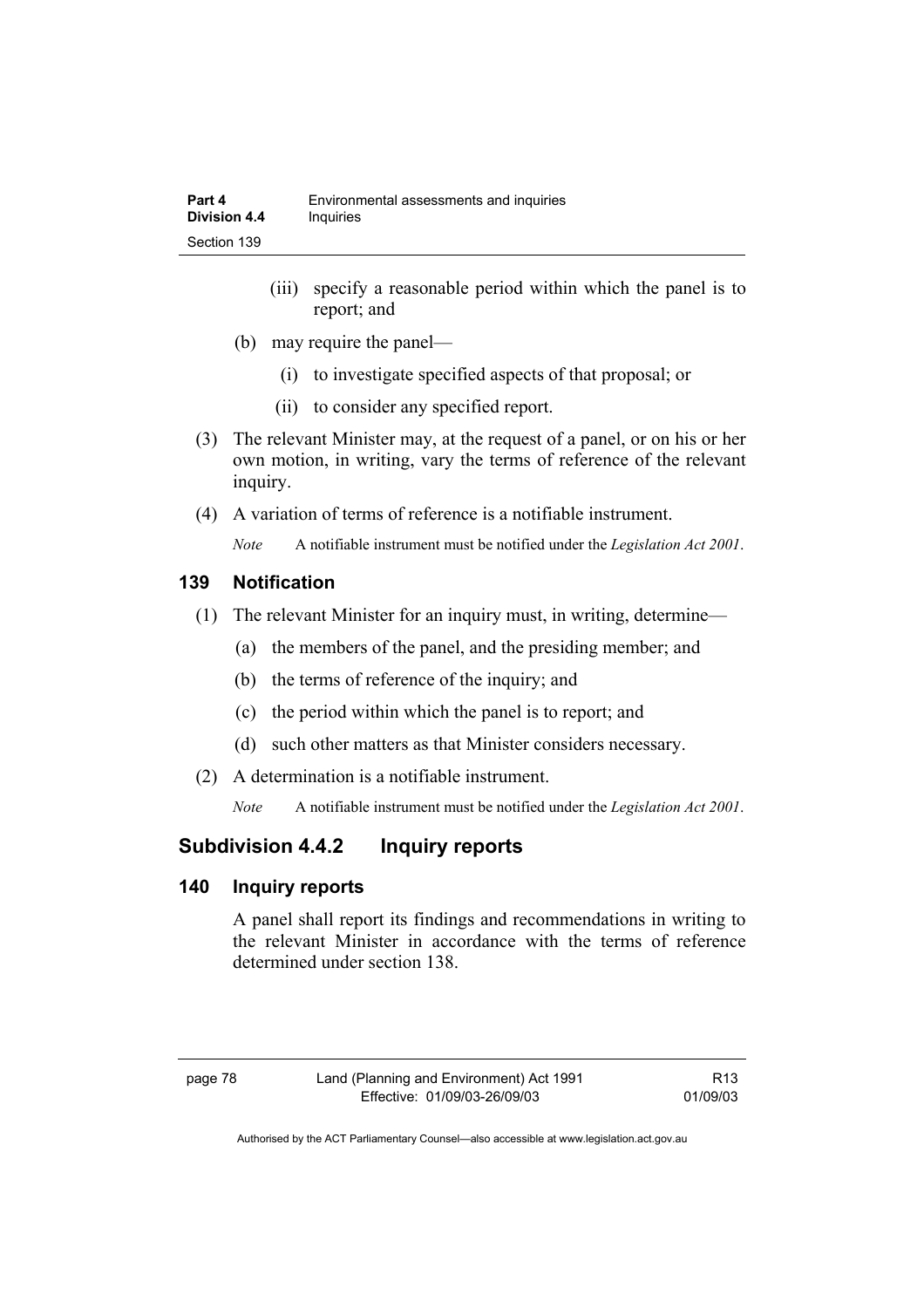## **141 Tabling in Legislative Assembly and public inspection**

- (1) The relevant Minister must present a copy of the report of a panel's findings and recommendations to the Legislative Assembly within 6 sitting days after the day the Minister receives the report.
- (2) After a report is completed, the relevant Minister must make copies of the report available to the public during office hours at places stated in a written notice prepared by the relevant Minister.
- (3) The notice is a notifiable instrument.

*Note* A notifiable instrument must be notified under the *Legislation Act 2001*.

(4) The relevant Minister must also publish the notice in a daily newspaper.

## **142 Exclusion of material**

- (1) Where, in the panel's opinion based on reasonable grounds and expressed in its report—
	- (a) a part of a report contains information related to the personal or business affairs of a person, being information—
		- (i) supplied to the panel in confidence; or
		- (ii) the publication of which would reveal a trade secret; and
	- (b) it would not be in the public interest for that part to be published;

the relevant Minister may exclude that part from the copy of the report presented to the Legislative Assembly, and from any copy made available to the public or for public inspection.

 (2) Where a part of a report is excluded under subsection (1), each copy of the report presented to the Legislative Assembly or made available to the public or for public inspection shall include a statement to the effect that an unspecified part of the report has been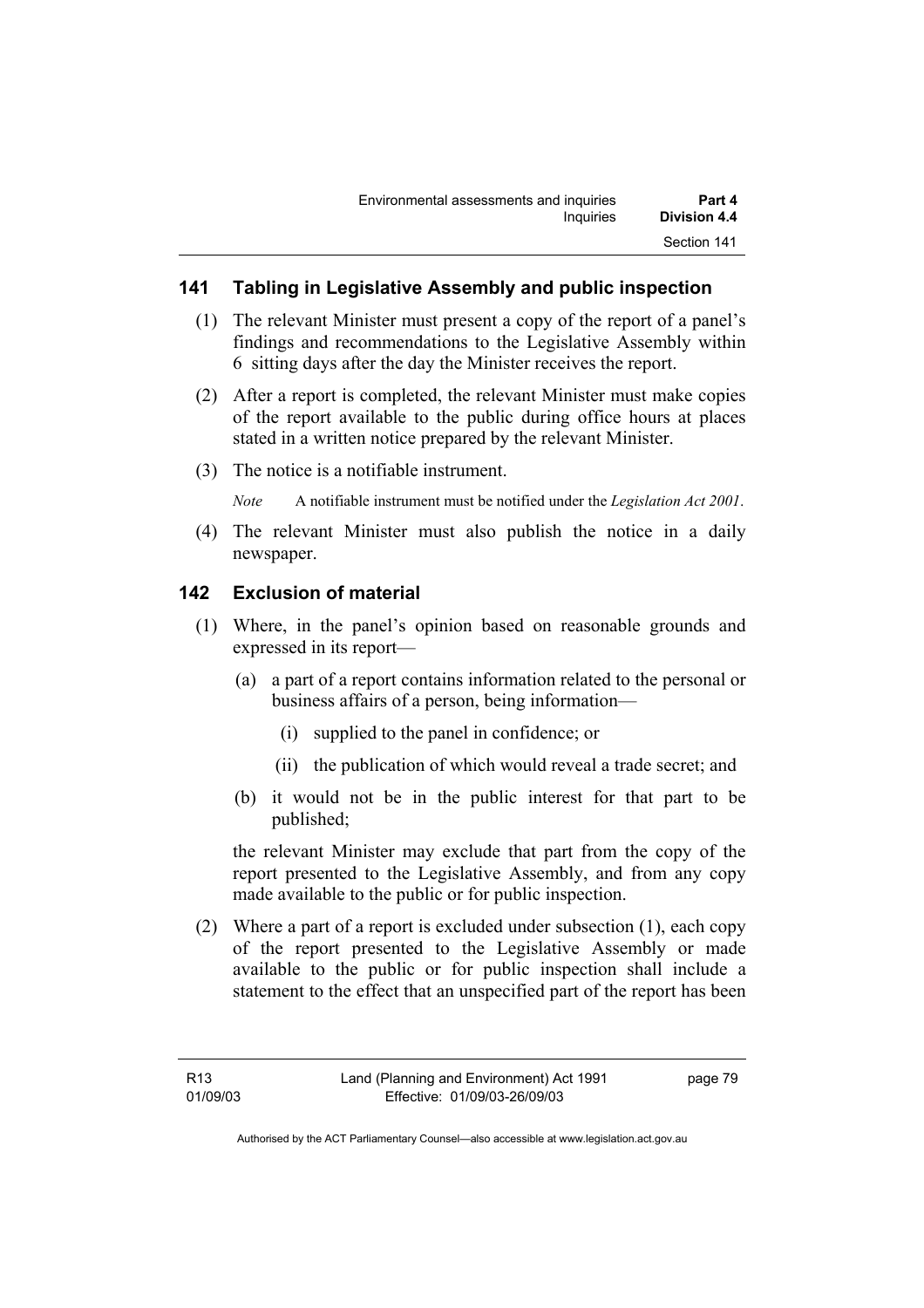| Part 4              | Environmental assessments and inquiries |
|---------------------|-----------------------------------------|
| <b>Division 4.4</b> | Inquiries                               |
| Section 143         |                                         |

excluded for the purpose of protecting the confidentiality of information included in that part.

## **Subdivision 4.4.3 Procedures and powers**

### **143 Definitions for sdiv 4.4.3**

In this subdivision:

*authorised person* means—

- (a) a panel member; or
- (b) a person assisting a panel member in a way authorised in writing by the member.

*occupier*, of a place, includes—

- (a) a person believed, on reasonable grounds, to be an occupier of the place; and
- (b) a person apparently in charge of the place.

*place* includes premises, land, vehicle, aircraft or vessel.

#### **144 Notice of inquiry hearings**

- (1) At a reasonable time before the commencement of an inquiry, the presiding member of a panel must prepare a notice stating—
	- (a) the subject matter of the inquiry; and
	- (b) the time and place at which the inquiry is to commence.
- (2) The notice is a notifiable instrument.

*Note* A notifiable instrument must be notified under the *Legislation Act 2001*.

(3) The presiding member must also publish the notice in a daily newspaper.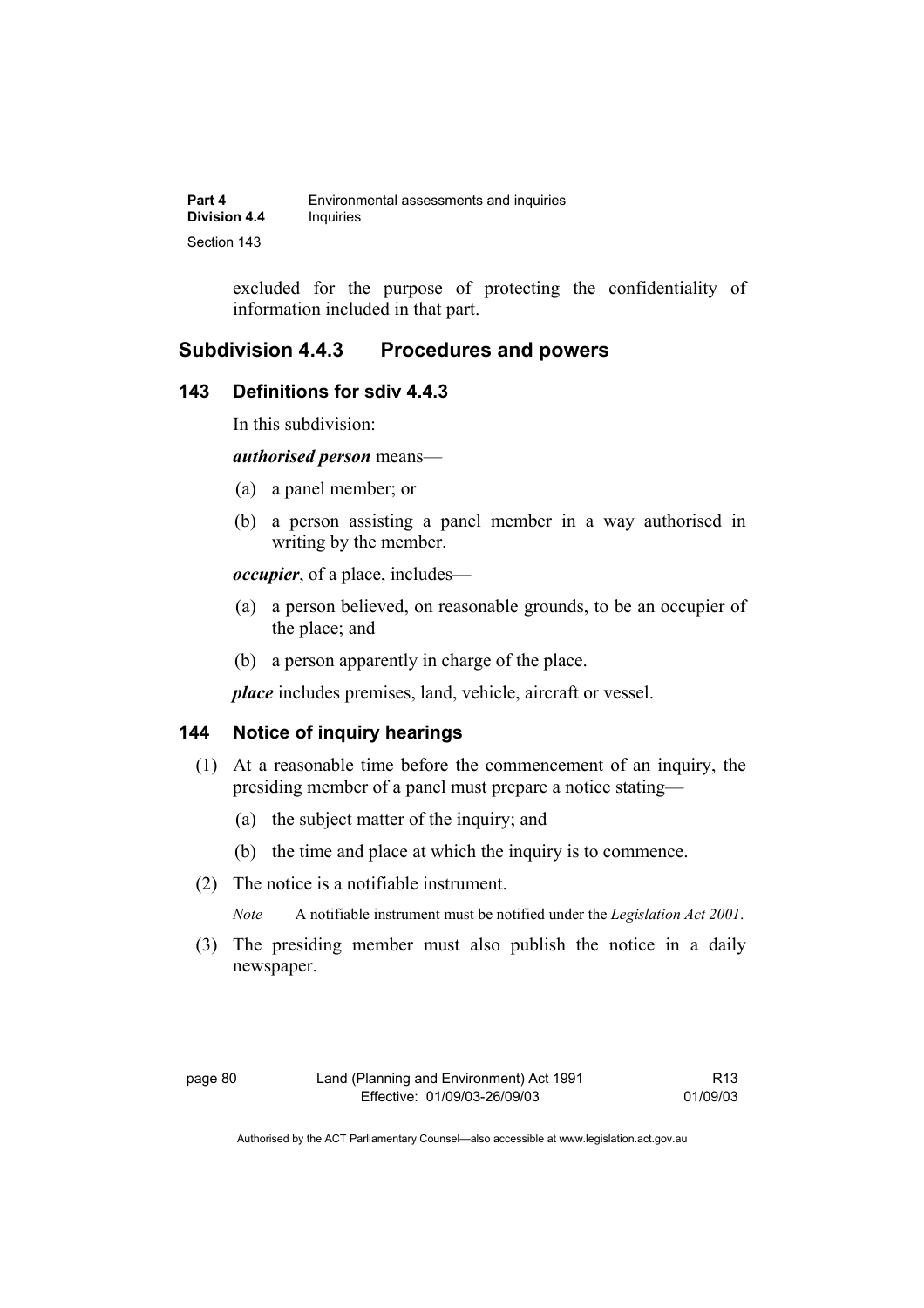### **145 Public hearings**

- (1) A panel shall conduct its inquiry in public, except as provided by subsection (2).
- (2) A panel may—
	- (a) direct that the inquiry or any part of it be held in private, and give directions about who may be present during any private hearing; or
	- (b) give directions prohibiting or restricting the publication of evidence given before the inquiry, or of matters contained in documents lodged with the inquiry; or
	- (c) give directions prohibiting or restricting the disclosure to any specified person of such evidence or such matters.
- (3) In making a direction under subsection (2), a panel shall consider—
	- (a) the principle that it is desirable that the inquiry should be held in public, and that evidence given before the inquiry, and documents lodged with the inquiry, should be available to interested persons and to the public; and
	- (b) in the circumstances, whether confidentiality is required for the relevant proceedings, evidence or matter.
- (4) A panel may issue a direction under subsection (2) for a special hearing under section 147.

### **146 General procedure**

- (1) At a hearing of an inquiry, the panel—
	- (a) shall not conduct the hearing in an unduly formal manner; and
	- (b) is not bound by the rules of evidence, and may inform itself—
		- (i) in any way it thinks fit; and

R13 01/09/03 page 81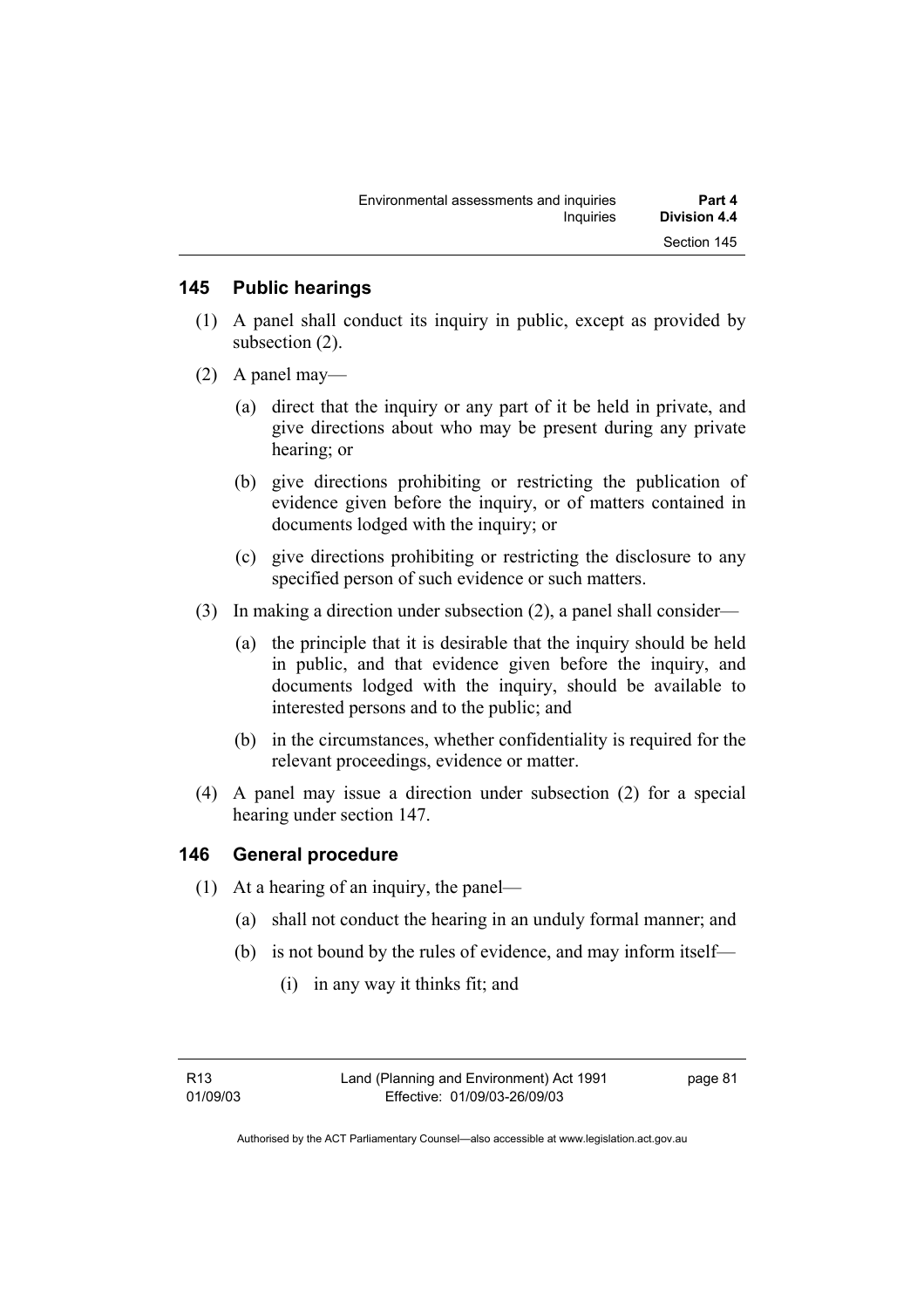- (ii) without notice to any person who has made a submission to the inquiry; and
- (c) may take evidence on oath, or affirmation, administered by a member of the panel; and
- *Note* For the taking of an oath or the making of an affirmation, see the *Oaths and Affirmations Act 1984.*
- (d) may prohibit or regulate cross-examination; and
- (e) subject to this subdivision, may otherwise determine its own procedures.
- (2) Unless otherwise required by the panel, a person may make a submission to an inquiry orally or in writing or partly orally and partly in writing.
- (3) The panel may adjourn an inquiry from time to time and from place to place (whether within or outside the Territory).

## **147 Special hearings—consultation with interested persons**

- (1) A panel may hold a special hearing of the inquiry in order to consult with—
	- (a) the proponent; and
	- (b) any other person that the panel believes on reasonable grounds to have an interest directly affected by the proposal; and
	- (c) any other person the panel considers appropriate;

for the purposes of—

- (d) clarifying the proposal; and
- (e) discussing ways in which the proposal could be modified in order to reduce or eliminate any potential environmental impact.

R13 01/09/03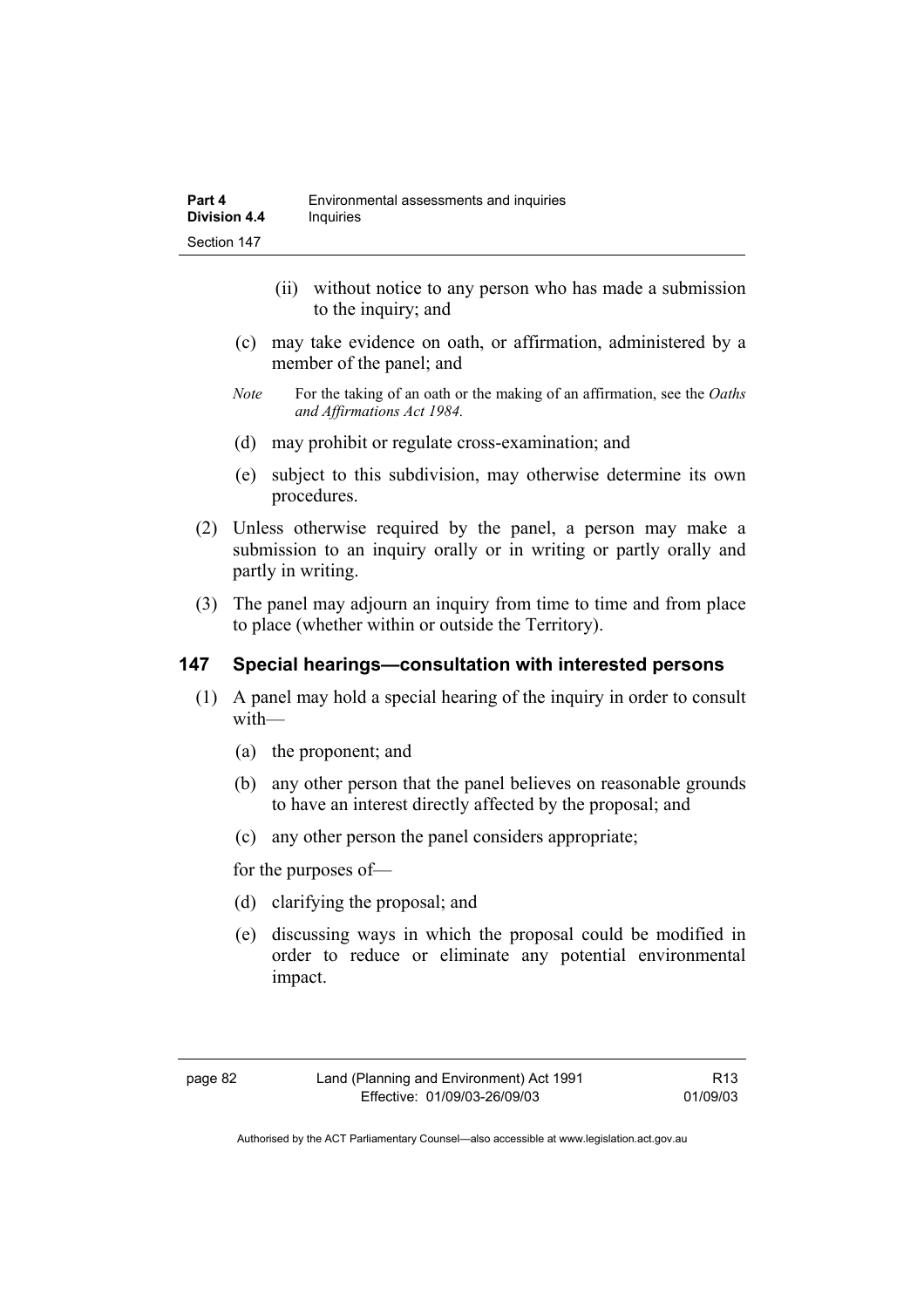(2) The panel shall give each person referred to in subsection (1) reasonable notice in writing of the special hearing.

*Note* For how documents may be given, see *Legislation Act 2001*, pt 19.5.

- (3) The panel shall conduct a special hearing in an informal manner.
- (4) The panel shall include in the report of an inquiry a report stating—
	- (a) the outcome of the special hearing; and
	- (b) any influence the special hearing has had on the panel's recommendations in relation to the proposal.

## **148 Assessments for purpose of inquiries**

- (1) For the purposes of an inquiry, the relevant Minister may, at the written request of the panel, or on his or her own motion, direct that an assessment be made of the environmental impact of any aspect of the proposal which is the subject of the relevant defined decision.
- (2) An assessment under subsection (1) consists of a public environment report or an environmental impact statement, but does not include a report of the Environment Minister under section 131 evaluating the public environment report or environmental impact statement.
- (3) Sections 127, 128, 129 and 130 apply to an assessment under subsection (1) as if the references to the Environment Minister in those sections were references to the relevant Minister.
- (4) Section 131 does not apply in relation to an assessment under subsection  $(1)$ .
- (5) For section 132 (1), the relevant Minister must present a copy of an assessment under subsection (1), together with any notice, report, comment or information mentioned in section 132 (1) (b) or (c), to the Legislative Assembly within 6 sitting days after—
	- (a) receiving the assessment under section 127; or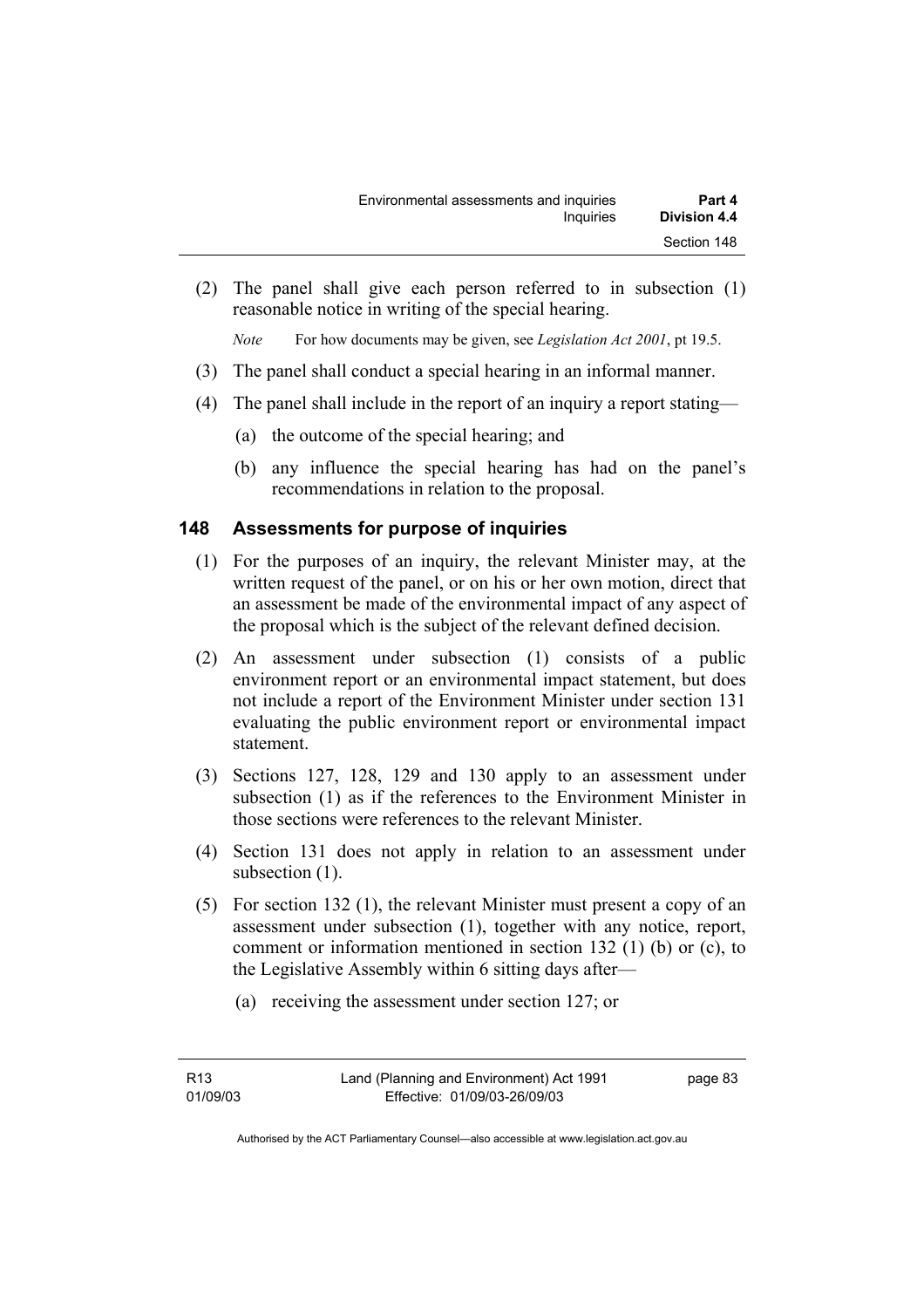| Part 4       | Environmental assessments and inquiries |
|--------------|-----------------------------------------|
| Division 4.4 | <i>Inquiries</i>                        |
| Section 149  |                                         |

- (b) where he or she issues a notice under section 129, but does not issue a notice under section 130—receiving the relevant information under section 129 (2); or
- (c) where he or she issues a notice under section 130—receiving the assessment or report under section 130 (3).

#### **149 Witnesses—summons to appear**

- (1) The presiding member of a panel may, by writing, summon a person to attend a hearing of the inquiry at a specified time and place to give evidence and to produce such books and documents as are—
	- (a) relevant to any matter at issue in the inquiry; and
	- (b) specified in the summons.
- (2) A person served with a summons under subsection (1) shall not, without reasonable excuse, fail to comply with the summons.

Maximum penalty: 50 penalty units, imprisonment for 6 months or both.

 (3) The Territory shall pay a witness summoned to appear at an inquiry such allowances as are prescribed.

### **150 Victimisation of witnesses**

- (1) A person shall not—
	- (a) use violence to or inflict injury upon; or
	- (b) cause or procure violence, damage, loss or disadvantage to; or
	- (c) cause or procure the punishment of;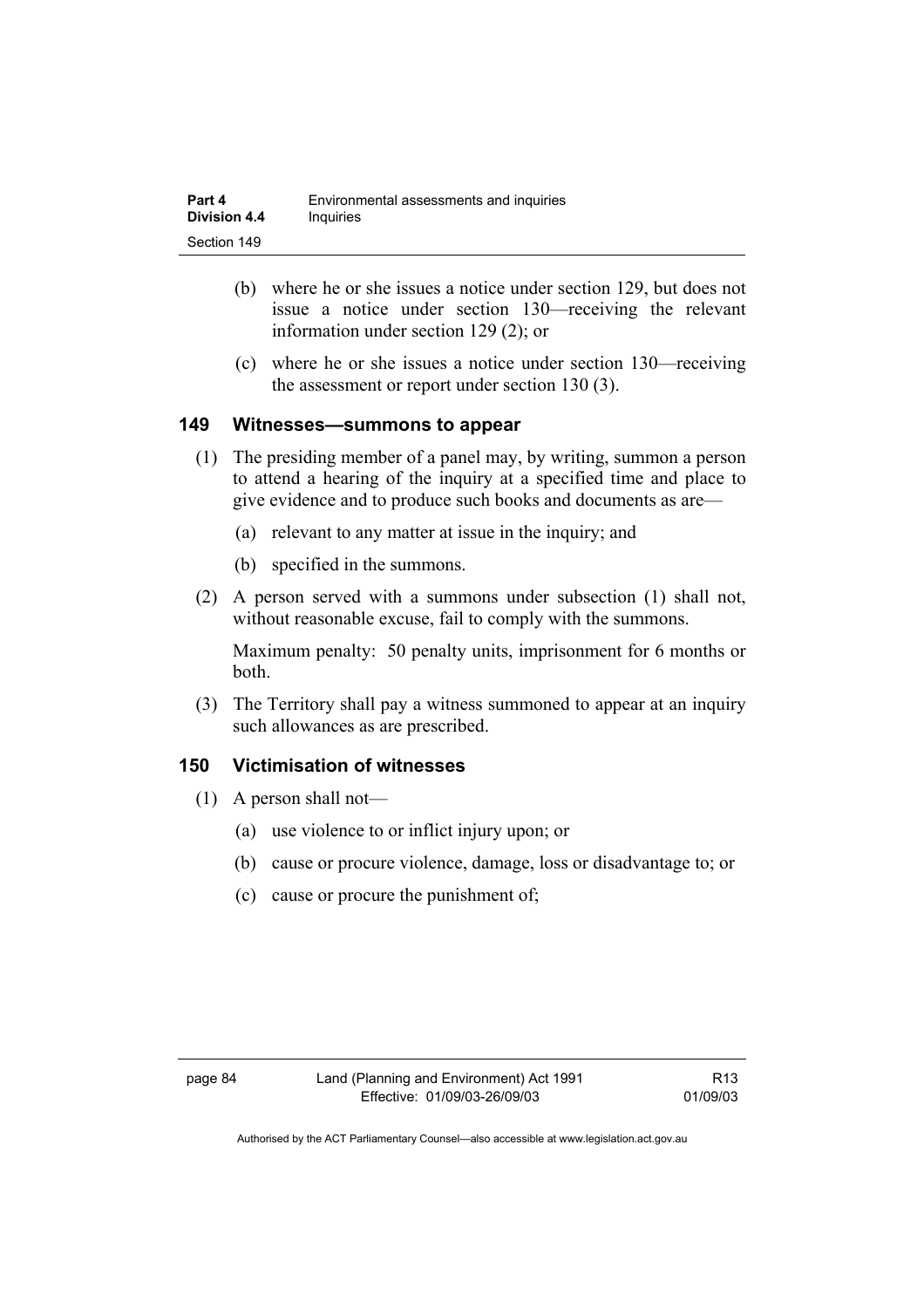a person on account of the person's giving, or proposing to give, evidence to an inquiry.

Maximum penalty: 100 penalty units, imprisonment for 1 year or both.

- (2) An employer shall not—
	- (a) dismiss an employee from his or her employment, or prejudice an employee in his or her employment, on account of the employee's giving, or proposing to give, evidence to an inquiry; or
	- (b) threaten so to dismiss, or so to prejudice, an employee on account of the employee's proposing to give evidence to an inquiry.

Maximum penalty: 100 penalty units, imprisonment for 1 year or both.

- (3) For subsection (2) (a), in proceedings for an offence against subsection (2), if it is established that an employer dismissed an employee from his or her employment, or prejudiced an employee in his or her employment, after the employee gave, or proposed to give, evidence to an inquiry, it is to be presumed that that dismissal or prejudice was by reason of the employee's giving, or proposing to give, evidence at the inquiry, but that presumption is rebuttable.
- (4) For subsection (2) (b), in proceedings for an offence against subsection (2), if it is established that an employer threatened to dismiss an employee from his or her employment, or to prejudice an employee in his or her employment, after the employee proposed to give evidence to an inquiry, it is to be presumed that that threat was by reason of the employee's proposal, but that presumption is rebuttable.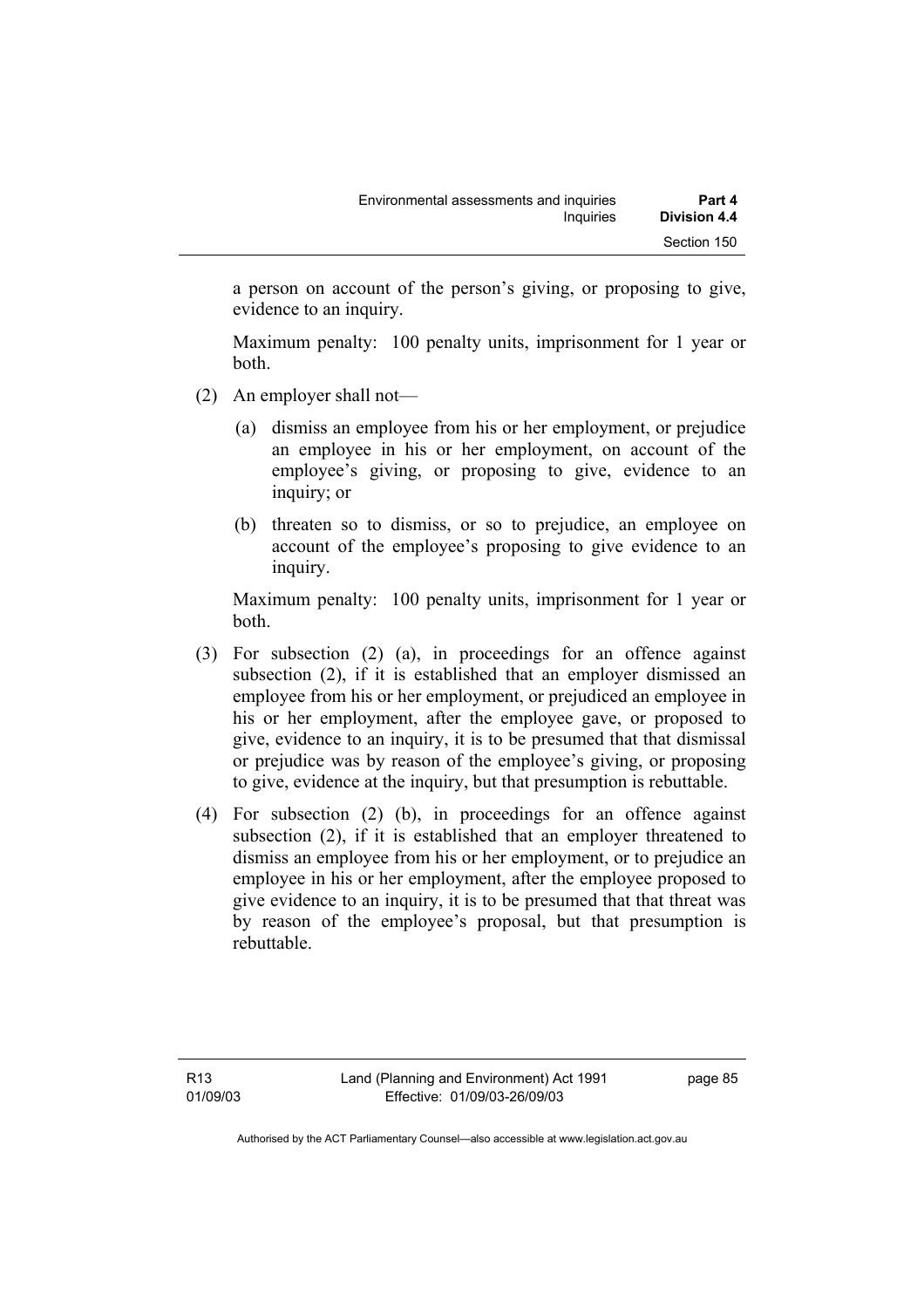## **151 Inspection of books and documents**

- (1) An authorised person may inspect any book or document given in evidence to the inquiry, and may make copies of, or copy extracts from, such a book or document.
- (2) A book or document given in evidence to an inquiry may be retained by the panel for such reasonable period as the panel thinks fit.
- (3) A panel shall allow the owner of a book or document retained by the panel reasonable access to the book or document.

## **152 Power of entry**

- (1) For an inquiry, an authorised person may enter any place—
	- (a) with the consent of the occupier; or
	- (b) pursuant to a warrant issued under section 153.
- (2) Before seeking the consent of the occupier of a place for subsection (1), an authorised person shall—
	- (a) if the authorised person is a panel member—produce written evidence of his or her appointment; and
	- (b) if the authorised person is the assistant of a panel member produce written evidence of his or her authority; and
	- (c) inform the occupier that he or she may refuse to give consent.
- (3) Where an authorised person obtains the consent of the occupier to enter a place under subsection (1), the authorised person shall ask the occupier to sign a written acknowledgment—
	- (a) that the occupier has been informed that he or she may refuse to so consent; and
	- (b) that the occupier has consented; and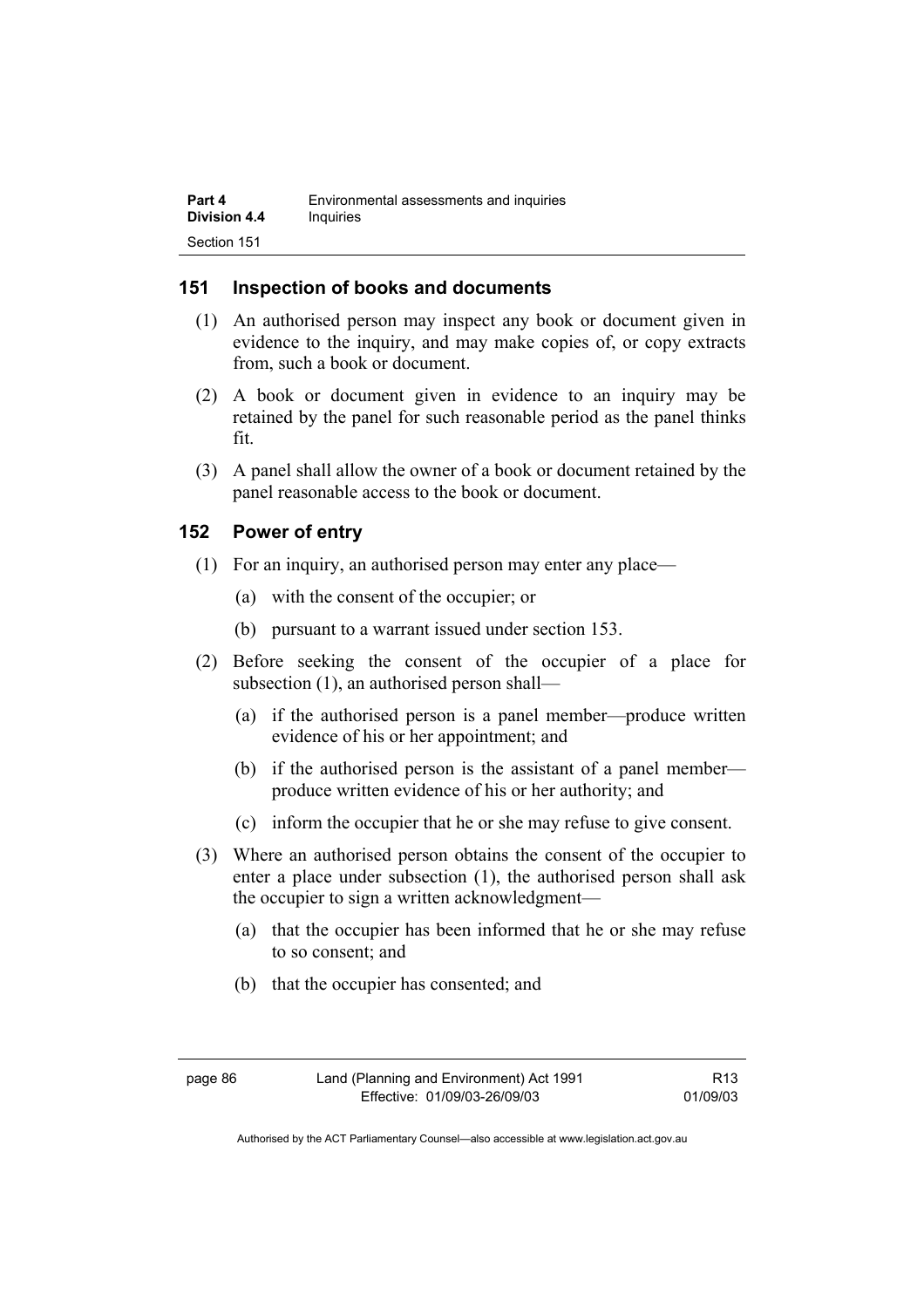| Environmental assessments and inquiries | Part 4              |
|-----------------------------------------|---------------------|
| Inquiries                               | <b>Division 4.4</b> |
|                                         | Section 153         |

- (c) of the day on which, and the time at which the occupier consented.
- (4) Where it is material, in any proceedings, for a court to be satisfied that an occupier has consented to the entry of premises by an authorised person under subsection (1) and an acknowledgment in accordance with subsection (3) signed by the occupier is not produced in evidence, it shall be presumed that the occupier did not consent, but that presumption is rebuttable.

## **153 Search warrants**

- (1) Where a panel member believes on reasonable grounds that it is necessary, for the inquiry, for an authorised person to enter and inspect any place and to search for and inspect anything or any kind of thing, within the next following 28 days the member may—
	- (a) lay before a magistrate an information on oath setting out those grounds; and
	- (b) apply for the issue of a warrant to search the place for such a thing or things, and to inspect it or them.
- (2) On application under subsection (1), the magistrate may issue a warrant authorising the authorised person named in the warrant, with such assistance and by such force as is necessary and reasonable—
	- (a) to enter the place; and
	- (b) to search for any specified thing or anything of a specified kind; and
	- (c) to inspect any such thing.
- (3) A magistrate shall not issue a warrant unless—
	- (a) the applicant or another person has given the magistrate, either orally or by affidavit, any further information that the

page 87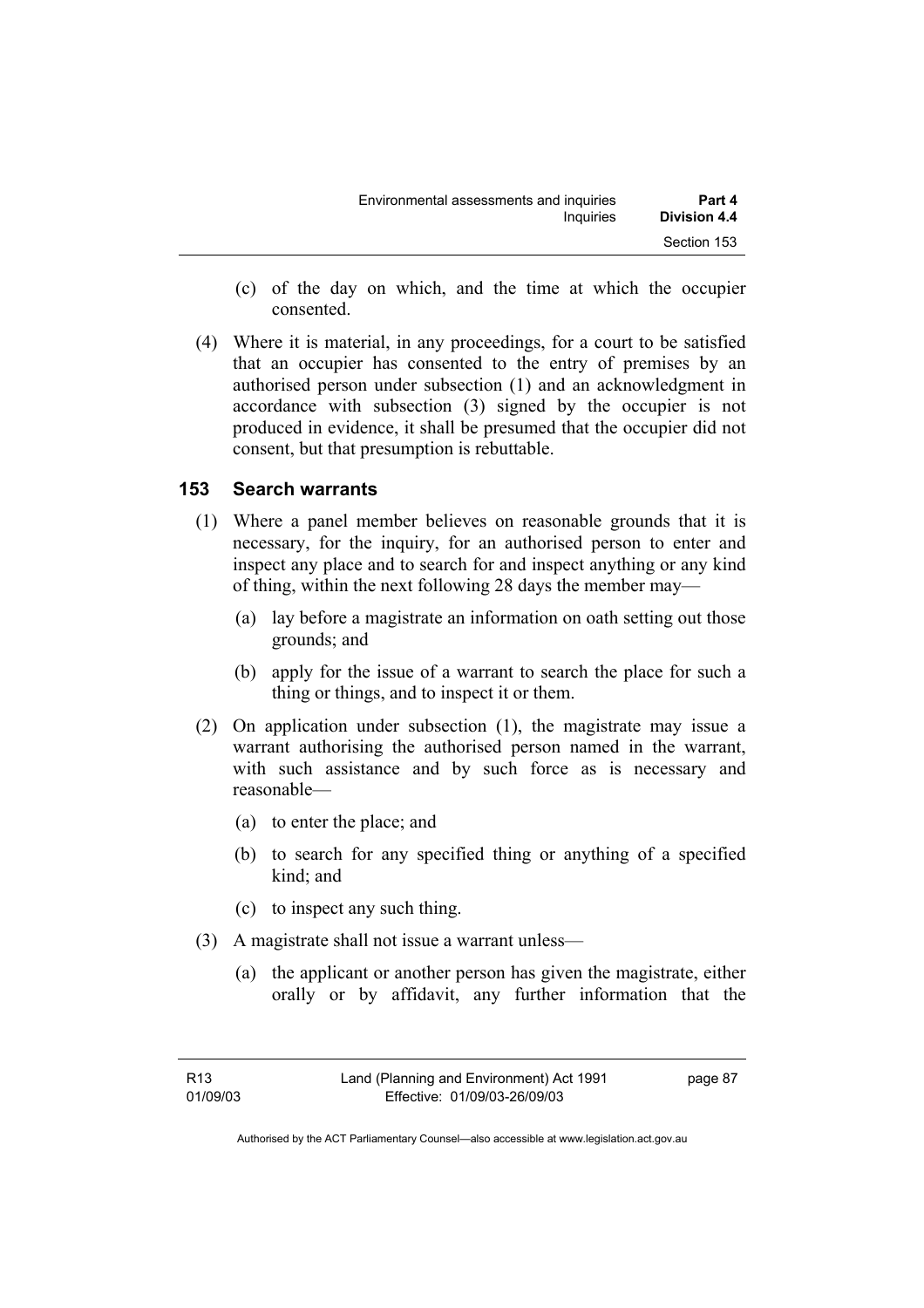magistrate requires concerning the grounds on which the issue of the warrant is sought; and

- (b) the magistrate is satisfied that there are reasonable grounds for issuing the warrant.
- (4) A warrant shall—
	- (a) specify the inquiry in relation to which the entry, search and inspection are authorised; and
	- (b) state the purpose for which it is issued; and
	- (c) specify particular hours during which the entry is authorised, or state that the entry is authorised at any time of the day or night; and
	- (d) include a description of the things, or kinds of things, in relation to which any power under section 154 may be exercised; and
	- (e) specify a date not later than 28 days after the date of issue of the warrant on which the warrant ceases to have effect.

### **154 Powers of search and inspection**

- (1) Subject to the terms of any warrant issued under section 153, where an authorised person enters a place in accordance with section 152, he or she may, for the purposes of the inquiry—
	- (a) inspect the place; or
	- (b) search for and inspect anything; or
	- (c) require the occupier to give the authorised person such assistance as is reasonable to enable the authorised person to exercise his or her powers under this section.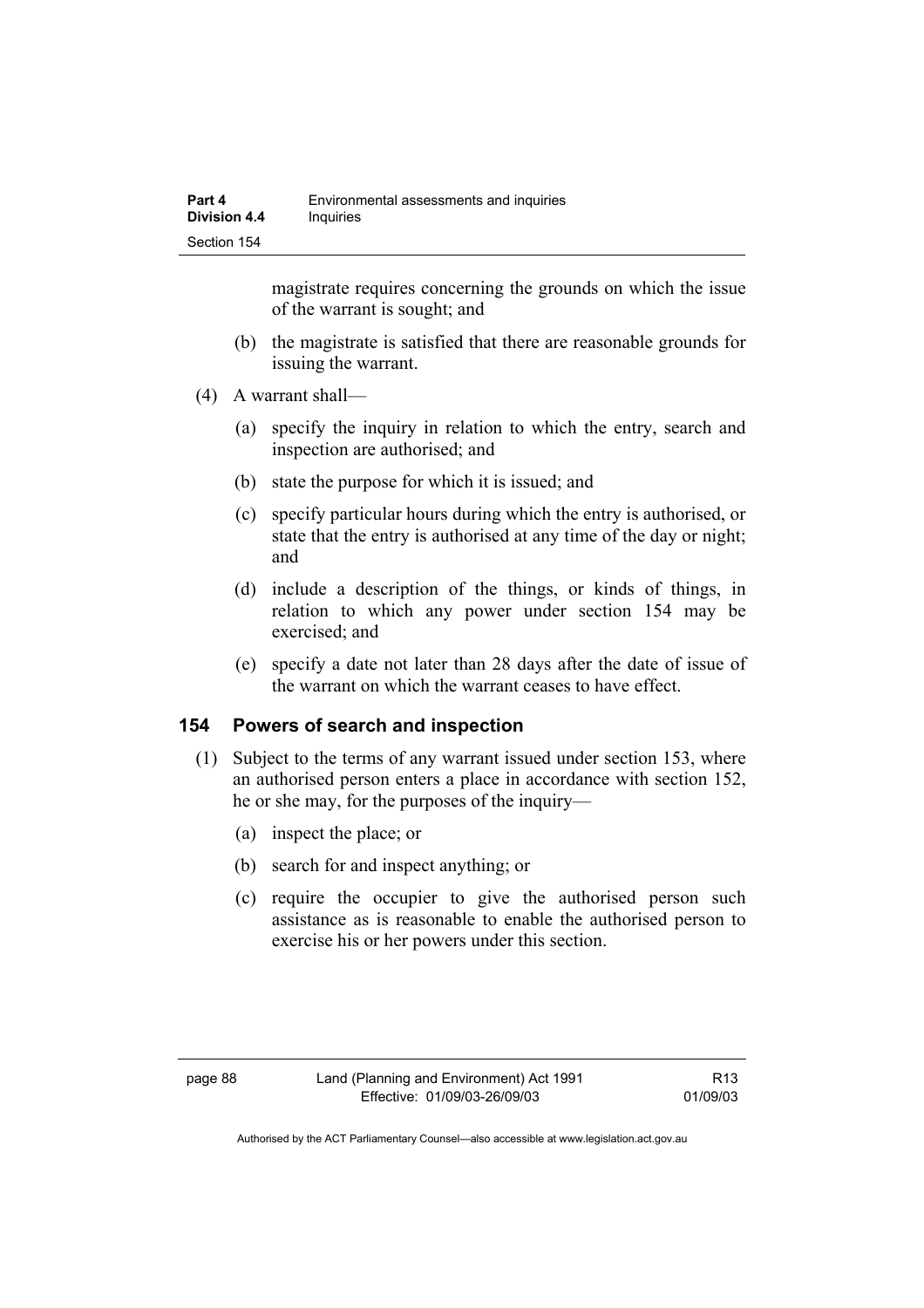| Environmental assessments and inquiries | Part 4       |
|-----------------------------------------|--------------|
| Inquiries                               | Division 4.4 |
|                                         | Section 155  |

 (2) A person shall not, without reasonable excuse, contravene a requirement made of the person under subsection (1) (c).

Maximum penalty: 50 penalty units.

### **155 Obstructing or resisting authorised person**

A person shall not wilfully obstruct or resist an authorised person in the exercise or attempted exercise of his or her powers under this subdivision.

Maximum penalty: 50 penalty units, imprisonment for 6 months or both.

#### **156 Contempt**

A person shall not, without reasonable excuse—

- (a) contravene a direction lawfully given by a panel member; or
- (b) disturb a panel member in the exercise of the member's functions; or
- (c) interrupt a hearing of an inquiry; or
- (d) use insulting language, or act in an insulting manner, towards a panel member; or
- (e) create a disturbance, or participate in the creation or continuation of a disturbance, in or near a place where a hearing of an inquiry is taking place; or
- (f) do any other act or thing which would, if the panel were a court of record, constitute a contempt of that court.

Maximum penalty: 50 penalty units, imprisonment for 6 months or both.

### **157 Protection of panel members and witnesses**

 (1) A panel member has, in the exercise of the member's functions, the same protection and immunity as a judge of the Supreme Court.

| R13      | Land (Planning and Environment) Act 1991 | page 89 |
|----------|------------------------------------------|---------|
| 01/09/03 | Effective: 01/09/03-26/09/03             |         |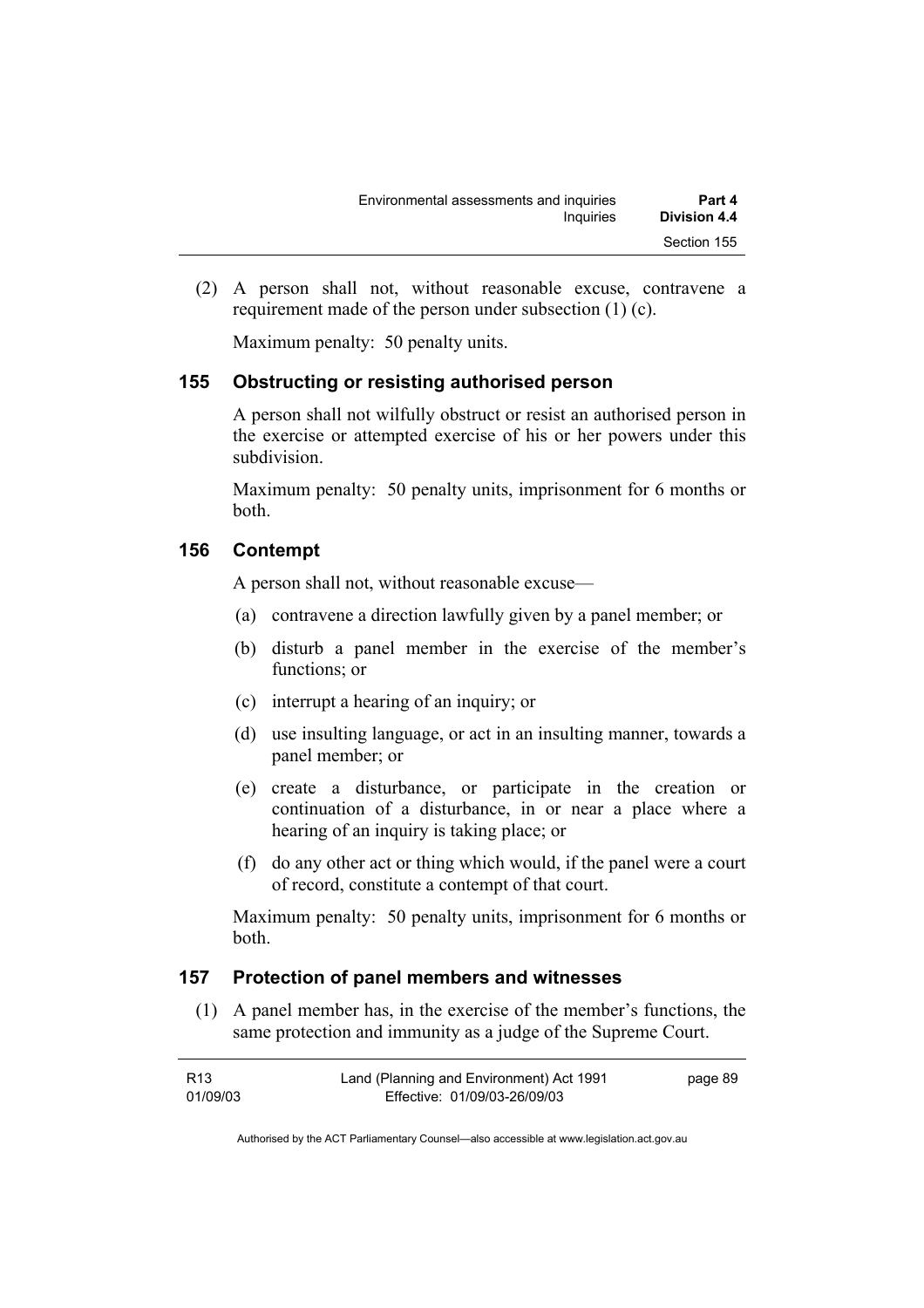| Part 4              | Environmental assessments and inquiries |
|---------------------|-----------------------------------------|
| <b>Division 4.4</b> | Inquiries                               |
| Section 157         |                                         |

 (2) Subject to this division, a person giving evidence to an inquiry has the same protection, and is subject to the same liabilities, in any civil or criminal proceedings as a witness in proceedings in the Supreme Court.

page 90 Land (Planning and Environment) Act 1991 Effective: 01/09/03-26/09/03

R13 01/09/03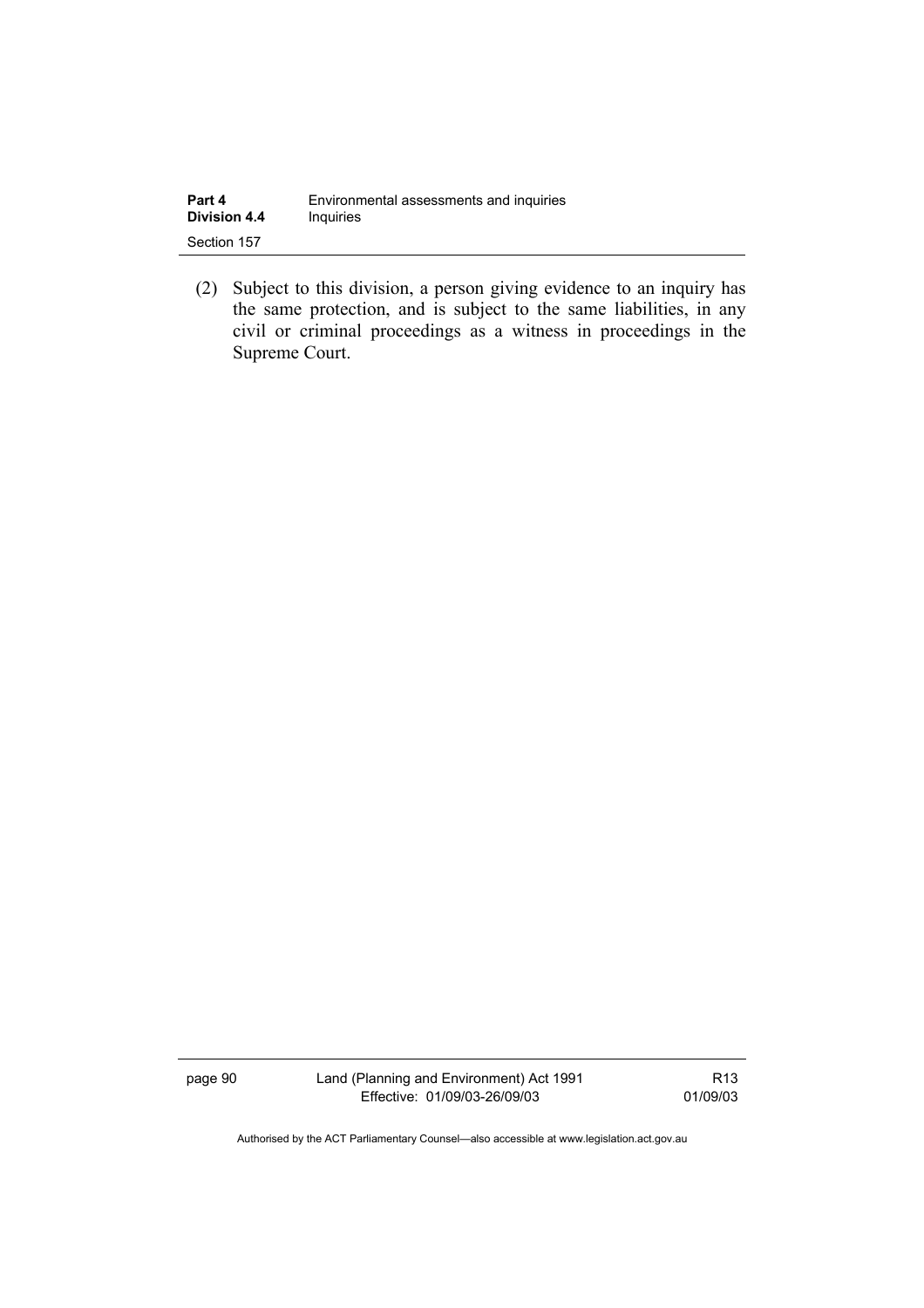# **Part 5 Land administration**

## **Division 5.1 Preliminary**

## **159 Definitions for pt 5**

In this part:

*building and development provision*, in relation to a lease, means a provision of the lease that requires the lessee to carry out specified works on the land comprised in the lease or on any unleased Territory land.

*consolidation* means the surrender of 2 or more leases held by the same lessee and the grant of a new lease or leases to that lessee for the purpose of consolidating the parcels of land comprised in the surrendered leases.

*lease* means a lease (other than a sublease)—

- (a) granted under this Act; or
- (b) that is taken under section 289 (Status of leases and licences) to have been granted under this Act; or
- (c) granted or arising under the *Unit Titles Act 2001*.

*lessee* means the person who is the proprietor of a lease, whether or not he or she is the registered proprietor of the lease, and whether or not the lease was granted to him or her or the lease passed to him or her by assignment, transfer, devolution or operation of law.

*market value*, of a lease, means the amount that could be expected to be paid for the lease on the open market if it were sold by a willing but not anxious seller to a willing but not anxious buyer.

*nominal rent lease* means a lease of Territory land for nominal rent.

R13 01/09/03 page 91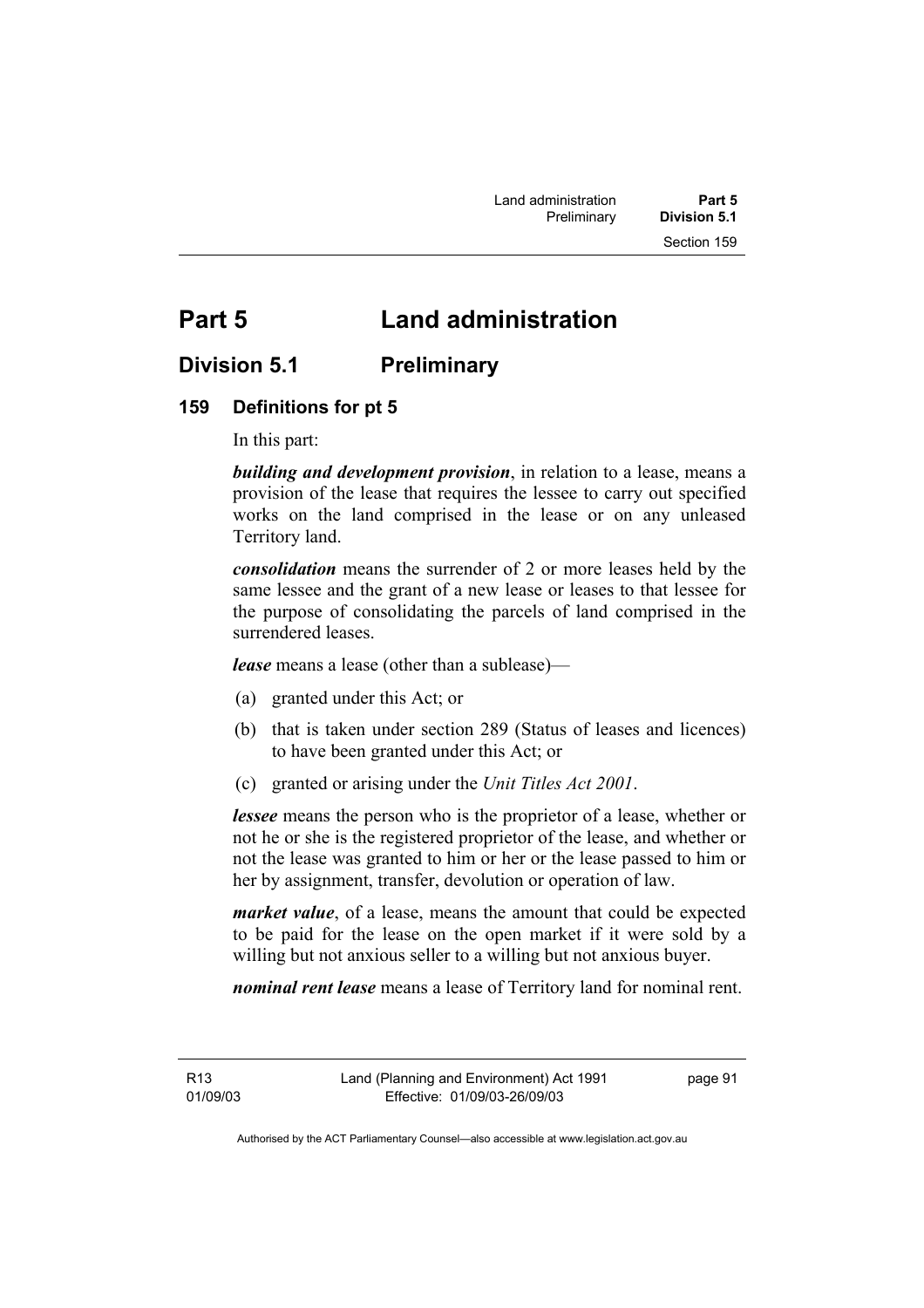| Part 5       | Land administration |
|--------------|---------------------|
| Division 5.1 | Preliminary         |
| Section 159  |                     |

*provision*, of a lease, includes a provision incorporated in the lease by reference and any other provision to which the lease is subject.

*public car park* means a road related area within the meaning of section 42 (Regulations about parking) of the *Road Transport (Safety and Traffic Management) Act 1999* that is available for use by the public for parking without the payment of money.

*registered lease* means a lease registered in the register kept under the *Land Titles Act 1925.*

*registered proprietor*, in relation to a lease, means the person who is registered under the *Land Titles Act 1925* as proprietor of the lease.

*rental lease* means a lease of Territory land for rent in excess of nominal rent.

*residential lease* means a lease of Territory land granted for residential purposes only.

*rural lease* means a lease of Territory land granted for rural purposes or purposes including rural purposes.

*sublease* means a sublease of a parcel of land, or part of a parcel of land, subject to a lease, or of a building, or a part of a building, on a parcel of land subject to a lease.

*sublessee* means the person who is the proprietor of a sublease, whether the sublease was granted to him or her or the sublease has passed to him or her by assignment, transfer, devolution or operation of law.

*subdivision* means the surrender of 1 lease, or the surrender of more than 1 lease, held by the same lessee, and the grant of new leases to that lessee for the purpose of subdividing the parcel or parcels of land comprised in the surrendered lease or leases, but does not include the subdivision of land under the *Unit Titles Act 2001.*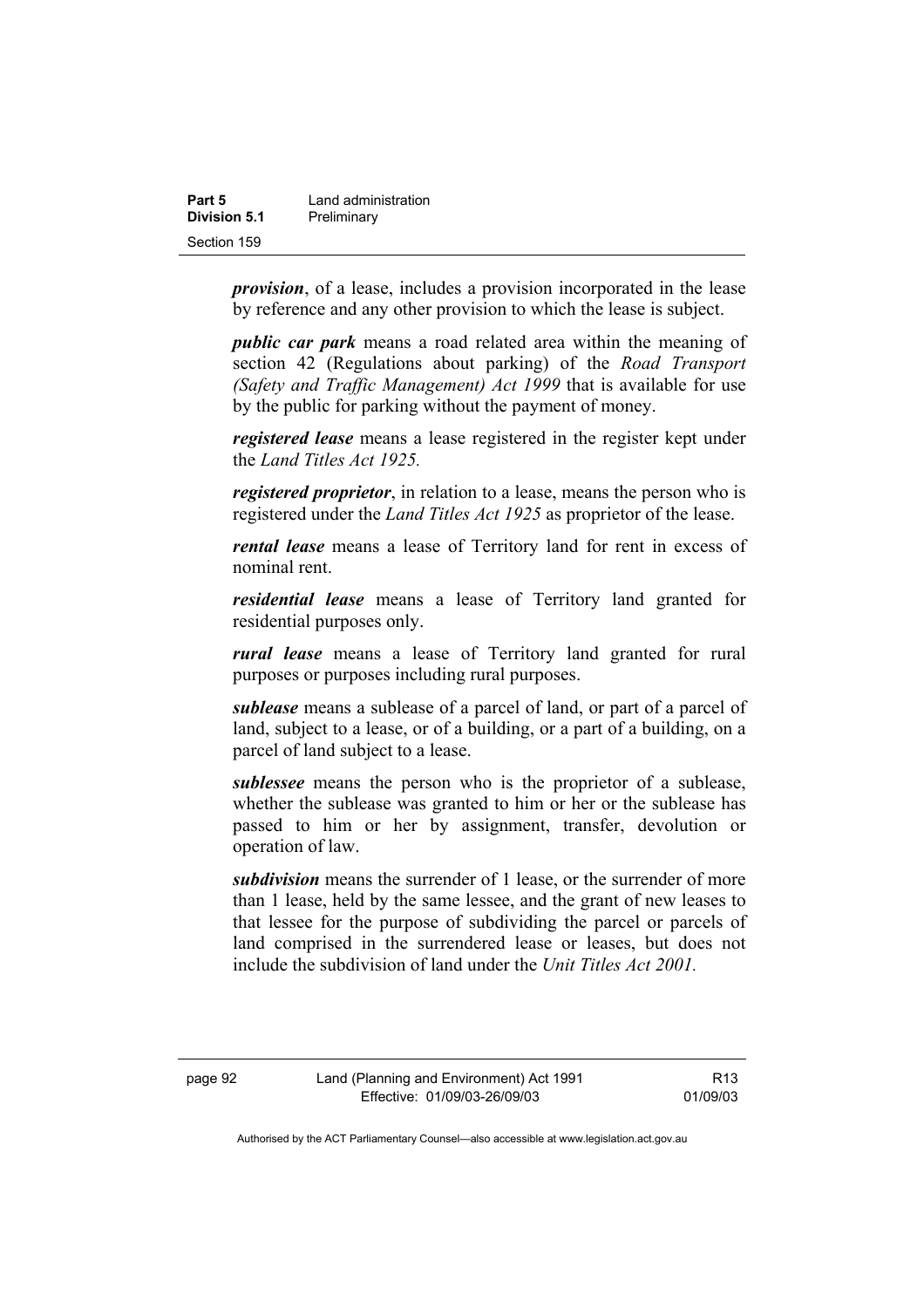| Part 5       | Land administration |
|--------------|---------------------|
| Division 5.2 | Leases              |
| Section 160  |                     |

#### **160 Application**

- (1) This part applies to the grant of an interest in Territory land by the planning and land authority on behalf of the Executive.
- (2) This part does not apply to a transfer by the Territory of a registered lease of which the Territory is the registered proprietor.

# **Division 5.2 Leases**

#### **160A Effect qualified**

This division has effect subject to division 5.4 (Restrictions on rural leases).

### **160B Planning and land authority may grant leases**

- (1) The planning and land authority is authorised to grant, on behalf of the Executive, leases that the Executive may grant on behalf of the Commonwealth.
- (2) In this section:

*lease* means a lease of Territory land.

#### **161 Granting of leases**

- (1) The planning and land authority may grant a lease by—
	- (a) auction; or
	- (b) tender; or
	- (c) ballot; or
	- (d) direct grant.
	- *Note* A fee may be determined under s 287 (Determination of fees) for this section.
- (2) A lease granted under this section may include provisions—

page 93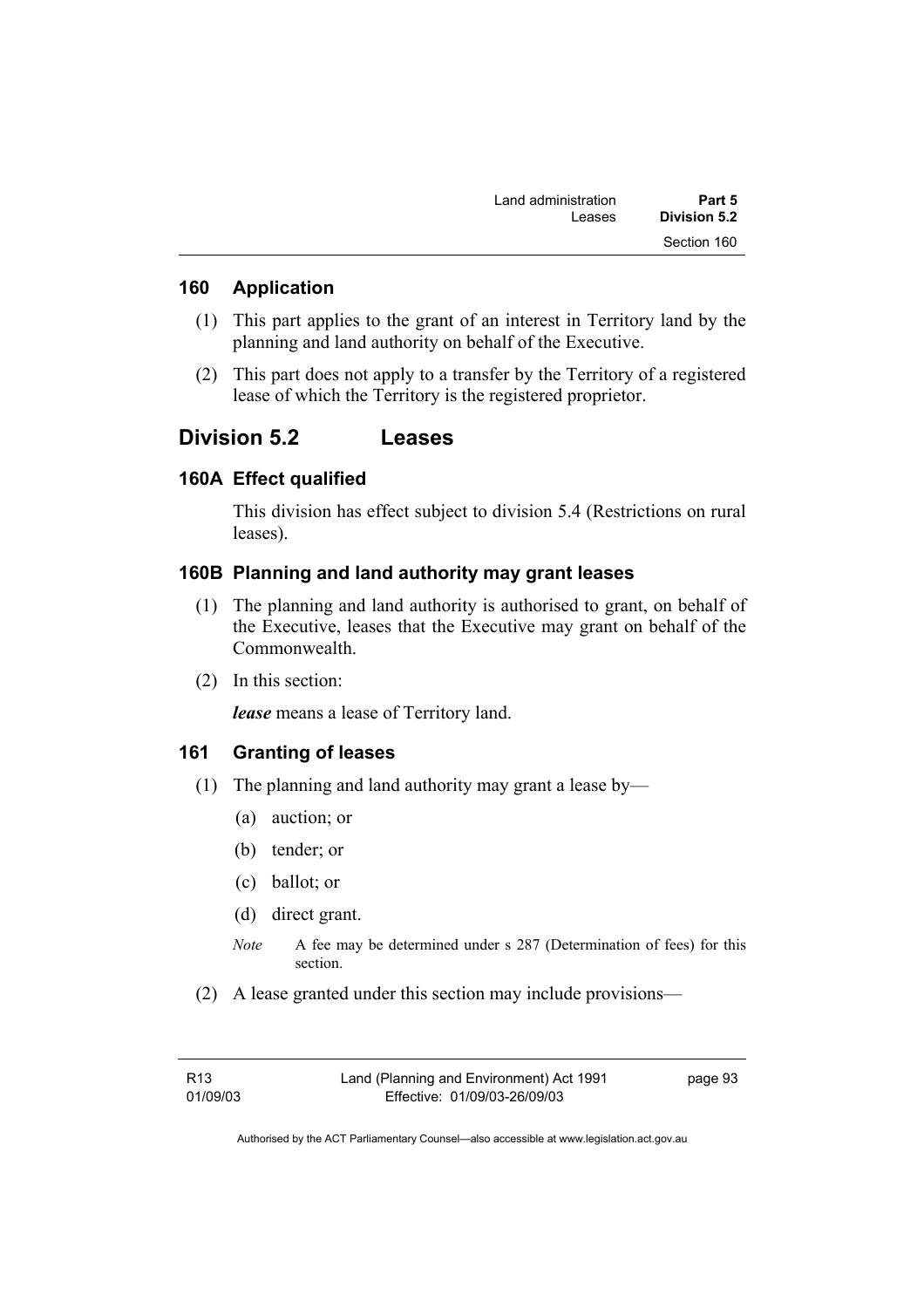| Part 5              | Land administration |
|---------------------|---------------------|
| <b>Division 5.2</b> | Leases              |
| Section 163         |                     |

- (a) requiring the lessee to develop the land comprised in the lease, or any unleased Territory land, in a specified way; or
- (b) requiring the lessee to give security for the performance of any of his or her obligations under the lease.
- (3) The planning and land authority may restrict the persons eligible for the grant of a lease under subsection  $(1)$   $(a)$ ,  $(b)$  or  $(c)$  by specifying, in the relevant notice of auction, tender or ballot, a class of persons eligible or ineligible for the grant of a lease pursuant to the auction, tender or ballot.
- (4) Where, pursuant to a restriction imposed under subsection (3), only 1 person is eligible for the grant of a lease under subsection (1) (a), (b) or (c), the planning and land authority may grant a lease to that person under subsection (1) (d) without auctioning the lease, calling tenders or conducting a ballot (as the case may be).
- (5) A lease granted under subsection (1) (d) shall be granted subject to such provisions as are agreed between the planning and land authority and the applicant for the lease.
- (6) The planning and land authority shall not grant a lease of Territory land under subsection (1) (d) otherwise than in accordance with criteria specified pursuant to subsection (7).
- (7) The Executive may, for the purposes of this section, in writing—
	- (a) specify criteria for the granting of leases under subsection (1) (d); or
	- (b) amend or revoke criteria so specified.
- (8) An instrument under subsection (7) is a disallowable instrument.
	- *Note* A disallowable instrument must be notified, and presented to the Legislative Assembly, under the *Legislation Act 2001*.

#### **163 Leases to community organisations**

(1) In this section:

| page 94 | Land (Planning and Environment) Act 1991 | R <sub>13</sub> |
|---------|------------------------------------------|-----------------|
|         | Effective: 01/09/03-26/09/03             | 01/09/03        |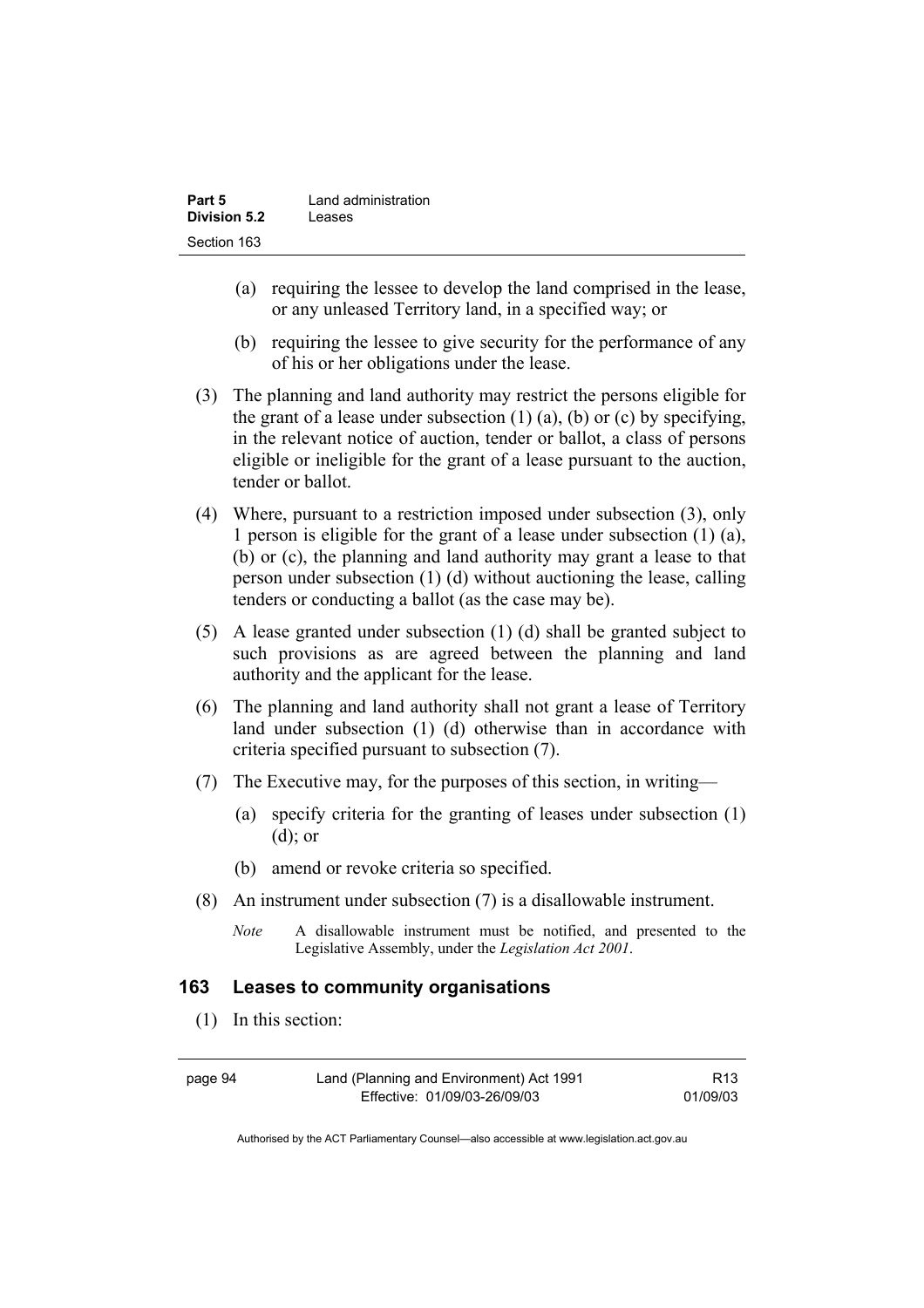*community organisation* means a body corporate that—

- (a) has as its principal purpose the provision of a service, or a form of assistance, to persons living or working in the Territory; and
- (b) is not carried on for the pecuniary profit or gain of its members; and
- (c) does not hold a club licence under the *Liquor Act 1975*.
- (2) The planning and land authority may grant a lease of Territory land to a community organisation without charge or for a charge that is less than the market value of the lease.
- (3) The planning and land authority shall not grant a lease under this section otherwise than in accordance with criteria for the granting of leases to community organisations specified pursuant to subsection  $(4).$
- (4) The Executive may, for the purposes of this section, in writing—
	- (a) specify criteria for the granting of leases to community organisations; or
	- (b) amend or revoke criteria so specified.
- (5) An instrument under subsection (4) is a disallowable instrument.
	- *Note* A disallowable instrument must be notified, and presented to the Legislative Assembly, under the *Legislation Act 2001*.
- (8) A community organisation shall not transfer a lease granted under this section and a purported transfer of such a lease shall be of no effect.
- (9) This section does not limit the power of the planning and land authority to grant a lease of Territory land to a community organisation otherwise than under this section.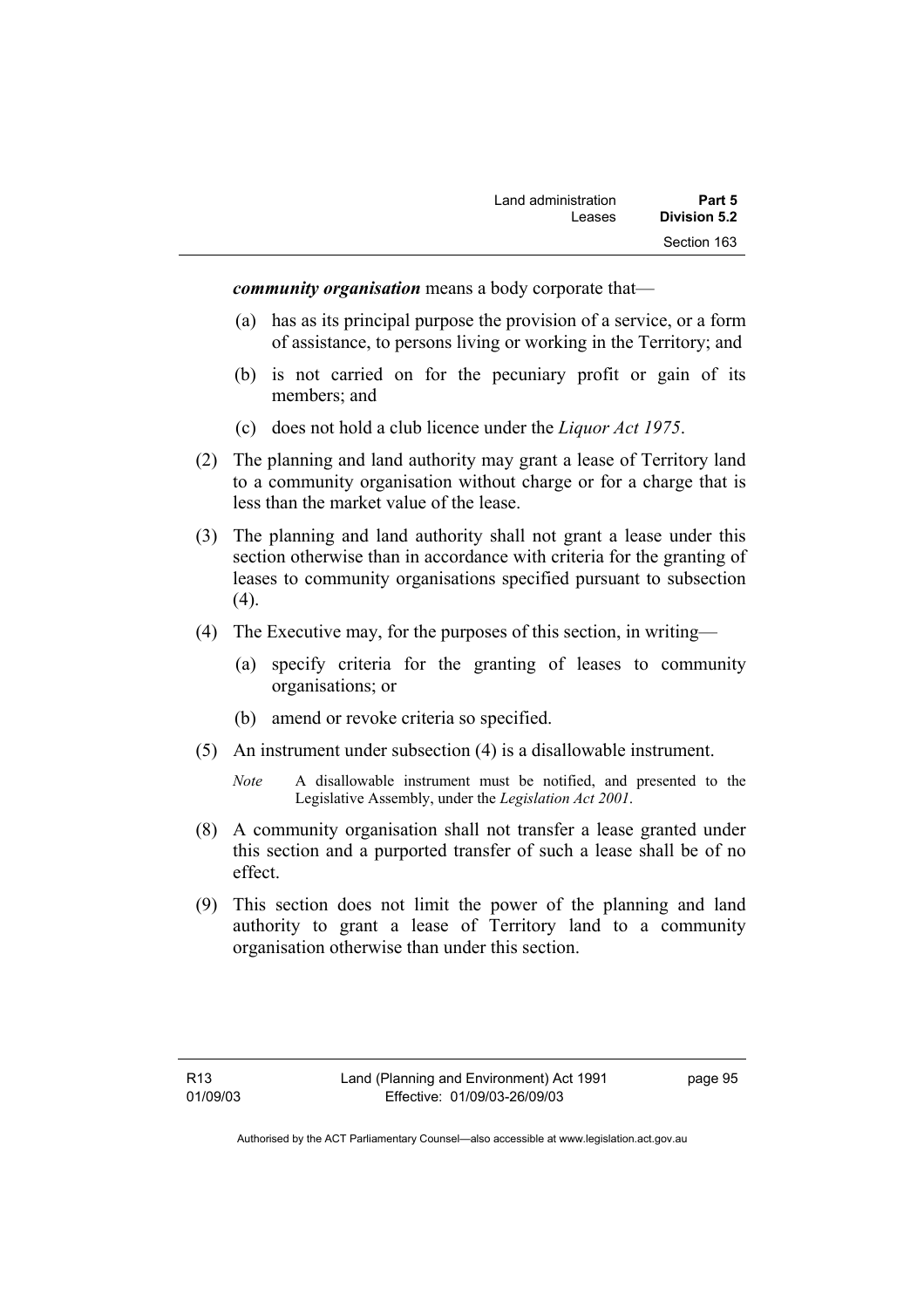| Part 5       | Land administration |
|--------------|---------------------|
| Division 5.2 | Leases              |
| Section 164  |                     |

#### **164 Special leases**

- (1) The planning and land authority may grant a lease of Territory land for a charge that is less than the market value of the lease if the authority is satisfied it is desirable and in the public interest to do so to facilitate—
	- (a) the economic development of the Territory; or
	- (b) the development of business in the Territory.
- (2) The planning and land authority shall not grant a lease of Territory land under this section otherwise than in accordance with criteria for the granting of special leases specified pursuant to subsection (3).
- (3) The Executive may, for the purposes of this section, in writing—
	- (a) specify criteria for the granting of special leases; or
	- (b) amend or revoke criteria so specified.
- (4) An instrument under subsection (3) is a disallowable instrument.
	- *Note* A disallowable instrument must be notified, and presented to the Legislative Assembly, under the *Legislation Act 2001*.
- (7) The lessee under a lease to which this section applies shall not, for a period of 5 years after the day on which the lease is granted—
	- (a) assign or transfer the lease; or
	- (b) sublet the land comprised in the lease or any part of it; or
	- (c) part with possession of the land comprised in the lease or any part of it;

without having obtained the written consent of the planning and land authority and any assignment, transfer, sublease, agreement or arrangement made or entered into in contravention of this subsection shall be of no effect.

 (8) The planning and land authority shall not consent to the lessee under a lease to which this section applies—

| page 96 | Land (Planning and Environment) Act 1991 | R13      |
|---------|------------------------------------------|----------|
|         | Effective: 01/09/03-26/09/03             | 01/09/03 |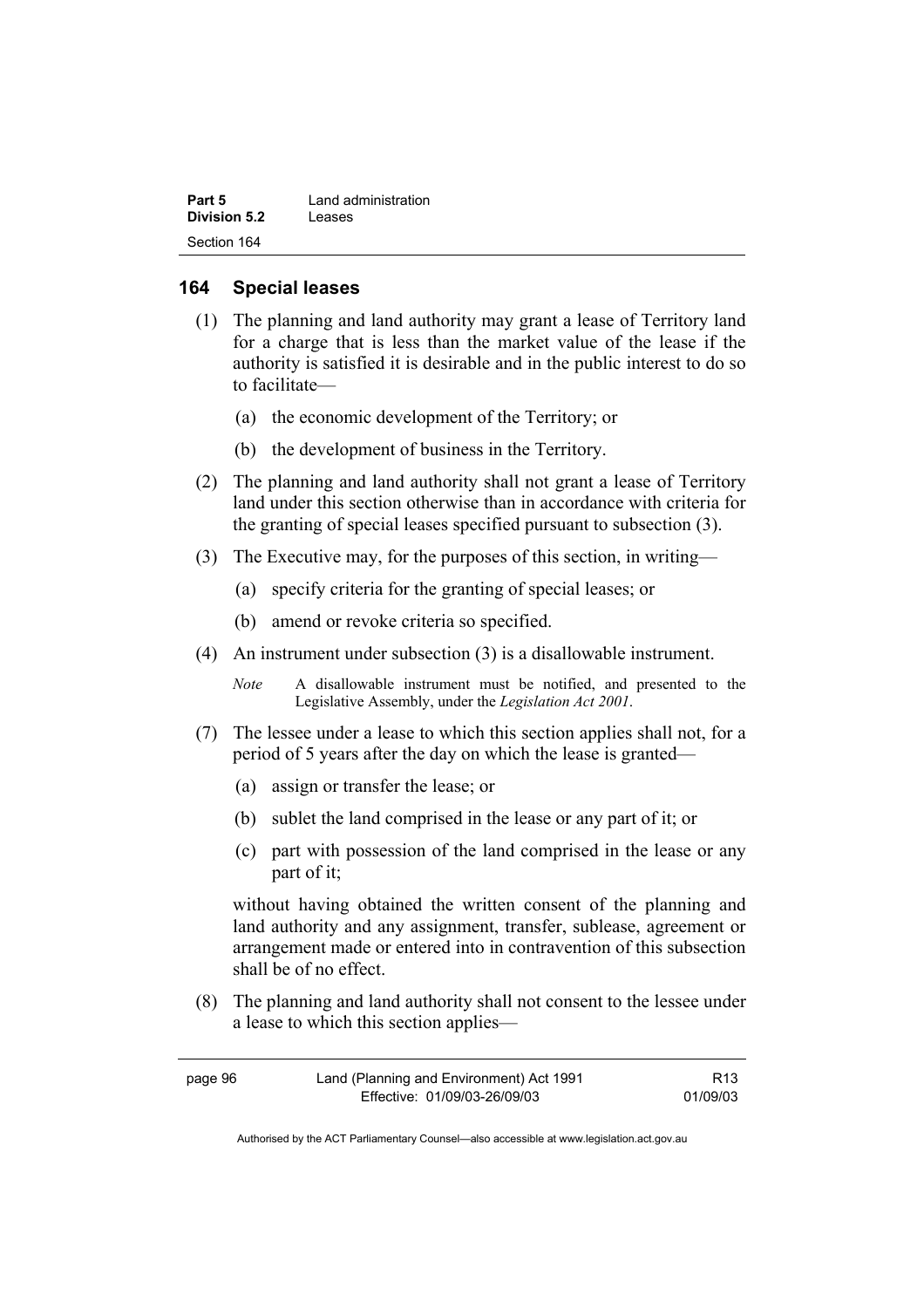- (a) assigning or transferring the lease; or
- (b) subletting the land comprised in the lease or any part of it; or
- (c) parting with possession of the land comprised in the lease or any part of it;

unless it is satisfied that the person to whom it is proposed that the lease should be assigned or transferred, the person to whom it is proposed that a sublease should be granted or the person to whom it is proposed that possession of the land should be given, as the case may be, is a person who satisfies the criteria of eligibility specified pursuant to subsection (2) in respect of the class of leases in which the lease is included.

## **166 Inquiries and assessments in relation to granting of leases**

If it is proposed that a lease of Territory land be granted, the Minister may—

- (a) establish a panel to conduct an inquiry into whether the proposed lease should be granted; or
- (b) direct that an assessment be made into the possible environmental impact of a decision to grant the lease.

#### **166A Grants of leases after inquiries or assessments**

- (1) This section applies if the Minister, under section 166, establishes a panel to conduct an inquiry, or directs that an assessment be made, in relation to the proposed grant of a lease.
- (2) The Minister must—
	- (a) consider the report of the panel or the assessment; and
	- (b) review the provisions of the proposed lease taking the report or assessment into account; and
	- (c) direct the planning and land authority—

| R13      | Land (Planning and Environment) Act 1991 | page 97 |
|----------|------------------------------------------|---------|
| 01/09/03 | Effective: 01/09/03-26/09/03             |         |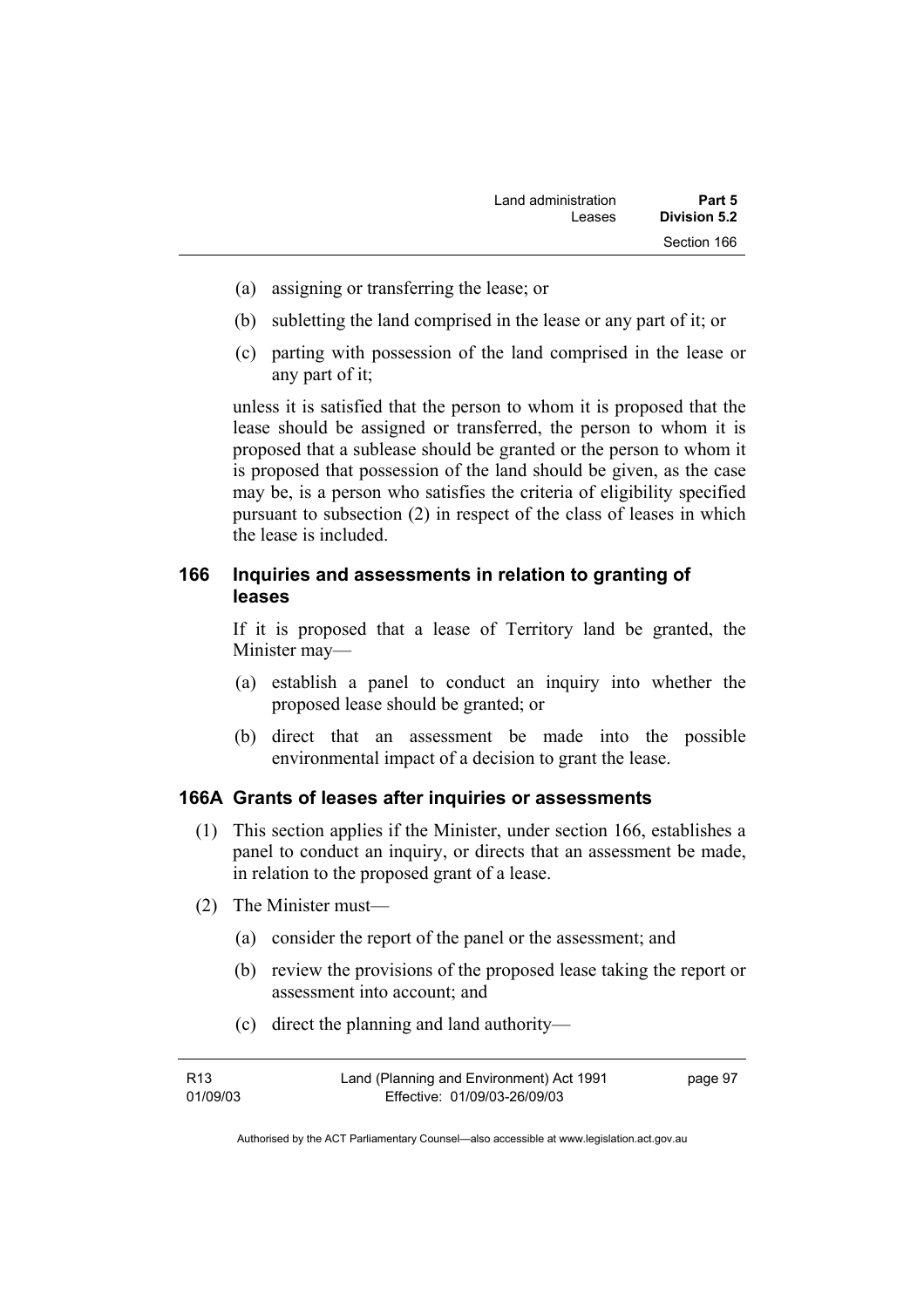| Part 5       | Land administration |
|--------------|---------------------|
| Division 5.2 | Leases              |
| Section 167  |                     |

- (i) to grant the proposed lease; or
- (ii) to grant the proposed lease as varied in accordance with the direction; or
- (iii) to refuse to grant the proposed lease.
- (3) The planning and land authority may grant the proposed lease only in accordance with a direction of the Minister under subsection  $(2)$  (c).

#### **167 Eligibility for certain classes of leases**

- (1) The Executive may, in writing—
	- (a) declare a specified class of leases to be leases to which this section applies; or
	- (b) specify, in respect of a class of leases declared under paragraph (a) to be leases to which this section applies, criteria for determining whether a person is eligible to hold the land comprised in a lease included in that class; or
	- (c) amend or revoke a declaration under paragraph (a) or criteria specified under paragraph (b).
- (2) An instrument under subsection (1) is a disallowable instrument.
	- *Note* A disallowable instrument must be notified, and presented to the Legislative Assembly, under the *Legislation Act 2001*.
- (3) The planning and land authority shall not grant a lease to which this section applies to a person who does not satisfy the criteria specified pursuant to subsection (1) (b) in respect of the class of leases in which the lease is included.
- (4) The validity of a lease to which this section applies is not to be taken to be affected by a failure to comply with subsection (3).
- (5) The lessee under a lease to which this section applies, or any other person having an interest in such a lease, shall not—

| page 98 | Land (Planning and Environment) Act 1991 | R <sub>13</sub> |
|---------|------------------------------------------|-----------------|
|         | Effective: 01/09/03-26/09/03             | 01/09/03        |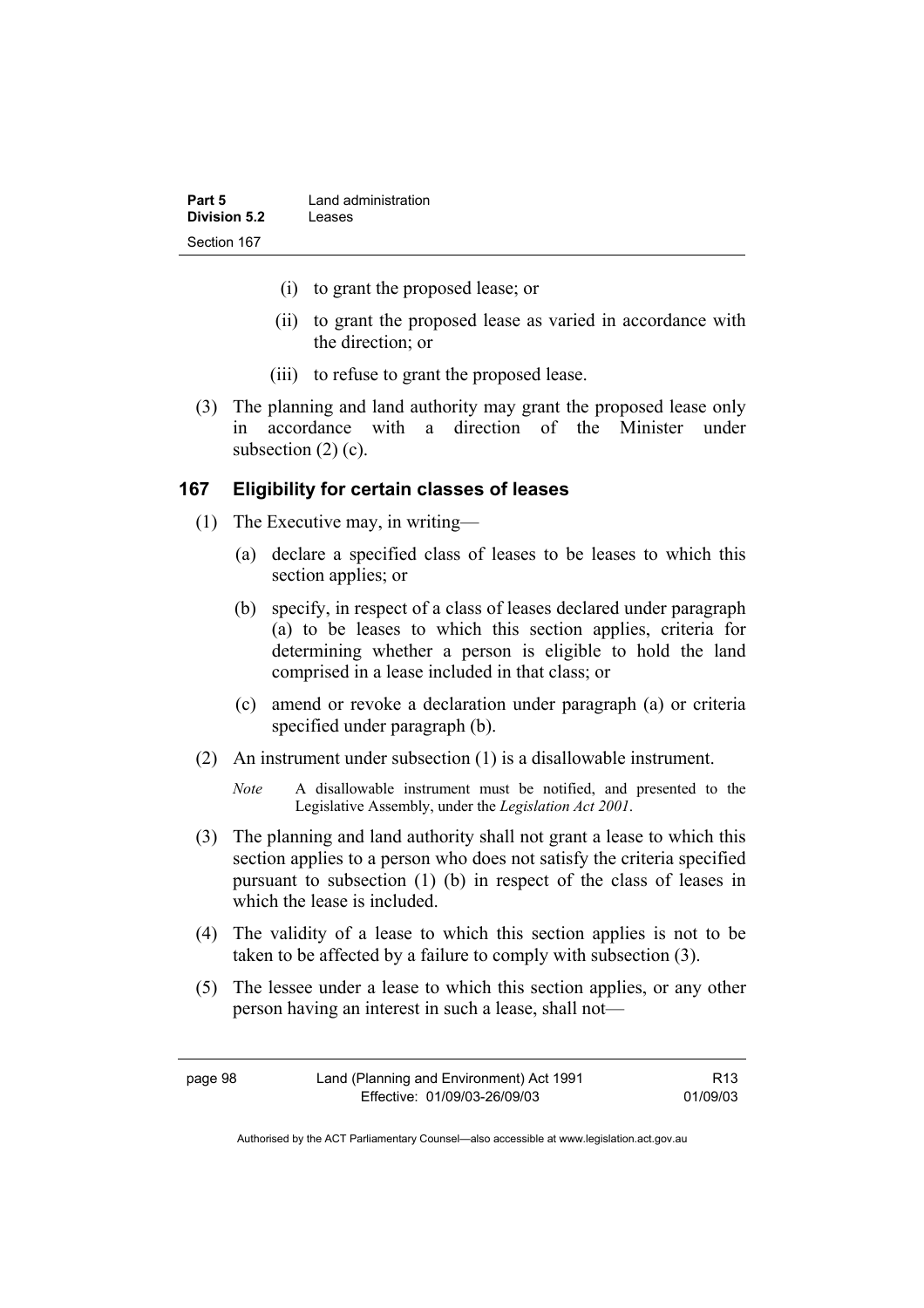- (a) assign or transfer the lease; or
- (b) sublet the land comprised in the lease or any part of it; or
- (c) part with possession of the land comprised in the lease or any part of it;

without having obtained the written consent of the planning and land authority and any assignment, transfer, sublease, agreement or arrangement made or entered into in contravention of this subsection shall be of no effect.

- (6) The planning and land authority shall not consent to the lessee under a lease to which this section applies, or to any other person having an interest in such a lease—
	- (a) assigning or transferring the lease; or
	- (b) subletting the land comprised in the lease or any part of it; or
	- (c) parting with possession of the land comprised in the lease or any part of it;

unless it is satisfied that the person to whom it is proposed that the lease should be assigned or transferred, the person to whom it is proposed that a sublease should be granted or the person to whom it is proposed that possession of the land should be given, as the case may be, is a person who satisfies the criteria of eligibility specified pursuant to subsection (1) (b) in respect of the class of leases in which the lease is included.

## **168 Authority need not grant lease**

- (1) The planning and land authority need not grant a lease of Territory land to an applicant, even if applications for the lease have been invited.
- (2) If applications for a lease have been invited subject to conditions, the planning and land authority may, without granting a lease, invite

R13 01/09/03 page 99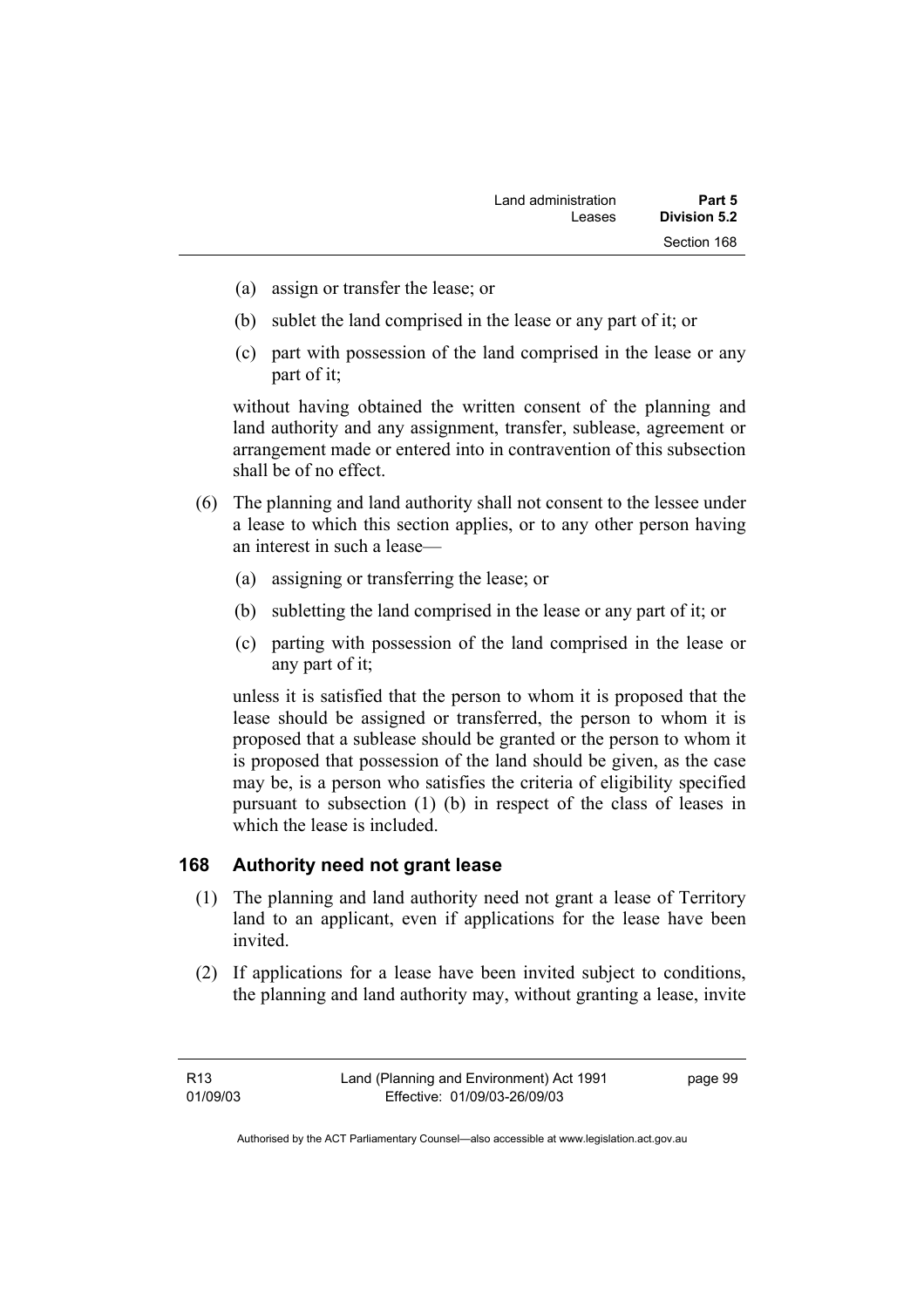| Part 5       | Land administration |
|--------------|---------------------|
| Division 5.2 | Leases              |
| Section 169  |                     |

fresh applications for the lease subject to the same or other conditions.

#### **169 Payment for leases**

- (1) Subject to subsection (2), the planning and land authority shall not grant a lease of Territory land otherwise than for payment of an amount that is not less than the market value of the lease.
- (2) Subsection (1) does not apply in respect of—
	- (a) a lease granted for a rent that is the full market rental value of the lease; or
	- (b) a lease granted under section 161 (1) (d), 163, 164, 171, 171A or 172.

#### **170 Failure to accept and execute lease**

- (1) Subject to subsection (2), where a person who is entitled to the grant of a lease of Territory land pursuant to this part fails to—
	- (a) accept and execute the lease; or
	- (b) pay any amount that he or she is required to pay before being granted the lease;

within the prescribed period, the planning and land authority may, by instrument served on the person, terminate his or her right to the grant of the lease.

- (2) An instrument under subsection (1) shall—
	- (a) specify the ground on which it is given; and
	- (b) state that it takes effect on the day 28 days after the day on which it is served.
- (3) An instrument under subsection (1) may be served on a person by—
	- (a) delivering it to the person personally; or

| page 100 | Land (Planning and Environment) Act 1991 | R <sub>13</sub> |
|----------|------------------------------------------|-----------------|
|          | Effective: 01/09/03-26/09/03             | 01/09/03        |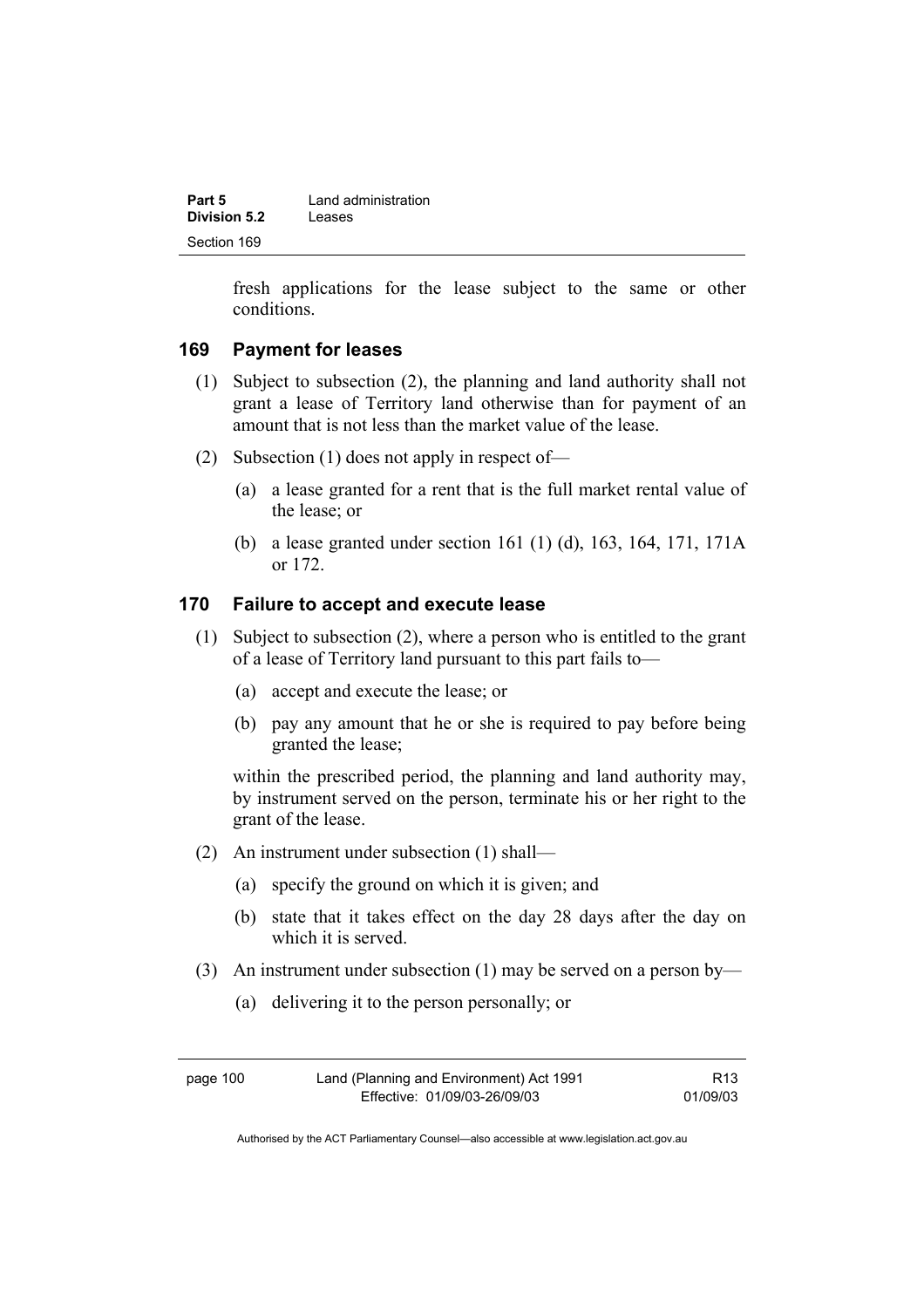| Part 5       | Land administration |
|--------------|---------------------|
| Division 5.2 | Leases              |
| Section 171  |                     |

- (b) sending it to the person by post; or
- (c) where the residential address of the person is not known to the planning and land authority —publishing a copy of the instrument in a daily newspaper.
- (4) An instrument under subsection (1) shall take effect on the day 28 days after the day on which it is served.
- (5) A person whose right to the grant of a lease has been terminated under this section shall not have any claim for compensation in respect of the termination of the right or for the recovery of any money paid to the planning and land authority in respect of the grant of the lease.

### **171 Grant of further residential leases**

- (1) This section applies if—
	- (a) the holder of a residential lease of land applies to the planning and land authority for the grant of a further residential lease of the land; and
	- (b) neither the Territory nor the Commonwealth needs the land for a public purpose; and
	- (c) the lessee pays the fee worked out under the determination under subsection (3); and
	- (d) the lessee surrenders the existing lease.
- (2) The planning and land authority must grant the lessee a further residential lease of the land for a term not longer than 99 years to begin on the day after the day the existing lease is surrendered.
- (3) The Minister may make a determination, in writing, for subsection  $(1)$  (c).
- (4) If the term of a further lease granted under subsection (2) is not longer than the term of the existing lease, the fee payable under

| R13      | Land (Planning and Environment) Act 1991 | page 101 |
|----------|------------------------------------------|----------|
| 01/09/03 | Effective: 01/09/03-26/09/03             |          |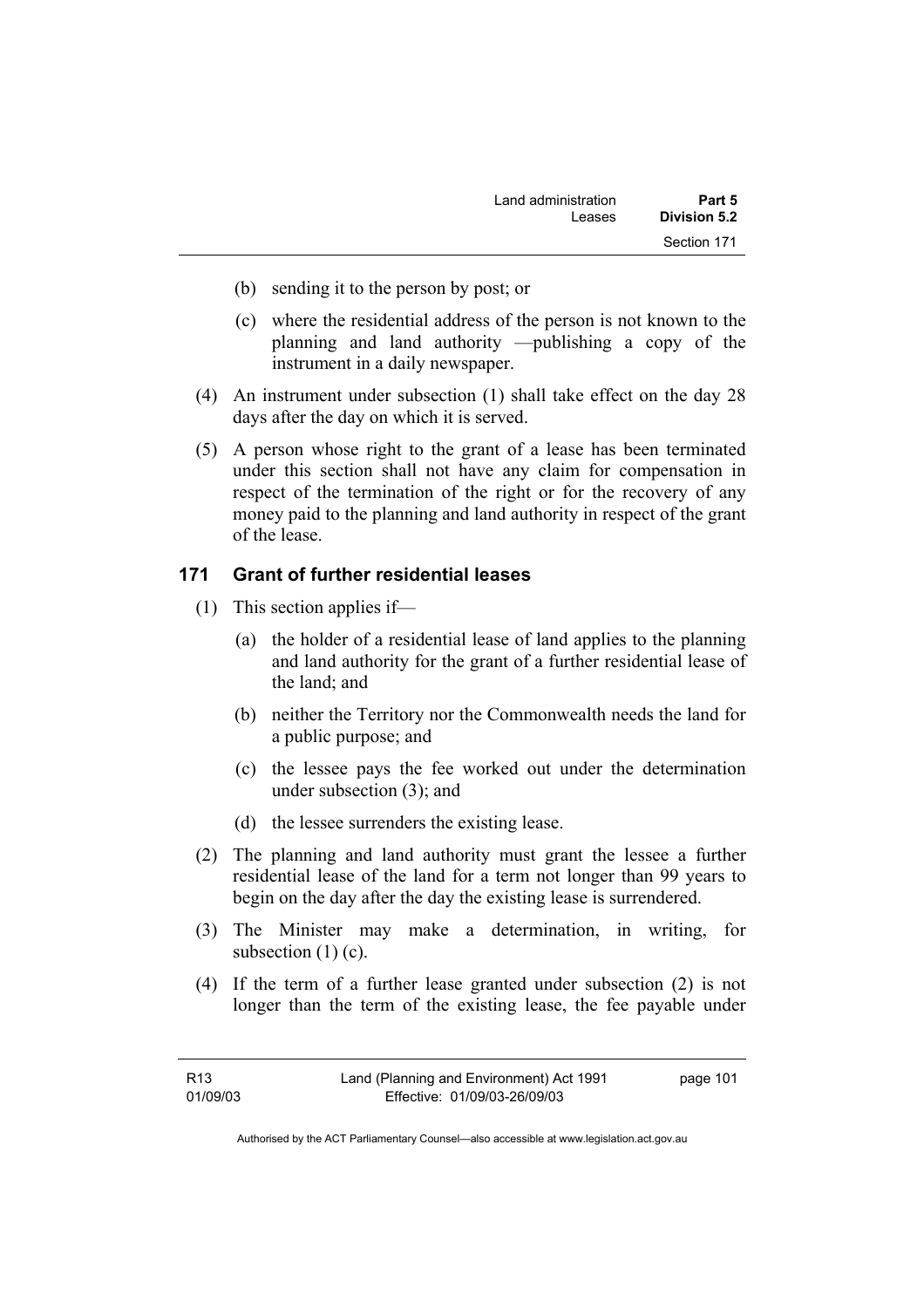| Part 5       | Land administration |
|--------------|---------------------|
| Division 5.2 | Leases              |
| Section 171A |                     |

subsection (1) (c) must not be more than the cost of granting the lease.

- (5) A determination under subsection (3) is a disallowable instrument.
	- *Note* A disallowable instrument must be notified, and presented to the Legislative Assembly, under the *Legislation Act 2001*.

#### **171A Grant of further rural leases**

- (1) Where—
	- (a) the holder of a rural lease applies to the planning and land authority for the grant of a further rural lease of the same land; and
	- (b) neither the Territory nor the Commonwealth requires the land for a public purpose; and
	- (c) all rent due under the existing lease is paid; and
	- (ca) the lessee pays the determined fee; and
	- (d) the lessee surrenders the existing lease;

the authority must grant the lessee a further rural lease of that land for a term not exceeding the maximum set out in the determination under subsection (2), and subject to any conditions set out in that determination, to commence on the day immediately following the date of surrender of the existing lease.

- (2) The Minister may make a determination, in writing, for the purposes of subsection (1).
- (3) A determination under subsection (2) may—
	- (a) include a condition that a lessee pays, for the grant of a further lease—
		- (i) an amount stated in, or worked out in accordance with, the determination (an *amount condition*); or
		- (ii) the market value of the lease; and

| page 102 | Land (Planning and Environment) Act 1991 | R13      |
|----------|------------------------------------------|----------|
|          | Effective: 01/09/03-26/09/03             | 01/09/03 |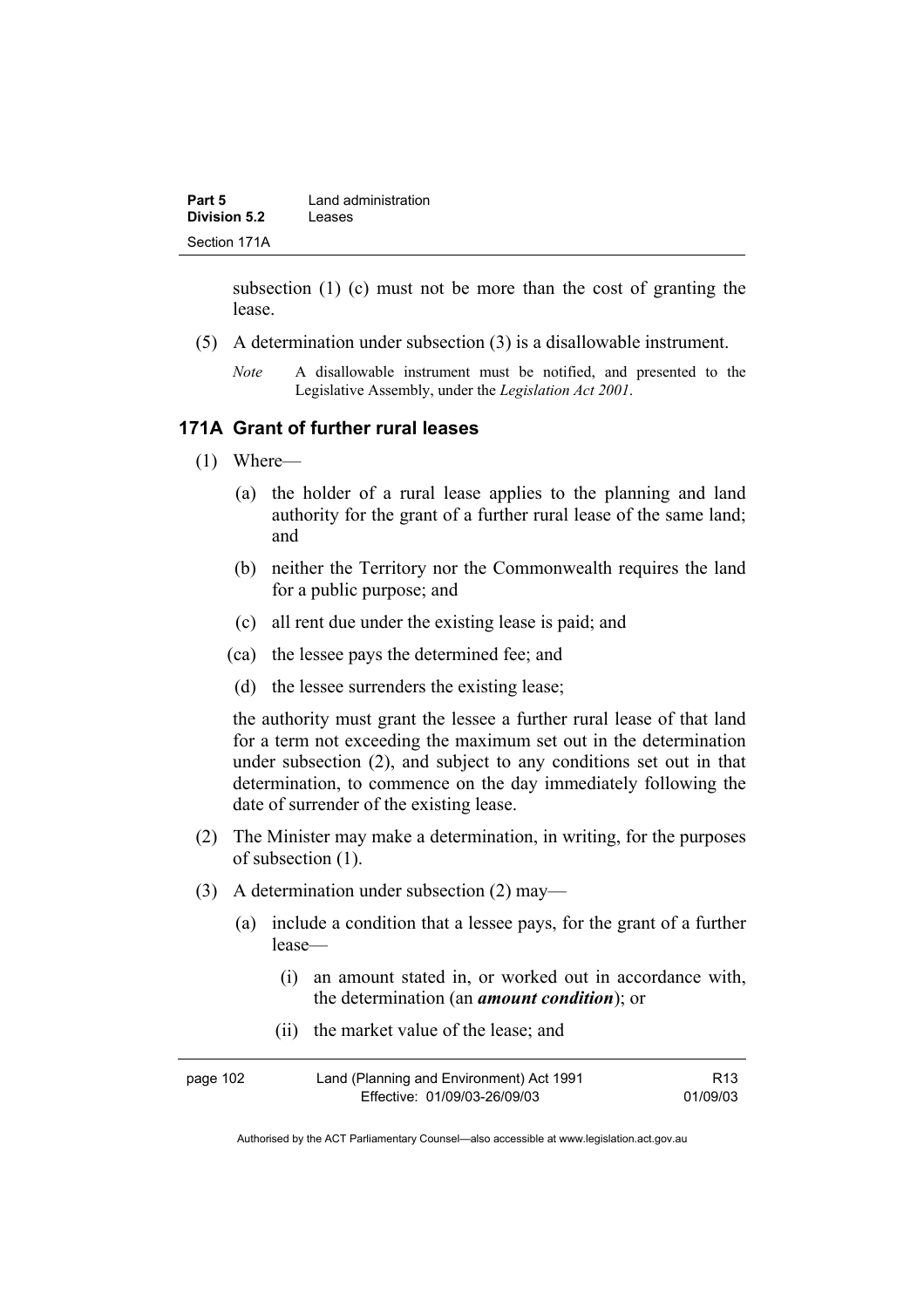| Land administration<br>Leases | Part 5<br>Division 5.2 |
|-------------------------------|------------------------|
|                               | Section 172            |
|                               |                        |

- (b) provide that an amount condition ceases to apply to a lessee if the lessee—
	- (i) has not applied for the grant of a further rural lease under subsection (1) within the period stated in the determination for applying for such a grant; and
	- (ii) has not accepted in writing an offer for the grant of such a lease within the period stated in the determination for accepting such an offer.
- (4) A provision mentioned in subsection (3) (b) may apply to an amount condition of a determination made before or after the commencement of that subsection.
- (5) If the national capital authority has set a maximum term for a rural lease of land in a designated area, a determination under subsection (2) relating to the land must not set a term for a further rural lease of the land that is longer than the maximum term.
- (5A) In subsection (5):

*designated area*—see the *Australian Capital Territory (Planning and Land Management) Act 1988* (Cwlth), section 4 (Definitions for whole Act).

- (6) If the term of a further lease granted under subsection (1) does not exceed the term of the existing lease, the fee payable under subsection (1) (ca) shall not exceed the cost of granting the lease.
- (7) A determination under subsection (2) is a disallowable instrument.
	- *Note* A disallowable instrument must be notified, and presented to the Legislative Assembly, under the *Legislation Act 2001*.

### **172 Grant of further leases for purposes other than residential or rural**

(1) This section applies if—

page 103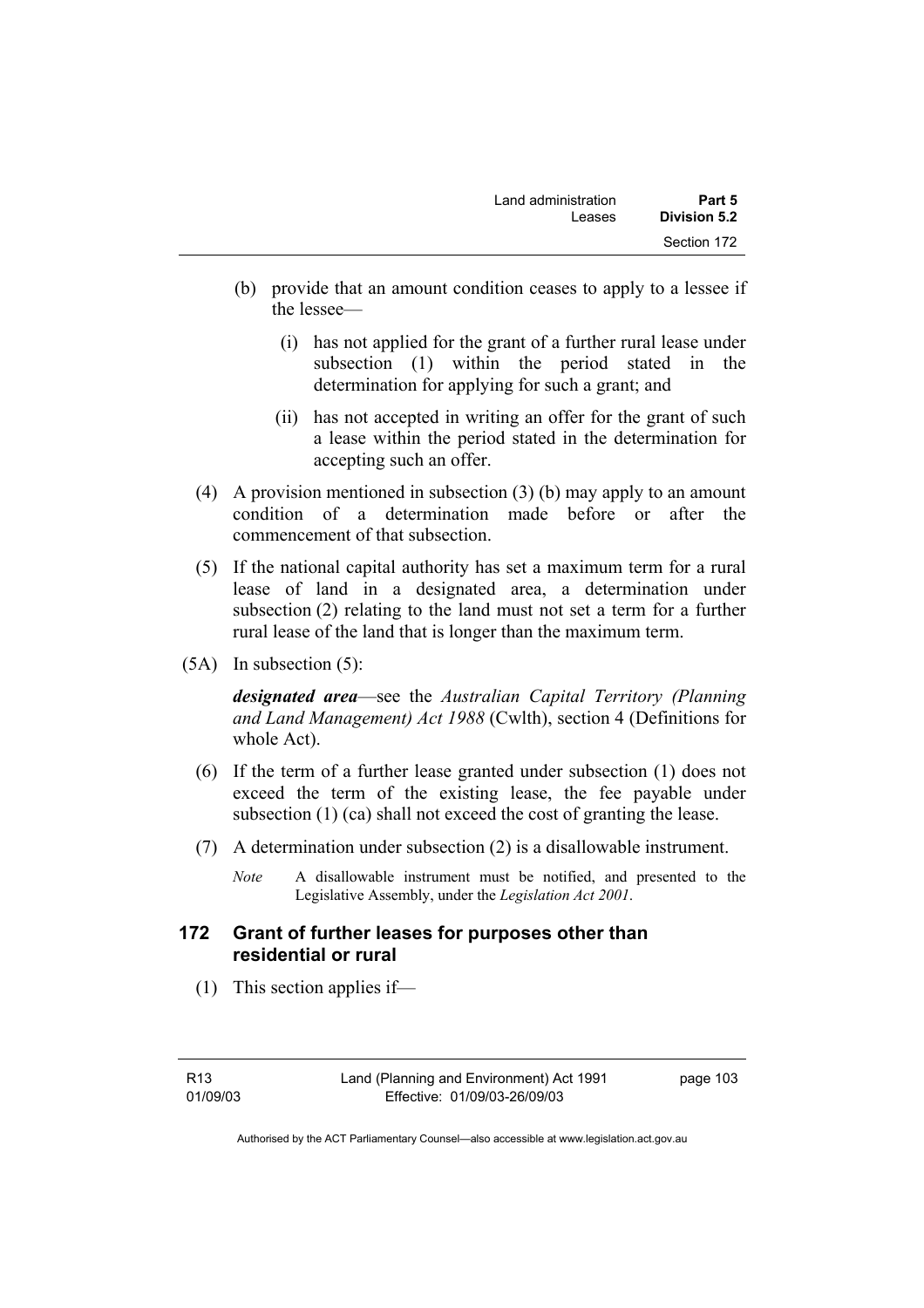| Part 5       | Land administration |
|--------------|---------------------|
| Division 5.2 | Leases              |
| Section 172A |                     |

- (a) the holder of a lease of Territory land other than a residential lease or a rural lease applies to the planning and land authority for the grant of a further lease of the land for the same purposes; and
- (b) neither the Territory nor the Commonwealth needs the land for a public purpose; and
- (c) all rent due under the existing lease is paid; and
- (d) the lessee pays the fee worked out under the determination under subsection (3); and
- (e) the lessee surrenders the existing lease.
- (2) The planning and land authority must grant the lessee a further lease of the land for the same purposes for a term not longer than 99 years to begin on the day after the day the existing lease is surrendered.
- (3) The Minister may make a determination, in writing, for subsection (1) (d).
- (4) If the term of a further lease granted under subsection (2) is not longer than the term of the existing lease, the fee payable under subsection (1) (d) must not be more than the cost of granting the lease.
- (5) A determination under subsection (3) is a disallowable instrument.
	- *Note* A disallowable instrument must be notified, and presented to the Legislative Assembly, under the *Legislation Act 2001*.

#### **172A Grant of further lease—unit titles**

- (1) The planning and land authority may grant a further lease of a unit, or the common property, under a units plan only on an application by the owners corporation.
- (2) The planning and land authority may grant a further lease of a unit, or the common property, under a units plan only if—

page 104 Land (Planning and Environment) Act 1991 Effective: 01/09/03-26/09/03

R13 01/09/03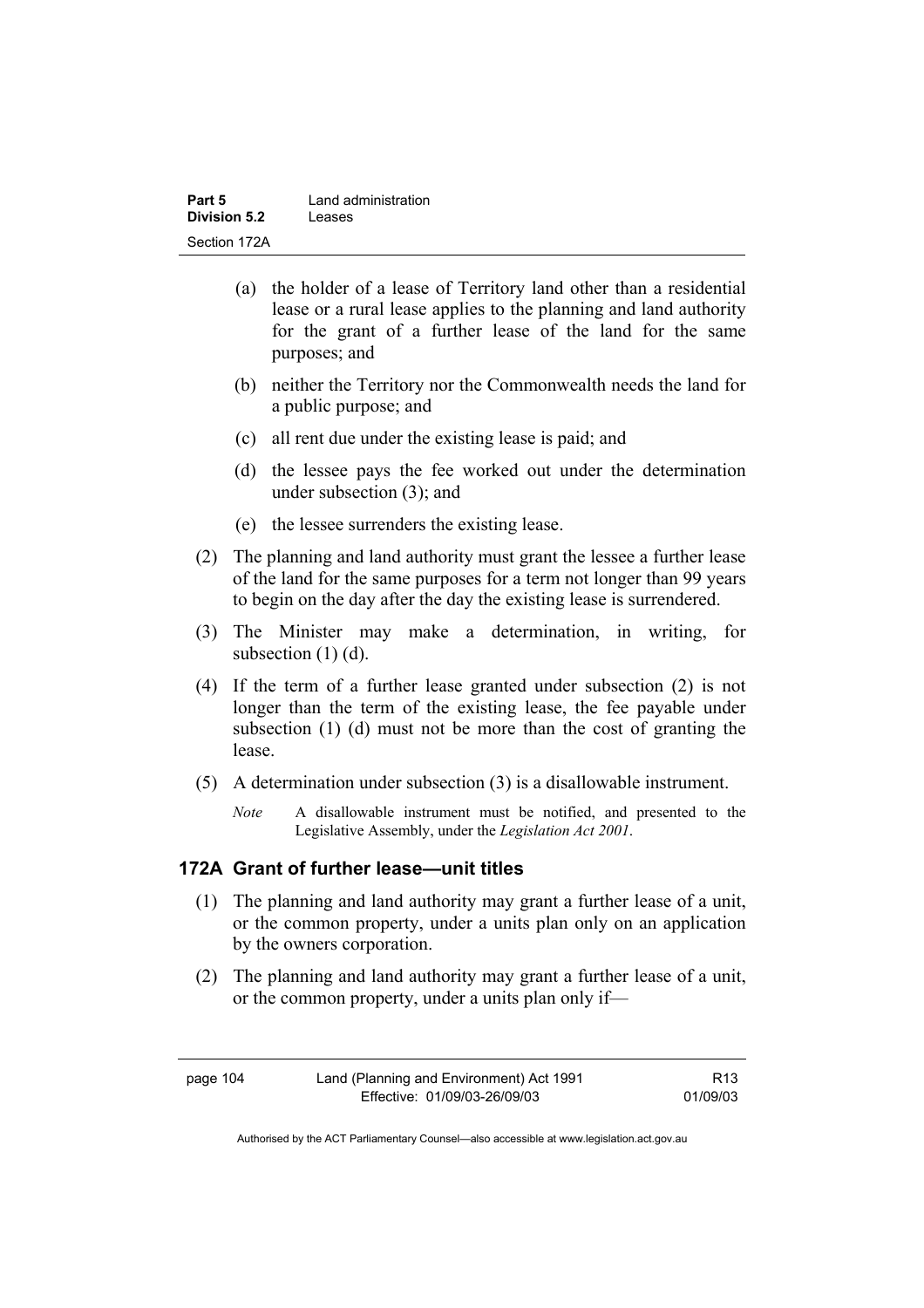- (a) the authority grants further leases for all the units and the common property; and
- (b) the further leases are all granted for the same term.
- (3) An application must be supported by an ordinary resolution of the owners corporation.
- (4) A certificate under the *Unit Titles Act 2001*, section 109 about the resolution must be attached to the application.
- (5) In this section:

*further lease* means a lease under section 171, 171A or 172.

*units plan*—see the *Unit Titles Act 2001*, section 7.

# **172B Grant of further lease—community title**

- (1) The planning and land authority may grant a further lease of a lot in a community title scheme only on an application by the body corporate of the scheme.
- (2) The planning and land authority may grant a further lease of a lot in a community title scheme only if—
	- (a) the authority grants further leases for all the lots in the scheme; and
	- (b) the further leases are all granted for the same term.
- (3) An application must be supported by an ordinary resolution of the body corporate.
- (4) An application must have attached to it a certificate under the seal of the body corporate that states that at a general meeting of the body corporate held on a stated day a resolution was passed for subsection (3) in the terms set out in the certificate.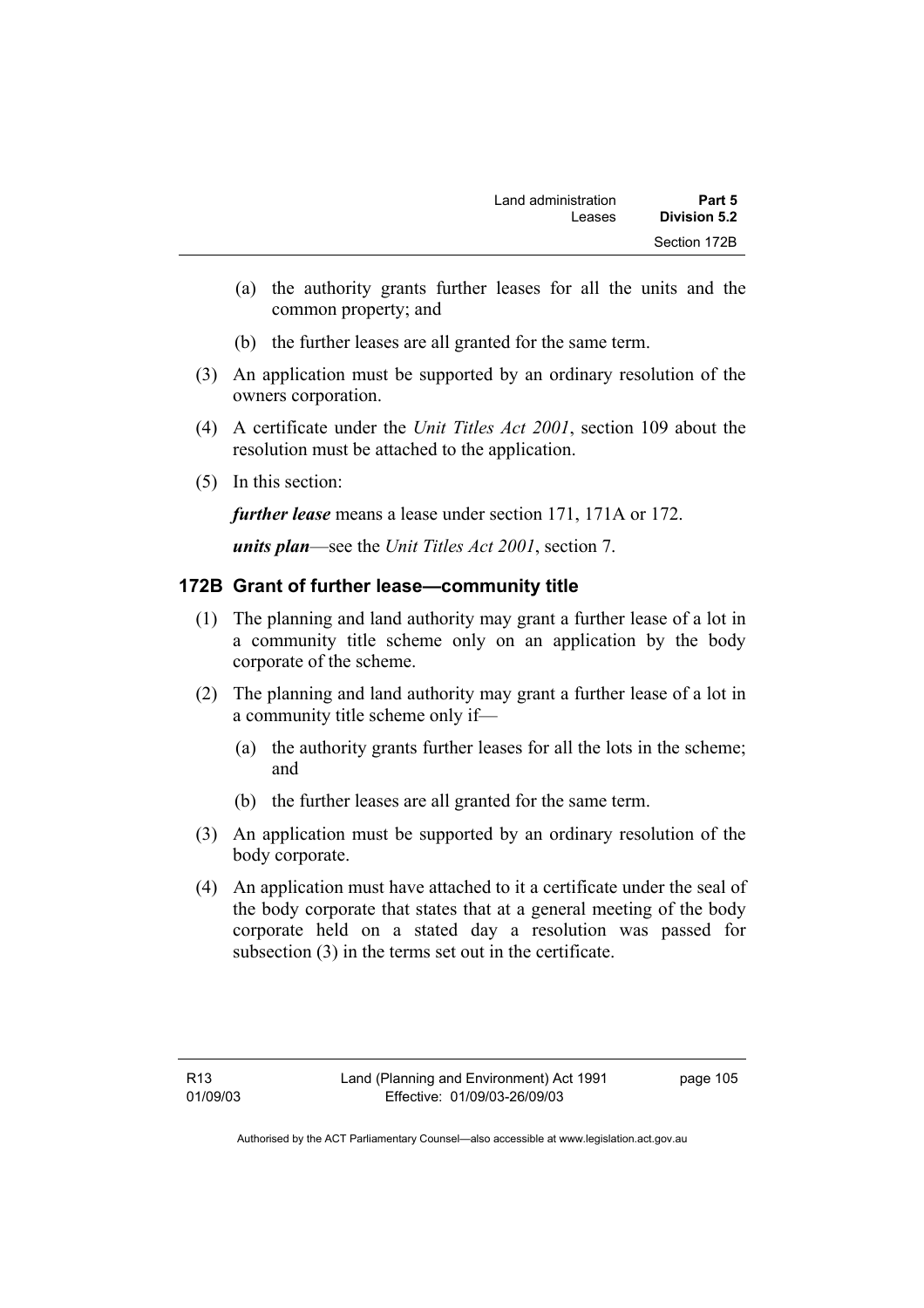| Part 5              | Land administration |
|---------------------|---------------------|
| <b>Division 5.2</b> | Leases              |
| Section 172C        |                     |

#### **172C No right to use, flow and control of water**

A lease or further lease of Territory land granted under this division after the commencement of this section shall not be taken to confer a right to the use, flow and control of water (including water containing impurities) under the land the subject of the lease.

#### **173 Lessee's rights in respect of improvements**

(1) In this section:

*improvement*, in relation to land, means—

- (a) a building or a structure on the land; or
- (b) in relation to land held under a rural lease—
	- (i) a building or structure on or under the land; or
	- (ii) any improvement to the land reasonably undertaken for rural purposes.

*lessee*, for a lease that has been surrendered or ended, or the term of which has ended, means the person who was the lessee under the lease at the time of the surrender or ending.

*undertaken*, in relation to an improvement that is a building or structure, means the construction, erection or installation of the building or structure.

- (2) This section applies only to the following improvements to land:
	- (a) an improvement undertaken in a manner consistent with the law of the Territory, and with any lease over the land, except—
		- (i) an improvement undertaken by the Territory or the Commonwealth (subject to paragraph (b)); or
		- (ii) an improvement acquired by the Territory or the Commonwealth (subject to paragraph (c));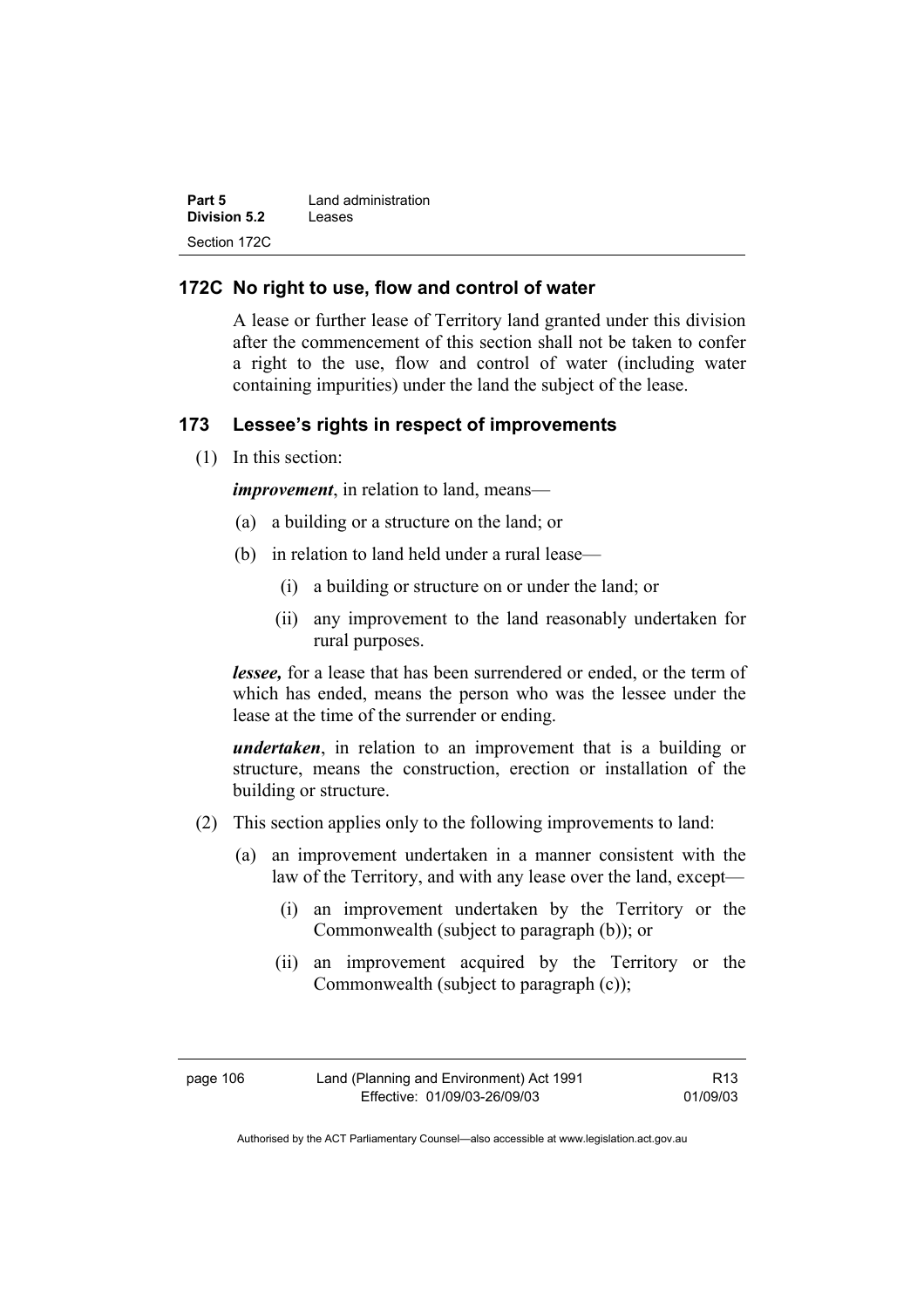| Land administration | Part 5       |
|---------------------|--------------|
| Leases              | Division 5.2 |
|                     | Section 173  |

- (b) an improvement undertaken by the Territory or the Commonwealth, where the Territory or the Commonwealth has received, or is entitled to receive, payment for that improvement;
- (c) an improvement acquired by the Territory or the Commonwealth, where the Territory or the Commonwealth has received, or is entitled to receive, payment for the improvement.
- (3) Where, upon the expiration of the term of a lease of Territory land upon which there are improvements to which this section applies, the lessee is granted a further lease of that land or any part of it, he or she shall not be liable to make any payment to the planning and land authority for the improvements on the land or part of the land, as the case may be.
- (4) Subject to subsections (5) and (12), where, upon the expiration of the term of a lease of Territory land upon which there are improvements to which this section applies, the lessee is not granted a further lease of the land, or is granted a lease of part only of the land, the planning and land authority shall be liable to pay the lessee—
	- (a) where no further lease of the land is granted to the lessee—the amount determined by the planning and land authority to be the value of the improvements on the land; or
	- (b) where a further lease of part only of the land is granted to the lessee—the amount determined by the planning and land authority to be the value of the improvements to which this section applies on the part of the land not so leased.
- (5) Before the end of the term of a lease of Territory land, the planning and land authority may declare that the land comprised in the lease, or part of the land, is available for a further lease.
- (6) If the lessee does not elect to take a further lease of the land, or part of the land, declared to be available within 6 months after the end of

| R <sub>13</sub> | Land (Planning and Environment) Act 1991 | page 107 |
|-----------------|------------------------------------------|----------|
| 01/09/03        | Effective: 01/09/03-26/09/03             |          |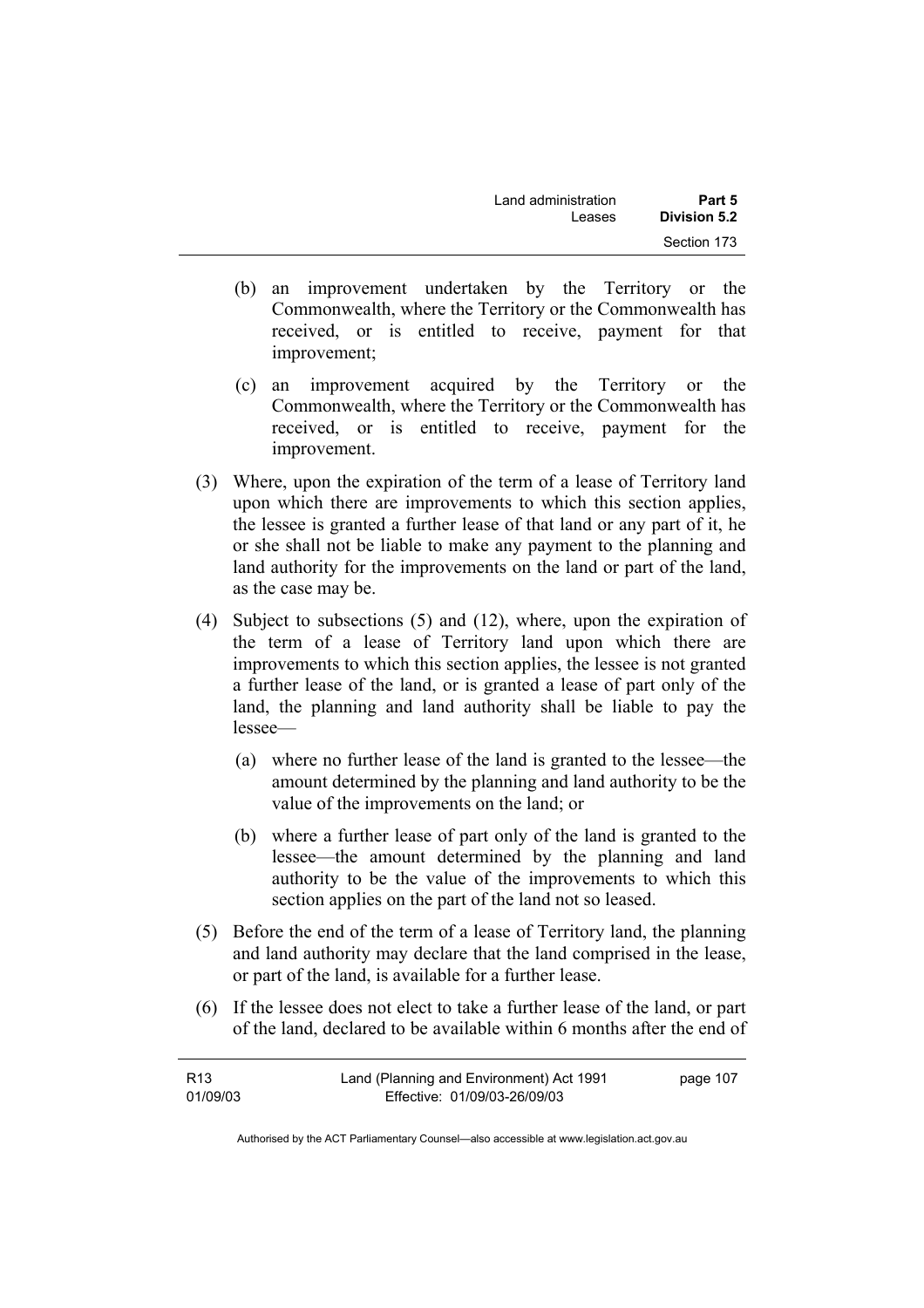| Part 5       | Land administration |
|--------------|---------------------|
| Division 5.2 | Leases              |
| Section 173  |                     |

the term of the lease, the amount of any expenditure reasonably incurred by the Territory, the planning and land authority or both, in relation to the grant of a lease of the land, or part of the land, to anyone else must be deducted from the amount payable to the lessee under this section.

- (7) Subject to subsections (9), (10) and (12), where a lease is surrendered or ended the provisions of this section relating to the payment to the lessee of the value of the improvements on the land comprised in the lease upon the expiration of the term shall (so far as applicable) apply as if the term of the lease had expired on the day of the surrender or ending.
- (8) Subject to subsections (9) and (12), if, prior to the expiration of the term of a lease of Territory land, the planning and land authority withdraws all or part of the leased land from the lease pursuant to a provision of the lease, the provisions of this section relating to the payment to the lessee of the value of the improvements on the land upon the expiration of the term shall (so far as applicable) apply as if the term of the lease had expired on the day of the withdrawal.
- (9) Subsection (7) or (8) applies in respect of a lease only if the lessee has fully complied with the provisions (if any) of the lease relating to the erection of a building on the land comprised in the lease.
- (10) If a lease is surrendered or ended, the planning and land authority may work out the amount of the expenditure reasonably incurred by the Territory, the planning and land authority or both, in relation to—
	- (a) the surrender or ending of the lease; and
	- (b) any grant of a further lease of the land or part of the land.
- (11) The amount worked out under subsection (10) must be deducted from any amount payable under subsection (7) to the lessee of the surrendered or ended lease.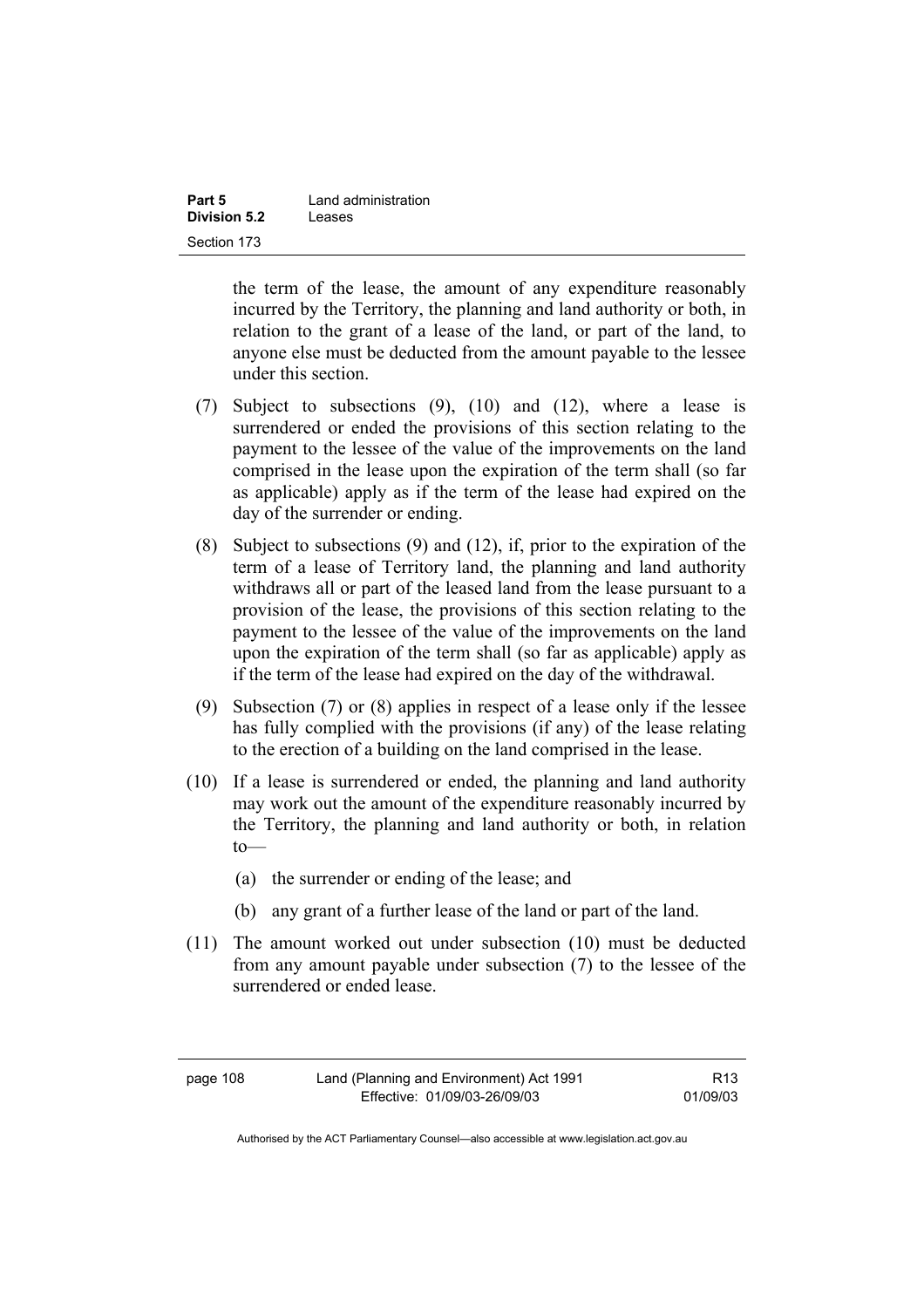| Land administration | Part 5       |
|---------------------|--------------|
| Leases              | Division 5.2 |
|                     | Section 174  |

 (12) Subsections (4), (7) and (8) apply in respect of a lease subject to any provisions of the lease that preclude or limit the right of the lessee to payment in respect of improvements on the land comprised in the lease.

# **174 Determination of value of improvements**

(1) In this section:

*assessment day* means—

- (a) in relation to land a lease of which has expired—the day of expiry; or
- (b) in relation to land a lease of which has been terminated or surrendered—the day of termination or surrender, as the case may be; or
- (c) in relation to land which has been withdrawn from a lease—the day of withdrawal.

*lessee* has the same meaning as in section 173.

*market value*, in relation to improvements on land, means the amount by which the improvements increase the value of the lease of the land, assuming that the lease, together with the improvements, were offered for sale on the open market on the day immediately before the prescribed day on such reasonable terms and conditions as a bona fide seller might require.

- (2) Where compensation is payable under section 173 in respect of improvements, the planning and land authority shall, as soon as practicable after the assessment day in relation to the land on which the improvements are situated, by instrument determine, in accordance with this section, the market value of the improvements on the land as at the assessment day.
- (3) Where compensation is payable under section 173 (4), the planning and land authority shall, in valuing the improvements, assume that a

| R13      | Land (Planning and Environment) Act 1991 | page 109 |
|----------|------------------------------------------|----------|
| 01/09/03 | Effective: 01/09/03-26/09/03             |          |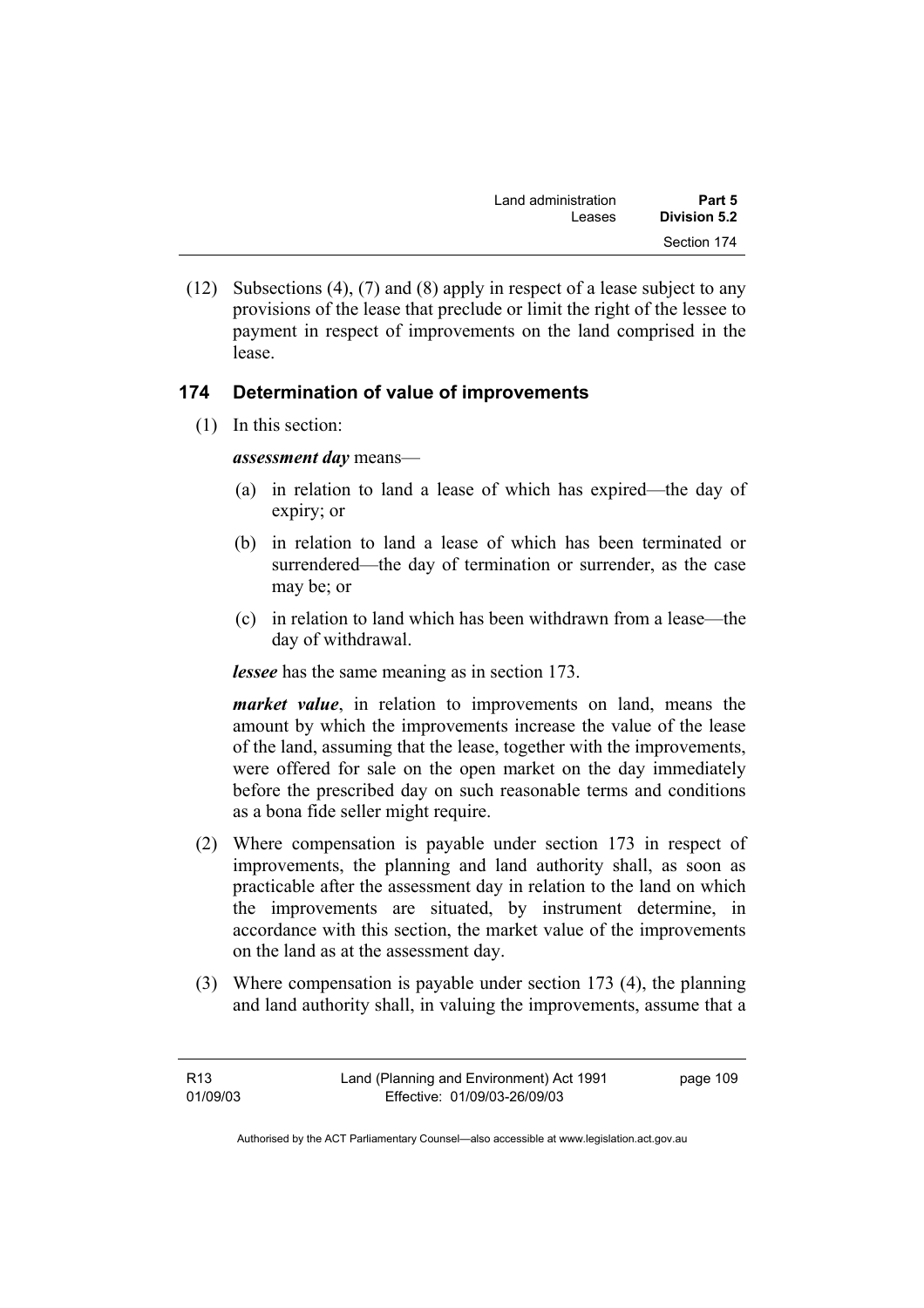| Part 5       | Land administration |
|--------------|---------------------|
| Division 5.2 | Leases              |
| Section 175  |                     |

further lease of the land had been granted subject to the same provisions, and for the same term, as the lease which has expired.

- (4) Where compensation is payable under section 173 (7), the planning and land authority shall, in valuing the improvements, assume that the lease of the land had not been terminated or surrendered.
- (5) Where compensation is payable under section 173 (8), the planning and land authority shall, in valuing the improvements, assume that the leased land or part of the leased land (as the case may be) had not been withdrawn from the lease.

### **175 Use of land for leased purpose**

- (1) Territory land in respect of which a lease has been granted, whether before or after the commencement of this part, shall not be used for any purpose other than a purpose authorised by the lease, subject to this section.
- (2) Notwithstanding the lease of Territory land for residential purposes, such land may also be used—
	- (a) for a home occupation within the meaning of the plan; or
	- (b) for a home business within the meaning of the plan, in accordance with an approval under part 6.
- (3) Notwithstanding the purpose permitted by a lease of Territory land, the land may be used—
	- (a) for a development of a type prescribed by the regulations, in accordance with an approval under part 6; or
	- (b) for any other activity prescribed by the regulations.

### **176 Variation of rent**

 (1) Where the rent payable under a lease of Territory land is varied in accordance with the provisions of the lease, the planning and land

R13 01/09/03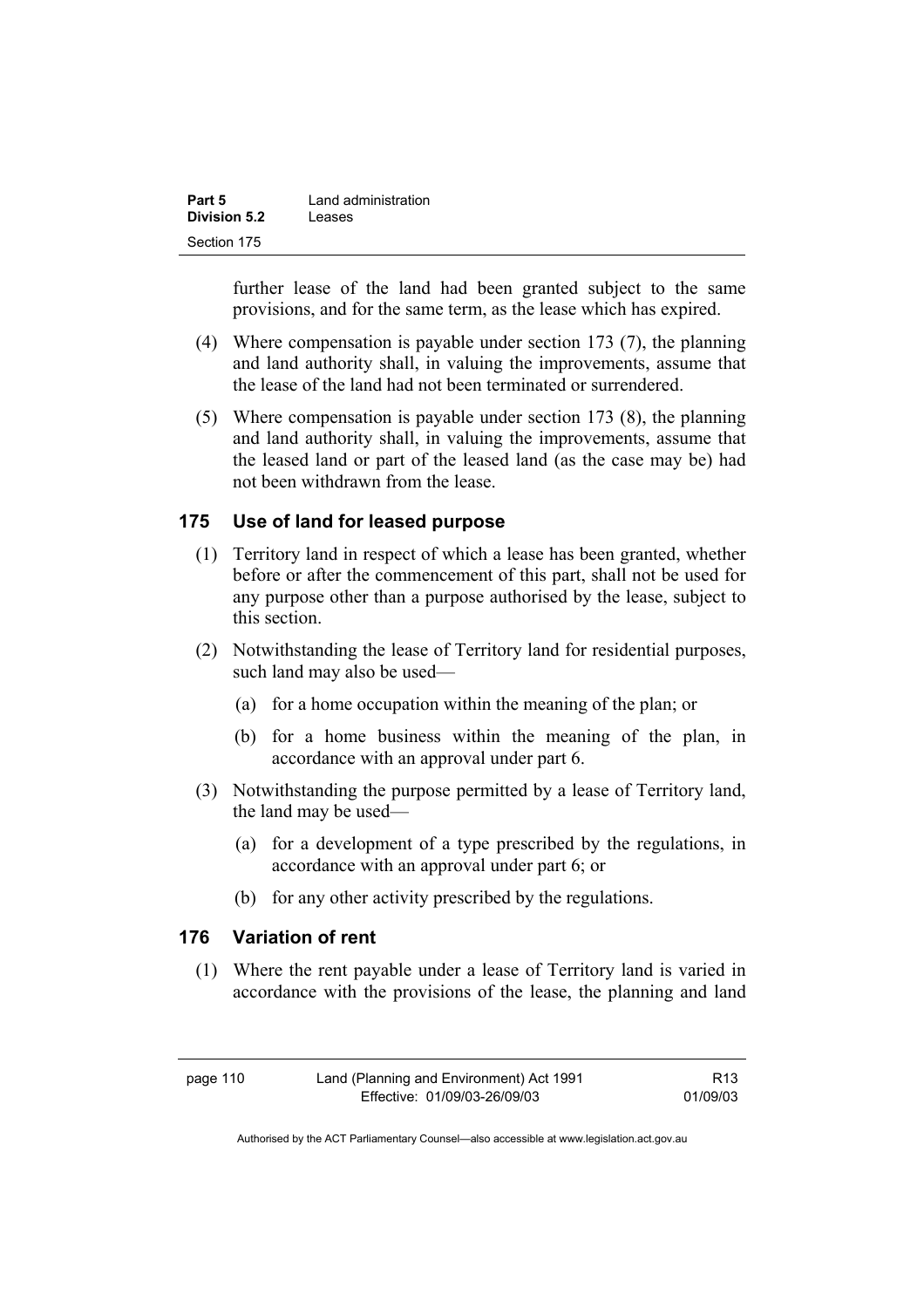authority shall give the lessee notice in writing of the variation by post.

- (2) A variation of rent referred to in a notice under subsection (1) shall come into operation on—
	- (a) the day 28 days after the day on which the notice is given; or
	- (b) where the lease under which the variation is made provides that the variation shall come into operation on a later day—that later day.

# **177 Review of variations of rent**

- (1) Where—
	- (a) the rent payable under a lease of Territory land is varied in accordance with the provisions of the lease; and
	- (b) the lease does not provide for the submission to arbitration of differences between the parties to the lease regarding variation of the rent;

the lessee may, within 28 days after receiving the notice under section 176 (1) relating to the variation, serve on the planning and land authority a request in writing that he or she review the variation.

- (2) The making of a request under subsection (1) does not affect the operation of the variation to which the request relates or prevent the taking of action to implement the variation.
- (3) If a request is made under subsection (1) in relation to a variation, the planning and land authority must review the variation and may confirm the variation or set it aside and substitute any other variation the authority considers appropriate.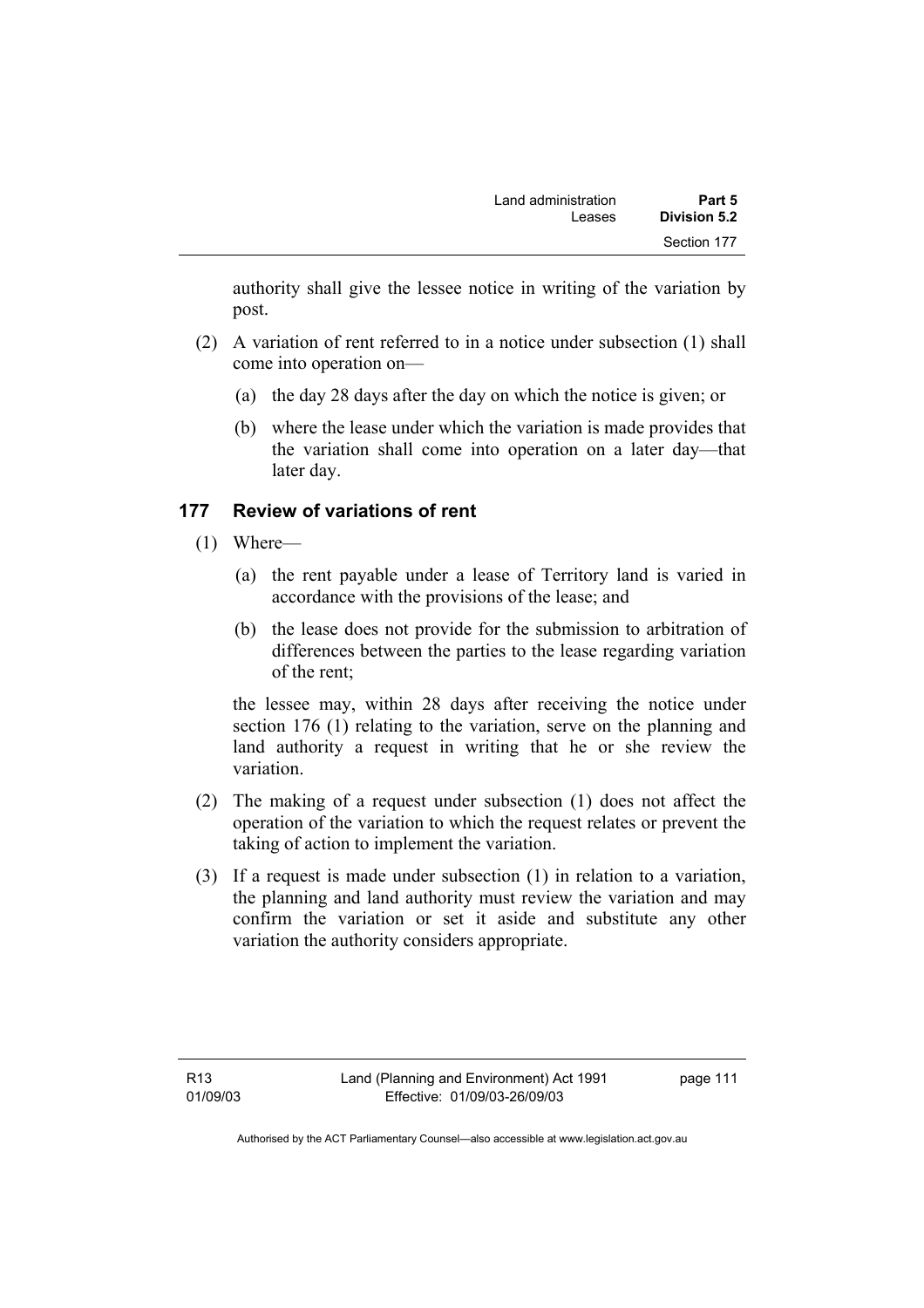| Part 5       | Land administration |
|--------------|---------------------|
| Division 5.2 | Leases              |
| Section 178  |                     |

#### **178 Refund of amount paid for grant of lease**

- (1) Subject to subsection (2), the planning and land authority may authorise the payment to—
	- (a) a person who has surrendered a lease of Territory land; or
	- (b) a person who held a lease of Territory land that has been terminated under this Act;

of an amount that is equal to the amount paid by the person for the grant of the lease less any charge determined for this subsection in respect of the refund of the amount paid for the grant of a lease of that kind.

- (2) The planning and land authority shall not authorise the payment of an amount under this section otherwise than in accordance with criteria for the authorisation of payments specified pursuant to subsection  $(3)$ .
- (3) The Executive may, for the purposes of this section, in writing—
	- (a) specify criteria for the authorisation of payments under this section; or
	- (b) amend or revoke criteria so specified.
- (4) An instrument under subsection (3) is a disallowable instrument.
	- *Note* A disallowable instrument must be notified, and presented to the Legislative Assembly, under the *Legislation Act 2001*.

### **179 Certificates of compliance**

- (1) Subject to subsection (4), where a building and development provision of a lease of Territory land has been fully complied with, the planning and land authority shall, on application by the lessee, issue a certificate of compliance to the effect that the provision has been so complied with.
	- *Note* A fee may be determined under s 287 (Determination of fees) for this subsection.

| page 112 | Land (Planning and Environment) Act 1991 | R <sub>13</sub> |
|----------|------------------------------------------|-----------------|
|          | Effective: 01/09/03-26/09/03             | 01/09/03        |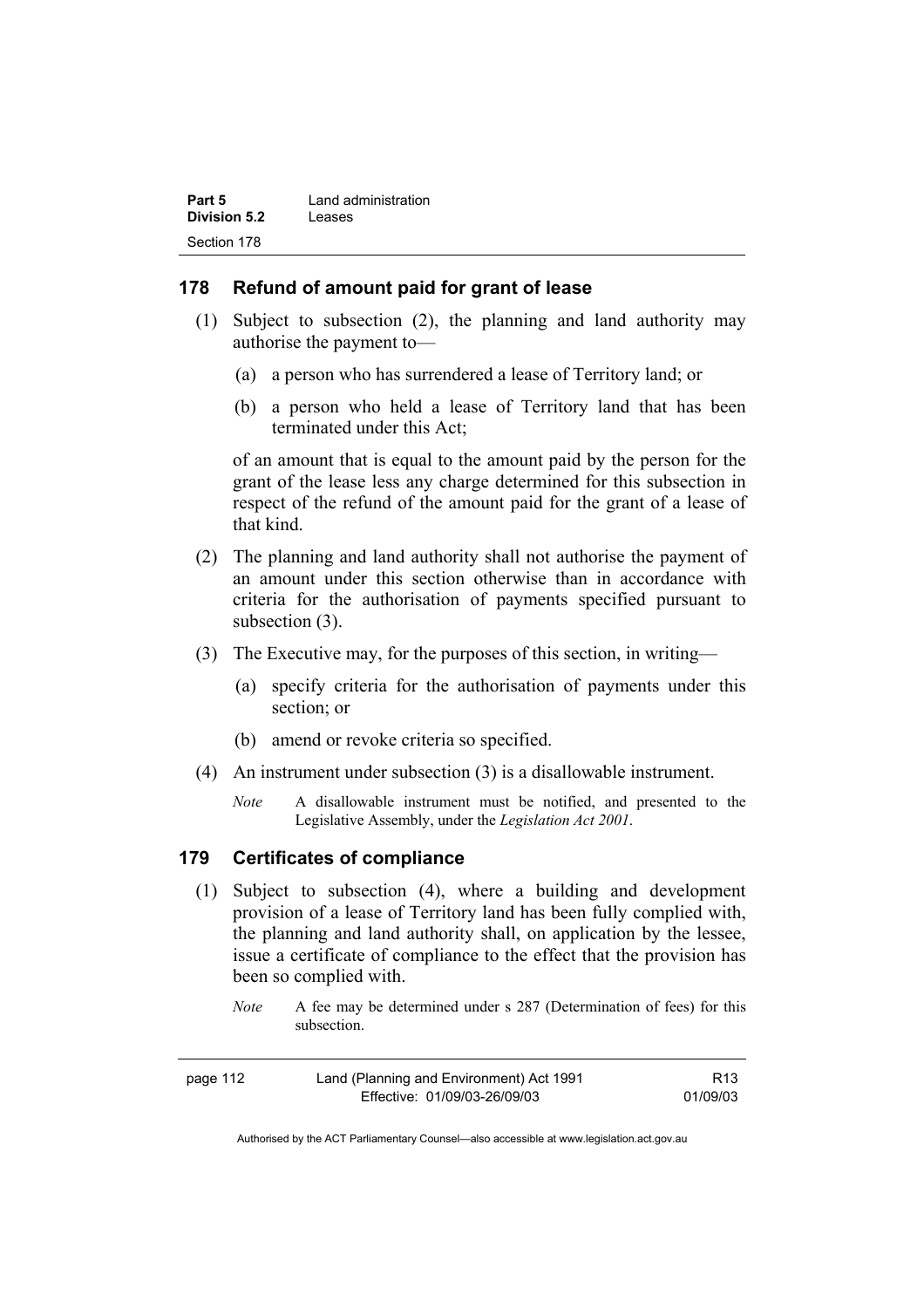| Land administration | Part 5       |
|---------------------|--------------|
| Leases              | Division 5.2 |
|                     | Section 180  |

- (2) Subject to subsection (4), where a building and development provision of a lease of Territory land has been partially complied with, the planning and land authority may issue a certificate of compliance to that effect.
- (3) A certificate of compliance under subsection (2) may be issued subject to a condition (specified in the certificate) that the lessee provide security in a specified form against failure to complete specified outstanding work.
- (4) The planning and land authority must not issue a certificate of compliance in relation to a building and development provision to which a lease under the *Unit Titles Act 2001* is subject unless the other requirements of this section are satisfied and the authority is satisfied—
	- (a) in the case of every other lease in respect of the same subdivision under the *Unit Titles Act 2001* that is subject to a building and development provision—that the provision has been complied with, or a certificate of compliance has been issued under this section in respect of that provision; or
	- (b) that the occupier of the unit that is held under the lease will not, as occupier, be substantially inconvenienced by works being carried out, or that are to be carried out, in compliance with a building and development provision to which the lease of the common property or another unit contained in the same subdivision under the *Unit Titles Act 2001* is subject.

# **180 Transfer of land subject to building and development provision**

- (1) Where a lease of Territory land contains a building and development provision, the lease, or an interest in the lease, is not capable of being assigned or transferred, either at law or in equity unless—
	- (a) the lessee has died; or

R13 01/09/03 page 113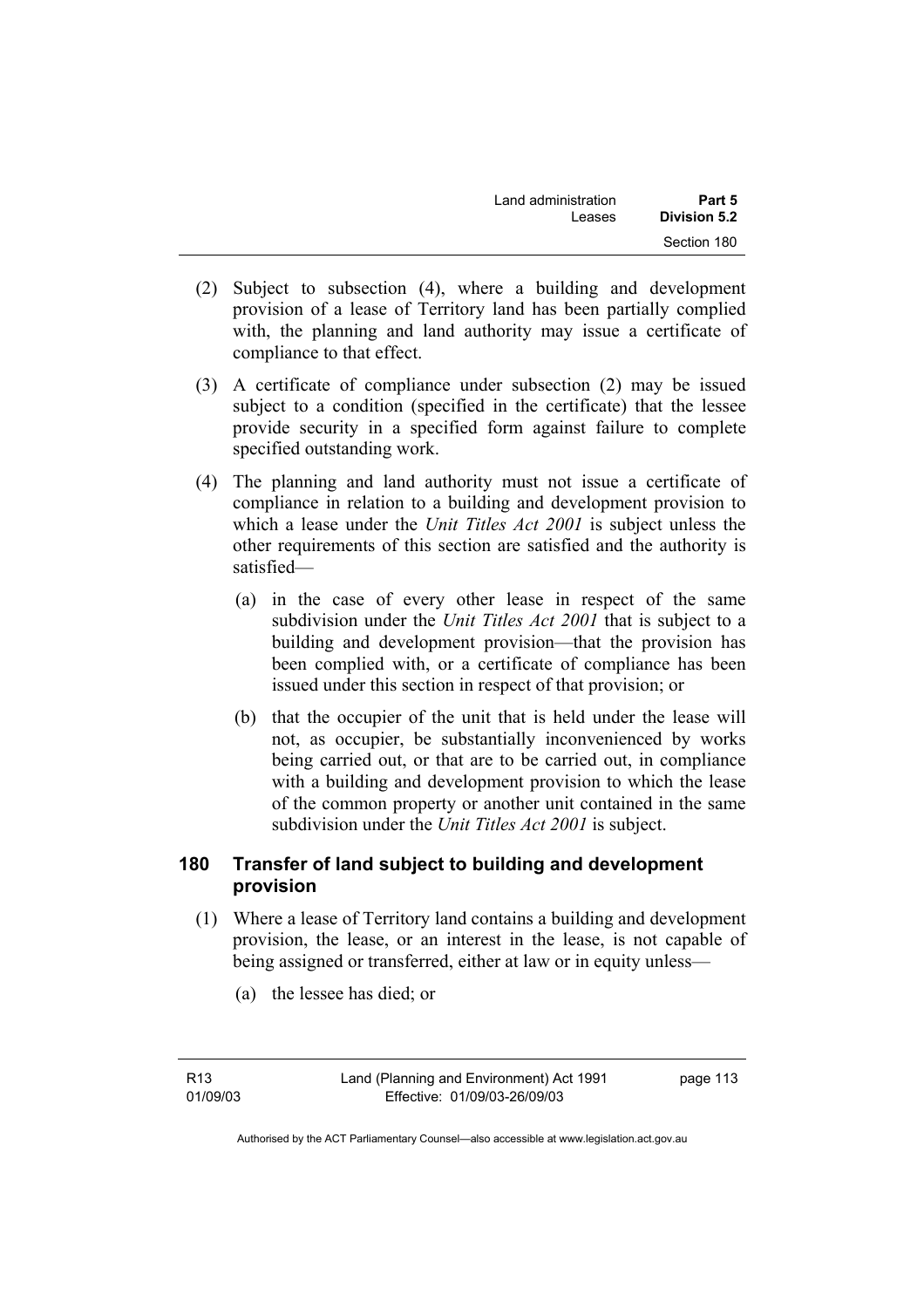| Part 5              | Land administration |
|---------------------|---------------------|
| <b>Division 5.2</b> | Leases              |
| Section 180         |                     |

- (b) the transfer or assignment is made pursuant to an order of the Family Court of Australia or another court having jurisdiction under the *Family Law Act 1975* (Cwlth); or
- (c) the transfer or assignment occurs by operation of, or pursuant to, bankruptcy or insolvency; or
- (d) the lessee has obtained—
	- (i) a certificate of compliance under section 179; or
	- (ii) the consent of the planning and land authority under subsection  $(2)$ .
- *Note* A consent under the *City Area Leases Ordinance 1936* may be taken to be a consent under s (2) (see s 292).
- (2) The planning and land authority may, in writing, consent to a legal or equitable assignment or transfer of a lease, or an interest in a lease, mentioned in subsection (1) if—
	- (a) the lessee or a proposed assignee or transferee applies for the assignment or transfer; and
	- (b) the authority is satisfied the proposed assignee or transferee intends to comply with the building and development provision; and
	- (c) the authority has been given any security required by the authority for compliance with the provision by the proposed assignee or transferee.
	- *Note* A fee may be determined under s 287 (Determination of fees) for this subsection.
- (3) In deciding under subsection (2) whether to consent to an assignment or transfer of a lease, the planning and land authority shall take into consideration any matters determined by the Minister, in writing, for this section.

R13 01/09/03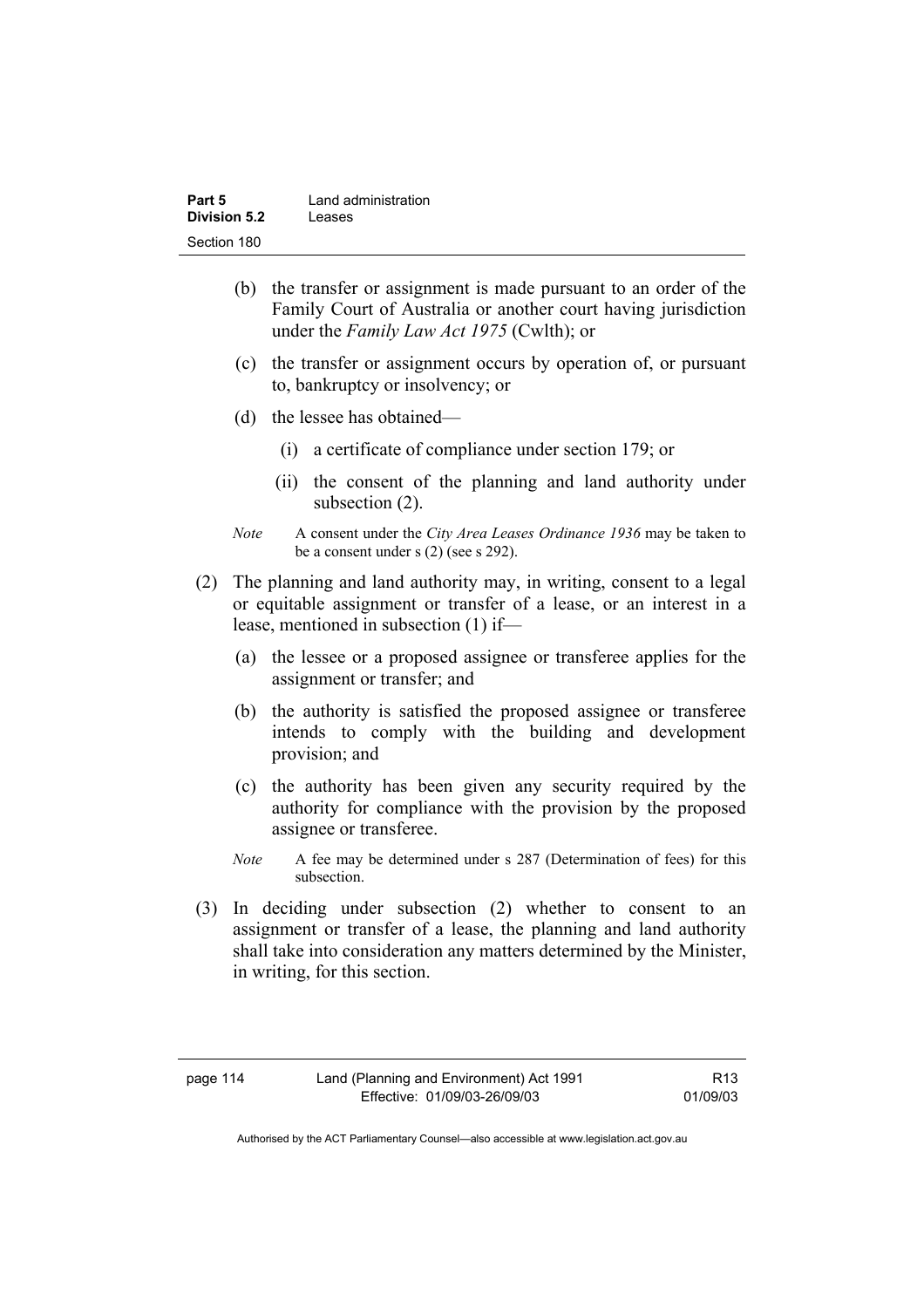- (4) A determination under subsection (3) is a disallowable instrument.
	- *Note* A disallowable instrument must be notified, and presented to the Legislative Assembly, under the *Legislation Act 2001*.

# **181 Mortgage of leasehold subject to building and development provision**

Where a lease contains a building and development provision, the lease, or an interest in the lease, shall not be capable of being mortgaged unless—

- (a) the lessee has obtained a certificate of compliance under section 179; or
- (b) the mortgage is required by the lessee—
	- (i) to enable the lessee to repay money borrowed by him or her for the purpose of acquiring the lease or interest; or
	- (ii) to secure money borrowed by the lessee for the purpose of acquiring the lease or interest; or
	- (iii) to enable the lessee to comply with a building and development provision of the lease.

# **182 Land leased to be held as undivided parcel**

- (1) Subject to section 183, the land comprised in a lease of Territory land shall at all times be held and occupied by or under the lessee as 1 undivided parcel.
- (2) Subject to this part, the land comprised in a lease of Territory land may be sublet and the lease and any interest in it may be assigned, transferred or mortgaged.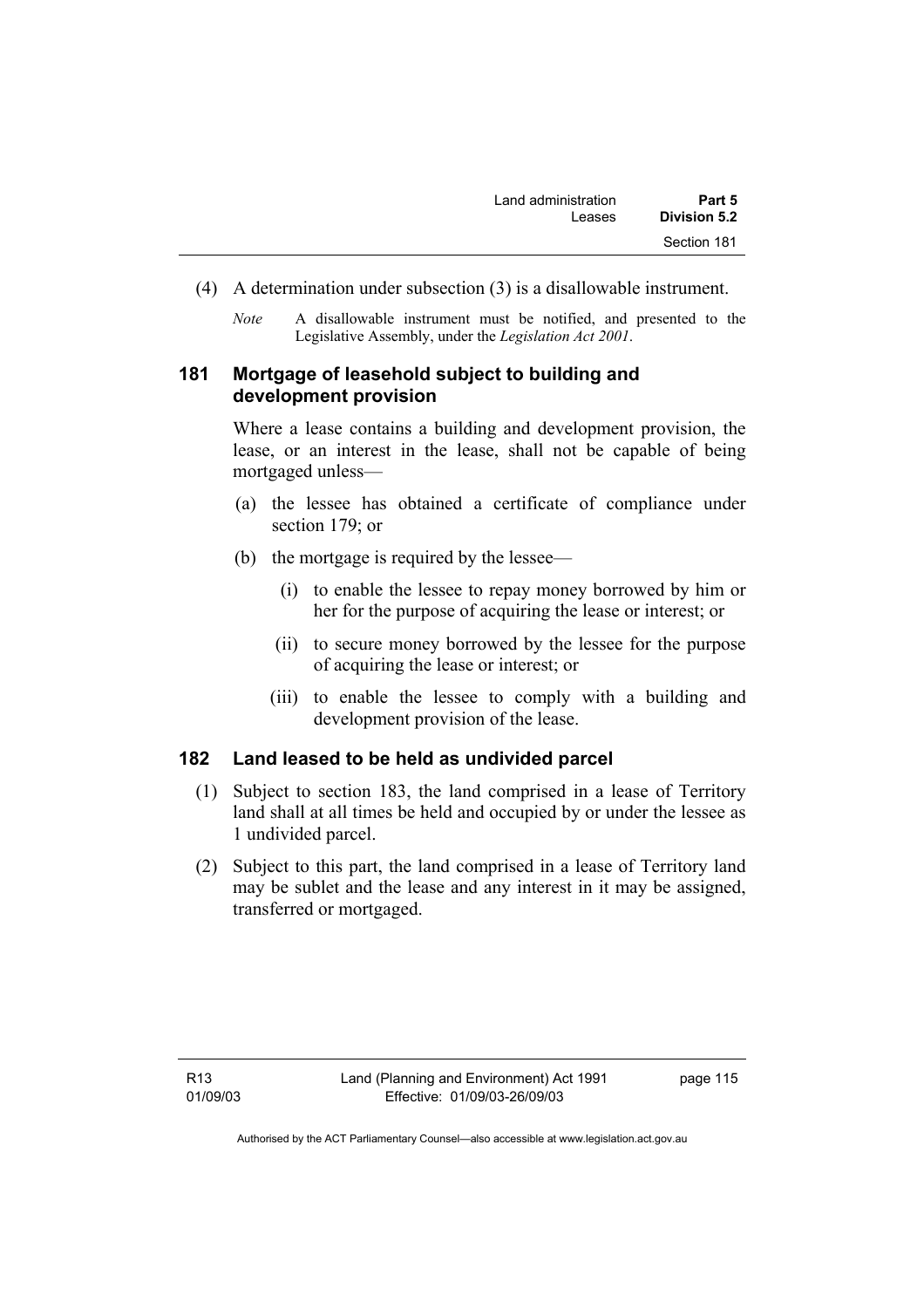| Part 5       | Land administration |
|--------------|---------------------|
| Division 5.3 | Variation of leases |
| Section 183  |                     |

### **183 Power of lessee to sublet portion of building or land in certain cases**

- (1) Any portion of a building erected on land comprised in a lease of Territory land may, subject to the lease and any sublease of the land, be sublet separately from the remainder of that building.
- (2) Where a portion of a building is sublet separately from the remainder of the building, any portion of the parcel of land on which the building is erected may be sublet with the portion of the building separately from the remainder of the parcel of land, provided that the portion of the parcel of land so sublet adjoins that portion of the parcel of land on which the building is erected.
- (3) Where—
	- (a) a lease of Territory land authorises the use of the land comprised in the lease as a mobile home park; and
	- (b) any portion of the land is being used, or intended to be used, for the siting of a mobile home;

that portion may, subject to the lease and any sublease of the land, be sublet separately from the remainder of the land.

(4) In subsection (3):

*mobile home* means a dwelling (whether on wheels or not) capable of being transferred from place to place and re-erected.

*mobile home park* means land used for the purpose of accommodating mobile homes or caravans, and includes a caravan park or camping ground.

# **Division 5.3 Variation of leases**

### **183A Effect qualified**

This division has effect subject to division 5.4 (Restrictions on rural leases).

| page 116 | Land (Planning and Environment) Act 1991 | R13      |
|----------|------------------------------------------|----------|
|          | Effective: 01/09/03-26/09/03             | 01/09/03 |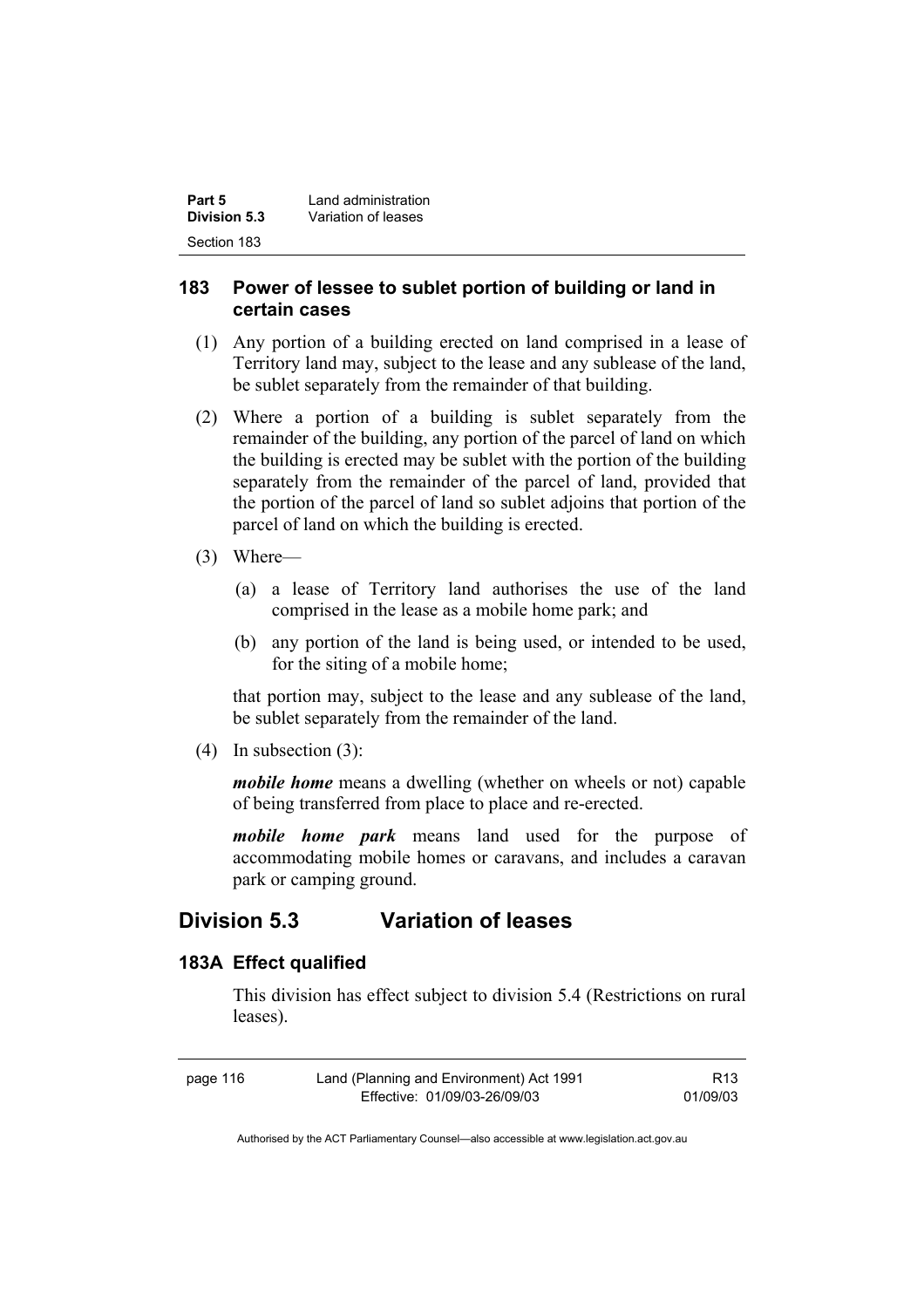| Land administration | Part 5       |
|---------------------|--------------|
| Variation of leases | Division 5.3 |
|                     | Section 184  |

#### **184 Application to surrender and regrant of leases**

A reference in this division to the *variation* of a lease includes a reference to the surrender of a lease and the grant of a new lease to the same lessee, subject to different provisions, over land—

- (a) that is the whole or part of the land comprised in the surrendered lease; and
- (b) that is not defined land within the meaning of subdivision  $2.3.4$

except where a lease is surrendered and a further lease is granted under section 171, 171A or 172.

#### **184A Variation of nominal rent lease—change of use charge**

- (1) The planning and land authority must not execute a variation of a nominal rent lease unless the lessee has paid the Territory any change of use charge determined by the authority under subsection (2), subject to any remission or increase under section 184C.
- (2) The planning and land authority shall determine the change of use charge for a variation of a nominal rent lease in accordance with the formula—

$$
CUC = (V_1 - V_2) \times 75\%
$$

where:

*CUC* is the change of use charge payable for the variation of the lease.

- $V_1$  is the capital sum that the lease might be expected to realise if—
	- (a) the lease were to be varied as proposed; and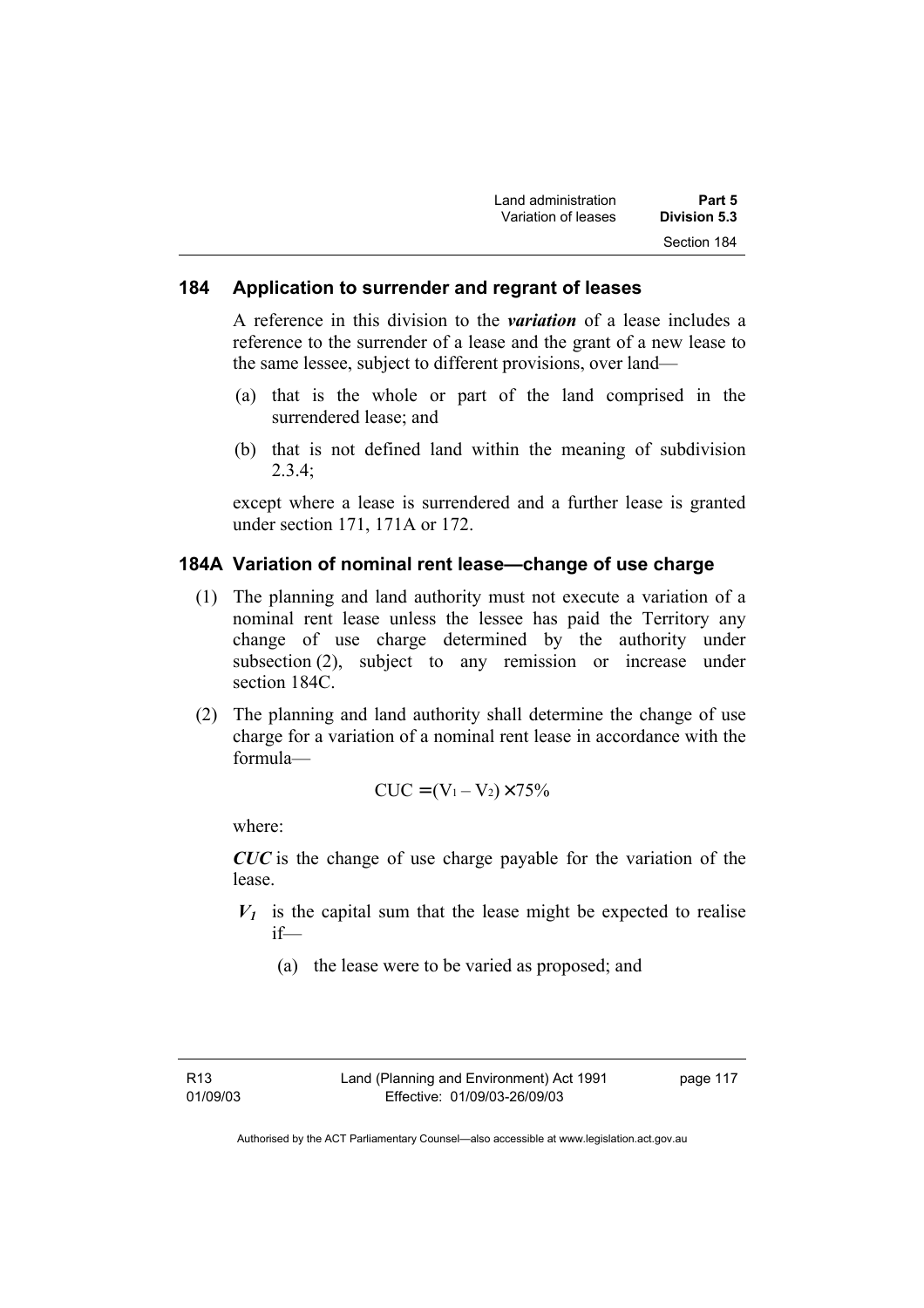| Part 5       | Land administration |
|--------------|---------------------|
| Division 5.3 | Variation of leases |
| Section 184A |                     |

- (b) the lease were offered for sale in good faith immediately after the variation on such reasonable terms and conditions as a genuine seller would require; and
- (c) the rent payable throughout the term of the lease were a nominal rent.
- $V_2$  is the capital sum that the lease might be expected to realise if—
	- (a) the lease were not to be varied during the remainder of its term; and
	- (b) the lease were offered for sale in good faith immediately before the variation on such reasonable terms and conditions as a genuine seller would require; and
	- (c) the rent payable throughout the term of the lease were a nominal rent.
- (3) Where the capital value assessed as  $V_I$  under subsection (2) is equal to or less than the capital value assessed as  $V_2$  under that subsection, no change of use charge is payable under subsection (1).
- (4) So far as this section applies, by virtue of section 184, to the surrender of a lease and the grant of a new lease—
	- (a) the reference in the definition of  $V_I$ , paragraph (c) in subsection (2) to the term of the lease is a reference to the term of the new lease; and
	- (b) the reference in the definition of  $V_2$ , paragraph (c) in subsection (2) to the term of the lease is a reference to the term of the lease to be surrendered.
- (5) A variation of a lease has no effect if the change of use charge payable under subsection (1) for the variation is not paid.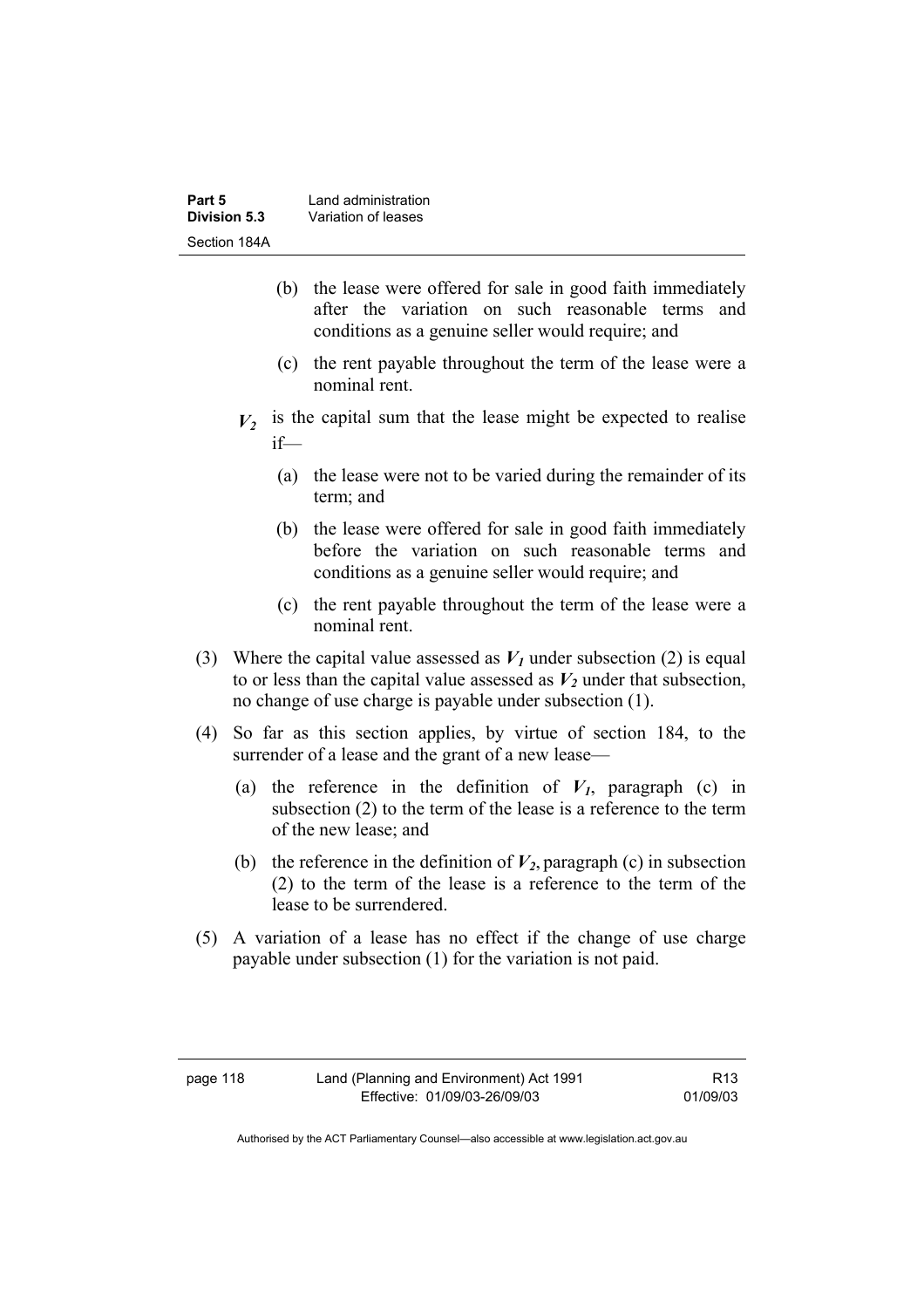# **184C Change of use charge for variations of nominal rent leases**

- (1) On application by the lessee of a nominal rent lease who applies for a variation of the lease, the planning and land authority must remit a change of use charge under section 184A (Variation of nominal rent lease—change of use charge) in circumstances prescribed under the regulations.
- (2) The planning and land authority must increase a change of use charge under section 184A in circumstances prescribed under the regulations.

# **184D Variation of rental leases**

- (1) The planning and land authority shall not execute a variation of a rental lease unless any rent and additional rent payable under the lease up to the day of variation has been paid.
- (2) If the planning and land authority executes a variation of a rental lease, the authority must reappraise the rent payable under the lease, following (to the extent possible) the method provided by the rental provisions of the lease.
- (3) Where the planning and land authority executes a variation of a rental lease, the rent payable under the lease is to be adjusted in accordance with the reappraisal under subsection (2) with effect from the date of variation.
- (4) Subsections (2) and (3) do not apply to a variation of a rental lease—
	- (a) to reduce the rent payable to a nominal rent; or
	- (b) otherwise affecting the rental provisions of the lease.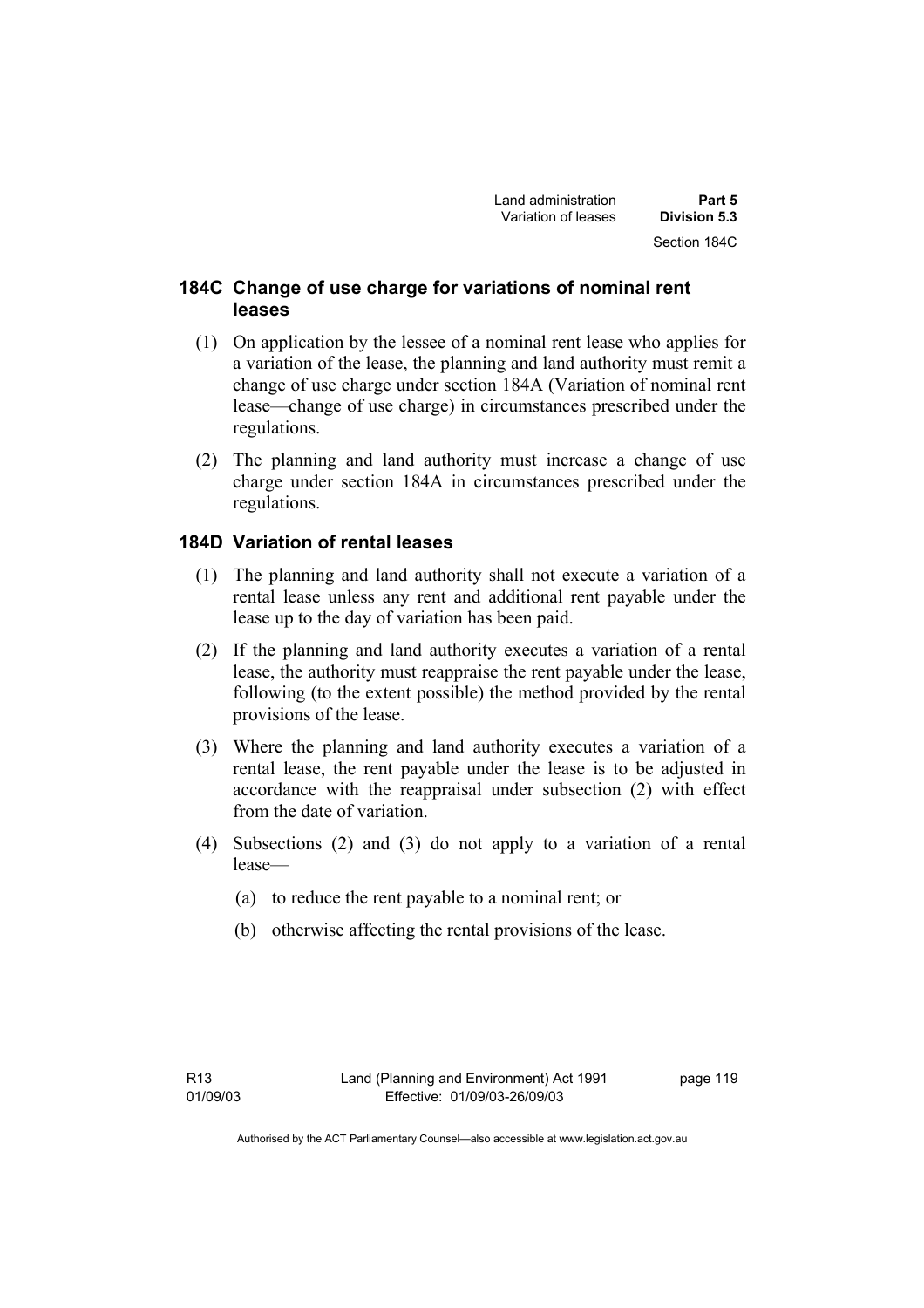| Part 5       | Land administration |
|--------------|---------------------|
| Division 5.3 | Variation of leases |
| Section 185  |                     |

#### **185 Advice of rent payable on variation of a lease**

Where the planning and land authority agrees to a variation of a lease of Territory land, being a lease under which rent or additional rent is payable, it shall—

- (a) calculate the amount that would be payable under the lease for rent and additional rent up to the day on which it expects the variation to be executed; and
- (b) give the lessee notice in writing of—
	- (i) the amount calculated for rent and additional rent under paragraph (a); and
	- (ii) the day up to which the amount payable for rent and additional rent has been calculated; and
	- (iii) the day by which the authority requires payment of the amount specified pursuant to subparagraph (i) to enable the variation of the lease to be executed on the day specified pursuant to subparagraph (ii).

#### **186 Variation of lease to pay out rent**

- (1) A lease shall not be varied to reduce the rent payable to a nominal rent unless—
	- (a) the lease is included in a prescribed class of leases; and
	- (b) all amounts payable to the Territory up to the day of variation of the lease for rates and land tax levied in respect of the land comprised in the lease have been paid; and
	- (c) the provisions of the lease requiring the lessee to develop the land comprised in the lease have been complied with up to the day of the variation; and
	- (d) the lessee has paid the Territory an amount determined by the planning and land authority by reference to any policy direction made under subsection (1A).

| page 120 | Land (Planning and Environment) Act 1991 | R <sub>13</sub> |
|----------|------------------------------------------|-----------------|
|          | Effective: 01/09/03-26/09/03             | 01/09/03        |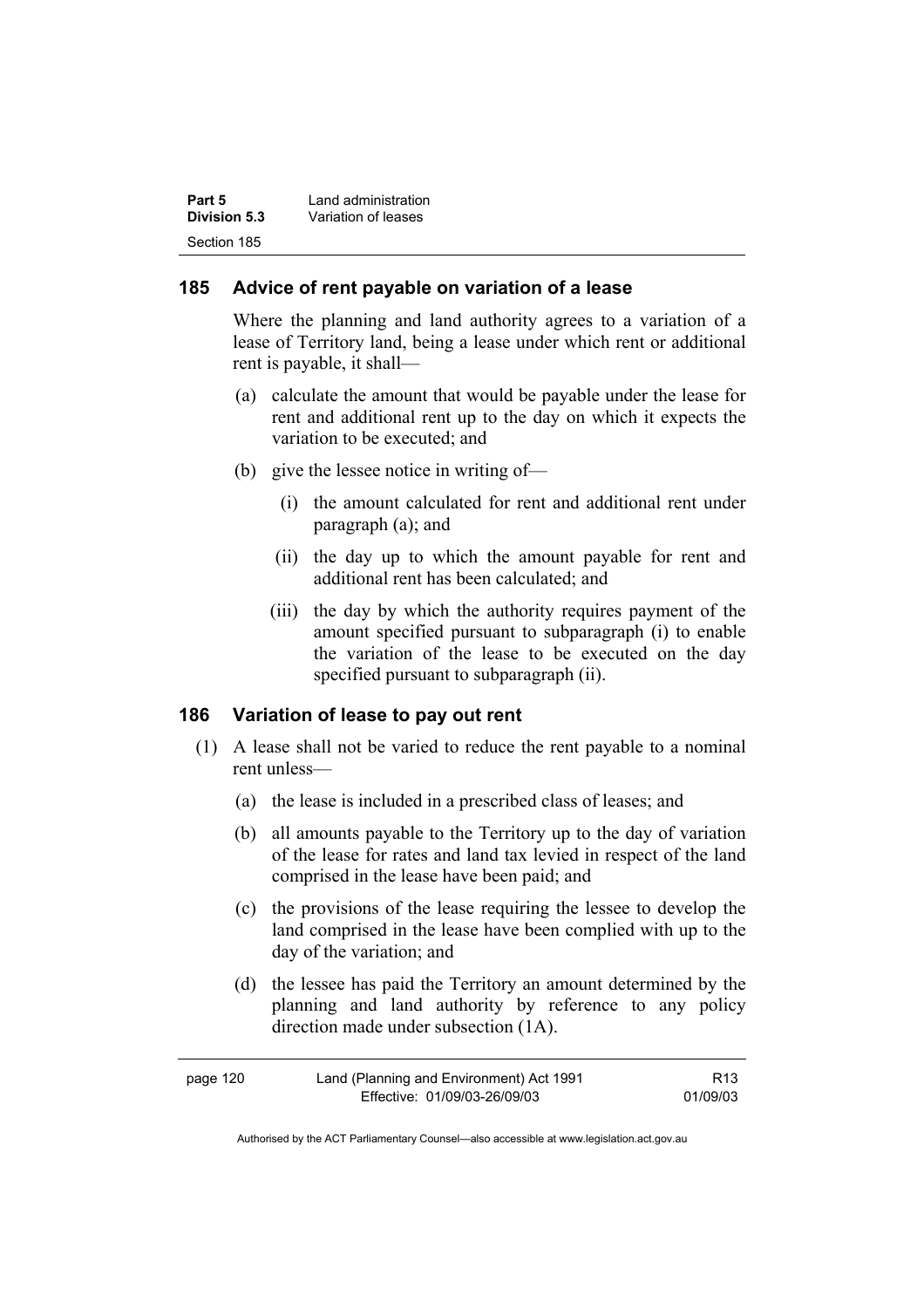- (1A) The Minister may, in writing, make policy directions for subsection  $(1)$  (d).
- (1B) A policy direction under subsection (1A) is a disallowable instrument.
	- *Note* A disallowable instrument must be notified, and presented to the Legislative Assembly, under the *Legislation Act 2001*.
	- (2) Where a lease of Territory land is varied to reduce the rent payable to a nominal rent, the lease as varied shall provide that the lessee is to pay a rent of 5 cents per annum if and when that rent is demanded.
	- (3) The requirements of this section are in addition to, and not in substitution for, the requirements of the other provisions of this Act relating to the variation of leases.

### **186A No variations to extend term**

The planning and land authority shall not execute a variation of a lease of Territory land to extend the term of the lease.

# **Division 5.4 Restrictions on rural leases**

### **186B Definitions for div 5.4**

In this division:

*dealing*, in relation to a lease, means—

- (a) assigning or transferring the lease; or
- (b) subletting the land comprised in the lease or any part of it; or
- (c) parting with possession of the land comprised in the lease or any part of it.

#### *discharge amount—*

 (a) in relation to a special Pialligo lease—means an amount determined in accordance with section 186F; or

| R13      | Land (Planning and Environment) Act 1991 | page 121 |
|----------|------------------------------------------|----------|
| 01/09/03 | Effective: 01/09/03-26/09/03             |          |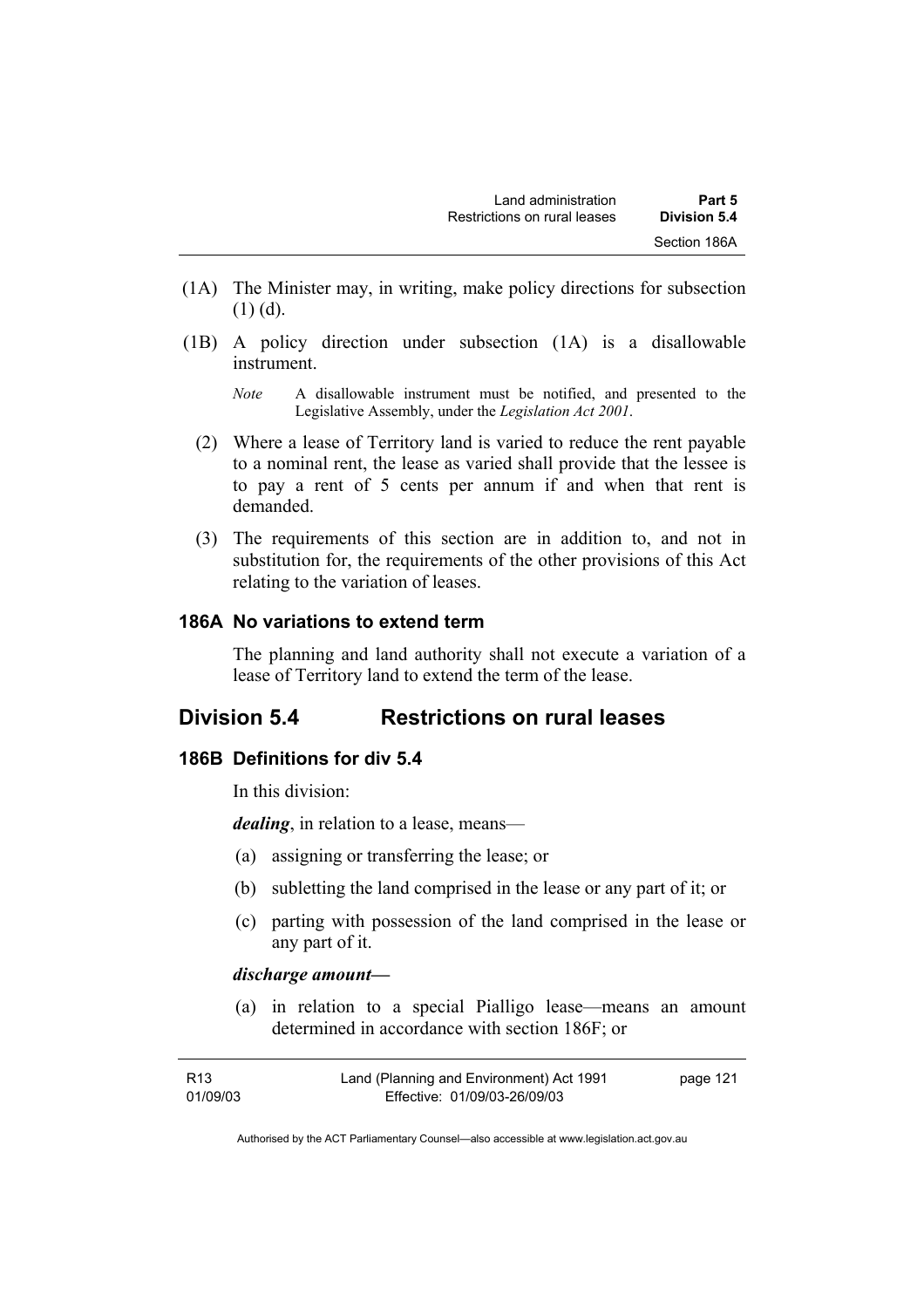| Part 5       | Land administration          |
|--------------|------------------------------|
| Division 5.4 | Restrictions on rural leases |
| Section 186C |                              |

 (b) in any other case—means an amount determined in accordance with section 186E.

*earlier index number***,** for a lease, means the last index number issued before the lease was granted under section 161 or 171A.

*holding period* is a period ending—

- (a) in relation to a long lease—10 years after the lease is granted; or
- (b) in relation to a short lease—at the end of  $\frac{1}{3}$  the term of the lease.

*index number*—see section 186G.

*later index number* means—

- (a) for a special Pialligo lease—means the last index number issued before the discharge amount is to be paid; or
- (b) for any other lease—the last index number issued before the last amount is worked out under section 186E.

*long lease* means a lease for a term of at least 21 years.

*short lease* means a lease for a term less than 21 years.

*special Pialligo lease* means a lease comprising land in block 6, 12, 13, 14, 15, 19, 20 or 52 of section 2 of the district of Majura.

#### **186C Land management agreements**

- (1) The planning and land authority may—
	- (a) grant a rural lease; or
	- (b) grant a further rural lease; or
	- (c) vary a rural lease; or
	- (d) consent to the assignment or transfer of a rural lease;

| page 122 | Land (Planning and Environment) Act 1991 | R <sub>13</sub> |
|----------|------------------------------------------|-----------------|
|          | Effective: 01/09/03-26/09/03             | 01/09/03        |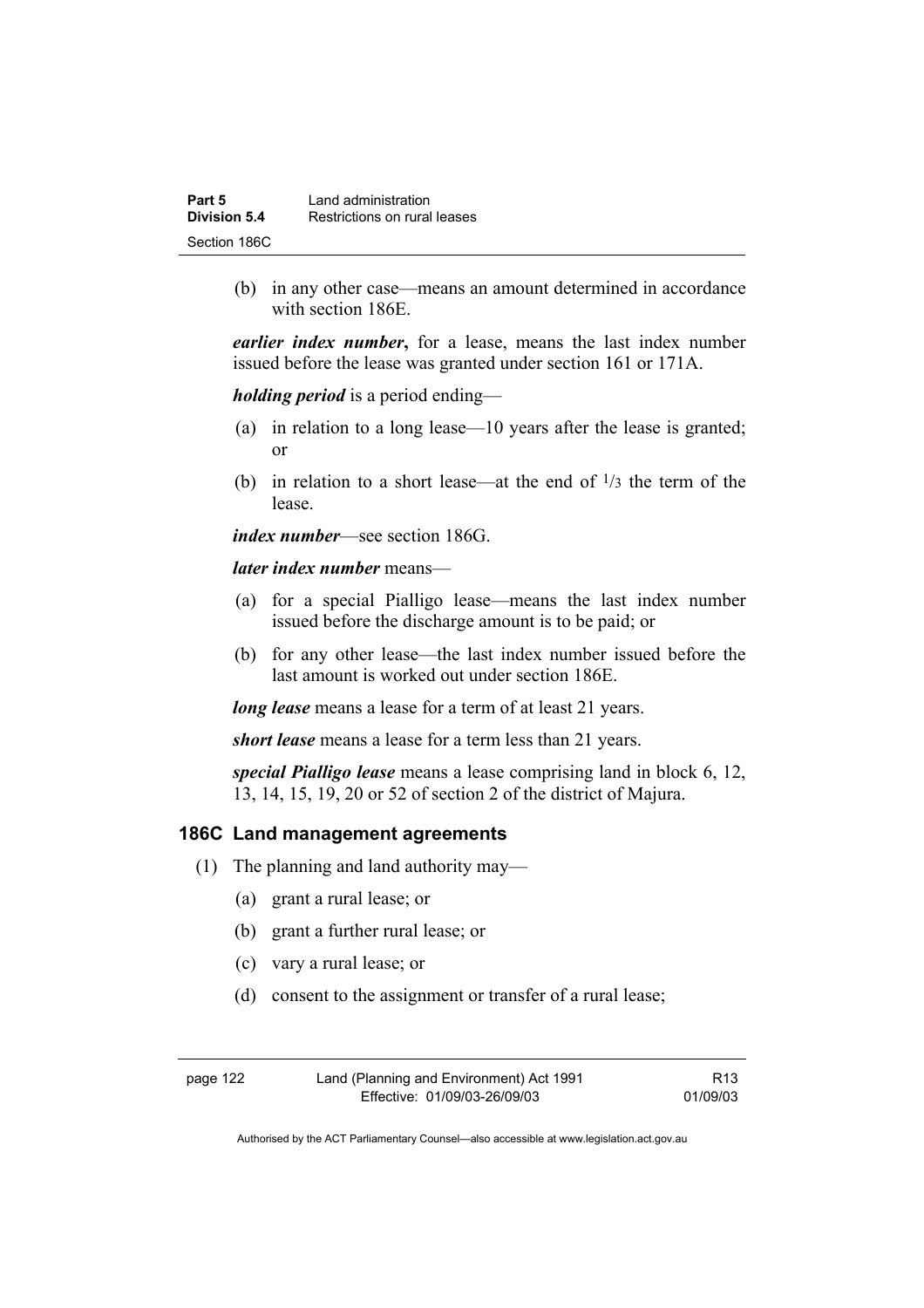| Land administration          | Part 5       |
|------------------------------|--------------|
| Restrictions on rural leases | Division 5.4 |
|                              | Section 186D |

only if the person to whom the lease is to be granted, assigned or transferred, or the person whose lease is to be varied, (the *relevant person*) has entered into an agreement that complies with this section with the Territory about managing the rural land subject to the lease.

- (2) An agreement complies with this section if it is—
	- (a) in accordance with a form approved by the Minister under section 287A (Approved forms) for this section; and
	- (b) signed by—
		- (i) the planning and land authority; and
		- (ii) the relevant person.
- (3) An agreement may contain a provision allowing the agreement to be varied other than by agreement between the parties.

#### **186D Dealings with rural leases**

- (1) This section applies to—
	- (a) a rural lease granted under section 161 (Granting of leases) after 15 December 1999 for consideration less than the market value of the lease; and
	- (b) a lease granted under section 171A (Grant of further rural leases) after 15 December 1999 on the payment of an amount worked out on the application of an amount condition mentioned in section 171A (3) (a).
- (2) However, this section does not apply to a lease mentioned in subsection (1) (b) that was granted on the surrender of a lease for which a discharge amount had been paid.
- (3) A lessee, or other person with an interest in the lease, may deal with a lease to which this section applies within the holding period only with the written consent of the planning and land authority.

| R13      | Land (Planning and Environment) Act 1991 | page 123 |
|----------|------------------------------------------|----------|
| 01/09/03 | Effective: 01/09/03-26/09/03             |          |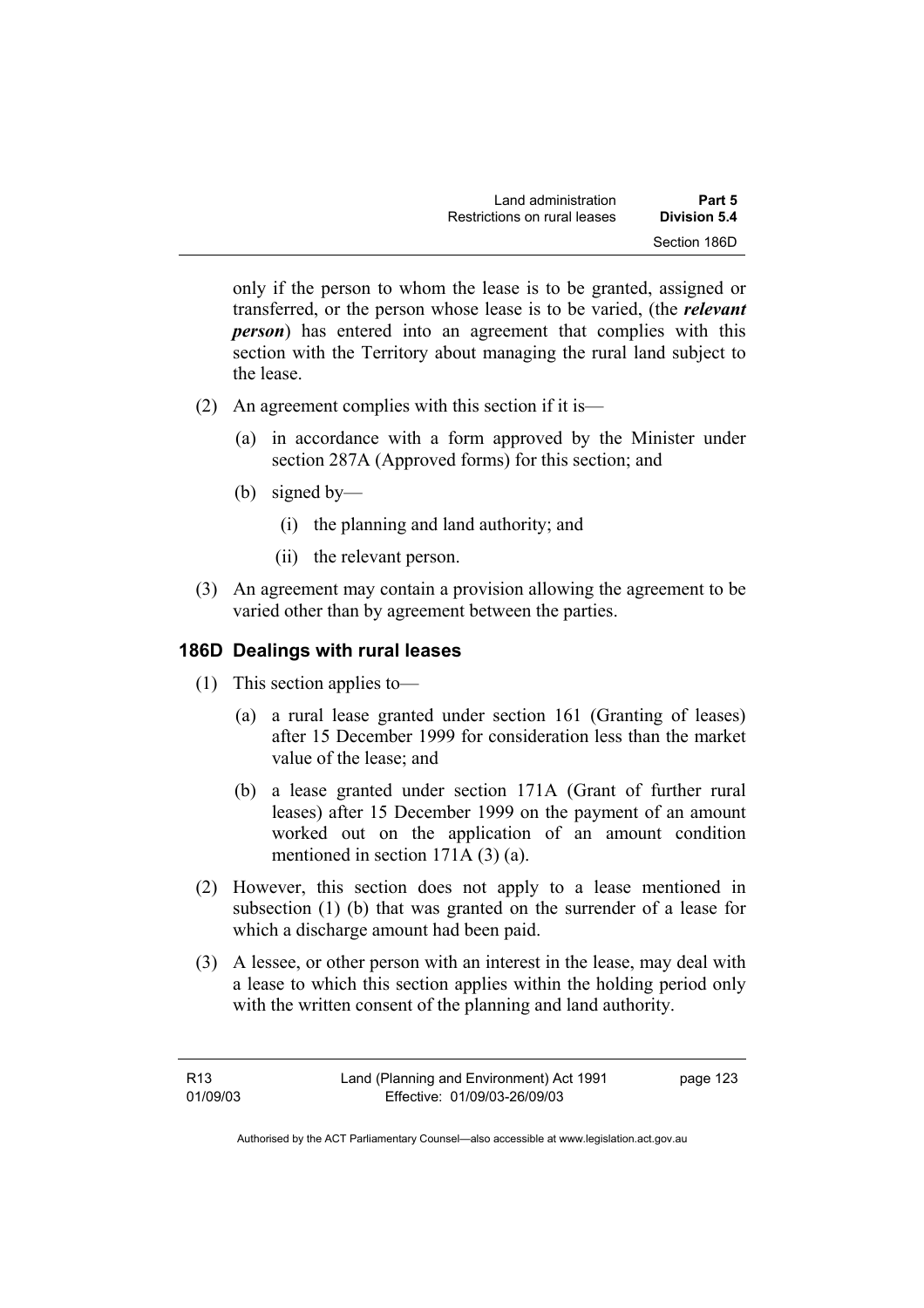| Part 5       | Land administration          |  |
|--------------|------------------------------|--|
| Division 5.4 | Restrictions on rural leases |  |
| Section 186E |                              |  |

- (4) A dealing in relation to a lease made or entered into without consent has no effect.
- (5) The planning and land authority must consent under this section to a dealing if—
	- (a) the person to whom—
		- (i) the lease is being assigned or transferred; or
		- (ii) the land comprised in the lease, or part of it, is sublet; or
		- (iii) possession of the land comprised in the lease, or part of it, is being given;

is the lessee's domestic partner or child; or

(b) the discharge amount has been paid in relation to the lease;

but may not consent otherwise.

- (6) The validity of a dealing made or entered into with the consent of the planning and land authority under subsection (5) is not affected—
	- (a) by a defect or irregularity in relation to the giving of the consent; or
	- (b) because a ground, or all grounds, for the consent had not arisen.
- (7) In this section:

*child*, of a lessee, includes a child of the lessee's domestic partner.

#### **186E Discharge amount**

 (1) The discharge amount for a lease (other than a special Pialligo lease) is the amount determined in accordance with the formula—

 $(y) \times 50\%$  + owed amount earlier index no ((last amount - (first amount  $\times \frac{\text{later index no}}{\text{in} \cdot \cdot \cdot \cdot}$ )) $\times$  50%) +

| page 124 | Land (Planning and Environment) Act 1991 | R13      |
|----------|------------------------------------------|----------|
|          | Effective: 01/09/03-26/09/03             | 01/09/03 |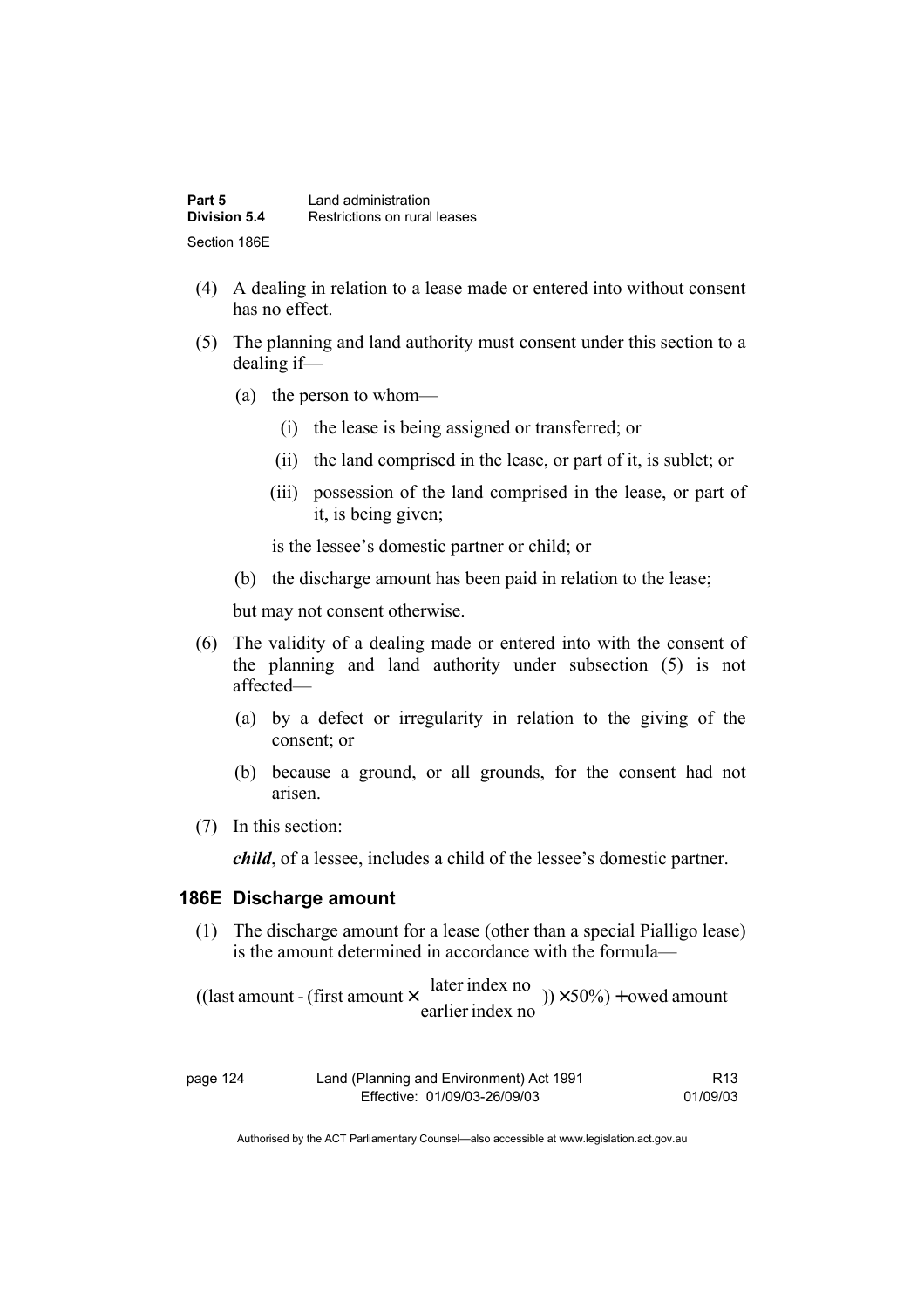(2) In this section:

*earlier index no*—see section 186B, definition of *earlier index number*.

*first amount* means—

- (a) in relation to a nominal rent lease—the consideration for the lease when granted under section 161 or 171A; or
- (b) in relation to a short lease—the value of the lease determined when the lease was granted under section 161 or 171A; or
- (c) in relation to any other lease—any consideration for the lease when granted under section 161 or 171A plus any amount to be paid under the lease;

other than an amount attributable to lessee-owned improvements to the land comprised in the lease.

*last amount*, in relation to a lease, means—

- (a) the consideration for the dealing with the lease, not including any amount attributable to lessee-owned improvements to the land comprised in the lease; or
- (b) if—
	- (i) there is no consideration; or
	- (ii) the dealing relates to only part of the land comprised in the lease; or
	- (iii) the consideration is less than the market value of the lease;

the market value of the lease, not including any amount attributable to the lessee-owned improvements to the land comprised in the lease.

*later index no*—see section 186B, definition of *later index number*.

R13 01/09/03 page 125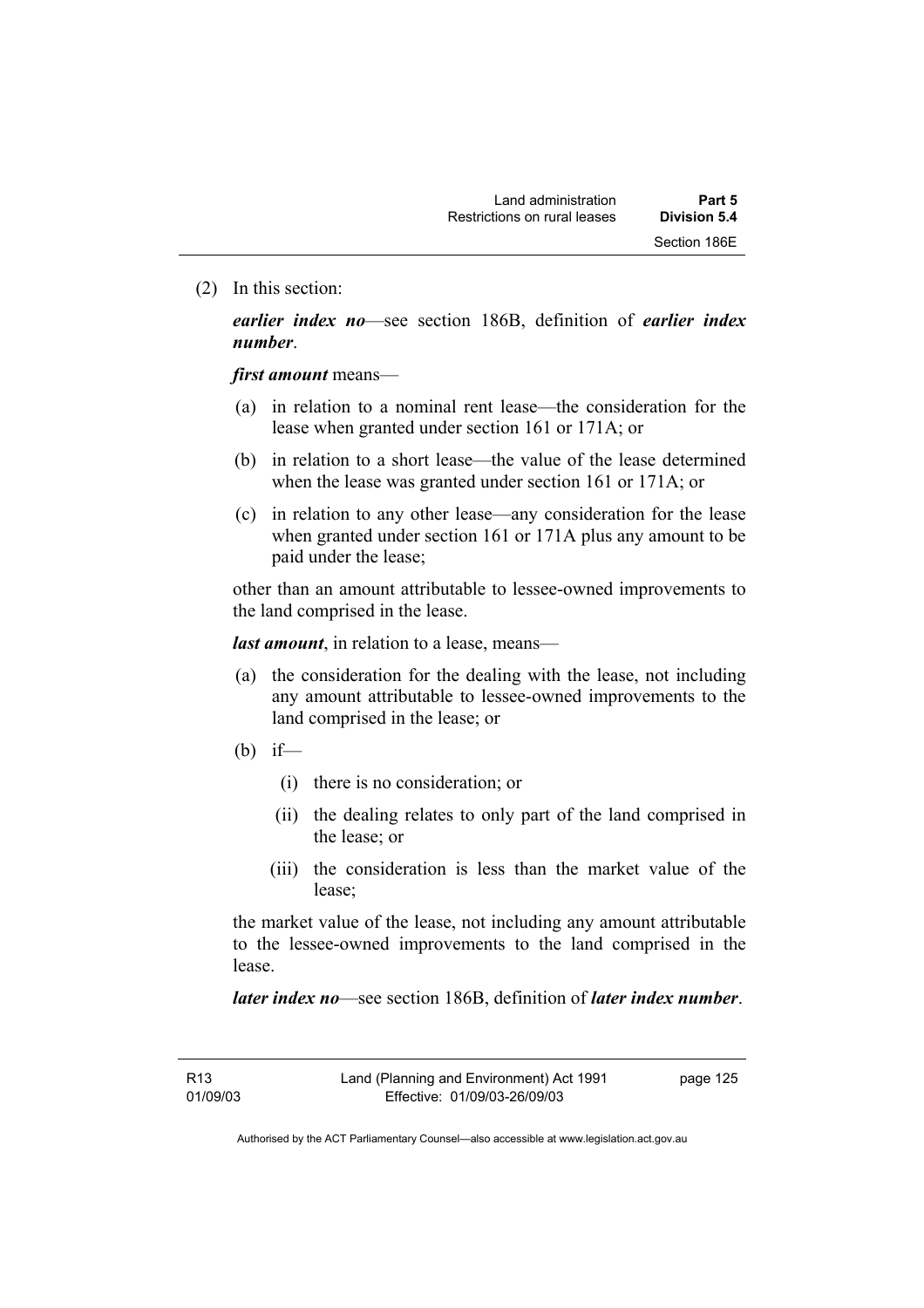| Part 5       | Land administration          |  |
|--------------|------------------------------|--|
| Division 5.4 | Restrictions on rural leases |  |
| Section 186F |                              |  |

#### *owed amount* means—

- (a) in relation to a long lease—any amount remaining to be paid under the lease, even if the amount is not due; or
- (b) in relation to a short lease—any rent and additional rent payable under the lease up to the day of the dealing with the lease.

#### **186F Discharge amount—special Pialligo leases**

- (1) The discharge amount for a special Pialligo lease granted less than 1 year before the discharge amount is to be paid is an amount equal to the total of the amount paid and the owed amount for the lease.
- (2) The discharge amount for a special Pialligo lease granted at least 1 year before the discharge amount is to be paid is the amount determined in accordance with the formula—

 $) +$  owed amount 10 amount paid - (cpi adjusted amount  $\times \frac{\text{years since grant}}{10}$ ) +

 (3) The cpi adjusted amount in relation to a lease is the amount determined in accordance with the formula—

> earlier index number amount paid  $\times \frac{\text{later index number}}{\text{time of length}}$

(4) In this section:

*amount paid* means—

- (a) in relation to a nominal rent lease—the consideration for the lease when granted under section 161 or 171A; or
- (b) in relation to any other lease—any consideration for the lease when granted under section 161 or 171A plus any amount to be paid under the lease;

other than an amount attributable to lessee-owned improvements to the land comprised in the lease.

| page 126 | Land (Planning and Environment) Act 1991 | R13      |
|----------|------------------------------------------|----------|
|          | Effective: 01/09/03-26/09/03             | 01/09/03 |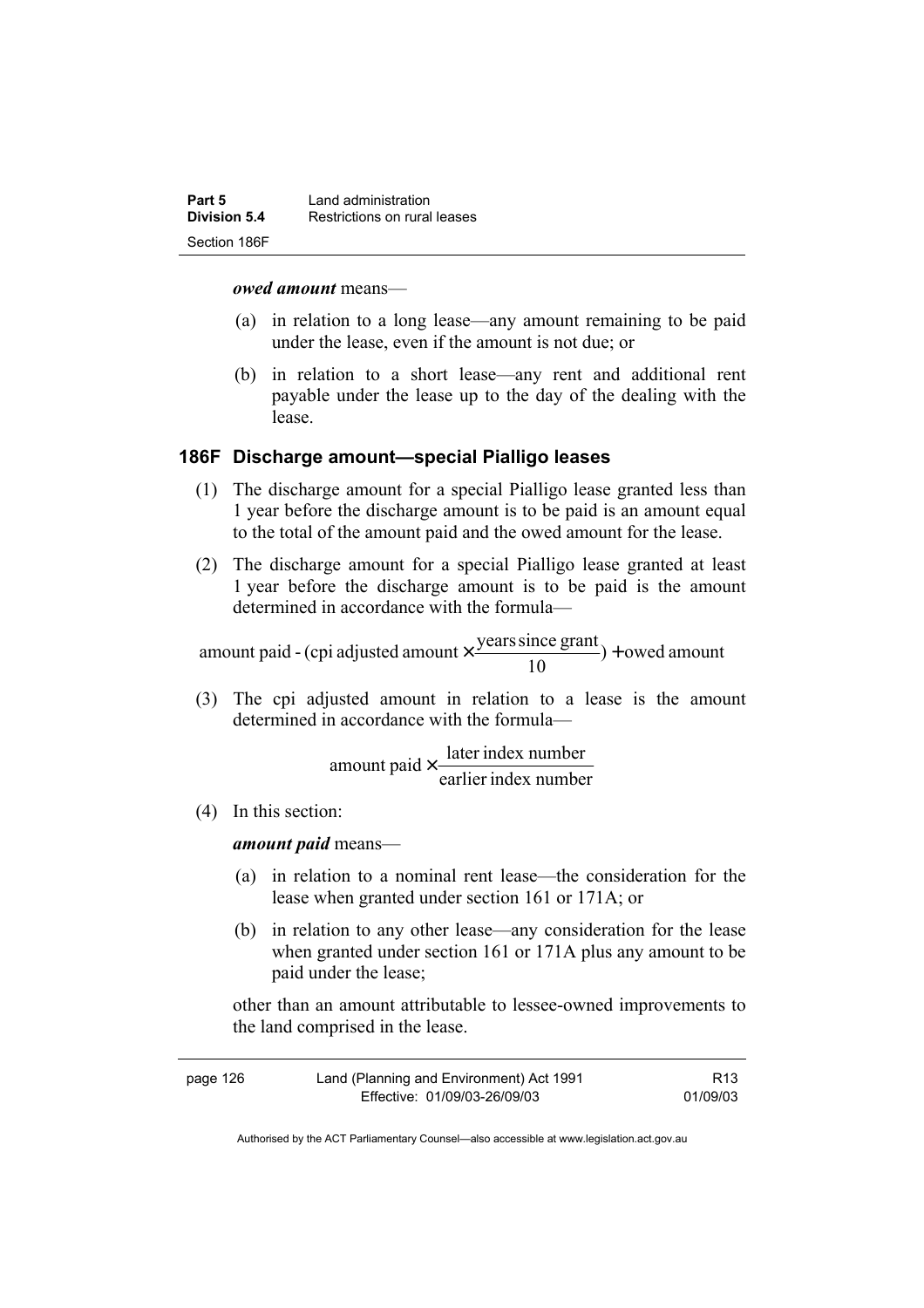| Land administration          | Part 5       |
|------------------------------|--------------|
| Restrictions on rural leases | Division 5.4 |
|                              | Section 186G |

*years since grant*, in relation to a lease, means the number of whole years since the lease was granted under section 161 or 171A.

*owed amount*, in relation to a lease, means any amount remaining to be paid under the lease, even if the amount is not due.

# **186G Index numbers**

(1) In this division:

*index number* means the All Groups Consumer Price Index number, being the weighted average of the 8 capital cities, published by the Australian Statistician from time to time.

- (2) However, in determining index numbers for this division—
	- (a) if the Australian Statistician revises the calculation of an index number for a reason other than a change in the reference base for the All Groups Consumer Price Index and, as a result of the calculation, publishes an index number for a period in substitution for the previous index number—the later index number is disregarded; and
	- (b) if the Australian Statistician changes the reference base for the consumer price index after the lease is granted but before the calculation of the later index number—the earlier index number is the index number that would have been applicable if the new reference base had been in effect when the lease was granted.

# **186H No subdivision or consolidation**

The planning and land authority may not consent to the consolidation or subdivision of a lease to which section 186D applies during the holding period.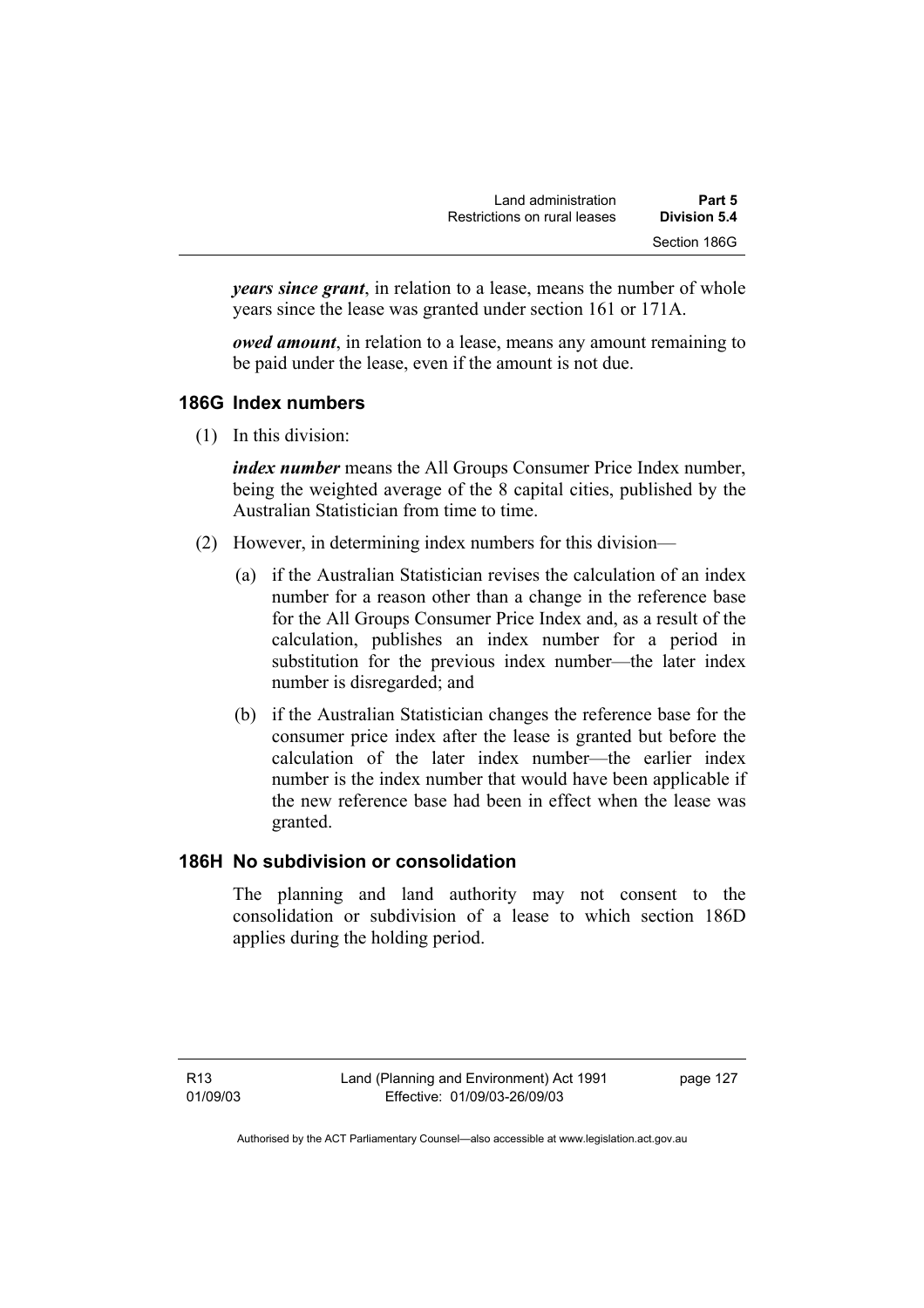**Part 5 Land administration Division 5.5** Consolidation and subdivision Section 187AAE

# **Division 5.5 Consolidation and subdivision**

# **187AAEffect qualified**

This division has effect subject to division 5.4 (Restrictions on rural leases).

### **187 Application—nominal rent leases of Territory land**

This division applies only in relation to the consolidation and subdivision of nominal rent leases.

### **187A Consolidation and subdivision—change of use charge**

- (1) The planning and land authority must not execute a consolidation or a subdivision unless the lessee has paid the Territory any change of use charge determined by the authority under subsection (2), subject to any remission or increase under section 187C.
- (2) The planning and land authority shall determine the change of use charge for a consolidation or a subdivision in accordance with the formula—

$$
CUC = (V_1 - V_2) \times 75\%
$$

where:

*CUC* is the change of use charge payable for the consolidation or subdivision.

- $V_1$  is the capital sum that the new lease or leases to be granted pursuant to the consolidation or subdivision might be expected to realise if—
	- (a) the consolidation or subdivision were to take place as proposed; and
	- (b) the new lease or leases were offered for sale in good faith immediately after the variation on such reasonable terms and conditions as a genuine seller would require; and

| page 128 | Land (Planning and Environment) Act 1991 | R <sub>13</sub> |
|----------|------------------------------------------|-----------------|
|          | Effective: 01/09/03-26/09/03             | 01/09/03        |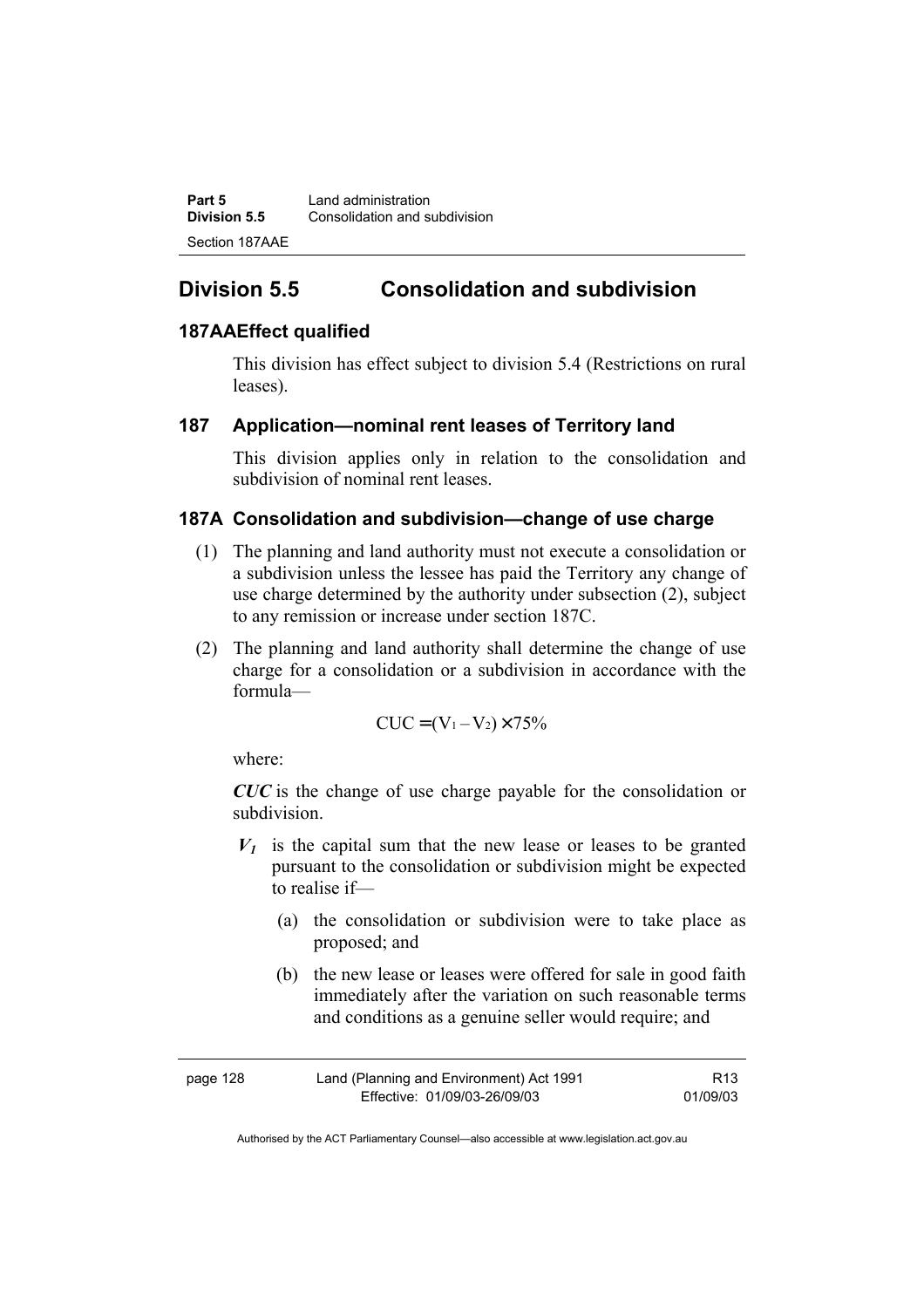- (c) the rent payable throughout the term of the new lease or leases were a nominal rent.
- $V_2$  is the capital sum that the lease or leases to be surrendered pursuant to the consolidation or subdivision might be expected to realise if—
	- (a) no consolidation or subdivision were to take place during the remainder of the term of the surrendered lease or leases; and
	- (b) the lease or leases were offered for sale in good faith immediately before the consolidation or subdivision on such reasonable terms and conditions as a genuine seller would require; and
	- (c) the rent payable throughout the term of the lease or leases to be surrendered were a nominal rent.
- (3) Where the capital value assessed as  $V_I$  under subsection (2) is equal to or less than the capital value assessed as  $V_2$  under that subsection, no change of use charge is payable under subsection (1).
- (4) A consolidation or subdivision has no effect if the change of use charge payable under subsection (1) for the consolidation or subdivision is not paid.

# **187C Change of use charge for consolidations and subdivisions**

- (1) On application by a lessee who applies for a consolidation or subdivision of a lease or leases, the planning and land authority must remit a change of use charge under section 187A (Consolidation and subdivision—change of use charge) in circumstances prescribed under the regulations.
- (2) The planning and land authority must increase a change of use charge under section 187A in circumstances prescribed under the regulations.

| R13      | Land (Planning and Environment) Act 1991 | page 129 |
|----------|------------------------------------------|----------|
| 01/09/03 | Effective: 01/09/03-26/09/03             |          |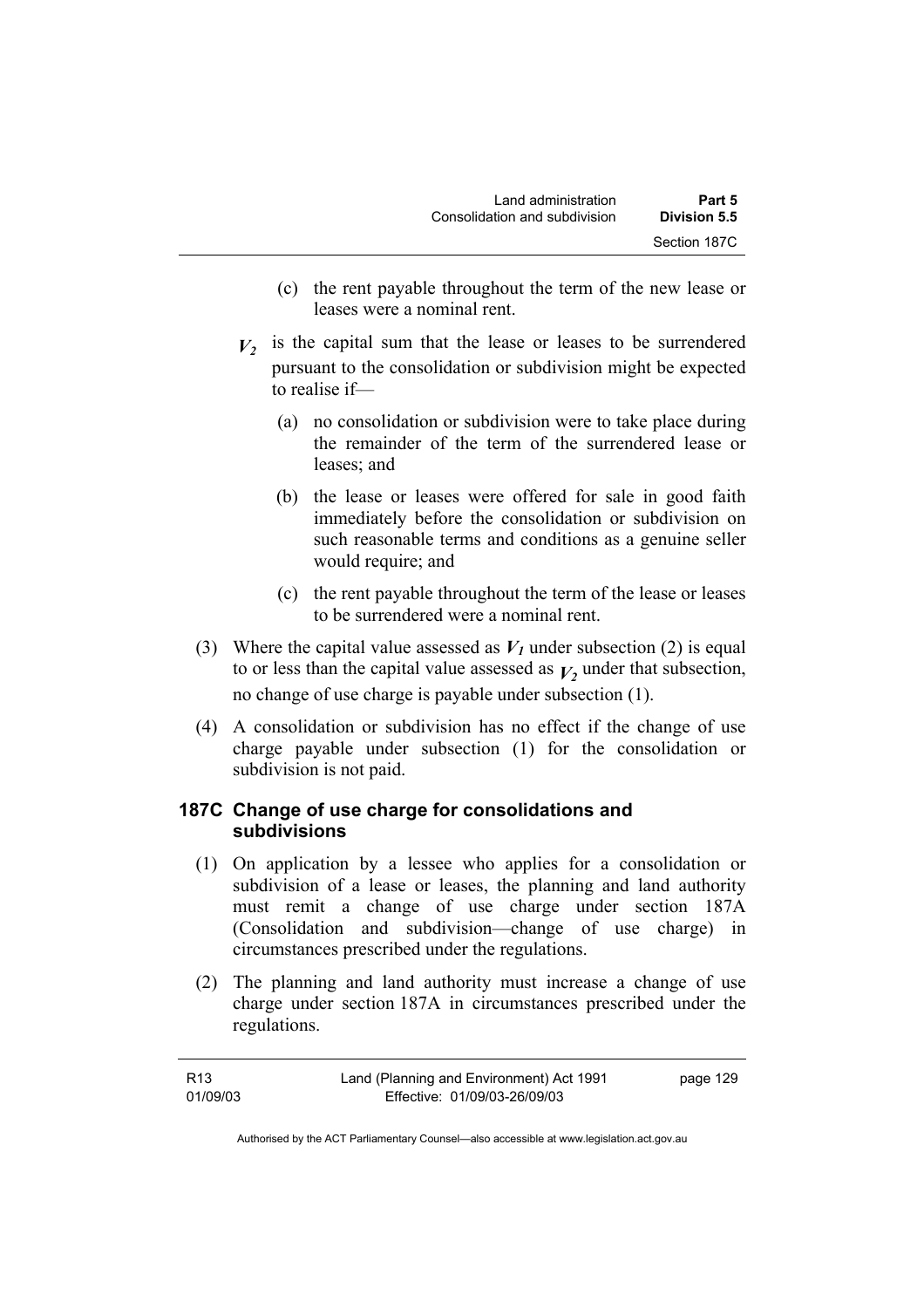| Part 5       | Land administration |
|--------------|---------------------|
| Division 5.6 | Recovery of land    |
| Section 188  |                     |

# **Division 5.6 Recovery of land**

### **188 Termination of leases**

- (1) Subject to subsection (5), where a lessee of Territory land contravenes this part or the lease, the planning and land authority may, by notice in writing served on the lessee by post, terminate the lease.
- (2) A notice under subsection (1) takes effect on the day 14 days after the day on which it is served.
- (2A) The planning and land authority shall cause a copy of a notice of the termination of a lease of Territory land under subsection (1) to be served on—
	- (a) the registrar-general; and
	- (b) any person having an interest in the land, being an interest registered under the *Land Titles Act 1925*;

at the same time as, or as soon as practicable after, the notice under subsection (1) is served.

- (3) Subject to subsection (5), where a person who occupies Territory land under a licence from the Commonwealth or the Territory contravenes this part or the licence, the planning and land authority may, by notice in writing served on the licensee by post, terminate the licence.
- (4) A notice under subsection (3) takes effect on the day 7 days after the day on which it is served.
- (5) The planning and land authority shall not terminate a lease or a licence under this section unless it has—
	- (a) by notice in writing served on the lessee or licensee by post—
		- (i) informed the lessee or licensee that it is considering terminating the lease or licence; and

| page 130 | Land (Planning and Environment) Act 1991 | R <sub>13</sub> |
|----------|------------------------------------------|-----------------|
|          | Effective: 01/09/03-26/09/03             | 01/09/03        |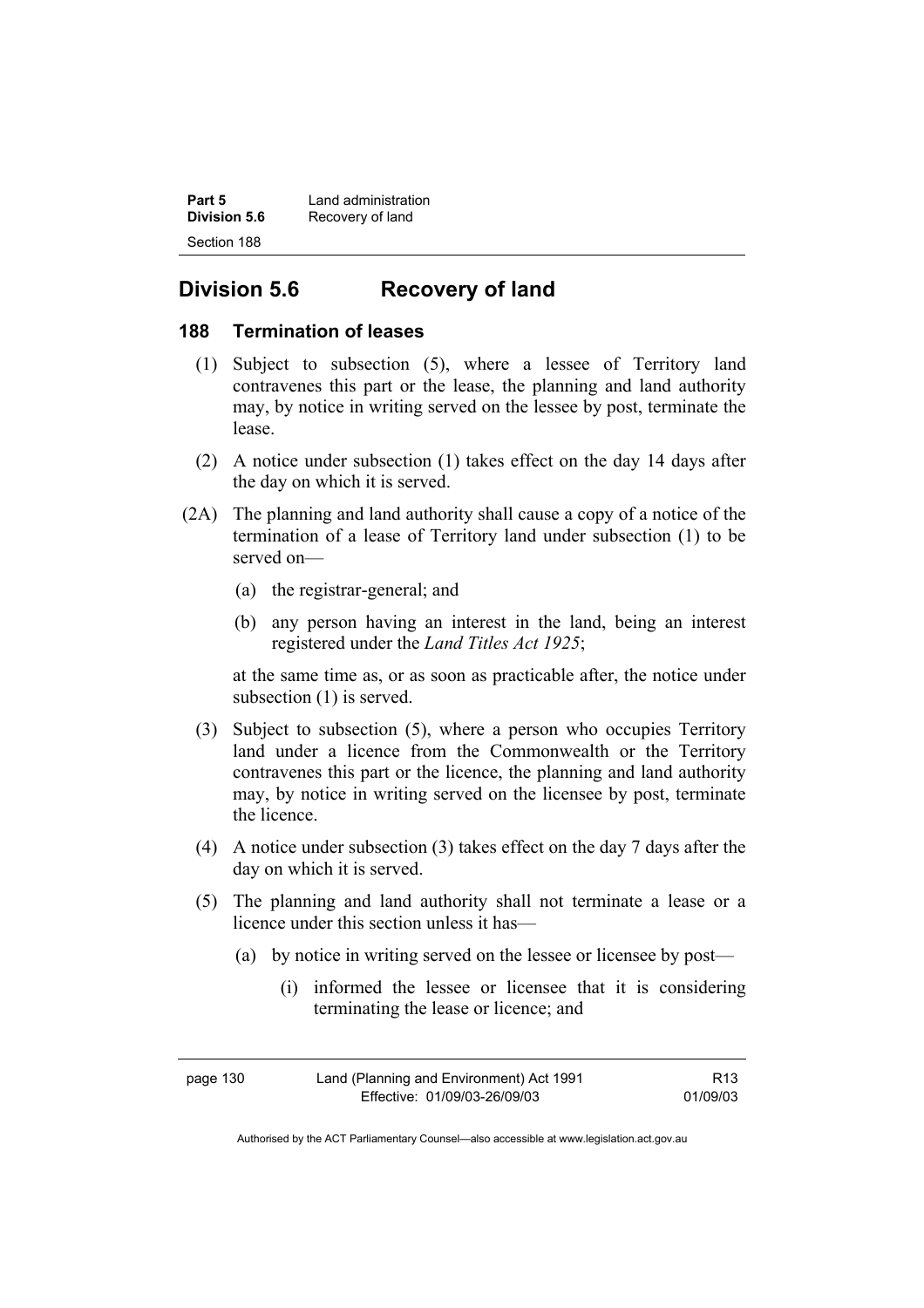| Land administration | Part 5       |
|---------------------|--------------|
| Recovery of land    | Division 5.6 |
|                     | Section 189  |

- (ii) specified the grounds on which it is considering taking that action; and
- (iii) invited the lessee or licensee to notify the authority in writing within 21 days after the date of the notice of any reasons why the lessee or licensee considers that the lease or licence should not be terminated; and
- (b) taken into account any reasons for not terminating the lease or licence notified to the authority by the lessee or licensee in accordance with the notice served on him or her under paragraph (a).
- (6) The validity of the termination of a lease is not affected by a failure to comply with subsection (2A).

### **189 How land may be recovered**

- (1) This section applies if—
	- (a) a person who has been a lessee of Territory land remains in possession of the land after—
		- (i) the term of the lease has ended; or
		- (ii) the lease has been surrendered or ended; or
	- (b) a person who has been a licensee of Territory land remains in possession of the land after—
		- (i) the term of the licence has ended; or
		- (ii) the licence has been surrendered or ended.
- (2) The Executive may, by written notice to the person (the *unlawful occupier*), demand that the unlawful occupier give possession of the land to the Executive within the reasonable period stated in the demand.
- (3) If a demand is not complied with—

page 131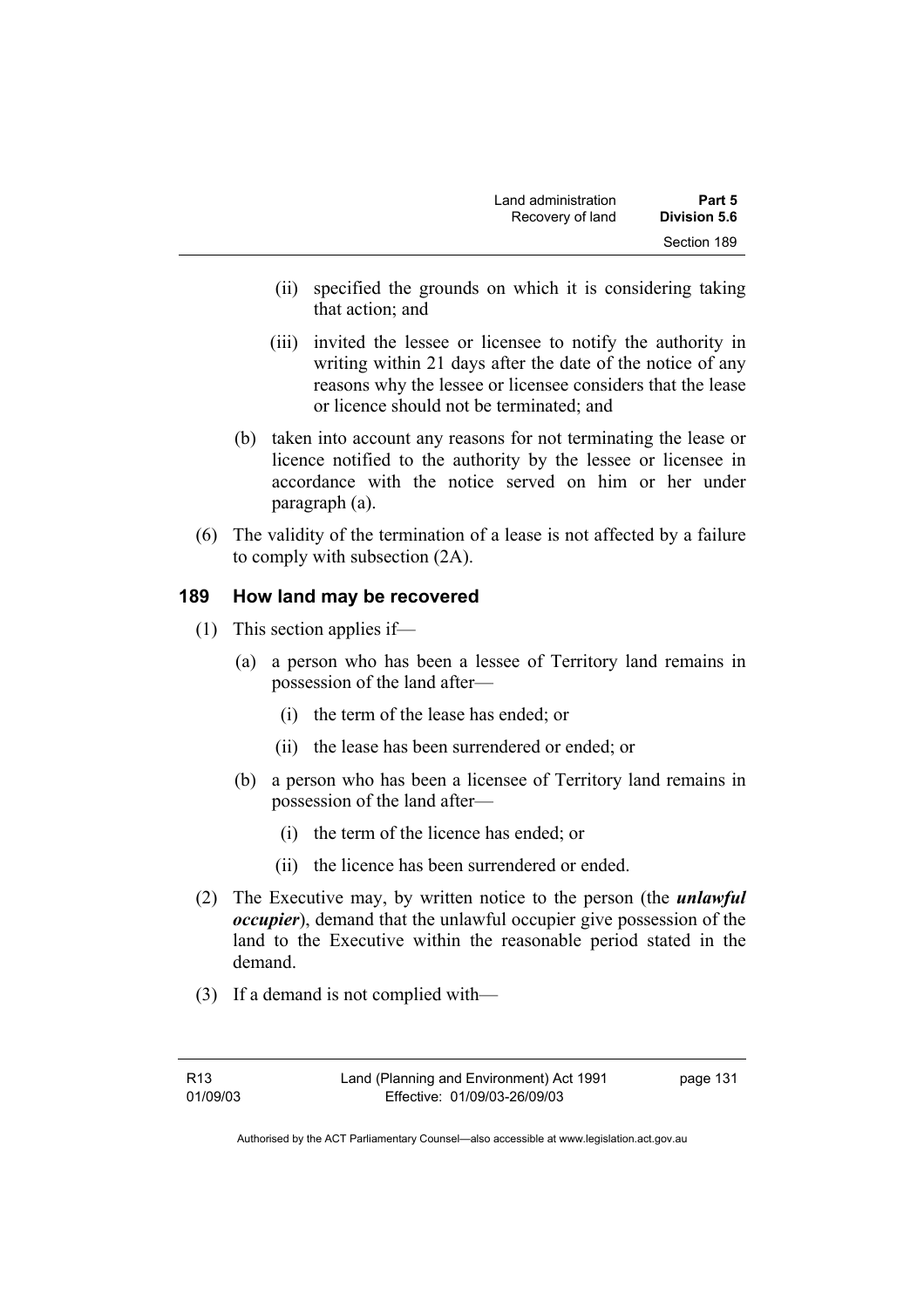| Part 5       | Land administration |
|--------------|---------------------|
| Division 5.7 | Public land         |
| Section 190  |                     |

- (a) the Executive may apply to the Magistrates Court for an order that possession of the land be given to the Executive; and
- (b) the court may issue a warrant authorising a police officer, within 30 days after the day the warrant is issued, to enter the land with the assistance and by the force that is reasonable, and give possession of the land to the Executive.
- (4) The planning and land authority is authorised to do any of the following on behalf of the Executive:
	- (a) make a demand under subsection (2);
	- (b) make an application to the Magistrates Court under subsection  $(3)$   $(a)$ ;
	- (c) take possession of land under this section.
- (5) In this section:

*licence* means a licence granted by the Territory, the Commonwealth or the planning and land authority.

### **190 Evidence of ending of lease**

- (1) The planning and land authority may certify in writing that a lease of Territory land mentioned in the certificate has ended.
- (2) A certificate under subsection (1) is evidence of the matter it states.
- (3) A document that purports to be a certificate under subsection (1) is taken to be such a certificate, unless the contrary is proved.

# **Division 5.7 Public land**

# **Subdivision 5.7.1 Preliminary**

### **191 Definitions for div 5.7**

In this division:

page 132 Land (Planning and Environment) Act 1991 Effective: 01/09/03-26/09/03

R13 01/09/03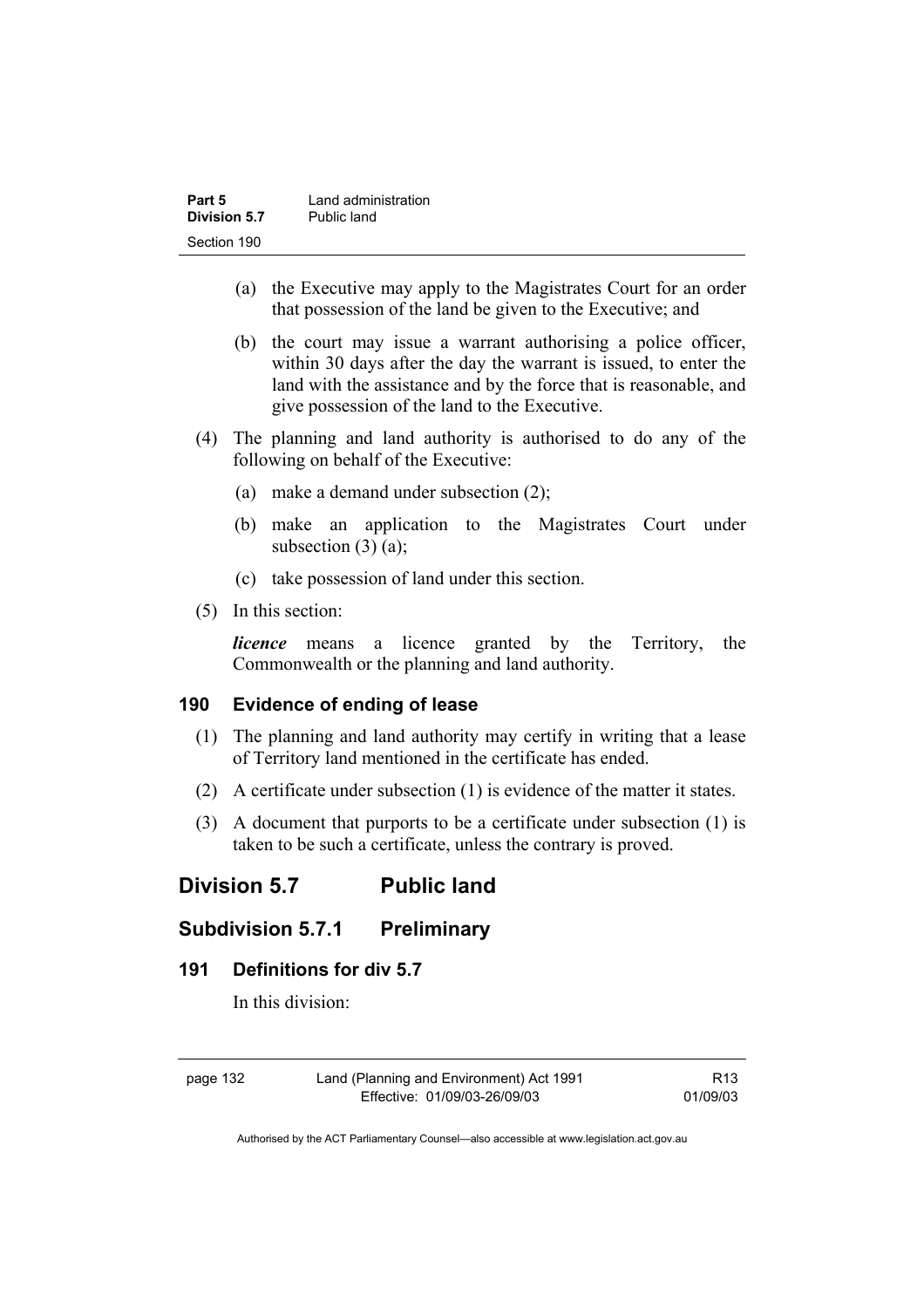| Land administration | Part 5       |
|---------------------|--------------|
| Public land         | Division 5.7 |
|                     | Section 192  |

*plan of management* means a plan of management prepared under subdivision 5.7.4, as varied and in effect from time to time.

*variation*, in relation to a plan of management, includes the revocation of the plan and its substitution with a new plan.

# **Subdivision 5.7.2 Public land**

### **192 Recommendations to planning and land authority**

The conservator may, in writing, recommend to the planning and land authority that the plan be varied to provide for—

- (a) the identification of an area of land as public land and its reservation for a purpose referred to in section 193; or
- (b) in relation to an area already identified in the plan as public land—
	- (i) the variation of its boundaries to reduce or increase the size or the area, or to alter the shape of the area; or
	- (ii) the variation of the purpose for which it is reserved; or
	- (iii) the cessation of its designation as public land.

# **Subdivision 5.7.3 Management of public land**

### **193 Reserved areas**

Public land may be reserved by the plan under section 7 (3) (f) for any of the following purposes:

- (a) a wilderness area;
- (b) a national park;
- (c) a nature reserve;
- (d) a special purpose reserve;
- (e) an urban open space;

Land (Planning and Environment) Act 1991 Effective: 01/09/03-26/09/03

page 133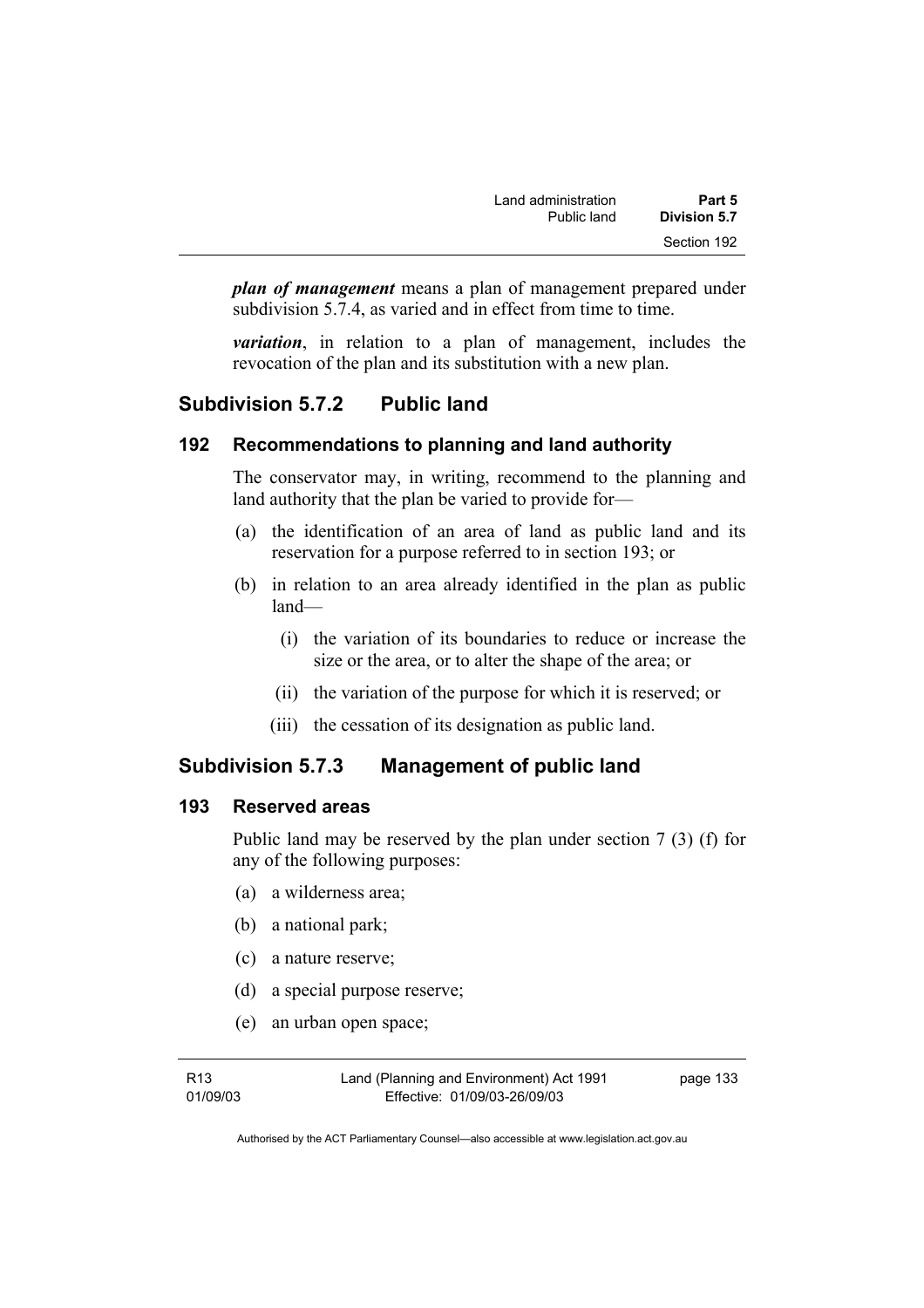| Part 5       | Land administration |
|--------------|---------------------|
| Division 5.7 | Public land         |
| Section 194  |                     |

- (f) a cemetery or burial ground;
- (g) a lake; or
- (h) a sport and recreation reserve.

#### **194 Management**

An area of public land shall be managed in accordance with—

- (a) the management objectives applying to the area; and
- (b) the plan of management (if any) for the area.

### **195 Management objectives**

- (1) For section 194, the management objectives for an area of public land reserved for a particular purpose are—
	- (a) objectives specified in schedule 1; and
	- (b) objectives specified by the conservator pursuant to subsection (2);

in relation to areas of land reserved for that purpose.

- (2) The conservator may, in writing, determine management objectives for an area of public land reserved for a purpose mentioned in schedule 1.
	- *Note* A power given under an Act to make a statutory instrument (including a determination of management objectives) includes power to amend or repeal the instrument (see *Legislation Act 2001*, s 46 (1)).
- (3) A determination of management objectives is a disallowable instrument.
	- *Note 1* A disallowable instrument must be notified, and presented to the Legislative Assembly, under the *Legislation Act 2001*.
	- *Note 2* An amendment or repeal of a determination of management objectives is also a disallowable instrument (see *Legislation Act 2001*, s 46 (2))*.*

R13 01/09/03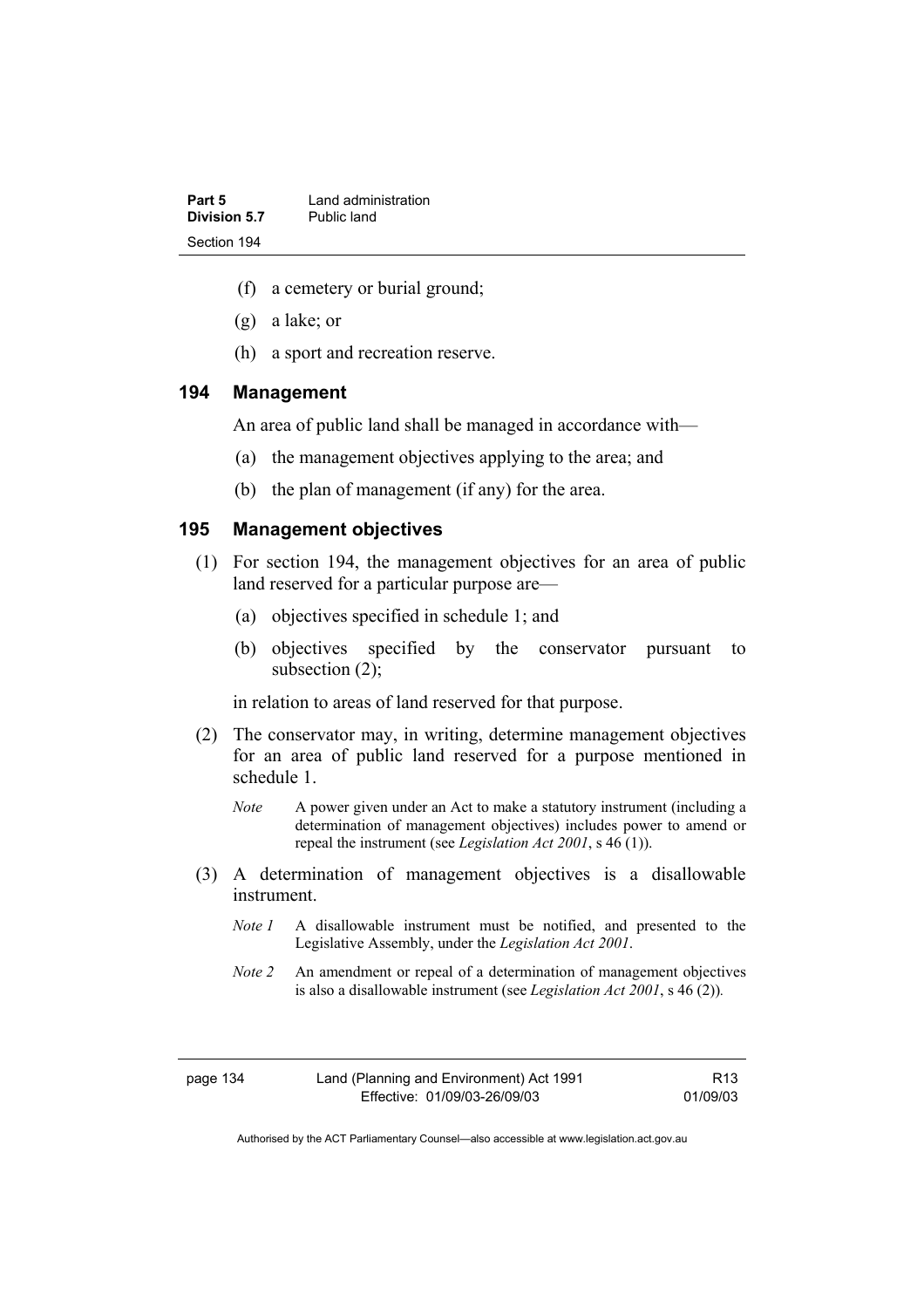| Land administration | Part 5              |
|---------------------|---------------------|
| Public land         | <b>Division 5.7</b> |
|                     | Section 196         |

- (4) Where there is an inconsistency between the application of 2 management objectives specified in schedule 1 in relation to an area of public land, the objective appearing later in the schedule is to be read subject to the other objective.
- (5) Where there is an inconsistency between the application of a management objective specified in schedule 1 and a management objective specified by the conservator pursuant to subsection (2) in relation to an area of public land, the objective specified by the conservator is to be read subject to the other objective.
- (6) In schedule 1:

*natural environment* means all biological, physical and visual elements of the earth and its atmosphere, whether natural or modified.

# **Subdivision 5.7.4 Plans of management**

### **196 Content**

A plan of management includes—

- (a) a description of the area of public land to which it applies; and
- (b) the manner in which the relevant management objectives referred to in section 195 (1) are to be implemented or promoted in that area.

# **197 Preparation**

- (1) The conservator shall prepare a draft plan of management for an area of public land as soon as practicable after the area is identified as such in the plan.
- (2) In preparing a draft plan of management, the conservator shall consider any recommendation submitted by the authority.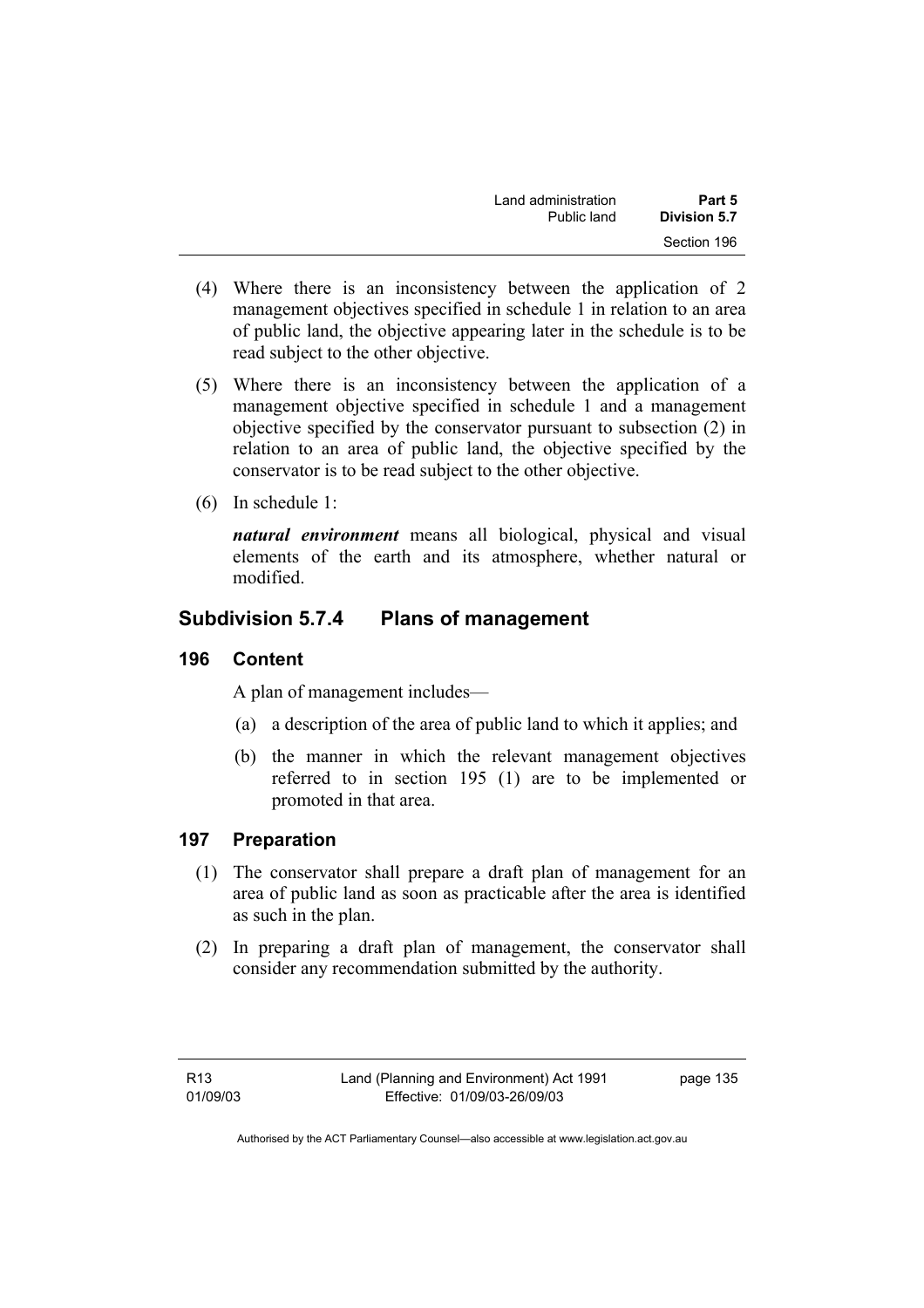| Part 5       | Land administration |
|--------------|---------------------|
| Division 5.7 | Public land         |
| Section 198  |                     |

### **198 Variations**

- (1) The conservator may prepare a draft variation of a plan of management in the same manner as a draft plan of management.
- (2) This subdivision applies to a draft variation of a plan of management as if it were a draft plan of management.

### **199 Environmental assessments and inquiries**

- (1) At the written request of the conservator, or on his or her own motion, at any time before a draft plan of management is approved under section 204 (a) the Minister may—
	- (a) direct that an assessment be made; or
	- (b) establish a panel to conduct an inquiry;

about any aspect of the draft plan.

 (2) In preparing or revising a draft plan of management, the conservator shall consider any relevant assessment or the report of any relevant inquiry.

# **200 Public consultation**

- (1) This section applies to a draft plan of management for an area of public land where—
	- (a) no corresponding preliminary draft plan of management for that area has been notified under section 19; or
	- (b) where such a preliminary draft has been so notified—the firstmentioned draft plan of management differs significantly from that preliminary draft.
- (2) The conservator shall make copies of a draft plan of management to which this section applies available to an appropriate committee of the Legislative Assembly.

R13 01/09/03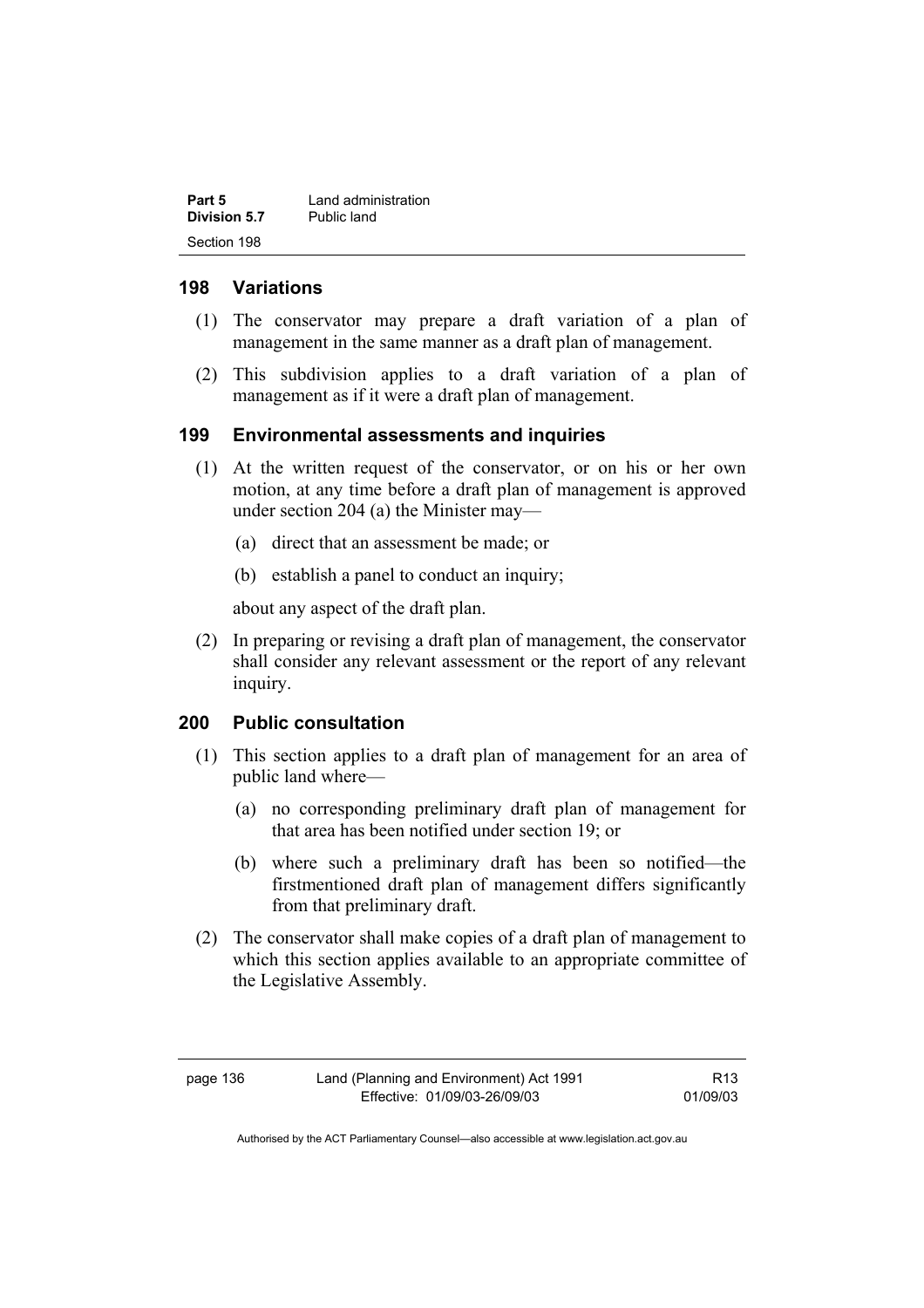| Land administration | Part 5       |
|---------------------|--------------|
| Public land         | Division 5.7 |
|                     | Section 201  |

- (3) The conservator shall make copies of a draft plan of management to which this section applies available for public inspection during office hours at the places specified in a written notice prepared by the conservator.
- (4) A notice under subsection (3) shall include a statement inviting persons to submit written comments about the draft plan of management to the conservator at a specified address and within a specified period of not less than 21 days from the date of the notice.
- (5) A notice under subsection (3) is a notifiable instrument.

*Note* A notifiable instrument must be notified under the *Legislation Act 2001*.

(6) The conservator must also publish the notice in a daily newspaper.

### **201 Revision**

The conservator may revise a draft plan of management—

- (a) in consideration of any written comments received from any person about the draft plan; or
- (b) to correct any formal error.

### **202 Submission to Minister**

The conservator shall submit a draft plan of management (as revised under section 201) to the Minister for approval, together with—

- (a) a written report setting out the issues raised in any written comments submitted to the conservator in relation to the draft; and
- (b) a written report about the conservator's consultation with the public and with any other person or authority about the draft.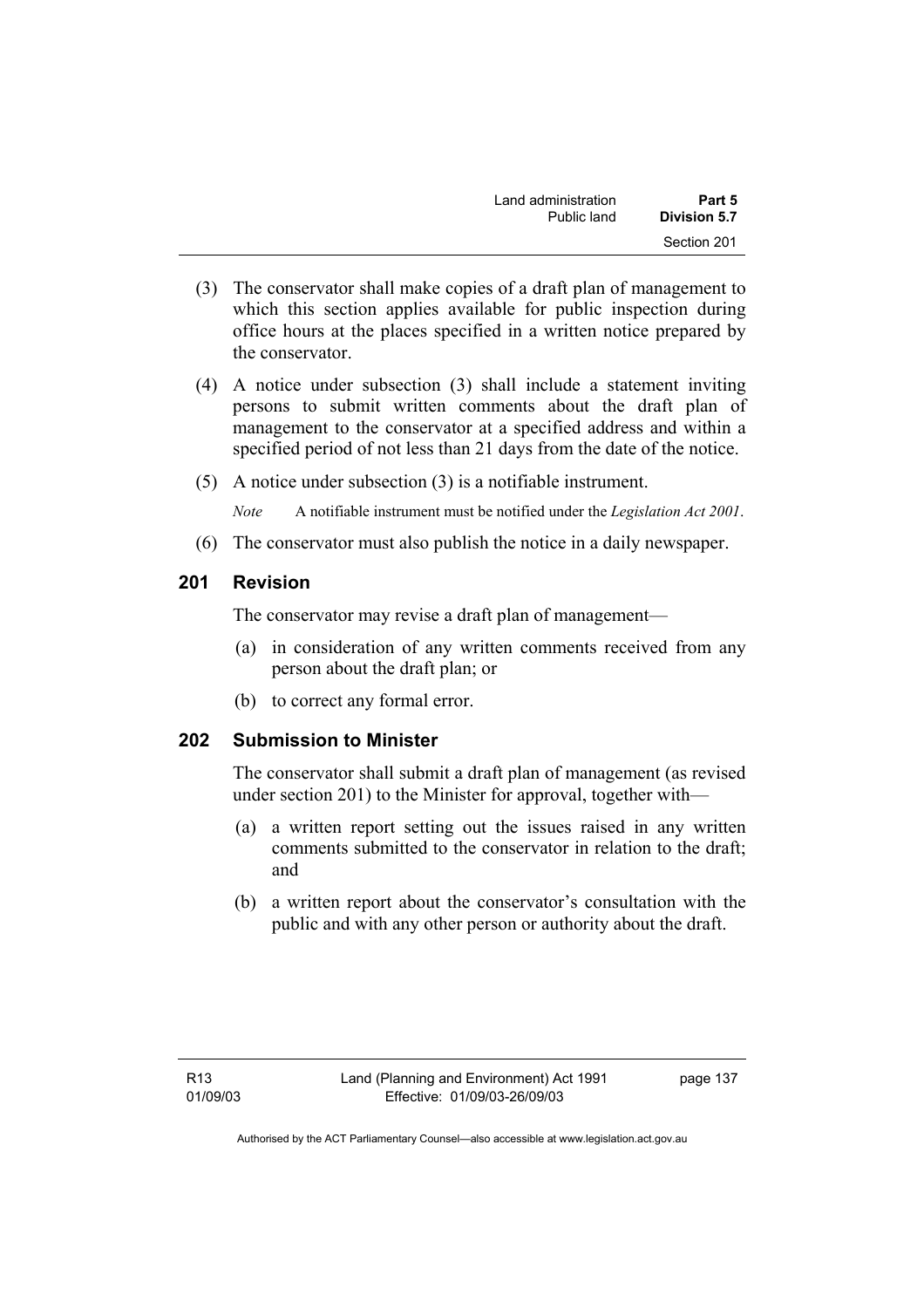| Part 5       | Land administration |
|--------------|---------------------|
| Division 5.7 | Public land         |
| Section 203  |                     |

# **203 Consideration of plan of management by Legislative Assembly committee**

Where the conservator submits a draft plan of management to the Minister under section 202, the Minister shall, within 7 days of receiving the draft plan forward—

- (a) a copy of the draft plan; and
- (b) a copy of the reports referred to in section 202 (a) and (b) relating to the draft plan; and
- (c) all other documents relating to the draft plan submitted to the Minister by the conservator;

to an appropriate committee of the Legislative Assembly.

### **204 Minister's powers**

- (1) On receipt of a draft plan of management submitted under section 202 or 205 for approval, the Minister shall consider any recommendation relating to the draft by a committee of the Legislative Assembly that considers the draft under section 203 and—
	- (a) in writing, approve a plan of management in the form in which the draft is submitted; or
	- (b) refer the draft to the conservator together with any of the following written directions:
		- (i) to conduct further specified consultation;
		- (ii) to consider any revision suggested by the Minister;
		- (iii) to revise the draft in a specified manner;
		- (iv) to defer, in writing, until a specified date or the occurrence of a specified event, the resubmission of the draft to the Minister;
		- (v) to withdraw the draft in writing.

| page 138 | Land (Planning and Environment) Act 1991 | R <sub>13</sub> |
|----------|------------------------------------------|-----------------|
|          | Effective: 01/09/03-26/09/03             | 01/09/03        |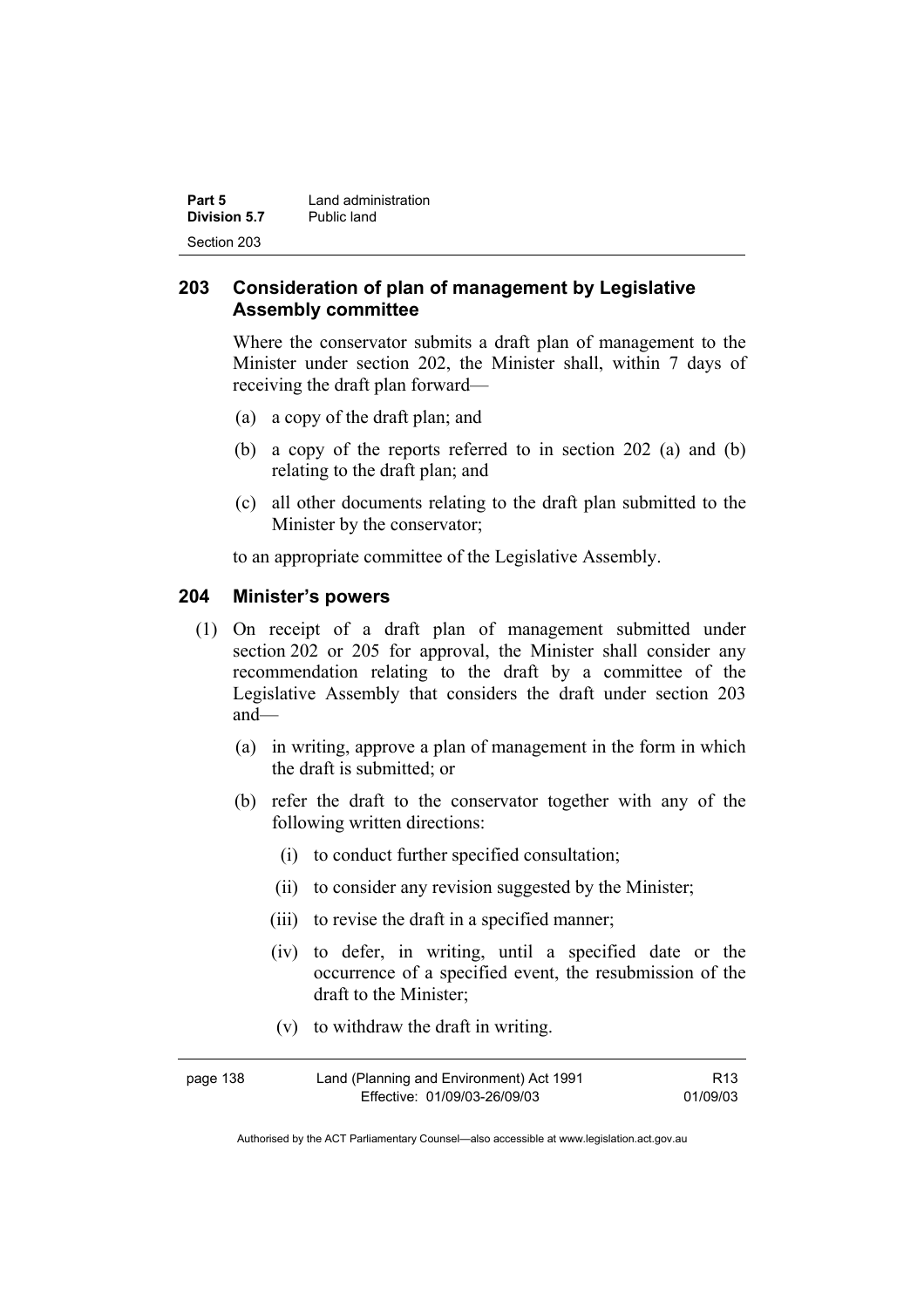| Land administration | Part 5              |
|---------------------|---------------------|
| Public land         | <b>Division 5.7</b> |
|                     | Section 205         |

- (2) The following are notifiable instruments:
	- (a) a deferral directed under subsection (1) (b) (iv);
	- (b) a withdrawal directed under subsection (1) (b) (v).
	- *Note* A notifiable instrument must be notified under the *Legislation Act 2001*.

### **205 Referral back to conservator**

If the Minister refers a draft plan of management to the conservator under section 204 (1) (b), the conservator shall—

- (a) comply with the Minister's directions; and
- (b) if the Minister gives a direction under section 204 (1) (b) (i) or (ii)—if the conservator thinks fit, revise the draft plan; and
- (c) revise the draft to correct any formal error; and
- (d) resubmit the draft plan of management (as revised) to the Minister for approval together with a written report about the conservator's compliance with the Minister's directions and about any revision of the draft under paragraph (c).

### **206 Notice of revival of deferred draft plan of management**

- (1) If the conservator defers a draft plan of management as directed under section 204 (1) (b) (iv) (Minister's powers), on the day stated in the deferral, or as soon as possible after the event mentioned in the deferral, the conservator must prepare a written notice stating that the draft plan of management is revived.
- (2) A notice is a notifiable instrument.

*Note* A notifiable instrument must be notified under the *Legislation Act 2001*.

(3) The conservator must also publish the notice in a daily newspaper.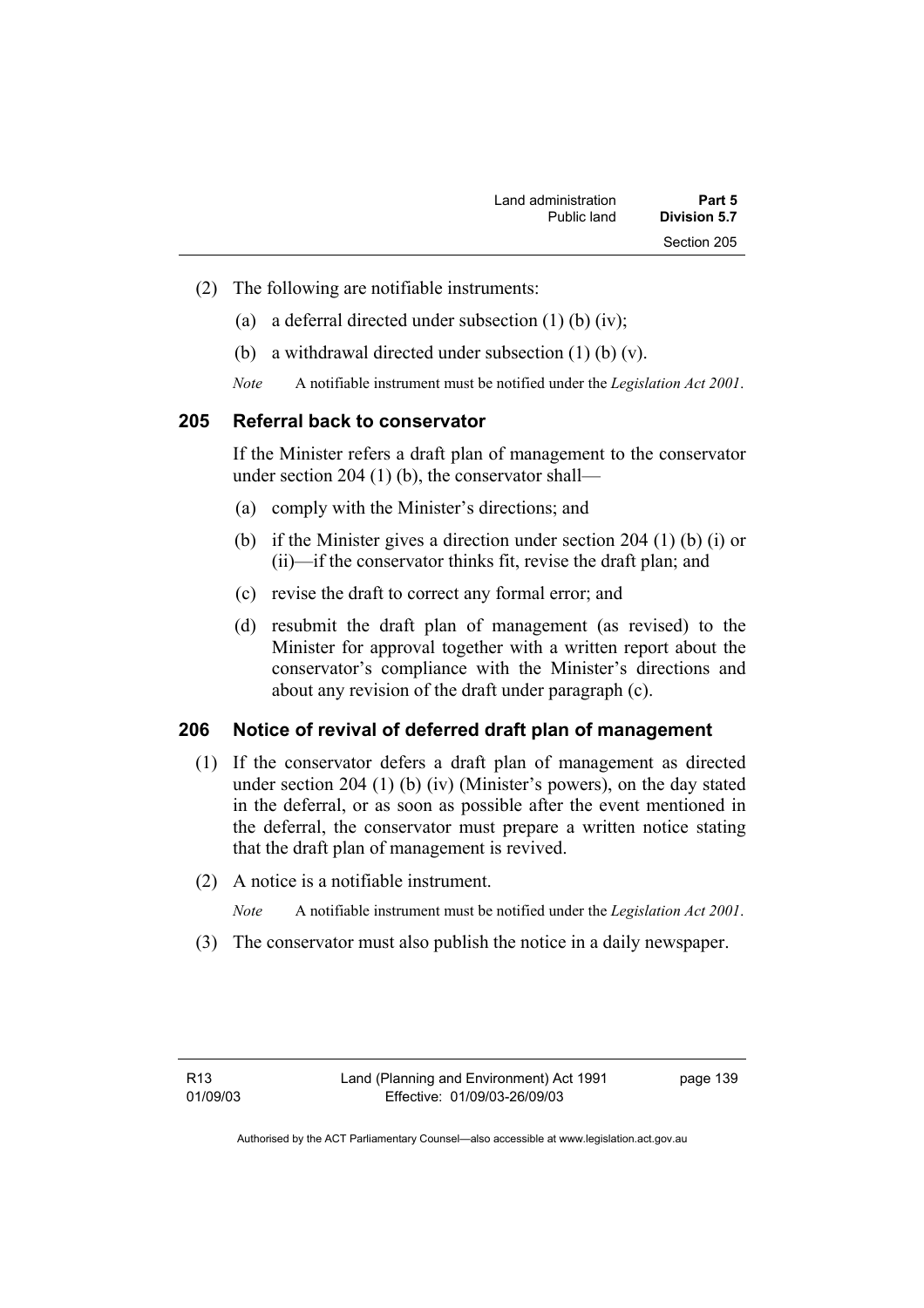| Part 5       | Land administration |
|--------------|---------------------|
| Division 5.7 | Public land         |
| Section 207  |                     |

### **207 Notification, tabling, disallowance and date of effect**

- (1) A plan of management, as approved by the Minister under section 204, is a disallowable instrument.
	- *Note* A disallowable instrument must be notified, and presented to the Legislative Assembly, under the *Legislation Act 2001*.
- (2) The *Legislation Act 2001*, chapter 7 (Presentation, amendment and disallowance of subordinate laws and disallowable instruments) applies to a plan of management as if each reference in that chapter to 6 sitting days were a reference to 5 sitting days.
- (3) Subject to any disallowance under the *Legislation Act 2001*, chapter 7, the plan of management commences—
	- (a) on the day after the 5th sitting day after the day it is presented to the Legislative Assembly under that chapter; or
	- (b) if the plan provides for a later date or time of commencement—on that date or at that time.

### **Subdivision 5.7.5 Leases and licences**

### **208 Leases—generally**

- (1) Except as provided by section 209, the planning and land authority shall not grant a lease—
	- (a) of public land; or
	- (b) during the defined period—of land designated, in a draft variation of the plan notified under section 19, to become public land.
- (2) In subsection (1):

*defined period*, in relation to land designated, in a draft variation of the plan, to become public land, means the period of interim effect, under part 2, of that draft variation.

| page | 140 |
|------|-----|
|------|-----|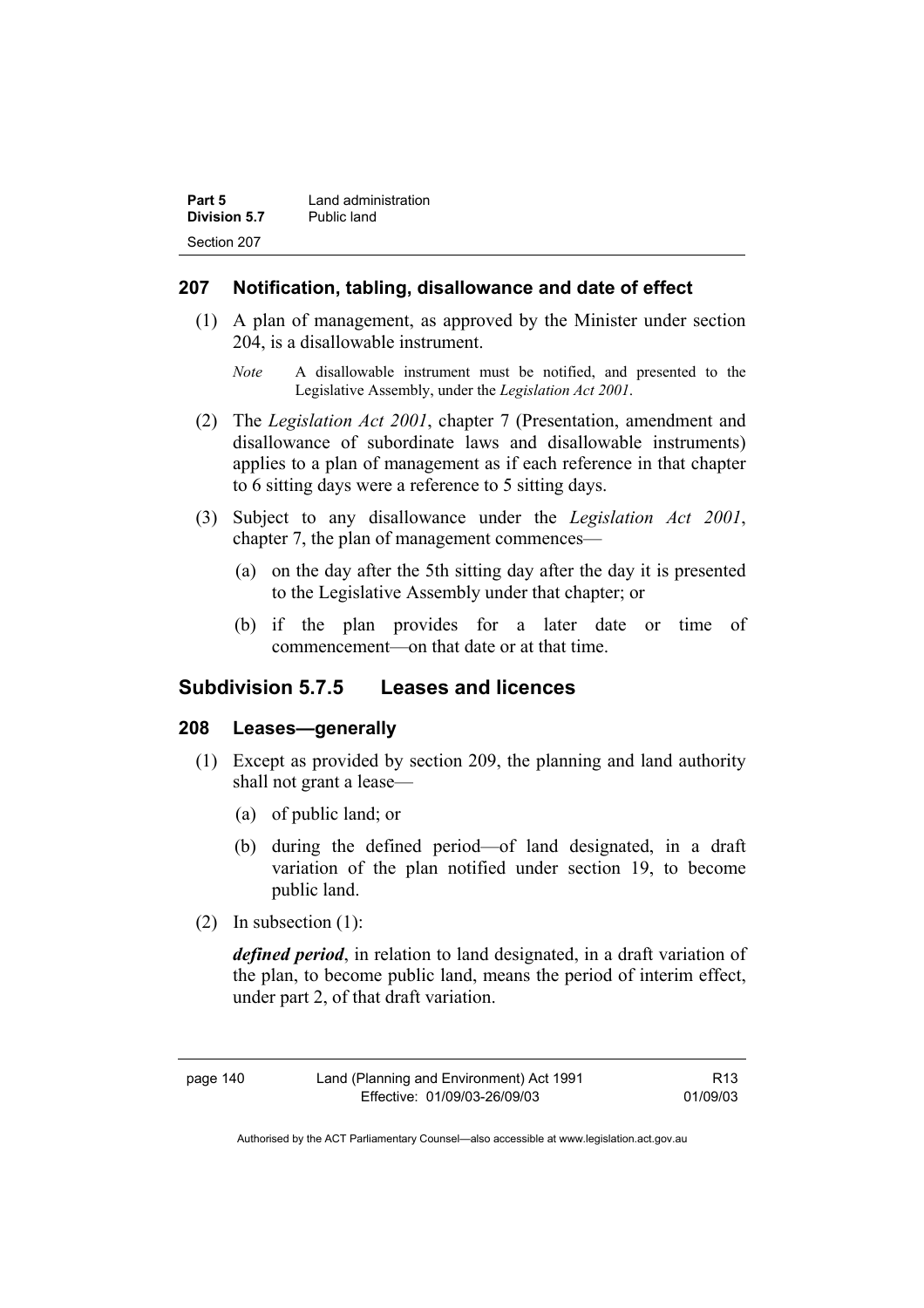| Land administration | Part 5       |
|---------------------|--------------|
| Public land         | Division 5.7 |
|                     | Section 209  |

### **209 Grant of leases**

- (1) On the written recommendation of the conservator, the planning and land authority may grant a lease of an area, or part of an area, of public land except where that area is reserved under the plan as a wilderness area.
- (2) On the written recommendation of the conservator, the planning and land authority may during the defined period referred to in section 208 (2), grant a lease of an area, or part of an area, of land designated in a draft variation of the plan to become public land except where it is proposed in that draft variation that the area be reserved as a wilderness area.

### **210 Licences**

 (1) The planning and land authority may, on the written recommendation of the conservator, grant a licence to a person to occupy or use an area of unleased public land.

#### **Example of when a licence might be given to a person**

To allow a building (including a fitting attached to the building) owned or occupied by the person to encroach onto, over or under an area of unleased public land.

- *Note* An example is part of the Act, is not exhaustive and may extend, but does not limit, the meaning of the provision in which it appears (see Legislation Act, s 126 and s 132).
- (2) An application for a licence under subsection (1) shall—
	- (a) be in writing signed by the applicant; and
	- (b) specify—
		- (i) the land in respect of which the licence is sought; and
		- (ii) the period for which the licence is sought; and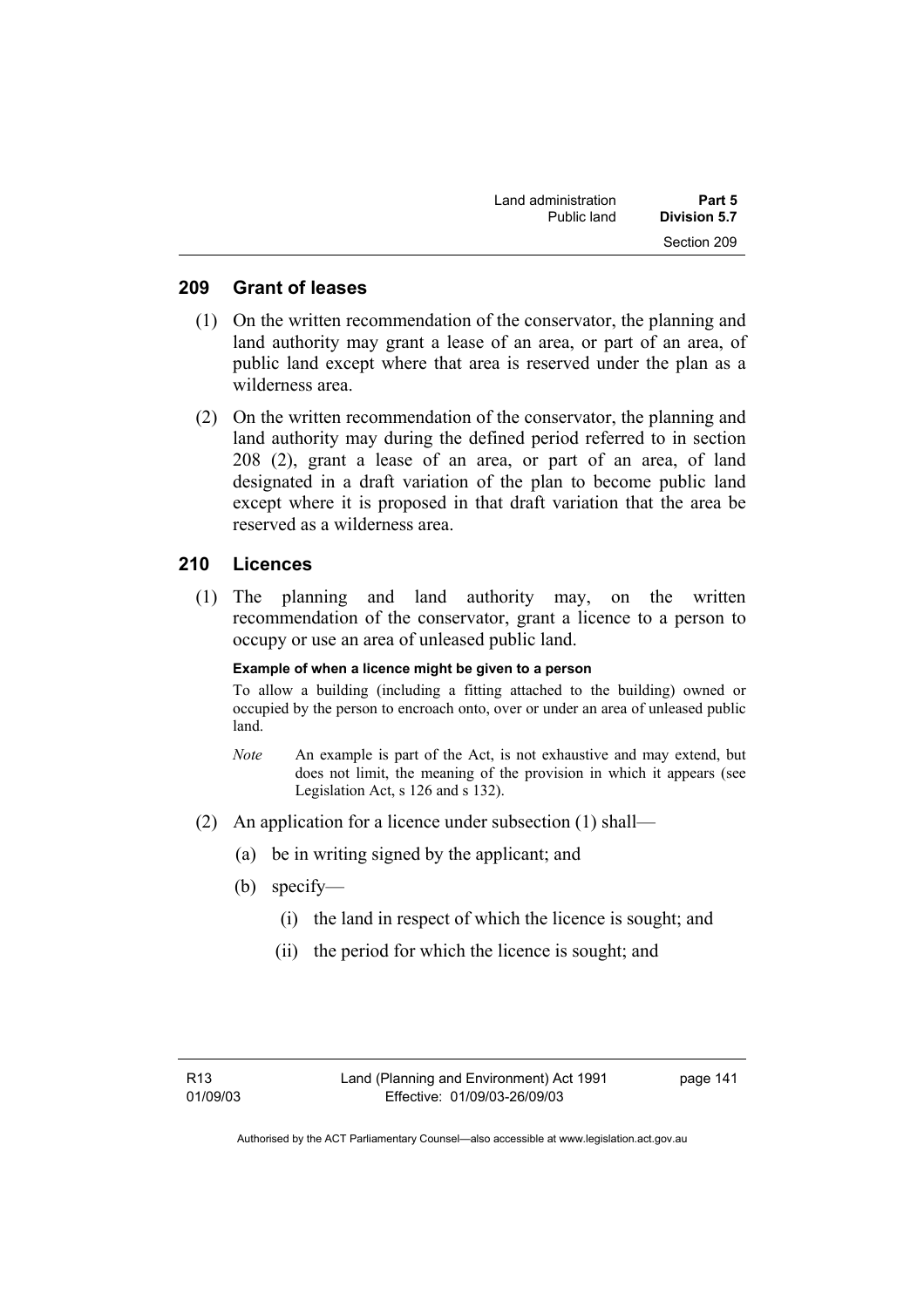| Part 5       | Land administration |
|--------------|---------------------|
| Division 5.7 | Public land         |
| Section 211  |                     |

- (iii) the purposes for which it is proposed that the land should be used under the licence.
- *Note* A fee may be determined under s 287 (Determination of fees) for this subsection.
- (3) A licence under subsection (1) shall—
	- (a) be in writing; and
	- (b) apply to the person to whom it is granted and to all other persons to whom it is expressed to apply; and
	- (c) specify the period for which it is granted; and
	- (d) be subject to such conditions (if any) as are specified in the licence.
- (4) A person is not required to hold a licence under this section to occupy or use an area of unleased public land if—
	- (a) the person holds a permit under the *Roads and Public Places Act 1937* to place an object in, over or across the area; and
	- (b) the area is being occupied or used in accordance with the permit; and
	- (c) for an occupation or use that requires an approval under division 6.2 (Approvals)—
		- (i) the occupation or use has been approved under that division; and
		- (ii) the person is complying with any conditions under section 245 (Conditional approvals) that apply to the approval.

### **211 Miner's rights in respect of public land**

A miner's right must not be granted in respect of public land.

R13 01/09/03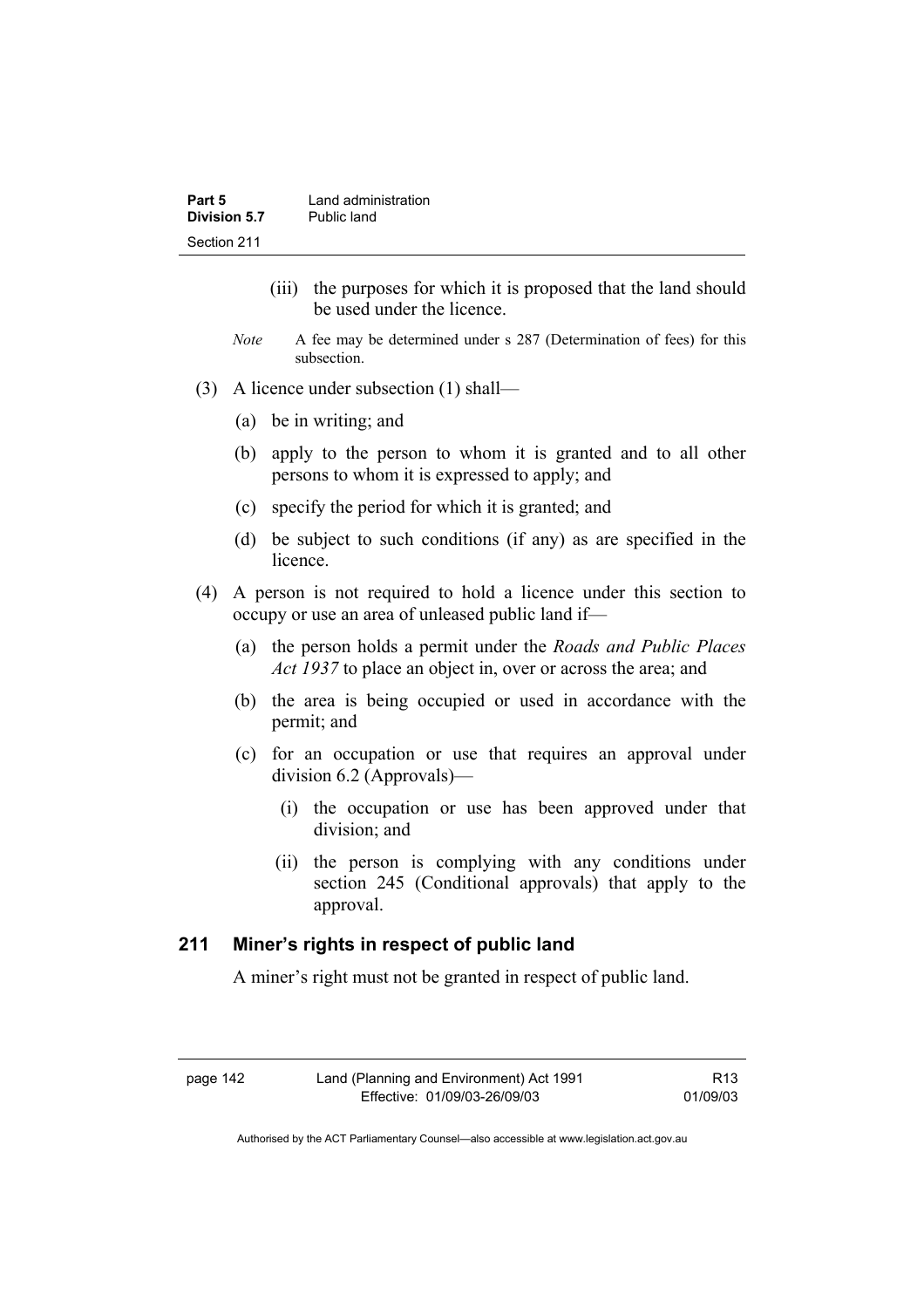# **Division 5.8 Miscellaneous**

# **214 Lessee may surrender lease wholly or in part**

- (1) A person who holds a lease of Territory land may, at any time, with the consent of the planning and land authority, surrender the lease or any part of the land comprised in the lease.
- (2) The planning and land authority may agree to accept the surrender of a lease, or part of the land comprised in a lease, under subsection (1) either unconditionally or subject to any condition the authority considers appropriate.
- (3) The surrender of a lease, or of part of the land comprised in a lease, shall not entitle the lessee to a refund or remission of any rent already paid or due.

# **215 Reduction of rent and relief from provisions of lease**

- (1) The planning and land authority may approve—
	- (a) a reduction of the rent payable under a lease of Territory land, or of the amount payable, in relation to any occupation of Territory land; or
	- (b) the grant of relief, to a lessee or occupier of Territory land, from compliance, completely or partly, with any provision to which the person's lease or occupation is subject.
- (2) The reduction or grant of relief may be for any period (including a period before the commencement of this section or any other period before the approval).
- (3) If the planning and land authority gives an approval under subsection (1), the liability or obligation of the lessee or occupier under the lease, or in relation to the person's occupation, is discharged for the period approved, to the extent of the reduction or grant of relief approved.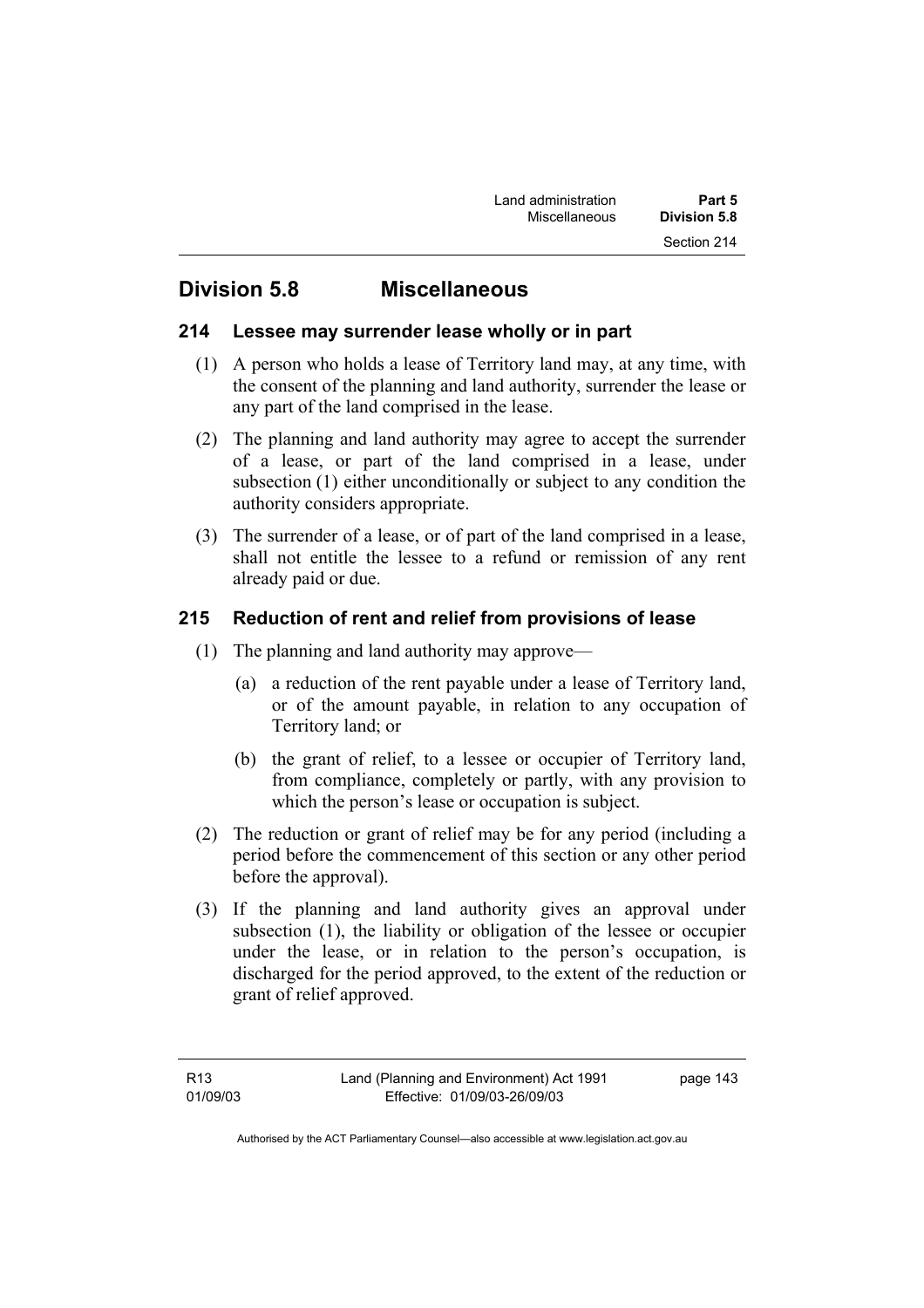| Part 5       | Land administration |
|--------------|---------------------|
| Division 5.8 | Miscellaneous       |
| Section 216  |                     |

- (4) An approval under subsection (1) may be made subject to conditions.
- (5) If the planning and land authority approves a grant of relief to a lessee or occupier under subsection (1), it must give to the lessee or occupier notice of the reduction of rent or other grant of relief approved.

*Note* For how documents may be given, see *Legislation Act 2001*, pt 19.5.

### **216 Access to leased land from roads and road related areas**

- (1) The planning and land authority may grant a lease of Territory land only if satisfied that the lessee will, during the term of the lease, have—
	- (a) direct access to the leased land from a road or road related area; or
	- (b) access to the leased land from a road or road related area by way of an access road or track, or in another way, that the lessee may use without charge and for all purposes at any hour of the day or night.
- (2) A way of access to leased land provided by the planning and land authority because of subsection (1) (b)—
	- (a) must not interfere with a building, garden or stockyard on the land at the time the way of access is provided; and
	- (b) must be located in a way that causes as little damage or inconvenience to the lessee as possible.
- (3) The validity of a lease granted under this part is not affected by a failure to comply with this section.
- (4) In this section:

*road*—see the *Road Transport (General) Act 1999*, dictionary.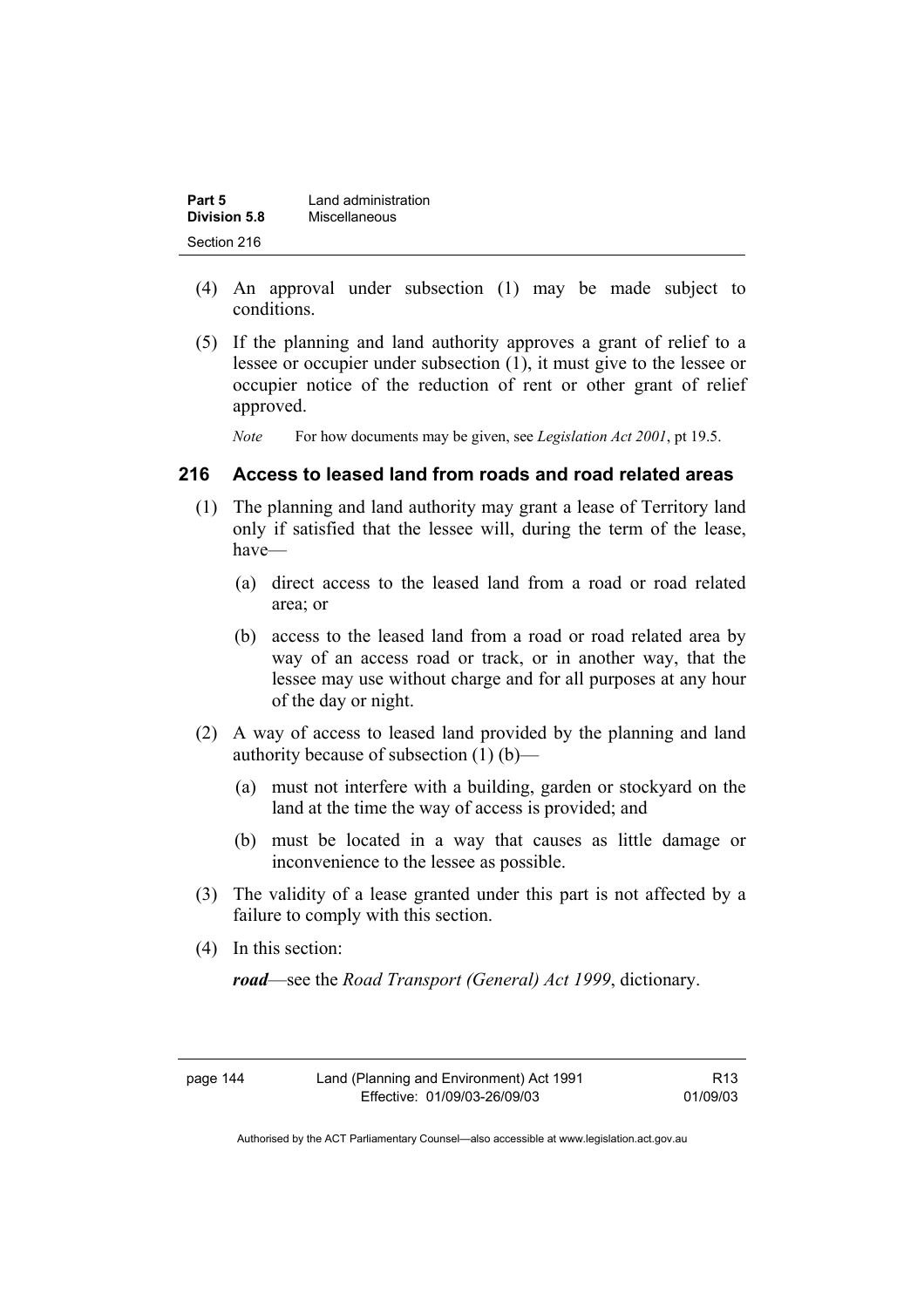*road related area*—see the *Road Transport (General) Act 1999*, dictionary.

# **216A Notification of certain leases**

- (1) This section applies if, during a quarter, the planning and land authority grants a lease—
	- (a) by direct grant; or
	- (b) under section 163 (Leases to community organisations), section 164 (Special leases) or section 209 (Grant of leases).
- (2) The planning and land authority must, within 5 working days after the end of the quarter, give the Minister a statement that sets out, in relation to any lease mentioned in subsection (1) granted during the quarter—
	- (a) the name of the lessee; and
	- (b) a description of the land comprised in the lease in accordance with the *Districts Act 2002*, section 9 (Description of parcel of land for dealings); and
	- (c) the amount (if any) paid for the grant of the lease; and
	- (d) the provision of this Act under which the lease was granted.
- (3) The Minister must present to the Legislative Assembly a copy of a statement received under subsection (2) within 5 sitting days after the day the Minister receives it.
- (4) The validity of a lease is not affected by a failure to comply with subsection  $(2)$  or  $(3)$ .
- (5) In this section—

*quarter* means a period of 3 months beginning on 1 January, 1 April, 1 July or 1 October in a year.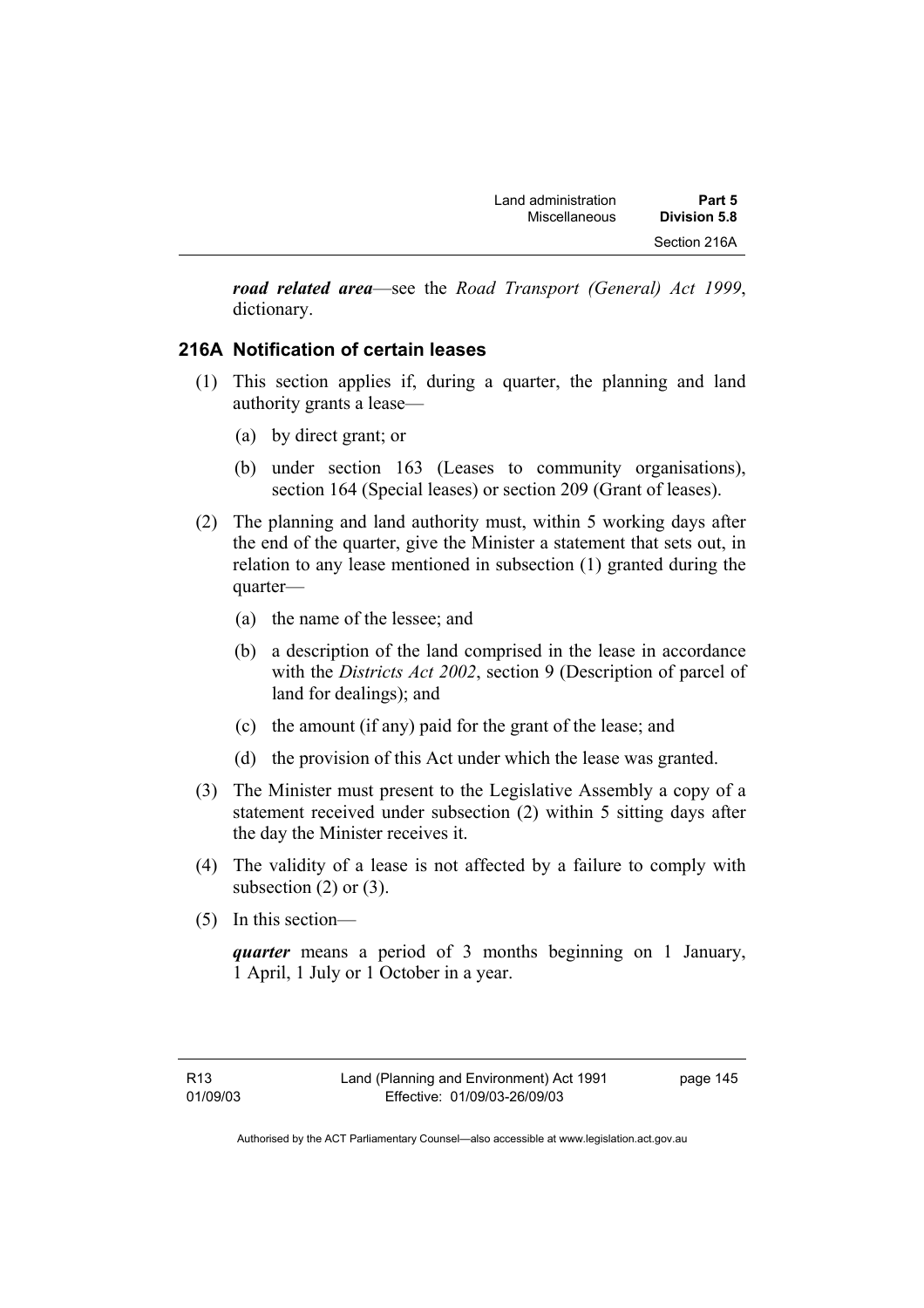| Part 5              | Land administration |
|---------------------|---------------------|
| <b>Division 5.8</b> | Miscellaneous       |
| Section 217         |                     |

### **217 Licences in respect of land that is not public land**

 (1) A person may apply to the planning and land authority for a licence to occupy or use an area of unleased Territory land that is not public land.

#### **Example of when a licence might be given to a person**

To allow a building (including a fitting attached to the building) owned or occupied by the person to encroach onto, over or under an area of unleased Territory land that is not public land.

- *Note* An example is part of the Act, is not exhaustive and may extend, but does not limit, the meaning of the provision in which it appears (see Legislation Act, s 126 and s 132).
- (2) An application under subsection (1) shall—
	- (a) be in writing signed by the applicant; and
	- (b) specify—
		- (i) the land in respect of which the licence is sought; and
		- (ii) the period for which the licence is sought; and
		- (iii) the purposes for which it is proposed that the land should be used under the licence.
	- *Note* A fee may be determined under s 287 (Determination of fees) for this subsection.
- (3) On receiving an application under subsection (1) the planning and land authority may grant the applicant a licence to occupy or use the land specified in the application for the purposes and period specified in the application.
- (4) A licence under subsection (1) shall—
	- (a) be in writing; and
	- (b) apply to the person to whom it is granted and to all other persons to whom it is expressed to apply; and
	- (c) specify the period for which it is granted; and

| page 146 | Land (Planning and Environment) Act 1991 | R13      |
|----------|------------------------------------------|----------|
|          | Effective: 01/09/03-26/09/03             | 01/09/03 |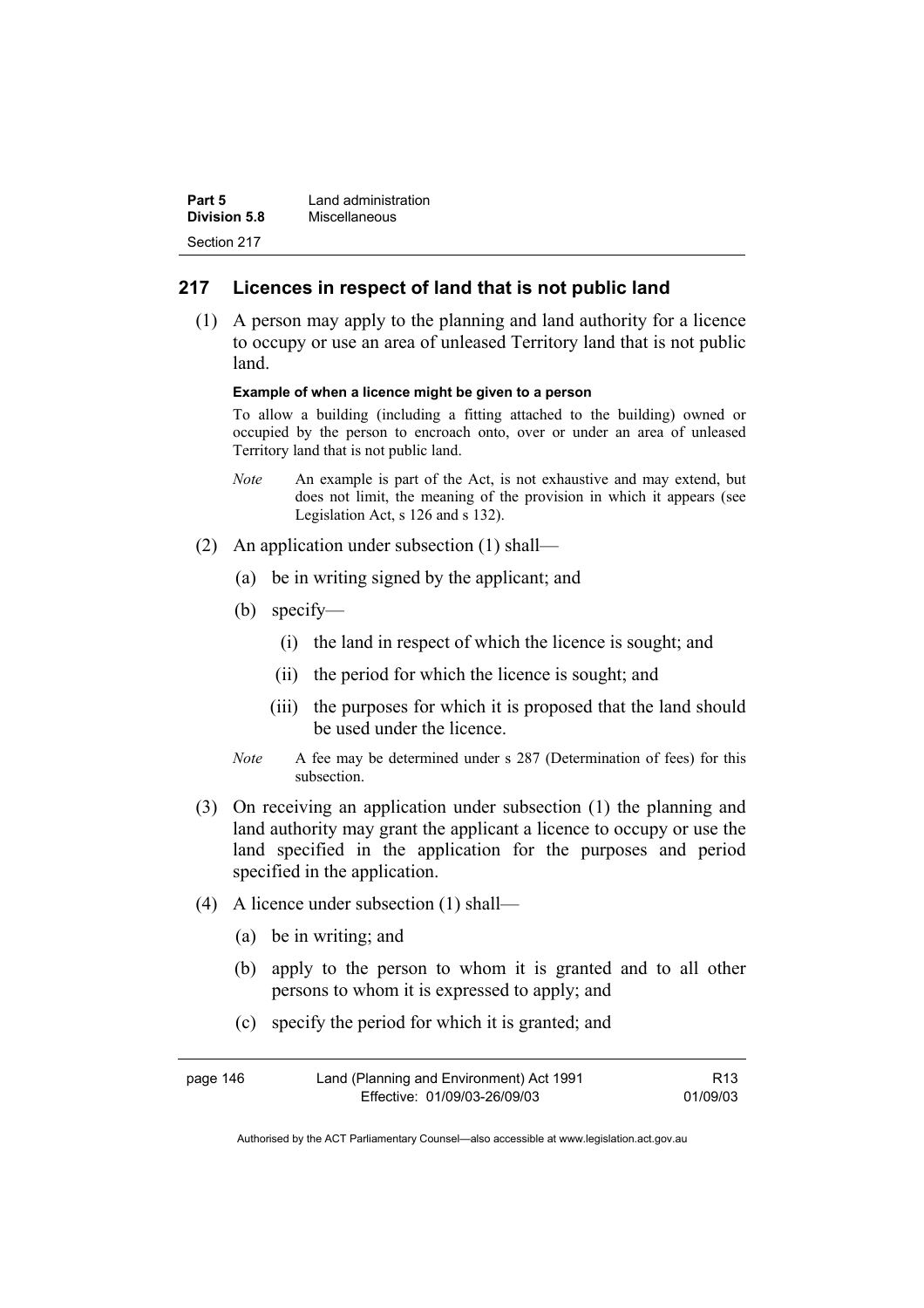- (d) be subject to such conditions (if any) as are specified in the licence.
- (5) A person is not required to hold a licence under this section to occupy or use an area of unleased Territory land that is not public land if—
	- (a) the person holds a permit under the *Roads and Public Places Act 1937* to place an object in, over or across the area; and
	- (b) the area is being occupied or used in accordance with the permit; and
	- (c) for an occupation or use that requires an approval under division 6.2 (Approvals)—
		- (i) the occupation or use has been approved under that division; and
		- (ii) the person is complying with any conditions under section 245 (Conditional approvals) that apply to the approval.

# **218 Reservation of minerals**

A reservation of minerals contained in a lease of Territory land shall be read as a reservation of all minerals and mineral substances in or on the land, including gold, silver, copper, tin, other metals, ores and substances containing metals, gems, precious stones, coal, limestone, shale, mineral oils, valuable earths and substances, stone, clay, gravel and sand.

# **219 Rights to extract minerals**

 (1) The planning and land authority may, by a lease or other agreement, grant a person the right to extract minerals from specified Territory land.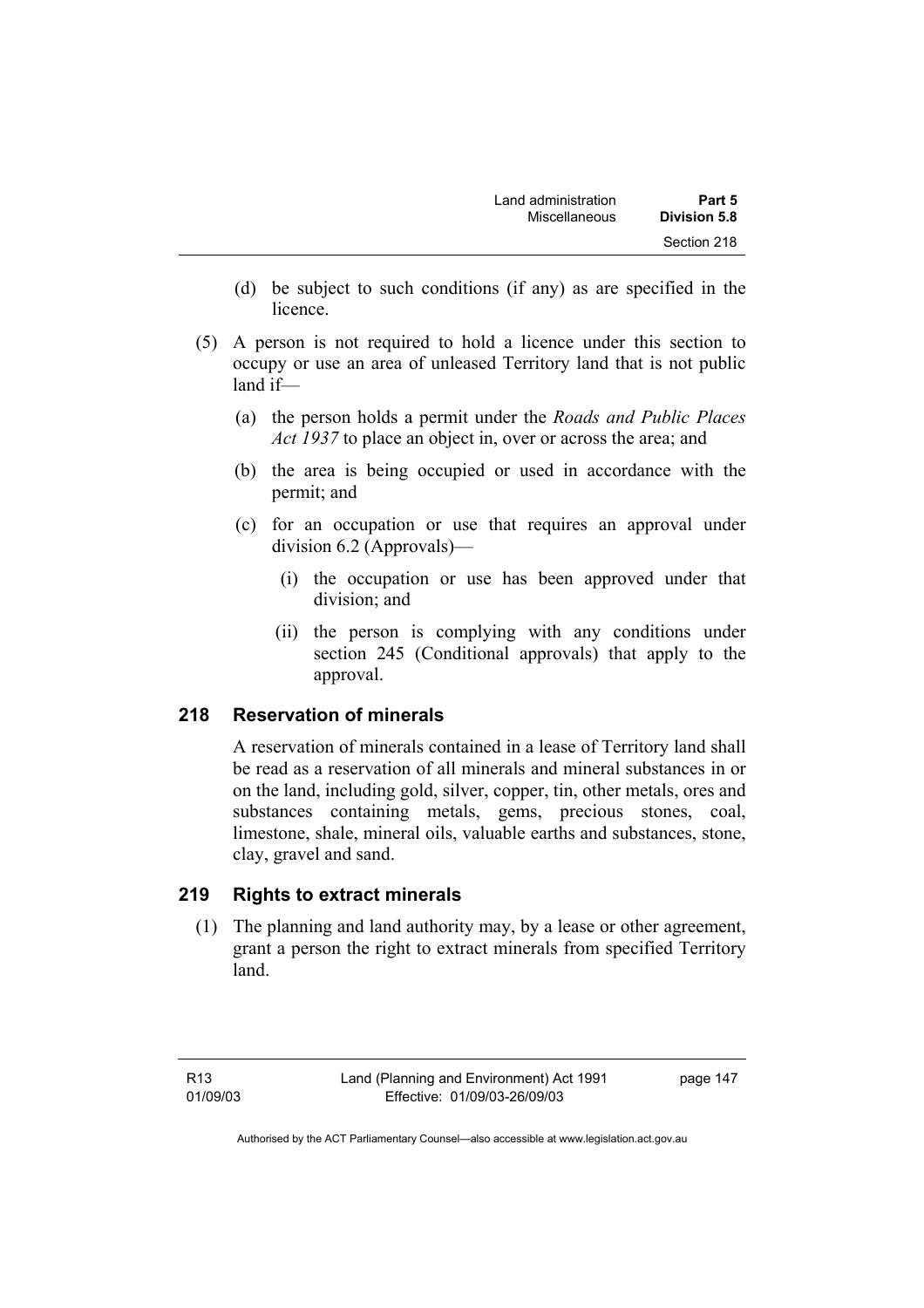| Part 5       | Land administration |
|--------------|---------------------|
| Division 5.8 | Miscellaneous       |
| Section 220  |                     |

 (2) The provisions of a lease or other agreement entered pursuant to subsection (1) shall be such provisions as are agreed between the parties.

### **220 Access to lease documents and development agreements**

- (1) The *Freedom of Information Act 1989*, section 11 (2) does not apply to a document that is—
	- (a) a lease; or
	- (b) a variation of a lease; or
	- (c) a renewal of a lease;

where the document became a document of a Commonwealth agency before 1 January 1977.

- (2) A document that is—
	- (a) a lease; or
	- (b) a variation of a lease; or
	- (c) a renewal of a lease;

shall be deemed not to be an exempt document for the *Freedom of Information Act 1989*.

 (3) A reference in this section to a *lease* is a reference to a lease of Territory land.

### **221 False or misleading statements in relation to leases**

A person must not, in or in relation to an application for the grant, or a variation, of a lease of Territory land—

 (a) make a statement or representation the person knows is false or misleading in a material particular; or

| page 148 |  |
|----------|--|
|----------|--|

R13 01/09/03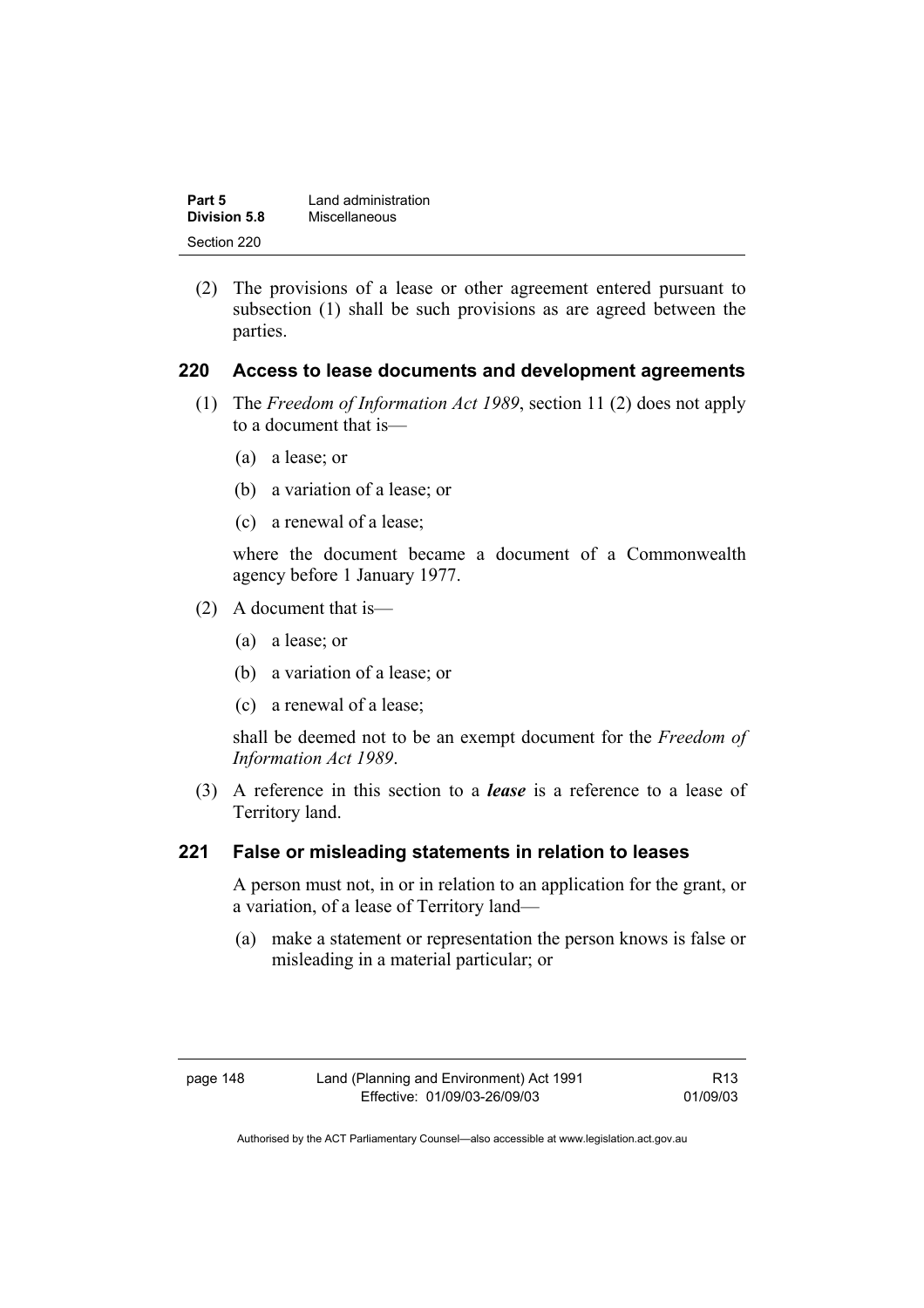| Land administration | Part 5              |  |
|---------------------|---------------------|--|
| Miscellaneous       | <b>Division 5.8</b> |  |
|                     | Section 221         |  |

 (b) omit from a statement or representation anything without which the statement or representation is, to the person's knowledge, misleading in a material particular.

Maximum penalty: 50 penalty units.

R13 01/09/03 Land (Planning and Environment) Act 1991 Effective: 01/09/03-26/09/03

page 149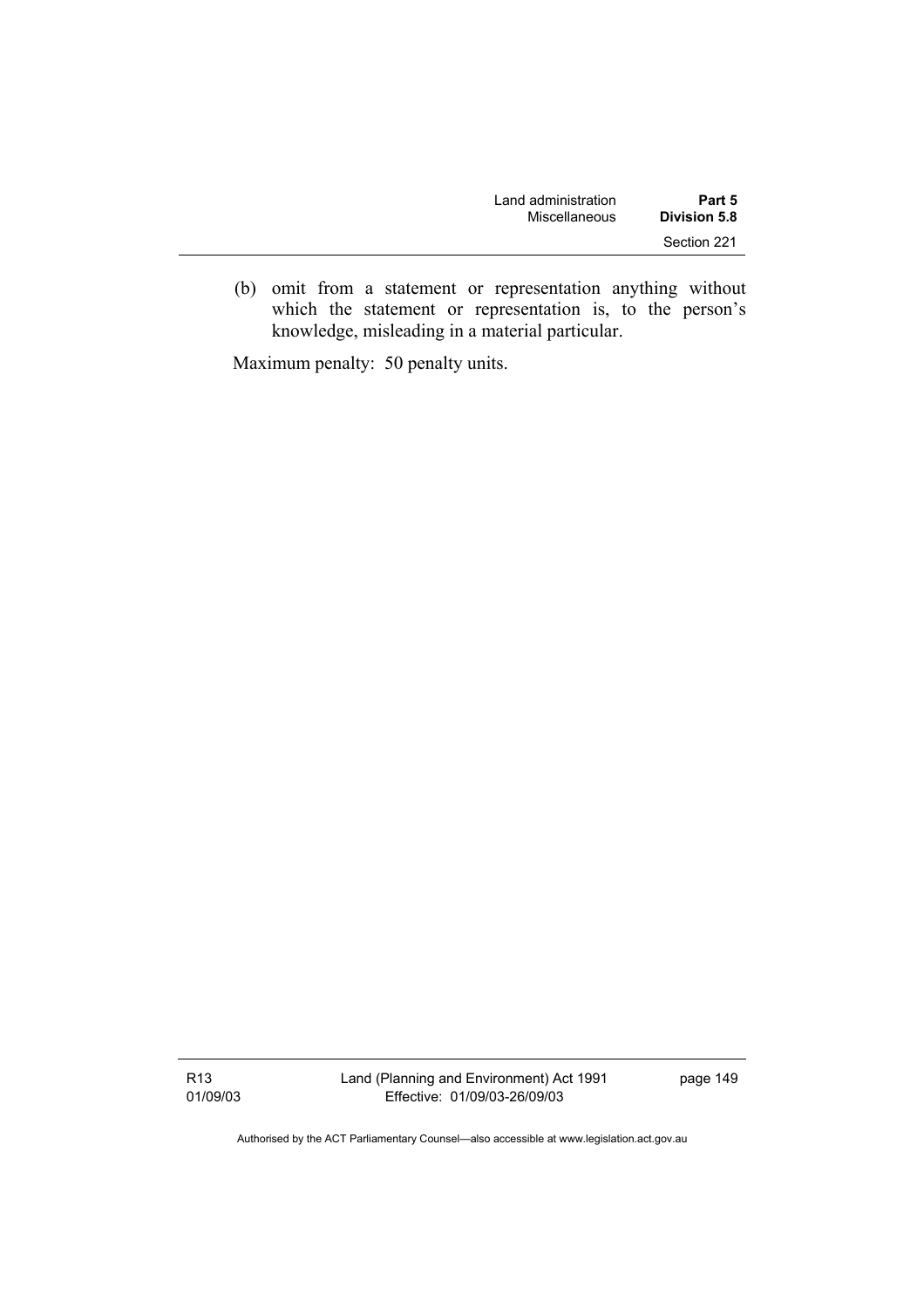**Part 6 Approvals and orders**<br>**Division 6.1 Preliminary Division 6.1** Preliminary Section 222

# **Part 6 Approvals and orders**

# **Division 6.1 Preliminary**

### **222 Definitions for pt 6**

In this part:

*application* means an application for approval to undertake a development.

*approval* means—

- (a) an approval under section 230 (Approvals); or
- (b) if, on reconsideration of an original decision, an application for development is approved—an approval on reconsideration.
- *Note* Subdivision 6.2.4 deals with reconsideration of original decisions.

### *building* includes—

- (a) an addition to a building; and
- (b) a structure attached to a building; and
- (c) a part of a building.

*building work*—see the *Building Act 1972*, section 5.

*consolidation*—see section 159.

*development* means activity in relation to land that consists of 1 or more of the following activities:

- (a) the erection, alteration or demolition of a building or structure on or under the land;
- (b) the carrying out of earthworks or other construction work on or under the land;

| page 150 | Land (Planning and Environment) Act 1991 | R <sub>13</sub> |
|----------|------------------------------------------|-----------------|
|          | Effective: 01/09/03-26/09/03             | 01/09/03        |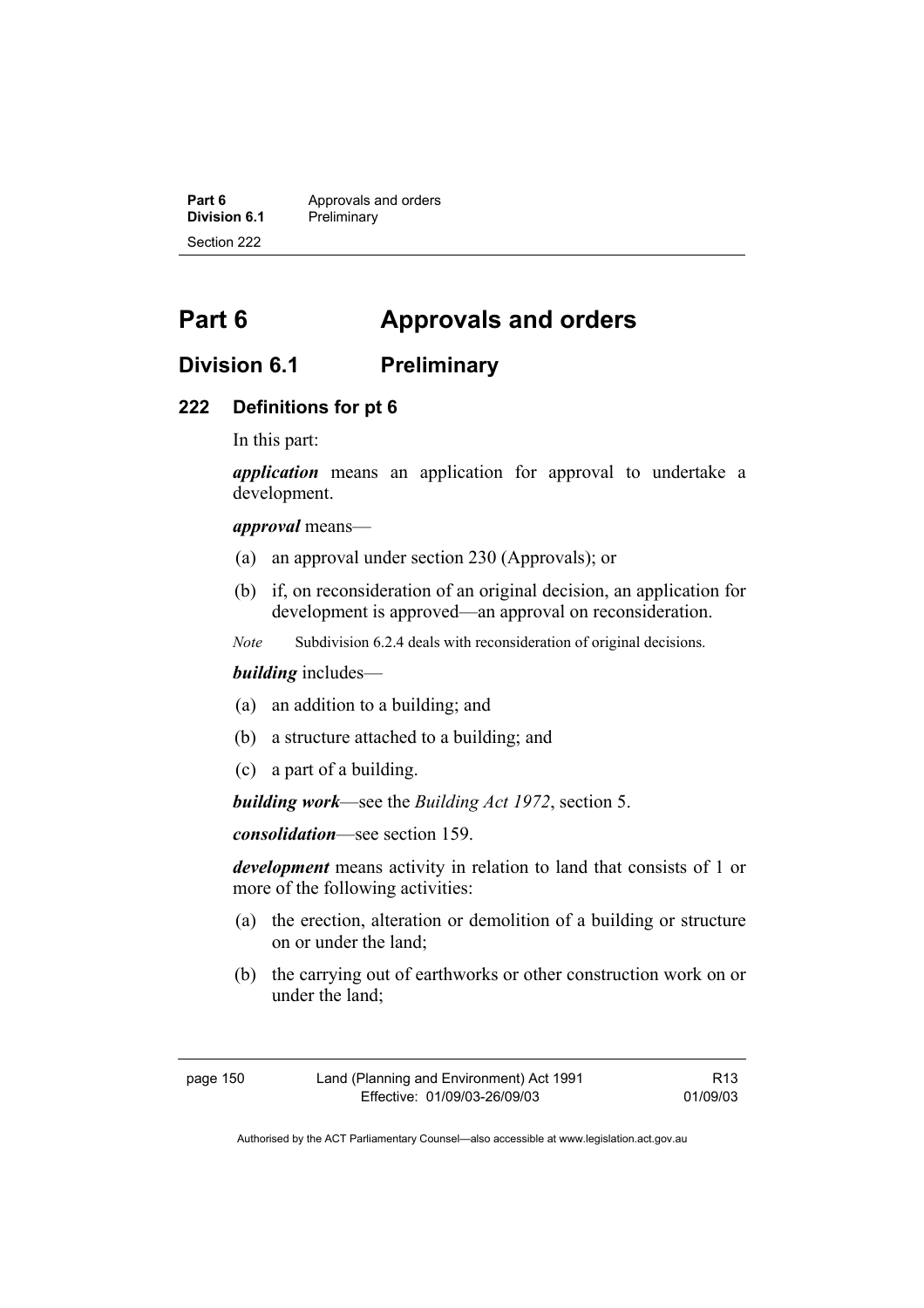| Approvals and orders | Part 6              |
|----------------------|---------------------|
| Preliminary          | <b>Division 6.1</b> |
|                      | Section 222         |

- (c) the carrying out of work that would affect the landscape of the land except where the land is leased for residential purposes only and is not specified in the heritage places register, or an interim heritage places register, as a heritage place;
- (d) a use of the land for a business—
	- (i) that is a home business within the meaning of the plan; and
	- (ii) that is not expressly authorised by a current lease;
- (e) a use of the land for an activity—
	- (i) that is prescribed for section  $175(3)(a)$ ; and
	- (ii) that is not expressly authorised by a current lease;
- (f) if the land is unleased Territory land—a use of the land that is not authorised by a current licence or permit granted for the land under an Act;
- (g) the erection, fixing or displaying of a sign or advertising material on the land, or on a structure or building on the land, otherwise than in accordance with a right to do so expressly given by a current licence granted under this Act, a current lease or a current permit under the *Roads and Public Places Act 1937*;
- (h) a variation of a lease of the land;
- (j) an activity declared by another Act to be a development activity for the purposes of this part;

but does not include a use of unleased Territory land by or on behalf of the Territory for a purpose for which it was used before the commencement of this Act.

*Executive* includes a Minister acting on behalf of the Executive.

*inspector* means a person appointed as an inspector under section 263 (1).

| R13      | Land (Planning and Environment) Act 1991 | page 151 |
|----------|------------------------------------------|----------|
| 01/09/03 | Effective: 01/09/03-26/09/03             |          |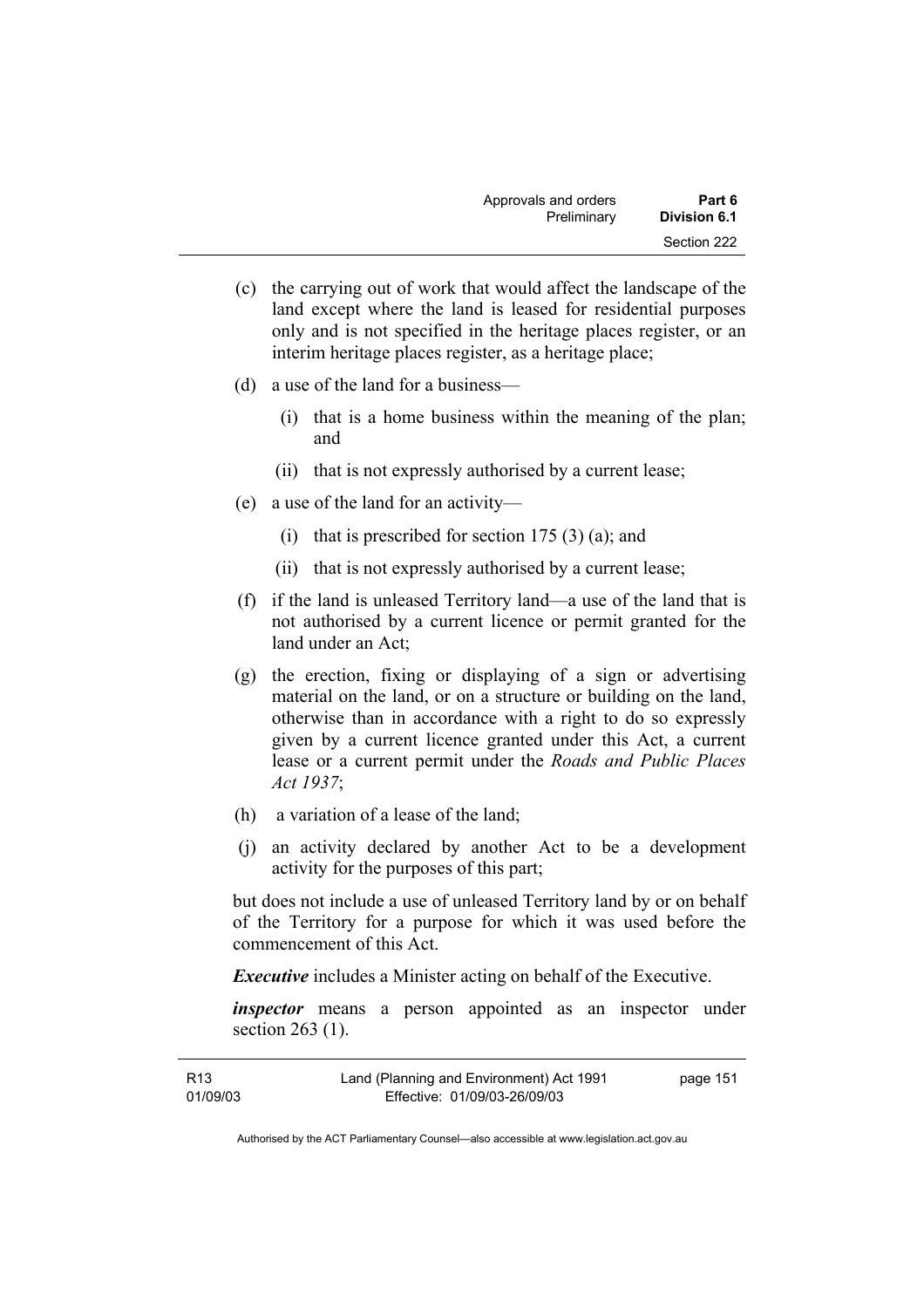| Part 6       | Approvals and orders |
|--------------|----------------------|
| Division 6.1 | Preliminary          |
| Section 223  |                      |

*lease*—see section 159.

*lessee*—see section 159.

*objection* means an objection under section 237.

*order* means—

- (a) an order under division 6.3; or
- (b) a decision under another Act that is declared by an Act to be an order for this part.

*original decision*—see section 246 (1).

*prescribed period* means such period as is specified in, or ascertained in accordance with, the regulations.

*prohibition notice*—see section 260 (1).

*relevant authority*, in relation to an application, means—

- (a) if the Minister has, under section 229B (Minister may decide some applications), decided to consider an application—the Minister; or
- (b) the planning and land authority.

*structure* includes a fence, mast, antenna, aerial, road, footpath, driveway, carpark, culvert or service conduit or cable.

*subdivision—*see section 159.

*variation*, of a lease—see section 223.

#### **223 Meaning of** *variation* **for pt 6**

- (1) In this part, *variation*, of a lease, includes—
	- (a) the surrender of a lease and the granting of a new lease subject to different provisions to the same lessee over all or part of the land comprised in the surrendered lease; and
	- (b) a consolidation; and

| page 152 | Land (Planning and Environment) Act 1991 | R13      |
|----------|------------------------------------------|----------|
|          | Effective: 01/09/03-26/09/03             | 01/09/03 |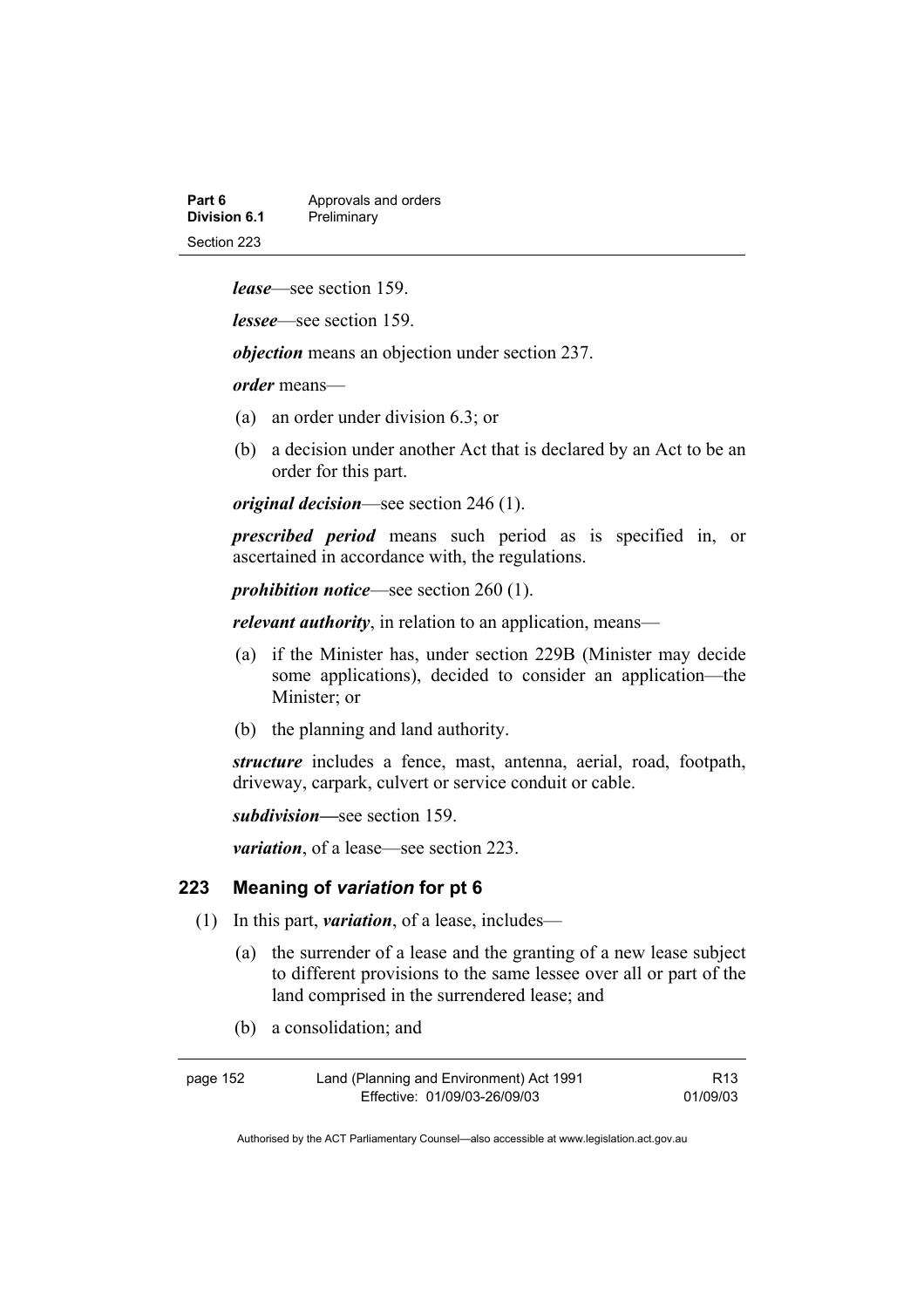| Part 6       | Approvals and orders |  |
|--------------|----------------------|--|
| Division 6.2 | Approvals            |  |
| Section 225  |                      |  |

- (c) a subdivision.
- (2) However, the *variation* of a lease does not include the surrender of a lease and the granting of a new lease to the same lessee over all or part of the land comprised in the surrendered lease if—
	- (a) the land is defined land within the meaning of section 31; or
	- (b) the new lease is granted under any of the following provisions:
		- (i) section 171 (Grant of further residential leases);
		- (ii) section 171A (Grant of further rural leases);
		- (iii) section 172 (Grant of further leases for purposes other than residential or rural).

# **Division 6.2 Approvals**

# **Subdivision 6.2.1 General**

# **225 Offence—development**

 (1) A person shall not, without reasonable excuse, undertake a development otherwise than in accordance with an approval.

Maximum penalty: 50 penalty units.

 (2) A Territory authority shall not, without reasonable excuse, undertake a development except in accordance with an approval.

### **226 Application to undertake development**

- (1) An application for approval must—
	- (a) be signed by the applicant; and
	- (b) if the application is for approval of a variation of a lease—be accompanied by an assessment by an accredited valuer that sets out the amounts of the values represented by  $V_1$  and  $V_2$ in—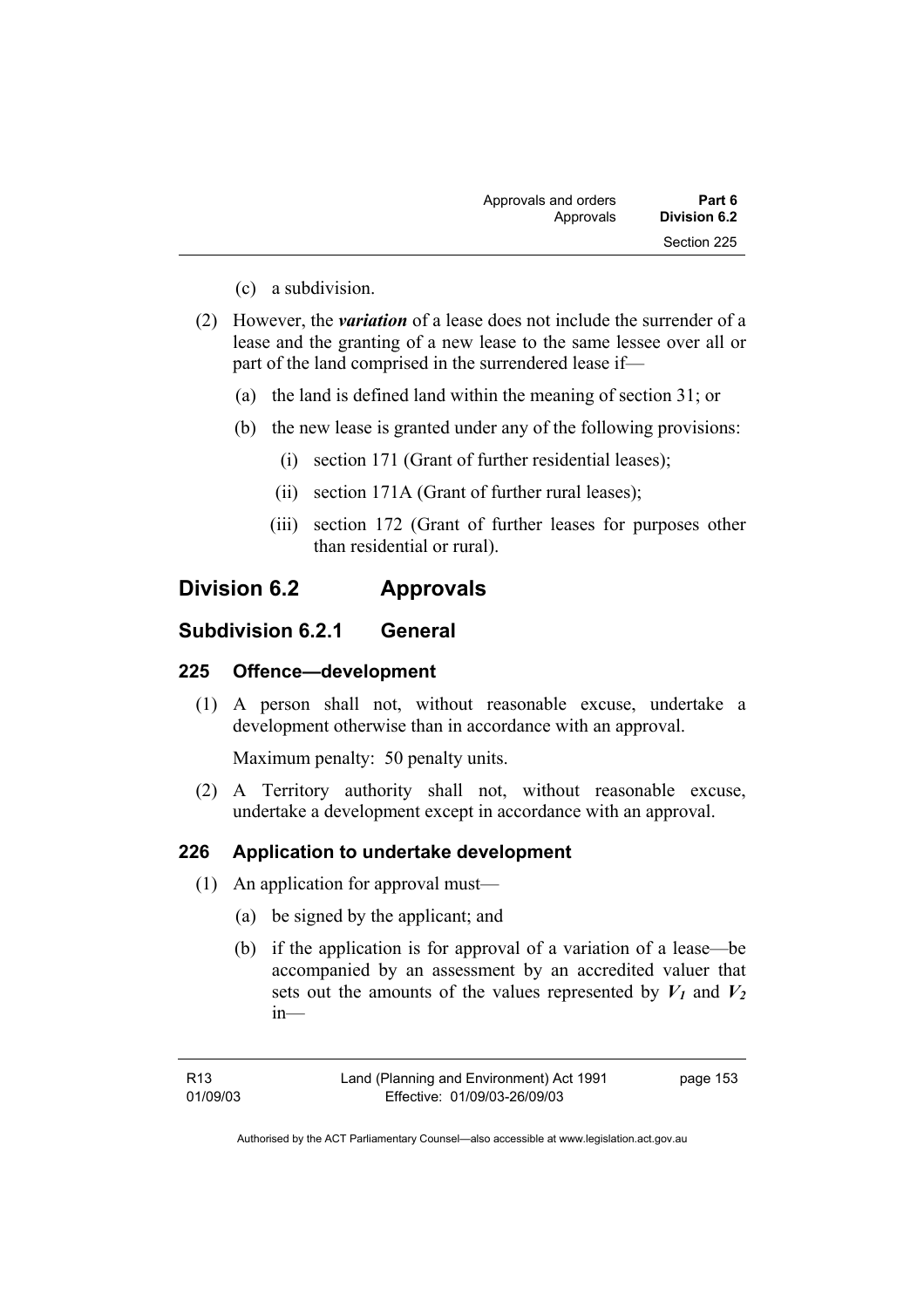- (i) for a variation that is not a consolidation or subdivision section 184A; or
- (ii) for a variation consisting of a consolidation or subdivision—section 187C.
- *Note 1* A fee may be determined under s 287 (Determination of fees) for this subsection.
- *Note 2* If a form is approved under s 287A (Approved forms) for an application or a declaration, the form must be used.
- (2) If the development to which the application relates requires construction work to be carried out on land that has previously been developed, and that is not leased for rural purposes, the application must be accompanied by a survey certificate given by a registered surveyor that shows—
	- (a) the boundaries of the land where the development is to be undertaken; and
	- (b) the location of each building or structure on the land; and
	- (c) the existing contours of the land.
- (3) A person is not entitled to apply to undertake a development of a rural lease if—
	- (a) the development is a variation of the lease that is a consolidation or subdivision; and
	- (b) the planning and land authority may not consent to the consolidation or subdivision under section 186H.
- (4) Where an application is made by a person who is not the lessee of the place to which the application relates, the application shall, in addition to being signed by the person by whom it is made, be signed by—
	- (a) if the place to which the application relates is subject to a lease—the lessee of the place; or

| page 154 | Land (Planning and Environment) Act 1991 | R <sub>13</sub> |
|----------|------------------------------------------|-----------------|
|          | Effective: 01/09/03-26/09/03             | 01/09/03        |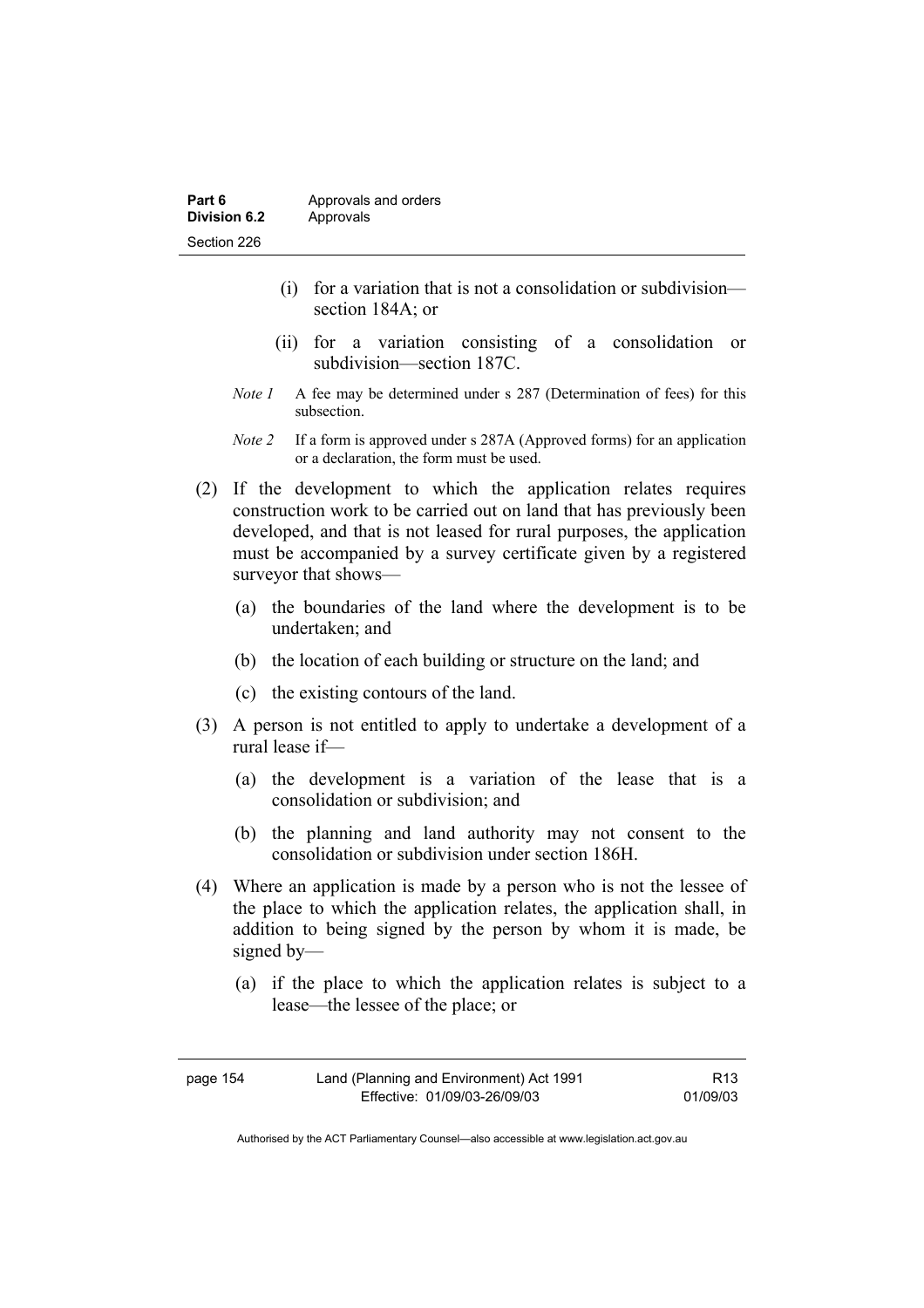- (b) in any other case—the planning and land authority.
- (5) A lessee may, by writing, appoint a person to act on his or her behalf in relation to an application.
- (6) A person who signs an application under subsection (4) (a) shall be taken to be an applicant in relation to the application.
- (7) The planning and land authority may—
	- (a) correct a formal error in an application; or
	- (b) at the request of the applicant, make an alteration to an application.
- (8) If the planning and land authority makes an alteration or correction under subsection (7), the authority must—
	- (a) advise the applicant, or if there is more than 1, each applicant, that the alteration or correction has been made; and
	- (b) if notice has been given under section 229 of the making of the application—give notice in accordance with that section of the application as so altered or corrected.
- (9) An application may be made under this section in respect of a development that has been undertaken without approval.
- (10) The Minister may, in writing, exempt developments mentioned in subsection (2) from the application of the subsection.
- (11) An exemption is a disallowable instrument.
	- *Note* A disallowable instrument must be notified, and presented to the Legislative Assembly, under the *Legislation Act 2001*.
- (12) In this section:

*accredited valuer* means a person who is—

 (a) registered, licensed or approved under the law of the Commonwealth or a State to carry out valuations of property; or

| R <sub>13</sub> | Land (Planning and Environment) Act 1991 | page 155 |
|-----------------|------------------------------------------|----------|
| 01/09/03        | Effective: 01/09/03-26/09/03             |          |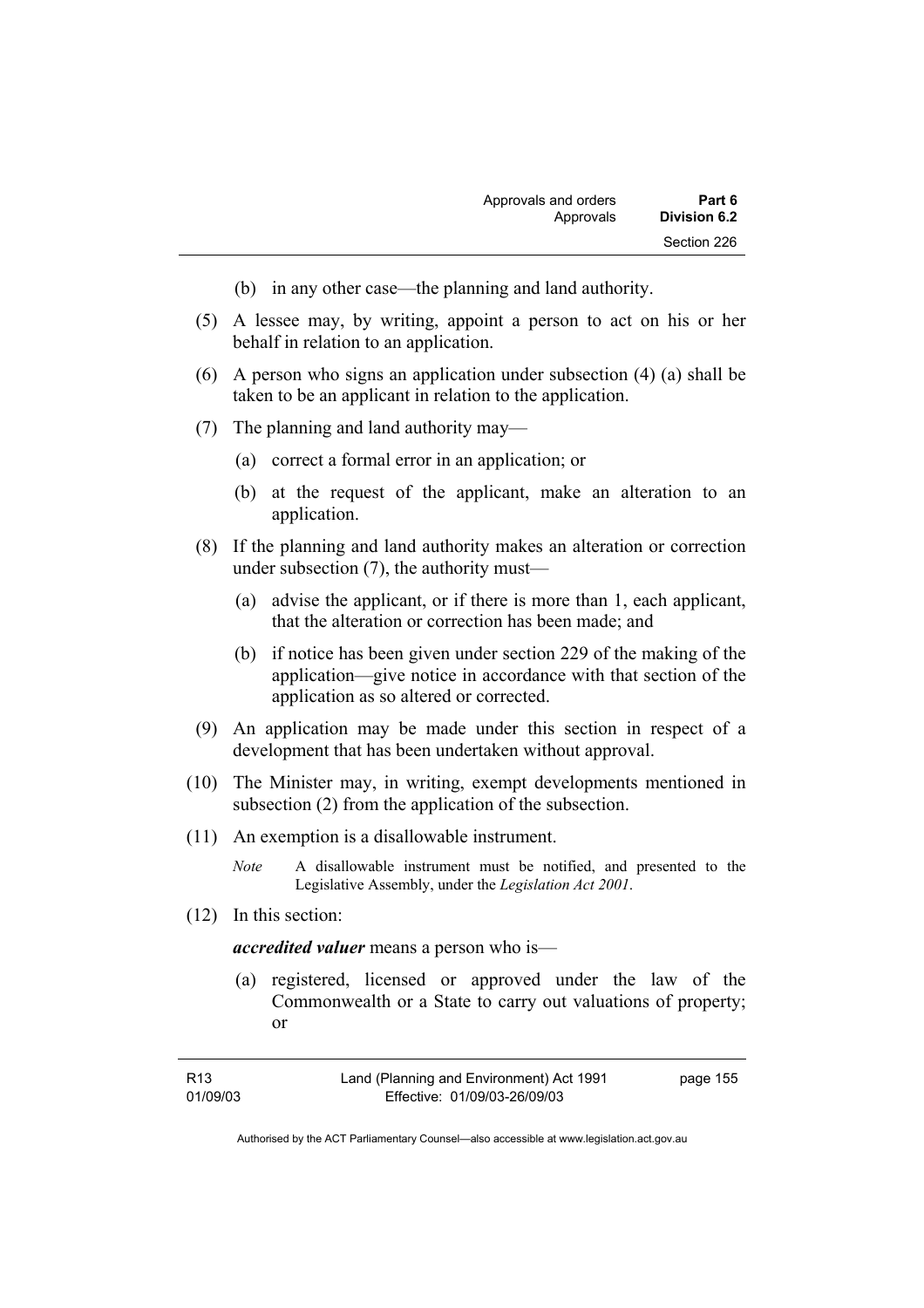| Part 6       | Approvals and orders |
|--------------|----------------------|
| Division 6.2 | Approvals            |
| Section 227  |                      |

 (b) accredited as a certified practising valuer by the body known as the Australian Property Institute.

### **227 Register of applications, approvals, orders and lease and development conditions**

- (1) The planning and land authority shall keep a register of—
	- (a) each alteration or correction to an application made pursuant to section 226 (7); and
	- (b) each application that has not been withdrawn, or that is not to be taken to have been withdrawn and in respect of which the period for making an application under section 275 or 276 has not expired; and
	- (c) each approval in respect of which the period for making an application under section 275 or 276 has not expired; and
	- (d) each approval, for the period for which it remains in force; and
	- (e) each order, for the period for which it remains in effect; and
	- (f) the lease and development conditions (if any) applicable to a lease granted after the commencement of this paragraph; and
	- (g) any comments of the planning and land authority or the planning and land council given to the planning and land authority for the Minister's consideration of an application under section 229B (Minister may decide some applications); and
	- (h) if an application has been reconsidered under subdivision 6.2.4—the date and details of the decision on reconsideration; and
	- (i) details of any minor amendment made under section 247.
- (2) The planning and land authority may enter in the register details of lease and development conditions applicable to a lease granted before the commencement of subsection (1) (f ).

| page 156 | Land (Planning and Environment) Act 1991 | R <sub>13</sub> |
|----------|------------------------------------------|-----------------|
|          | Effective: 01/09/03-26/09/03             | 01/09/03        |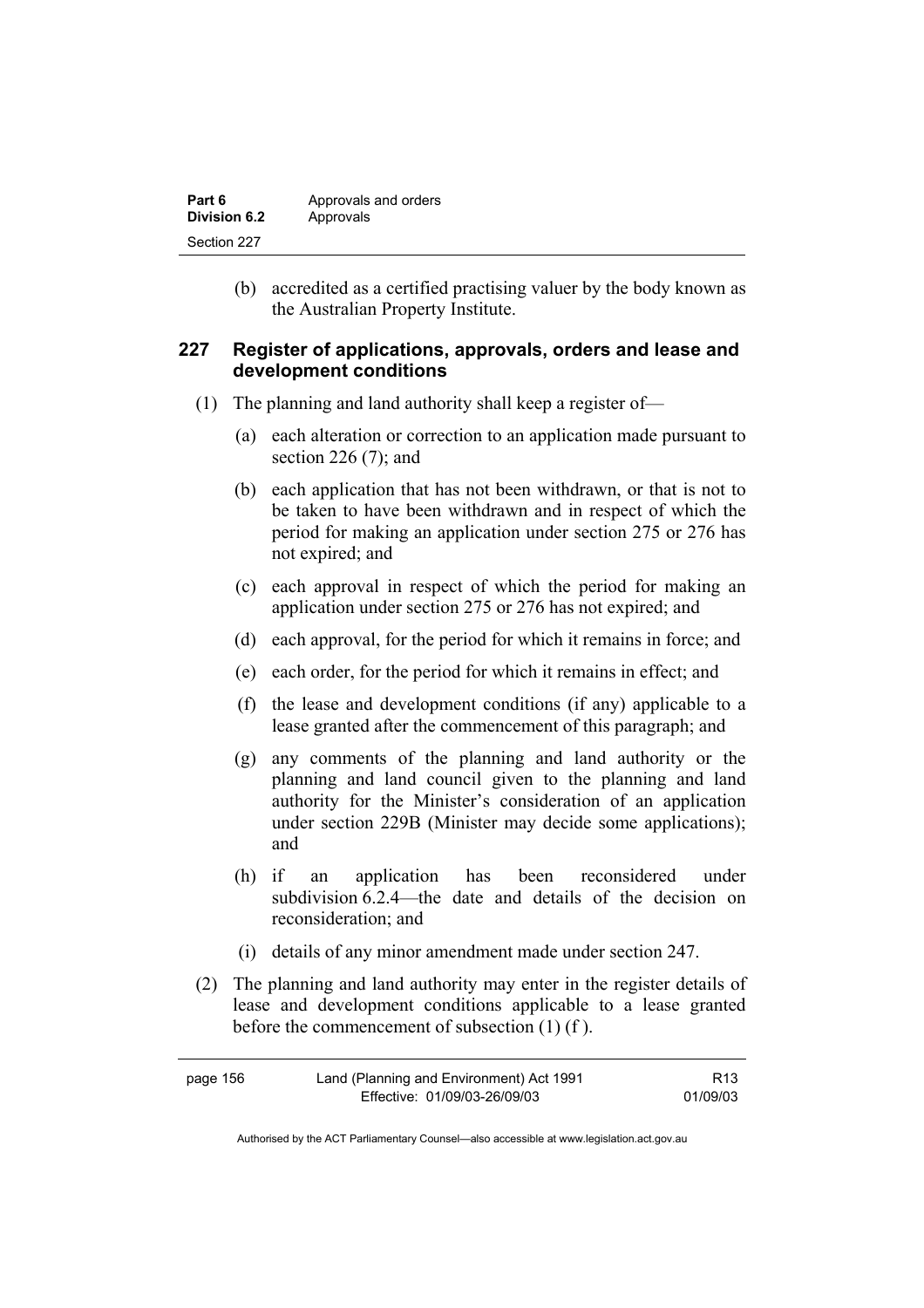- (3) A person may, during office hours—
	- (a) inspect the register; and
	- (b) make copies of, or take extracts from, the register or any part of a document relevant to an application.
	- *Note* A fee may be determined under s 287 (Determination of fees) for par (b).
- (4) In this section:

*lease and development condition*, for a lease, means a condition, other than a condition contained in the lease, that—

- (a) was approved by the Territory when the lease was granted; and
- (b) regulates the development or use of the land that is subject to the lease.

#### **228 Restrictions on inspection of applications**

- (1) An applicant for approval to undertake a development may apply in writing to the planning and land authority for a part of any copy of the application to be excluded from being made available to the public or for public inspection.
- (2) The planning and land authority may approve or refuse to approve an application under subsection (1).
- (3) The planning and land authority must approve an application if satisfied that—
	- (a) the part of the application for approval to undertake a development to which the application under subsection (1) relates contains information—
		- (i) about the personal or business affairs of a person; or
		- (ii) that has been given to the authority in confidence; or
		- (iii) the publication of which would disclose a trade secret; or

157

| R <sub>13</sub> | Land (Planning and Environment) Act 1991 | page |
|-----------------|------------------------------------------|------|
| 01/09/03        | Effective: 01/09/03-26/09/03             |      |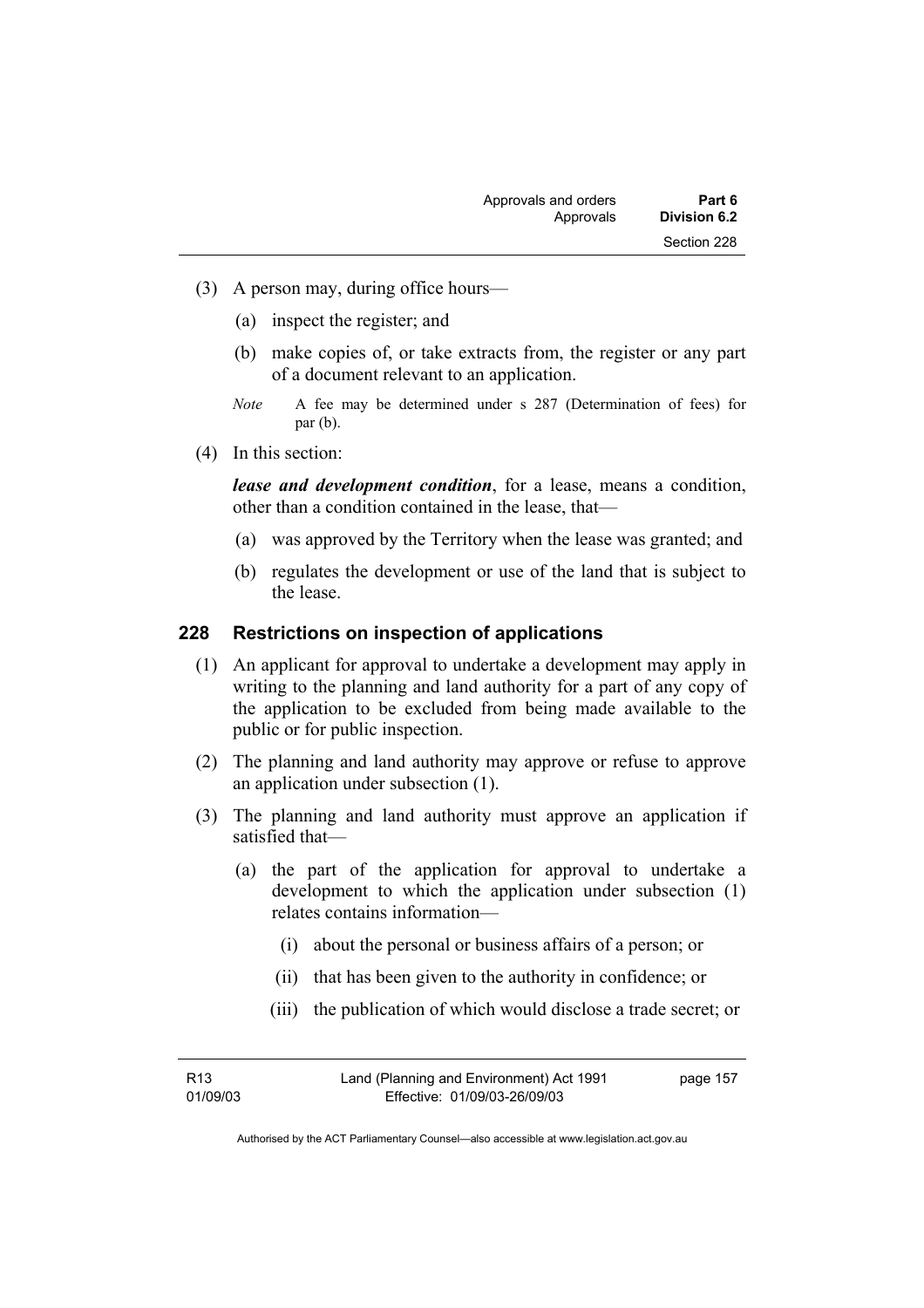| Part 6       | Approvals and orders |
|--------------|----------------------|
| Division 6.2 | Approvals            |
| Section 229  |                      |

- (iv) the disclosure of which is likely to affect the conduct of a person's lawful business affairs; and
- (b) it would not be in the public interest for the part to be published.
- (4) Where a part of an application is excluded from the copies of that application made available to the public or for public inspection, each copy shall include a statement to the effect that an unspecified part of the application has been excluded for the purpose of protecting the confidentiality of information included in that part.

### **229 Notice of application**

- (1) The planning and land authority shall—
	- (a) if a place other than unleased land adjoining the place to which an application relates—
		- (i) is occupied—give notice by post of the making of the application to the lessee of the adjoining place at the address of the adjoining place; or
		- (ii) is unoccupied—give notice by post to the lessee of the adjoining place at the address of the lessee last-known to the authority; and
	- (b) publish notice of the making of each application in a daily newspaper.
- (2) Subsection (1) (a) does not apply—
	- (a) if, in the opinion of the planning and land authority, the number of places adjoining the place to which the application relates is such that it would be impractical to give notice by post to the lessee of each place; or
	- (b) in relation to a place adjoining the place to which the application relates that is leased by the applicant or a person for whom the applicant has been appointed to act as agent.

| page 158 | Land (Planning and Environment) Act 1991 | R13      |
|----------|------------------------------------------|----------|
|          | Effective: 01/09/03-26/09/03             | 01/09/03 |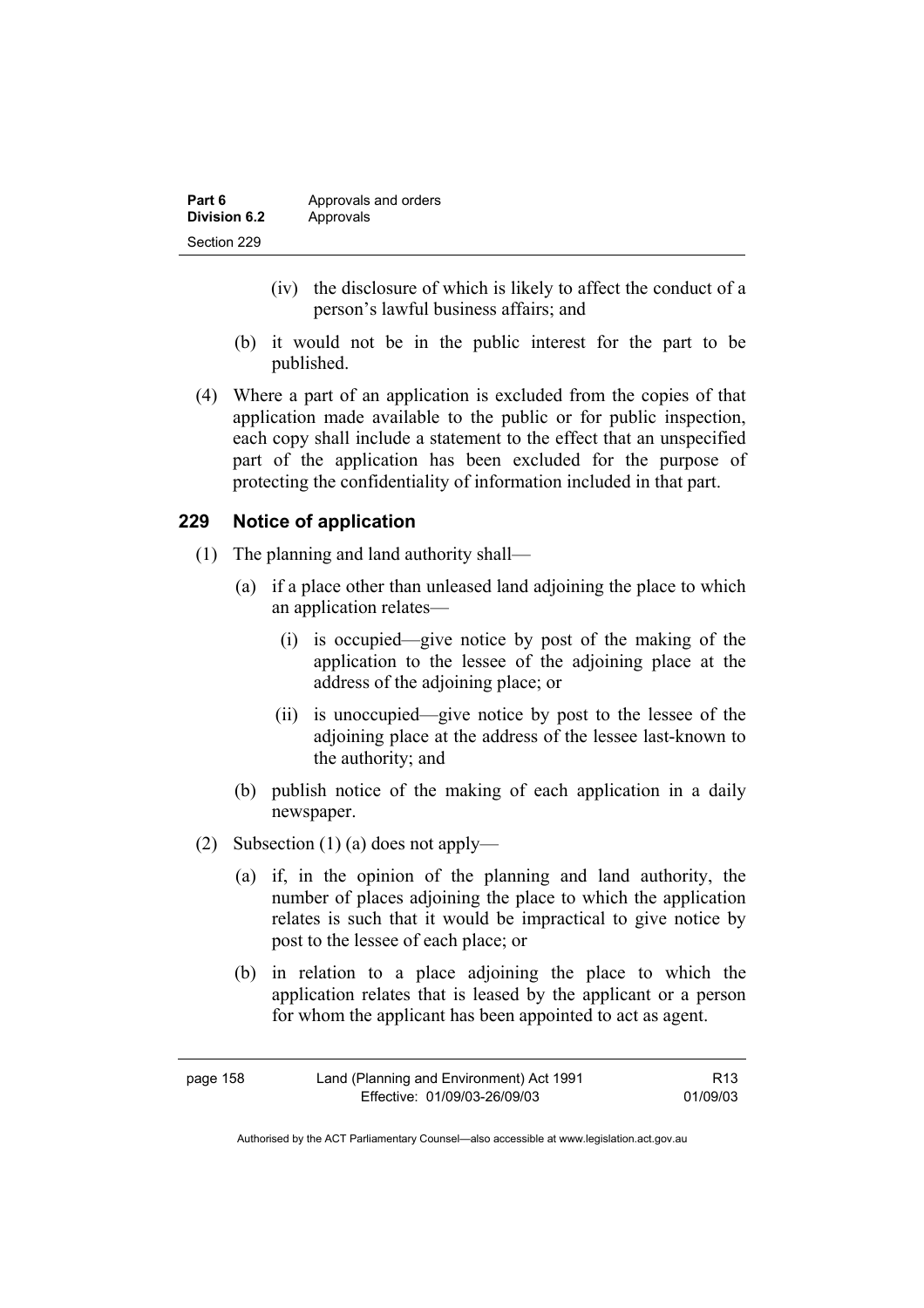| Approvals and orders | Part 6       |
|----------------------|--------------|
| Approvals            | Division 6.2 |
|                      | Section 229  |

 (3) The planning and land authority shall, if the application relates to a development that is or includes a variation of a lease, give notice in writing of the making of the application to each person having an estate or interest in the land subject to the lease to be varied (being an estate or interest that is registered under the *Land Titles Act 1925*).

*Note* For how documents may be given, see *Legislation Act 2001*, pt 19.5.

- (4) The planning and land authority
	- (a) shall forward to the heritage council for comment a copy of each application that relates to a place specified in the heritage places register, or an interim heritage places register, as a heritage place; and
	- (aa) must give to the conservator a copy of each application that involves, or is likely to involve, damage to a significant tree under the *Tree Protection (Interim Scheme) Act 2001*; and
	- (ab) shall forward to the conservator for comment a copy of each application that relates to public land; and
		- (b) may forward a copy of an application to any other person or body for comment.
- (4A) The planning and land authority shall give the environment management authority notice in writing of an application in respect of a development—
	- (a) listed in the *Environment Protection Act 1997*, schedule 1; or
	- (b) that has the potential to cause serious or material environmental harm within the meaning of that Act.
	- (5) The planning and land authority shall cause to be erected on the place to which an application relates a sign that specifies the development proposed to be undertaken in relation to that place.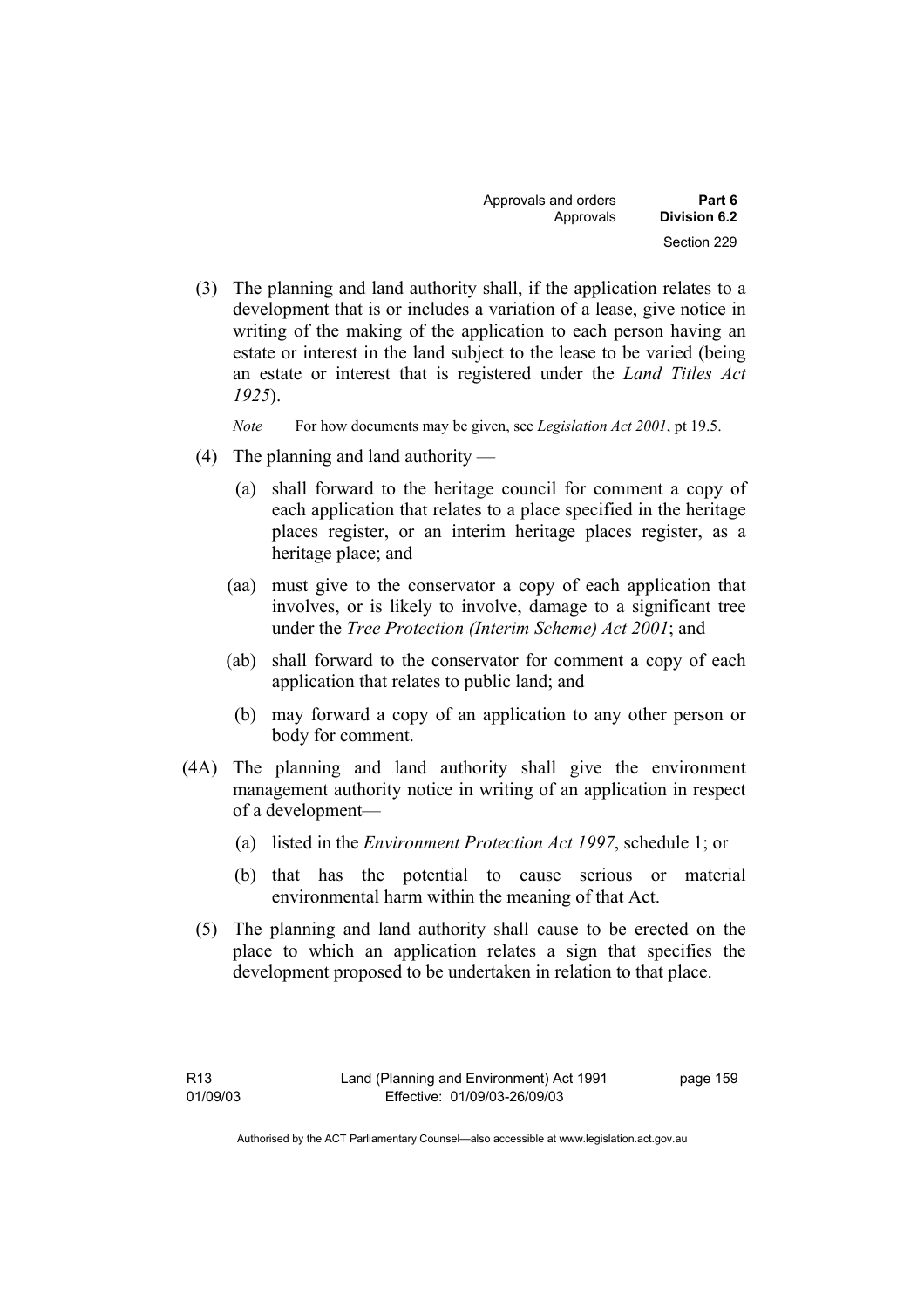| Part 6       | Approvals and orders |
|--------------|----------------------|
| Division 6.2 | Approvals            |
| Section 229A |                      |

 (6) A person shall not, without lawful excuse, move, deface, damage, obscure or otherwise interfere with a sign erected under subsection  $(5)$ .

Maximum penalty: 5 penalty units.

 (6A) A person shall not, without reasonable excuse, prevent or restrict access to a sign erected under subsection (5).

Maximum penalty: 5 penalty units.

- (6B) The validity of an approval is not to be taken to be affected by a failure by the planning and land authority to comply with subsection (5).
	- (7) A reference in subsection (1) to a *lessee* is a reference to the person registered as lessee in the register kept under the *Land Titles Act 1925* in relation to the place to which the application relates.

# **229A Direction that applications be submitted to Minister**

- (1) The Minister may, in writing, direct the planning and land authority to refer to the Minister an application that has not been decided by the authority.
	- *Note* The *Planning and Land Act 2002*, s 10 provides that the planning and land authority must comply with directions given to it under a Territory law.
- (2) When complying with the direction, the planning and land authority must also give the Minister—
	- (a) the information and documents received by the authority in relation to the application; and
	- (b) any other relevant information and documents held by the authority.
- (3) If the Minister gives a direction under subsection (1) in relation to an application, the planning and land authority must take no further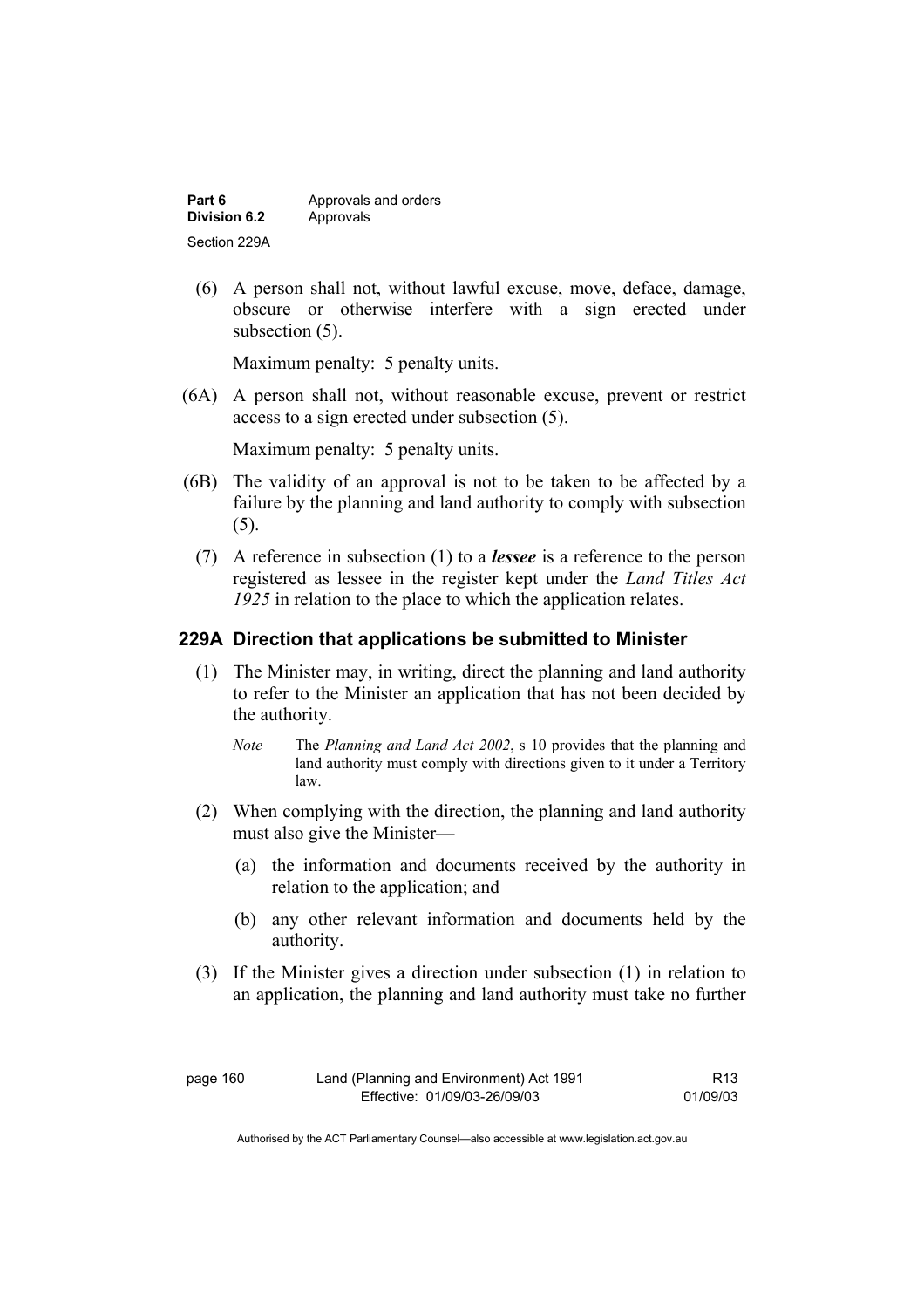action that would lead to a decision by the authority on the application.

# **229B Minister may decide some applications**

- (1) This section applies in relation to an application referred to the Minister under section 229A.
- (2) The Minister may decide to consider the application if, in the Minister's opinion—
	- (a) the application raises a major policy issue; or
	- (b) the application seeks approval for a development that may have a substantial effect on the achievement or development of objectives of the Territory plan; or
	- (c) the approval or refusal of the application would provide a substantial public benefit.
- (3) If the Minister decides to consider an application, the Minister must tell the planning and land authority in writing about the decision.
- (4) An advice under subsection (3) is a notifiable instrument.

*Note* A notifiable instrument must be notified under the *Legislation Act 2001*.

- (5) An advice under subsection (3) must be notified under the *Legislation Act 2001* within 3 weeks after the day it is given.
- (6) If the Minister decides to consider an application, the Minister must—
	- (a) tell the applicant in writing about the decision and the grounds on which the decision has been taken; and
	- (b) ensure that the Minister has the comments of the planning and land authority and the planning and land council on the application; and
	- (c) approve or refuse the application.

page 161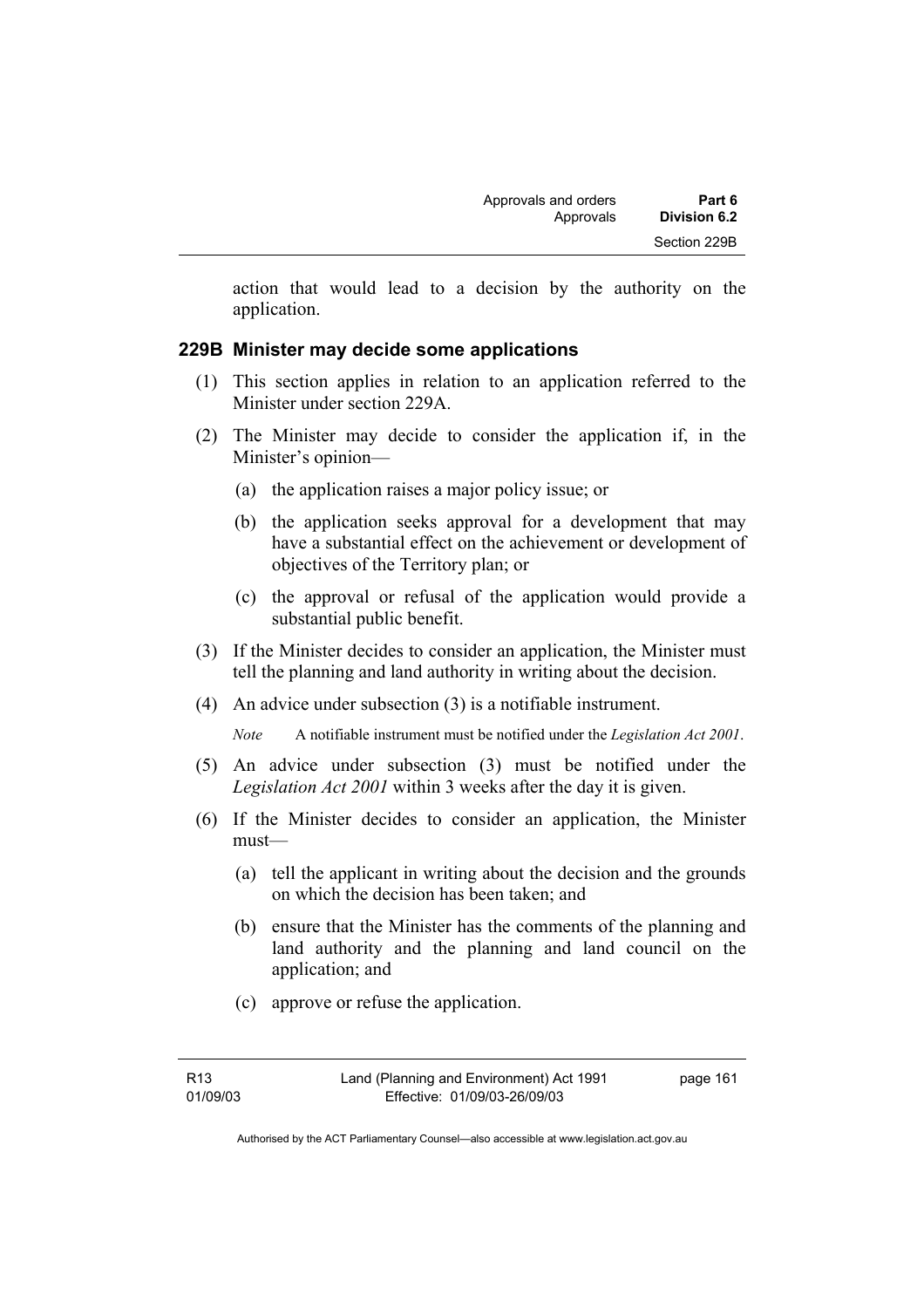| Part 6       | Approvals and orders |
|--------------|----------------------|
| Division 6.2 | Approvals            |
| Section 230  |                      |

- (7) Within 3 sitting days after the day the Minister decides an application, the Minister must present to the Legislative Assembly a statement containing—
	- (a) a description of the development to which the application relates; and
	- (b) details of the land where the development is proposed to take place; and
	- (c) the applicant's name; and
	- (d) details of the Minister's decision; and
	- (e) the grounds for the decision.
- (8) The statement under subsection (7) must be accompanied by a copy of the comments of the planning and land council on the application to which the statement relates.
- (9) If the Minister is satisfied that the Minister should not consider the application, the Minister must refer the application back to the land and planning authority for decision.

# **230 Approvals**

- (1) The relevant authority may approve or refuse to approve an application.
- (2) The relevant authority is to be taken to have refused to approve an application if he or she fails to make a decision in relation to the application before the expiration of the prescribed period.
- (3) Notwithstanding subsection (2), the relevant authority may approve an application at any time until the earliest of the following dates:
	- (a) the date on which the administrative appeals tribunal has finally dealt with an application under section 275 to review the relevant authority's deemed refusal under subsection (2) of this section;

R13 01/09/03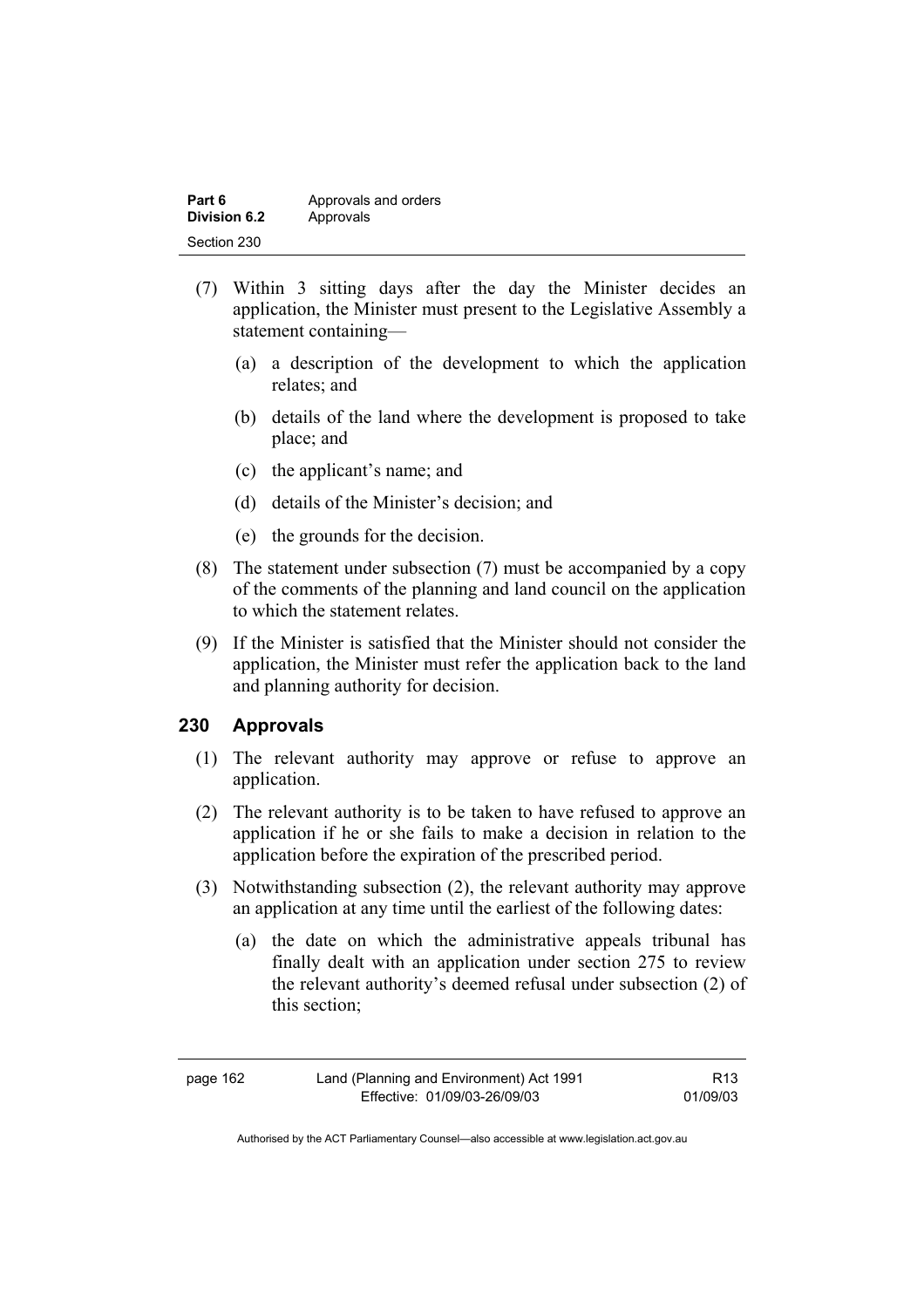- (b) 6 months after the date of the application, unless paragraph (c) applies;
- (c) if an assessment or a variation to the plan is required in relation to the application—12 months after the date of the application.
- (4) Subject to subsection (5), where the relevant authority approves an application to undertake a development that includes an activity that is not permitted by a lease of the land on which the activity is to be carried out, the approval shall not take effect in relation to that activity until the lease is varied so as to permit the activity.
- (5) Subsection (4) does not apply in relation to—
	- (a) an activity referred to in section 222 (1), definition of *development*, paragraph (c); or
	- (b) an activity included in a development of a type prescribed for section 175 (3) (a); or
	- (c) an activity prescribed for section 175 (3) (b).

# **231 Matters to be considered**

- (1) Before approving or refusing to approve an application, the planning and land authority shall—
	- (a) consider—
		- (i) any comments of a person or body to which the application has been referred for comment; and
		- (ii) each objection or other submission the planning and land authority has received in relation to the application which has not been withdrawn; and
		- (iii) a preliminary assessment under division 4.2, or a report under section 128; and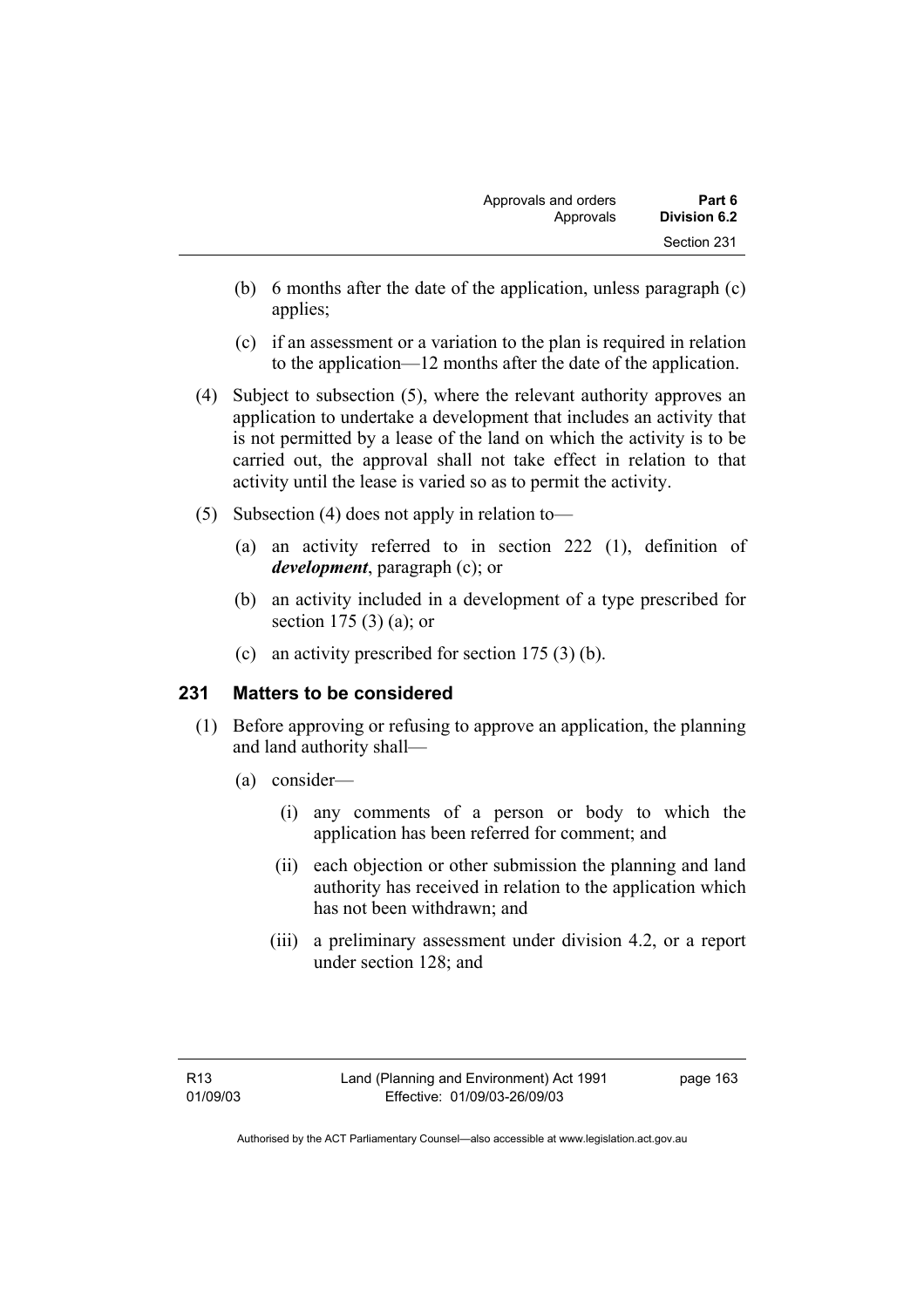| Part 6       | Approvals and orders |
|--------------|----------------------|
| Division 6.2 | Approvals            |
| Section 232  |                      |

- (iv) any assessment made, or the report of any inquiry conducted, in relation to the development to which the application relates; and
- (v) if the planning and land authority is the Minister—the comments of the planning and land authority and the planning and land council; and
- (b) in the case of an application for approval to undertake a development that would be affected by requirements relating to the conservation of the heritage significance of an Aboriginal place included in the heritage places register or an interim heritage places register—take all reasonable steps to consult with, and consider the views of, any relevant Aboriginal organisation.
- (2) In subsection  $(1)$  (b):

*Aboriginal place*—see section 52.

*relevant Aboriginal organisation*—see section 52.

### **232 Duty of applicants**

- (1) The planning and land authority may direct an applicant—
	- (a) to give the notice of the application that the authority would, but for this section, be required to give; and
	- (b) to give notice to any other person.
- (2) The planning and land authority need not give notice of an application under section 229 (Notice of application) or another Act if the authority gives a direction under subsection (1).
- (3) If an applicant fails to comply with a direction under subsection (1), the application is to be taken to have been withdrawn.
- (4) The applicant shall pay the cost of a notice given in accordance with a direction under subsection (1).

| page 164 | Land (Planning and Environment) Act 1991 | R <sub>13</sub> |
|----------|------------------------------------------|-----------------|
|          | Effective: 01/09/03-26/09/03             | 01/09/03        |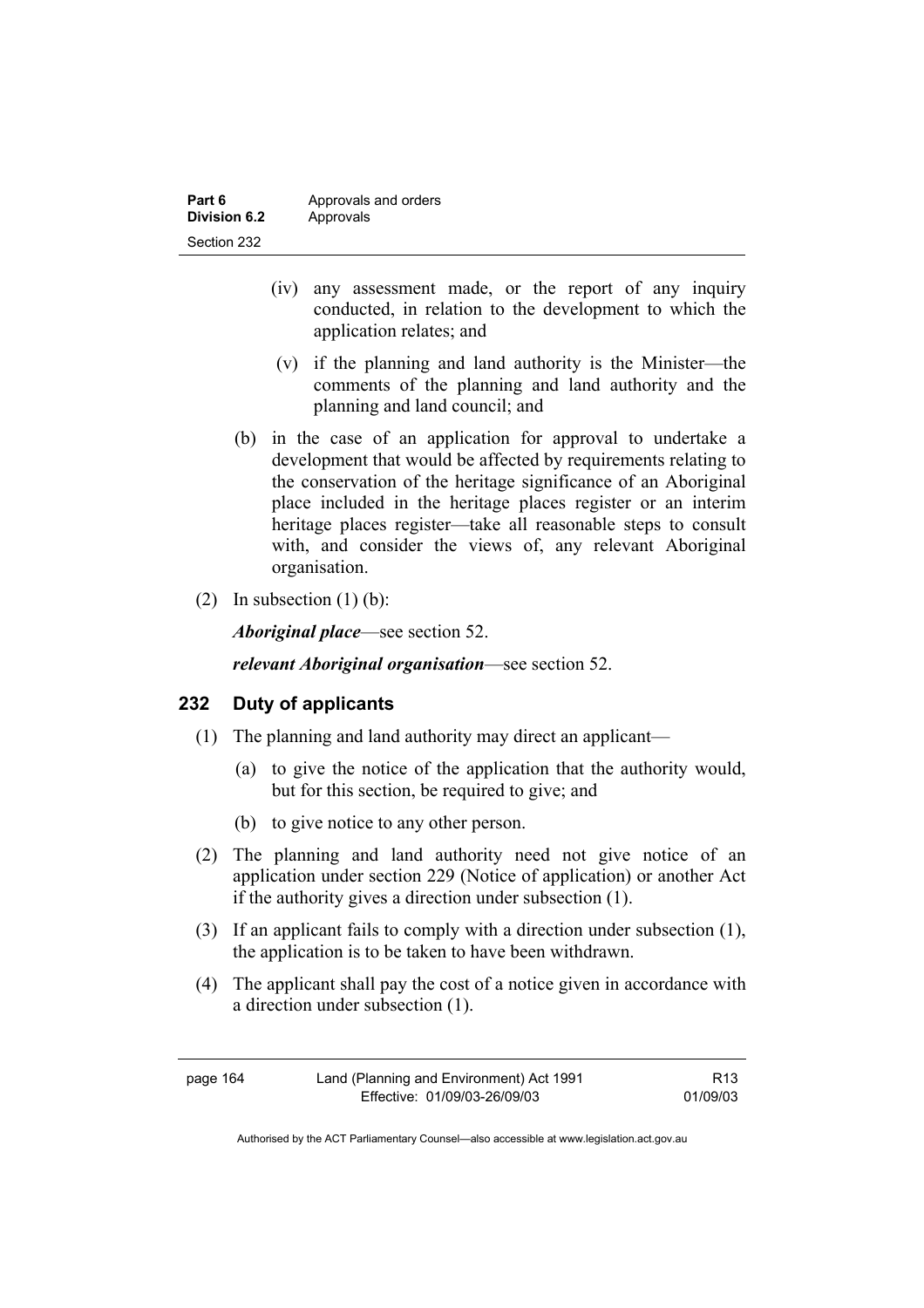| Approvals and orders | Part 6       |
|----------------------|--------------|
| Approvals            | Division 6.2 |
|                      | Section 233  |

- (5) If the planning and land authority publishes a notice under section 229 (1) (b), the reasonable cost of the notice is a debt payable by the applicant to the Territory.
	- *Note* If a form is approved under s 287A (Approved forms) for a notice under par (a) or (b), the form must be used.

## **233 More information**

- (1) The planning and land authority may, by notice in writing, require an applicant to furnish to the authority, within the period specified in the notice (being a period of not less than 28 days), either orally or in writing, such further information relating to the application as is specified in the notice.
- (2) An applicant may, at any time before the expiration of the period specified in a notice under subsection (1), apply to the planning and land authority for an extension of the period within which the applicant is to furnish information.
- (3) On receipt of an application under subsection (2), the planning and land authority may grant an extension of the period of not more than 6 months.

# **234 Effect of failure to furnish further information**

If a person fails to furnish information in accordance with a notice under section 233 (1), the planning and land authority shall, for the purposes of enabling an application to be made to the administrative appeals tribunal under section 275, be taken to have made a decision refusing the application for approval to undertake the development.

### **236 Environmental assessments and inquiries**

The Minister may—

- (a) direct that an assessment be made; or
- (b) establish a panel to conduct an inquiry;

R13 01/09/03 page 165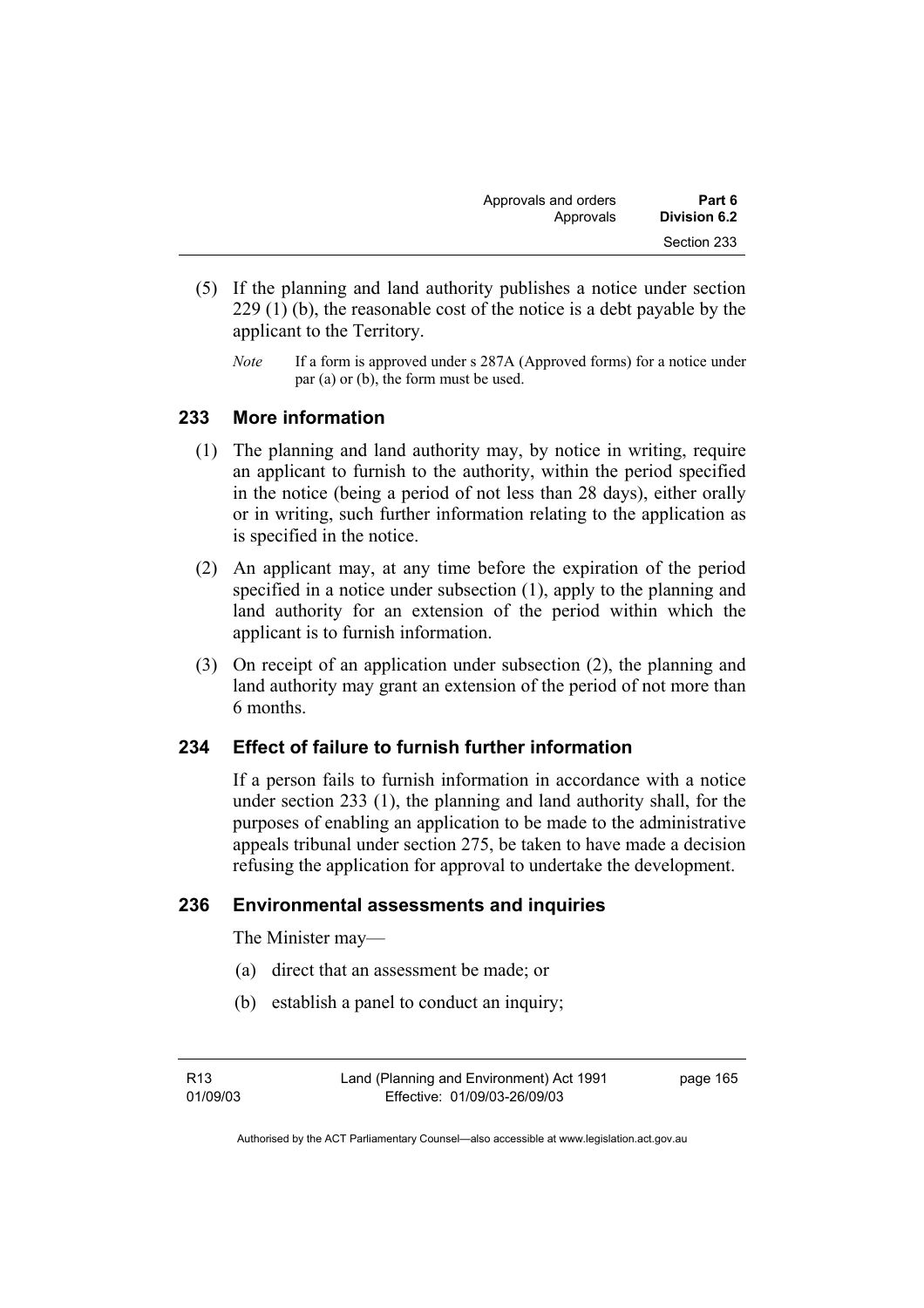| Part 6       | Approvals and orders |
|--------------|----------------------|
| Division 6.2 | Approvals            |
| Section 237  |                      |

about any aspect of an application.

# **Subdivision 6.2.2 Objections**

### **237 Objections—general**

- (1) Any person who may be affected by the approval of an application may, within the prescribed period (or that period as extended under this section), object to the grant of the approval.
- (2) The planning and land authority may, by notice published in a daily newspaper, extend or further extend the period allowed under subsection (1) for the objection to the grant of an approval of an application.
- (3) The power under subsection (2) may be exercised after the expiry of the period to be extended.
- (4) An objection shall be made to the planning and land authority in writing and shall set out the grounds of the objection.
- (5) The planning and land authority shall give an applicant for approval to undertake a development a copy of each objection to the application, and any other submission received by the authority in relation to the application, which has not been withdrawn.
- (6) In this section:

*person* includes an unincorporated association.

### **238 Inspection of objections**

The planning and land authority shall make a copy of each objection available for inspection by members of the public during office hours until the expiration of the period during which application may be made to the administrative appeals tribunal for a review of a decision in relation to the application.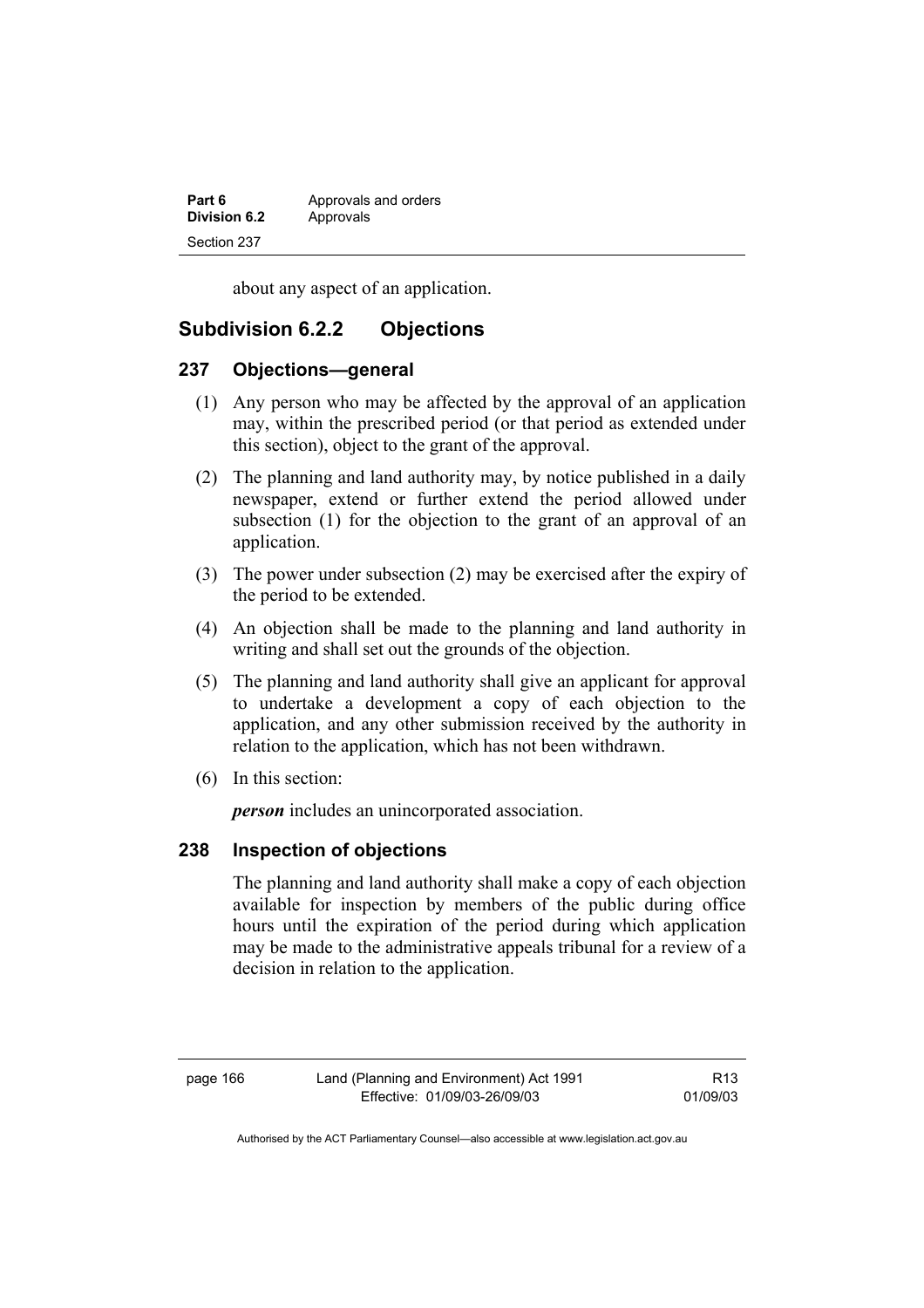| Part 6       | Approvals and orders |  |
|--------------|----------------------|--|
| Division 6.2 | Approvals            |  |
| Section 239  |                      |  |

### **239 Identity of objectors**

The planning and land authority may, on request by a person making an objection, exclude the identity of the objector from being made available under section 237 (5) or 238 if, in the authority's opinion, based on reasonable grounds, it would not be in the public interest for that identity to be published.

## **Subdivision 6.2.3 Approvals**

### **242 Approvals—notices to applicants and registrar-general**

- (1) If an application is approved, the planning and land authority must give written notice—
	- (a) to the applicant; and
	- (b) if the application approved relates to a variation of a lease—to the registrar-general for notification under the *Land Titles Act 1925*.
	- *Note* An application may be approved under s 246A on reconsideration of an original refusal—see s 222 (1), def *approval*.
- (2) A notice to an applicant must state the date the approval takes effect.
	- *Note* For date of effect of an approval, see s 249 (When approvals take effect).

### **243 Notification of approval or refusal of application**

- (1) If an application is approved, the planning and land authority must give each person who objected under section 237 (1) written notice of the approval.
	- *Note* An application may be approved under s 246A on reconsideration of an original refusal—see s 222 (1), def *approval*.
- (2) Subsection (1) does not apply to an approval for which the planning and land authority has issued a certificate that an environmental impact statement made, or an inquiry conducted, under part 4 has

| R13      | Land (Planning and Environment) Act 1991 | page 167 |
|----------|------------------------------------------|----------|
| 01/09/03 | Effective: 01/09/03-26/09/03             |          |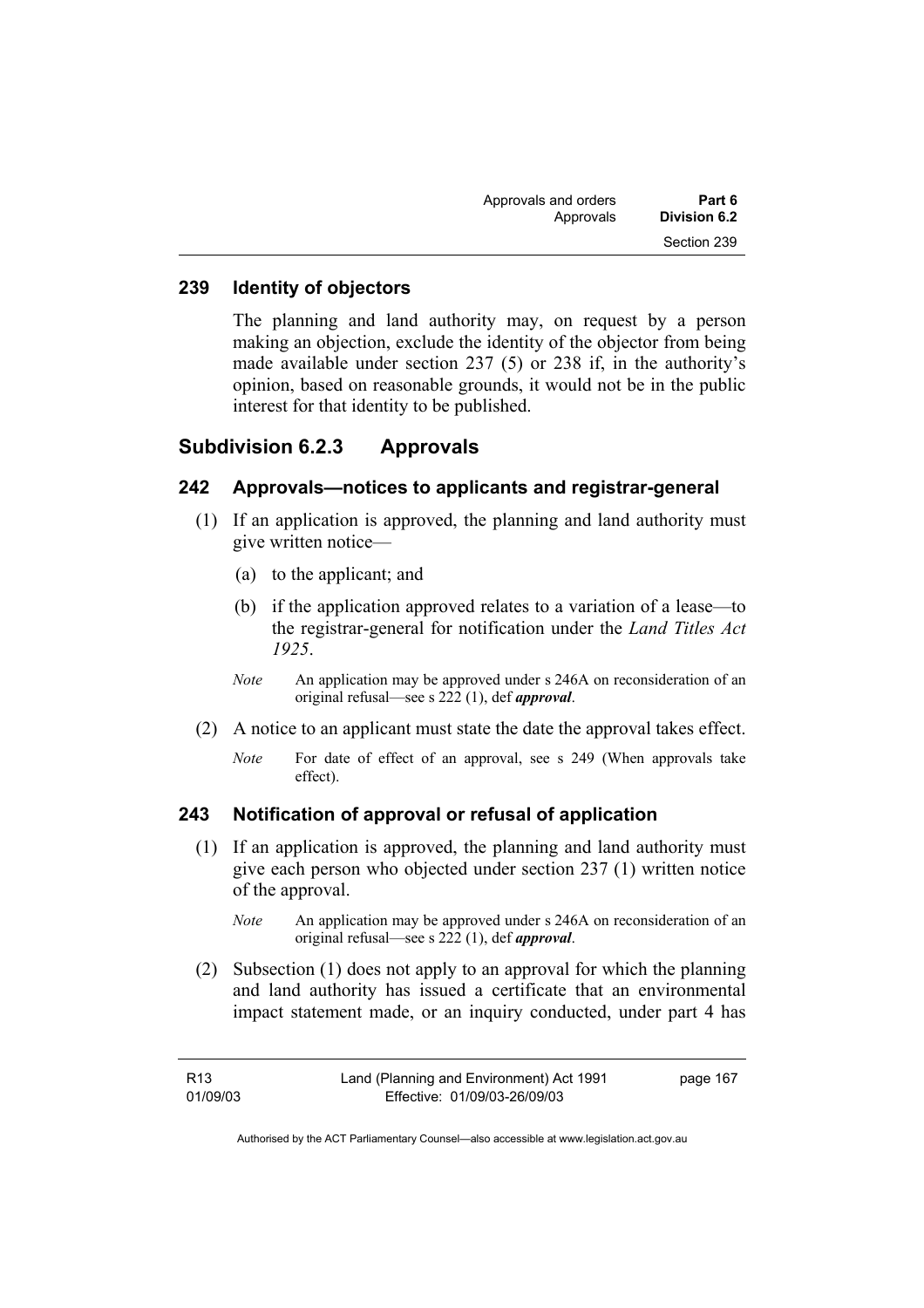| Part 6       | Approvals and orders |
|--------------|----------------------|
| Division 6.2 | Approvals            |
| Section 243  |                      |

substantially dealt with the matters forming the basis of the decision to approve the application.

- (3) A notice under subsection (1) must—
	- (a) contain—
		- (i) a description of the place to which the decision relates; and
		- (ii) a brief description of the development the subject of the decision; and
	- (b) set out the decision and the reasons for the decision; and
	- (c) specify—
		- (i) the place and times at which a copy of the application and the decision may be inspected; and
		- (ii) the manner in which application may be made to the administrative appeals tribunal for a review of the decision.
- (4) If an application is refused, the planning and land authority must give written notice of the refusal to the applicant and each person who objected under section 237 (1).
- (5) In this section:

*refused*, for an application, includes confirming a decision to refuse an application on reconsideration of the decision under subdivision 6.2.4.

- (6) A notice under subsection (4) shall set out the reasons for the decision.
- (7) A notice under subsection (1) or (4) must comply with the requirements of the code of practice in force under the *Administrative Appeals Tribunal Act 1989*, section 25B (1).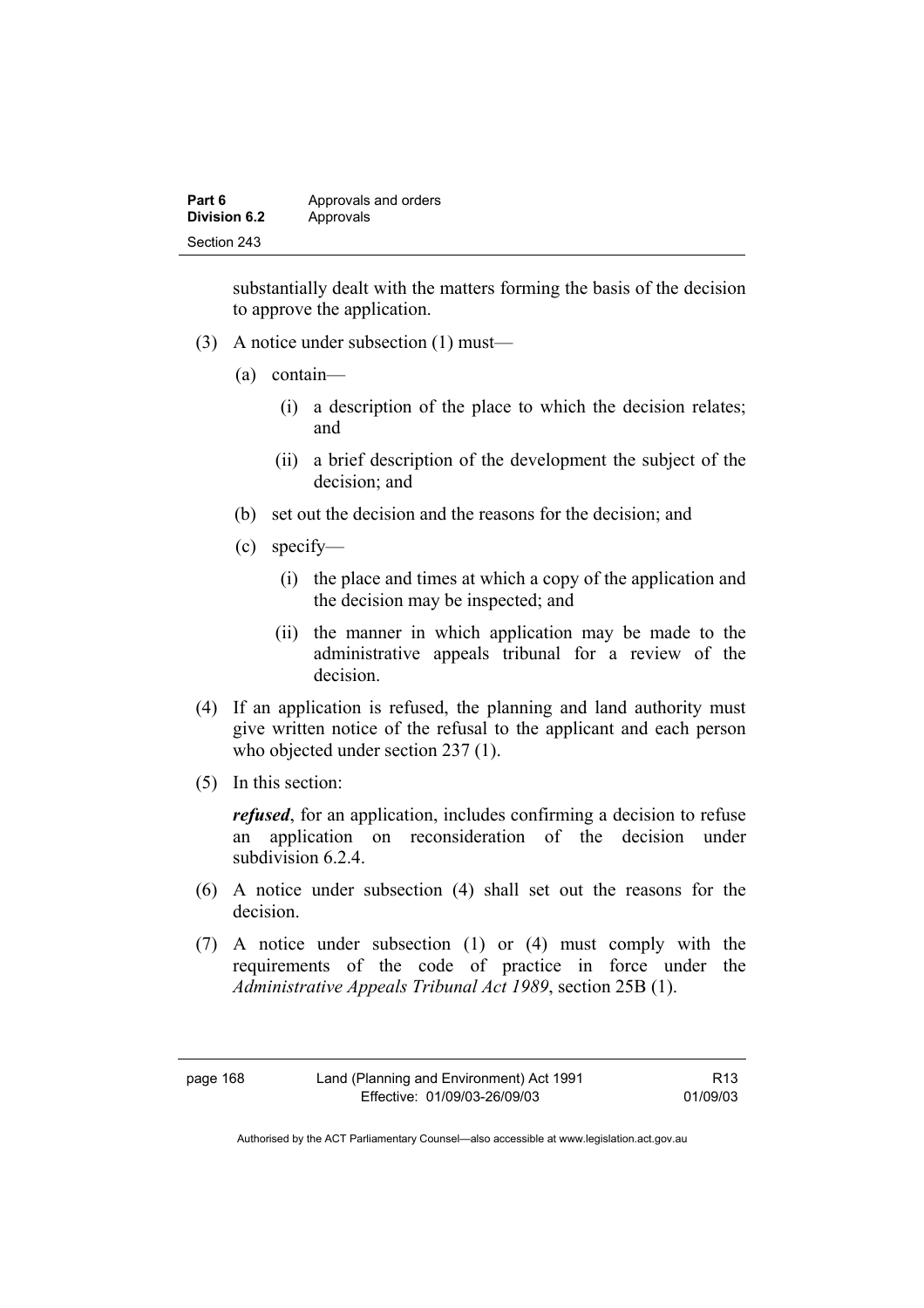| Approvals and orders | Part 6       |
|----------------------|--------------|
| Approvals            | Division 6.2 |
|                      | Section 244  |

### **244 Notification where more than 1 objector**

Where a number of persons make 1 objection, the planning and land authority is to be taken to have complied with section 243 (1) or (3), as the case may be, if he or she gives notice—

- (a) where the name and address of 1 of those persons have been given as the person to whom notice of the decision is to be given—to that person; or
- (b) where no name and address has so been given—to 1 of the persons who made that objection.

# **245 Conditional approvals**

- (1) An approval may be conditional.
- (2) The relevant authority—
	- (a) shall include in an approval any condition which is required to be included by the plan; and
	- (b) shall not include in an approval a condition inconsistent with a condition included under paragraph (a).
- (3) Without limiting the generality of subsection (1), the conditions subject to which an approval may be given may include a condition—
	- (a) that a development is to be carried out to the satisfaction of a specified person or body; or
	- (b) requiring a development to be carried out in stages within the periods specified in or under the approval; or
	- (c) specifying a period in which a development or any stage of a development is to be carried out; or
	- (d) that an approval does not take effect unless a specified approval is revoked, amended or given; or

page 169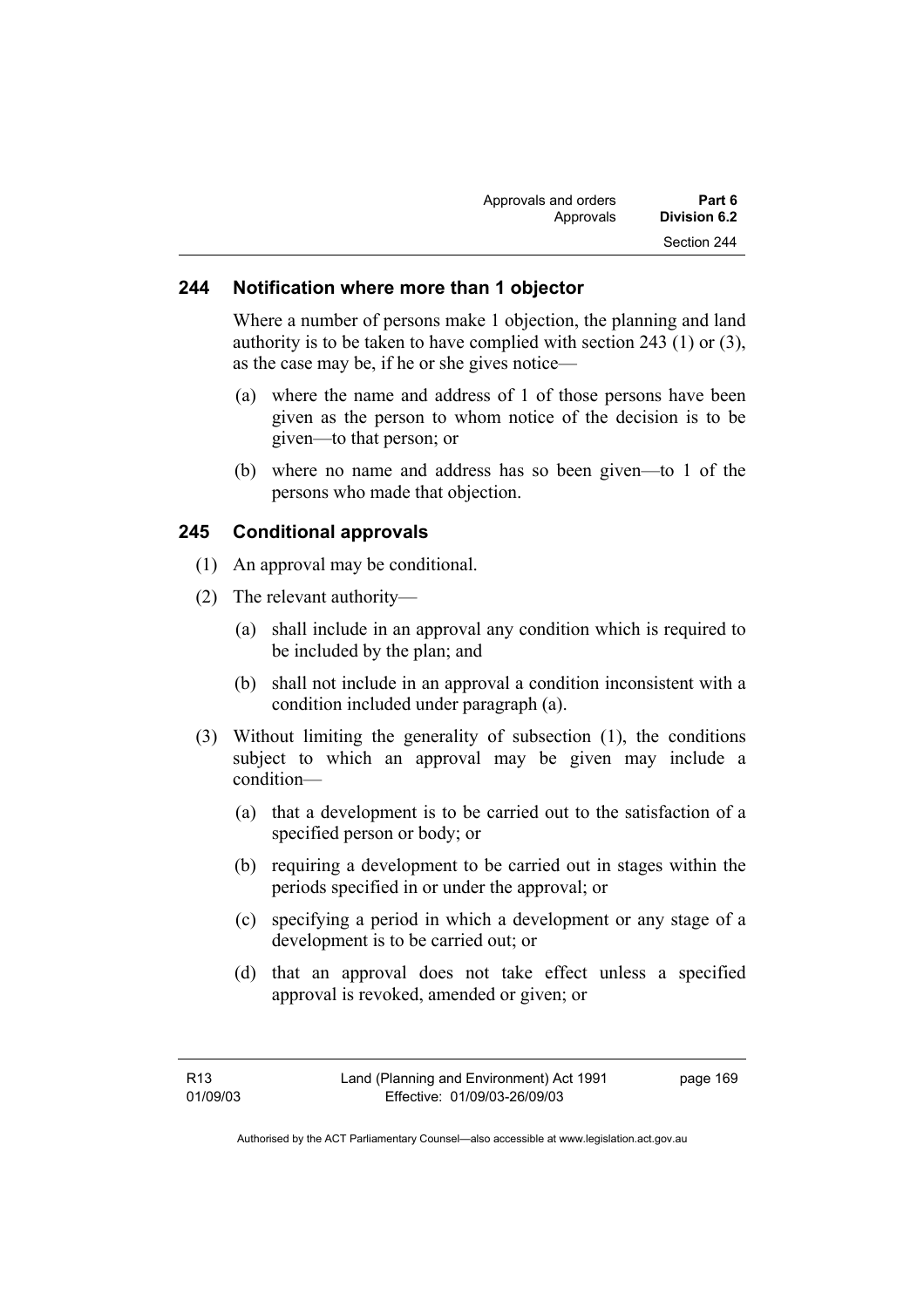| Part 6       | Approvals and orders |
|--------------|----------------------|
| Division 6.2 | Approvals            |
| Section 245  |                      |

- (e) in relation to an approval to carry out a development for a specified period—that—
	- (i) building works or other works carried out in or on a place the subject of the approval are to be removed at the expiration of that period; or
	- (ii) the place is to be restored to a specified state at the expiration of that period; or
- (f) that a bond be entered into securing performance against the conditions of an approval; or
- (g) that the applicant is to enter into an agreement with the Minister for the conservation of the heritage significance of places specified in the heritage places register; or
- (h) that a development be carried out to a specified standard; or
- (j) that specified works, services or facilities which the relevant authority considers reasonable in the circumstances—
	- (i) be provided by the applicant on or to a place the subject of the approval, or on or to another place; or
	- (ii) be paid for in whole or in part by the applicant; or
	- (iii) be provided on or to a place the subject of the approval by agreement between the applicant and the Minister responsible for the provision of the works, services or facilities; or
- (k) that plans, drawings or other documents be prepared by the applicant and lodged with the planning and land authority for approval before the development or a specified part of it is commenced; or
- (l) requiring changes to be made to any plan, drawing or other document forming part of the application for approval; or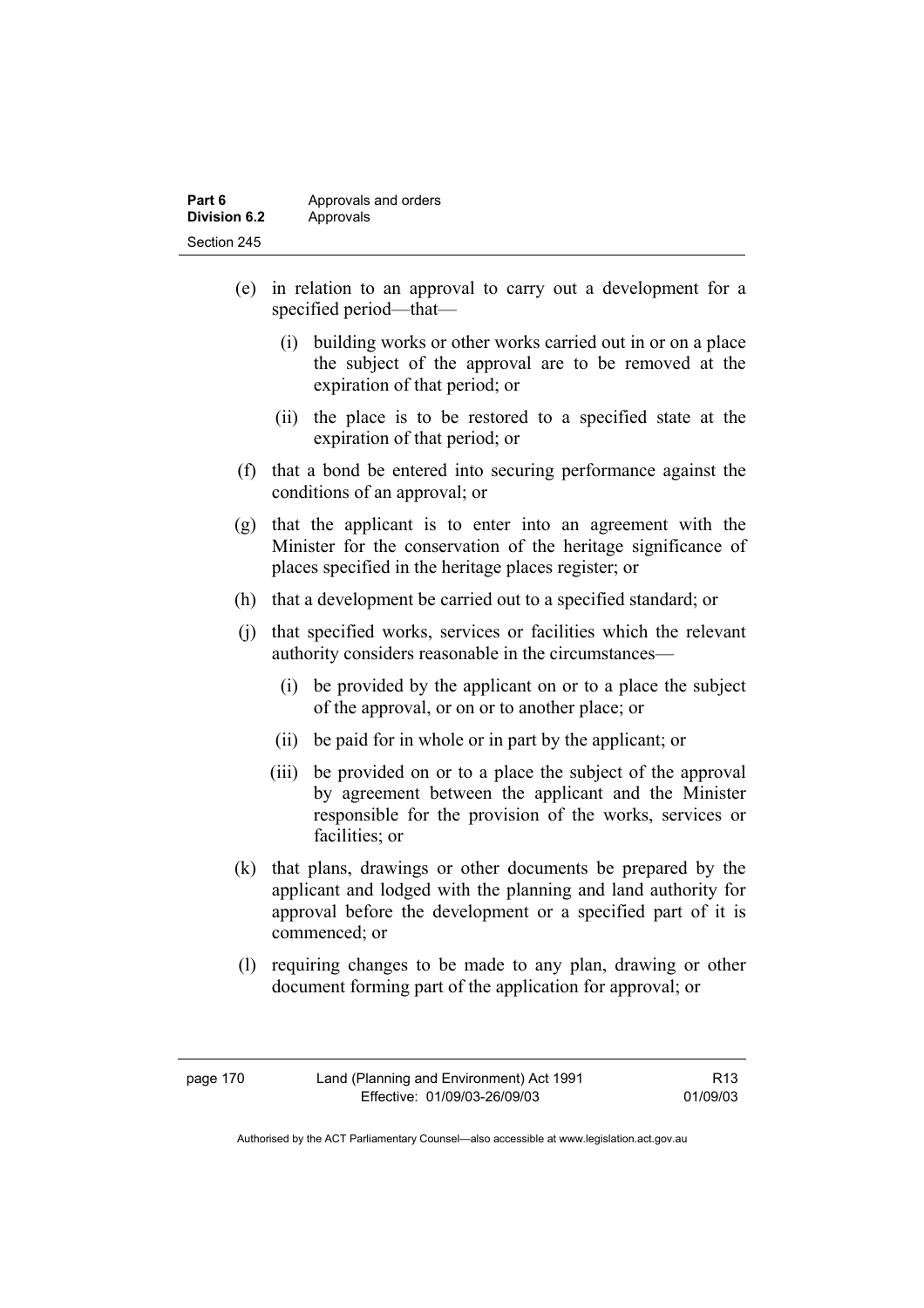| Approvals and orders | Part 6       |
|----------------------|--------------|
| Approvals            | Division 6.2 |
|                      | Section 245A |

- (m) that the applicant give to the planning and land authority a further assessment by a valuer that complies with section  $226(1)$  (b).
- (4) The planning and land authority may approve an amendment to a plan, drawing or other document approved under subsection (3) (k) if the amendment is not inconsistent with section 230 (4) or an approval under subsection (3) (k).

# **Subdivision 6.2.4 Reconsideration of applications for approval**

#### **245A Definitions for subdiv 6.2.4**

In this subdivision:

*new application*—see section 246 (2). *original application*—see section 246 (1) (a).

*original decision*—see section 246 (1) (a).

### **246 Applications for reconsideration**

- (1) This section applies if—
	- (a) an application (the *original application*) has been approved or refused (the *original decision*) by the planning and land authority; and
	- (b) either—
		- (i) an application has not previously been made under this section for reconsideration of the original decision; or
		- (ii) an application has been previously made and the original decision was taken to be confirmed under section 246B (No action by planning and land authority within time).
- (2) The applicant for the original application may apply (the *new application*) for reconsideration of the original decision.

| R13      | Land (Planning and Environment) Act 1991 | page 171 |
|----------|------------------------------------------|----------|
| 01/09/03 | Effective: 01/09/03-26/09/03             |          |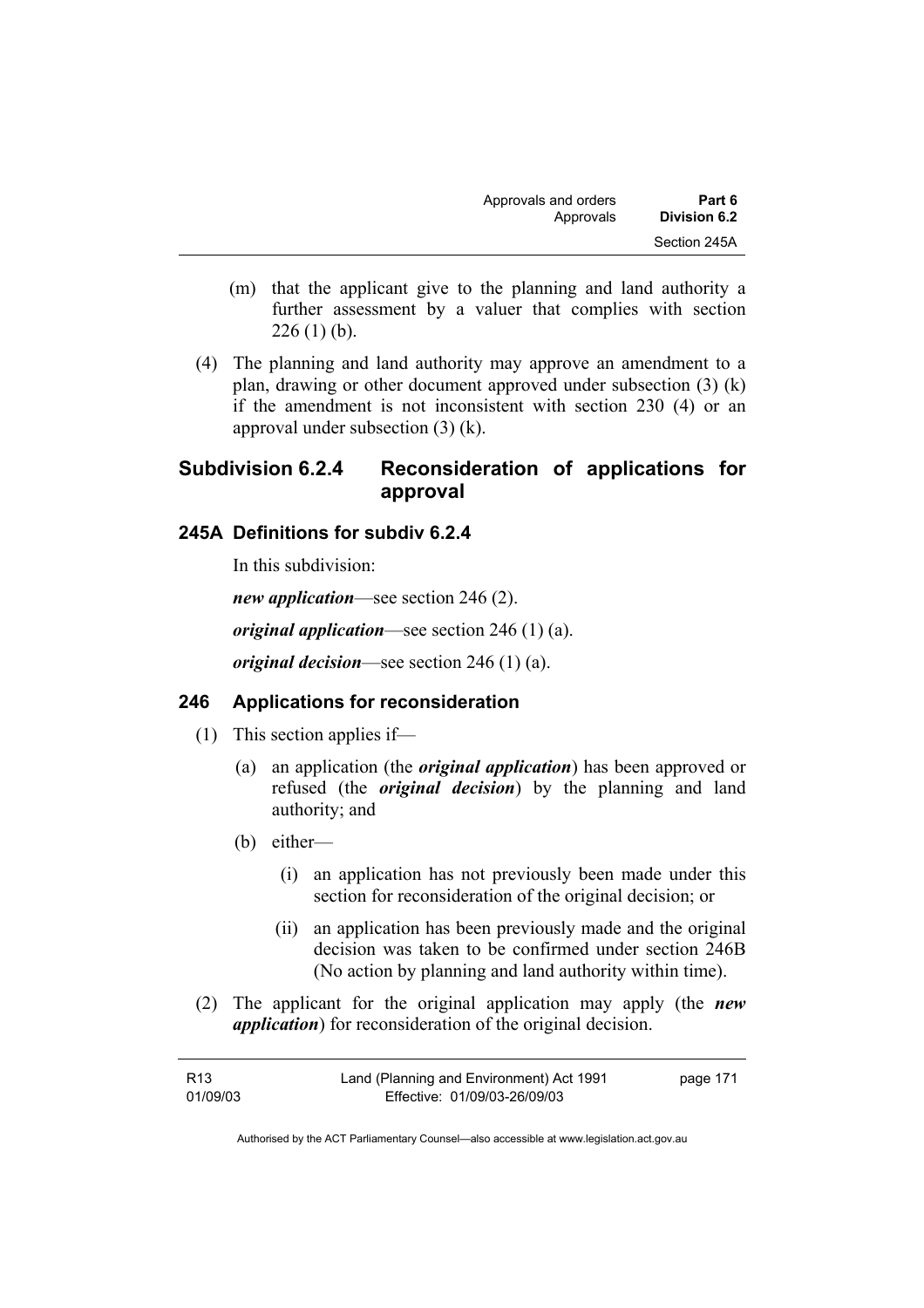| Part 6              | Approvals and orders |
|---------------------|----------------------|
| <b>Division 6.2</b> | Approvals            |
| Section 246A        |                      |

- (3) The new application must be made within—
	- (a) 4 weeks after the day the applicant is told about the decision by the planning and land authority; or
	- (b) any longer period allowed by the planning and land authority, either before or after the end of the 4 weeks.
- (4) The application must set out the grounds on which reconsideration of the original decision is sought.
- (5) The making of the application for reconsideration of the original decision automatically stays the operation of the decision.

## **246A Reconsideration of decisions**

- (1) Within 4 weeks after the day the planning and land authority receives the new application, the authority must—
	- (a) reconsider the original decision; and
	- (b) after reconsideration—
		- (i) make any decision in substitution for the original decision that the authority could have made on the original application; or
		- (ii) confirm the original decision.
- (2) The 4 weeks mentioned in subsection (1) may be extended for a stated period by agreement between the planning and land authority and the applicant.
- (3) In reconsidering the original decision, the planning and land authority—
	- (a) need not give notice of the new application under section 229; but
	- (b) must give written notice of the new application to anyone who objected to the grant of approval for the original application, allow the person reasonable time (that is not shorter than 2

| page 172 | Land (Planning and Environment) Act 1991 | R <sub>13</sub> |
|----------|------------------------------------------|-----------------|
|          | Effective: 01/09/03-26/09/03             | 01/09/03        |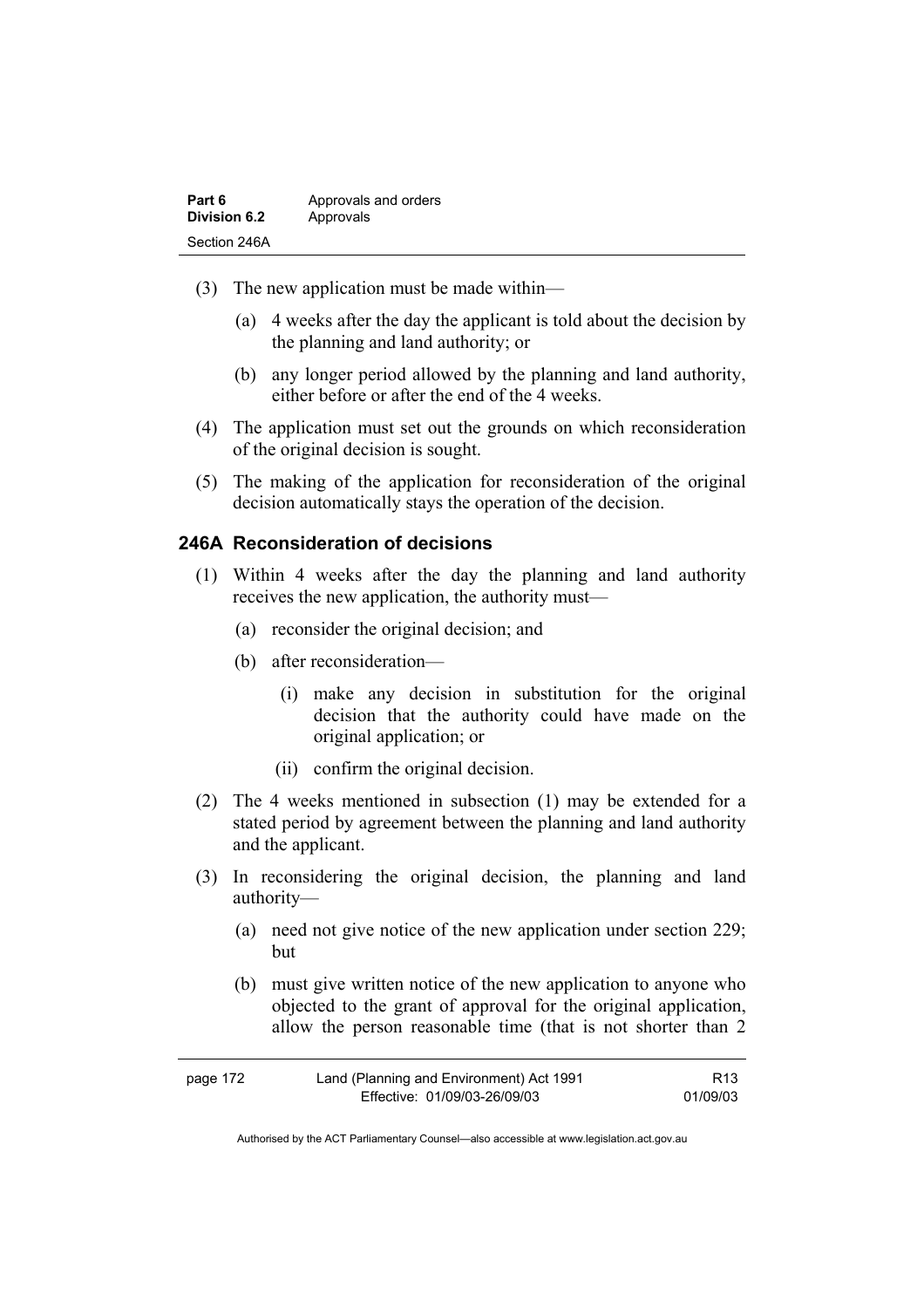weeks) to make a submission on the new application, and consider any submission made within the time allowed.

- (4) Also, in reconsidering the original decision, the planning and land authority—
	- (a) must consider any information available to it when it made the original decision and information given in the new application; and
	- (b) may consider any other relevant information.

#### **Examples of other relevant information**

- 1 information from submissions by objectors
- 2 information from an assessment or panel ordered under s 236
- *Note* An example is part of the Act, is not exhaustive and may extend, but does not limit, the meaning of the provision in which it appears (see *Legislation Act 2001*, s 126 and s 132).
- (5) The planning and land authority must ensure that, if the original decision is made on its behalf by a person (the *original decision-maker*), the authority or someone other than the original decision-maker reconsiders the decision.

# **246B No action by planning and land authority within time**

If the planning and land authority does not make a substitute decision, nor confirm the original decision, within the 4 weeks mentioned in section 246A, the planning and land authority is taken to have confirmed the original decision.

## **246C Notice of decision on reconsideration**

 (1) As soon as practicable after reconsidering the original decision, the planning and land authority must give written notice of the decision on the reconsideration to the applicant and anyone who was given notice of the new application under section 246A (3) (b).

R13 01/09/03 page 173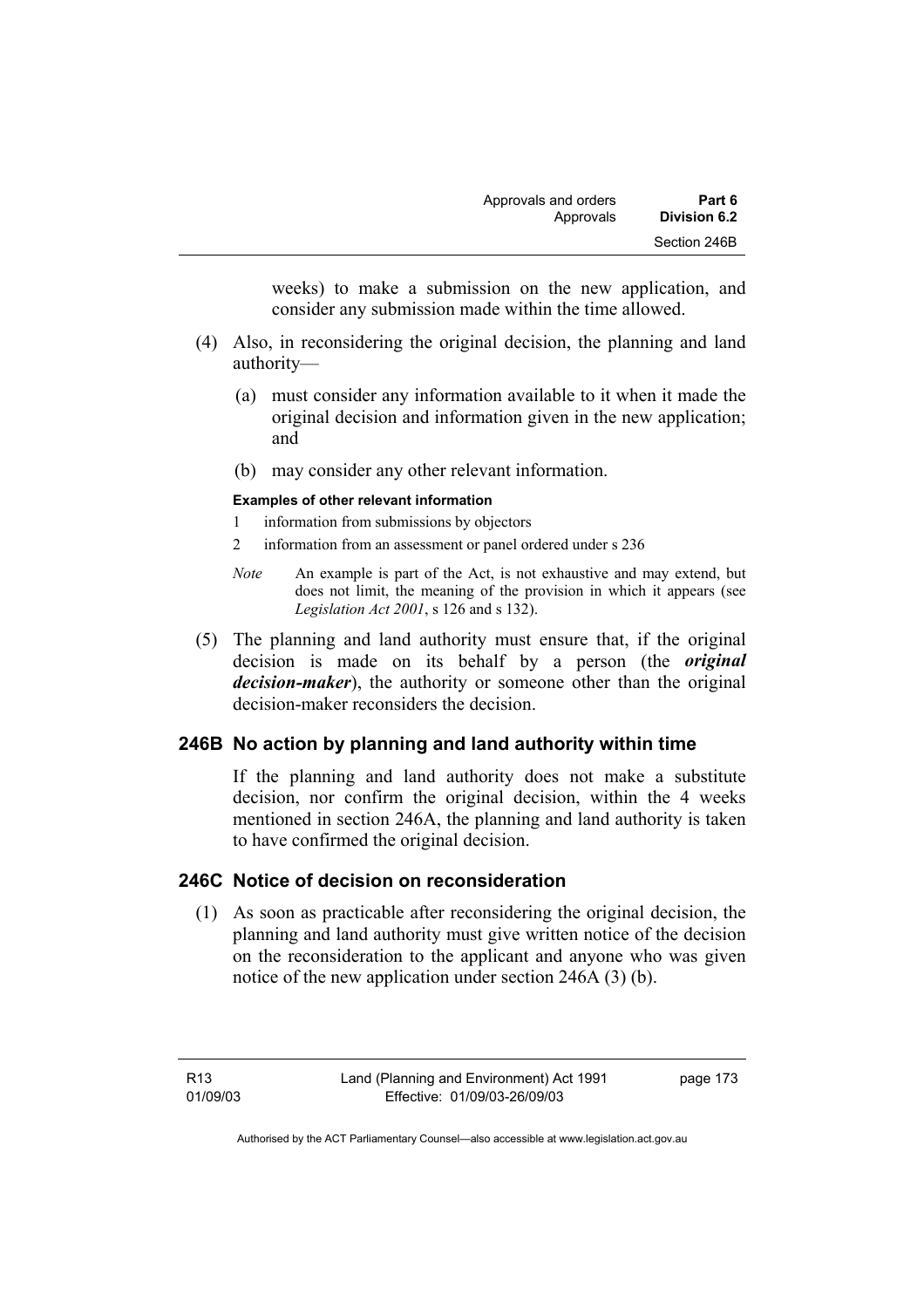| Part 6              | Approvals and orders |
|---------------------|----------------------|
| <b>Division 6.2</b> | Approvals            |
| Section 247         |                      |

 (2) The notice must be in accordance with the requirements of the code of practice in force under the *Administrative Appeals Tribunal Act 1989*, section 25B (1).

## **Subdivision 6.2.5 Approvals—miscellaneous**

#### **247 Minor amendments**

- (1) The lessee or an occupier of a place in respect of which an approval is in force may apply in writing to the planning and land authority for an amendment of it.
- (2) The planning and land authority may amend an approval, if satisfied that the amendment—
	- (a) does not change the effect of a condition subject to which the approval was given; and
	- (b) will not cause a significant increase in detriment to any person; and
	- (c) does not change the kind of development approved but only the activity permitted.
- (3) The planning and land authority shall give notice of an amendment—
	- (a) to the person who made the application to amend; and
	- (b) if that person is not the lessee or occupier of the place to which the approval relates—to the lessee; and
	- (c) to each person who had objected under section 237 (Objections—general) to the grant of the approval; and
	- (d) to any relevant Territory authority.
	- *Note* For how documents may be given, see *Legislation Act 2001*, pt 19.5.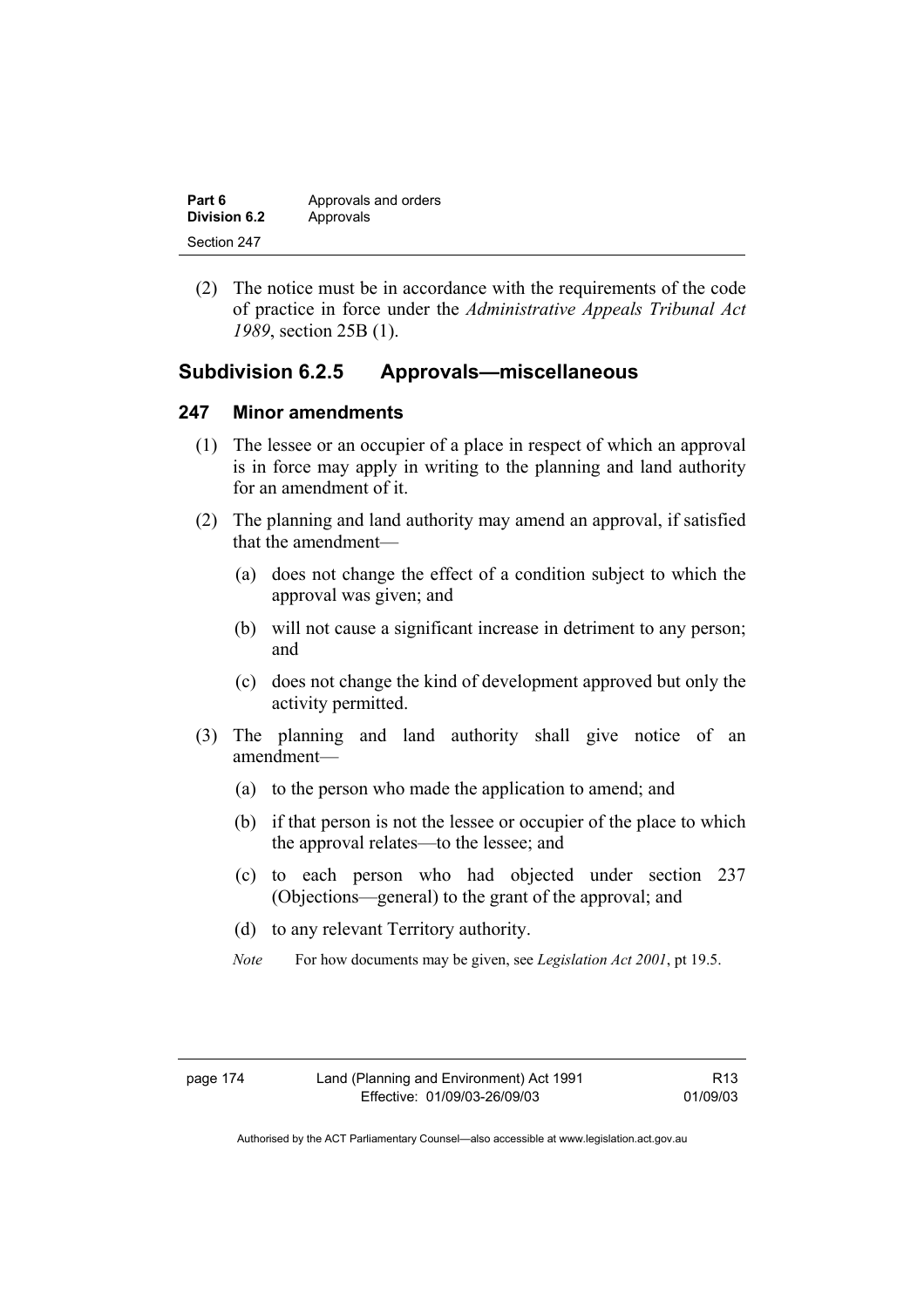#### **248 Corrections**

If the planning and land authority is satisfied that an approval contains a formal error, the authority must—

- (a) correct the approval; and
- (b) notify the applicant in writing.

#### **249 When approvals take effect**

- (1) This section is subject to sections 230 (4) and 245 (3) (d).
	- *Note* Section 230 (4) prevents an approval of a development application for an activity not permitted by the lease from taking effect until the lease is varied. Section 245 (3) (d) allows a condition to be included in an application for approval that the approval does not take effect until a specified approval is given, amended or varied.
- (2) An approval under section 230 (Approvals) takes effect—
	- (a) if no objection to the relevant application has been made under section 237—on the day the approval is given; or
	- (b) if an objection to the relevant application has been made under section 237 and no application has been made to the AAT for review of the decision within 4 weeks after the day of the decision—on the day after the end of the period of 4 weeks; or
	- (c) if application is made to the AAT for a review of the decision to grant the approval and the tribunal decides to confirm the decision (whether or not a condition is varied, omitted or imposed)—on the day the tribunal makes its decision.
- (3) An approval on reconsideration under division 6.2.4 takes effect on the day the decision granting the approval is given.
- (4) However, the operation of an approval mentioned in subsection (2) (a) or (3) is stayed if application is made to the AAT for review of the decision to grant the approval.

page 175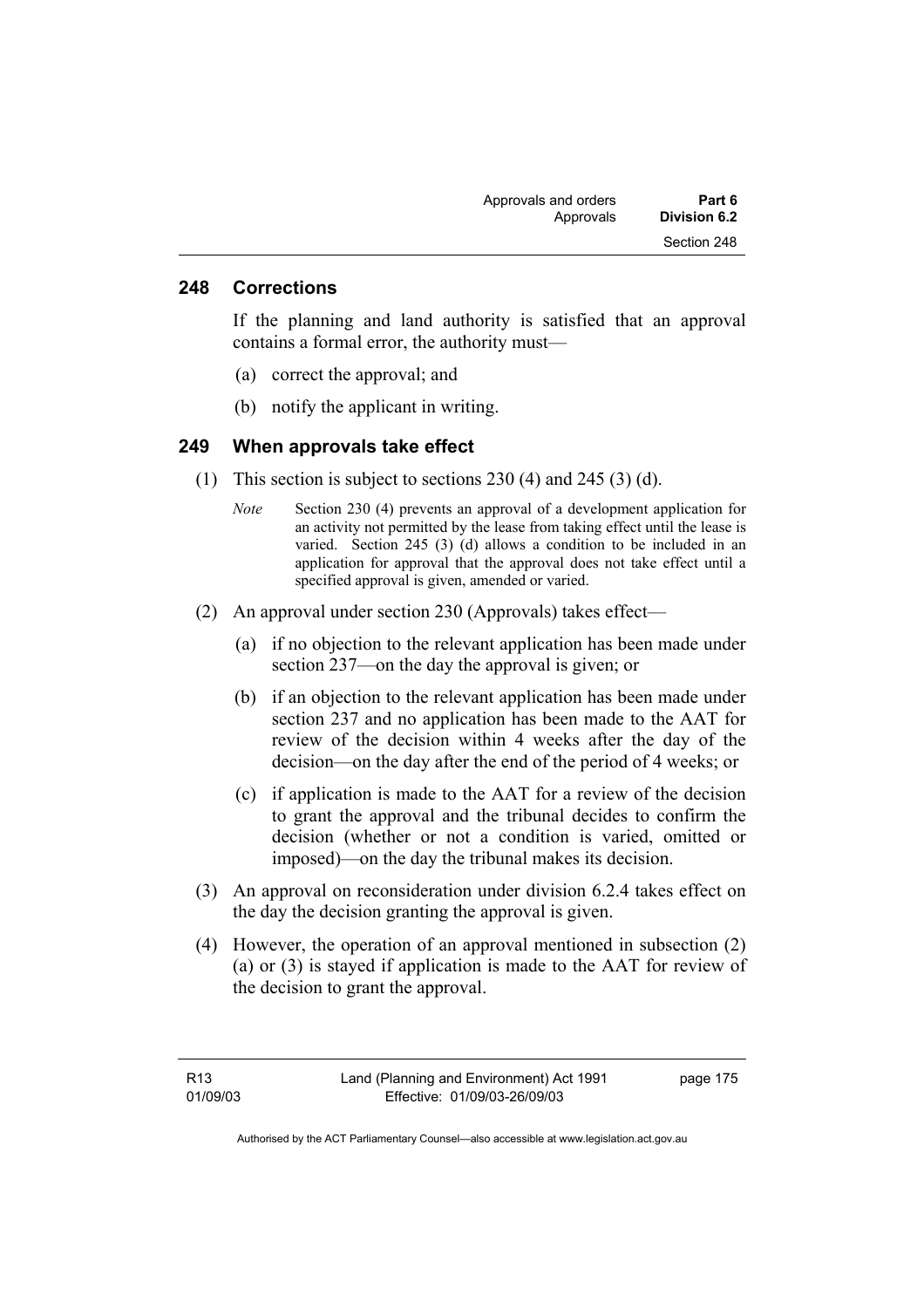| Part 6       | Approvals and orders |
|--------------|----------------------|
| Division 6.2 | Approvals            |
| Section 250  |                      |

 (5) The stay of the operation of the approval remains in force until the application for review is decided by the tribunal.

### **250 Execution of approvals for variations of leases**

Subject to division 5.3, where an approval to undertake a development takes effect pursuant to section 249, being a development that consists of or includes a variation of a lease, the planning and land authority shall cause the lease to be varied in accordance with the terms of the approval.

## **251 Expiration of approvals**

- (1) An approval to undertake a development (other than a development that consists wholly of a variation of a lease) expires if—
	- (a) the development or any stage of the development is not commenced within the period specified in the approval; or
	- (b) the development or any stage of the development is not completed within the period specified in the approval; or
	- (c) if no period is specified in an approval for the commencement of the development or any stage of the development—the development or stage of development is not commenced within 2 years after the day the approval takes effect.
	- *Note* For when an approval takes effect, see section 249 (When approvals take effect).
- (2) The expiry of an approval does not affect anything done under the approval before the expiry.

# **252 Extension of time**

 (1) The lessee or occupier of a place in respect of which an approval to undertake a development (other than a development that consists wholly of a variation of a lease) applies (being an approval which specifies the date for the completion of the development or any stage of the development) may, before the expiration of the

| page 176 | Land (Planning and Environment) Act 1991 | R13      |
|----------|------------------------------------------|----------|
|          | Effective: 01/09/03-26/09/03             | 01/09/03 |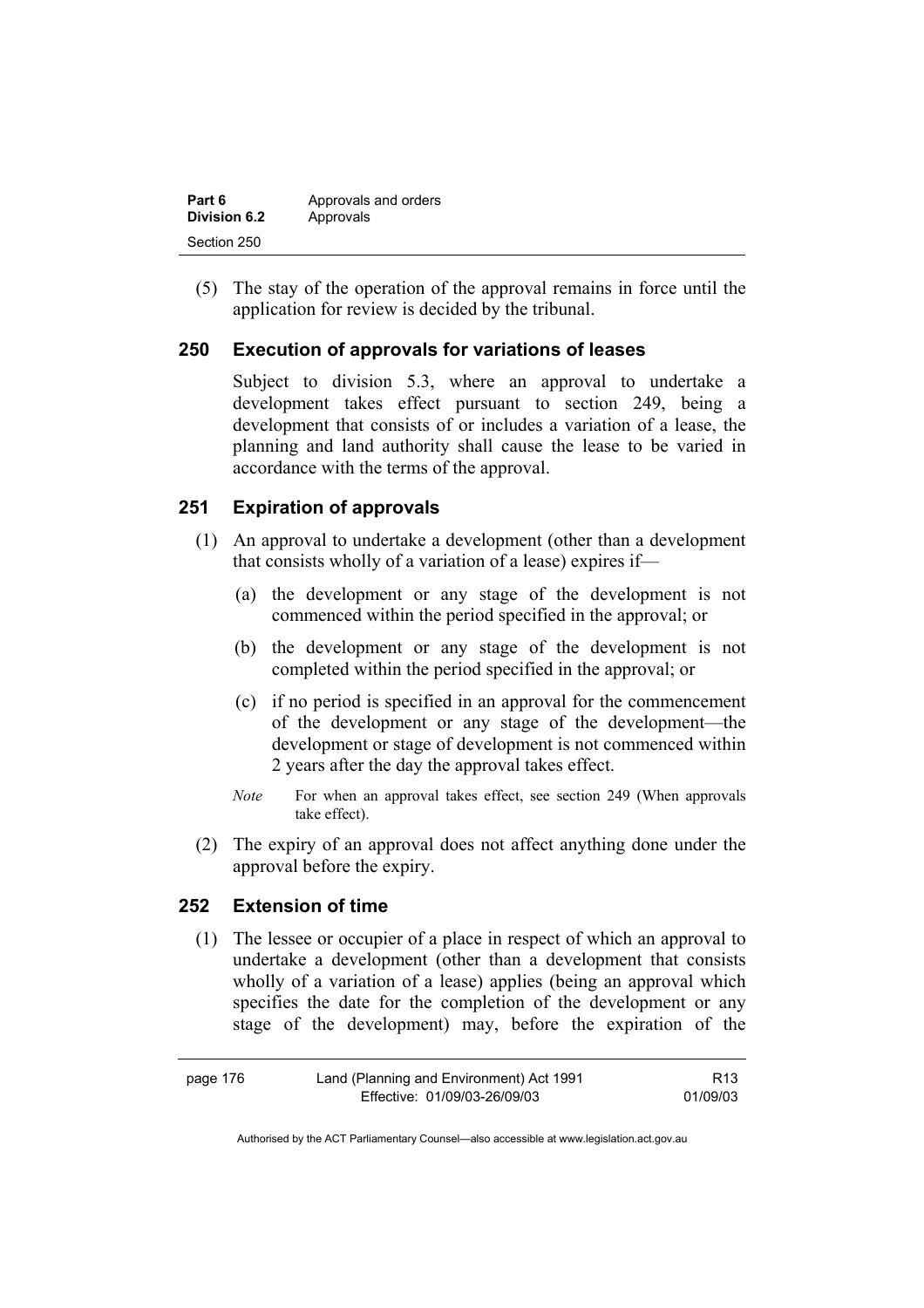| Approvals and orders | Part 6       |
|----------------------|--------------|
| Approvals            | Division 6.2 |
|                      | Section 253  |

approval, apply to the planning and land authority for an extension of the period within which to complete the development or any stage of it.

 (2) On receipt of an application under subsection (1), the planning and land authority may extend the period within which the development, or the stage of the development, is to be completed.

## **253 Revocation of approval**

A relevant authority may revoke an approval given by the authority—

- (a) if satisfied that the approval was obtained by fraud or misrepresentation; or
- (b) where the approval is in respect of a place that is specified in the heritage places register or interim heritage places register if the applicant is convicted of an offence under this part.

# **Subdivision 6.2.6 Powers of Supreme Court**

### **253A Injunctions to require compliance with approvals**

- (1) This section applies if a person (the *relevant person*) has failed, is failing, or proposes to fail, to do something in accordance with the terms of an approval.
- (2) The planning and land authority or anyone else may apply to the Supreme Court for an injunction requiring the relevant person to do the thing.
- (3) On application under subsection (2), the Supreme Court may grant an injunction requiring the relevant person to do the thing.
- (4) The Supreme Court may grant an injunction requiring the relevant person to do a thing—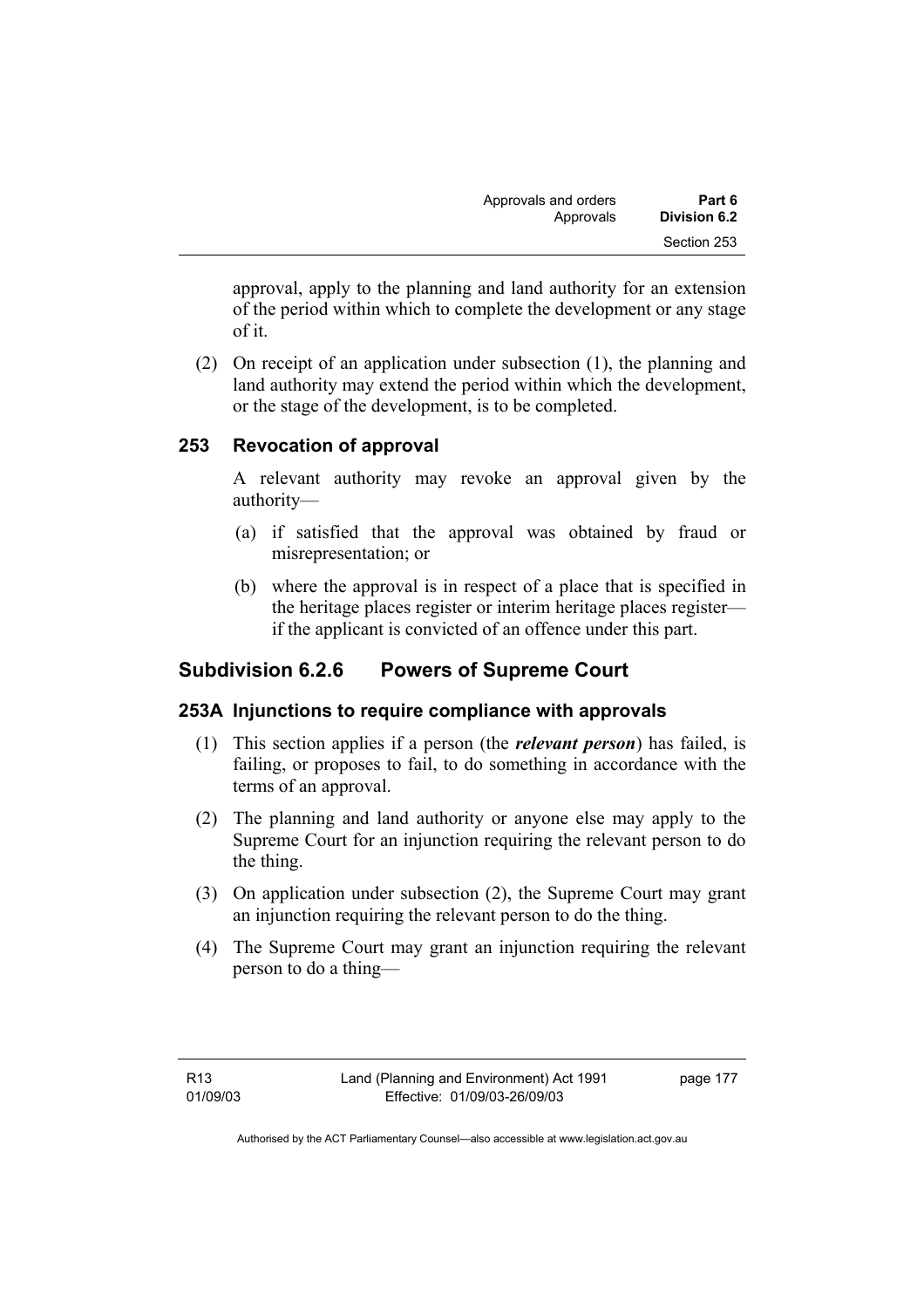| Part 6       | Approvals and orders |
|--------------|----------------------|
| Division 6.3 | Orders               |
| Section 254  |                      |

- (a) if satisfied that the person has failed to do the thing, whether or not it appears to the court that the person intends to fail again, or to continue to fail, to do the thing; or
- (b) if it appears to the court that, if an injunction is not granted, it is likely the person will fail to do the thing, whether or not the person has previously failed to do the thing and whether or not there is an imminent danger of substantial damage to someone else if the person fails to do the thing.
- (5) This section applies whether or not a proceeding for an offence against this part has begun or is about to begin.

# **Division 6.3 Orders**

# **Subdivision 6.3.1 Making of orders**

#### **254 Applications to planning and land authority for orders**

- (1) A person may apply to the planning and land authority for an order directed to 1 or more of the following:
	- (a) the lessee or occupier of a place where a controlled activity was, is being, or is to be, conducted;
	- (b) anyone by whom or on whose behalf a controlled activity was, is being, or is to be, conducted.
- (2) The application must state—
	- (a) the matter about which the order is sought; and
	- (b) the kind of order sought by the person; and
	- (c) each person to whom the order sought is to be directed; and
	- (d) the place in relation to which the order is sought; and
	- (e) the grounds on which the order is sought.
	- *Note* If a form is approved under s 287A (Approved forms) for an application, the form must be used.

| page 178 | Land (Planning and Environment) Act 1991 | R <sub>13</sub> |
|----------|------------------------------------------|-----------------|
|          | Effective: 01/09/03-26/09/03             | 01/09/03        |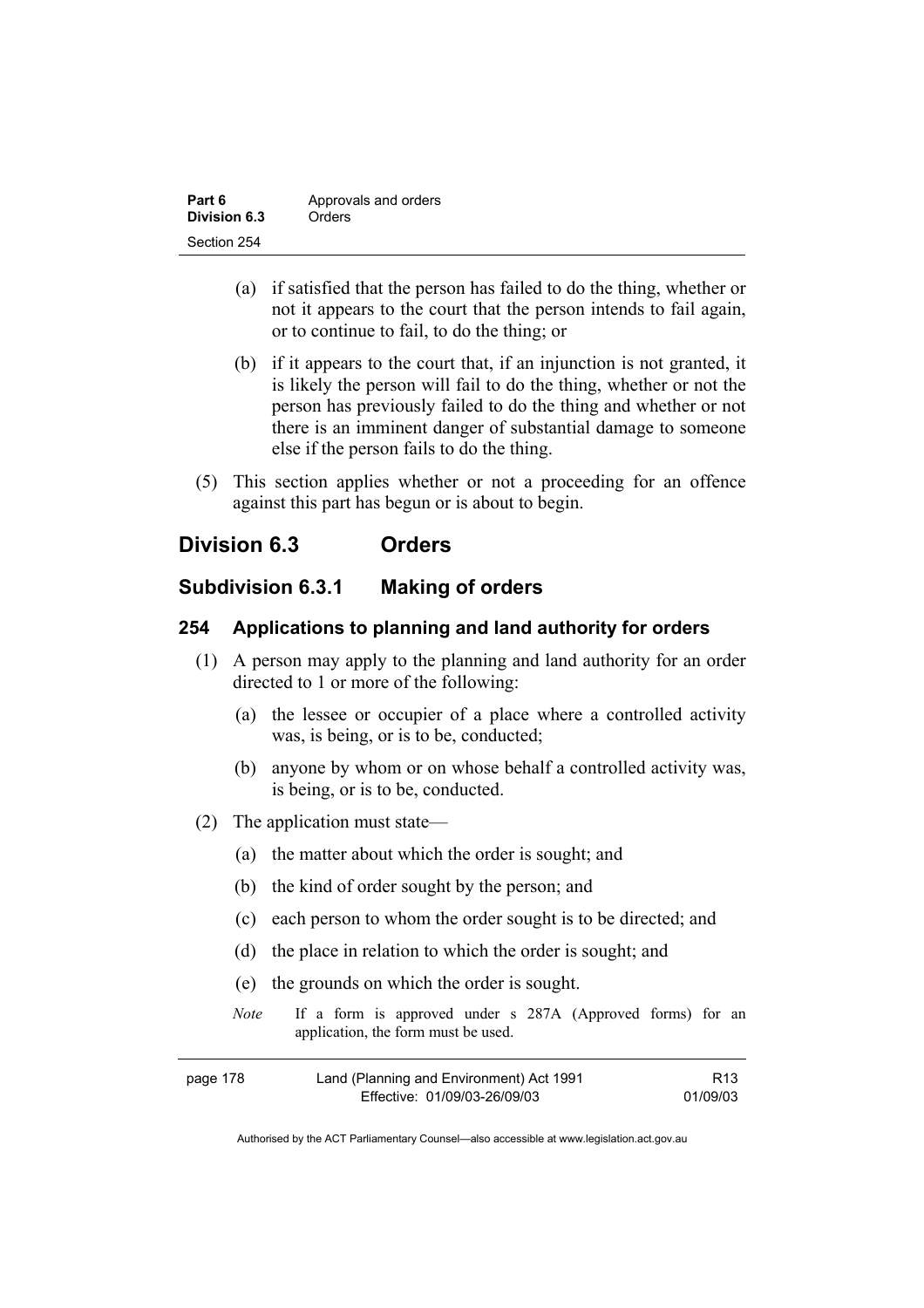- (3) The planning and land authority must give written notice of the application to—
	- (a) each person to whom the order sought is to be directed; and
	- (b) if different from the person or people mentioned in paragraph (a)—the lessee or occupier of the place in relation to which the order is sought; and
	- (c) if the order sought relates to the control of a pest animal or plant—the conservator; and
	- (d) if the order sought relates to the pruning of a significant tree under the *Tree Protection (Interim Scheme) Act 2001*—the conservator; and

- (e) if the order sought relates to the parking of a heavy vehicle on residential land under the *Road Transport (Safety and Traffic Management) Regulations 2000*, division 3.1.3—the road transport authority.
- *Note* For how documents may be given, see Legislation Act, pt 19.5.
- (4) The notice must—
	- (a) be accompanied by a copy of the application; and
	- (b) contain a statement to the effect that the person to whom it is given may, within 7 days after the day the person is given the notice, make a submission to the planning and land authority about the making of the order.
- (5) The notice may also include any other information that the planning and land authority considers appropriate.

*Note* For restrictions on pruning etc a significant tree, see *Tree Protection (Interim Scheme) Act 2001*, s 10.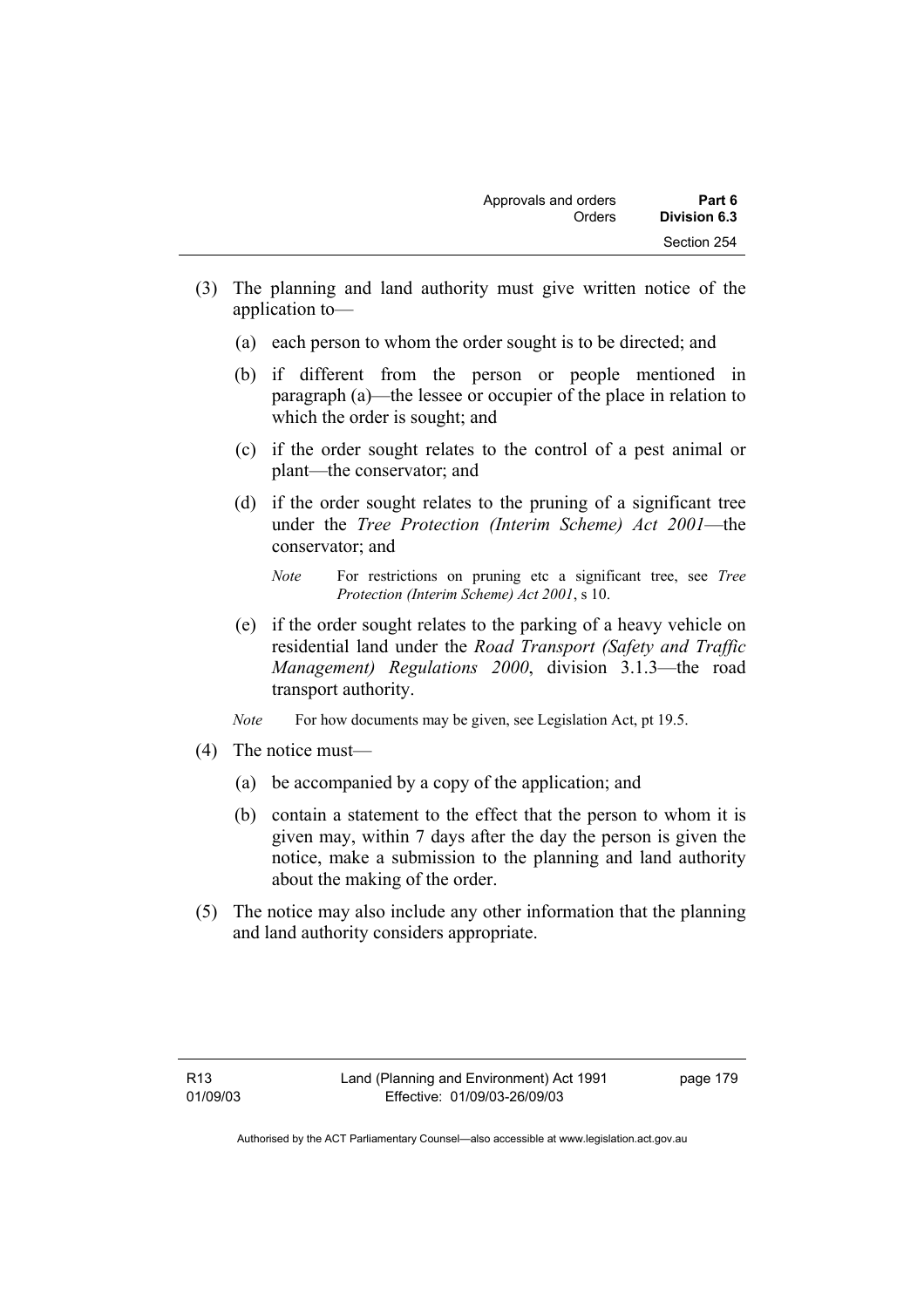| Part 6       | Approvals and orders |
|--------------|----------------------|
| Division 6.3 | Orders               |
| Section 254A |                      |

## **254A Decision on application to planning and land authority for order**

- (1) Before deciding whether to make an order on an application under section 254, the planning and land authority must consider any submission made by a person within 7 days after the day the person was given notice of the application under that section.
- (2) The planning and land authority may decide—
	- (a) to make an order of the kind sought; or
	- (b) to make an order (including a different kind of order) that is not more onerous than the order sought; or
	- (c) not to make an order.

#### **Example of less onerous order—par (b)**

A person applies for an order for the demolition of an unapproved structure but the planning and land authority makes an order that a development application be lodged for the structure within a stated period and, if the application is not lodged within that period or is not approved, the structure is to be demolished.

- *Note* An example is part of the Act, is not exhaustive and may extend, but does not limit, the meaning of the provision in which it appears (see Legislation Act, s 126 and s 132).
- (3) An order may be directed to 1 or more of the following:
	- (a) the person against whom the order is sought to be directed;
	- (b) if the planning and land authority considers that the order would be more appropriately directed to someone else mentioned in section 254 (3) (a) or (b)—that person.
- (4) The planning and land authority is to be taken to have refused to make the order applied for under section 254 (Applications to planning and land authority for orders) if the authority fails to decide the application before the end of the period prescribed under the regulations.

R13 01/09/03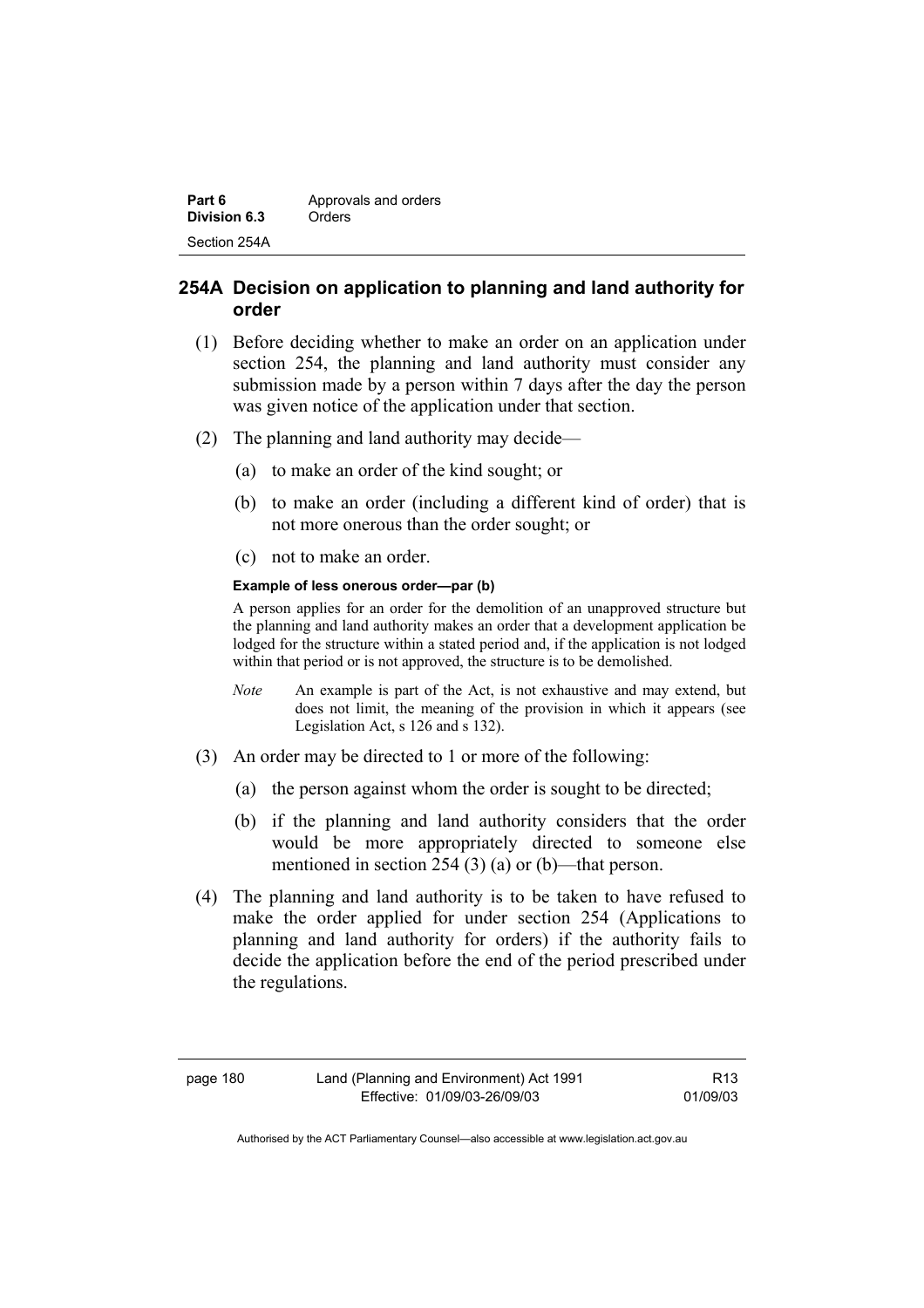| Approvals and orders | Part 6       |
|----------------------|--------------|
| Orders               | Division 6.3 |
|                      | Section 255  |

- (5) The planning and land authority must refuse to make an order about the use or management of land in a way that fails to control a pest animal or plant if—
	- (a) there is a written agreement between the lessee or occupier of the land and the Environment Minister about control of the propagation of the pest animal or plant; and
	- (b) the authority is satisfied that the lessee or occupier is giving effect to the agreement.

## **255 Proposed orders on planning and land authority's own initiative**

- (1) This section applies if the planning and land authority proposes, on the authority's own initiative, to make an order (the *proposed order*) directed to 1 or more of the following:
	- (a) the lessee or occupier of a place where a controlled activity was, is being, or is to be, conducted;
	- (b) anyone by whom or on whose behalf a controlled activity was, is being, or is to be, conducted.
- (2) The planning and land authority must give written notice of the proposed order to—
	- (a) each person to whom the proposed order is directed; and
	- (b) if different from the person or people mentioned in paragraph (a)—the lessee or occupier of the place in relation to which the proposed order is to apply; and
	- (c) if the proposed order relates to the control of a pest animal or plant—the conservator; and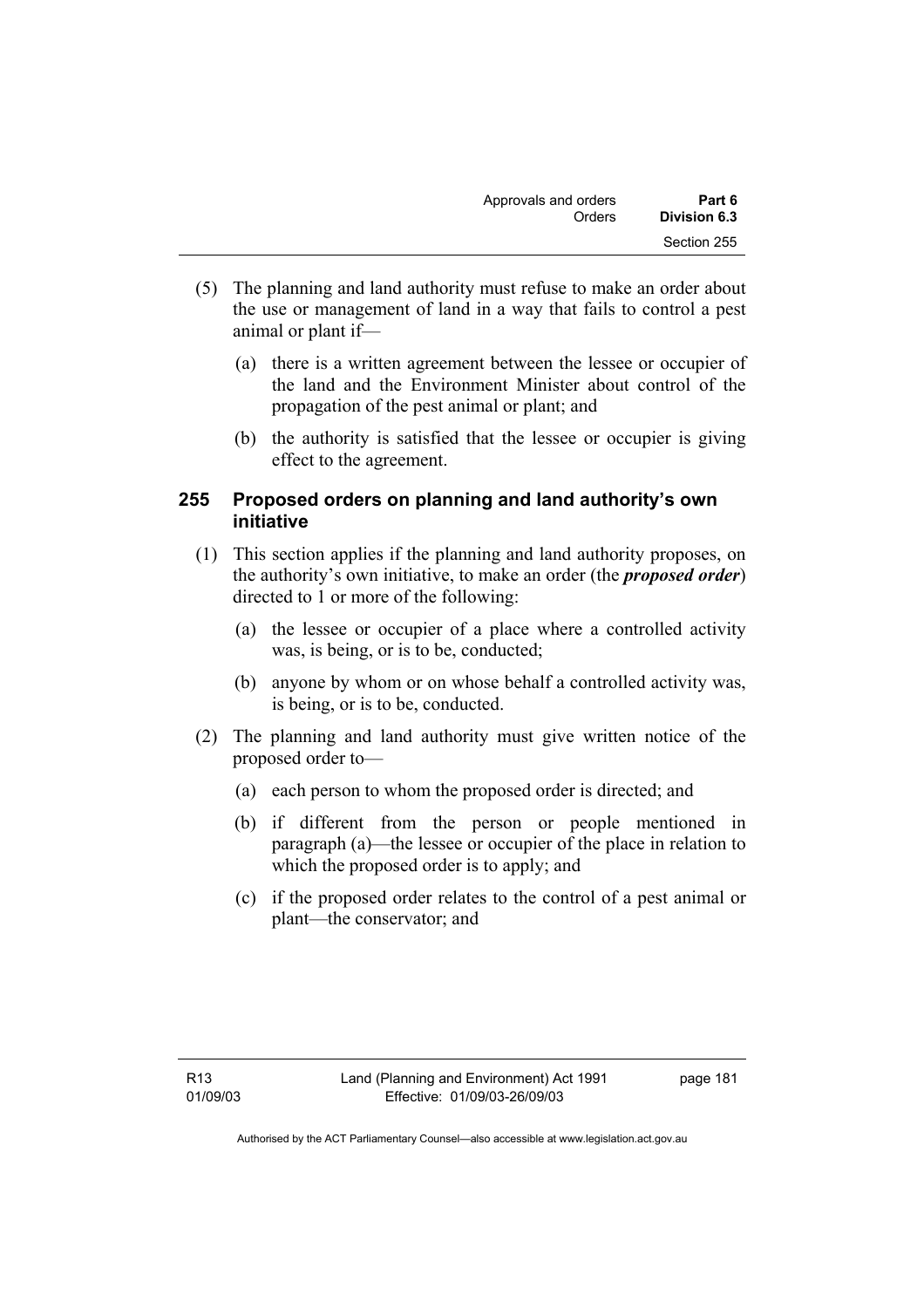| Part 6       | Approvals and orders |
|--------------|----------------------|
| Division 6.3 | Orders               |
| Section 255  |                      |

- (d) if the proposed order relates to the pruning of a significant tree under the *Tree Protection (Interim Scheme) Act 2001*—the conservator; and
	- *Note* For restrictions on pruning etc a significant tree, see *Tree Protection (Interim Scheme) Act 2001*, s 10.
- (e) if the proposed order relates to the parking of a heavy vehicle on residential land under the *Road Transport (Safety and Traffic Management) Regulations 2000*, division 3.1.3—the road transport authority.
- *Note* For how documents may be given, see Legislation Act, pt 19.5.
- (3) The notice must state—
	- (a) each person to whom the proposed order is directed; and
	- (b) the terms of the proposed order and the place in relation to which it is to apply; and
	- (c) the grounds for making the proposed order; and
	- (d) when the proposed order will take effect; and
	- (e) if appropriate—
		- (i) the period for compliance with the proposed order; and
		- (ii) when the proposed order will end (including, for example, on the happening of an event stated in the order).
	- *Note* An example is part of the Act, is not exhaustive and may extend, but does not limit, the meaning of the provision in which it appears (see Legislation Act, s 126 and s 132).
- (4) Also, the notice must contain a statement to the effect that the person to whom it is given may, within 7 days after the day the person receives the notice, make a submission to the planning and land authority about the making of the proposed order.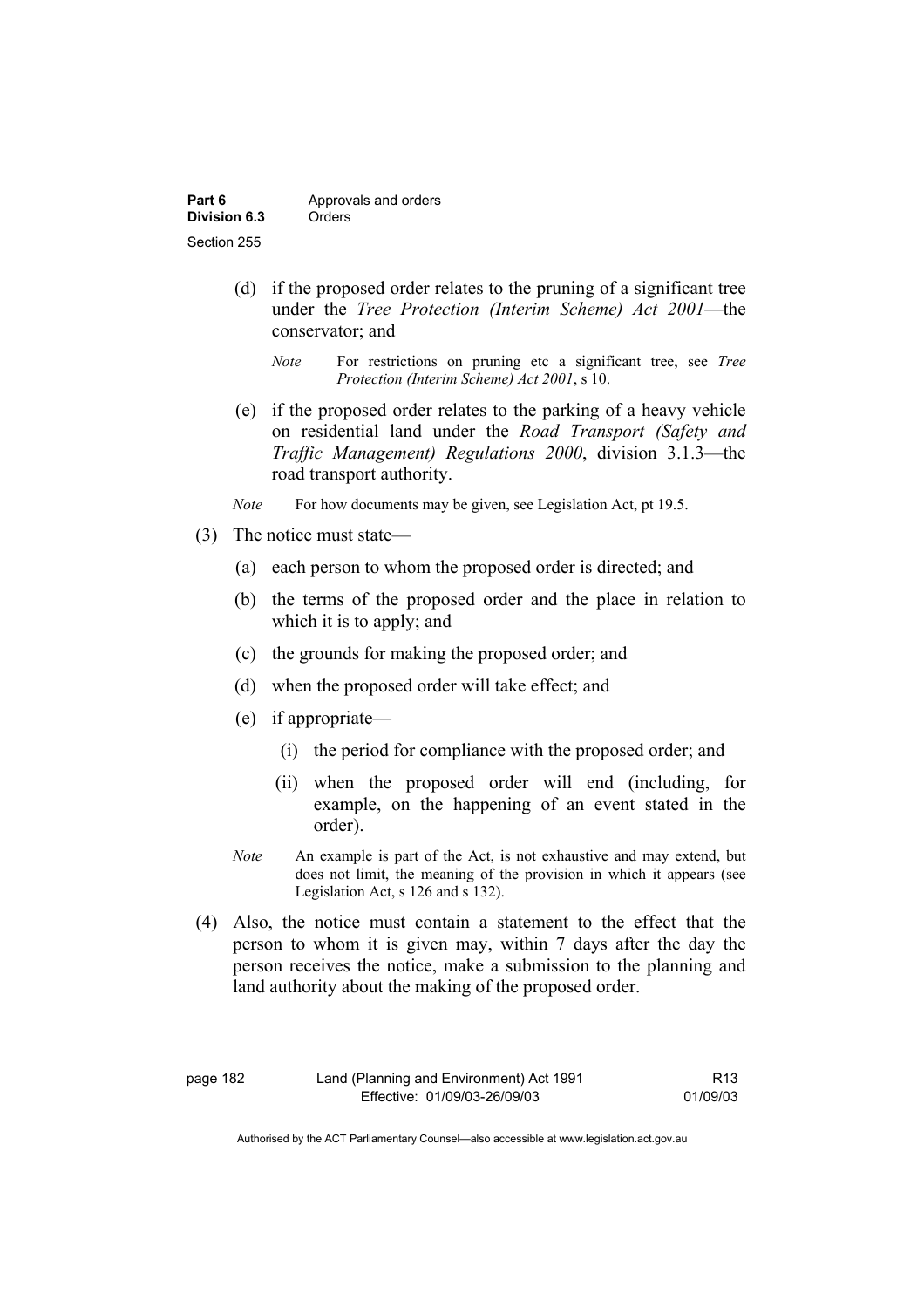(5) Further, the notice may include any other information that the planning and land authority considers appropriate

## **256 Decision on proposed order on planning and land authority's own initiative**

- (1) Before deciding whether to make the proposed order mentioned in section 255, the planning and land authority must consider any submission made by a person within 7 days after the day the person was given notice of the proposed order under section 255 (2).
- (2) The planning and land authority may decide—
	- (a) to make the proposed order; or
	- (b) to make an order (including a different kind of order) that is not more onerous than the proposed order; or
	- (c) not to make the proposed order.

#### **Example of less onerous order—par (b)**

An order that requires the doing of an act within a period longer than that stated in the proposed order.

- *Note* An example is part of the Act, is not exhaustive and may extend, but does not limit, the meaning of the provision in which it appears (see Legislation Act, s 126 and s 132).
- (3) An order may be directed to 1 or more of the following:
	- (a) the person against whom the proposed order is directed; or
	- (b) if the planning and land authority considers that the order would be more appropriately directed to someone else mentioned in section 255 (2) (a) or (b)—that person.

### **257 Content of orders**

- (1) An order must state—
	- (a) that it is an order under this Act made by the planning and land authority; and

| R13      | Land (Planning and Environment) Act 1991 | page 183 |
|----------|------------------------------------------|----------|
| 01/09/03 | Effective: 01/09/03-26/09/03             |          |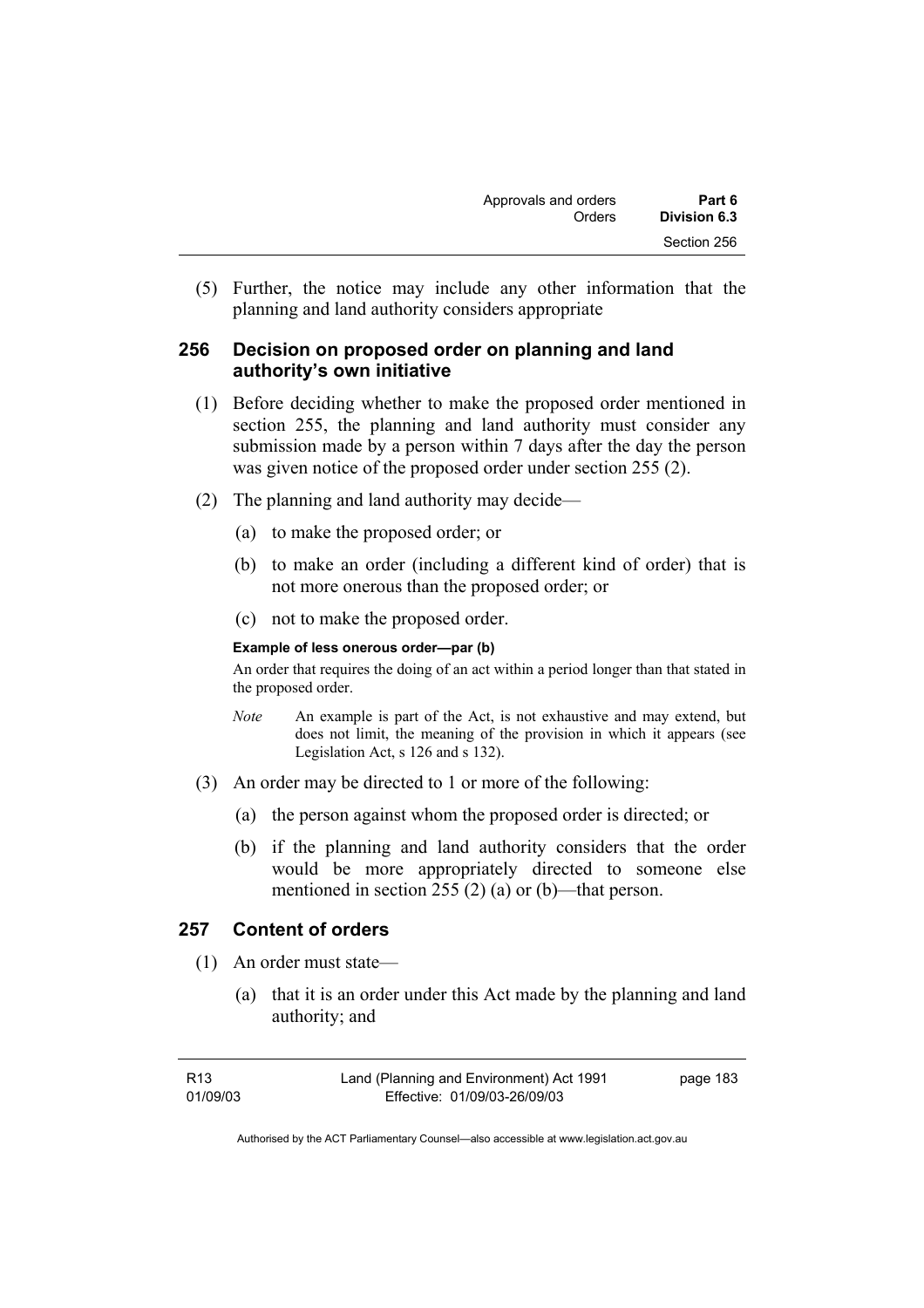| Part 6       | Approvals and orders |
|--------------|----------------------|
| Division 6.3 | Orders               |
| Section 257  |                      |

- (b) each person to whom the order is directed; and
- (c) anyone else who is bound by the order (see section 257B); and
- (d) the terms of the order and the place in relation to which the order applies; and
- (e) the grounds on which the order is made; and
- (f) when the order takes effect; and
- (g) if appropriate—
	- (i) the period for compliance with the order; and
	- (ii) when the order ends (including, for example, on the happening of an event stated in the order).
- *Note* An example is part of the Act, is not exhaustive and may extend, but does not limit, the meaning of the provision in which it appears (see Legislation Act, s 126 and s 132).
- (2) An order must also contain a statement to the effect that the order operates until it is revoked or ends in accordance with the order.
- (3) An order may direct anyone to whom it is directed—
	- (a) not to begin a development without approval; or
	- (b) to stop carrying out a development without approval; or
	- (c) to stop, or not begin, a controlled activity other than a development; or
	- (d) to comply with the terms of an approval to undertake a development; or
	- (e) to stop carrying out a development other than in accordance with the conditions under which an approval to carry out the development was given; or
	- (f) to demolish a building or structure, or a part of a building or structure, that has been constructed or erected without approval or permission required under a Territory law; or

| page 184 | Land (Planning and Environment) Act 1991 | R <sub>13</sub> |
|----------|------------------------------------------|-----------------|
|          | Effective: 01/09/03-26/09/03             | 01/09/03        |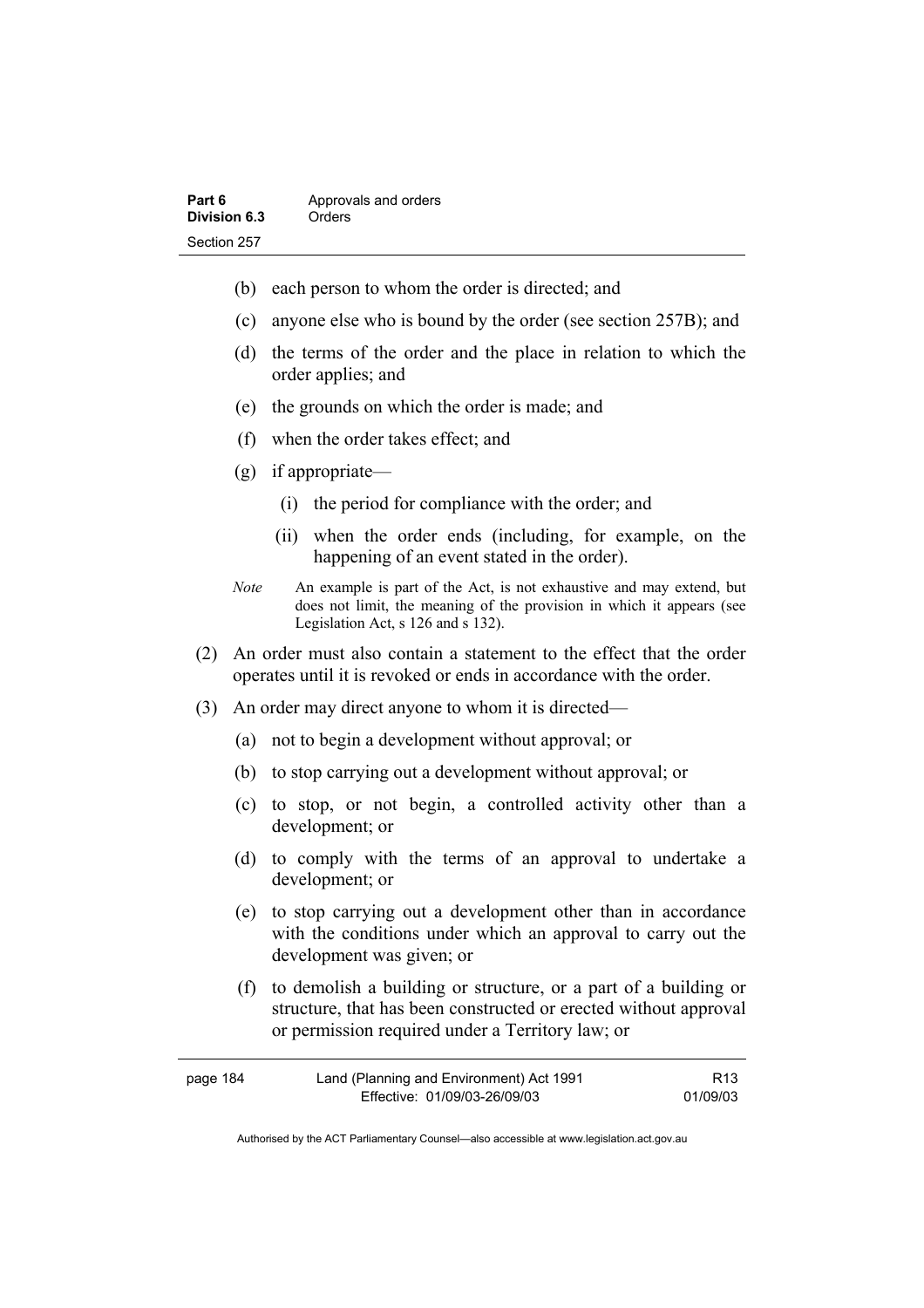| Approvals and orders | Part 6       |
|----------------------|--------------|
| Orders               | Division 6.3 |
|                      | Section 257  |

- (g) to demolish a building or structure, or a part of a building or structure, that encroaches onto, over or under unleased Territory land without approval granted under a Territory law; or
- (h) to restore any land, building or structure that has been altered without approval or permission required under a Territory law; or
- (i) to replace with an identical building or structure any building or structure that has been demolished without approval or permission required under a Territory law; or
- (j) to clean up a leasehold; or
- (k) to prune, in a way stated in the order, a tree, sapling, plant or shrub that overhangs a public place; or
	- *Note* For restrictions on pruning etc a significant tree, see *Tree Protection (Interim Scheme) Act 2001*, s 10.
- (l) to stop carrying out an activity that is likely to cause soil erosion; or
- (m) to stop carrying out an activity that involves destroying, damaging, removing or otherwise interfering with vegetation (living or dead) or removing or otherwise interfering with soil that is—
	- (i) between the banks of a watercourse; or
	- (ii) within 20m of a bank of a watercourse; or
	- (iii) on land having a slope of more than 18° from the horizontal; or
- (n) to manage land held under a rural lease in accordance with the land management agreement applying to it; or

page 185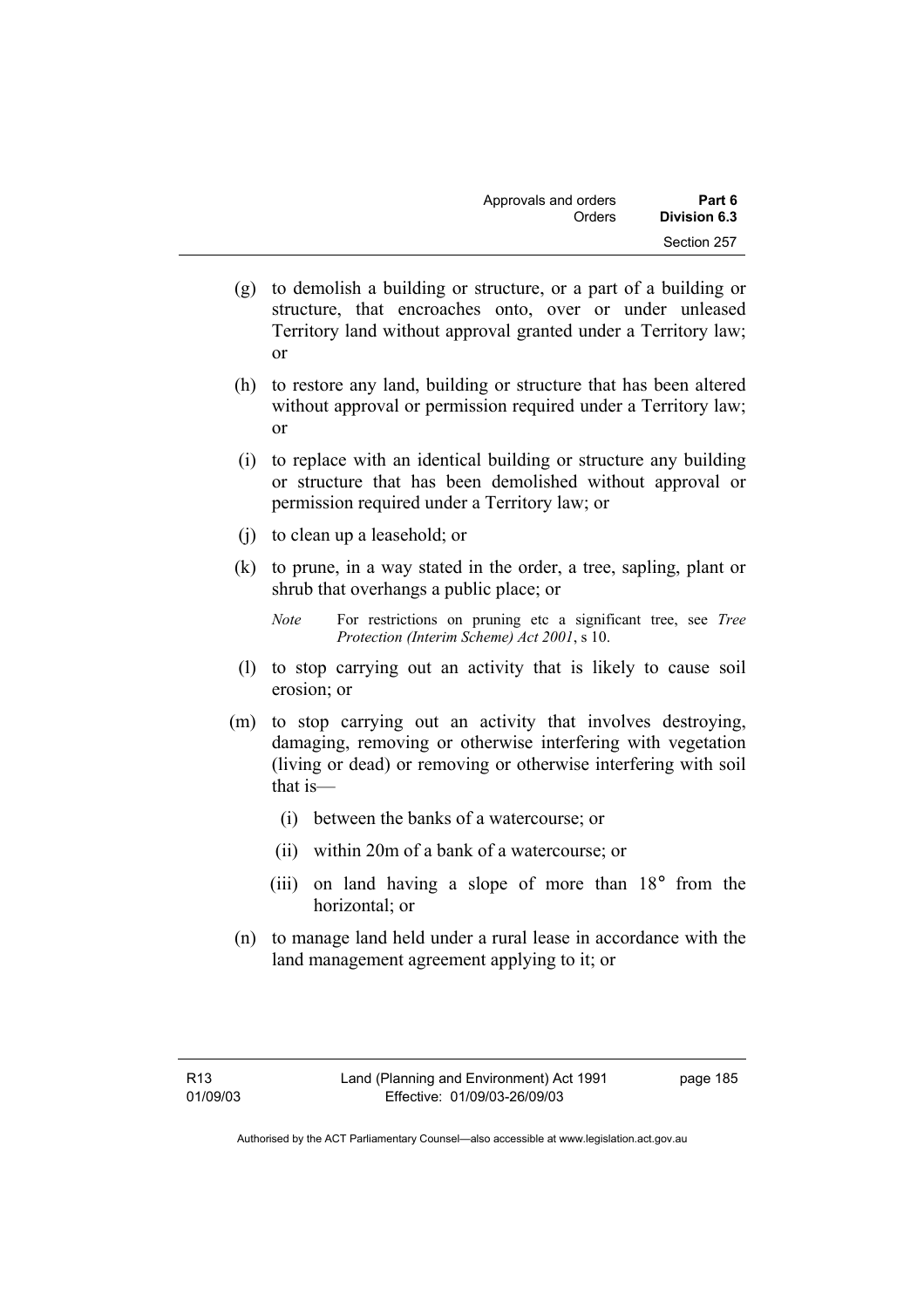| Part 6       | Approvals and orders |
|--------------|----------------------|
| Division 6.3 | Orders               |
| Section 257A |                      |

 (o) if the person to whom the order is directed is bound by a land management agreement—to comply with the land management agreement.

### **257A Notice of making of orders**

If the planning and land authority makes an order, the authority must give notice of the making of the order to the following:

- (a) each person to whom the order is directed;
- (b) the applicant (if any) for the order;
- (c) the lessee or occupier of the place in relation to which the order applies;
- (d) the registrar-general;
- (e) if the order relates to the control of a pest animal or plant—the conservator;
- (f) if the order relates to the pruning of a significant tree under the *Tree Protection (Interim Scheme) Act 2001*—the conservator; and
- (g) if the order relates to the parking of a heavy vehicle on residential land under the *Road Transport (Safety and Traffic Management) Regulations 2000*, division 3.1.3—the road transport authority;
- (h) anyone else whose interests the authority believes are adversely affected by the order.
- *Note* For how documents may be given, see Legislation Act, pt 19.5.

#### **257B Who is bound by an order?**

- (1) An order binds each person to whom it is directed.
- (2) If an order binds the lessee of the place to which the order applies, the order also binds anyone who becomes the lessee of the place

| page 186 | Land (Planning and Environment) Act 1991 | R <sub>13</sub> |
|----------|------------------------------------------|-----------------|
|          | Effective: 01/09/03-26/09/03             | 01/09/03        |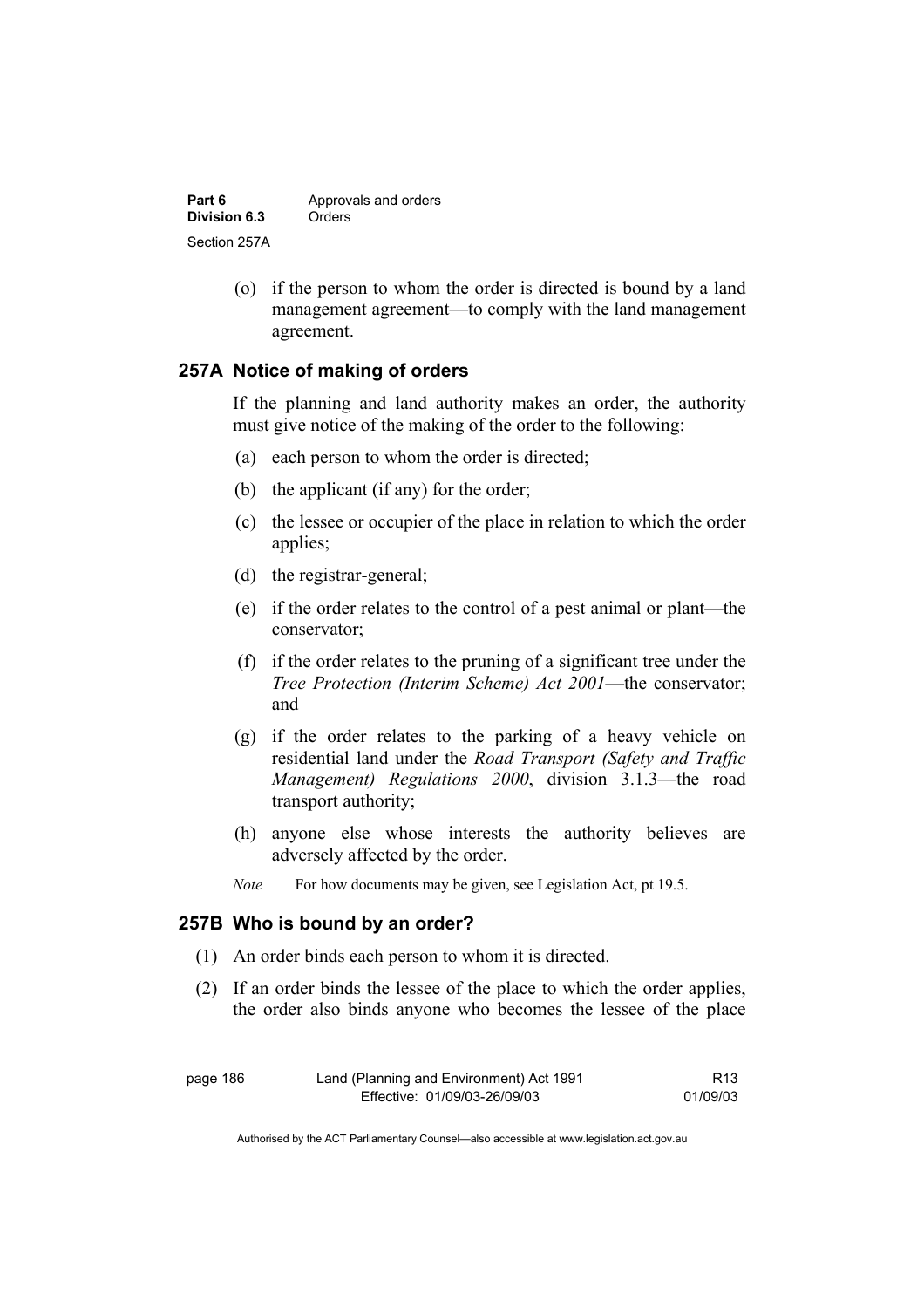| Approvals and orders | Part 6       |
|----------------------|--------------|
| Orders               | Division 6.3 |
|                      | Section 258  |

after the order is made (a *future lessee*) to the same extent as if the order had been directed to that person.

- (3) If an order binds the occupier of the place to which the order applies, the order also binds anyone who becomes an occupier of the place after the order is made (a *future occupier*) to the same extent as if the order had been directed to that person.
- (4) However, subsection (2) or (3) does not apply to an order if the order states that it does not bind a future lessee or a future occupier (as appropriate) of the lease.

### **258 Contravening orders**

- (1) A person commits an offence if—
	- (a) the planning and land authority makes an order directed to the person; and
	- (b) the order requires the person to do, or not do, something stated in the order; and
	- (c) the person is given notice of the making of the order (whether by being given a copy of the order or otherwise); and
	- (d) the person contravenes the order.

Maximum penalty: the amount stated in schedule 5, column 3 in relation to the activity for which the order was made.

- *Note* A Territory authority is not liable to be prosecuted for an offence against this section (see Legislation Act, s 121).
- (2) An offence against this section is a strict liability offence.

#### **258A Ending of orders**

- (1) An order operates until it is revoked or ends in accordance with the order.
- (2) A person who is bound by an order may, in writing, apply to the planning and land authority for the revocation of the order.

| R13      | Land (Planning and Environment) Act 1991 | page 187 |
|----------|------------------------------------------|----------|
| 01/09/03 | Effective: 01/09/03-26/09/03             |          |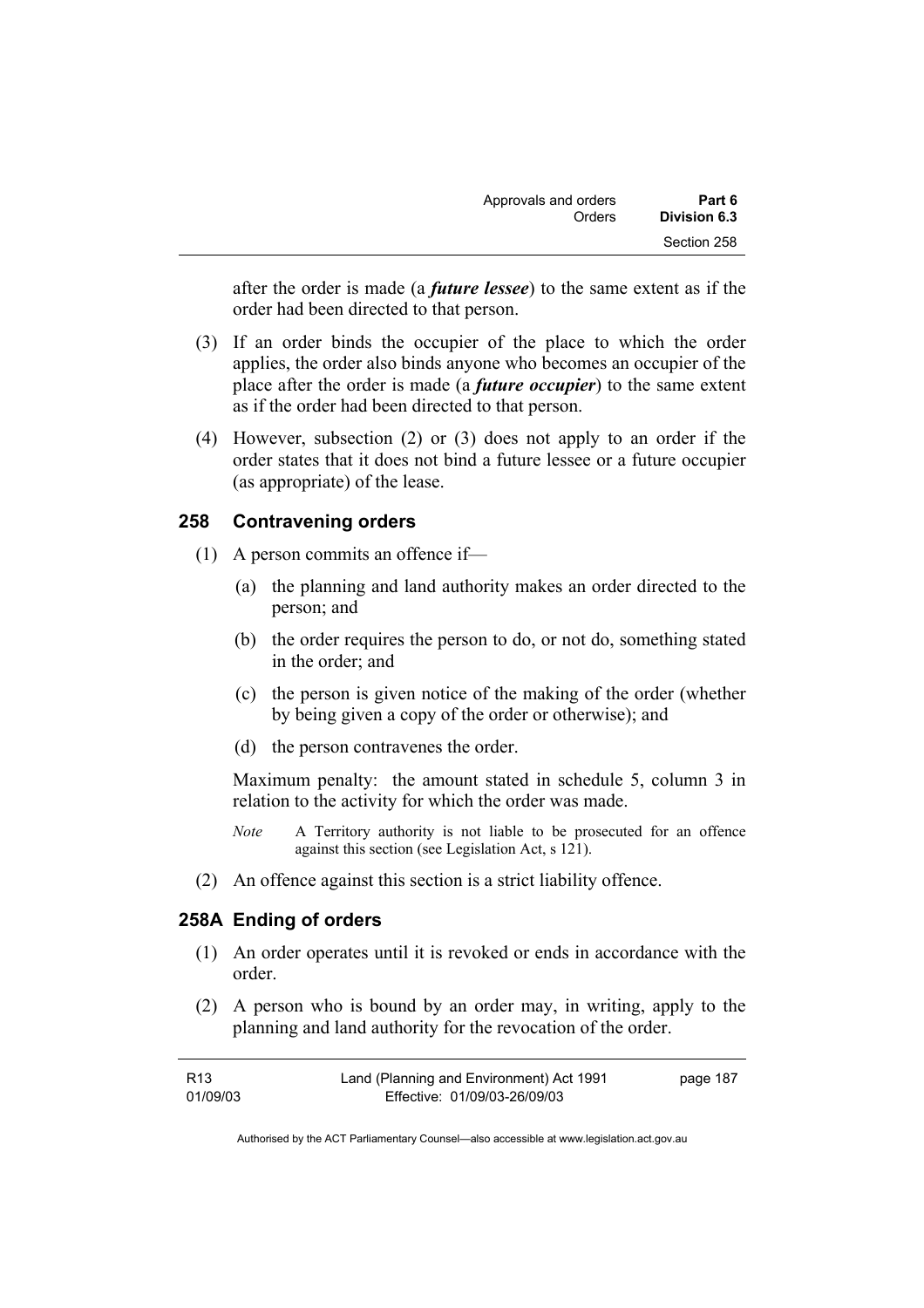| Part 6       | Approvals and orders |
|--------------|----------------------|
| Division 6.3 | Orders               |
| Section 258B |                      |

- (3) The application must state the grounds on which the revocation of the order is sought.
- (4) The planning and land authority may revoke the order if satisfied, on reasonable grounds, that the order is no longer necessary or appropriate.

### **258B Notice of ending of orders**

- (1) If an order ends otherwise than by being revoked, the planning and land authority must give written notice of the ending of the order to the registrar-general.
- (2) If the planning and land authority revokes an order, the authority must give written notice of the revocation to—
	- (a) each person to whom the order was directed; and
	- (b) if different from the person or people mentioned in paragraph (a)—the lessee or occupier of the place in relation to which the order applied; and
	- (c) the registrar-general.

#### **258C Effect of orders about pest animals or plants**

- (1) This section applies if an order relates to the control of a pest animal or plant.
- (2) A person to whom the order is directed is not required to hold a licence under the *Nature Conservation Act 1980* for any action required to comply with the order in relation to the pest animal or plant.

### **Subdivision 6.3.2 Rectification work**

#### **259 Definitions for sdiv 6.3.2**

In this subdivision:

*authorised person*—see section 259C (1).

| page 188 | Land (Planning and Environment) Act 1991 | R13      |
|----------|------------------------------------------|----------|
|          | Effective: 01/09/03-26/09/03             | 01/09/03 |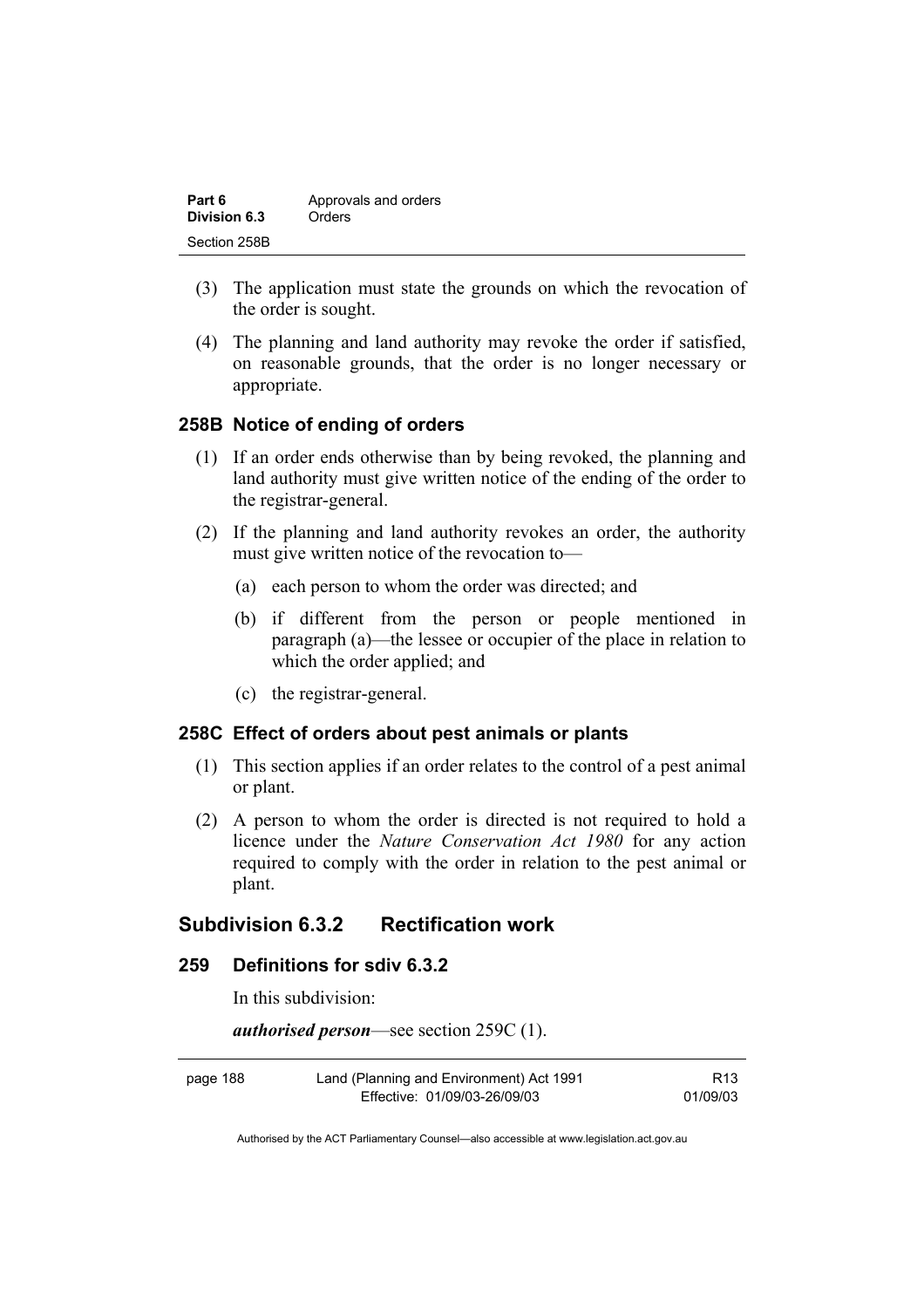#### *rectification work* means—

- (a) work in relation to a place where a controlled activity is being conducted to ensure compliance with the approval for the activity; or
- (b) the conduct of an activity required under an order that was not carried out within the period stated in the order.

### **259A Direction to carry out rectification work**

- (1) The planning and land authority may direct 1 or more of the following to carry out rectification work in relation to a controlled activity:
	- (a) the lessee or occupier of a place where the activity was or is being conducted;
	- (b) anyone by whom or on whose behalf the activity was or is being conducted.
- (2) The planning and land authority must give notice of the direction  $to$ —
	- (a) the person who is required to comply with the direction; and
	- (b) if different from the person mentioned in paragraph (a)—the lessee or occupier of the place to which the direction applies.
	- *Note* For how documents may be given, see Legislation Act, pt 19.5.
- (3) The notice must state—
	- (a) that it is a direction under this Act made by the planning and land authority; and
	- (b) the person who is required to comply with the direction; and
	- (c) the place in relation to which the direction applies; and
	- (d) the rectification work required; and
	- (e) the grounds on which the direction is made; and

| R13      | Land (Planning and Environment) Act 1991 | page 189 |
|----------|------------------------------------------|----------|
| 01/09/03 | Effective: 01/09/03-26/09/03             |          |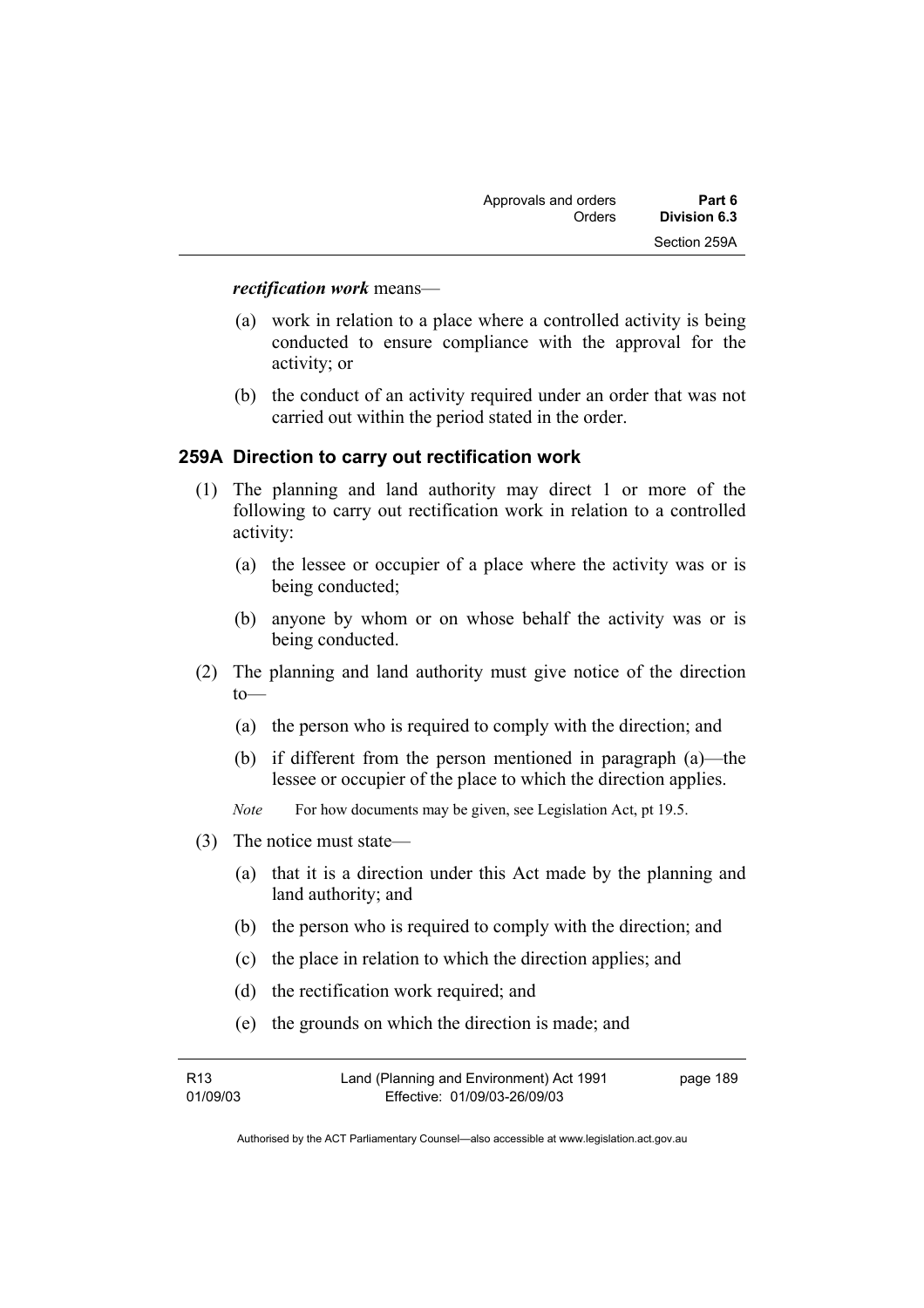| Part 6       | Approvals and orders |
|--------------|----------------------|
| Division 6.3 | Orders               |
| Section 259B |                      |

- (f) that the rectification work must be completed within 7 days after the day the notice is given to the person or any longer period stated in the notice.
- (4) The notice must also contain a statement to the effect that, if the rectification work is not completed within the period required by the notice—
	- (a) the planning and land authority may authorise someone else to carry out the work; and
	- (b) the reasonable cost of carrying out the work is a debt to the Territory by the person who is required to comply with the direction.
- (5) This section applies whether or not a proceeding for an offence against this part has been begun or is about to begin.

#### **259B Contravening direction to carry out rectification work**

- (1) A person commits an offence if—
	- (a) the planning and land authority makes a direction to carry out rectification work in relation to a controlled activity; and
	- (b) the person is required to comply with the direction; and
	- (c) the person is given notice of the making of the direction; and
	- (d) the person contravenes the direction.

Maximum penalty: 50 penalty units.

- *Note* A Territory authority is not liable to be prosecuted for an offence against this section (see Legislation Act, s 121).
- (2) An offence against this section is a strict liability offence.

#### **259C Authorisation to carry out rectification work**

 (1) The planning and land authority may authorise a person (an *authorised person*) to enter the place to which a direction under

| page 190 | Land (Planning and Environment) Act 1991 | R13      |
|----------|------------------------------------------|----------|
|          | Effective: 01/09/03-26/09/03             | 01/09/03 |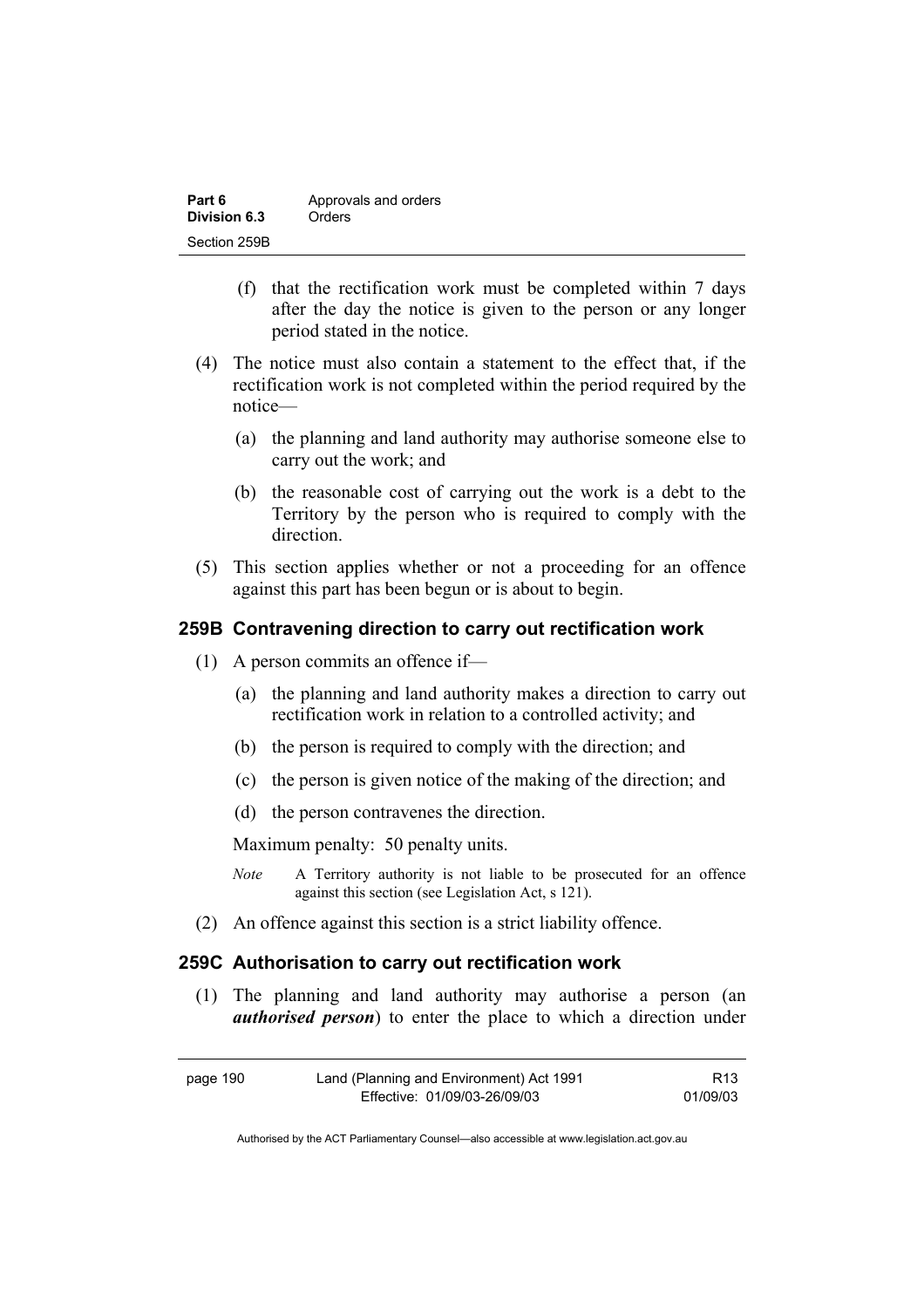section 259A applies to carry out the rectification work required by the notice under that section if the work is not completed within the period required by the notice.

- (2) However, the planning and land authority must not give the authorisation—
	- (a) until the end of the period within which an application may be made to the administrative appeals tribunal for the review of the decision to make the order to which the rectification work relates; or
	- (b) if an application is made to the administrative appeals tribunal for a review of the decision—unless the decision is upheld or the application is withdrawn.
- (3) The authorised person must carry out the rectification work in accordance with the directions of an inspector.

# **259D Obstructing etc authorised people**

- (1) A person commits an offence if—
	- (a) the person knows that, or is reckless about the fact that, a person is an authorised person; and
	- (b) the person obstructs, hinders, intimidates or resists the authorised person in the exercise of the person's functions.

Maximum penalty: 50 penalty units, imprisonment for 6 months or both.

(2) Strict liability applies to subsection (1) (b).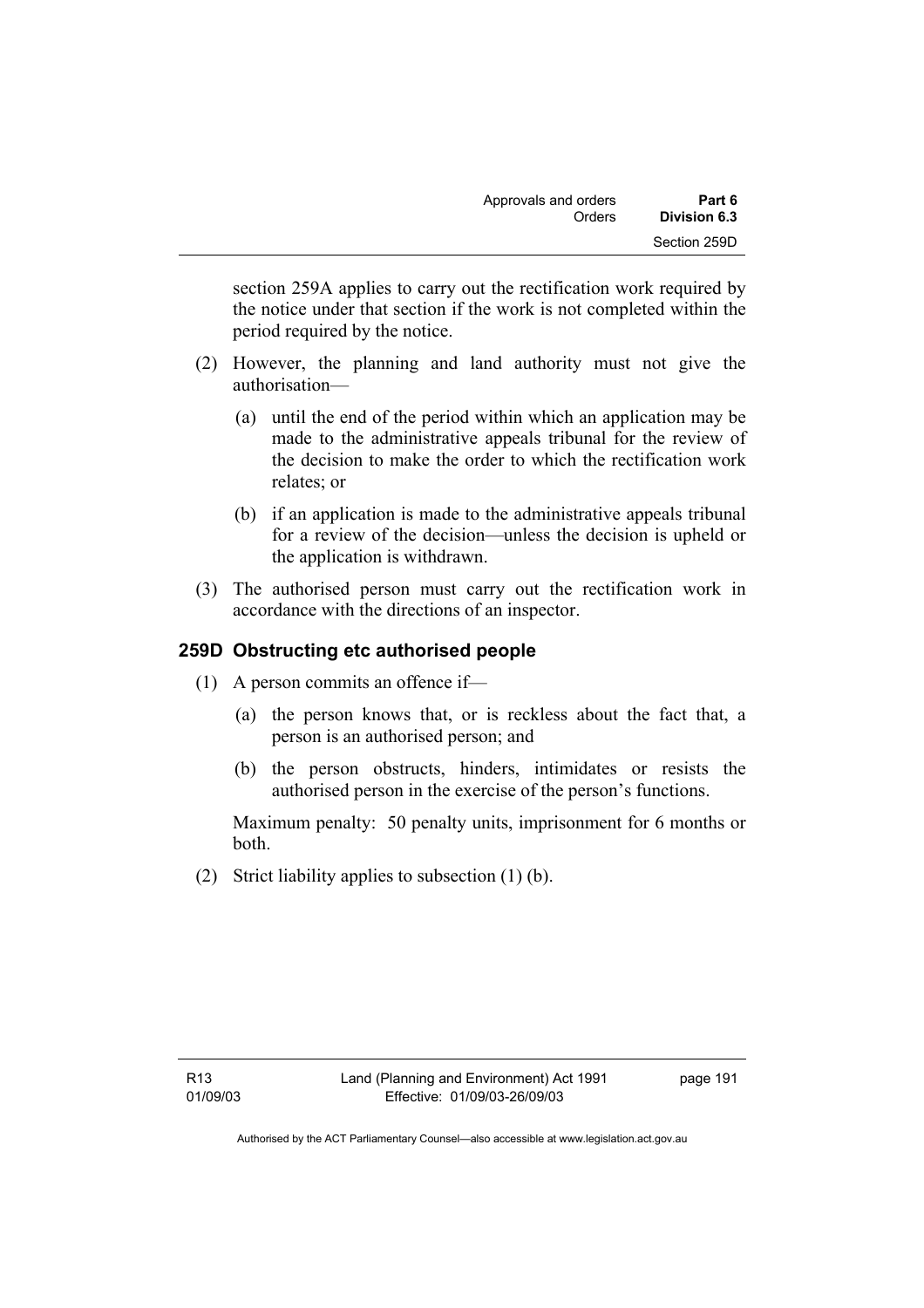| Part 6       | Approvals and orders |
|--------------|----------------------|
| Division 6.3 | Orders               |
| Section 259E |                      |

#### **259E Liability for cost of rectification work**

The person who is required to comply with a direction under section 259A (Direction to carry out rectification work) must pay to the Territory the reasonable cost of any rectification work carried out by an authorised person to which the direction related.

*Note* An amount owing under a law may be recovered as a debt in a court of competent jurisdiction (see Legislation Act, s 177).

## **259F Determination of criteria for deferral of rectification work cost**

- (1) The planning and land authority may, in writing, determine circumstances when the payment of all or part of the cost of rectification work carried out by an authorised person on a lessee's leasehold may be deferred by the lessee.
- (2) A determination under subsection (1) is a notifiable instrument.

*Note* A notifiable instrument must be notified under the Legislation Act.

#### **259G Application for deferral of rectification work cost**

- (1) A lessee who is required to pay the cost of rectification work carried out on the lessee's leasehold may, in writing, apply to the planning and land authority for the deferment of payment of all or part of the cost of the rectification work.
- (2) The application must state the grounds for the application.
	- *Note* If a form is approved under s 287A (Approved forms) for an application, the form must be used.

#### **259H Deferral of rectification work cost**

 (1) The planning and land authority may, in writing, declare that all or part of the cost of rectification work payable by a lessee is deferred if satisfied that a circumstance determined under section 259F (1) applies to the lessee.

*Note* Interest is payable on the deferred amount, see s 259I.

| page 192 | Land (Planning and Environment) Act 1991 | R13      |
|----------|------------------------------------------|----------|
|          | Effective: 01/09/03-26/09/03             | 01/09/03 |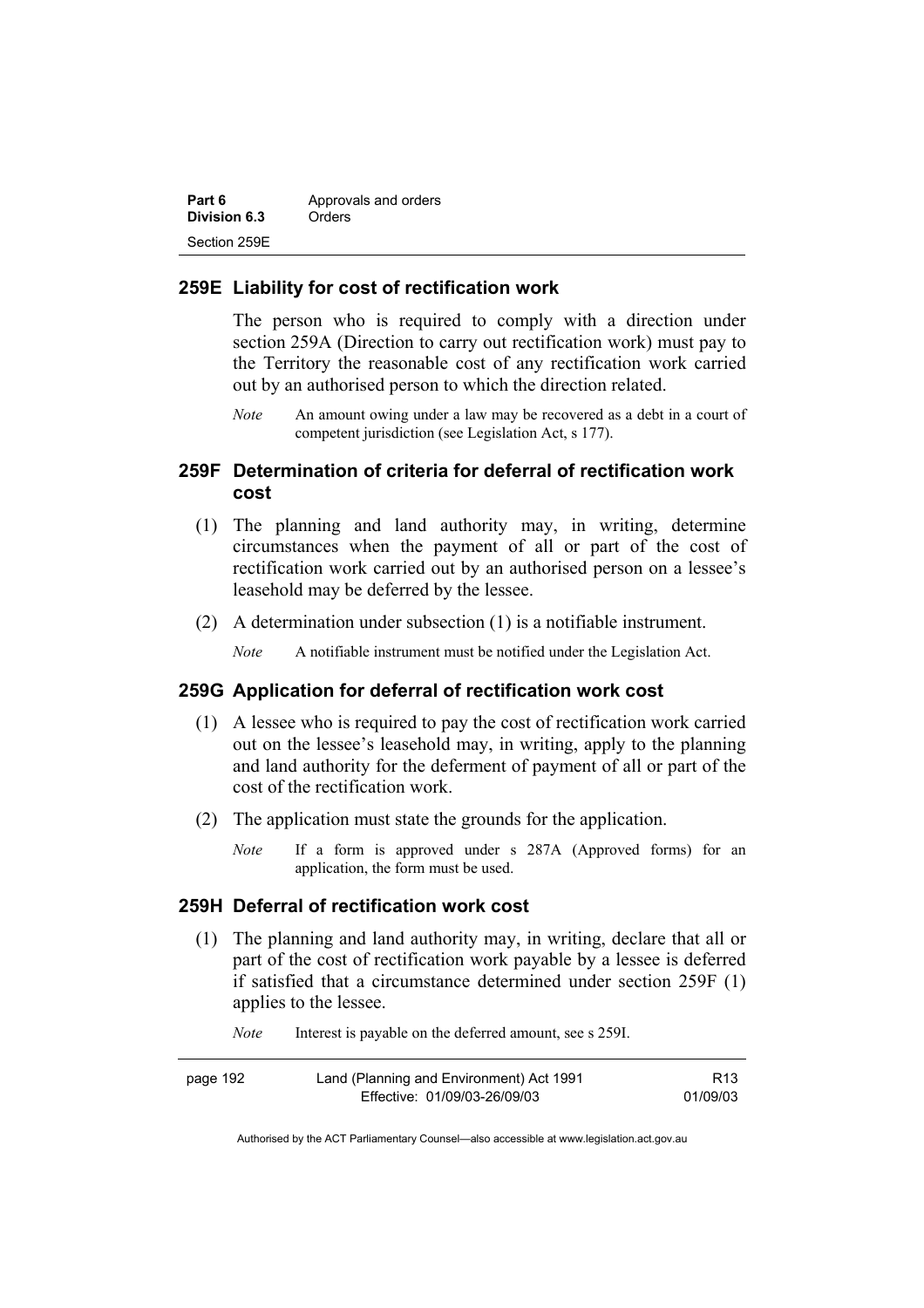- (2) The declaration must state—
	- (a) the leasehold to which the declaration relates; and
	- (b) the amount of the cost of the rectification work deferred.

### **259I Security for deferred rectification work cost**

- (1) The planning and land authority must—
	- (a) lodge a copy of a declaration under section 259H with the registrar-general for registration under the *Land Titles Act 1925*; and
	- (b) give a copy of the declaration to the lessee of the leasehold to which the declaration relates and anyone else who has an interest in the leasehold.
- (2) For the *Land Titles Act 1925*, section 104 (1) (Lodging of caveat), the Territory is taken to be a person claiming an interest in the leasehold to which the declaration relates.
- (3) The registration under the *Land Titles Act 1925* of the copy of a declaration under section 259H creates a charge over the leasehold to which the declaration relates for—
	- (a) the amount stated in the declaration; and
	- (b) interest on the amount calculated on a daily basis at the interest rate applying from time to time under the *Taxation Administration Act 1999*, section 26 (Interest rate).

#### **259J Payment of deferred rectification work cost**

- (1) If the full amount of the charge mentioned in section 259I (3) is paid to the Territory, the planning and land authority must—
	- (a) revoke the declaration to which the charge relates; and
	- (b) lodge a copy of the revocation with the registrar-general for registration under the *Land Titles Act 1925*; and

| R13      | Land (Planning and Environment) Act 1991 | page 193 |
|----------|------------------------------------------|----------|
| 01/09/03 | Effective: 01/09/03-26/09/03             |          |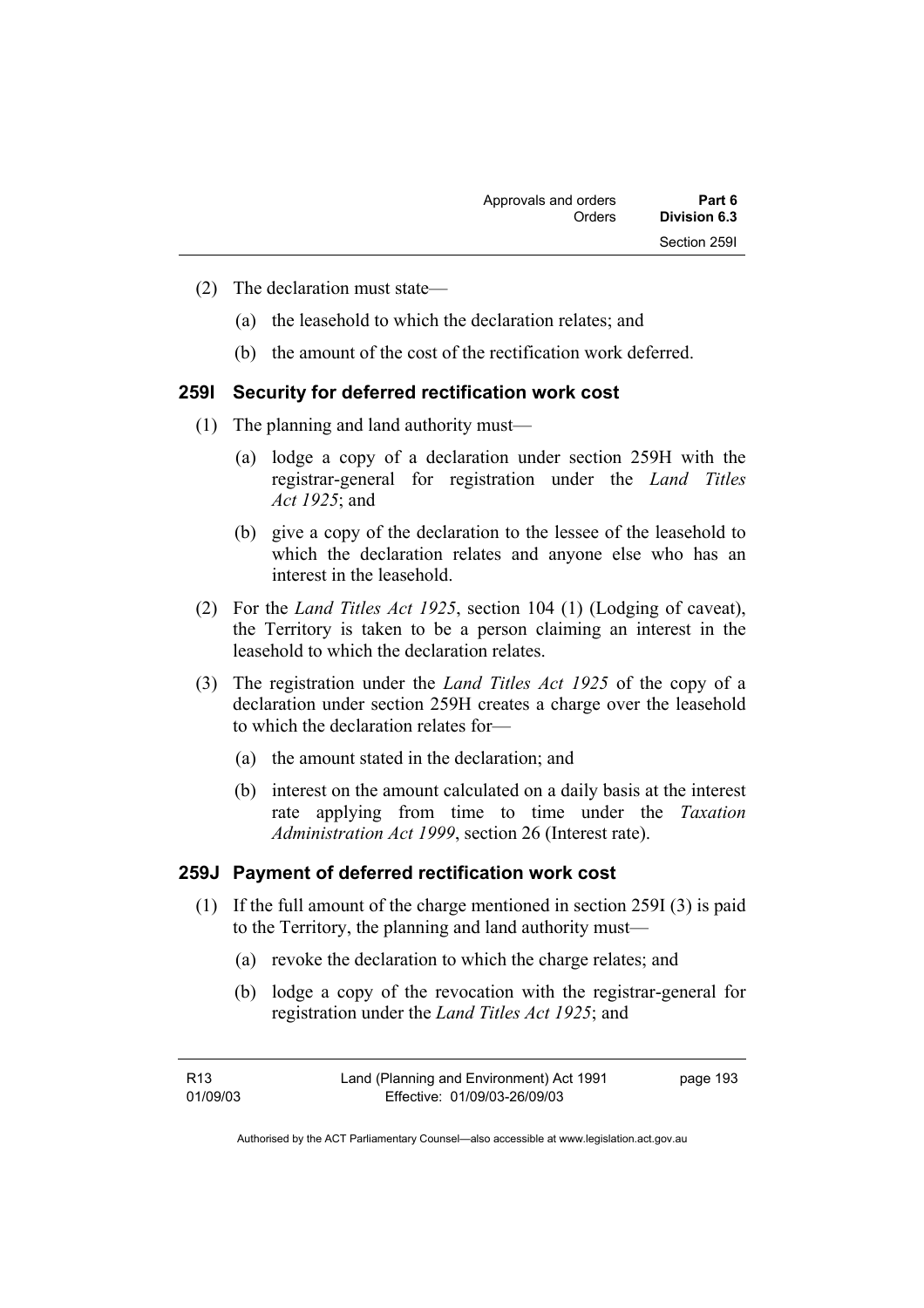| Part 6       | Approvals and orders |
|--------------|----------------------|
| Division 6.3 | Orders               |
| Section 260  |                      |

- (c) give a copy of the revocation to the lessee of the charged leasehold and anyone else who has an interest in the leasehold.
- (2) The charge is discharged on the registration under the *Land Titles Act 1925* of the copy of the revocation of the declaration.
- (3) The lessees of a charged leasehold are liable separately and together for the payment to the Territory of the full amount of the charge.
- (4) A registered charge under this section does not give a power of sale over the leasehold to which it relates.

## **Subdivision 6.3.3 Prohibition notices and injunctions**

### **260 Prohibition notices—making**

- (1) This section applies if the planning and land authority believes, on reasonable grounds, that the giving of a notice under this section (a *prohibition notice*) is necessary to prevent or lessen a significant threat or likelihood of irreversible damage to a thing because of the conduct, or likely conduct, of a controlled activity.
- (2) Also, this section applies whether or not—
	- (a) an order has been made or is proposed to be made in relation to a controlled activity; or
	- (b) a proceeding for an offence against this part has begun or is about to begin.
- (3) The planning and land authority may give a prohibition notice to 1 or more of the following:
	- (a) the lessee or occupier of a place to which the controlled activity relates;
	- (b) anyone by whom or on whose behalf the activity—
		- (a) was, is being, or is to be, conducted; or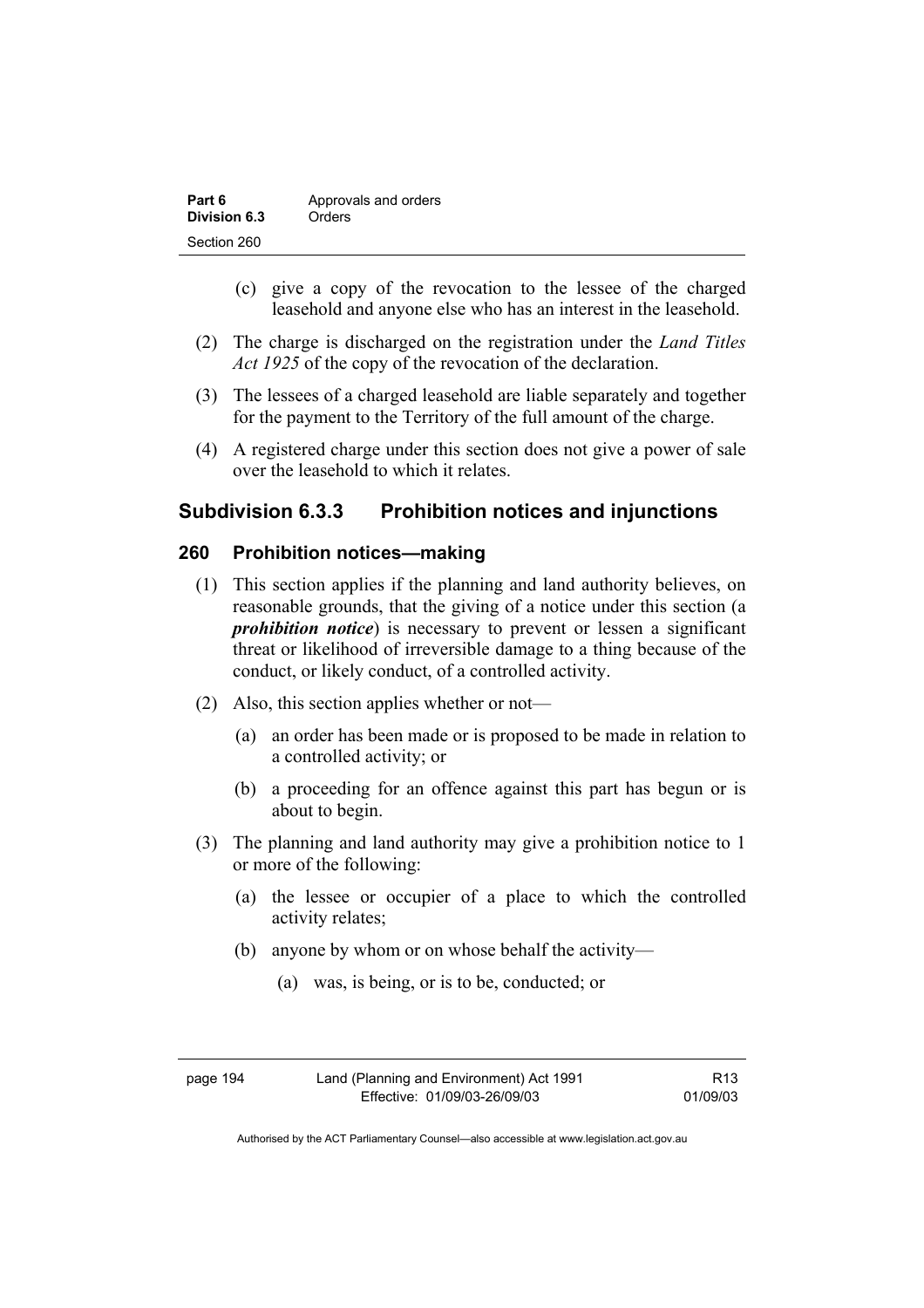(b) is likely to be conducted.

*Note* For how documents may be given, see Legislation Act, pt 19.5.

- (4) The prohibition notice must state—
	- (a) that it is a prohibition notice under this Act; and
	- (b) each person to whom it is directed; and
	- (c) that the notice takes effect when it is given to a person to whom it is directed; and
	- (d) the grounds on which the notice is given; and
	- (e) the activity, and the place, in relation to which the notice applies; and
	- (f) that the activity—
		- (i) must not be carried on by the person; or
		- (ii) must not be carried on by the person except in accordance with the notice; and
	- (g) when the notice ends (including, for example, on the happening of an event stated in the notice).
	- *Note* An example is part of the Act, is not exhaustive and may extend, but does not limit, the meaning of the provision in which it appears (see Legislation Act, s 126 and s 132).
- (5) A prohibition notice takes effect when it is given to a person to whom it is directed.
- (6) To remove any doubt, 2 or more prohibition notices may be given in relation to the same activity.

#### **260A Contravening prohibition notices**

- (1) A person commits an offence if—
	- (a) the land and planning authority gives a prohibition notice to the person; and

| R13      | Land (Planning and Environment) Act 1991 | page 195 |
|----------|------------------------------------------|----------|
| 01/09/03 | Effective: 01/09/03-26/09/03             |          |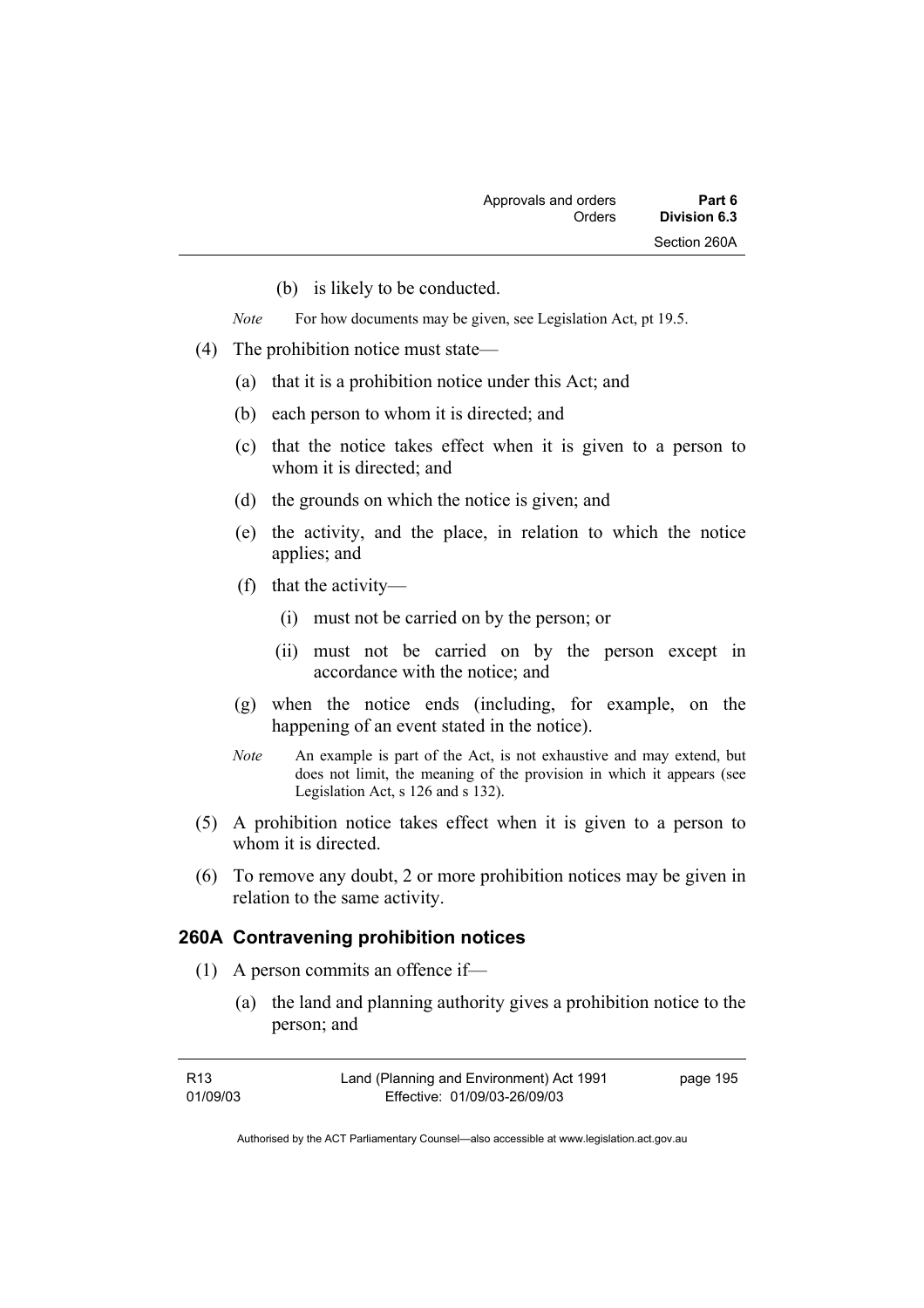| Part 6       | Approvals and orders |
|--------------|----------------------|
| Division 6.3 | Orders               |
| Section 260B |                      |

- (b) the notice is directed to the person; and
- (c) the notice states that a controlled activity must not be carried on by the person in relation to a place; and
- (d) the person carries on the activity in relation to the place.

Maximum penalty: 50 penalty units, imprisonment for 6 months or both.

- *Note* A Territory authority is not liable to be prosecuted for an offence against this section (see Legislation Act, s 121).
- (2) A person commits an offence if—
	- (a) the land and planning authority gives a prohibition notice to the person; and
	- (b) the notice is directed to the person; and
	- (c) the notice states that a controlled activity must not be carried on by the person in relation to a place except in accordance with the notice; and
	- (d) the person carries on the activity in relation to the place otherwise than in accordance with the notice.

Maximum penalty: 50 penalty units, imprisonment for 6 months or both.

(3) An offence against this section is a strict liability offence.

#### **260B Prohibition notices—ending**

- (1) A prohibition notice remains in force until it ends in accordance with this section
- (2) A prohibition notice ends on the earlier of the following:
	- (a) 60 days after the day it is given to a person to whom the notice is directed;
	- (b) the notice ends in accordance with the notice;

| page 196 | Land (Planning and Environment) Act 1991 | R <sub>13</sub> |
|----------|------------------------------------------|-----------------|
|          | Effective: 01/09/03-26/09/03             | 01/09/03        |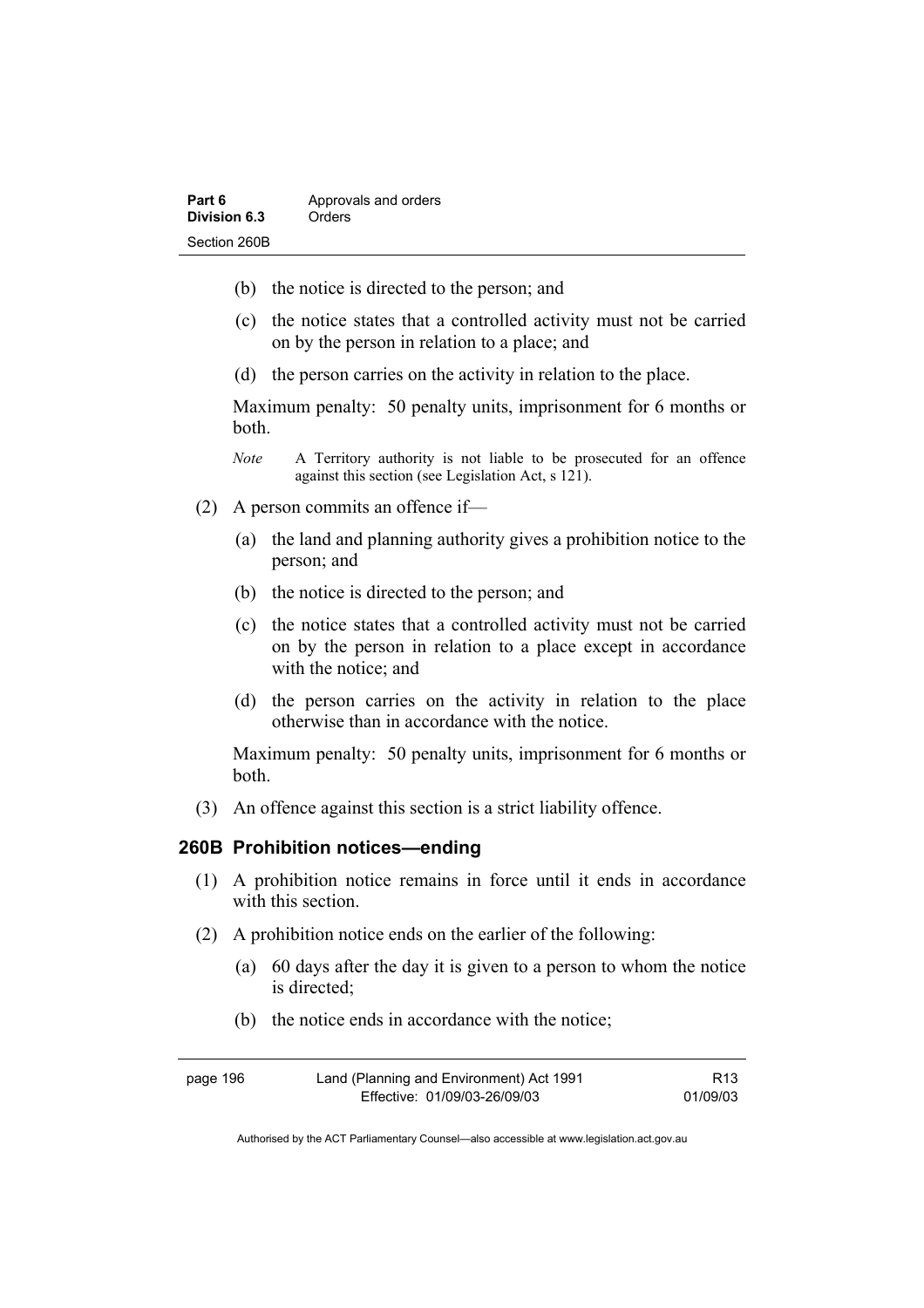- (c) the notice is revoked.
- (3) A person to whom a prohibition notice is directed may, in writing, apply to the planning and land authority for the revocation of the notice.
- (4) The application must state the grounds on which the revocation of the prohibition notice is sought.
- (5) The planning and land authority may revoke the prohibition notice if satisfied, on reasonable grounds, that the notice is no longer necessary or appropriate.

### **260C Injunctions to restrain contravention of orders or prohibition notices**

- (1) This section applies if a person (the *relevant person*) has engaged, is engaging, or proposes to engage, in conduct that was, is, or would be, a contravention of an order or a prohibition notice.
- (2) The planning and land authority or anyone else may apply to the Supreme Court for an injunction.
- (3) On application under subsection (2), the Supreme Court may grant an injunction—
	- (a) restraining the relevant person from engaging in the conduct; and
	- (b) if, in the court's opinion, it is desirable to do so, requiring the relevant person to do anything.
- (4) The Supreme Court may grant an injunction restraining a relevant person from engaging in conduct of a particular kind—
	- (a) if satisfied that the person has engaged in conduct of that kind, whether or not it appears to the court that the person intends to engage again, or to continue to engage, in conduct of that kind; or

page 197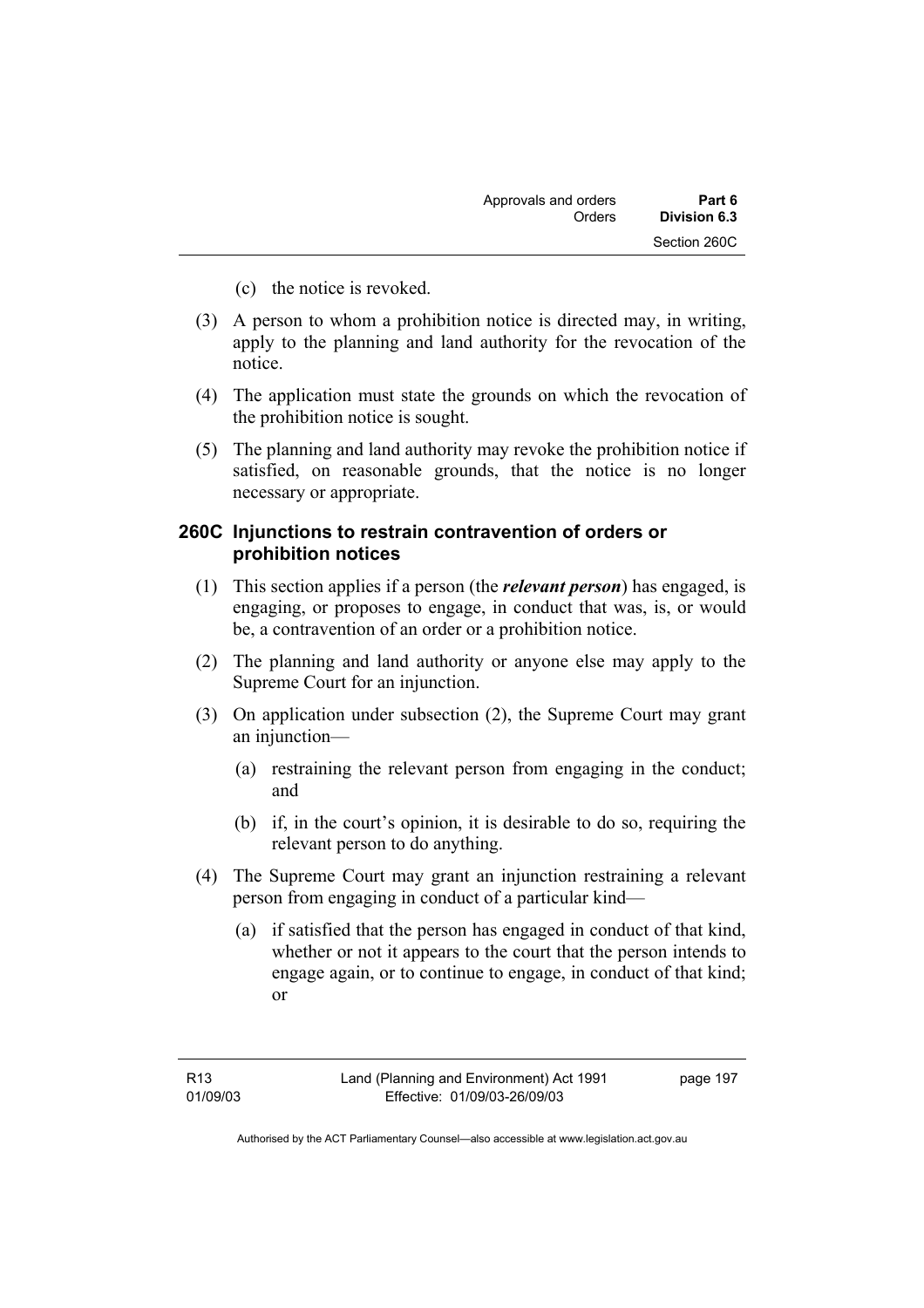| Part 6       | Approvals and orders |
|--------------|----------------------|
| Division 6.3 | Orders               |
| Section 261  |                      |

- (b) if it appears to the court that, if an injunction is not granted, it is likely the person will engage in conduct of that kind, whether or not the person has previously engaged in conduct of that kind and whether or not there is an imminent danger of substantial damage to someone else if the person engages in conduct of that kind.
- (5) This section applies whether or not a proceeding for an offence against this part has begun or is about to begin.

## **Subdivision 6.3.4 Other matters**

### **261 Declaration of pest animal or pest plant**

- (1) The Environment Minister may, in writing, declare—
	- (a) an animal to be a pest animal; or
	- (b) a plant to be a pest plant.
- (2) The Environment Minister must not make a declaration unless the Minister has consulted with—
	- (a) the flora and fauna committee under the *Nature Conservation Act 1980*; and
	- (b) for a proposed declaration under subsection  $(1)$  (a)—the animal welfare advisory committee under the *Animal Welfare Act 1992*.
- (3) After making a declaration, the Environment Minister—
	- (a) must arrange for the preparation of a plan for the control of the propagation of the pest animal or plant; and
	- (b) if the declaration was made under subsection (1) (a)—may arrange for the preparation of a code of practice under the *Animal Welfare Act 1992* for the pest animal.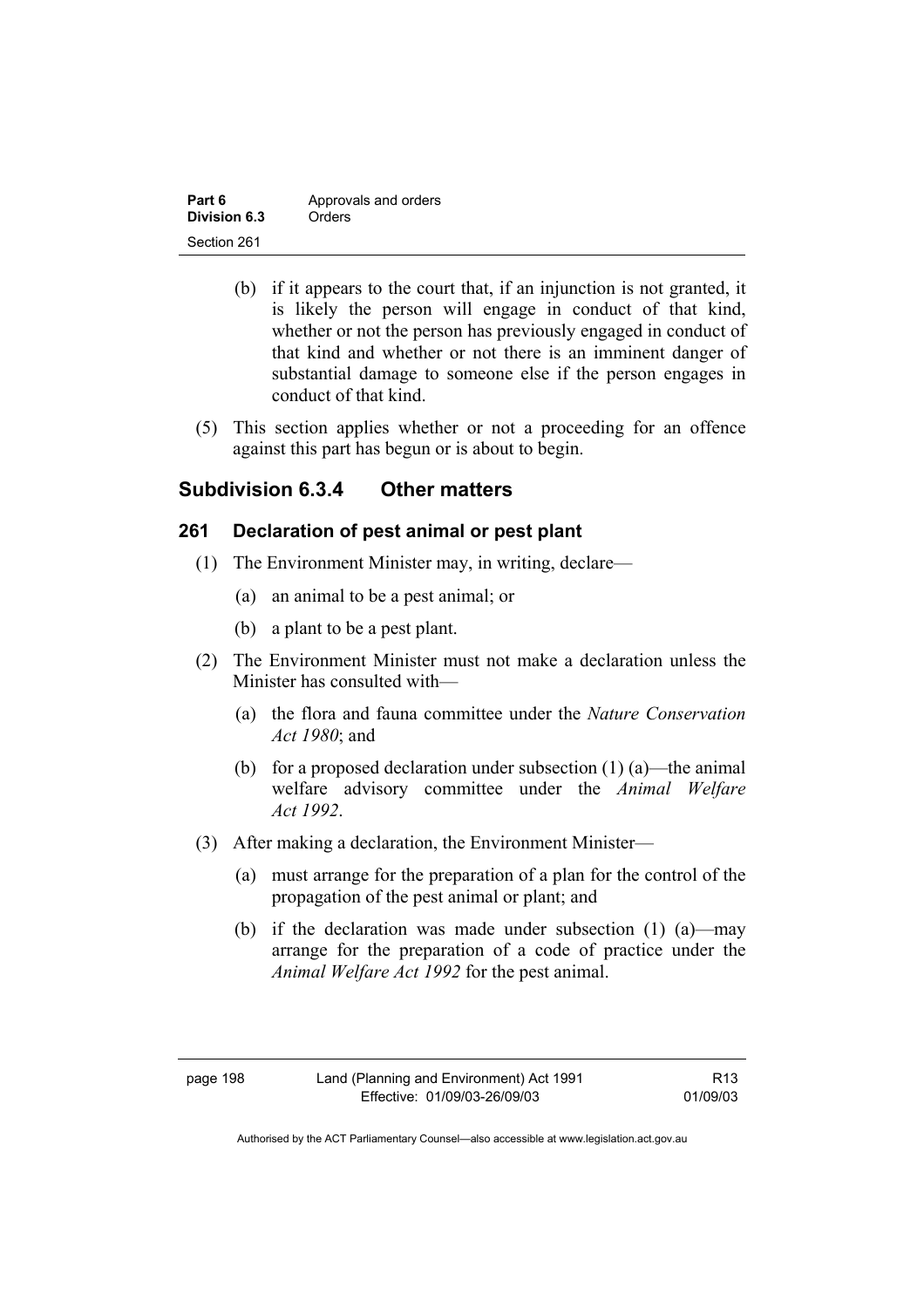(4) A declaration is a disallowable instrument.

*Note* A disallowable instrument must be notified, and presented to the Legislative Assembly, under the Legislation Act.

(5) In subsection (1):

*animal* means any live vertebrate, but does not include a human being.

# **Division 6.4 Inspection and seizure powers**

# **Subdivision 6.4.1 Preliminary**

### **262 Definitions for div 6.4**

In this division:

*connected*—a thing is *connected* with an offence if—

- (a) the offence has been committed in relation to it; or
- (b) it will provide evidence of the commission of the offence; or
- (c) it was used, is being used, or is intended to be used, to commit the offence.

*occupier*, of premises, includes—

- (a) a person believed, on reasonable grounds, to be an occupier of the premises; and
- (b) a person apparently in charge of the premises.

*offence* includes an offence that there are reasonable grounds for believing has been, is being, or will be committed.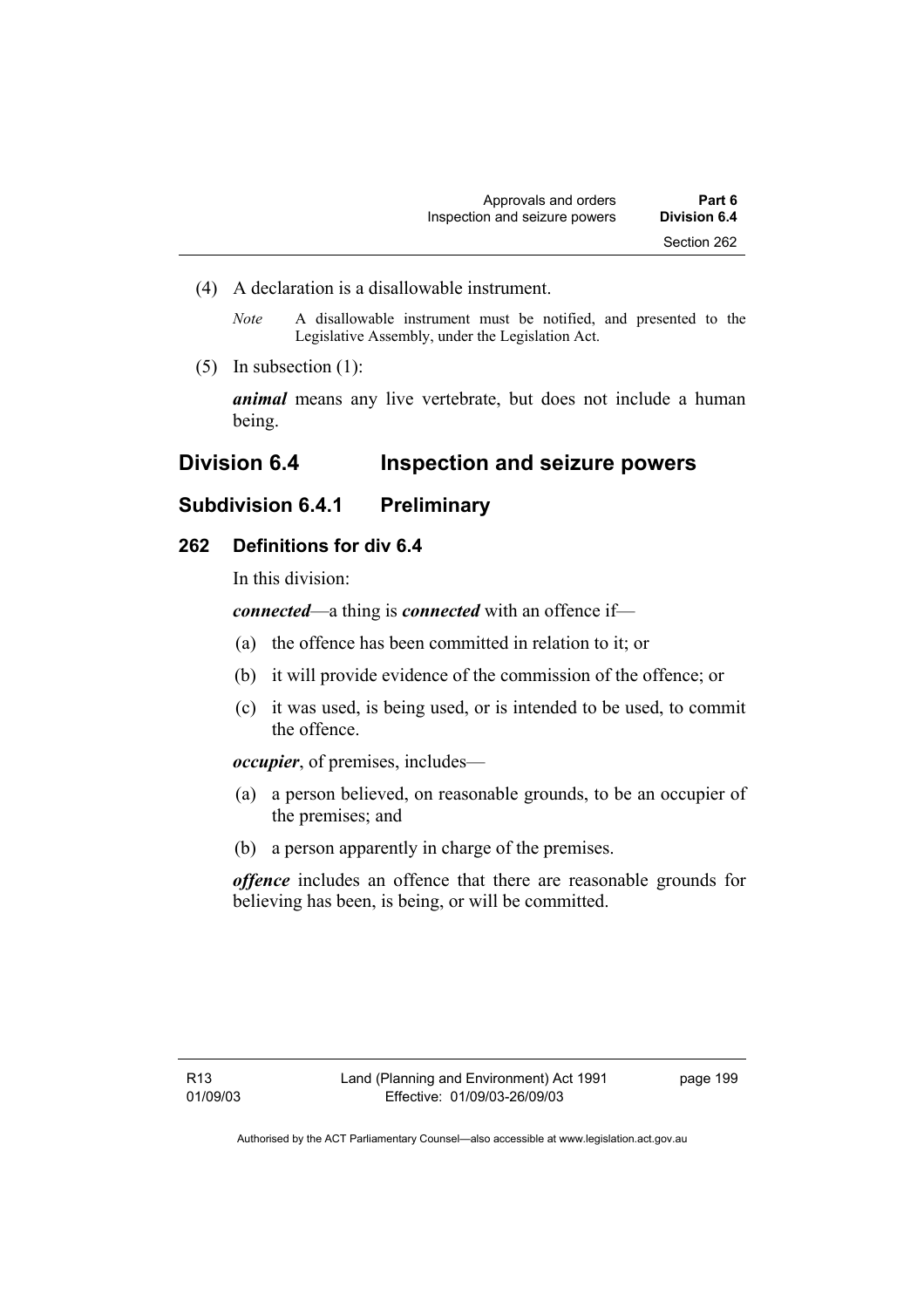| Part 6              | Approvals and orders          |
|---------------------|-------------------------------|
| <b>Division 6.4</b> | Inspection and seizure powers |
| Section 263         |                               |

### **263 Appointment of inspectors**

- (1) The planning and land authority may appoint a person as an inspector for this part.
	- *Note 1* For the making of appointments (including acting appointments), see Legislation Act, div 19.3.
	- *Note 2* In particular, a person may be appointed for a particular provision of a law (see Legislation Act, s 7 (3)) and an appointment may be made by naming a person or nominating the occupant of a position (see s 207).
- (2) An inspector has the functions that the planning and land authority directs.

#### **264 Identity cards**

- (1) The planning and land authority must issue an inspector with an identity card that states the person is an inspector for this Act, or for stated provisions of this Act, and shows—
	- (a) a recent photograph of the person; and
	- (b) the name of the person or the particulars that are prescribed under the *Magistrates Court Act 1930* as the identifying particulars for the person (or both); and
	- (c) the date of issue of the card; and
	- (d) a date of expiry for the card; and
	- (e) anything else prescribed under the regulations.
- (2) A person commits an offence if—
	- (a) the person ceases to be an inspector; and
	- (b) the person does not return the person's identity card to the chief executive as soon as practicable (but within 7 days) after the day the person ceases to be an inspector.

Maximum penalty (subsection (2)): 1 penalty unit.

(3) An offence against this section is a strict liability offence.

| page 200 | Land (Planning and Environment) Act 1991 | R13      |
|----------|------------------------------------------|----------|
|          | Effective: 01/09/03-26/09/03             | 01/09/03 |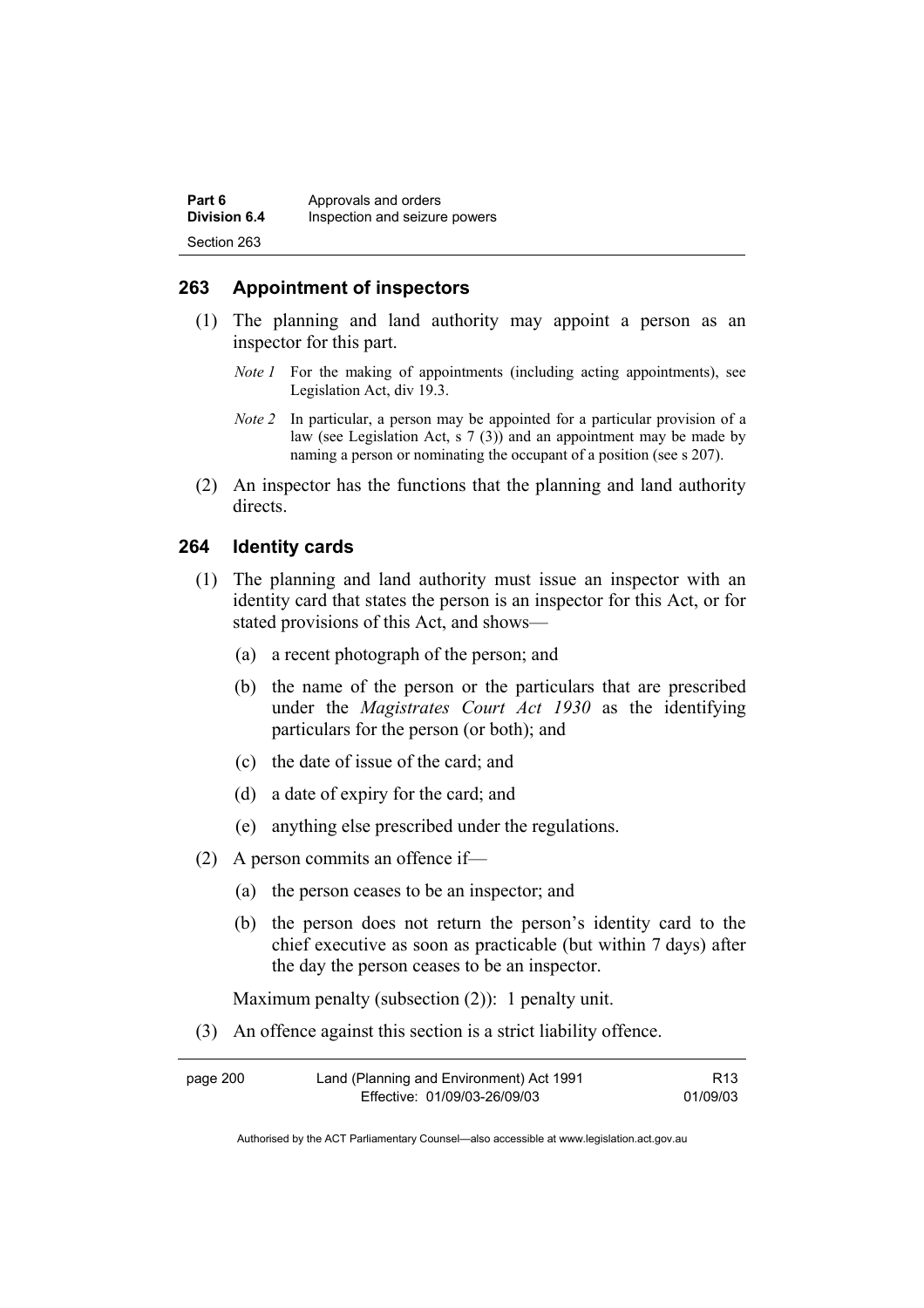### **265 Power not to be exercised before identity card shown**

An inspector may exercise a power under this Act in relation to a person only if the inspector first shows the person his or her identity card.

### **Subdivision 6.4.2 Inspection**

#### **266 Inspections etc**

For the purposes of ascertaining whether or not a controlled activity is being conducted in or on any place—

- (a) in accordance with an approval; or
- (b) without an approval; or
- (c) contrary to the conditions of an approval; or
- (d) in accordance with, or in contravention of, an order;

an inspector may enter the place—

- (e) with the consent of the occupier of the place; or
- (f) pursuant to a warrant issued under section 273; or
- (g) with such assistance and by such force as is reasonable, where the inspector believes on reasonable grounds that the circumstances are of such seriousness and urgency as to require the immediate exercise of those powers without the authority of a warrant issued under section 273;

and, subject to section 268, exercise any power referred to in section 269 if the inspector believes on reasonable grounds that a controlled activity is, or is intended to be, conducted in or on that place.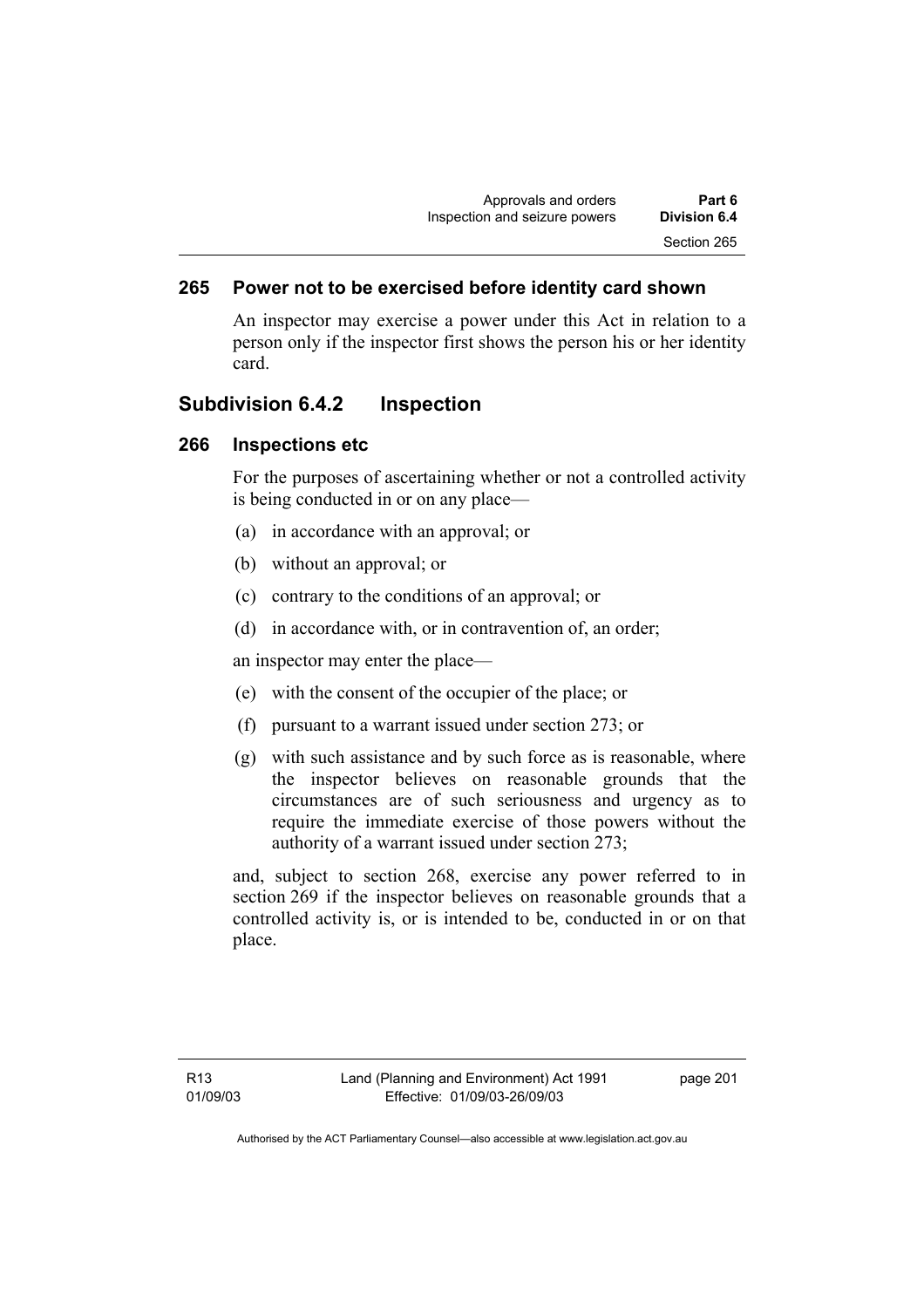| Part 6              | Approvals and orders          |
|---------------------|-------------------------------|
| <b>Division 6.4</b> | Inspection and seizure powers |
| Section 267         |                               |

#### **267 Consent to entry**

- (1) Before seeking the consent of the occupier of a place for the purposes of section 266, an inspector shall inform the occupier that he or she may refuse to give that consent.
- (2) If an inspector obtains the occupier's consent for those purposes, the inspector shall ask the occupier to sign a written acknowledgment—
	- (a) that the occupier has been informed that he or she may refuse to give consent, for the purposes of section 266, for the inspector to enter the place and to exercise any power under section 269; and
	- (b) that the occupier has given the inspector that consent; and
	- (c) of the day on which, and the time at which, the consent was given.
- (3) Where it is material, in any proceedings, for a court to be satisfied that an occupier has consented for the purposes of section 266 and an acknowledgment, in accordance with subsection (2), signed by the occupier, is not produced in evidence, it shall be presumed that the occupier did not consent, but that presumption is rebuttable.

### **269 Powers of inspection**

- (1) Subject to this part, an inspector who enters a place under section 266 may—
	- (a) inspect, examine, take measurements of, or conduct tests concerning, the premises or a controlled activity conducted in or on that place; and
	- (b) take such photographs, video recordings, or make such sketches or other recordings, as the inspector believes on reasonable grounds to be necessary; and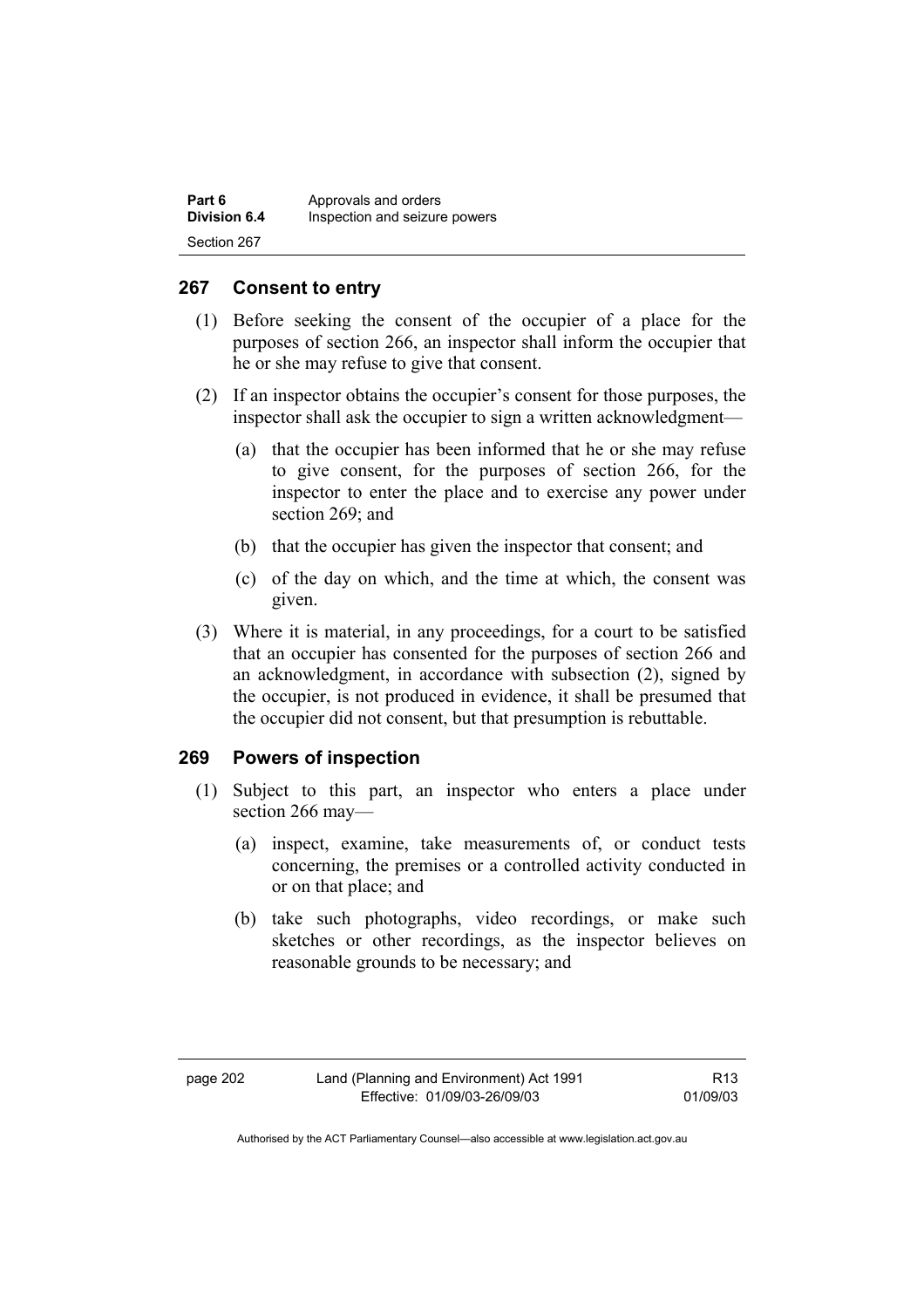- (c) take samples of anything that the inspector believes on reasonable grounds is connected with an offence against this part; and
- (d) seize anything that the inspector believes on reasonable grounds to be connected with an offence against this part; and
- (e) inspect, make copies of, or take extracts from, any document in or on that place that the inspector believes on reasonable grounds is connected with an offence against this part; and
- (f) require any person in or on the place—
	- (i) to give the inspector such information; or
	- (ii) to produce to the inspector any document containing such information;

relating to the use of the place in connection with the conduct of a controlled activity; and

- (g) require any person in or on the place to answer questions; and
- (h) require any person on the premises to give the inspector such assistance as is reasonable to enable the inspector to exercise his or her powers under this section.
- (2) A person shall not, without reasonable excuse, fail to comply with a requirement made of the person under subsection  $(1)$   $(f)$ ,  $(g)$  or  $(h)$ .

Maximum penalty: 50 penalty units.

### **271 Taking samples**

An inspector who takes samples under section 269 (1) (c) shall—

- (a) ensure that the sample is such as to permit paragraph (c) to be complied with; and
- (b) give a receipt for the sample to the occupier of the place from which the sample was taken; and

page 203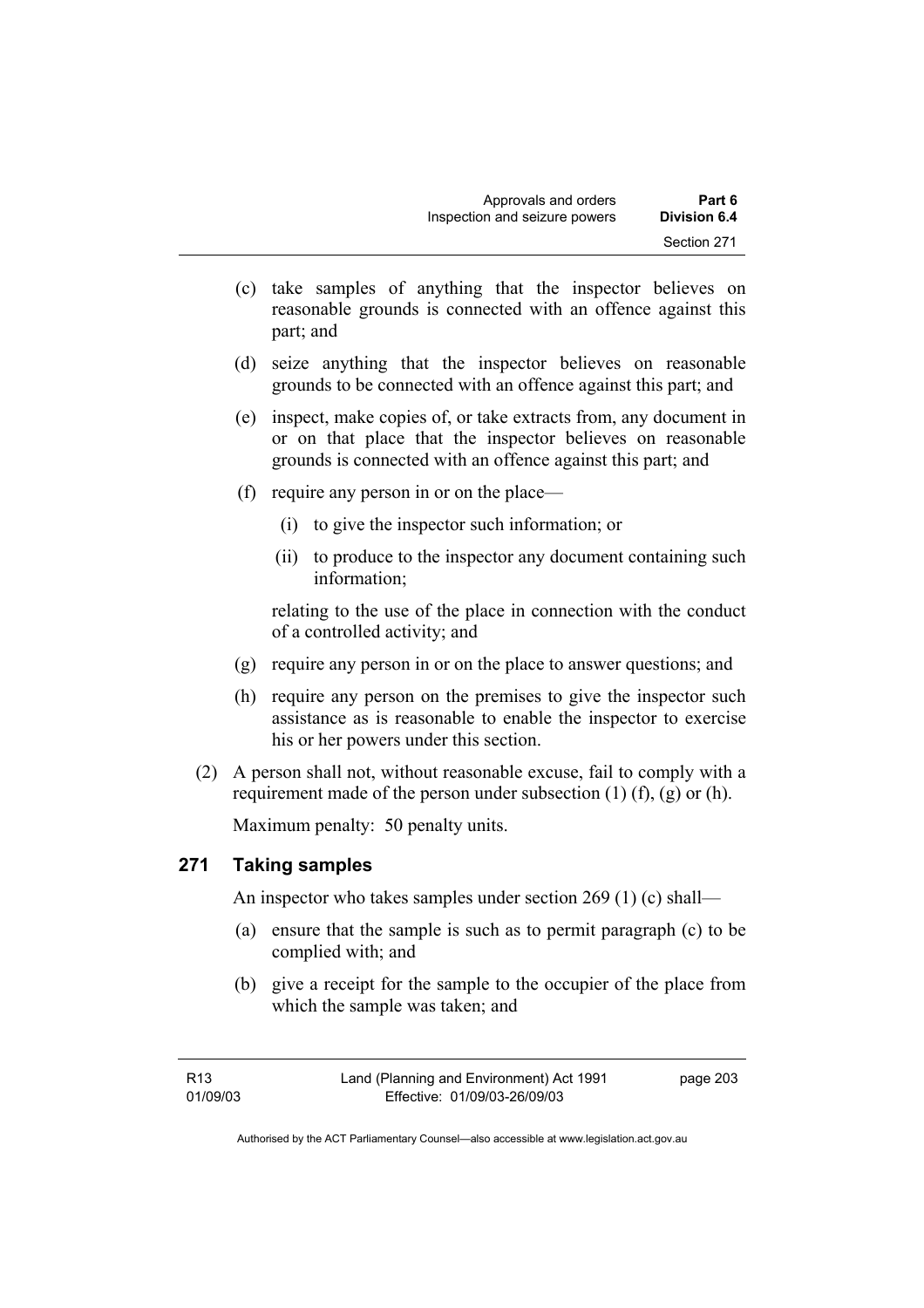| Part 6              | Approvals and orders          |
|---------------------|-------------------------------|
| <b>Division 6.4</b> | Inspection and seizure powers |
| Section 272         |                               |

- (c) divide the sample into 2 parts as nearly as practicable identical in size and composition to each other and each suitable for the purpose of analysis; and
- (d) place each of those parts in a separate container and seal each container; and
- (e) attach to each container a label bearing the signature of the inspector and particulars of the date and time when, and the place at which, the sample was taken; and
- (f) give 1 container to the occupier of the place.

#### **272 Disposal of seized items**

- (1) Where a thing has been seized under section 269 (1) (d) and—
	- (a) a prosecution for an offence against this part in connection with that thing has not been instituted within 90 days after the day of seizure; or
	- (b) a person is so charged but is not convicted;

subject to subsection (2), the planning and land authority shall take all reasonably practical steps to give the thing to the person whom the authority reasonably believes to be entitled to it.

- (2) Where a person is—
	- (a) convicted of an offence against this part; or
	- (b) dealt with under the *Crimes Act 1900*, section 402 in respect of an offence against this Act;

the court may order that anything seized under section 269 (1) (d) and connected with the offence—

- (c) be given to the person who appears to the court to be entitled to it; or
- (d) be forfeited to the Territory.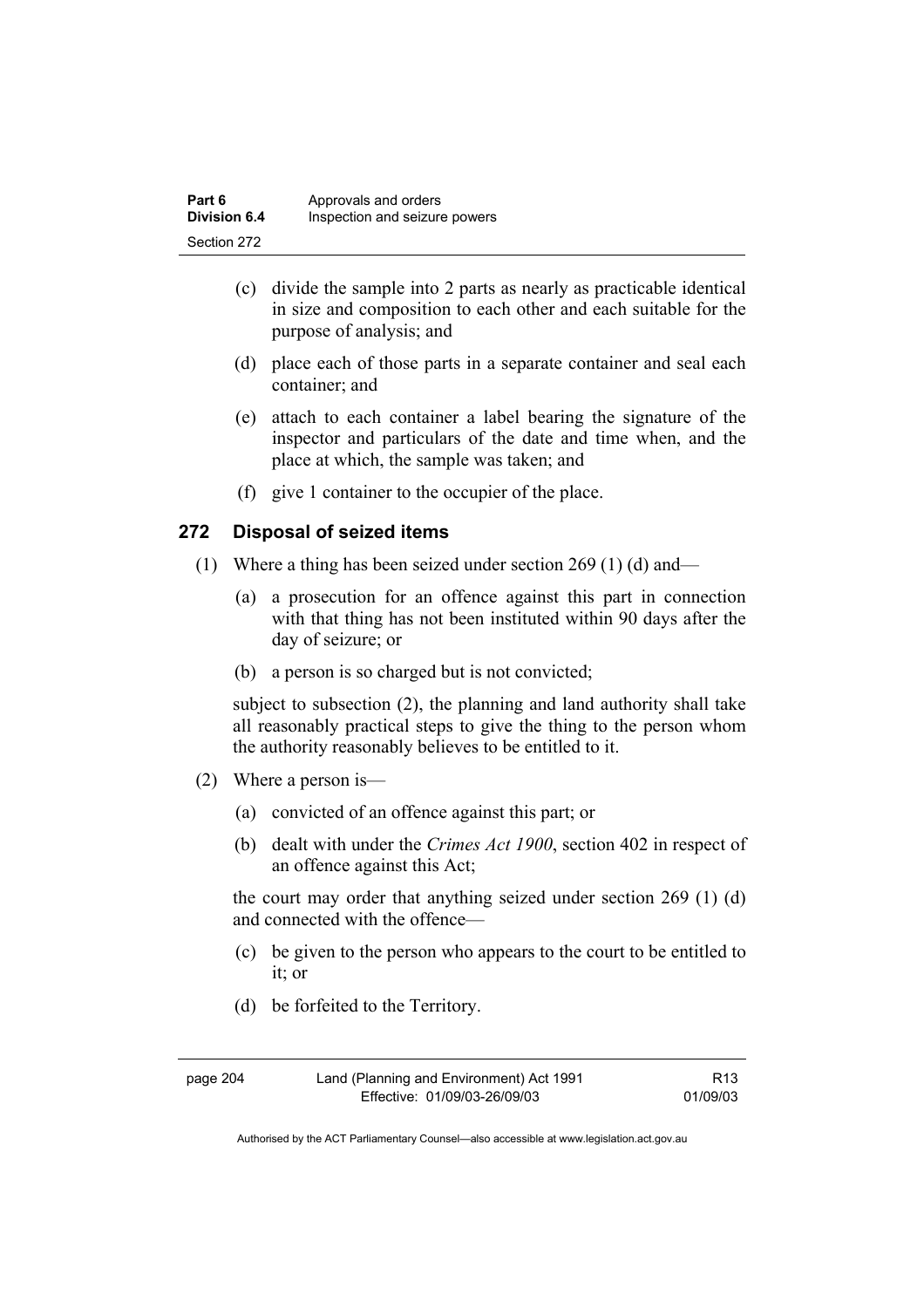#### **273 Search warrants**

- (1) Where an inspector suspects on reasonable grounds that there is in or on any place a thing of a particular kind connected with a particular offence against this part or the regulations, the inspector may—
	- (a) lay before a magistrate an information on oath setting out those grounds; and
	- (b) apply for the issue of a warrant to search the place for things of that kind.
- (2) Where an application is made under subsection (1) for a warrant to search a place, a magistrate may, subject to subsection (3), issue a warrant authorising an inspector named in the warrant, with such assistance and by such force as is necessary and reasonable—
	- (a) to enter the place; and
	- (b) to ascertain whether or not a controlled activity is being conducted in or on the place; and
	- (c) to search the place for things of the kind specified in the warrant; and
	- (d) to seize anything found in the course of the search that the inspector believes on reasonable grounds to be a thing of that kind connected with the relevant offence.
- (3) A magistrate shall not issue a warrant under subsection (2) unless—
	- (a) the informant or another person has given the magistrate, either orally or by affidavit, any further information that the magistrate requires concerning the grounds on which the issue of the warrant is being sought; and
	- (b) the magistrate is satisfied that there are reasonable grounds for issuing the warrant.
- (4) A warrant shall—

| R <sub>13</sub> | Land (Planning and Environment) Act 1991 | page 205 |
|-----------------|------------------------------------------|----------|
| 01/09/03        | Effective: 01/09/03-26/09/03             |          |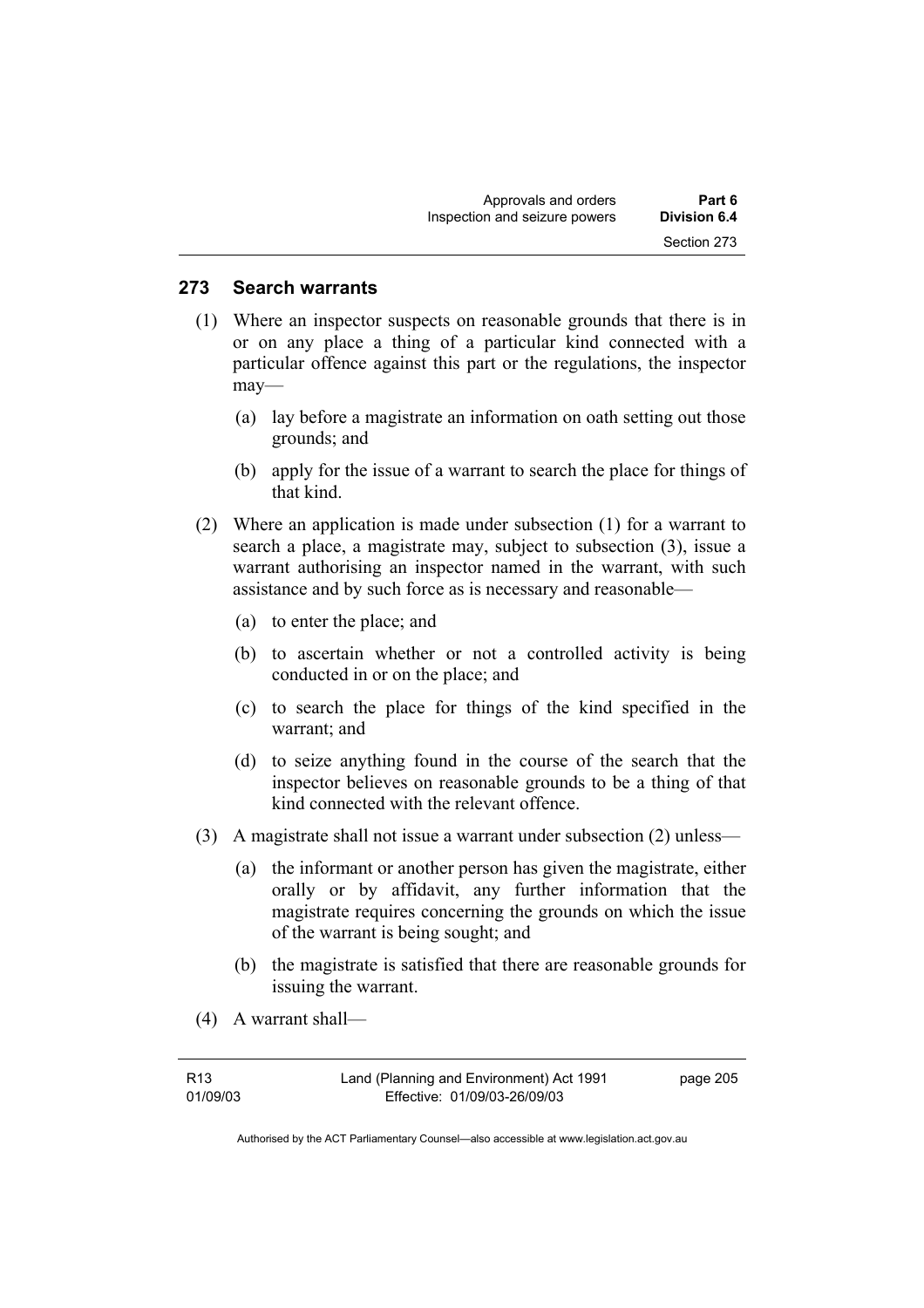| Part 6       | Approvals and orders |
|--------------|----------------------|
| Division 6.6 | Miscellaneous        |
| Section 274  |                      |

- (a) state the purpose for which it is issued; and
- (b) specify the nature of the relevant offence; and
- (c) specify particular hours during which the entry is authorised, or state that the entry is authorised at any time of the day or night; and
- (d) include a description of the kinds of things in relation to which the powers under the warrant may be exercised; and
- (e) specify the date, being a date not later than 28 days after the date of issue of the warrant, on which the warrant ceases to have effect.

### **274 Obstruction of inspectors**

A person shall not, without reasonable excuse, obstruct or hinder an inspector in the exercise of his or her powers under this part.

Maximum penalty: 50 penalty units, imprisonment for 6 months or both.

# **Division 6.6 Miscellaneous**

### **Subdivision 6.6.1 Review of decisions**

#### **275 AAT review—general**

- (1) A person whose interests are affected by a decision mentioned in schedule 4, part 4.1, column 4 may apply to the AAT for review of the decision.
- (2) A person mentioned in schedule 4, part 4.1, column 2 who makes a decision mentioned in column 4 of the item mentioning the person must give written notice to people whose interests the person believes are affected by the decision.

R13 01/09/03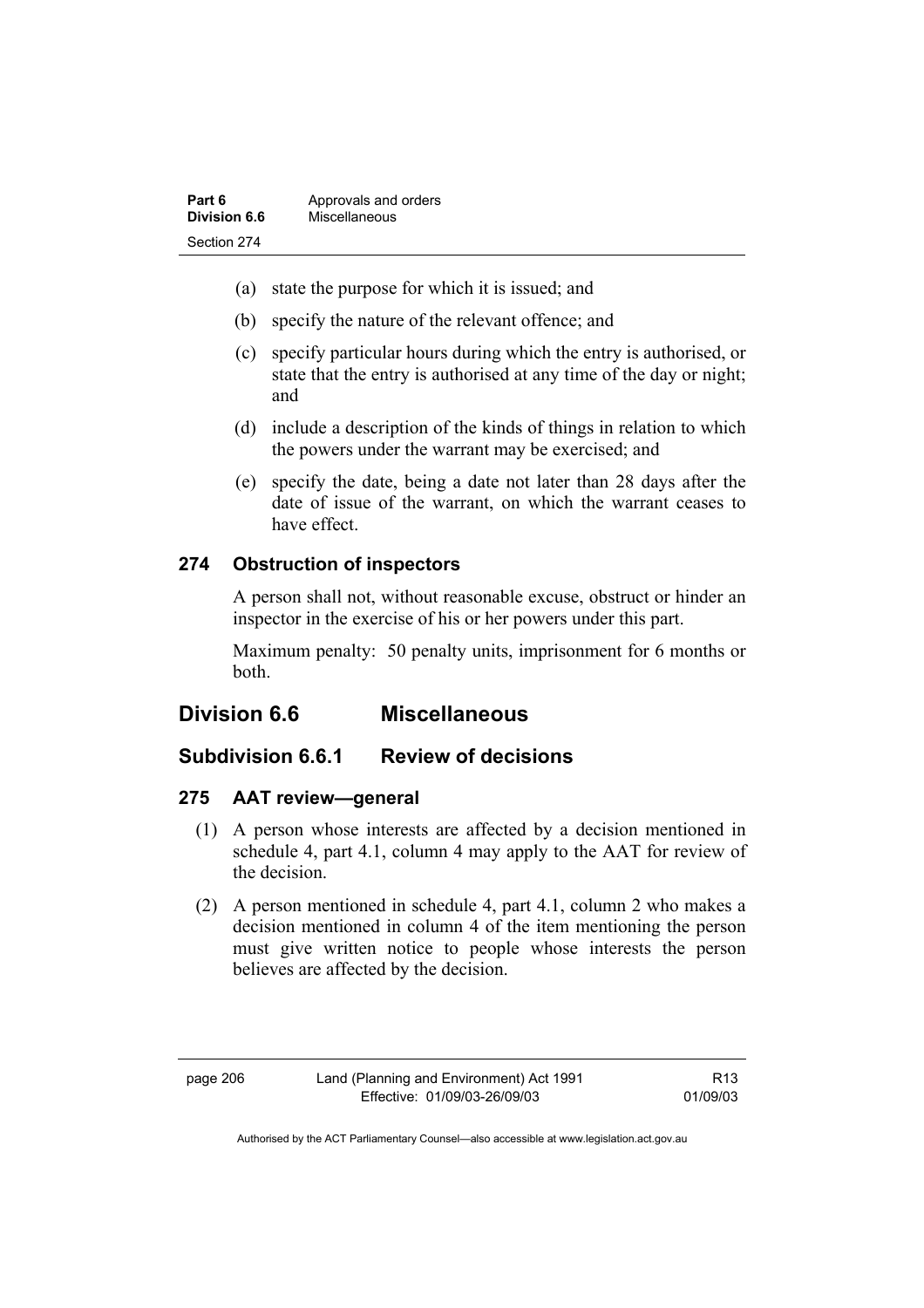(3) The notice under subsection (2) must comply with the requirements of the code of practice in force under the *Administrative Appeals Tribunal Act 1989*, section 25B (1).

# **275A Approvals subject to entity's satisfaction**

- (1) This section applies if—
	- (a) an approval given to a person contains a condition that a development is to be carried out to the satisfaction of an entity mentioned in the approval; and
	- (b) the entity decides that the development has not been carried out to its satisfaction.
	- *Note* Section 245 (3) (a) allows a relevant authority to impose a condition of the kind mentioned in  $s(1)(a)$ .
- (2) The entity must give the person written notice of the decision.
- (3) The notice must be in accordance with the requirements of the code of practice in force under the *Administrative Appeals Tribunal Act 1989*, section 25B (1).
- (4) A person whose interests are affected by a decision mentioned in subsection (1) (b) may apply to the AAT for review of the decision.

### **276 Review of decisions—objectors and third parties to approvals**

- (1) A person who is qualified under subsection (2) may apply to the AAT for review of a decision of the relevant authority to—
	- (a) approve an application under section 230 or 246A; or
	- (b) include a condition in an approval.
	- *Note* Section 245 deals with inclusion of conditions.
- (2) A person is qualified to make an application under subsection (1) if—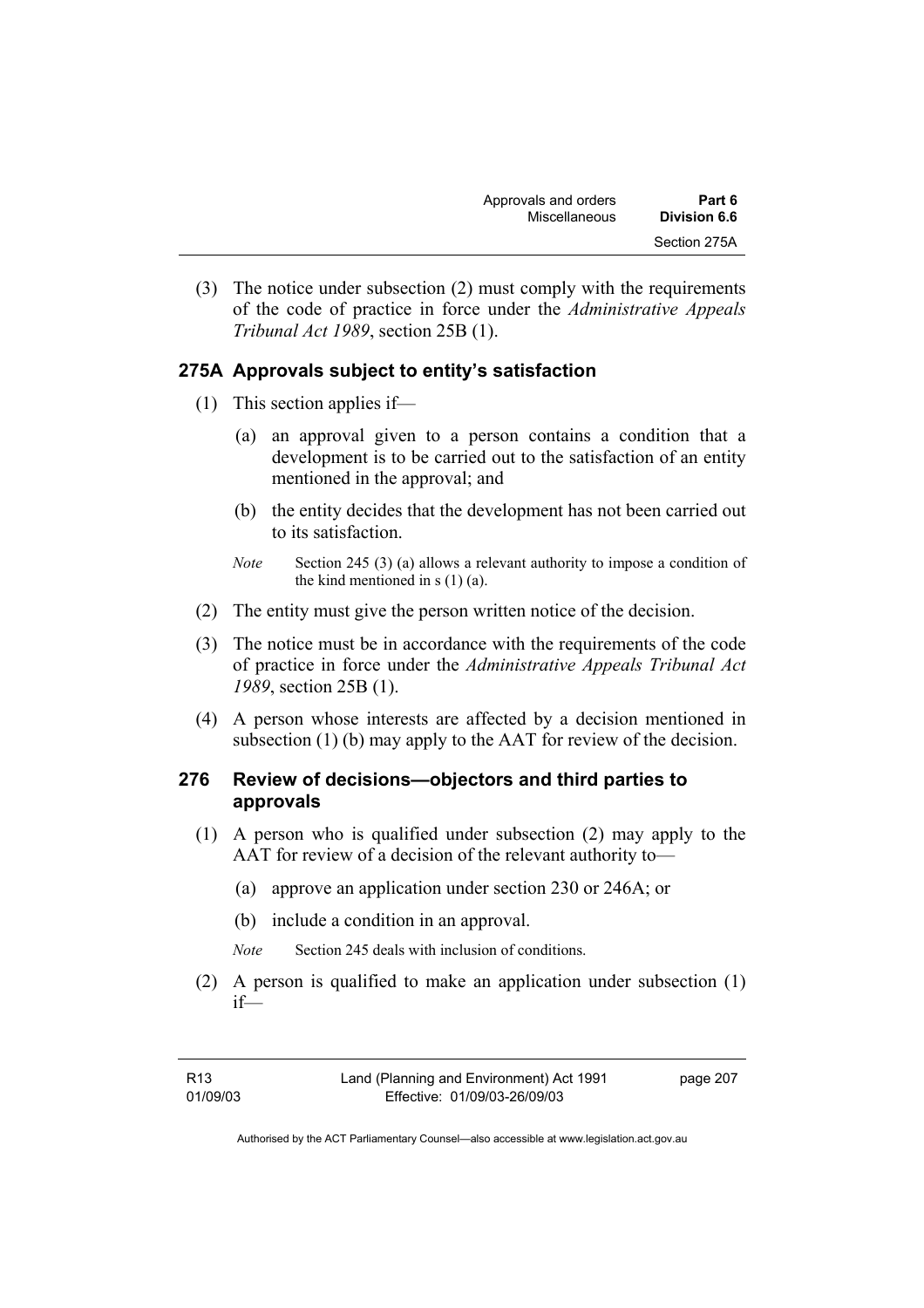| Part 6       | Approvals and orders |
|--------------|----------------------|
| Division 6.6 | Miscellaneous        |
| Section 277  |                      |

- (a) the person objected to the grant of the approval of the relevant application to undertake development under section 237; or
- (b) the AAT is satisfied that the person had reasonable grounds for not objecting within the prescribed period.
- (3) An application under subsection (1) must be made within 4 weeks after the day the person was notified of the decision.
- (4) A notice given under section 243 to a person who objected under section 237 shall be in accordance with the requirements of the code of practice in force under the *Administrative Appeals Tribunal Act 1989*, section 25B (1)*.*
- (5) At the hearing of a proceeding before the administrative appeals tribunal, the tribunal shall have regard to—
	- (a) any decisions or recommendations of a committee of the Legislative Assembly in relation to; and
	- (b) any environmental impact statement made, or inquiry conducted into;

a matter which is in issue in the hearing.

(6) In this section:

*person* includes an unincorporated association.

 (7) For this section, an organisation or association of persons, whether incorporated or not, shall be taken to have interests that are affected by a decision if the decision relates to a matter included in the objects or purposes of the organisation or association.

#### **277 Review of decisions—orders and prohibition notices**

- (1) Application may be made to the administrative appeals tribunal for review of a decision of the planning and land authority—
	- (a) to make an order under section 254A (2) (Decision on application to planning and land authority for order) or section

| page 208 | Land (Planning and Environment) Act 1991 | R <sub>13</sub> |
|----------|------------------------------------------|-----------------|
|          | Effective: 01/09/03-26/09/03             | 01/09/03        |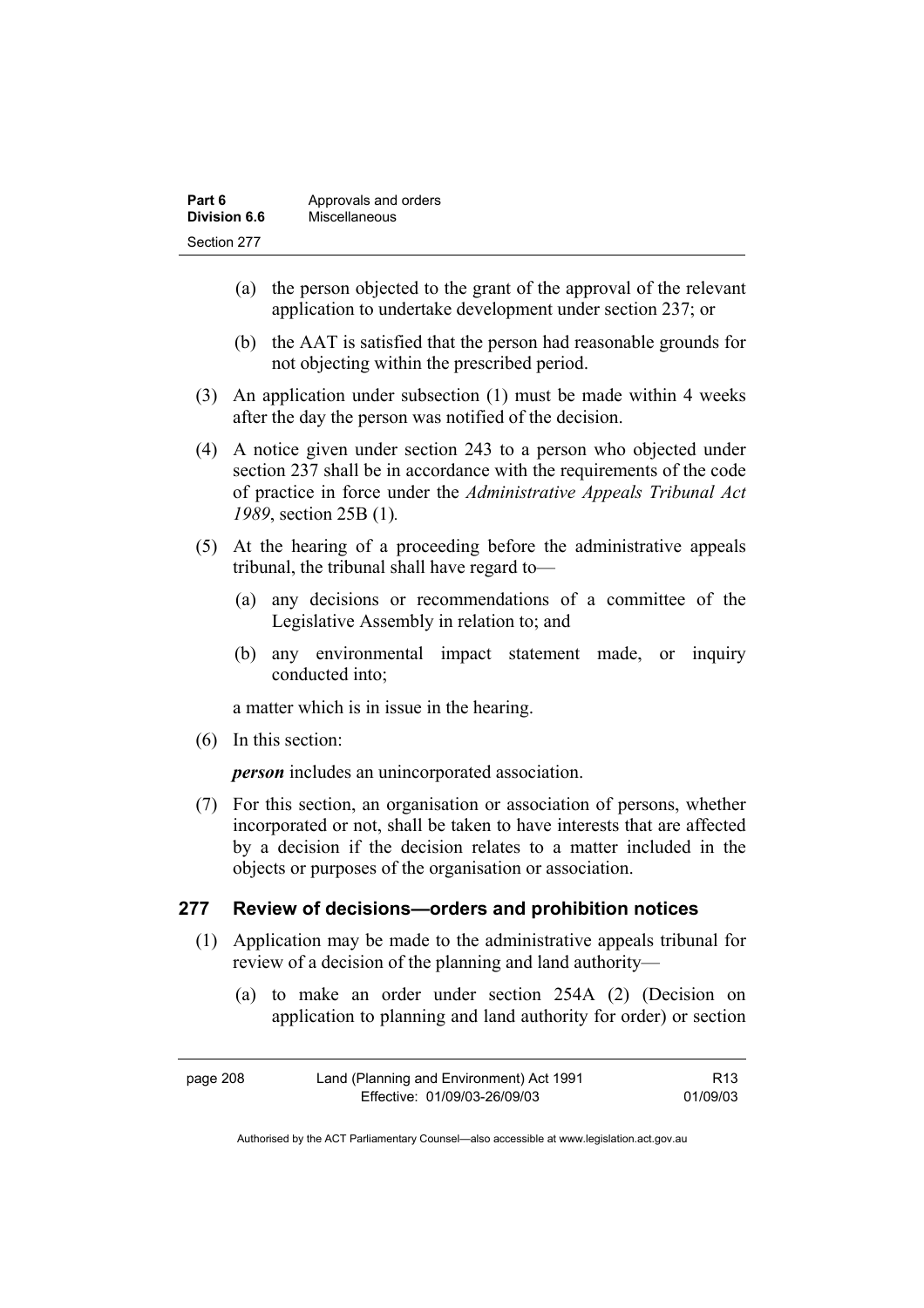256 (2) (Decision on proposed order on planning and land authority's own initiative); or

- (b) not to make an order under section 254A (2); or
- (c) to include in an order under section 254A (2) or 256 (2) a direction of a kind mentioned in section 257 (3); or
- (d) to refuse, under section 258A (4) (Ending of orders), to revoke an order; or
- (e) to give a prohibition notice under section 260 (3) (Prohibition notices—making); or
- (f) to refuse, under section 260B (5) (Prohibition notices ending), to revoke a prohibition notice.
- (2) A notice given by the planning and land authority to a person in accordance with section 257A (a), (b), (c) or (g) (Notice of making of orders) must be in accordance with the requirements of the code of practice under the *Administrative Appeals Tribunal Act 1989*, section 25B (1).

### **278 Notification of objectors**

- (1) This section applies in relation to a decision mentioned in schedule 4, part 4.1.
- (2) The person who made the decision must, as soon as practicable, tell each person who, under section 237, objected to the application in relation to which the decision was made, in writing, about the application to the tribunal.
- (3) A notice under subsection (1) shall include a statement to the effect that the person to whom it is given is entitled, on application to the administrative appeals tribunal, to be made a party to the proceedings for the review.
- (4) In this section:

*applicant* means—

| R13      | Land (Planning and Environment) Act 1991 | page 209 |
|----------|------------------------------------------|----------|
| 01/09/03 | Effective: 01/09/03-26/09/03             |          |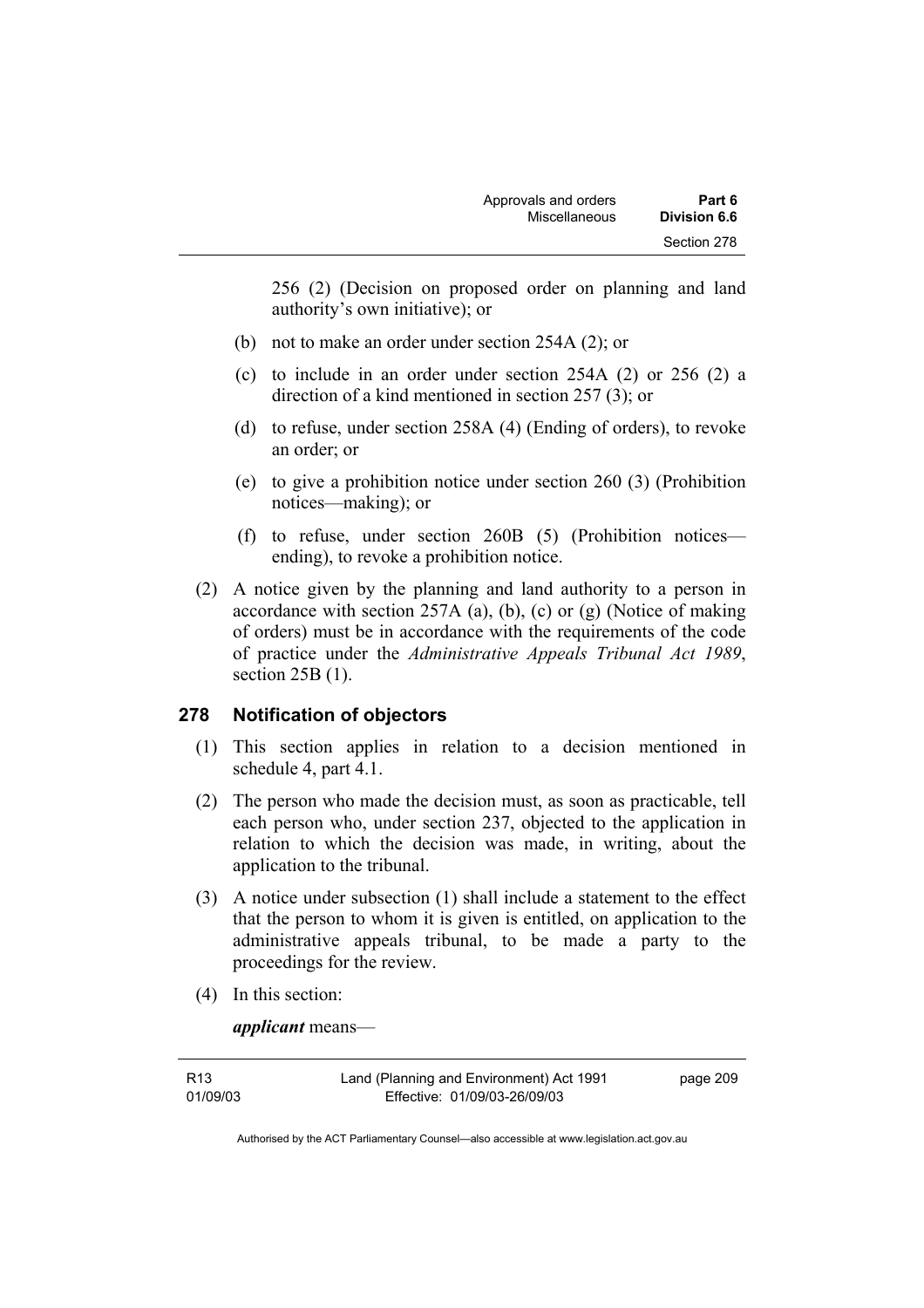| Part 6       | Approvals and orders |  |
|--------------|----------------------|--|
| Division 6.6 | Miscellaneous        |  |
| Section 279  |                      |  |

- (a) for a decision mentioned in schedule 4, part 4.1, items 1 to  $7$ the applicant for the decision; or
- (b) for a decision mentioned in schedule 4, part 4.1 item 8—the person to whom the approval was granted.

### **279 Application for review by objectors—notification to applicants**

- (1) Where an objector makes an application under section 276 for the review of a decision, the objector shall, at the same time, give notice to the person who made the application for approval of the decision in relation to which the objector has applied for review.
- (2) A notice under subsection (1) shall include a statement to the effect that the person to whom it is given is entitled, on application to the administrative appeals tribunal, to be made a party to the proceedings for the review.
- (3) In subsection (1):

*objector* means a person mentioned in section 276 (2).

#### **279A Challenge to validity of certain decisions**

- (1) The validity of a decision made by the Minister on an application to which section section 229B (6) applies may not be questioned in any legal proceedings except those commenced within 28 days after the date of the decision.
- (2) In this section:

*legal proceedings* does not include an application to the administrative appeals tribunal.

### **Subdivision 6.6.2 General**

#### **282 Regulations**

(1) The regulations may make provision for—

| page 210 | Land (Planning and Environment) Act 1991 | R <sub>13</sub> |
|----------|------------------------------------------|-----------------|
|          | Effective: 01/09/03-26/09/03             | 01/09/03        |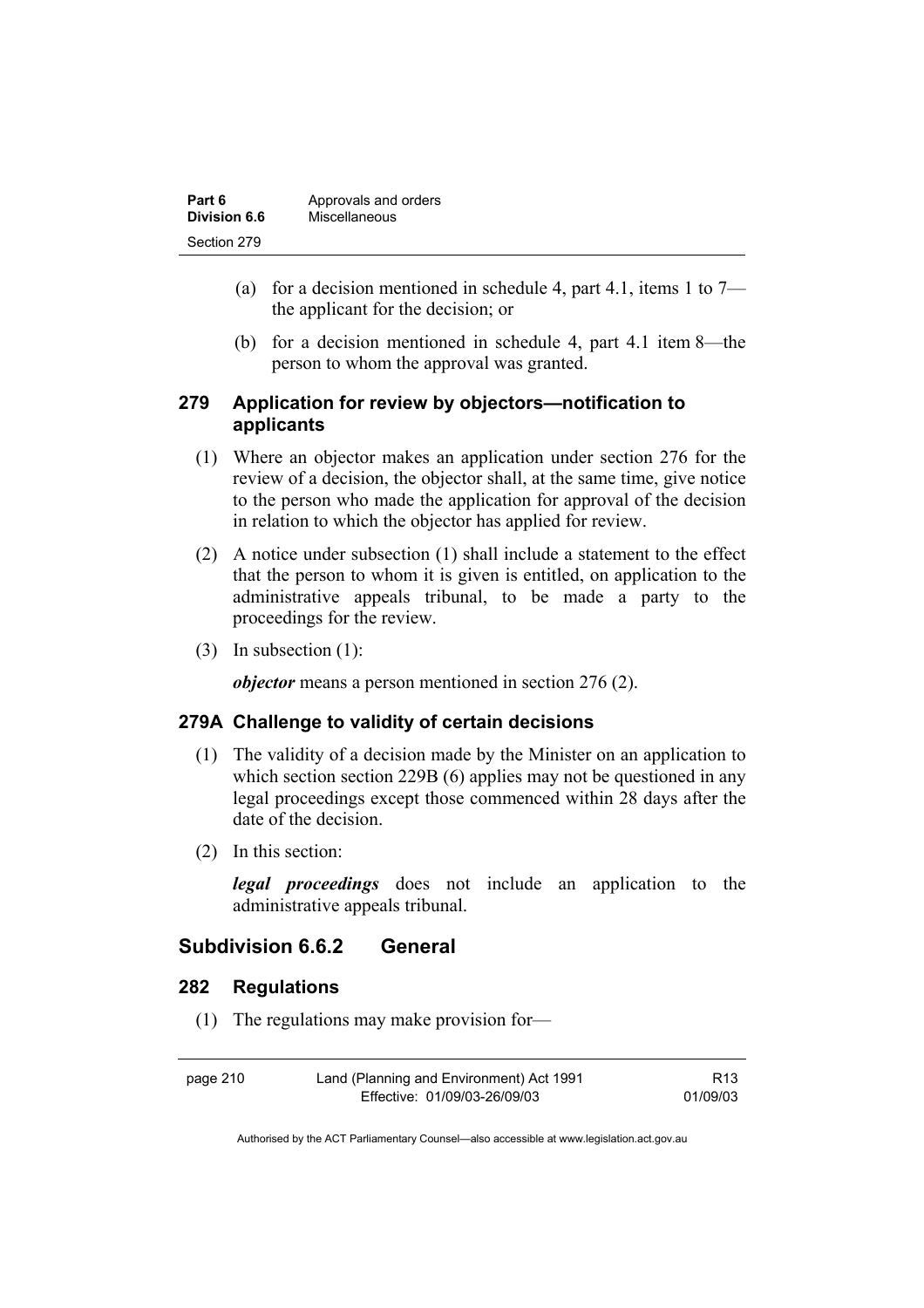| Approvals and orders | Part 6              |
|----------------------|---------------------|
| Miscellaneous        | <b>Division 6.6</b> |
|                      | Section 282         |

- (a) the lodging of applications; and
- (b) the form and conditions of a bond referred to in section 245 (3) (f), including the method of calculating the amount of the bond and the conditions of payment under the bond; and
- (c) the exemption of the Territory or a Territory authority from the requirements of all or any of the provisions of this part; and
- (d) the circumstances, whether generally or in a particular case, in which an exemption under paragraph (c) applies; and
- (da) exempting a development of a kind specified in the regulations, either absolutely or subject to conditions, from the application of this part or any provision of this part; and
- (e) exempting a controlled activity of a kind specified in the regulations, either absolutely or subject to conditions, from the application of this part or any provision of this part; and
- (f) the extension of any period within which action is to be taken by the Minister, the planning and land authority or anyone else, under this part or the regulations.
- (2) The regulations may authorise the Minister to exempt from this part or any provision of this part a development that consists of the erection, fixing or displaying of a sign or advertising material on the land, otherwise than in accordance with a right to do so expressly given by a current licence granted under this Act or a current lease.
- (3) An exemption under a regulation mentioned in subsection (2) is a disallowable instrument.
	- *Note* A disallowable instrument must be notified, and presented to the Legislative Assembly, under the *Legislation Act 2001*.
- (4) An exemption under subsection (1) or (2) that relates to a development mentioned in subsection (2) may be conditional.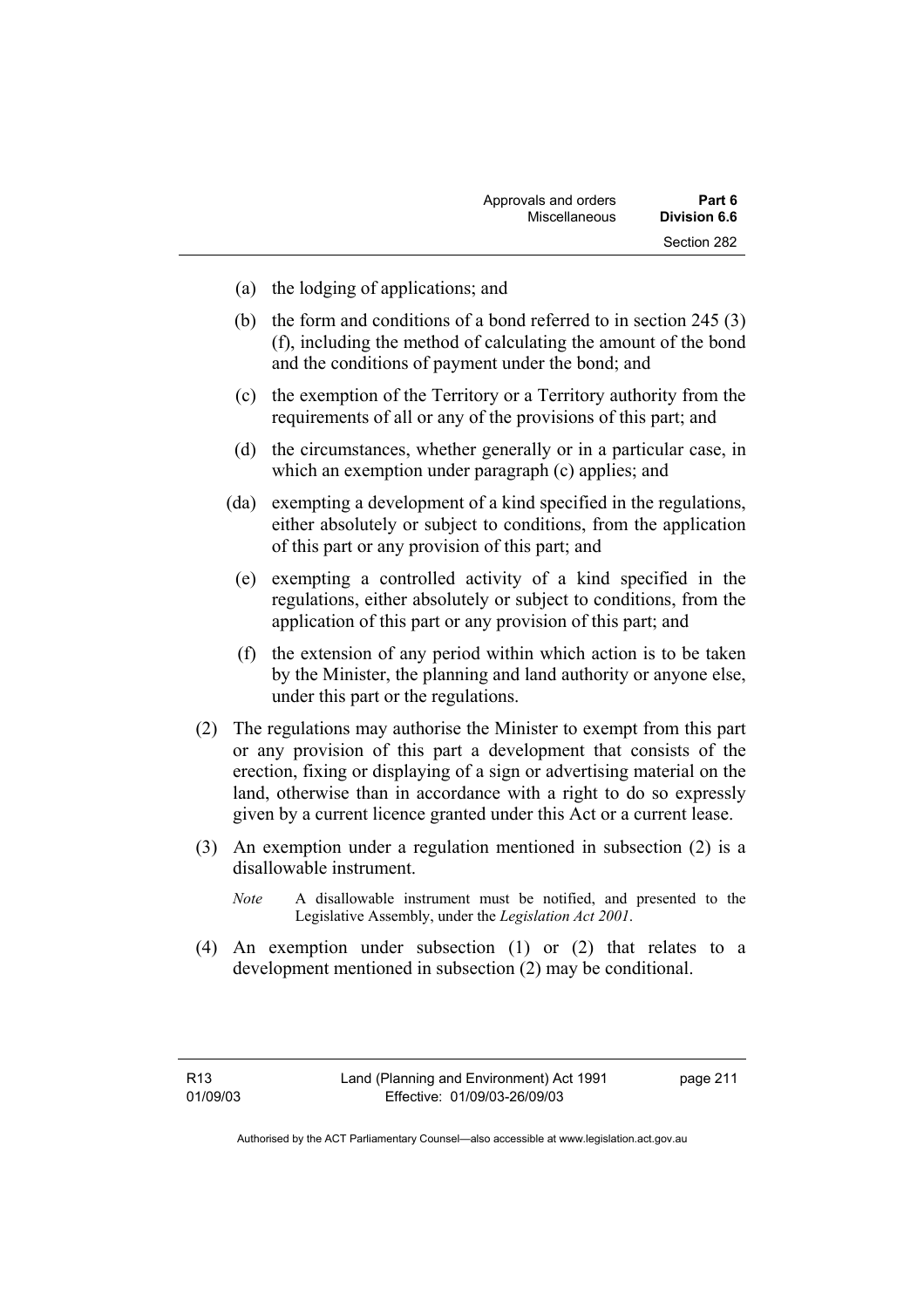#### **Part 7 Administrative appeals**

Section 282A

# **Part 7 Administrative appeals**

#### **282A AAT review of decisions**

- (1) Application may be made to the AAT for review of the following decisions:
	- (a) a decision mentioned in subsection (3) or (4);
	- (b) a decision not to register a place under section 69 (1) (b) or 73 (1) (b);
	- (c) a decision mentioned in schedule 4, part 4.2, column 4.
- (2) A person mentioned in schedule 4, part 4.2, column 2, who makes a decision mentioned in column 4 of the item in which the person is mentioned must give written notice to people whose interests the person believes are affected by the decision.
- (3) If the Environment Minister, under section 125 (5), fixes a maximum price for the sale by a proponent of a copy of a draft environmental impact statement, the Environment Minister must give written notice of the decision to the proponent.
- (4) If the planning and land authority decides to vary a land management agreement under a provision mentioned in section 186C (3), the authority must give written notice of the decision to the other party to the agreement.
- (5) A notice under subsection (2), (3) or (4) must comply with the requirements of the code of practice in force under the *Administrative Appeals Tribunal Act 1989*, section 25B (1).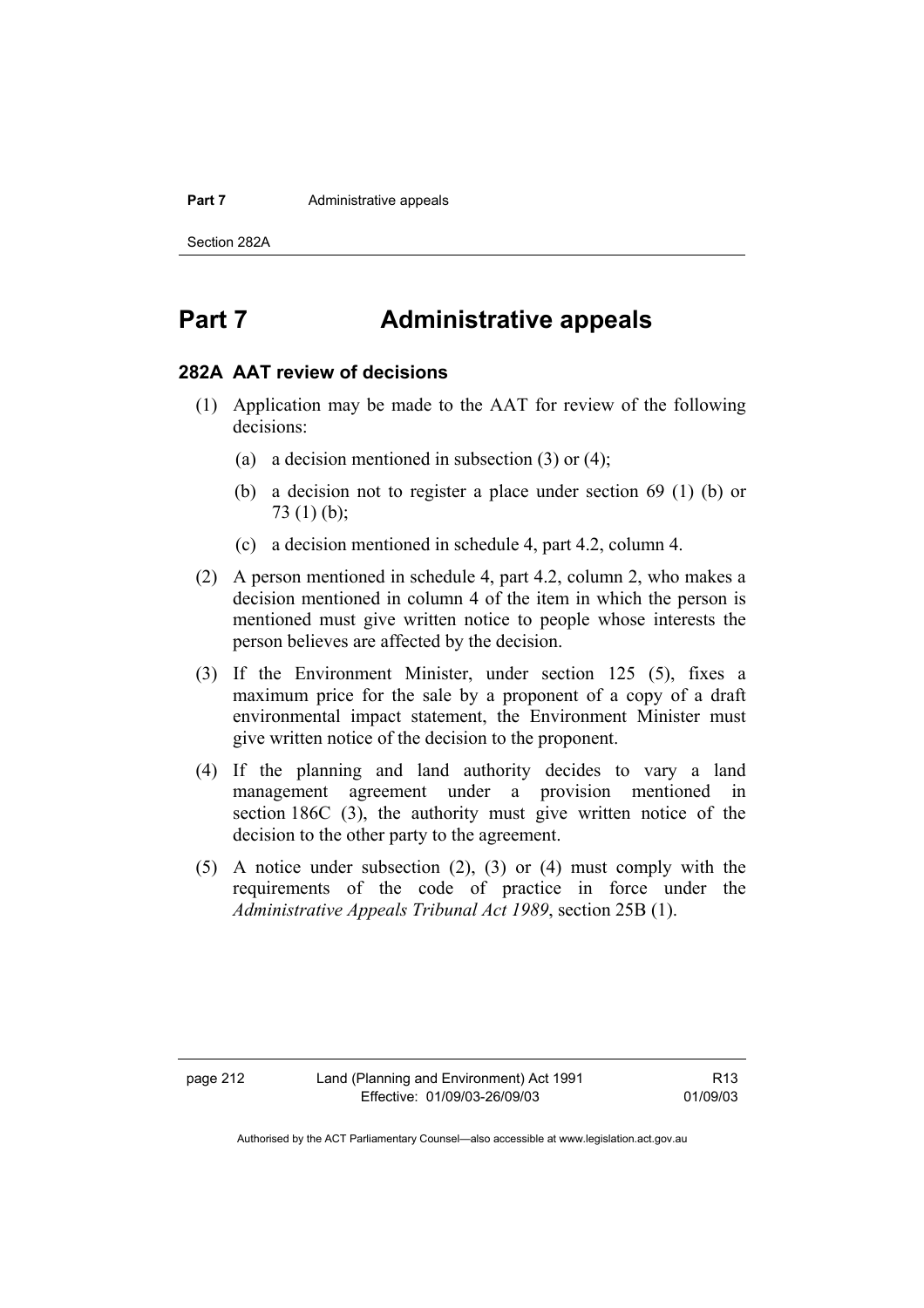# **Part 8 Miscellaneous**

#### **283 Persons authorised to exercise the powers of Executive**

- (1) The Executive may, in writing, authorise anybody to act on its behalf in the exercise of a function under part 2 (Planning) or part 5 (Land administration), other than a function under the following sections:
	- section 163 (4) (Leases to community organisations)
	- section 164 (3) (Special leases)
	- section 167 (1) (Eligibility for certain classes of leases)
	- section 178 (3) (Refund of amount paid for grant of lease).
- (2) Where the exercise of a function by the Executive in accordance with this part is dependent upon the opinion, belief or state of mind of the Executive in relation to a matter and a person has, pursuant to subsection (1), been authorised to exercise that function, the function may be exercised by the person so authorised upon his, her or its opinion, belief or state of mind in relation to the matter.

### **284 Power of administrative appeals tribunal and Supreme Court**

Where a person appeals, or purports to appeal, under this Act—

- (a) to the administrative appeals tribunal; or
- (b) against a determination or decision of the administrative appeals tribunal to the Supreme Court;

and it appears to the tribunal or court, as the case may be—

 (c) that the appeal, or purported appeal, or the decision, or the purported decision, against which the appeal, or purported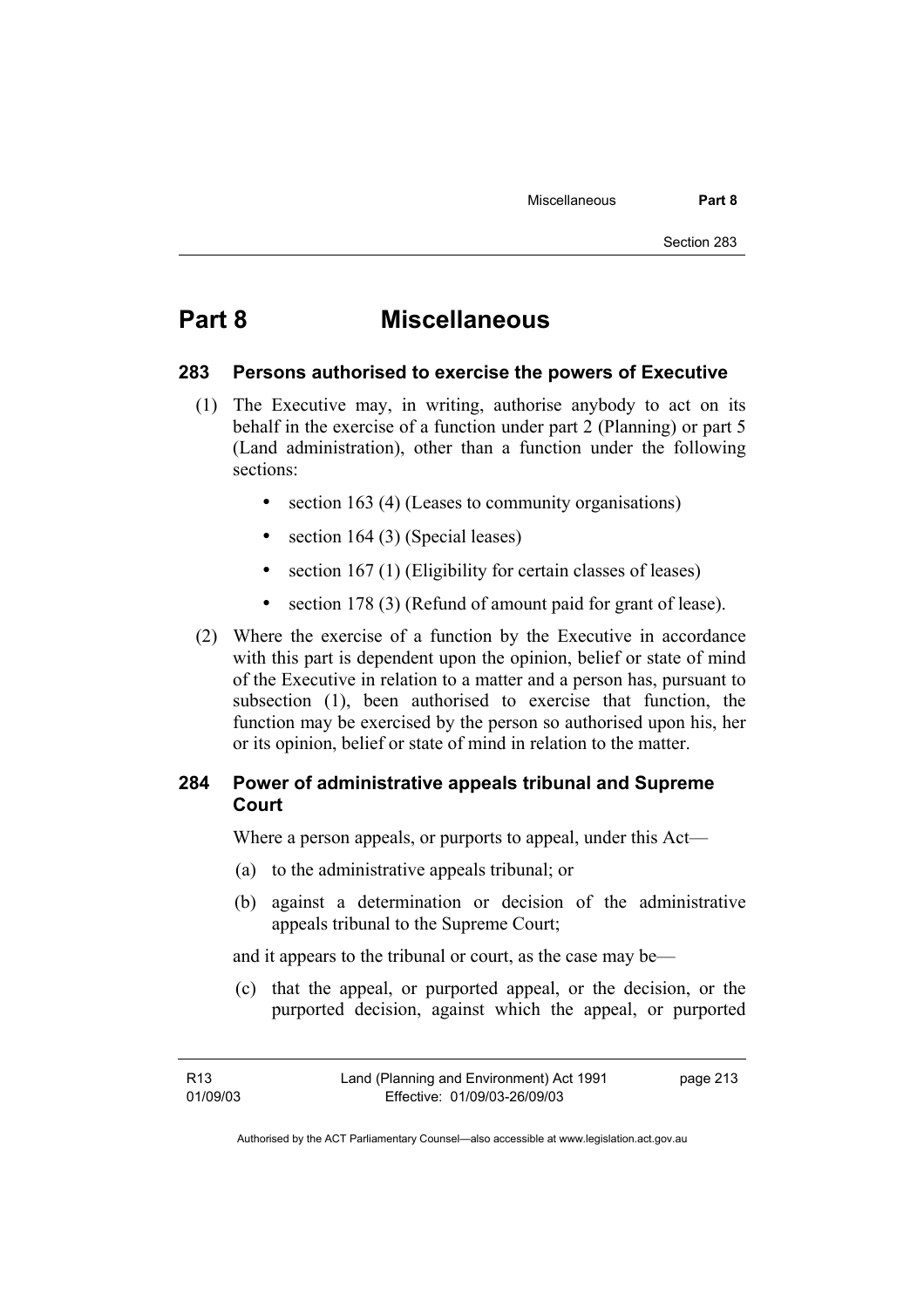#### **Part 8** Miscellaneous

Section 286

appeal, has been brought is affected by a failure to comply with a requirement of this Act; and

 (d) that to exercise the powers conferred by this section would not be unjust or inequitable;

the tribunal or court may order that, subject to any specified conditions, the requirement concerned be dispensed with to the necessary extent.

#### **286 Conduct of directors, servants and agents**

- (1) Where, for a prosecution for an offence against this Act, it is necessary to establish the state of mind of a body corporate or a natural person in relation to particular conduct, it is sufficient to show—
	- (a) that a director, servant or agent of the body, or a servant or agent of the person, had that state of mind; and
	- (b) that the conduct was engaged in by that director, servant or agent within the scope of his or her actual or apparent authority.
- (2) A reference in subsection (1) to the *state of mind* of a body or person includes a reference to—
	- (a) the knowledge, intention, opinion, belief or purpose of the body or person; and
	- (b) the body's or person's reasons for the intention, opinion, belief or purpose.
- (3) Any conduct engaged in on behalf of a body corporate or a natural person by a director, servant or agent of the body, or a servant or agent of the person, within the scope of his or her actual or apparent authority is to be taken, for a prosecution for an offence against this Act, to have been engaged in also by the body or person unless the body or person establishes that reasonable precautions were taken and due diligence was exercised to avoid the conduct.

| page 214 | Land (Planning and Environment) Act 1991 | R <sub>13</sub> |
|----------|------------------------------------------|-----------------|
|          | Effective: 01/09/03-26/09/03             | 01/09/03        |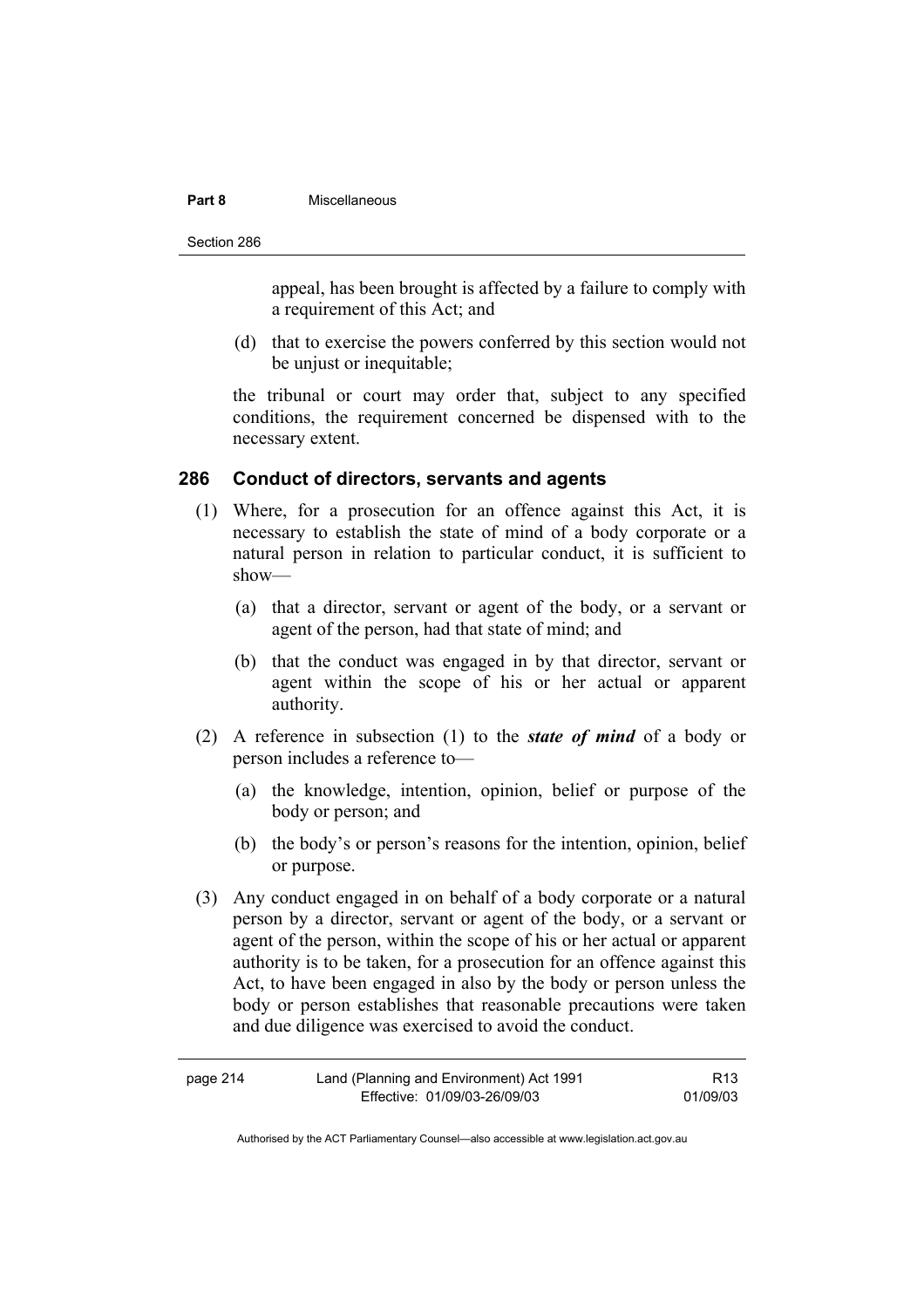- (4) Where—
	- (a) a natural person is convicted of an offence against this Act; and
	- (b) the person would not have been convicted of the offence if subsections (1) and (3) had not been enacted:

the person is not liable to be punished by imprisonment for that offence.

- (5) A reference in this section to a *director* of a body corporate includes a reference to a member of a body corporate incorporated for a public purpose by a law of the Territory, the Commonwealth, a State or another Territory.
- (6) A reference in this section to *engaging* in conduct includes a reference to failing or refusing to engage in conduct.

#### **287 Determination of fees**

- (1) The Minister may, in writing, determine fees for this Act.
	- *Note* The *Legislation Act 2001* contains provisions about the making of determinations and regulations relating to fees (see pt 6.3).
- (2) A determination is a disallowable instrument.
	- *Note* A disallowable instrument must be notified, and presented to the Legislative Assembly, under the *Legislation Act 2001*.

#### **287A Approved forms**

- (1) The Minister may, in writing, approve forms for section 186C (Land management agreements).
- (2) The planning and land authority may approve forms for any other provision of this Act.
- (3) If a form is approved for a particular purpose, the form must be used for that purpose.
	- *Note* For other provisions about forms, see *Legislation Act 2001*, s 255.

| R13      | Land (Planning and Environment) Act 1991 | page 215 |
|----------|------------------------------------------|----------|
| 01/09/03 | Effective: 01/09/03-26/09/03             |          |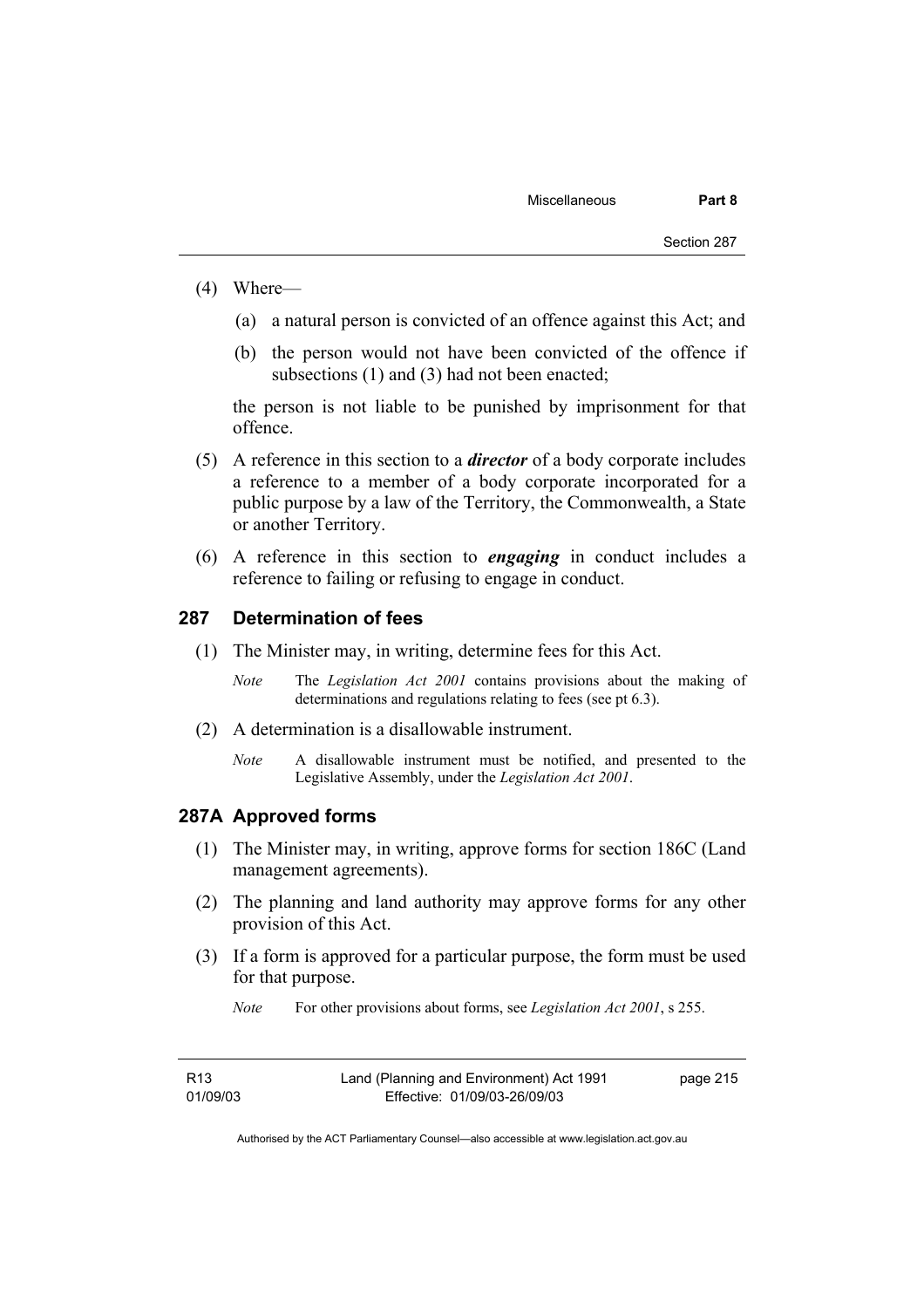#### **Part 8** Miscellaneous

Section 288

- (4) A form approved for section 186C is a disallowable instrument.
	- *Note* A disallowable instrument must be notified, and presented to the Legislative Assembly, under the *Legislation Act 2001*.
- (5) A form approved for any other provision is a notifiable instrument.
	- *Note* A notifiable instrument must be notified under the *Legislation Act 2001*.

#### **288 Regulation-making power**

- (1) The Executive may make regulations for this Act.
	- *Note* Regulations must be notified, and presented to the Legislative Assembly, under the *Legislation Act 2001*.
- (2) The regulations may prescribe offences for contraventions of the regulations and prescribe maximum penalties of not more than 10 penalty units for offences against the regulations.

page 216 Land (Planning and Environment) Act 1991 Effective: 01/09/03-26/09/03

R13 01/09/03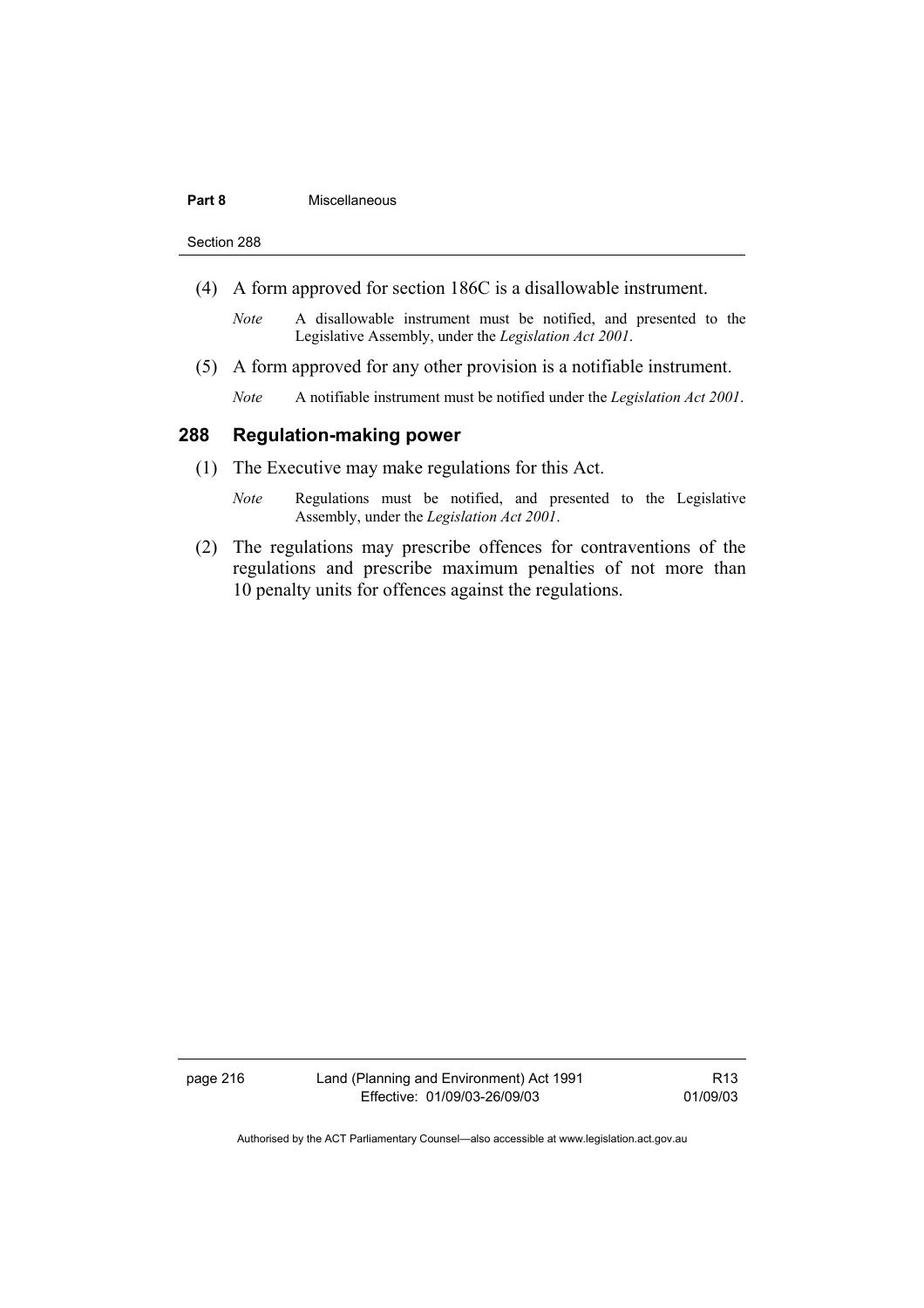# **Part 9 Transitional**

#### **289 Status of leases and licences**

- (1) Subject to section 290, a lease or licence granted or continued, or purported to have been granted or continued, under a repealed Act and in force immediately before 2 April 1992 is taken, on and after that day, to have been granted under this Act.
- (2) In this section:

*repealed Act* means any of the following Acts:

- (a) the *Leases Act 1918* No 2;
- (b) the *Leases (Special Purposes) Act 1925* No 11;
- (c) the *City Area Leases Act 1936* No 31.

#### **290 Continued application of certain repealed Acts and provisions**

- (1) Despite the repeal of the *Australian National University (Leases) Act 1967*, that Act continues to apply in relation to a lease granted under, or continued in force by, that Act and in force immediately before 2 April 1992.
- (2) Despite the repeal of the *Canberra College of Advanced Education (Leases) Act 1977* and subject to subsection (3), that Act continues to apply in relation to a lease granted under that Act and in force immediately before 2 April 1992.
- (3) For subsection (2), the *Canberra College of Advanced Education (Leases) Act 1977*, section 5 is taken to apply as if that section had been amended by omitting 'in perpetuity'.
- (4) Despite the repeal of the *Church Lands Leases Act 1924*, sections 5, 6, 8 and 10 of that Act continue to apply in relation to a lease

| R13      | Land (Planning and Environment) Act 1991 | page 217 |
|----------|------------------------------------------|----------|
| 01/09/03 | Effective: 01/09/03-26/09/03             |          |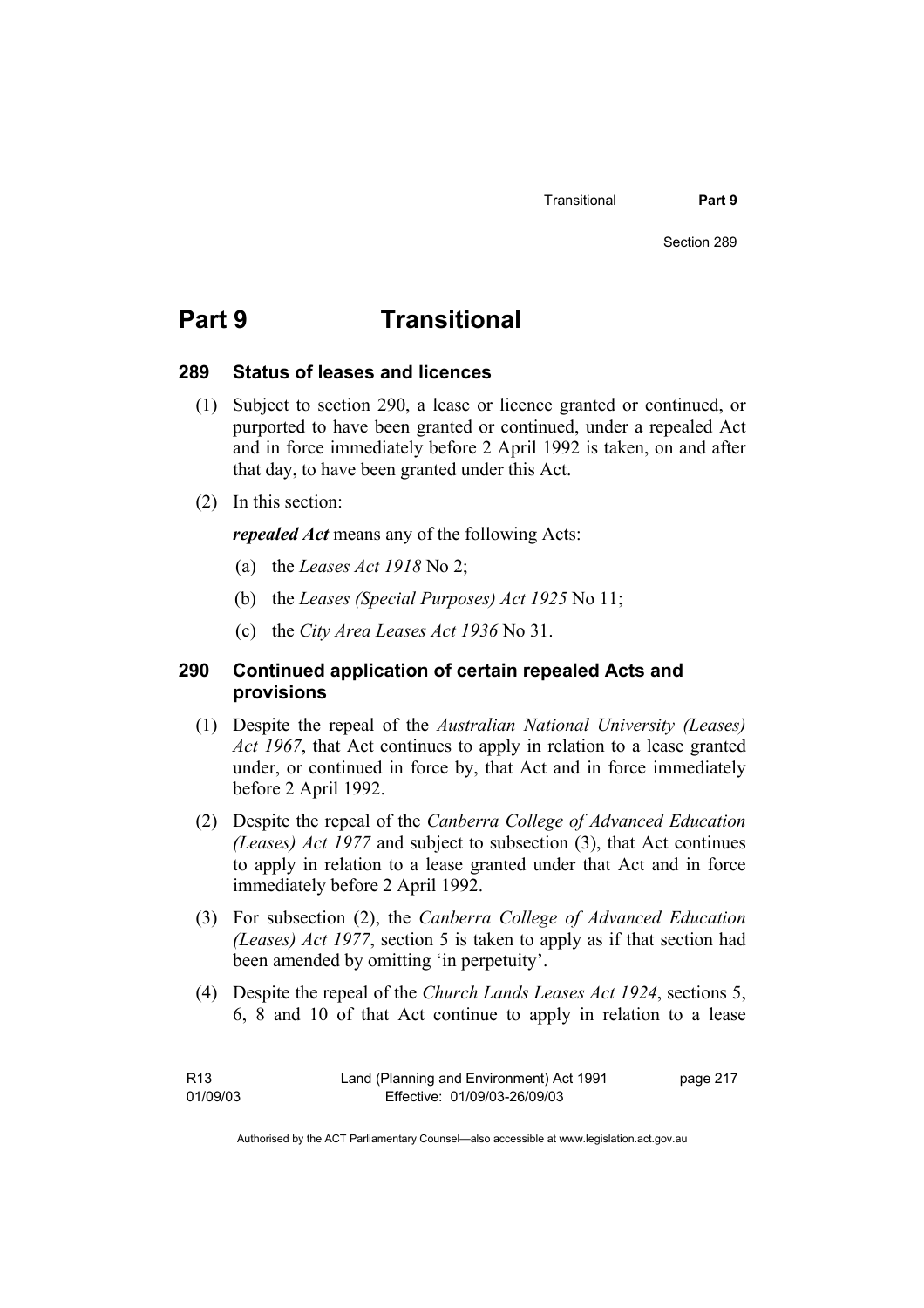#### **Part 9 Transitional**

Section 290

granted under that Act and in force immediately before 2 April 1992.

- (5) In a continuing lease, a reference to *improvements* is a reference to improvements other than improvements by way of clearing, draining, grading, filling, excavating or levelling made by the Territory or the Commonwealth or the cost of which the Territory or the Commonwealth has paid.
- (6) Despite the repeal of the *City Area Leases Act 1936*, the following sections of that Act continue to apply:
	- (a) so far as the section relates to a continuing lease in which provision is made for the land comprised in the lease to be used for a purpose specified in section 8A (1) of that Act section 8A;
	- (b) so far as the section relates to a variation of a continuing lease in respect of which notice under section 18A of that Act was given before the commencement day—section 18B;
	- (c) so far as the section relates to a continuing lease in respect of which notice under the section was given before the commencement day—section 22;
	- (d) so far as the section relates to a continuing lease specified in section 28A (1) of that Act—section 28A;
	- (e) so far as the section relates to a continuing lease specified in section 28DA (1) of that Act—section 28DA;
	- (f) so far as the section relates to a sublease specified in section 30A (2) of that Act and in force immediately before 2 April 1992—section 30A.
- (7) Despite the repeal of the *Leases (Special Purposes) Act 1925*, sections 5AC, 5AD, 5A and 5B of that Act continue to apply in relation to a lease of Territory Land—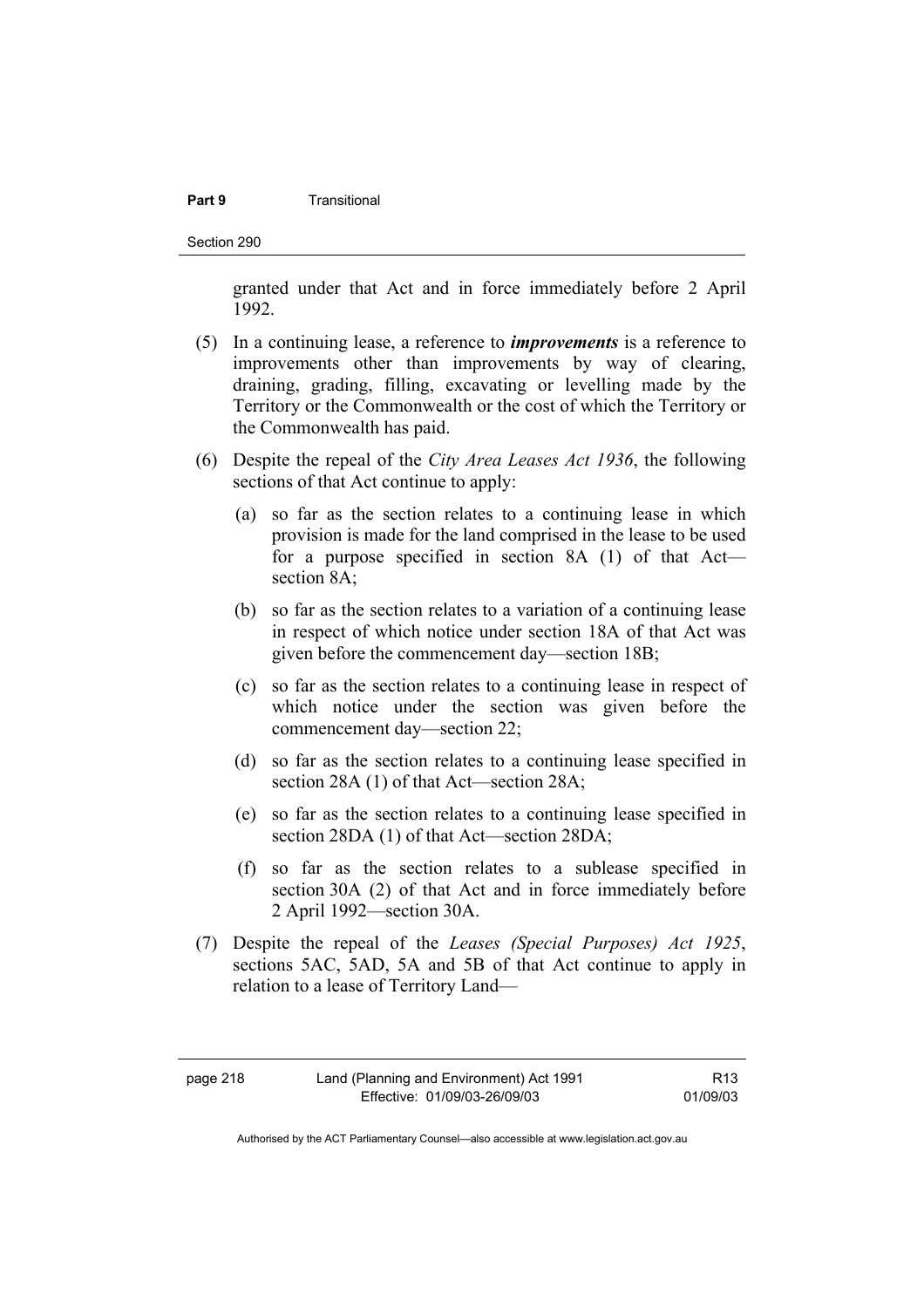- (a) granted under subsection 3 (2) of that Act as in force immediately before 11 May 1989; and
- (b) in force immediately before 2 April 1992.
- (8) Despite the repeal of the *Leases (Special Purposes) Act 1925*, section 5BA (6) of that Act continues to apply in relation to a lease granted under that Act and in force immediately before 2 April 1992.
- (9) In this section:

*continuing lease* means a lease granted or continued, or purported to have been granted or continued, under the *City Area Leases Act 1936* and to which section 289 of this Act applies.

#### **291 Conversion of Commonwealth leases**

- (1) This section applies if—
	- (a) a declaration under the *Australian Capital Territory (Planning and Land Management) Act 1988* (Cwlth), section 27 (1) has been rescinded, revoked, amended or varied and as a consequence land that had been national land has ceased to be national land; and
	- (b) a lease had been granted under a prescribed law over all or part of that land and the lease was in force immediately before the rescission, revocation, amendment or variation of the declaration.
- (2) The lease is taken to have been granted under this Act from the day of the rescission, revocation, amendment or variation of the declaration.
- (3) In this section:

*prescribed law* means any of the following laws:

(a) the *Leases Ordinance 1918*;

R13 01/09/03 page 219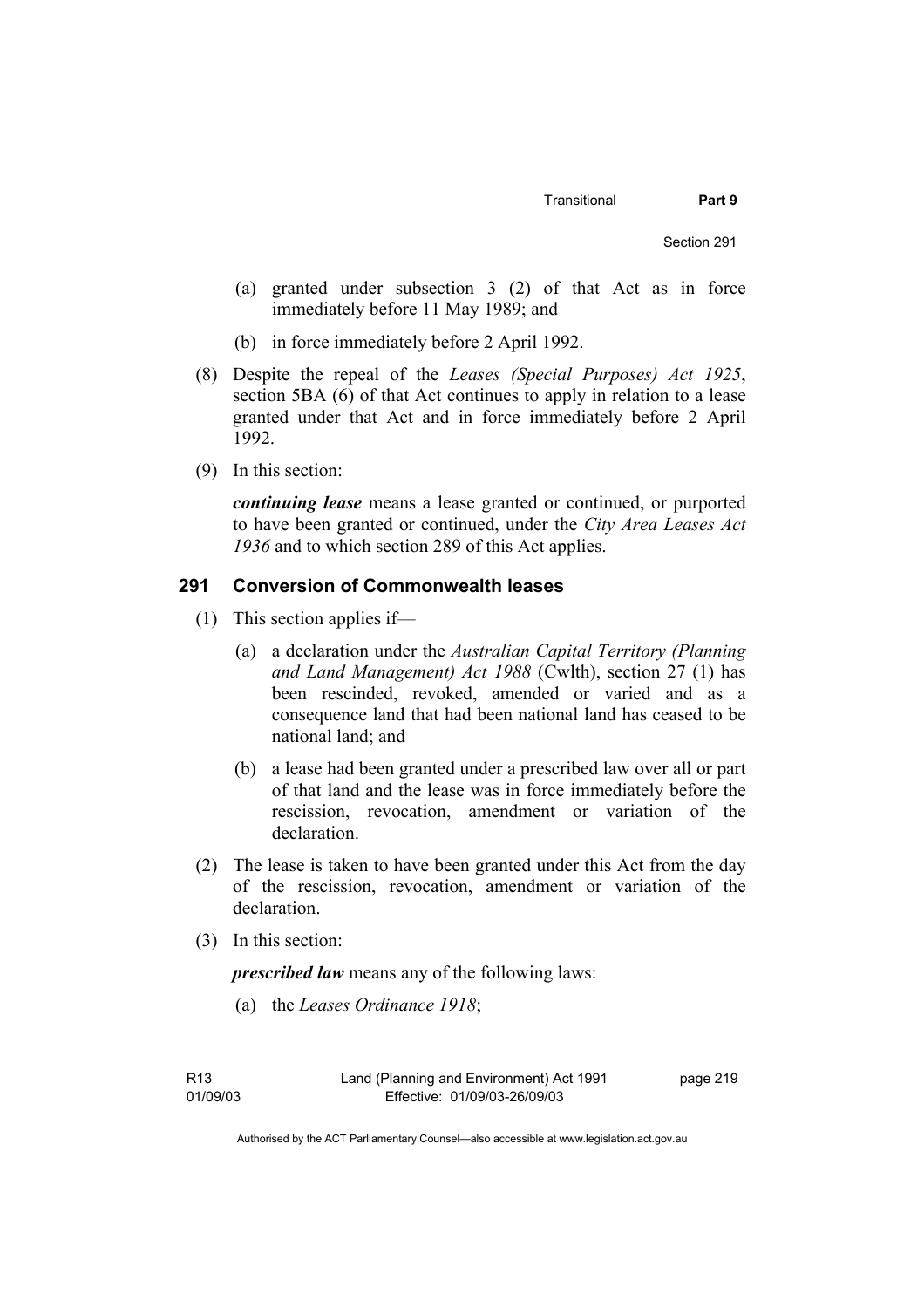#### **Part 9 Transitional**

- (b) the *Leases (Special Purposes) Ordinance 1925*;
- (c) the *City Area Leases Ordinance 1936*;
- (d) the provisions of a law mentioned in paragraph  $(a)$ ,  $(b)$  or  $(c)$  as in effect under the *National Land Ordinance 1989*.
- (4) This section (as in force on the commencement of this subsection) applies to a recision, revocation, amendment or variation of a declaration mentioned in subsection (1)—
	- (a) that happens after the commencement of this subsection; or
	- (b) that happened on or after 21 December 2000 and before the commencement of this subsection.
- (5) Subsection (4) and this subsection expire 3 months after the day of commencement of this subsection.

#### **292 Consent under City Area Leases Ordinance 1936—s 28**

- (1) This section applies if a lessee has obtained the consent of the Minister under the *City Area Leases Ordinance 1936*, section 28 as in force at any time before 19 December 1973 to the assignment or transfer of a lease or an interest in the lease, either at law or in equity.
- (2) For section 180 (1) (Transfer of land subject to building and development provision), the consent is taken to be a consent under this Act, section 180 (2).
- (3) This section expires 1 year after it commences.
- (4) Subsections (1) and (2) are declared to be provisions to which the *Legislation Act 2001*, section 88 (Repeal does not end transitional or validating effect etc) applies.

#### **293 Proceedings and evidence**

(1) This section applies if—

page 220 Land (Planning and Environment) Act 1991 Effective: 01/09/03-26/09/03

R13 01/09/03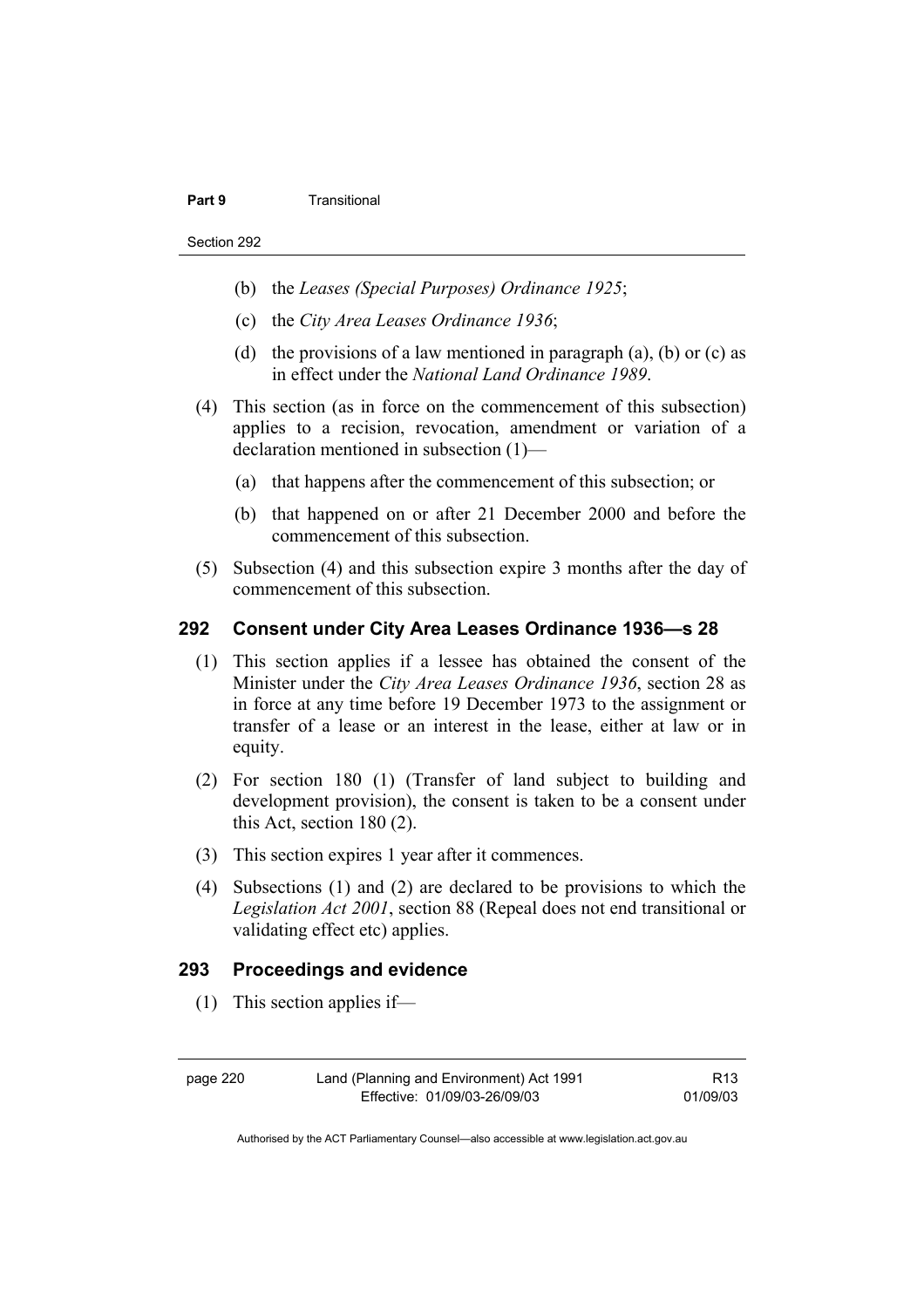- (a) a provision of this Act, as in force immediately before the commencement of this section, expressly authorised or required the commissioner to do something; and
- (b) after the commencement of this section, the thing may be done by another entity (the *substituted entity*).
- (2) For a proceeding begun in relation to the thing before the commencement of this section and to which the commissioner is a party, the substituted entity is substituted as a party.
- (3) A proceeding for a cause of action in relation to the thing may be brought against the substituted entity if, before the commencement of this section —
	- (a) the cause of action had accrued against the commissioner; and
	- (b) a proceeding had not begun in relation to the cause of action; and
	- (c) the limitation period for the cause of action had not ended.
- (4) The *Limitation Act 1985,* part 3 (Postponement of bar) applies to the beginning of a proceeding that may be brought by or against the substituted entity under this section as if the cause of action had been accrued by, or had accrued against, the entity.
- (5) The court or other entity in which, or before which, a proceeding may be or has been begun or continued under this section may give directions about the proceeding.
- (6) Any evidence that, apart from the abolition of the position of commissioner, would have been admissible for or against the commissioner is admissible for or against the substituted entity.
- (7) An order made in a proceeding by or against the commissioner before the commencement of this section may, after the commencement, be enforced by or against the substituted entity.
- (8) In this section: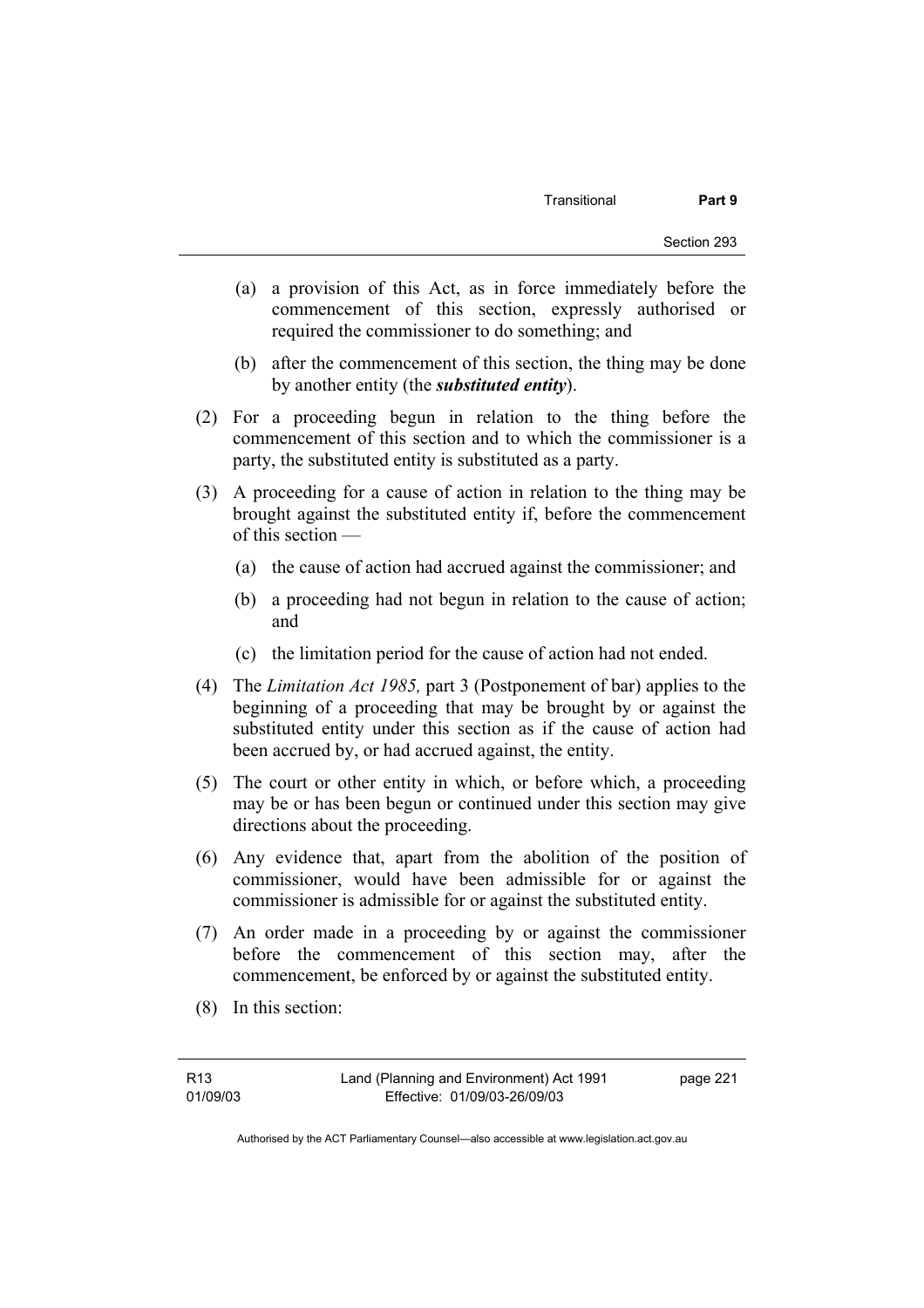# **Part 9 Transitional**

#### Section 293

*commissioner* means the commissioner under this Act as in force immediately before the commencement of this section.

*proceeding* means a civil or administrative proceeding, and includes a proceeding by way of appeal or review (including review under the *Ombudsman Act 1989*).

(9) This section expires 1 year after the day it commences.

page 222 Land (Planning and Environment) Act 1991 Effective: 01/09/03-26/09/03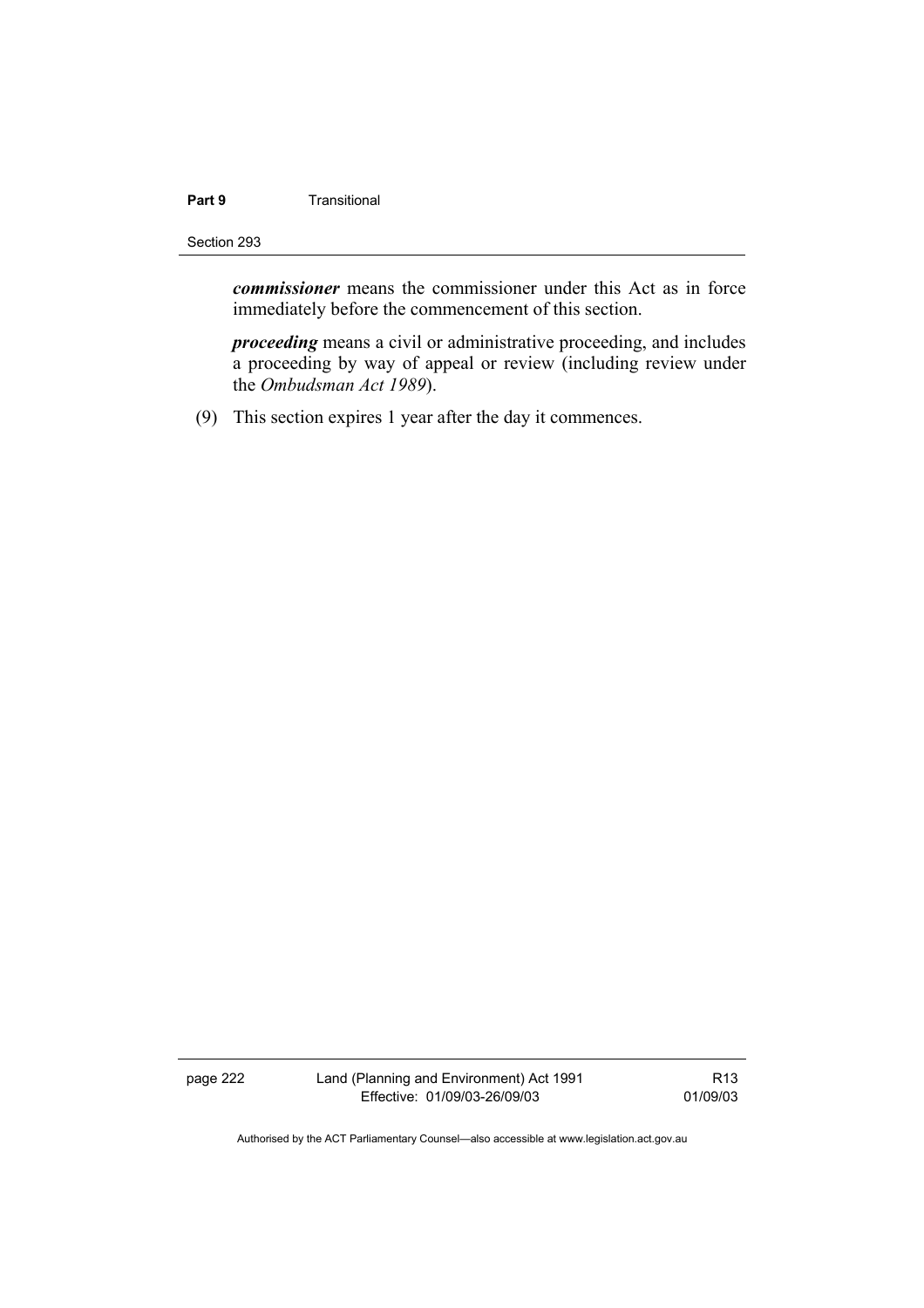(see s 195)

# **U Schedule 1 Management objectives for public land**

| column 1                    | column <sub>2</sub>                                                      | column 3       |                                                                                                                                                                                                                          |
|-----------------------------|--------------------------------------------------------------------------|----------------|--------------------------------------------------------------------------------------------------------------------------------------------------------------------------------------------------------------------------|
| item                        | reserve                                                                  |                | management objectives                                                                                                                                                                                                    |
| $\mathbf{1}$                | wilderness area                                                          | 1              | to conserve the natural<br>environment in a manner<br>ensuring that disturbance to<br>that environment is minimal                                                                                                        |
|                             |                                                                          | 2              | to provide for the use of the<br>area (other than by vehicles<br>or other mechanised<br>equipment) for recreation by<br>limited numbers of people,<br>so as to ensure that<br>opportunities for solitude are<br>provided |
| $\overline{2}$              | national park                                                            | 1              | to conserve the natural<br>environment                                                                                                                                                                                   |
|                             |                                                                          | $\overline{2}$ | to provide for public use of<br>the area for recreation,<br>education and research                                                                                                                                       |
| 3                           | nature reserve                                                           | 1              | to conserve the natural<br>environment                                                                                                                                                                                   |
|                             |                                                                          | $\overline{2}$ | to provide for public use of<br>the area for recreation,<br>education and research                                                                                                                                       |
| $\overline{4}$              | special purpose reserve                                                  | $\mathbf{1}$   | to provide for public and<br>community use of the area<br>for recreation and education                                                                                                                                   |
| R <sub>13</sub><br>01/09/03 | Land (Planning and Environment) Act 1991<br>Effective: 01/09/03-26/09/03 |                | page 223                                                                                                                                                                                                                 |

Effective: 01/09/03-26/09/03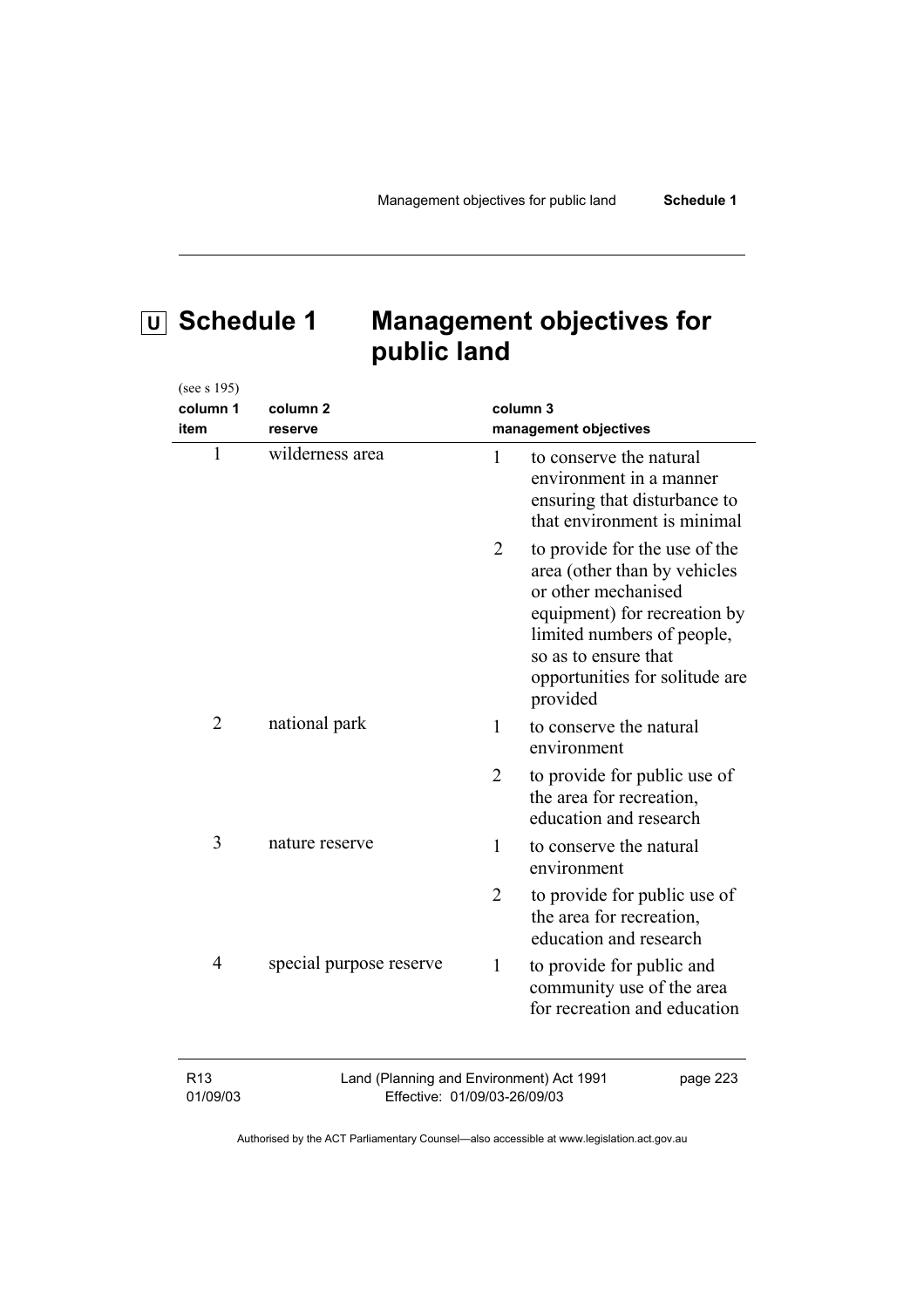# **Schedule 1** Management objectives for public land

| column 1<br>item | column <sub>2</sub>          |                | column 3                                                                                                                |
|------------------|------------------------------|----------------|-------------------------------------------------------------------------------------------------------------------------|
|                  | reserve                      |                | management objectives                                                                                                   |
| 5                | cemetery or burial ground    | 1              | to provide for the burial of<br>the dead and the storage of<br>the ashes of the dead                                    |
|                  |                              | 2              | to conserve the natural<br>environment                                                                                  |
| 6                | sport and recreation reserve | $\mathbf{1}$   | to provide for public and<br>community use of the area<br>for sport and recreation                                      |
| 7                | urban open space             | $\mathbf{1}$   | to provide for public and<br>community use of the area                                                                  |
|                  |                              | $\overline{2}$ | to develop the area for public<br>and community use                                                                     |
| 8                | lake                         | $\mathbf{1}$   | to prevent and control floods<br>by providing a reservoir to<br>receive flows from rivers,<br>creeks and urban run-offs |
|                  |                              | $\overline{2}$ | to prevent and control<br>pollution of waterways                                                                        |
|                  |                              | 3              | to provide for public use of<br>the lake for recreation                                                                 |
|                  |                              | 4              | to provide a habitat for fauna<br>and flora                                                                             |

page 224 Land (Planning and Environment) Act 1991 Effective: 01/09/03-26/09/03

R13 01/09/03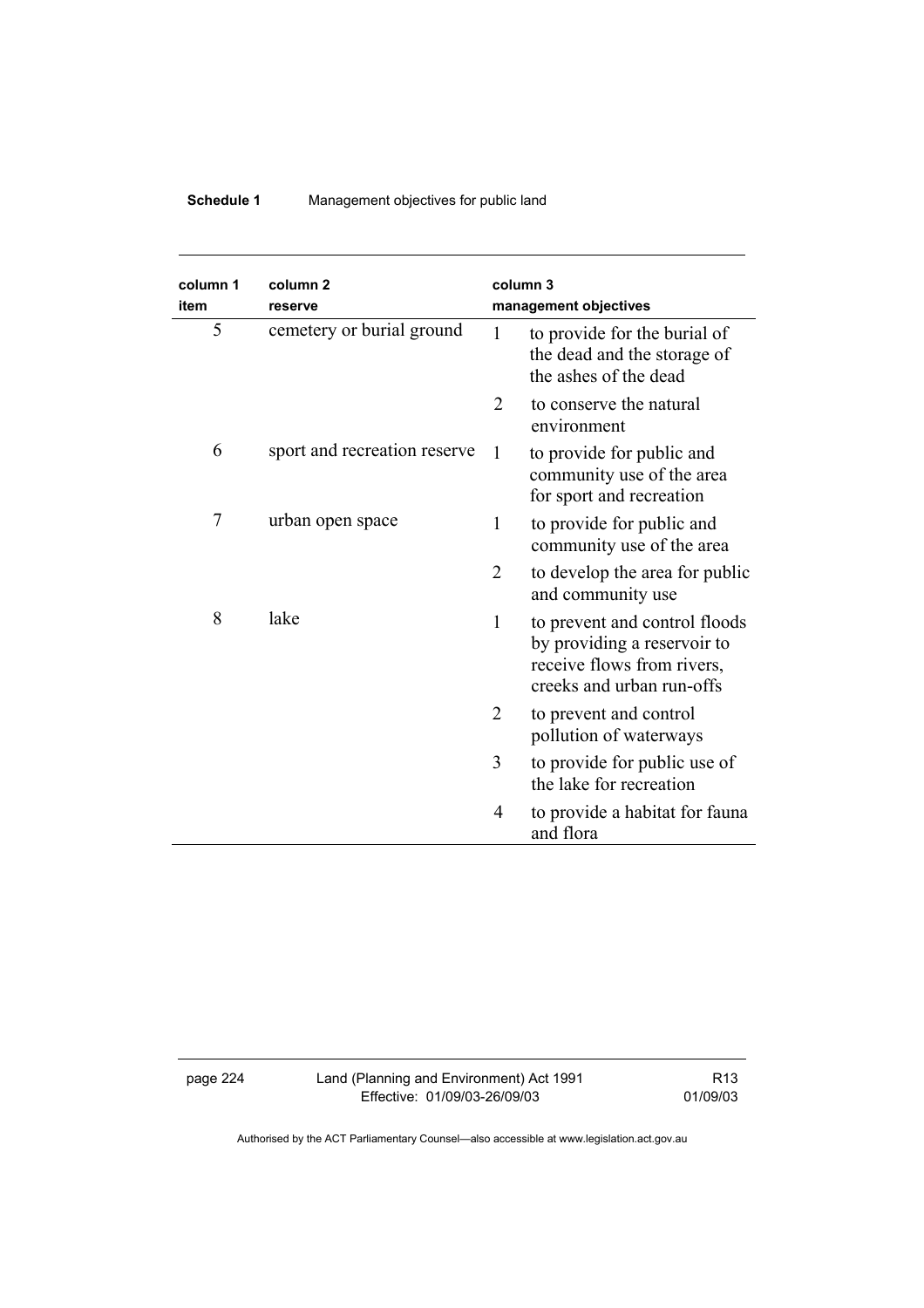# **Schedule 2 Criteria for assessment of heritage significance of places**

(see s 56)

- 1 Under the *Land (Planning and Environment) Act 1991*, section 56 the criteria for the assessment of the heritage significance of places are:
	- (a) a place which demonstrates a high degree of technical, creative achievement, or both by showing qualities of innovation or departure or representing a new achievement of its time; or
	- (b) a place which exhibits outstanding design or aesthetic qualities valued by the community or a cultural group; or
	- (c) a place which demonstrates a distinctive way of life, taste, tradition, religion, land use, custom, process, design or function which is no longer practised, is in danger or being lost, or is of exceptional interest; or
	- (d) a place which is highly valued by the community or a cultural group for reasons of strong or special religious, spiritual, cultural, educational or social associations; or
	- (e) a place which is the only know or only comparatively intact example of its type; or
	- (f) a place which is a notable example of a class of natural or cultural places or landscapes and which demonstrates the principal characteristics of that class; or
	- (g) a place which has strong or special associations with person, group, event, development or cultural phase which played a significant part in local or national history; or

page 225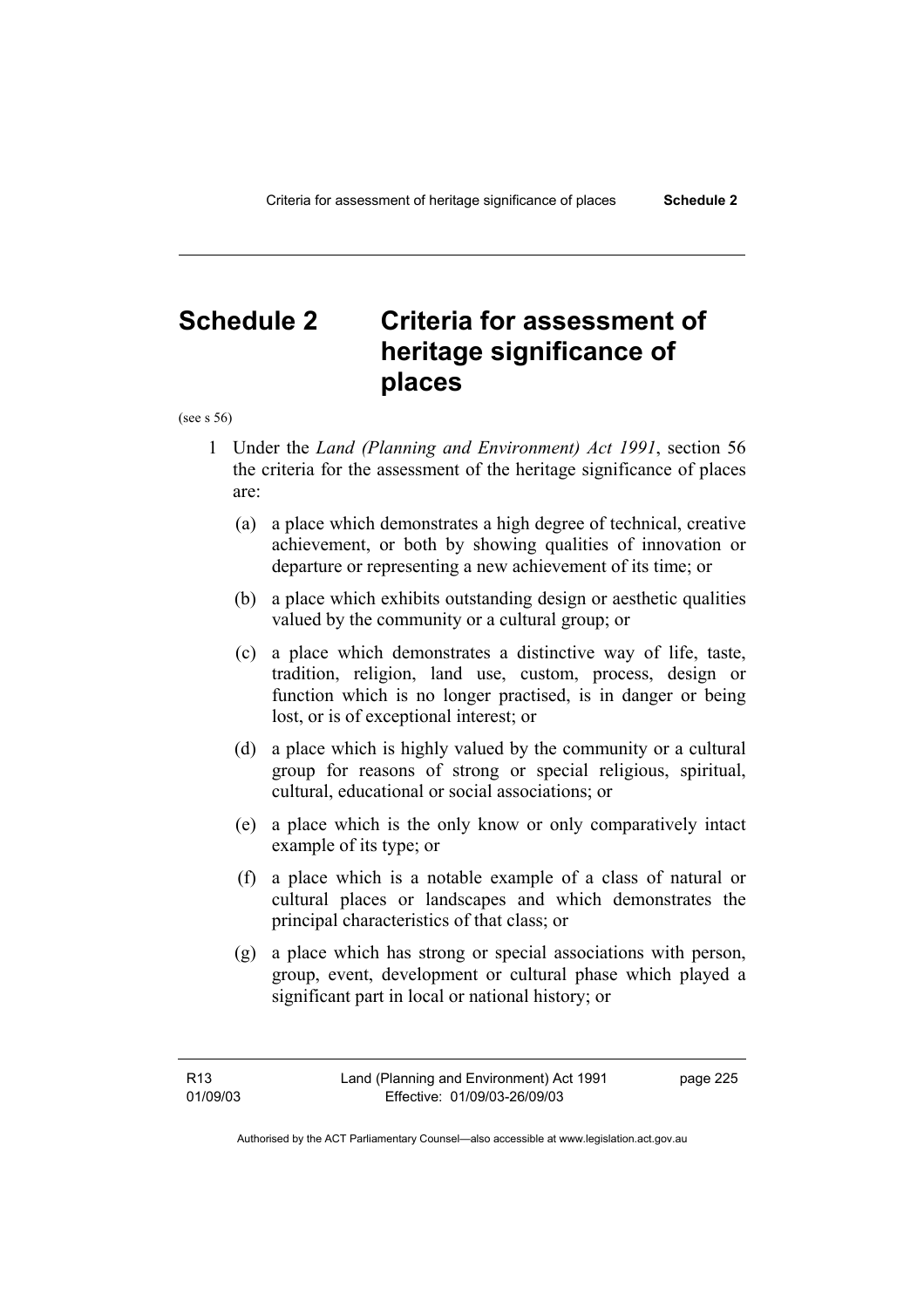- (h) a place which represents the evolution of a natural landscape, including significant geological features, landforms, biota or natural processes; or
- (i) a place which is a significant habitat or locality for the life cycle of native species; for rare, endangered or uncommon species, for species at the limits of their natural range, or for district occurrences of species; or
- (j) a place which exhibits unusual richness, diversity or significant transitions of flora, fauna or natural landscapes and their elements; or
- (k) a place which demonstrates a likelihood of providing information which will contribute significantly to a wider understanding of natural or cultural history, by virtue of its use as a research site, teaching site, type locality or benchmark site.

page 226 Land (Planning and Environment) Act 1991 Effective: 01/09/03-26/09/03

R13 01/09/03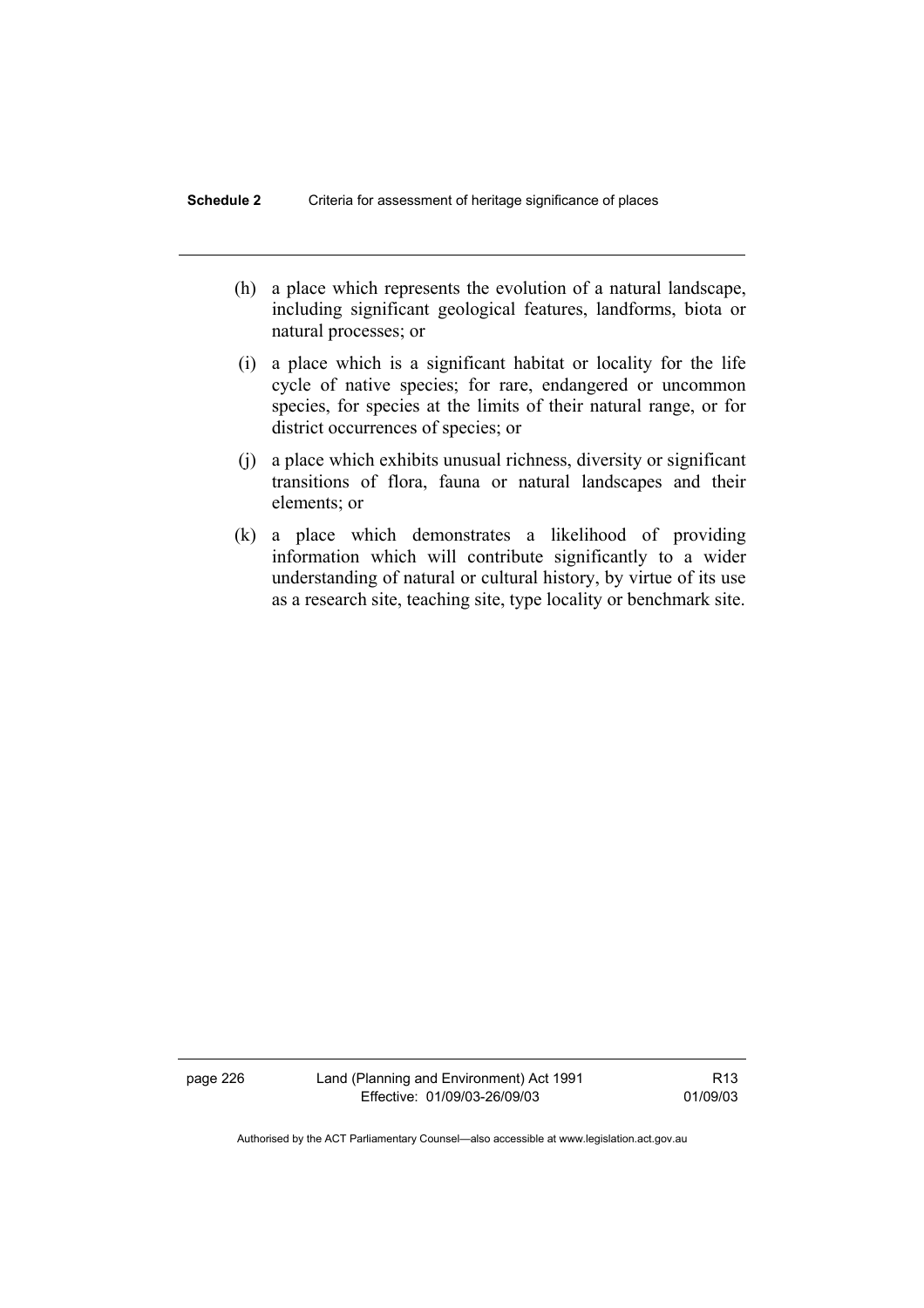# **Schedule 3 Content of preliminary assessments**

#### (see s 115)

- **1** The following format is to be used for a preliminary assessment required under section 115.
	- 1. **General Information**
	- 1.1 **Name and address of proponent** This is to include the details of any ACT government authority or agency.
	- 1.2 **Details of the contact** This is to include the contact officer within any ACT government authority or agency.
	- 1.3 **Status of the project** Advise the current position on the planning of the project, studies commenced or planned and the proposed targets for planning, development or construction.

#### 1.4 **Location of the project**

- (a) project site description sufficient for precise location on a map or a map included to show the exact site location;
- (b) information on possible future extensions.

#### 1.5 **Description of the project**

- (a) the type and form of the project including supporting developments including those not the responsibility of the proponent;
- (b) the purpose and need for the project, intended utilisation and operation of the facilities;
- (c) the relationship of the project with surrounding development, to connected facilities and services or to other proposed projects.

page 227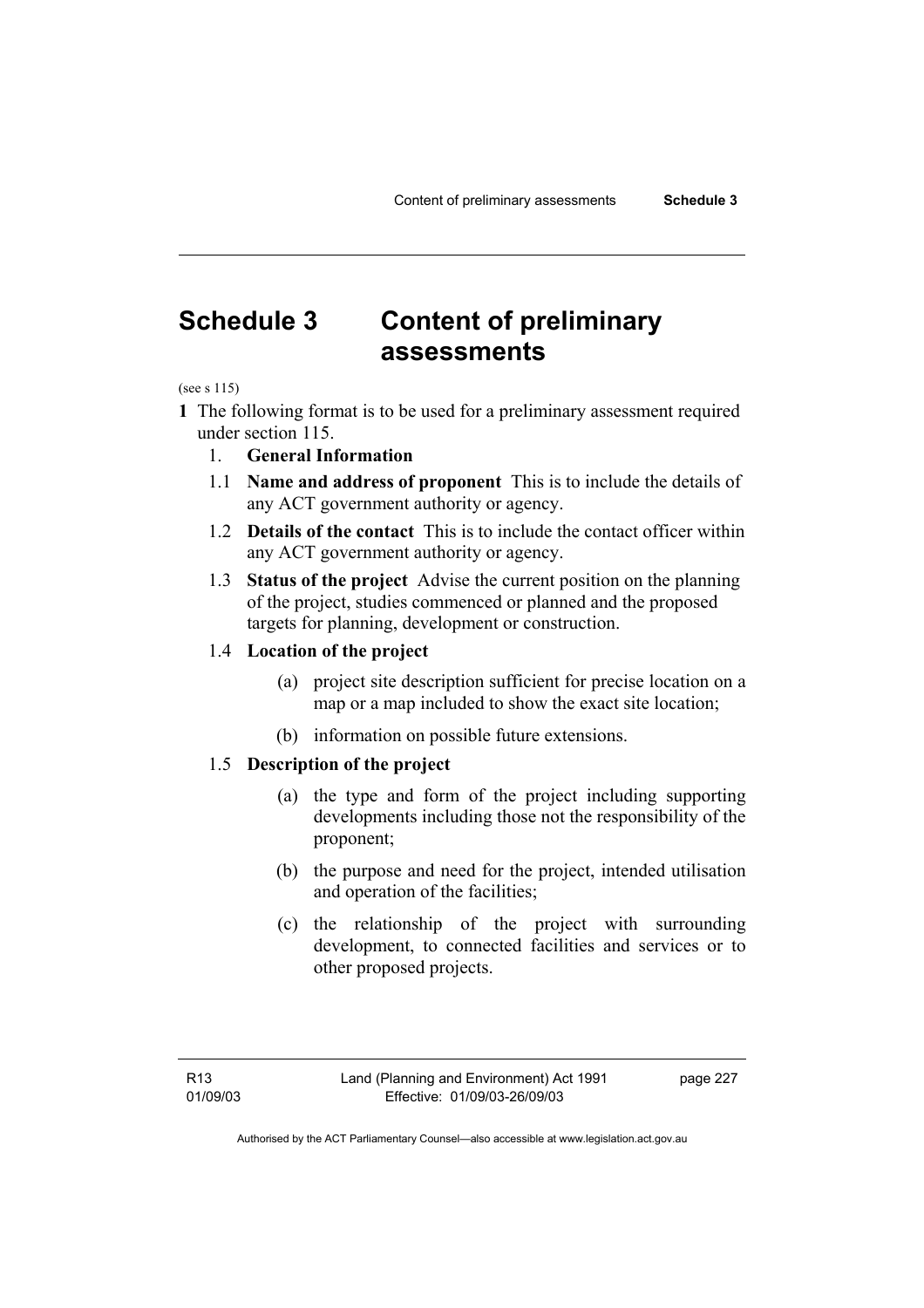#### **2 Existing Environmental Conditions**

- 2.1 **Description of project site** A brief description of the overall appearance and current land use with mention made of any special features including the built and natural heritage factors (if any) of the site.
- 2.2 **Description of region surrounding the project site** Significant differences between the site and surrounding areas should be noted—eg variation in population density, watershed, proximity to watercourses and water bodies.
- 2.3 **Current land use policy and lease conditions of the site**
- **3 Potential Impact of the Project on the Environment** 
	- 3.1 **On the physical environment**
	- 3.2 **On the human environment**
	- 3.3 **On the non-human biological environment**
	- 3.4 **Potentially beneficial impacts**
- **4 Summary and Conclusions** 
	- 4.1 A summary of the potential benefits and disadvantages of the project. Can the benefits to the community be said to offset any unavoidable permanent or temporary adverse effects?

page 228 Land (Planning and Environment) Act 1991 Effective: 01/09/03-26/09/03

R13 01/09/03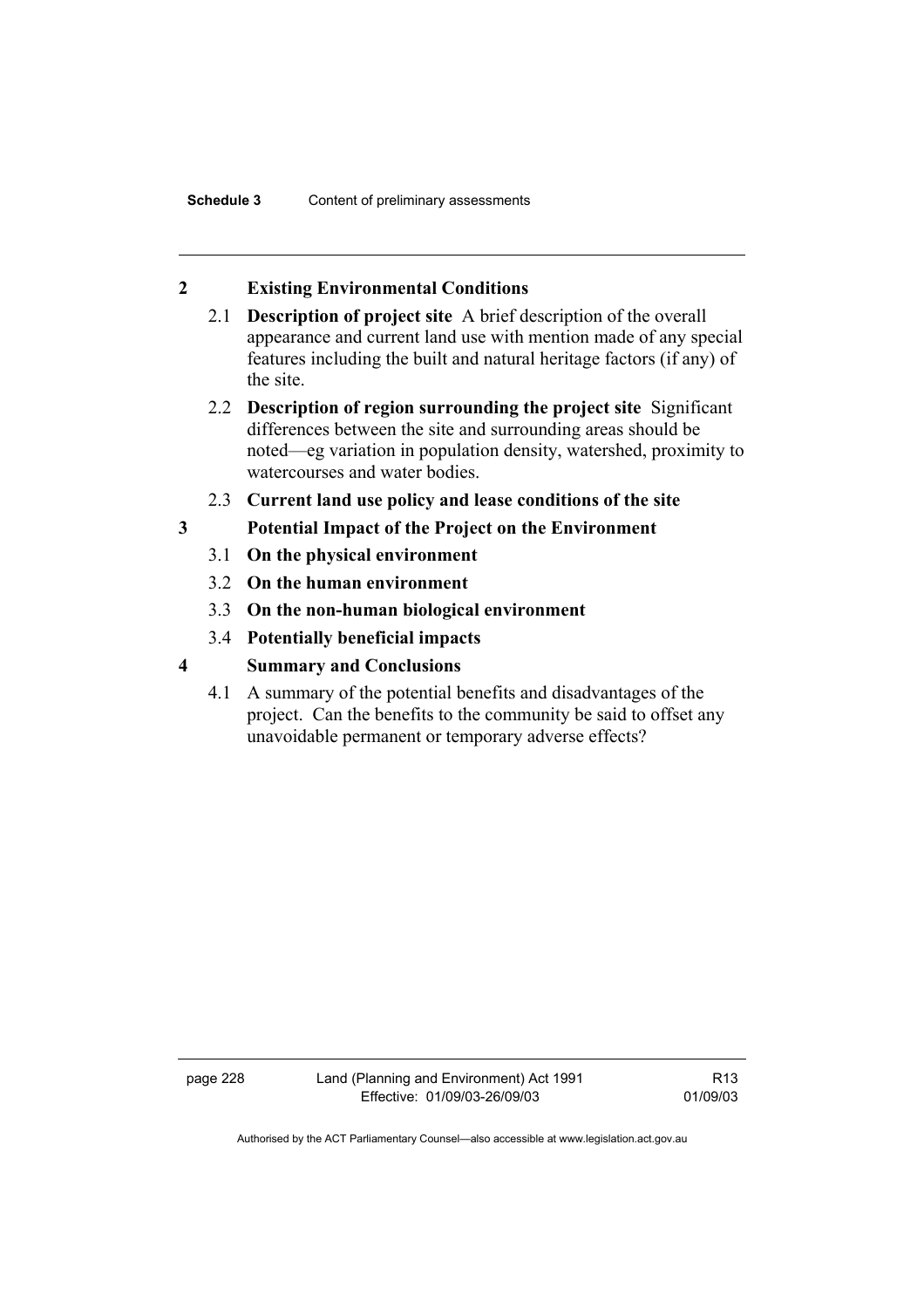# **Schedule 4 Decisions reviewable by AAT**

(see s 275, 282A)

# **Part 4.1 Reviewable decisions under part 6**

| column 1       | column <sub>2</sub>            | column 3          | column 4                                 |
|----------------|--------------------------------|-------------------|------------------------------------------|
| item           | decision-maker                 | section of<br>Act | decision                                 |
| 1              | planning and land<br>authority | 228(2)            | refusing to approve<br>application       |
| $\overline{2}$ | relevant authority             | 230               | refusing to approve<br>application       |
| 3              | planning and land<br>authority | 233(3)            | refusing to grant extension of<br>period |
| $\overline{4}$ | relevant authority             | 245               | giving approval subject to<br>condition  |
| 5              | planning and land<br>authority | 245(4)            | refusing to approve<br>amendment         |
| 6              | planning and land<br>authority | 246A              | refusing to approve<br>application       |
| 7              | planning and land<br>authority | 246A              | giving approval subject to<br>condition  |
| 8              | planning and land<br>authority | 247(2)            | refusing to amend approval               |

R13 01/09/03 Land (Planning and Environment) Act 1991 Effective: 01/09/03-26/09/03

page 229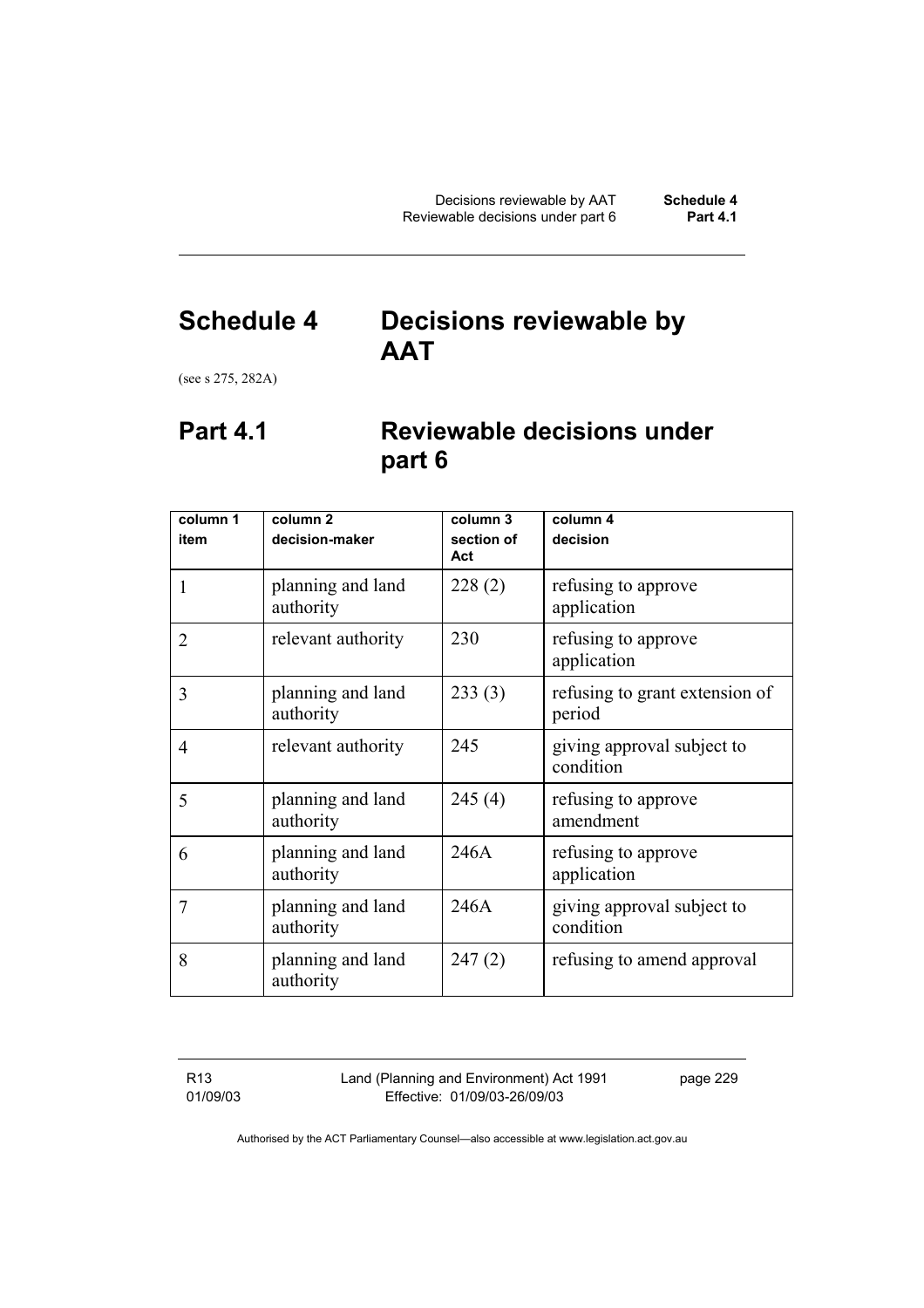| <b>Schedule 4</b> | Decisions reviewable by AAT |
|-------------------|-----------------------------|
| <b>Part 4.2</b>   | Other reviewable decisions  |

| column 1<br>item | column 2<br>decision-maker     | column 3<br>section of<br>Act | column 4<br>decision      |
|------------------|--------------------------------|-------------------------------|---------------------------|
|                  | planning and land<br>authority | 252(2)                        | refusing to extend period |
| 10               | relevant authority             | 253                           | revoking approval         |

# **Part 4.2 Other reviewable decisions**

| column 1<br>item | column <sub>2</sub><br>decision-maker | column 3<br>section of | column 4<br>decision                                                                         |
|------------------|---------------------------------------|------------------------|----------------------------------------------------------------------------------------------|
| 1                | heritage council                      | Act<br>59 $(3)$        | including provision in interim<br>heritage places register                                   |
| $\overline{2}$   | heritage council                      | 59 $(3)$               | refusing application for<br>inclusion of provision in<br>interim heritage places register    |
| 3                | heritage council                      | 62 $(1)$ (b)           | revision of interim heritage<br>places register by removal of<br>provision relating to entry |
| 4                | Minister                              | 64                     | acquiring place or object                                                                    |
| 5                | Minister                              | 69 $(1)(a)$            | directing heritage council to<br>notify interim heritage places<br>register                  |
| 6                | Minister                              | 73 $(1)(a)$            | directing heritage council to<br>notify interim heritage places<br>register                  |
| 7                | Minister                              | 76(1)                  | refusing to compensate                                                                       |
| 8                | Minister                              | 82(1)                  | declaring information to be<br>restricted information                                        |

page 230 Land (Planning and Environment) Act 1991 Effective: 01/09/03-26/09/03

R13 01/09/03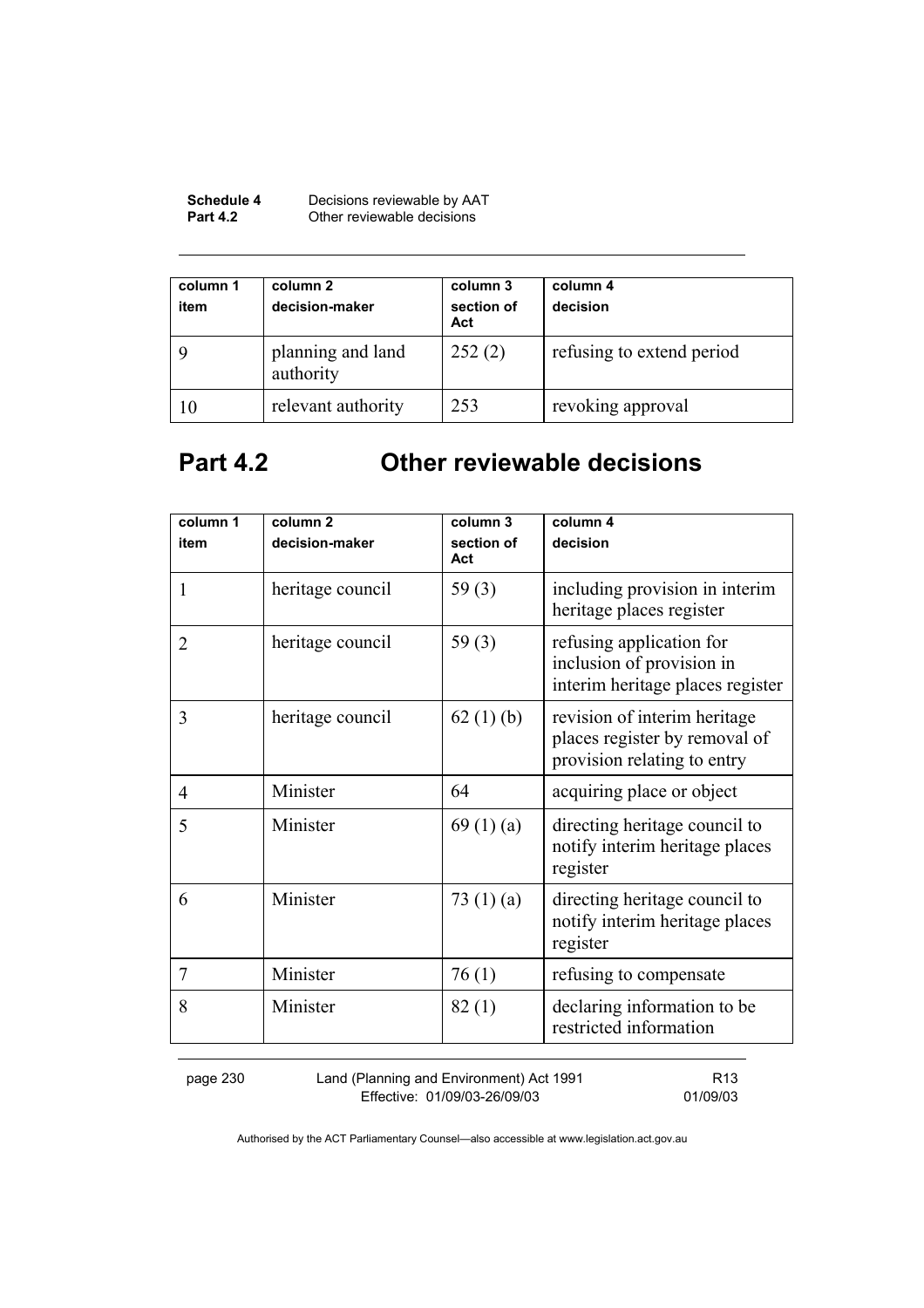Decisions reviewable by AAT **Schedule 4**  Other reviewable decisions **Part 4.2** 

| column 1<br>item | column <sub>2</sub><br>decision-maker | column 3<br>section of<br>Act | column 4<br>decision                                                                                              |
|------------------|---------------------------------------|-------------------------------|-------------------------------------------------------------------------------------------------------------------|
| 9                | heritage council                      | 84(2)                         | refusing to approve<br>publication of restricted<br>information about Aboriginal<br>place                         |
| 10               | planning and land<br>authority        | 167(3)                        | deciding that person not<br>eligible for grant of lease of<br>specified class                                     |
| 11               | planning and land<br>authority        | 167(5)                        | refusing to consent to<br>assignment, transfer or<br>subletting of lease or parting<br>of possession of leasehold |
| 12               | planning and land<br>authority        | 170(1)                        | terminating person's right to<br>grant of lease                                                                   |
| 13               | planning and land<br>authority        | 171(2)                        | refusing to grant further<br>residential lease                                                                    |
| 14               | planning and land<br>authority        | 171A(1)                       | refusing to grant further rural<br>lease                                                                          |
| 15               | planning and land<br>authority        | 172(2)                        | refusing to grant further lease<br>other than residential or rural<br>lease                                       |
| 16               | planning and land<br>authority        | 174(2)                        | determining market value of<br>improvements                                                                       |
| 17               | planning and land<br>authority        | 177(3)                        | confirming variation of rent                                                                                      |
| 18               | planning and land<br>authority        | 177(3)                        | on review of variation of rent,<br>substituting other variation                                                   |

R13 01/09/03 Land (Planning and Environment) Act 1991 Effective: 01/09/03-26/09/03

page 231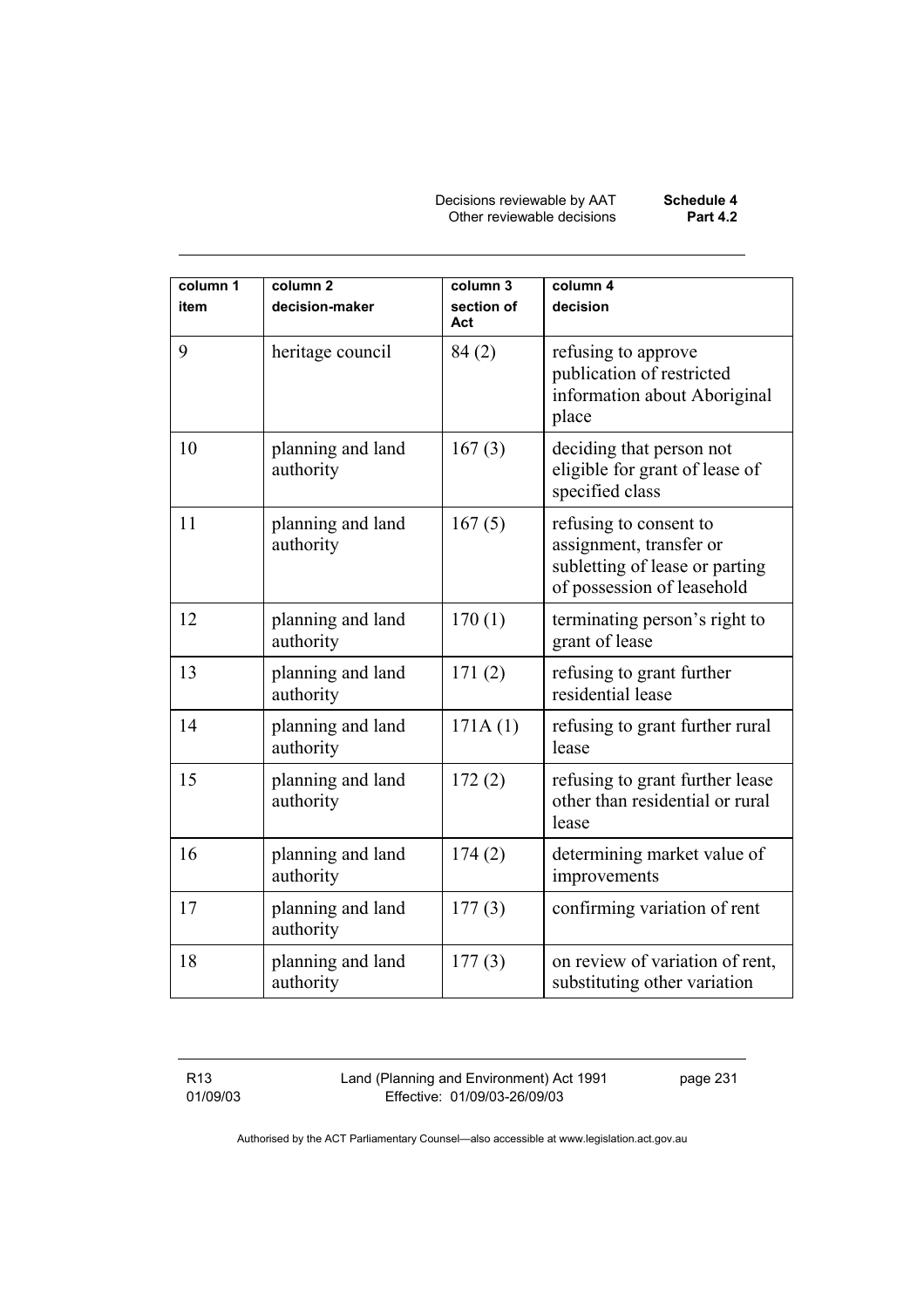#### **Schedule 4** Decisions reviewable by AAT **Part 4.2 Other reviewable decisions**

| column 1<br>item | column <sub>2</sub><br>decision-maker | column 3<br>section of<br>Act | column 4<br>decision                                                                                                                                          |
|------------------|---------------------------------------|-------------------------------|---------------------------------------------------------------------------------------------------------------------------------------------------------------|
| 19               | planning and land<br>authority        | 178(1)                        | refusing to authorise payment<br>of amount                                                                                                                    |
| 20               | planning and land<br>authority        | 179(1)                        | refusing to issue certificate of<br>compliance                                                                                                                |
| 21               | planning and land<br>authority        | 179(2)                        | on application for certificate of<br>compliance under s 179 (1)-<br>issuing certificate that building<br>and development condition<br>partially complied with |
| 22               | planning and land<br>authority        | 179(2)                        | refusing to issue certificate<br>that building and development<br>condition partially complied<br>with                                                        |
| 23               | planning and land<br>authority        | 179(2)                        | issuing certificate of<br>compliance subject to<br>condition under s 179 (3)                                                                                  |
| 24               | planning and land<br>authority        | 180(2)                        | refusing to consent to<br>assignment or transfer of lease<br>or interest in lease                                                                             |
| 25               | planning and land<br>authority        | 184A(2)                       | determining change of use<br>charge for variation of<br>nominal rent lease                                                                                    |
| 26               | planning and land<br>authority        | 184C(1)                       | refusing to remit change of use<br>charge for variation of<br>nominal rent lease                                                                              |

page 232 Land (Planning and Environment) Act 1991 Effective: 01/09/03-26/09/03

R13 01/09/03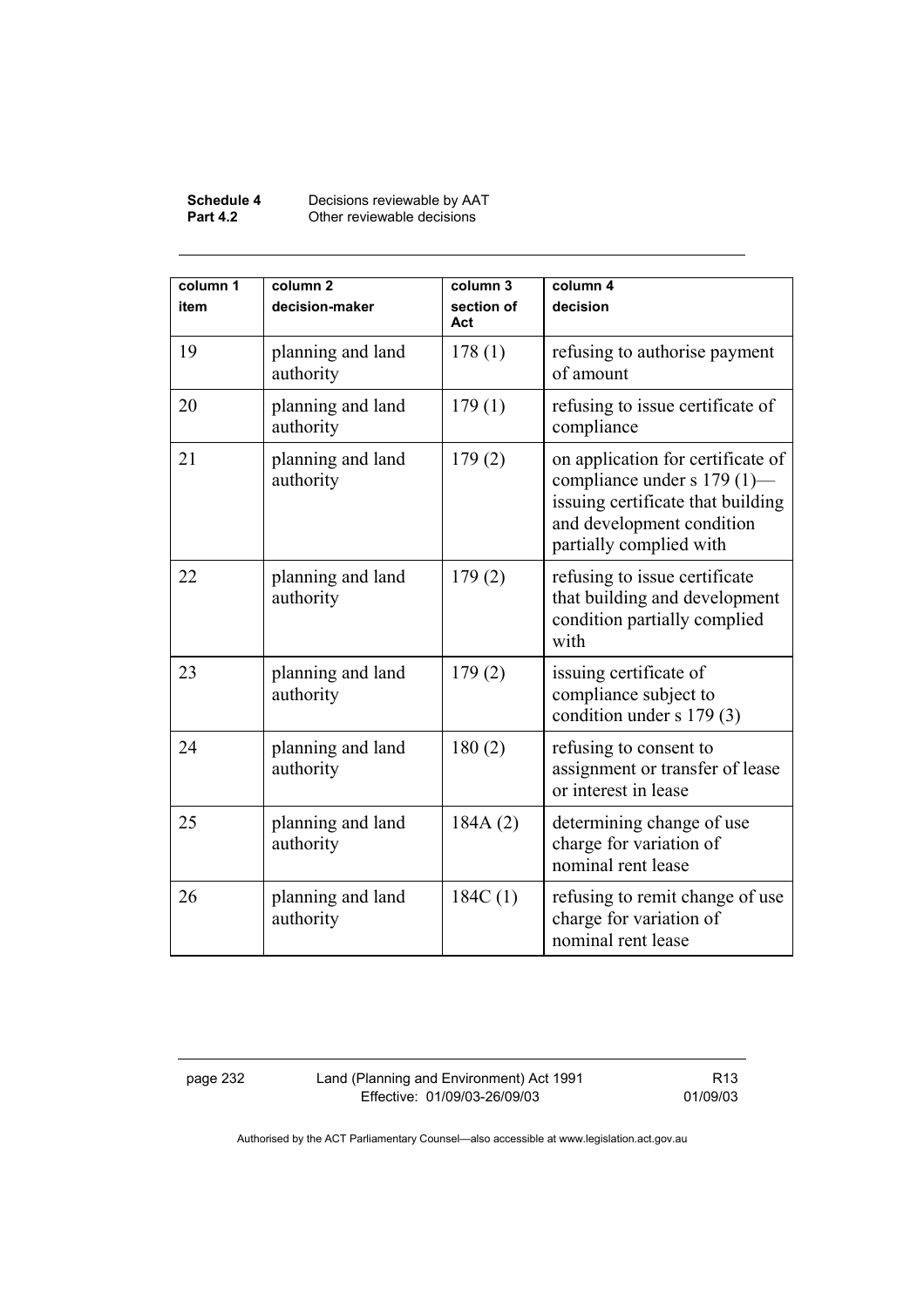Decisions reviewable by AAT **Schedule 4**  Other reviewable decisions **Part 4.2** 

| column 1<br>item | column <sub>2</sub><br>decision-maker | column 3<br>section of<br>Act | column 4<br>decision                                                                                               |
|------------------|---------------------------------------|-------------------------------|--------------------------------------------------------------------------------------------------------------------|
| 27               | planning and land<br>authority        | 184C(1)                       | remitting change of use charge<br>for variation of nominal rent<br>lease by amount less than<br>amount applied for |
| 28               | planning and land<br>authority        | 184C(2)                       | increasing change of use<br>charge for variation of<br>nominal rent lease                                          |
| 29               | planning and land<br>authority        | 184D(2)                       | reappraising rent payable<br>under rental lease                                                                    |
| 30               | planning and land<br>authority        | 186(1)(d)                     | determining amount payable<br>to reduce lease rent to nominal<br>rent                                              |
| 31               | planning and land<br>authority        | 187A(2)                       | determining change of use<br>charge for consolidation or<br>subdivision                                            |
| 32               | planning and land<br>authority        | 187C(1)                       | refusing to remit change of use<br>charge for consolidation or<br>subdivision                                      |
| 33               | planning and land<br>authority        | 187C(1)                       | remitting change of use charge<br>for consolidation or<br>subdivision by amount less<br>than amount applied for    |
| 34               | planning and land<br>authority        | 187C(2)                       | increasing change of use<br>charge for consolidation or<br>subdivision                                             |
| 35               | planning and land<br>authority        | 188(1)                        | terminating lease                                                                                                  |

R13 01/09/03 Land (Planning and Environment) Act 1991 Effective: 01/09/03-26/09/03

page 233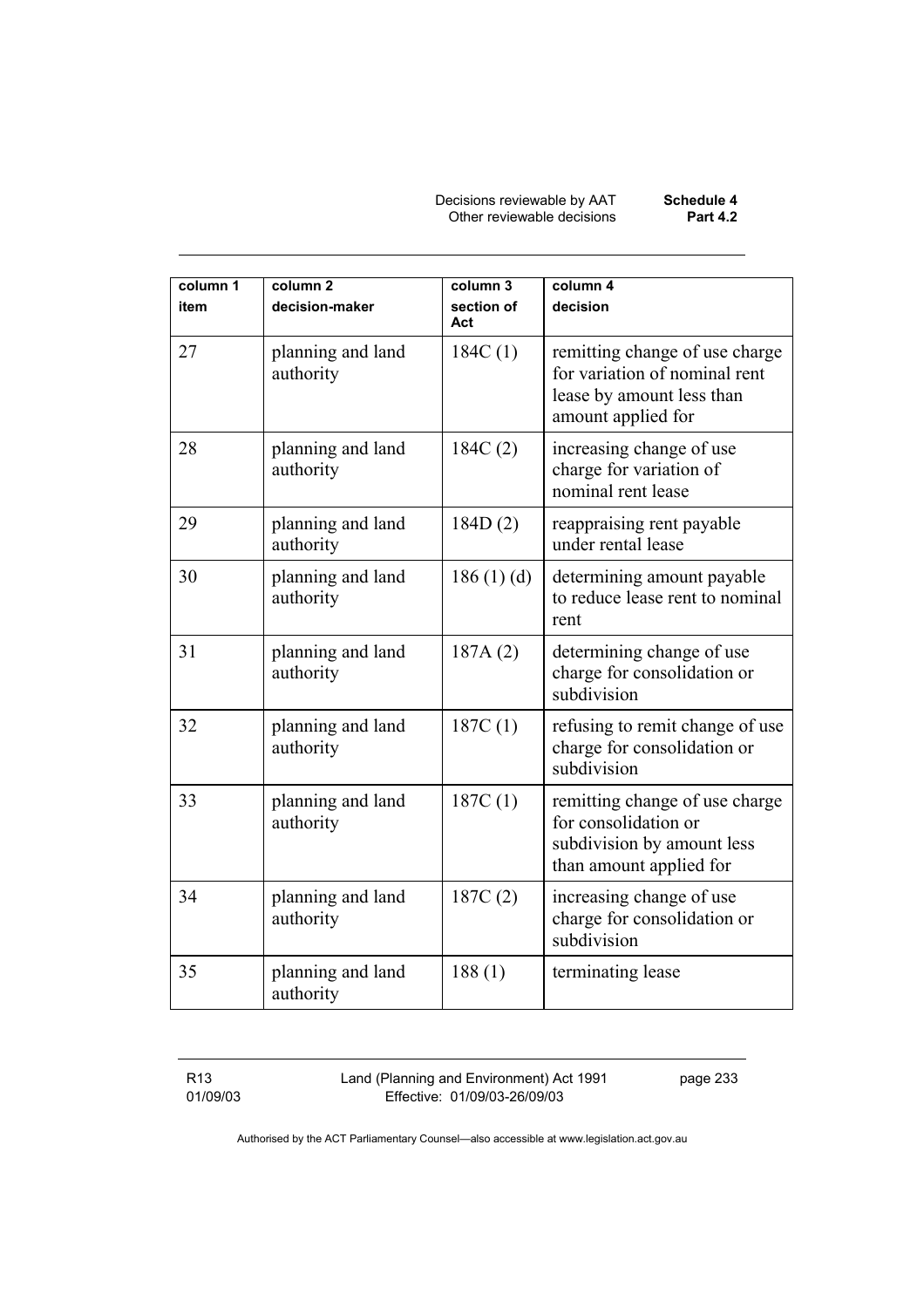| Schedule 4      | Decisions reviewable by AAT |
|-----------------|-----------------------------|
| <b>Part 4.2</b> | Other reviewable decisions  |

| column 1<br>item | column <sub>2</sub><br>decision-maker | column 3<br>section of<br>Act | column 4<br>decision                                                         |
|------------------|---------------------------------------|-------------------------------|------------------------------------------------------------------------------|
| 36               | planning and land<br>authority        | 188(3)                        | terminating licence                                                          |
| 37               | planning and land<br>authority        | 214(1)                        | refusing consent to surrender<br>of lease or part of leasehold               |
| 38               | planning and land<br>authority        | 214(2)                        | accepting surrender of lease or<br>part of leasehold subject to<br>condition |
| 39               | planning and land<br>authority        | 219(1)                        | refusing to grant right to<br>extract minerals                               |

page 234 Land (Planning and Environment) Act 1991 Effective: 01/09/03-26/09/03

R13 01/09/03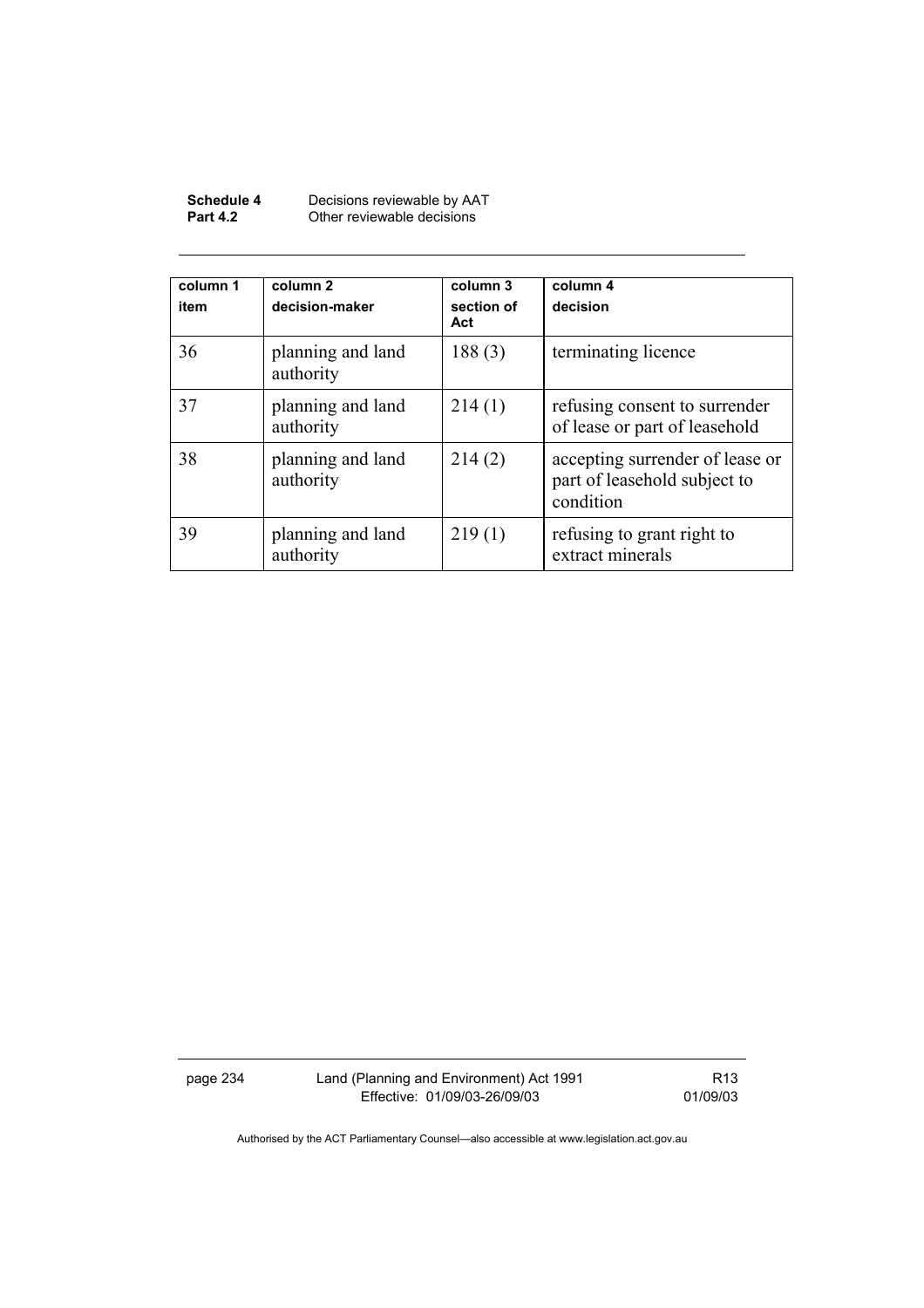# **Schedule 5 Activities subject to orders**

| (see s 4, s 258) |                                                                                                                                                                                                                                                       |                      |
|------------------|-------------------------------------------------------------------------------------------------------------------------------------------------------------------------------------------------------------------------------------------------------|----------------------|
| column 1         | column <sub>2</sub>                                                                                                                                                                                                                                   | column 3             |
| item             | activities                                                                                                                                                                                                                                            | penalty              |
| $\mathbf{1}$     | work affecting the requirements for<br>the conservation of the heritage<br>significance of places included in the<br>heritage places register or an interim<br>heritage places register conducted<br>otherwise than in accordance with an<br>approval | 200 penalty<br>units |
| $\overline{2}$   | failure to comply with—<br>a lease; or<br>(a)<br>(b) if a lease is granted subject to<br>the lessee entering into a<br>development agreement and<br>the lessee has entered into such<br>an agreement—the<br>development agreement                     | 50 penalty<br>units  |
| 4                | failure to keep a leasehold clean                                                                                                                                                                                                                     | 50 penalty<br>units  |
| 5                | undertaking a development                                                                                                                                                                                                                             | 50 penalty<br>units  |
| 6                | having a building or structure that was<br>constructed or erected without<br>approval required by—<br>(a) division 6.2 of this Act; or<br>the Buildings (Design and<br>(b)<br>Siting) Act 1964.                                                       | 50 penalty<br>units  |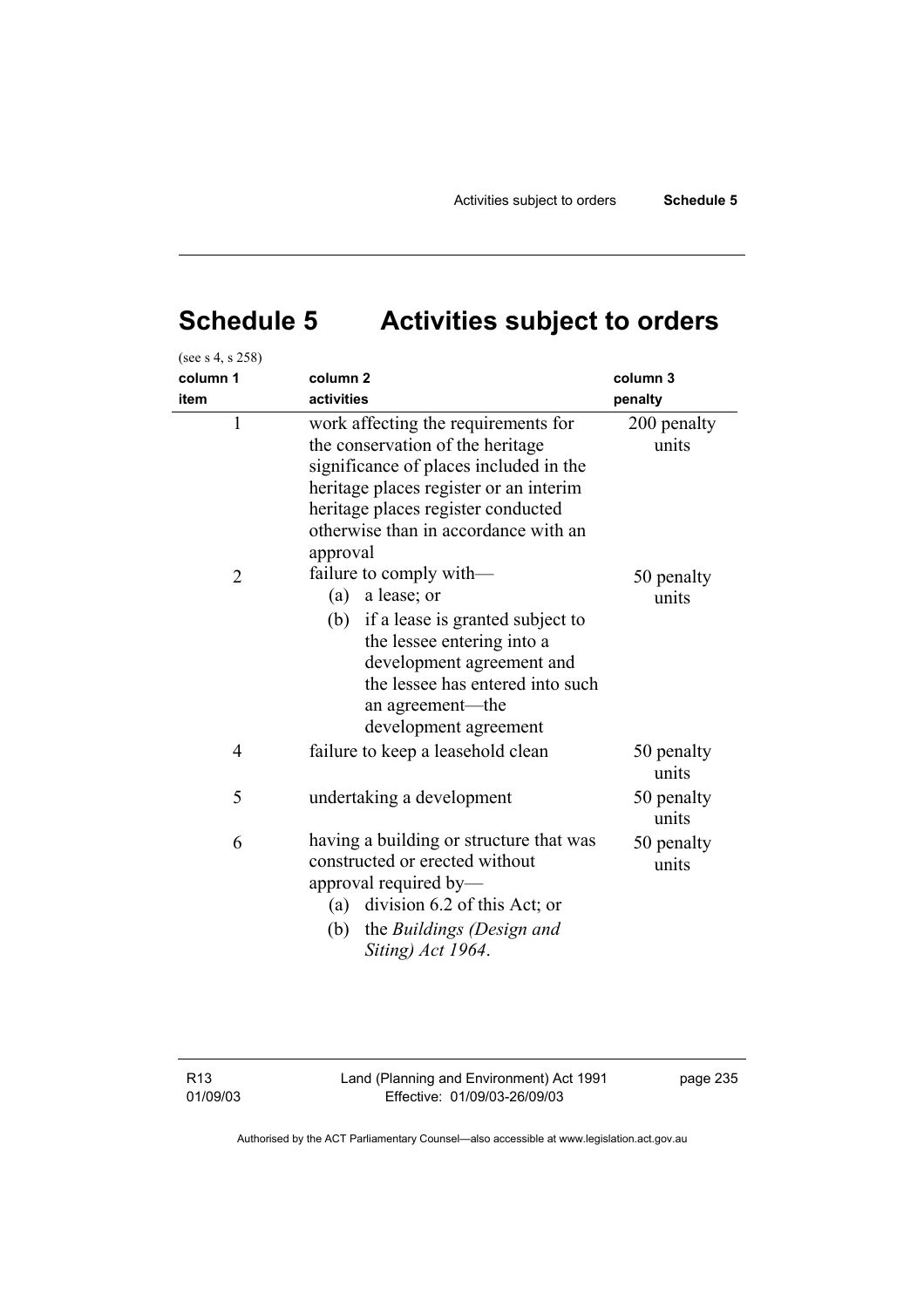# **Schedule 5** Activities subject to orders

| column 1<br>item | column <sub>2</sub><br>activities                                                                                                                                                                                                                                                             | column 3<br>penalty  |
|------------------|-----------------------------------------------------------------------------------------------------------------------------------------------------------------------------------------------------------------------------------------------------------------------------------------------|----------------------|
| 9                | permitting a tree, sapling, plant or<br>shrub to overhang a public place so as<br>to obstruct or inconvenience a person<br>in that place                                                                                                                                                      | 5 penalty units      |
| 10               | an activity which is likely to cause soil<br>erosion, or an activity that involves<br>destroying, damaging, removing or<br>otherwise interfering with vegetation<br>(living or dead) or soil between the<br>banks, or within 20m of the bank, of a<br>watercourse, or on land with a slope of | 100 penalty<br>units |
| 11               | more than 18 <sup>0</sup> from the horizontal<br>using or managing land in a way that<br>fails to control the propagation of a<br>pest animal or pest plant                                                                                                                                   | 50 penalty<br>units  |
| 12               | parking a heavy vehicle on residential<br>land in contravention of a code of<br>practice under the <i>Road Transport</i><br>(Safety and Traffic Management)<br>Regulations 2000, division 3.1.3 about<br>the parking of heavy vehicles                                                        | 20 penalty<br>units  |
| 13               | managing land held under a rural lease<br>other than in accordance with the land<br>management agreement that applies to<br>it                                                                                                                                                                | 50 penalty<br>units  |

page 236 Land (Planning and Environment) Act 1991 Effective: 01/09/03-26/09/03

R13 01/09/03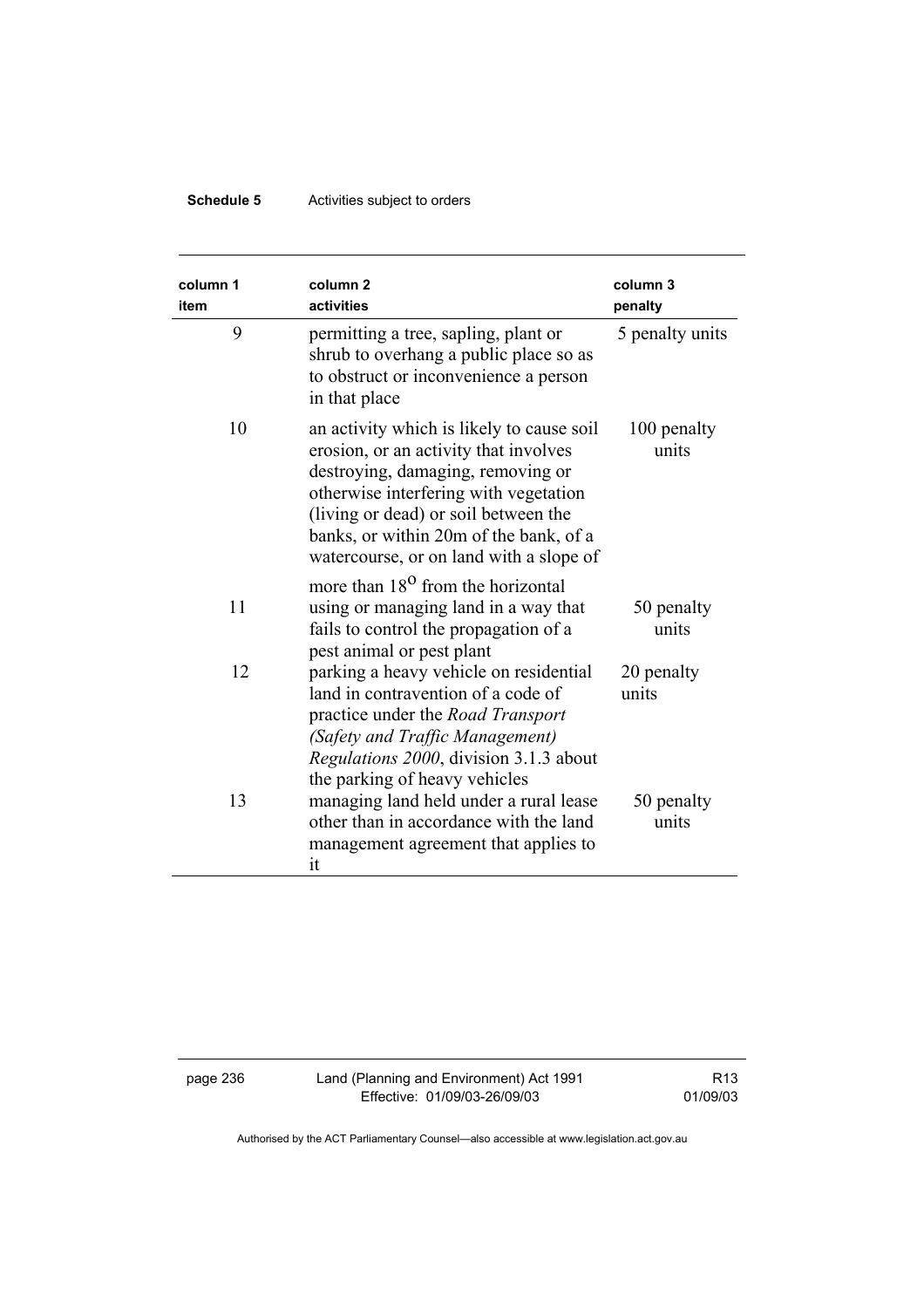# **U Dictionary**

(see s 2)

- *Note 1* The *Legislation Act 2001* contains definitions and other provisions relevant to this Act.
- *Note 2* In particular, the *Legislation Act 2001*, dict, pt 1, defines the following terms:
	- ΑΑΤ
	- administrative appeals tribunal
	- amend
	- appoint
	- change
	- conservator of flora and fauna
	- contravene
	- document
	- domestic partner (see s 169)
	- exercise
	- function
	- month
	- national capital authority
	- penalty unit
	- the Territory.

*Aboriginal object*, for part 3 (Heritage)—see section 52.

*Aboriginal place*, for part 3 (Heritage)—see section 52.

*Aboriginal tradition*, for part 3 (Heritage)—see section 52.

*application*, for part 6 (Approvals and orders)—see section 222.

*approval*, for part 6 (Approvals and orders)—see section 222.

*assessment* means an assessment made under division 4.3 (Assessments).

page 237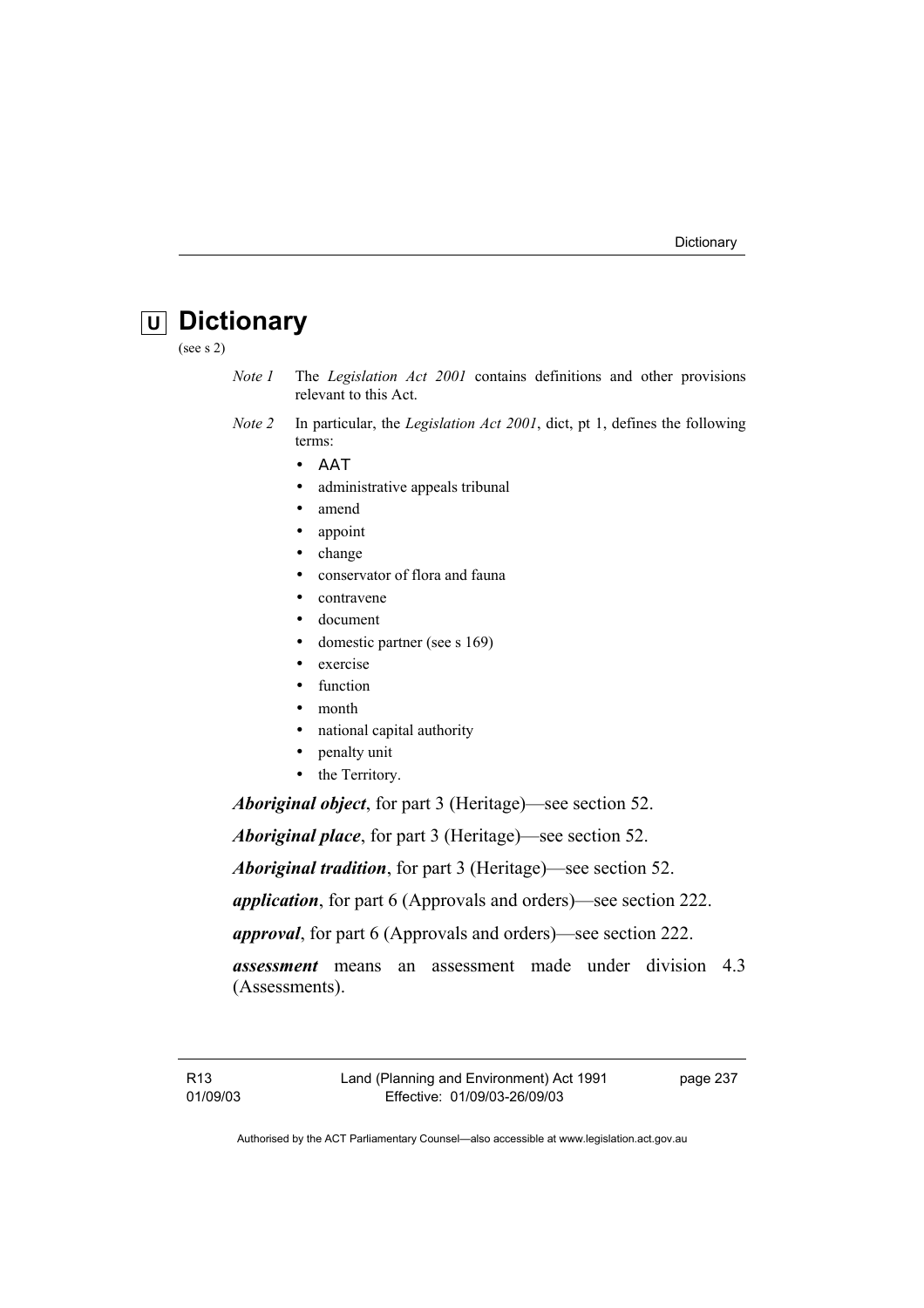## *authorised person*—

- (a) for subdivision 4.4.3 (Procedures and powers)—see section 143; and
- (b) for subdivision 6.3.2 (Rectification work)—see section 259C (1).

*background papers*, for part 2 (Planning)—see section 5.

*building*, for part 6 (Approvals and orders)—see section 222.

*building and development provision*, for part 5 (Land administration)—see section 159.

*building work*, for part 6 (Approvals and orders)—see section 222.

*chairperson*, for division 3.7 (Australian Capital Territory Heritage Council)—see section 90.

*compensation*, for subdivision 3.5.4 (Compensation claims)—see section 74.

*Note* Sdiv 3.5.4 is about compensation claims in relation to Aboriginal heritage discoveries and places.

*connected*, with an offence, for division 6.4 (Enforcement)—see section 262.

*conservation*, for part 3 (Heritage)—see section 52.

*conservator* means the conservator of flora and fauna*.*

*consolidation—*

- (a) for part 5 (Land administration)—see section 159; and
- (b) for part 6 (Approvals and orders)—see section 222.

*consultation notice*, for part 2 (Planning)—see section 19.

*controlled activity* means—

(a) an activity of a kind mentioned in schedule 5; or

| page 238 | Land (Planning and Environment) Act 1991 | R <sub>13</sub> |
|----------|------------------------------------------|-----------------|
|          | Effective: 01/09/03-26/09/03             | 01/09/03        |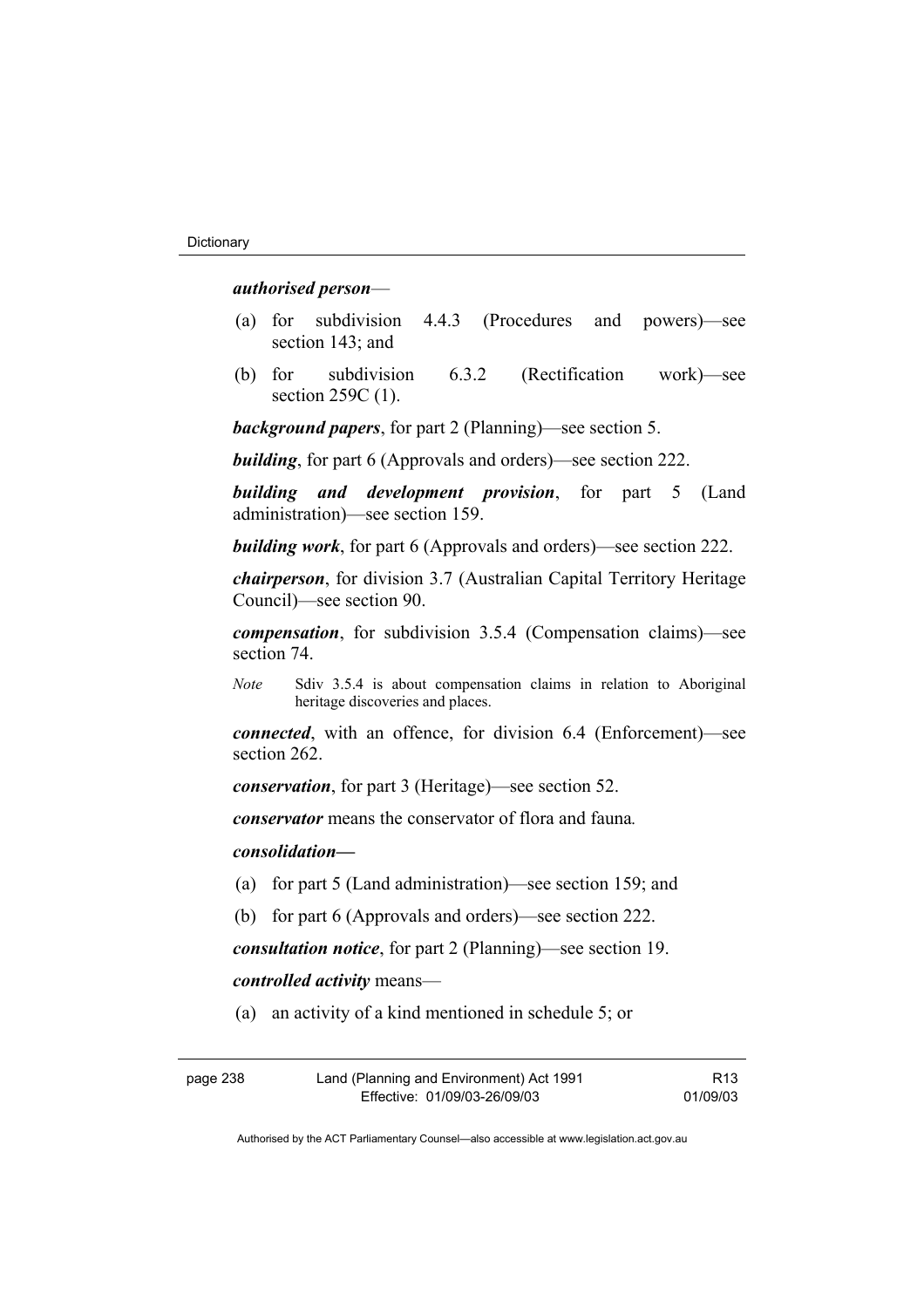(b) an activity under another Act that is declared by that Act to be a controlled activity for schedule 5.

*dealing*, for division 5.4 (Restrictions on rural leases)—see section 186B.

*defined decision*, for part 4 (Environmental assessments and inquiries)—see section 111.

*deputy chairperson*, for division 3.7 (Australian Capital Territory Heritage Council)—see section 90.

*development*, in relation to land—

- (a) for part 2 (Planning)—see section 5; and
- (b) for part 6 (Approvals and orders)—see section 222.

*discharge amount*, for division 5.4 (Restrictions on rural leases) see section 186B.

*draft plan variation*, for part 2 (Planning)—see section 5.

*earlier index number*, for division 5.4 (Restrictions on rural leases)—see section 186B.

*environmental impact*, for part 4 (Environmental assessments and inquiries)—see section 111.

*environmental impact statement*, for part 4 (Environmental assessments and inquiries)—see section 111.

*environmental report*, for part 2 (Planning)—see section 5.

*Environment Minister* means the Minister administering part 4 (Environmental assessments and inquiries).

*Executive*, for part 6 (Approvals and orders)—see section 222.

*expert member*, for division 3.7 (Australian Capital Territory Heritage Council)—see section 90.

page 239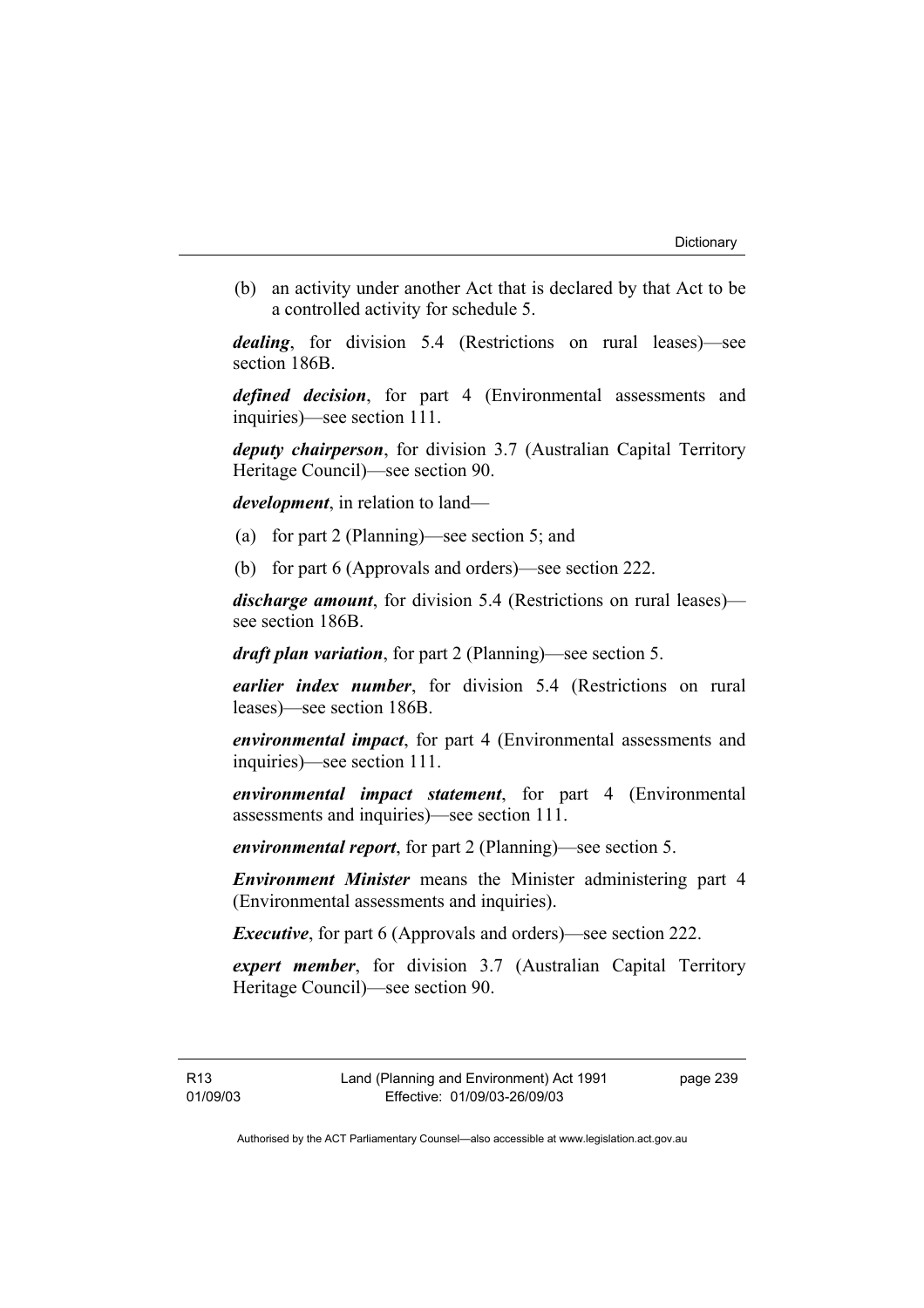## *formal error* means—

- (a) a clerical error; or
- (b) an error arising from an accidental slip or omission; or
- (c) a defect of form.

*heritage council* means the Australian Capital Territory Heritage Council established under section 91.

*heritage object*, for part 3 (Heritage)—see section 52.

*heritage objects register*, for division 3.7 (Australian Capital Territory Heritage Council)—see section 90.

*heritage place*, for part 3 (Heritage)—see section 52.

*heritage places register* means the register of heritage places incorporated in the plan.

*heritage significance* means archaeological, historic, aesthetic, architectural, scientific, natural or social significance, or other special significance in relation to the environment, for the present community, and for future generations.

*holding period*, for division 5.4 (Restrictions on rural leases)—see section 186B.

*index number*, for division 5.4 (Restrictions on rural leases)—see section 186G.

*inquiry* means an inquiry conducted under division 4.4 (Inquiries).

*inspector*, for part 6 (Approvals and orders), means a person appointed as an inspector under section 263 (1).

*interim heritage places register*—see section 52.

*interim variation*, in relation to the heritage places register, for part 3 (Heritage)—see section 52.

| page 240 |  |
|----------|--|
|----------|--|

R13 01/09/03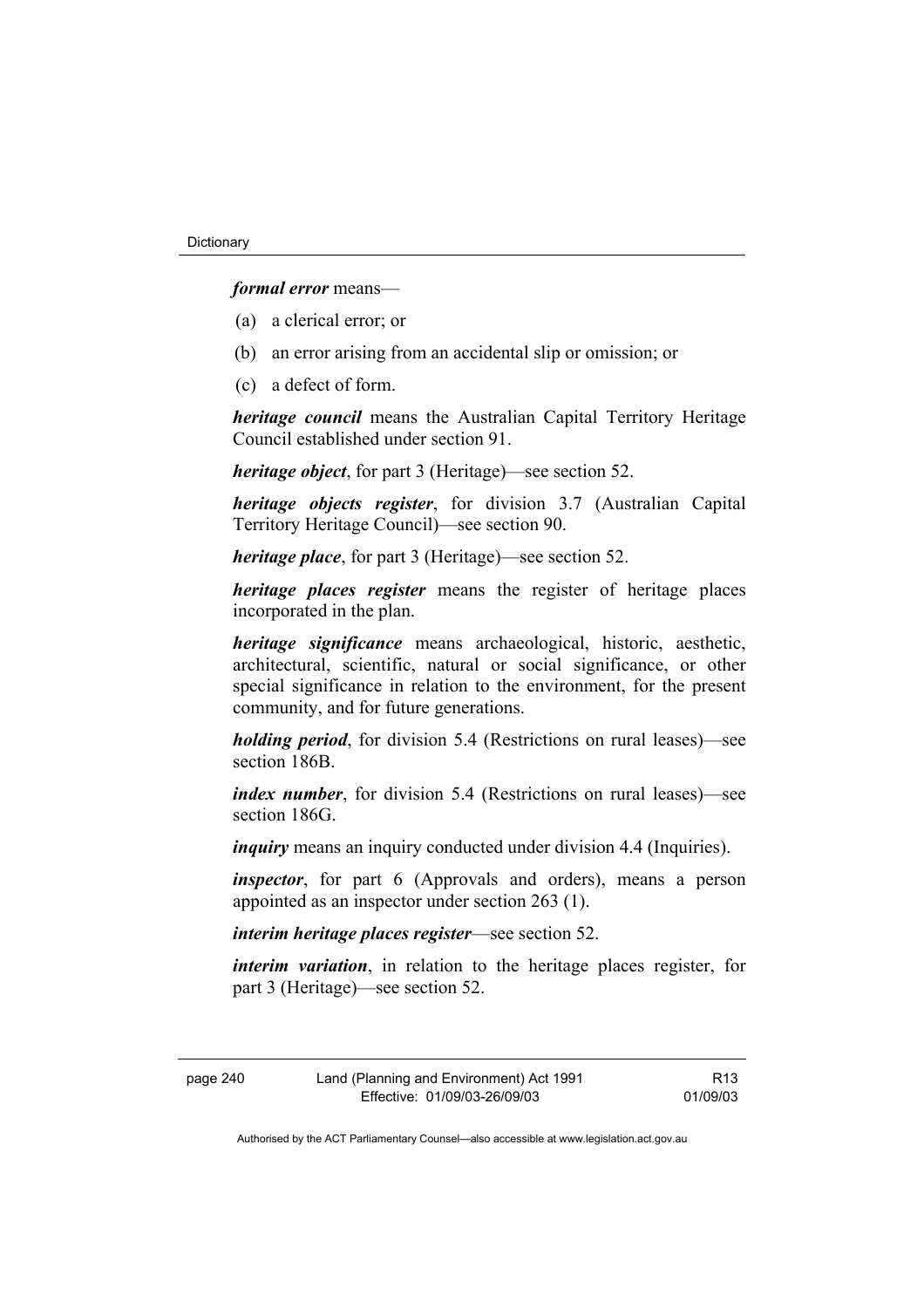### *land*—

- (a) for part 2 (Planning)—see section 5; and
- (b) for part 4 (Environmental assessments and inquiries)—see section 111

*land management agreement* means an agreement under section 186C.

*Note* A reference to an instrument (including a land management agreement) includes a reference to the instrument as originally made and as amended (see *Legislation Act 2001*, s 102).

*later index number*, for division 5.4 (Restrictions on rural leases) see section 186B.

#### *lease—*

- (a) for part 5 (Land administration)—see section 159; and
- (b) for part 6 (Approvals and orders)—see section 222.

*lessee—*

- (a) for part 5 (Land administration)—see section 159; and
- (b) for part 6 (Approvals and orders)—see section 222.

*long lease*, for division 5.4 (Restrictions on rural leases)—see section 186B.

*market value*, for part 5 (Land administration)—see section 159.

*member*, for division 3.7 (Australian Capital Territory Heritage Council)—see section 90.

*national capital plan*, for part 2 (Planning)—see section 5.

*natural environment*, for schedule 1 (Management objectives for public land)—see section 195 (6).

*new application*, for subdivision 6.2.4 (Reconsideration of applications for approval)—see section 245A.

| R13      | Land (Planning and Environment) Act 1991 | page 241 |
|----------|------------------------------------------|----------|
| 01/09/03 | Effective: 01/09/03-26/09/03             |          |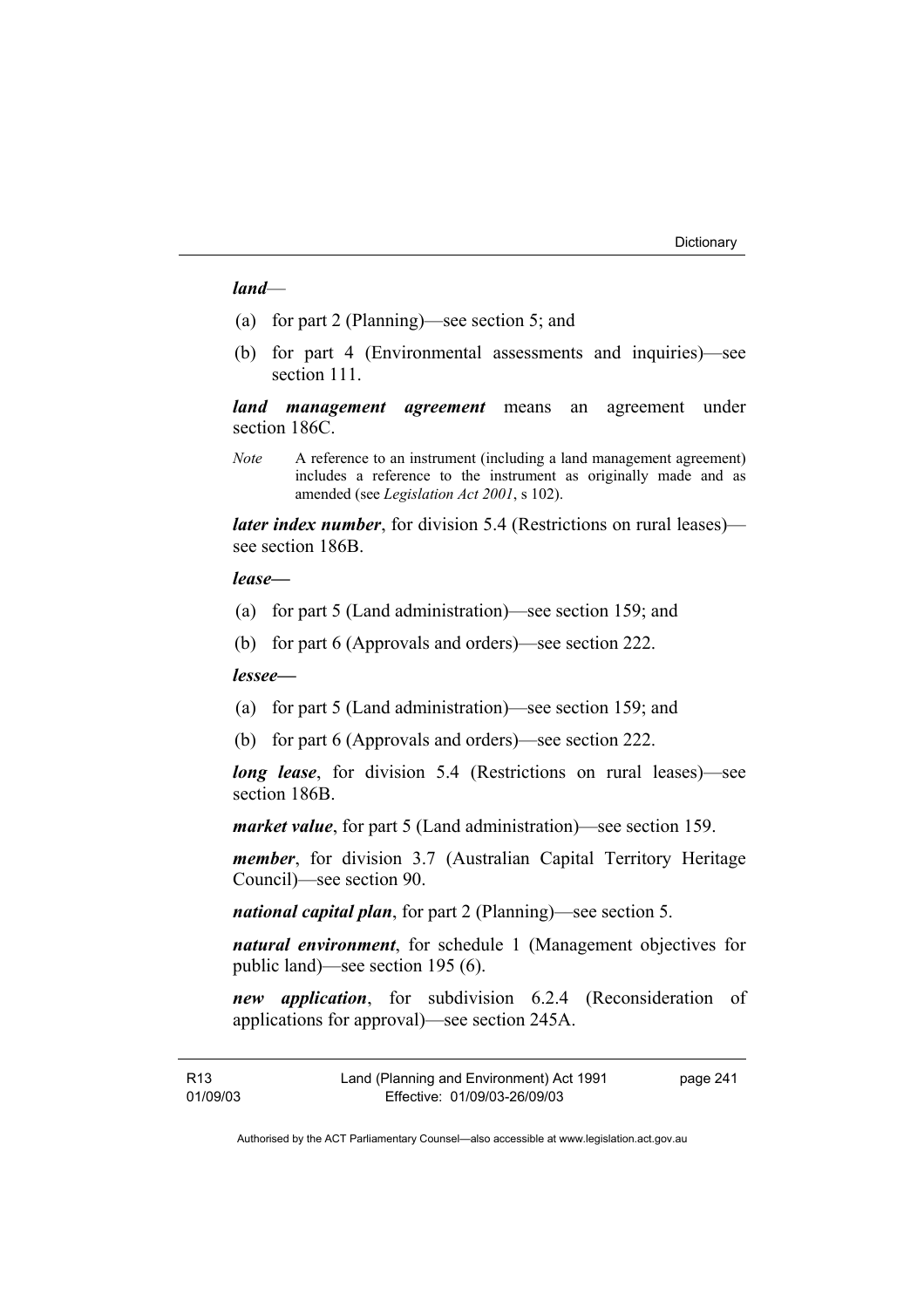*newspaper* means a newspaper published and circulating in the ACT.

*nominal rent lease*, for part 5 (Land administration)—see section 159.

*objection*, for part 6 (Approvals and orders)—see section 222.

*occupier*—

- (a) for subdivision 4.4.3 (Procedures and powers)—see section 143; and
- (b) for division 6.4 (Enforcement)—see section 262.

*offence*, for division 6.4 (Enforcement)—see section 262.

*order*, for part 6 (Approvals and orders)—see section 222.

*original application*, for subdivision 6.2.4 (Reconsideration of applications for approval)—see section 245A.

*original decision*, for subdivision 6.2.4 (Reconsideration of applications for approval)—see section 245A.

*panel*, for part 4 (Environmental assessments and inquiries)—see section 111.

*permanent member*, for division 3.7 (Australian Capital Territory Heritage Council)—see section 90.

*pest animal* means an animal declared to be a pest animal under section 261.

*pest plant* means a plant declared to be a pest plant under section 261.

*place*, for subdivision 4.4.3 (Procedures and powers)—see section 143.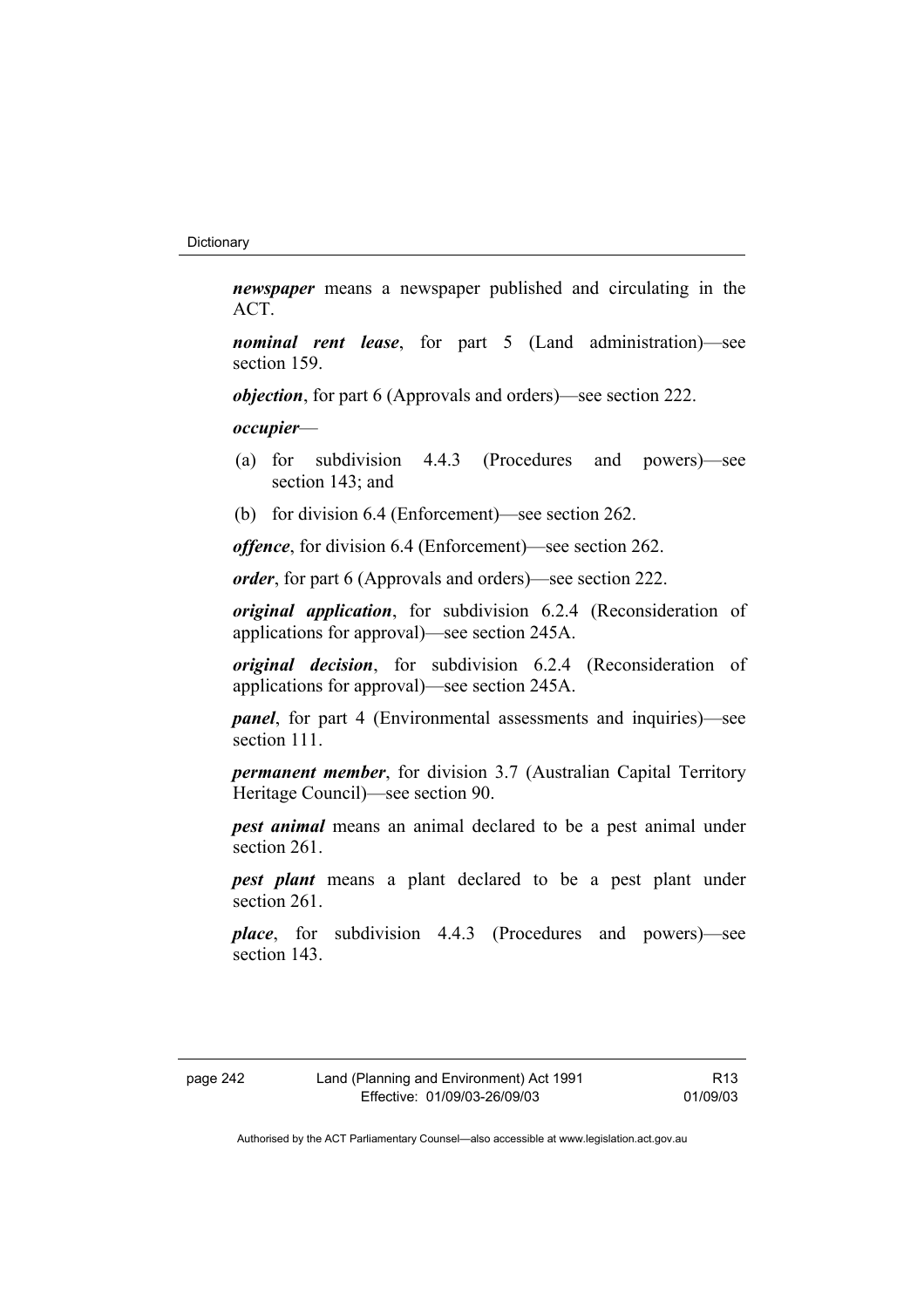*plan* means the Territory plan.

*Note* A reference to an instrument (including the plan) includes a reference to the instrument as originally made and as amended (see *Legislation Act 2001*, s 102).

*plan of management*, for division 5.7 (Public land)—see section 191.

*preliminary assessment*, for part 4 (Environmental assessments and inquiries)—see section 111.

*prescribed period*, for part 6 (Approvals and orders)—see section 222.

*prohibition notice*, for part 6 (Approvals and orders)—see section 260 (1).

*proponent*, for part 4 (Environmental assessments and inquiries) see section 111.

*provision*, of a lease, for part 5 (Land administration)—see section 159.

*public car park*, for part 5 (Land administration)—see section 159.

*public environment report*, for part 4 (Environmental assessments and inquiries)—see section 111.

*public land* means land identified by the plan as public land.

*rectification work*, for subdivision 6.3.2 (Rectification work)—see section 259.

*registered*, for division 3.5 (Aboriginal heritage)—see section 66.

*registered lease*, for part 5 (Land administration)—see section 159.

*registered proprietor*, for part 5 (Land administration)—see section 159.

*registration*, for division 3.5 (Aboriginal heritage)—see section 66.

R13 01/09/03 page 243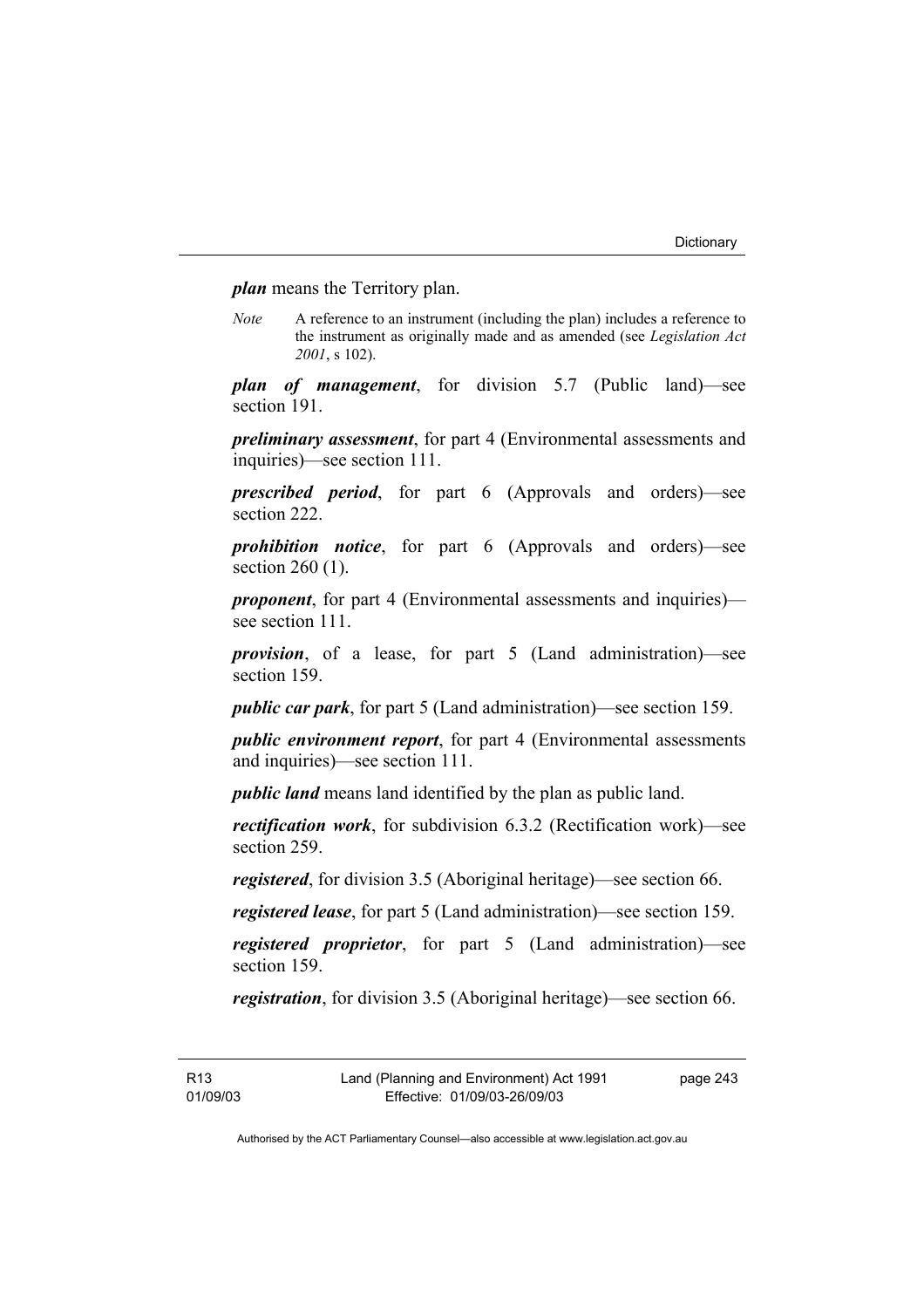*relevant Aboriginal organisation*, for part 3 (Heritage)—see section 52.

*relevant authority*, for part 6 (Approvals and orders)—see section 222.

*relevant Minister*, for part 4 (Environmental assessments and inquiries)—see section 111.

*rental lease*, for part 5 (Land administration)—see section 159.

*residential lease*, for part 5 (Land administration)—see section 159.

*restricted information*, for part 3 (Heritage)—see section 52.

*rural lease*, for part 5 (Land administration)—see section 159.

*secretary*, for division 3.7 (Australian Capital Territory Heritage Council)—see section 90.

*short lease*, for division 5.4 (Restrictions on rural leases)—see section 186B.

*special Pialligo lease*, for division 5.4 (Restrictions on rural leases)—see section 186B.

*structure*, for part 6 (Approvals and orders)—see section 222.

## *subdivision—*

- (a) for part 5 (Land administration)—see section 159; and
- (b) for part 6 (Approvals and orders)—see section 222.

*sublease*, for part 5 (Land administration)—see section 159.

*sublessee*, for part 5 (Land administration)—see section 159.

# *Territory authority* means—

 (a) a body (whether or not incorporated) established by the Executive; or

| page 244 |  |
|----------|--|
|----------|--|

R13 01/09/03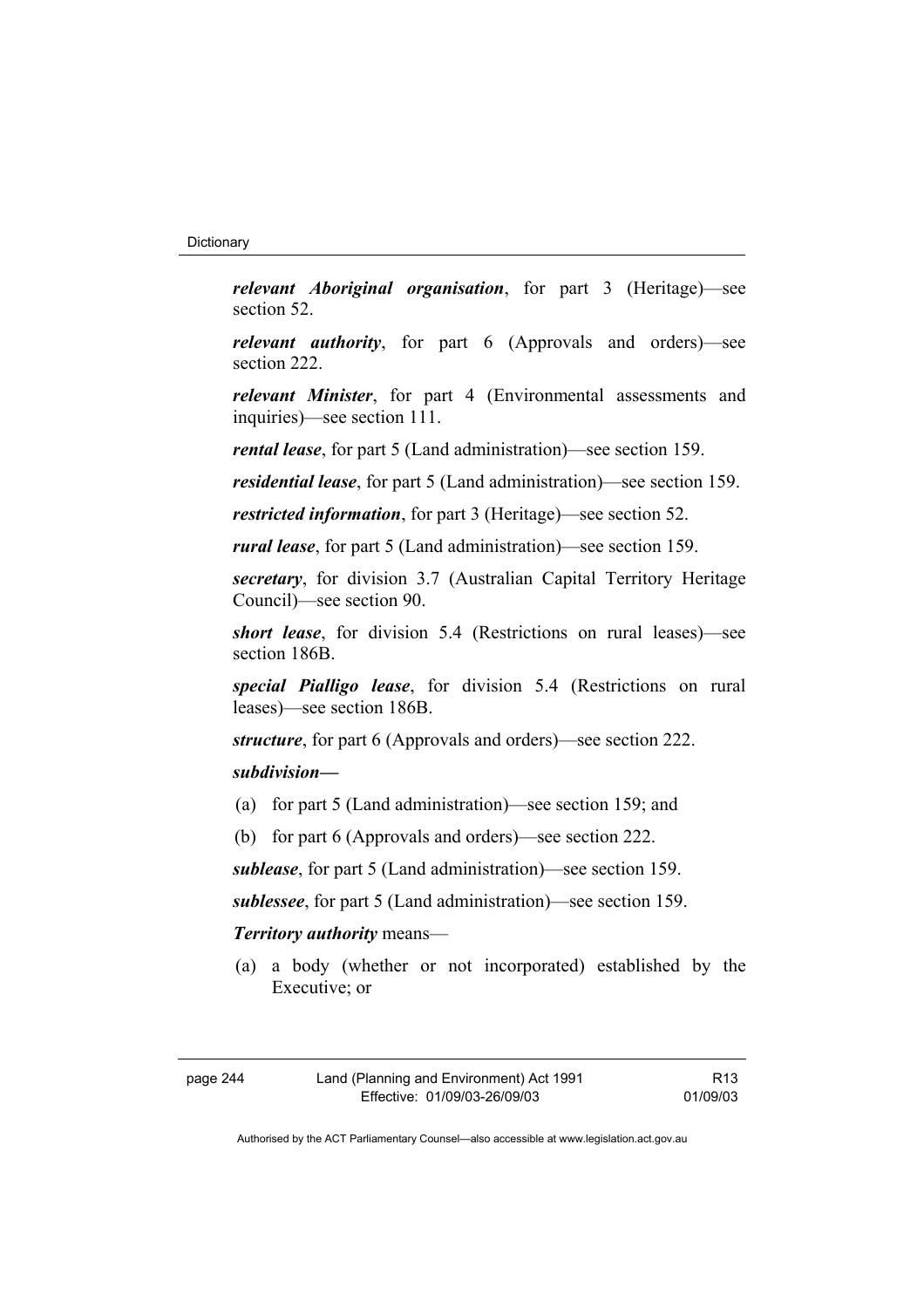(b) the holder of a position established under an Act or by the Executive.

*unregistered*, for division 3.5 (Aboriginal heritage)—see section 66. *variation*, for part 3 (Heritage)—see section 52.

*variation*, of a lease—

(a) for division 5.3 (Variation of leases)—see section 184; and

(b) for part 6 (Approvals and orders)—see section 223.

*variation*, of the plan, for part 2 (Planning)—see section 5.

*variation*, of a plan of management, for division 5.7 (Public land) see section 191.

R13 01/09/03 Land (Planning and Environment) Act 1991 Effective: 01/09/03-26/09/03

page 245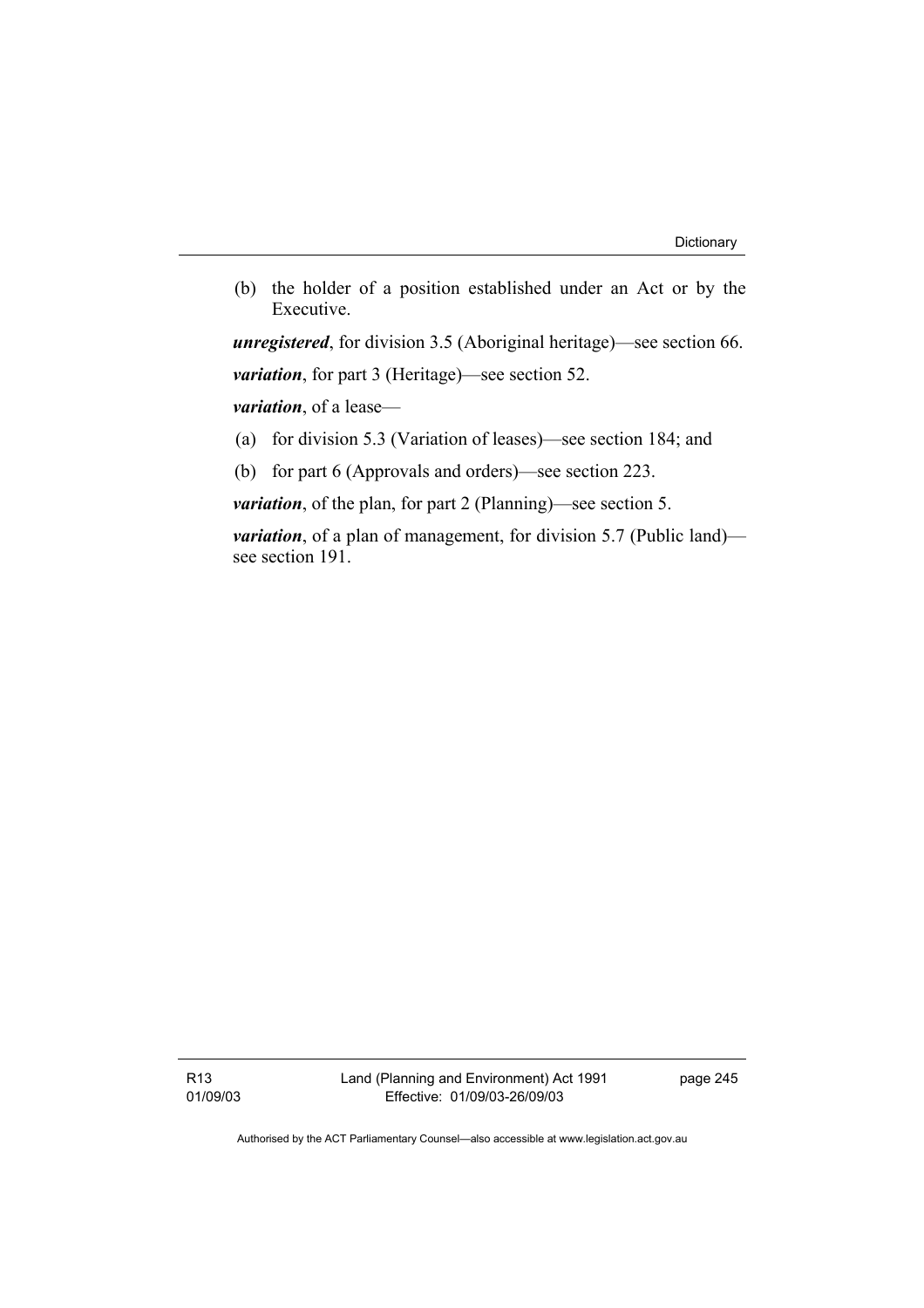1 About the endnotes

# **Endnotes**

# **1 About the endnotes**

Amending and modifying laws are annotated in the legislation history and the amendment history. Current modifications are not included in the republished law but are set out in the endnotes.

Not all editorial amendments made under the *Legislation Act 2001*, part 11.3 are annotated in the amendment history. Full details of any amendments can be obtained from the Parliamentary Counsel's Office.

Uncommenced amending laws and expiries are listed in the legislation history and the amendment history. These details are underlined. Uncommenced provisions and amendments are not included in the republished law but are set out in the last endnote.

If all the provisions of the law have been renumbered, a table of renumbered provisions gives details of previous and current numbering.

The endnotes also include a table of earlier republications.

If the republished law includes penalties, current information about penalty unit values appears on the republication inside front cover.

# **2 Abbreviation key**

| $am = amended$                             | $ord = ordinance$                         |
|--------------------------------------------|-------------------------------------------|
| $amdt = amendment$                         | orig = original                           |
| $ch = chapter$                             | $p = page$                                |
| $cl = clause$                              | par = paragraph                           |
| $def = definition$                         | pres = present                            |
| $dict = dictionary$                        | $prev = previous$                         |
| disallowed = disallowed by the Legislative | $(\text{prev})$ = previously              |
| Assembly                                   | $prov = provision$                        |
| $div =$ division                           | $pt = part$                               |
| $exp = expires/expired$                    | $r = rule/subrule$                        |
| Gaz = Gazette                              | reg = regulation/subregulation            |
| $hdg =$ heading                            | $renum = renumbered$                      |
| $IA = Interpretation Act 1967$             | $reloc = relocated$                       |
| ins = inserted/added                       | $R[X]$ = Republication No                 |
| $LA =$ Legislation Act 2001                | $RI = reissue$                            |
| $LR =$ legislation register                | s = section/subsection                    |
| LRA = Legislation (Republication) Act 1996 | $sch = schedule$                          |
| $mod = modified / modified$                | $sdiv = subdivision$                      |
| $No = number$                              | $sub =$ substituted                       |
| $num = numbered$                           | $SL = Subordinate Law$                    |
| $o = order$                                | underlining = whole or part not commenced |
| om = omitted/repealed                      | or to be expired                          |
|                                            |                                           |

| page 246 | Land (Planning and Environment) Act 1991 | R13      |
|----------|------------------------------------------|----------|
|          | Effective: 01/09/03-26/09/03             | 01/09/03 |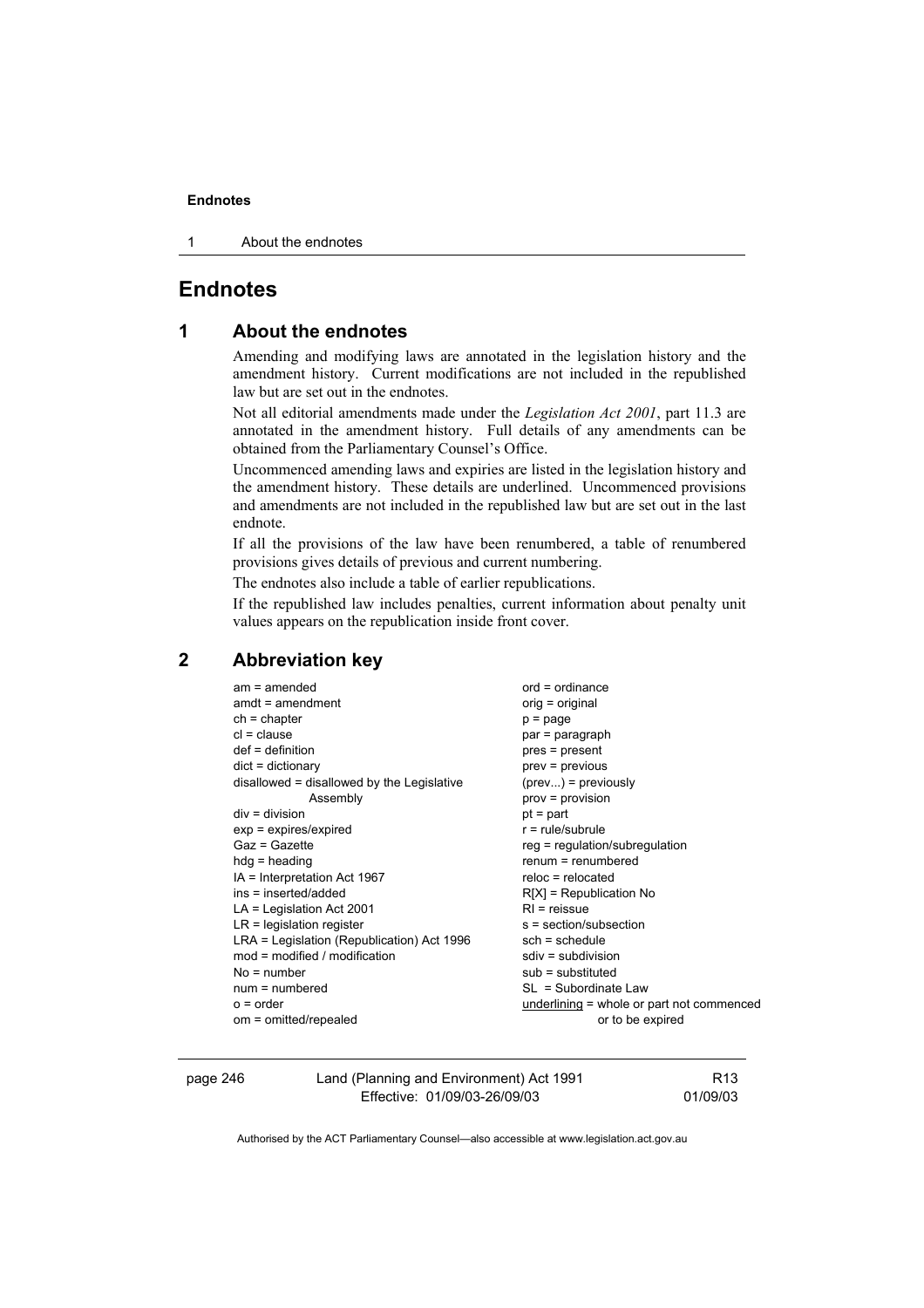# **3 Legislation history**

**Land (Planning and Environment) Act 1991 No 100**  notified 15 January 1992 s 1 and s 2 commenced 15 January 1992 remainder commenced 2 April 1992 as amended by **Land (Planning and Environment) (Amendment) Act 1992 No 32**  notified 3 July 1992 commenced 3 July 1992 **Land (Planning and Environment) (Amendment) Act 1993 No 11**  notified 1 March 1993 commenced 1 March 1993 **Acts Revision (Position of Crown) Act 1993 No 44 sch 2**  notified 27 August 1993 (Gaz 1993 No S165) sch 2 commenced 27 August 1993 (s 2) **Registrar-General (Consequential Provisions) Act 1993 No 64**  notified 6 September 1993 s 1, s 2 commenced 6 September 1993 remainder commenced 1 October 1993 (s 2 (2) and Gaz 1993 No S207) **Land (Planning and Environment) (Amendment) Act (No 2) 1993 No 75**  notified 2 November 1993 s 1, s 2 commenced 2 November 1993 remainder commenced 1 December 1993 (Gaz 1993 No S247) **Land (Planning and Environment) (Amendment) Act (No 3) 1993 No 77** 

notified 2 November 1993 s 1, s 2 commenced 2 November 1993

remainder commenced 1 December 1993 (Gaz 1993 No S243)

page 247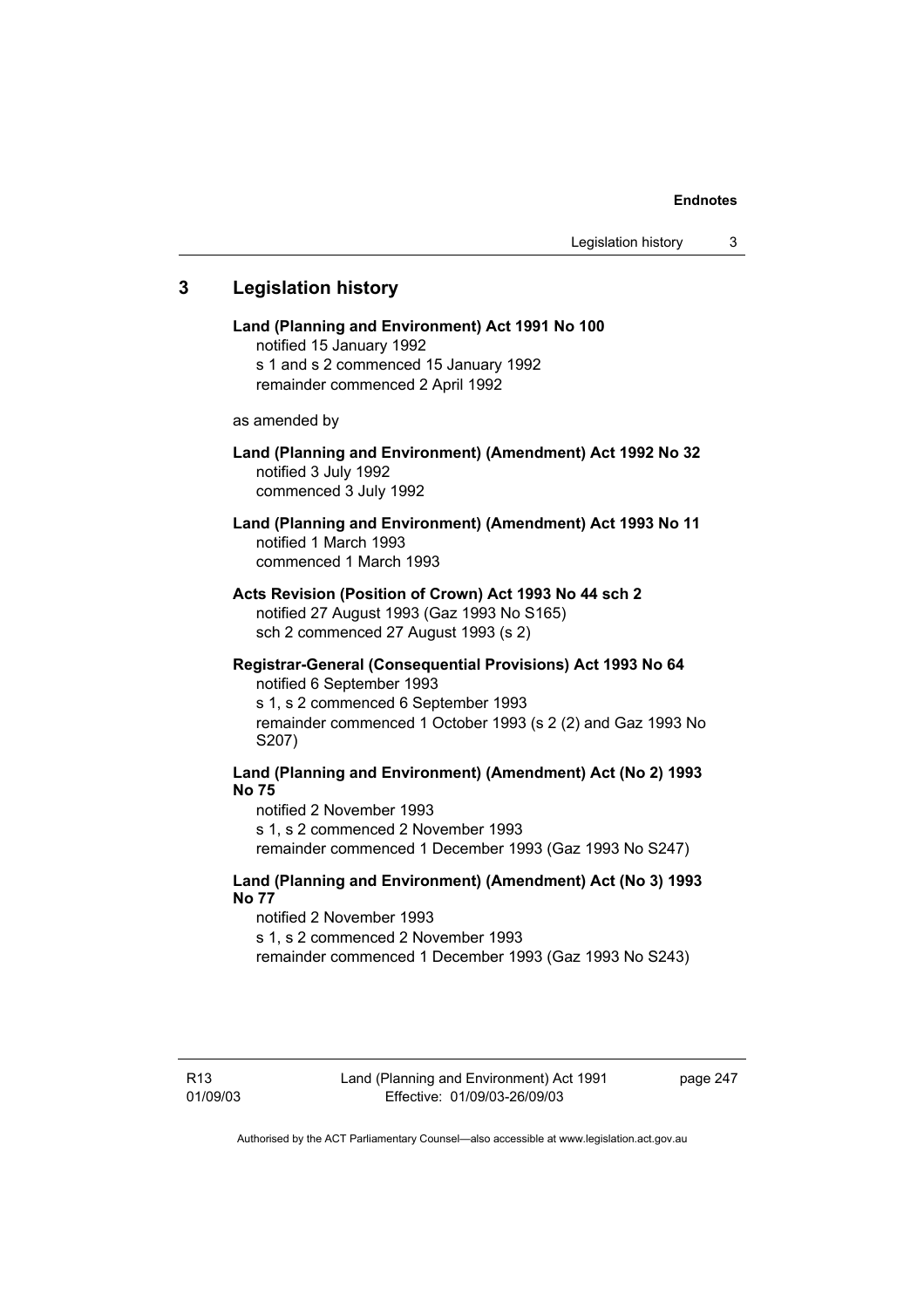3 Legislation history

|          | Real Property (Consequential Provisions) Act 1993 No 90<br>notified 17 December 1993                                                                                                                            |                 |
|----------|-----------------------------------------------------------------------------------------------------------------------------------------------------------------------------------------------------------------|-----------------|
|          | s 1, s 2 commenced 17 December 1993<br>remainder commenced 1 January 1994 (s 2 (2) and Gaz 1993 No<br>S270)                                                                                                     |                 |
|          | <b>Statute Law Revision Act 1994 No 26</b><br>notified 31 May 1994<br>commenced 31 May 1994                                                                                                                     |                 |
|          | <b>Public Sector Management (Consequential and Transitional</b><br>Provisions) Act 1994 No 38<br>notified 30 June 1994<br>s 1, s 2 commenced 30 June 1994<br>remainder commenced 1 July 1994 (Gaz 1994 No S142) |                 |
|          | Administrative Appeals (Consequential Amendments) Act 1994 No 60<br>notified 11 October 1994<br>s 1, s 2 commenced 11 October 1994<br>remainder commenced 14 November 1994 (s 2 (2) and Gaz 1994 No<br>S250)    |                 |
|          | Statute Law Revision (Penalties) Act 1994 No 81<br>notified 29 November 1994<br>s 1, s 2 commenced 29 November 1994<br>remainder commenced 29 November 1994 (Gaz 1994 No S269)                                  |                 |
|          | <b>Statutory Offices (Miscellaneous Provisions) Act 1994 No 97</b><br>notified 15 December 1994<br>s 1, s 2 commenced 15 December 1994<br>remainder commenced 15 December 1994 (Gaz 1994 No S293)               |                 |
|          | Land (Planning and Environment) (Amendment) Act 1995 No 20<br>notified 5 September 1995<br>commenced 5 September 1995                                                                                           |                 |
|          | Land (Planning and Environment) (Amendment) Act (No 2) 1995<br><b>No 21</b><br>notified 5 September 1995<br>ss 1-3 commenced 5 September 1995<br>remainder commenced 1 January 1996 (Gaz 1995 No S316)          |                 |
| page 248 | Land (Planning and Environment) Act 1991                                                                                                                                                                        | R <sub>13</sub> |

Authorised by the ACT Parliamentary Counsel—also accessible at www.legislation.act.gov.au

Effective: 01/09/03-26/09/03

01/09/03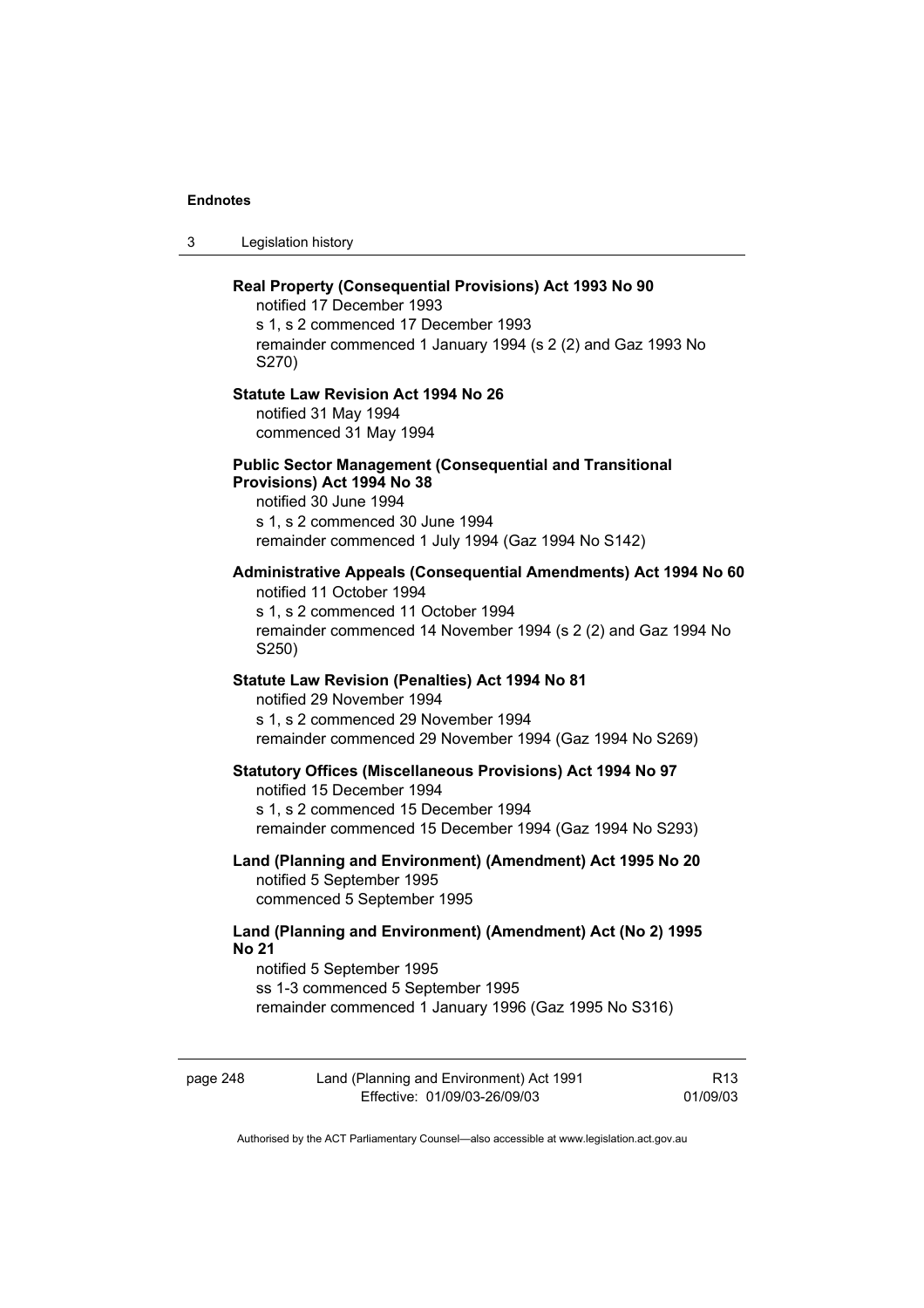# **Annual Reports (Government Agencies) (Consequential Provisions) Act 1995 No 25**

notified 5 September 1995 commenced 5 September 1995

### **Land Titles (Consequential Amendments) Act 1995 No 54**  notified 20 December 1995 commenced 20 June 1996 (s 2)

#### **Remuneration Tribunal (Consequential and Transitional Provisions) Act 1995 No 56**

notified 20 December 1995 commenced 21 December 1995 (s 2 and Gaz 1995 No S315)

#### **Gungahlin Development Authority (Consequential Provisions) Act 1996 No 39**

notified 10 July 1996 commenced 19 August 1996 (s 2 and Gaz 1996 No S212)

#### **Land (Planning and Environment) (Amendment) Act 1996 No 62**  notified 3 December 1996 commenced 3 December 1996

## **Land (Planning and Environment) (Amendment) Act (No 2) 1996 No 71**

notified 20 December 1996 ss 1-3 commenced 20 December 1996 remainder commenced 1 January 1997 (Gaz 1996 No S352)

#### **Motor Traffic (Amendment) Act (No 3) 1996 No 83**

notified 20 December 1996 ss 1-3 commenced 20 December 1996 remainder commenced 1 January 1997 (Gaz 1996 No S353)

## **Land (Planning and Environment) (Amendment) Act (No 3) 1996 No 85**

notified 24 December 1996 s 1, s 2 commenced 24 December 1996 remainder commenced 24 June 1997

R13 01/09/03 Land (Planning and Environment) Act 1991 Effective: 01/09/03-26/09/03

page 249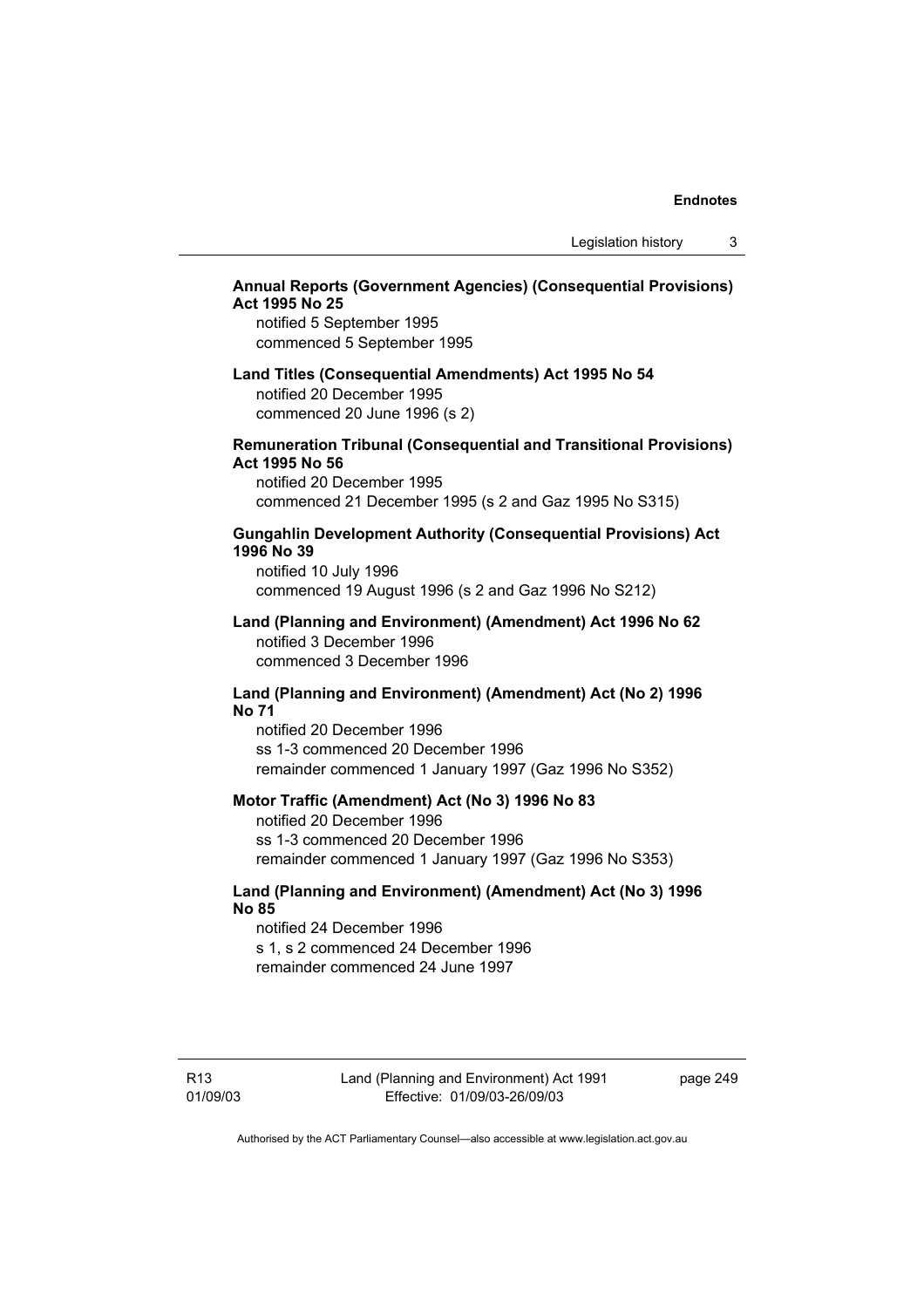| -3 | Legislation history |
|----|---------------------|
|----|---------------------|

# **Land (Planning and Environment) (Amendment) Act 1997 No 7**  notified 22 April 1997 ss 1-3 commenced 22 April 1997 remainder commenced 24 June 1997 (s 2 (2)) **Remuneration Tribunal (Consequential Amendments) Act 1997 No 41 (as am by Act 2002 No 49 amdt 3.222)**  notified 19 September 1997 commenced 24 September 1997 (s 2 as am by Act 2002 No 49 amdt 3.222) **Environment Protection (Consequential Provisions) Act 1997 No 93**  notified 1 December 1997 s 1, s 2 commenced 1 December 1997 remainder commenced 1 June 1998 **Land (Planning and Environment) (Amendment) Act (No 2) 1997 No 116**  notified 24 December 1997 commenced 24 December 1997 **Statute Law Revision (Penalties) Act 1998 No 54**  notified 27 November 1998 s 1, s 2 commenced 27 November 1998 remainder commenced 9 December 1998 (Gaz 1998 No 49) **Water Resources Act 1998 No 63 s 83**  notified 11 December 1998 (Gaz 1998 No S209) s 83 commenced 11 December 1998 **Land (Planning and Environment) (Amendment) Act 1998 No 65**  notified 23 December 1998 commenced 23 December 1998 **Land (Planning and Environment) (Amendment) Act 1999 No 40**  notified 16 July 1999 commenced 16 July 1999 **Land Planning and Environment Amendment Act (No 2) 1999 No 73**  notified 15 December 1999

commenced 15 December 1999

page 250 Land (Planning and Environment) Act 1991 Effective: 01/09/03-26/09/03

R13 01/09/03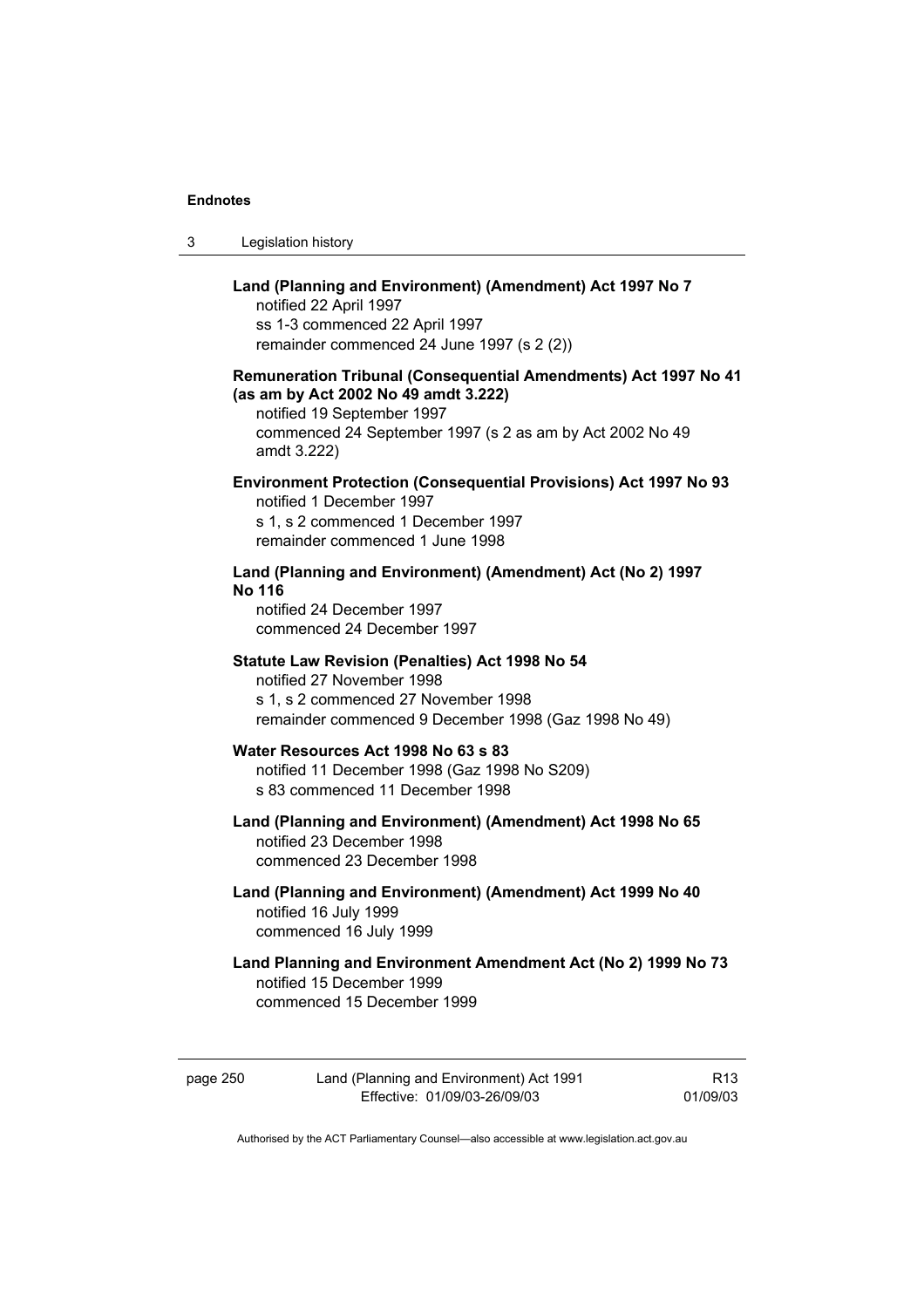| Road Transport Legislation Amendment Act 1999 No 79<br>notified 23 December 1999<br>commenced 1 March 2000 (s 2 and Gaz 2000 No S5)                                                                         |  |
|-------------------------------------------------------------------------------------------------------------------------------------------------------------------------------------------------------------|--|
| Land (Planning and Environment) Amendment Act (No 3) 1999 No 87<br>notified 23 December 1999<br>commenced 23 December 1999                                                                                  |  |
| Land (Planning and Environment) Amendment Act 2000 No 14<br>notified 31 March 2000<br>commenced 31 March 2000                                                                                               |  |
| Land (Planning and Environment) Amendment Act 2000 (No 2)<br>2000 No 15<br>notified 20 April 2000<br>commenced 20 April 2000                                                                                |  |
| Land (Planning and Environment) Amendment Act 2000 (No 3)<br>2000 No 37<br>notified 20 July 2000<br>s 1, s 2 commenced 20 July 2000<br>remainder commenced 24 July 2000 (Gaz 2000 No S39)                   |  |
| Land (Planning and Environment) Amendment Act 2000 (No 4)<br>2000 No 49<br>notified 28 September 2000<br>commenced 28 September 2000                                                                        |  |
| <b>Statute Law Amendment Act 2000 No 80</b><br>notified 21 December 2000<br>commenced 21 December 2000                                                                                                      |  |
| Land (Planning and Environment) Amendment Act 2001 No 1<br>notified 19 February 2001 (Gaz 2001 No S7)<br>s 1, s 2 commenced 19 February 2001 (IA s 10B)<br>remainder commenced 31 May 2001 (Gaz 2001 No 22) |  |
| Unit Titles Consequential Amendments Act 2001 No 17 sch 2<br>notified 5 April 2001 (Gaz 2001 No 14)<br>s 1, s 2 commenced 5 April 2001 (IA s 10B)<br>sch 2 commenced 5 October 2001 (s 2)                   |  |
|                                                                                                                                                                                                             |  |

R13 01/09/03 Land (Planning and Environment) Act 1991 Effective: 01/09/03-26/09/03

page 251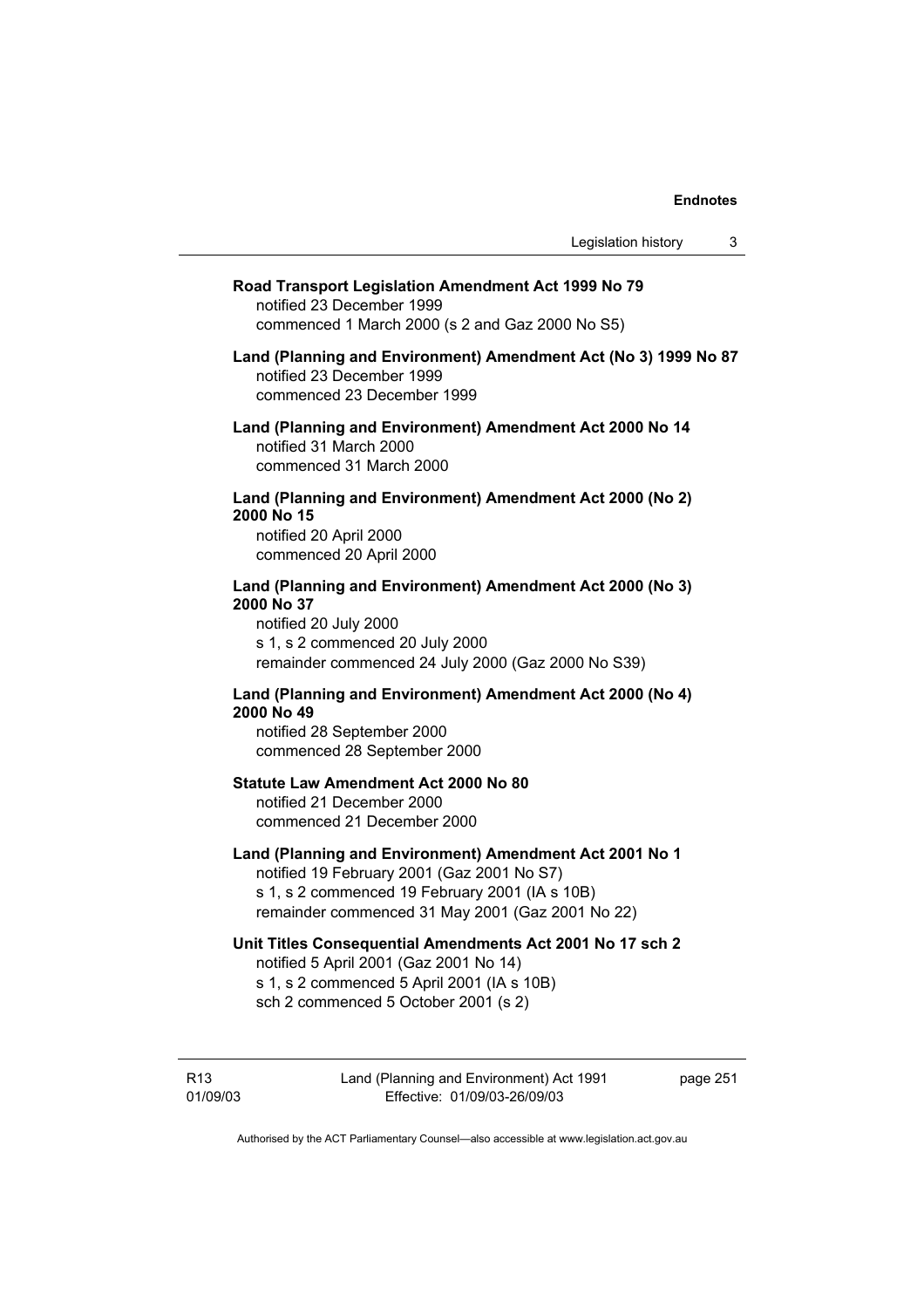3 Legislation history

#### **Tree Protection (Interim Scheme) Act 2001 No 20 s 54**

notified 3 April 2001 (Gaz 2001 No S16) s 1, s 2 commenced 3 April 2001 (IA s 10B) s 54 taken to have commenced 29 March 2001 (s 2)

### **Land (Planning and Environment) Amendment Act 2001 (No 2) 2001 No 32**

notified 21 June 2001 (Gaz 2001 No S33) taken to have commenced 15 June 2001 (s 2)

#### **Legislation (Consequential Amendments) Act 2001 No 44 pt 207**

notified 26 July 2001 (Gaz 2001 No 30)

s 1, s 2 commenced 26 July 2001 (IA s 10B) pt 207 commenced 12 September 2001 (s 2 and Gaz 2001 No S65)

#### **Statute Law Amendment Act 2001 (No 2) 2001 No 56 pt 3.29**

notified 5 September 2001 (Gaz 2001 No S65) amdt 3.436 taken to have commenced 21 December 2000 (s 2 (2)) pt 3.29 remainder commenced 5 September 2001 (s 2 (1))

#### **Community Title Act 2001 No 58 s 101, s 102**

notified 10 September 2001 (Gaz 2001 No S66) s 1, s 2 commenced 10 September 2001 (IA s 10B) s 101, s 102 commenced 10 March 2002 (s 2 and LA s 79)

#### **Land (Planning and Environment) Amendment Act 2001 (No 3) 2001 No 73**

notified LR 12 September 2001 commenced 12 September 2001 (s 2)

### **Land (Planning and Environment) Amendment Act 2001 (No 4) 2001 No 80**

notified 10 September 2001 (Gaz 2001 No S66) s 1, s 2 commenced 10 September 2001 (IA s 10B) s 3, s 4 commenced 10 September 2001 (s 2 (1)) remainder commenced 12 September 2001 (s 2 (2))

#### **Legislation Amendment Act 2002 No 11 pt 2.32**

notified LR 27 May 2002

s 1, s 2 commenced 27 May 2002 (LA s 75)

pt 2.32 commenced 28 May 2002 (s 2 (1))

| page 252 | Land (Planning and Environment) Act 1991 | R <sub>13</sub> |
|----------|------------------------------------------|-----------------|
|          | Effective: 01/09/03-26/09/03             | 01/09/03        |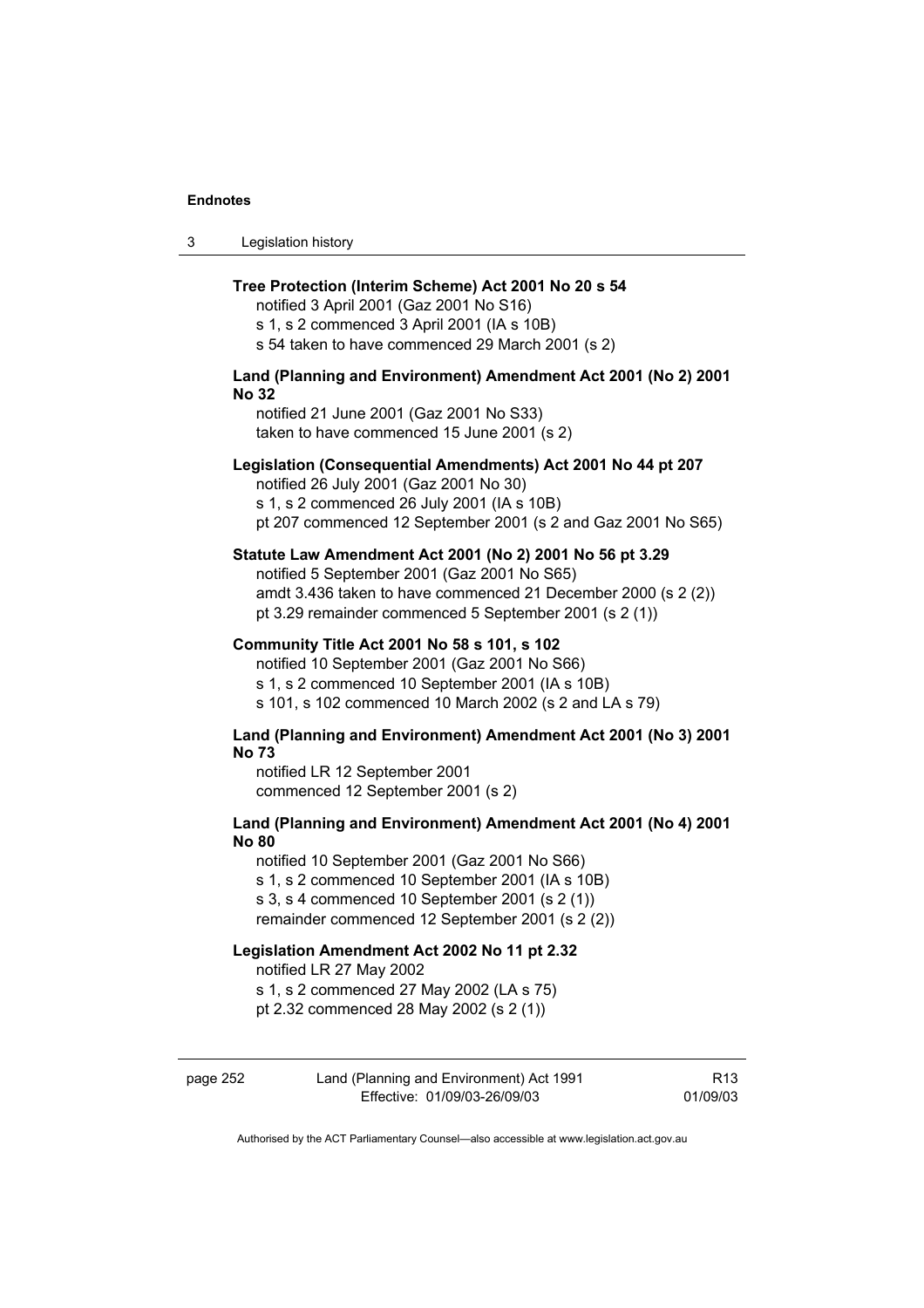#### **Statute Law Amendment Act 2002 No 30 pt 3.38**

notified LR 16 September 2002 s 1, s 2 commenced 16 September 2002 (LA s 75)

pt 3.38 commenced 17 September 2002 (s 2 (1))

#### **Land (Planning and Environment) Amendment Act 2002 No 37**

notified LR 10 October 2002

s 1, s 2 commenced 10 October 2002 (LA s 75 (1)) remainder commenced 11 October 2002 (s 2)

#### **Districts Act 2002 No 39 pt 1.4**

notified LR 10 October 2002

s 1, s 2 commenced 10 October 2002 (LA s 75 (1))

pt 1.4 commenced 11 October 2002 (s 2)

# **Statute Law Amendment Act 2002 (No 2) No 49 amdt 3.222**

notified LR 20 December 2002

s 1, s 2 taken to have commenced 7 October 1994 (LA s 75 (2)) amdt 3.222 commenced 24 September 1997 (s 2 (3))

*Note* This Act only amends the Remuneration Tribunal (Consequential Amendments) Act 1997 No 41.

#### **Planning and Land (Consequential Amendments) 2002 A2002-56 sch 1**

notified LR 20 December 2002 s 1, s 2 commenced 20 December 2002 (LA s 75 (1)) sch 1 commenced 1 July 2003 (s 2 and see Planning and Land Act 2002 A2002-55, s 2)

#### **Cemeteries and Crematoria Act 2003 A2003-11 sch 1 pt 1.1**

notified LR 27 March 2003 s 1, s 2 commenced 27 March 2003 (LA s 75 (1)) sch 1 pt 1.1 awaiting commencement (s 2) *Note* default commencement 27 September 2003

#### **Legislation (Gay, Lesbian and Transgender) Amendment Act 2003 A2003-14 sch 1 pt 1.20**

#### notified LR 27 March 2003

s 1, s 2 commenced 27 March 2003 (LA s 75 (1)) sch 1 pt 1.20 commenced 28 March 2003 (s 2)

R13 01/09/03 Land (Planning and Environment) Act 1991 Effective: 01/09/03-26/09/03

page 253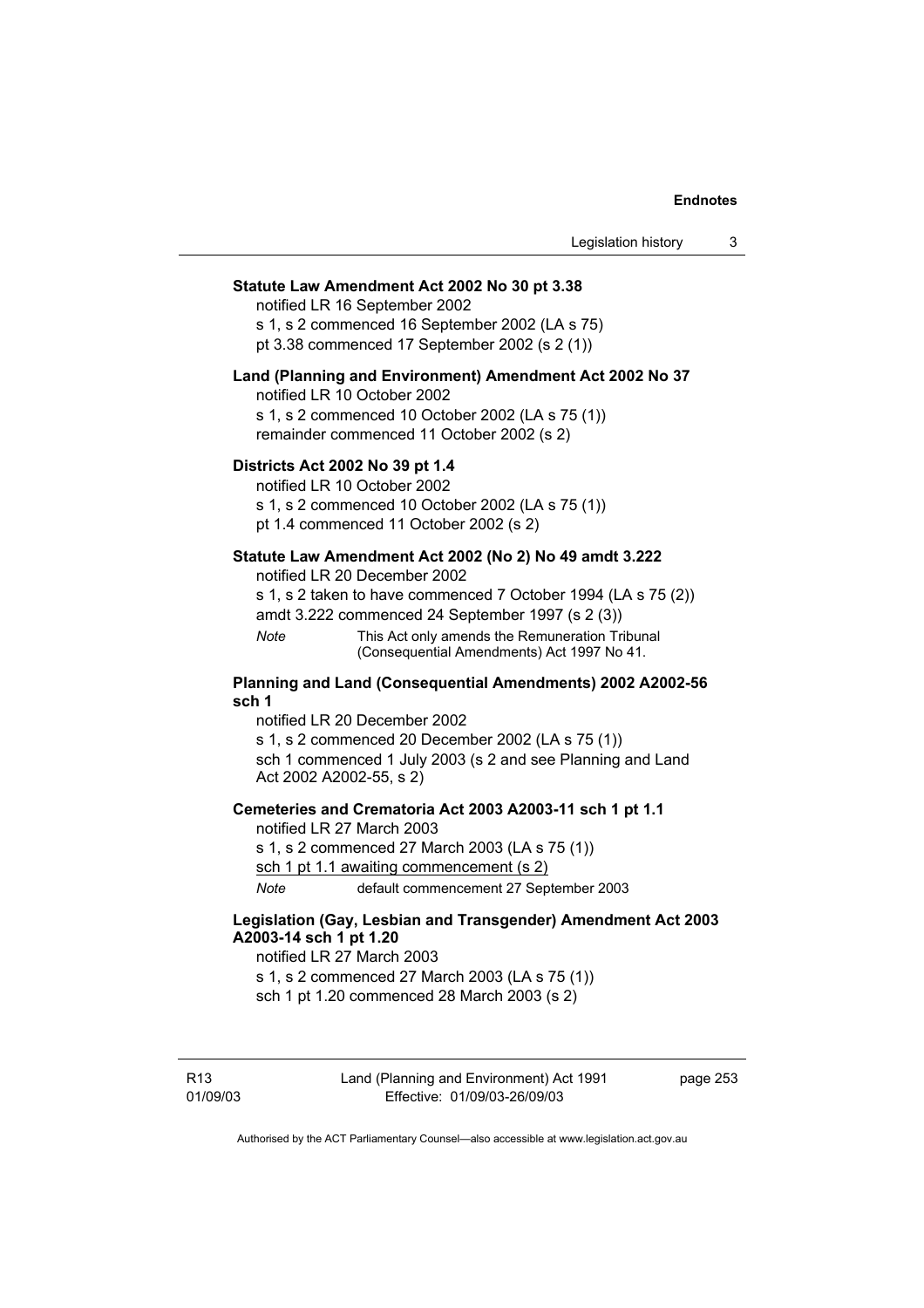4 Amendment history

## **Planning and Land Legislation Amendment Act 2003 A2003-30 sch 1 pt 1.1**

notified LR 30 June 2003 s 1, s 2 commenced 30 June 2003 (LA s 75 (1)) sch 1 pt 1.1 commenced 1 July 2003 (s 2 and see Planning and Land Act 2002 A2002-55, s 2)

## **Land (Planning and Environment) (Compliance) Amendment Act 2003 A2003-34 pt 2, sch 1 pt 1.2, sch 2**

notified LR 7 July 2003 s 1, s 2 commenced 7 July 2003 (LA s 75 (1)) pt 2, sch 1 pt 1.2, sch 2 commenced 1 September 2003 (s 2 and CN2003-8)

# **4 Amendment history**

| <b>Name of Act</b><br>s <sub>1</sub> | sub 2002 No 30 amdt 3.404                                                                                                                                                                                                                                                                                                                                                                                                                                                                                                                                                                                                                                                                                                                                                                                                     |                             |
|--------------------------------------|-------------------------------------------------------------------------------------------------------------------------------------------------------------------------------------------------------------------------------------------------------------------------------------------------------------------------------------------------------------------------------------------------------------------------------------------------------------------------------------------------------------------------------------------------------------------------------------------------------------------------------------------------------------------------------------------------------------------------------------------------------------------------------------------------------------------------------|-----------------------------|
| <b>Dictionary</b><br>s <sub>2</sub>  | om 2001 No 44 amdt 1.2333<br>ins 2002 No 30 amdt 3.404                                                                                                                                                                                                                                                                                                                                                                                                                                                                                                                                                                                                                                                                                                                                                                        |                             |
| <b>Notes</b><br>s <sub>3</sub>       | om 1993 No 44<br>ins 2002 No 30 amdt 3.404                                                                                                                                                                                                                                                                                                                                                                                                                                                                                                                                                                                                                                                                                                                                                                                    |                             |
| s <sub>4</sub>                       | Offences against Act-application of Criminal Code etc<br>om 2002 No 30 amdt 3.404<br>def <i>appeals board</i> ins 1993 No 77 s 4<br>def commissioner ins 1996 No 85 s 4<br>def conservator am 1994 No 97 sch<br>def controlled activity am 1996 No 85 s 4<br>def determined fee om 2001 No 44 amdt 1.2334<br>def <i>Environment Minister</i> ins 1996 No 71 s 4<br>def Gungahlin central area ins 1996 No 39 s 8<br>def land management agreement ins 1999 No 73 s 4<br>sub 2001 No 44 amdt 1.2335<br>def pest animal ins 1997 No 7 s 4<br>def pest plant ins 1997 No 7 s 4<br>def <i>plan</i> sub 2001 No 44 amdt 1.2335<br>def <i>public land</i> ins 1996 No 85 s 4<br>def <i>public</i> street ins 1996 No 85 s 4<br>om 1999 No 79 sch 3<br>def registrar ins 1993 No 77 s 4<br>def <i>public</i> works om 1993 No 75 s 4 |                             |
| page 254                             | Land (Planning and Environment) Act 1991<br>Effective: 01/09/03-26/09/03                                                                                                                                                                                                                                                                                                                                                                                                                                                                                                                                                                                                                                                                                                                                                      | R <sub>13</sub><br>01/09/03 |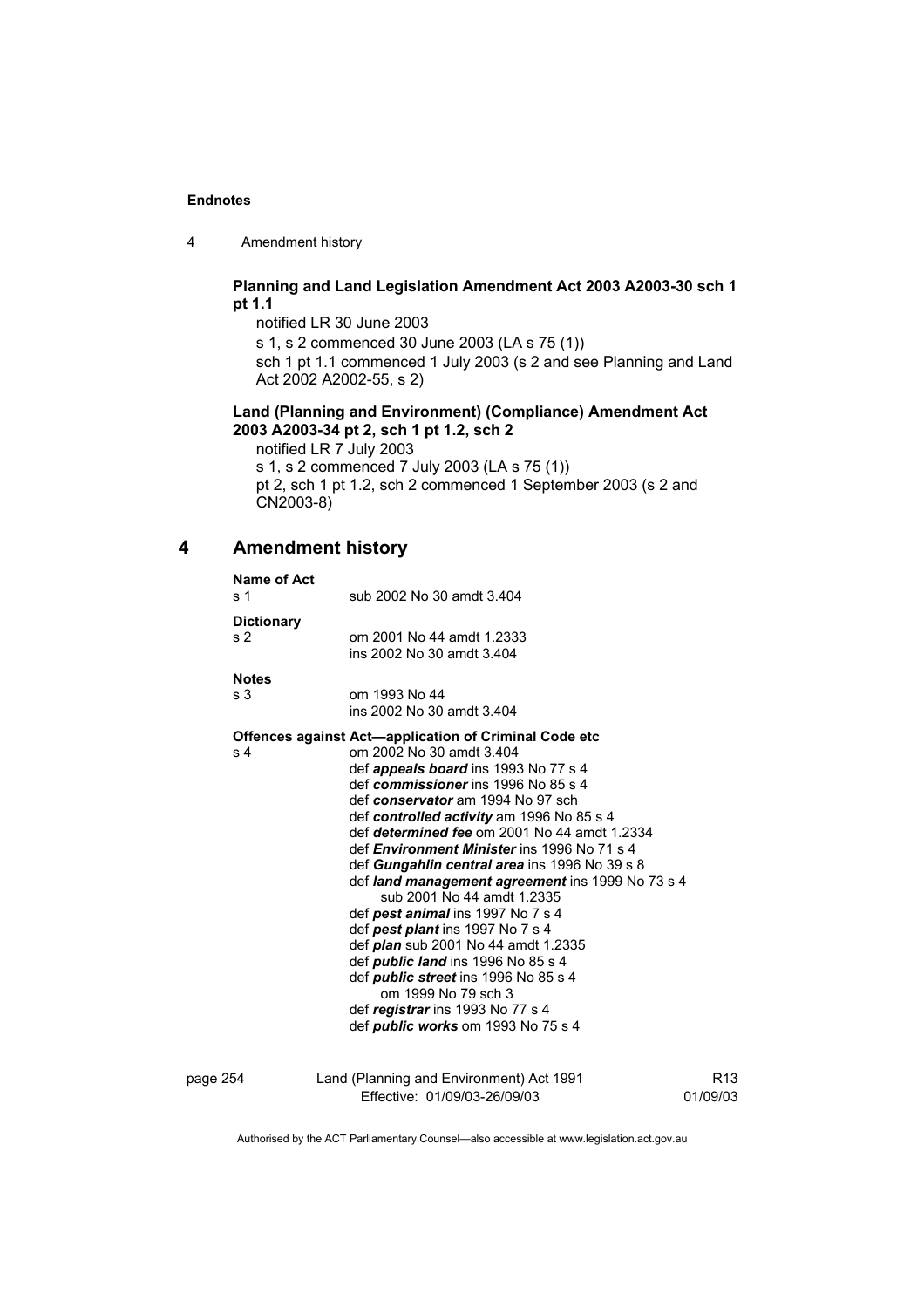Amendment history 4

|                             |                                                 | pres s 4 ins A2003-34 amdt 2.1                                                                                                                                                                                                                                                                                                                                                                     |          |
|-----------------------------|-------------------------------------------------|----------------------------------------------------------------------------------------------------------------------------------------------------------------------------------------------------------------------------------------------------------------------------------------------------------------------------------------------------------------------------------------------------|----------|
|                             | Preliminary<br>div 2.1 hdg                      | (prev pt 2 div 1 hdg) renum R6 LA                                                                                                                                                                                                                                                                                                                                                                  |          |
|                             | Definitions for pt 2<br>s 5                     | am 1996 Nos 71 and 85<br>def background papers am A2002-56 amdts 1.1-1.3,<br>amdt 1.24<br>def Commonwealth Planning Act om 2002 No 30 amdt 3.405<br>def consultation notice ins 2002 No 30 amdt 3.406<br>def <i>draft plan variation</i> sub 2002 No 30 amdt 3.407, A2002-56<br>amdt 1.4<br>def national authority om 2002 No 30 amdt 3.408<br>def national capital plan sub 2002 No 30 amdt 3.409 |          |
|                             | Stages and parts of the plan<br>s 6             | om 2002 No 30 amdt 3.410                                                                                                                                                                                                                                                                                                                                                                           |          |
|                             | Territory plan-object and effect<br>div 2.2 hdg | (prev pt 2 div 2 hdg) renum R6 LA                                                                                                                                                                                                                                                                                                                                                                  |          |
|                             | Object<br>s 7                                   | am 1996 No 85; 2002 No 30 amdt 3.411                                                                                                                                                                                                                                                                                                                                                               |          |
|                             | <b>Effect of plan</b><br>s 8                    | am 1993 No 77; 1996 No 85                                                                                                                                                                                                                                                                                                                                                                          |          |
|                             | <b>Effect of draft plan variation</b><br>s 9    | am 1996 No 85; 2000 No 37 s 4; 2001 No 44 amdt 1.2336;<br>R6 LA (see 2001 No 44 amdt 1.2337); 2002 No 30<br>amdt 3.412, amdt 3.413; ss renum R9 LA (see 2002 No 30<br>amdt 3.414); A2002-56 amdt 1.5, amdt 1.6                                                                                                                                                                                     |          |
|                             | s 10                                            | Effect of interim heritage places register<br>am A2002-56 amdt 1.23, amdt 1.24                                                                                                                                                                                                                                                                                                                     |          |
|                             | div 2.3 hdg                                     | Territory plan-continuation and variation<br>(prev pt 2 div 3 hdg) renum R6 LA                                                                                                                                                                                                                                                                                                                     |          |
|                             | <b>Territory plan</b><br>sdiv 2.3.1 hdg         | (prev pt 2 div 3 sdiv A hdg) renum R6 LA                                                                                                                                                                                                                                                                                                                                                           |          |
|                             | sdiv 2.3.2 hdg                                  | Preparation of variations of Territory plan<br>(prev pt 2 div 3 sdiv B hdg) renum R6 LA                                                                                                                                                                                                                                                                                                            |          |
|                             | <b>Preparation of plan variations</b><br>s 15   | am 1996 No 85<br>sub A2002-56 amdt 1.7                                                                                                                                                                                                                                                                                                                                                             |          |
|                             | <b>Consultation with conservator</b><br>s 16    | sub 1996 No 85<br>am A2002-56 amdt 1.24                                                                                                                                                                                                                                                                                                                                                            |          |
| R <sub>13</sub><br>01/09/03 |                                                 | Land (Planning and Environment) Act 1991<br>Effective: 01/09/03-26/09/03                                                                                                                                                                                                                                                                                                                           | page 255 |

Authorised by the ACT Parliamentary Counsel—also accessible at www.legislation.act.gov.au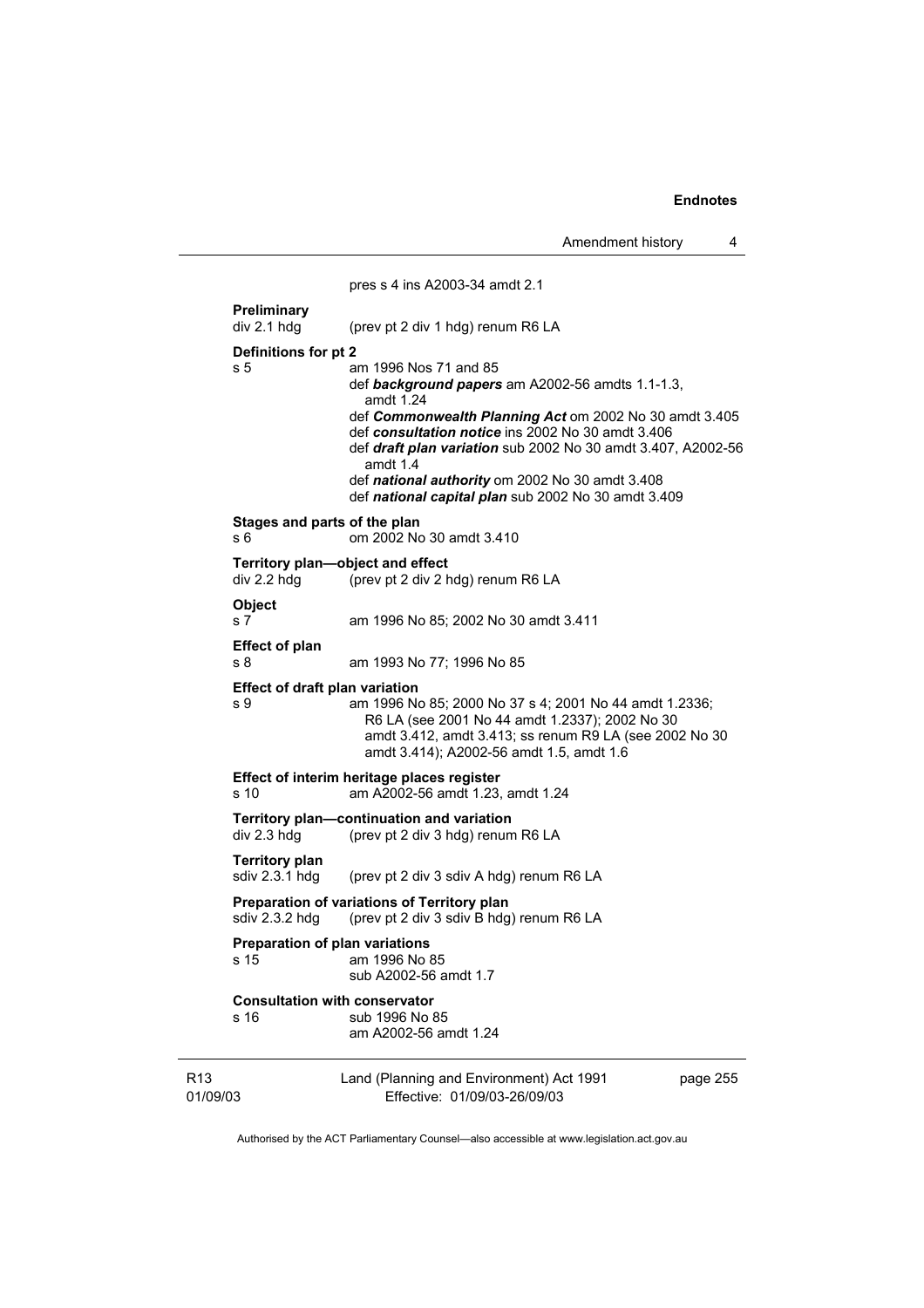| 4        | Amendment history                            |                                                                                                                                                                                                                                    |                 |
|----------|----------------------------------------------|------------------------------------------------------------------------------------------------------------------------------------------------------------------------------------------------------------------------------------|-----------------|
|          | <b>Heritage</b><br>s 17                      | am 2001 No 44 amdt 1.2338, amdt 1.2339; 2002 No 30 amdt<br>3.415, amdt 3.508; A2002-56 amdt 1.24                                                                                                                                   |                 |
|          | s 18                                         | <b>Environmental reports and inquiries</b><br>am 2002 No 30 amdt 3.416; A2002-56 amdt 1.24                                                                                                                                         |                 |
|          | s 19                                         | <b>Public consultation—notification</b><br>am 1993 No 75; 1996 No 85; 2000 No 37 s 5<br>sub 2001 No 44 amdt 1.2340<br>am 2002 No 30 amdt 3.417; A2002-56 amdt 1.8, amdt 1.23,<br>amdt 1.24                                         |                 |
|          | s 19A                                        | Public consultation—notice of interim effect etc<br>ins 2001 No 44 amdt 1.2340<br>am 2002 No 30 amdt 3.418                                                                                                                         |                 |
|          | s 19B                                        | Public consultation-availability of draft plan variation etc<br>ins 2001 No 44 amdt 1.2340<br>am 2002 No 30 amdt 3.419; A2002-56 amdt 1.9, amdt 1.10,<br>amdt 1.24; ss renum R12 LA (see A2002-56 amdt 1.11)                       |                 |
|          | s 19C                                        | Draft plan variations that do not affect rights<br>ins 2001 No 44 amdt 1.2340<br>sub A2002-56 amdt 1.12                                                                                                                            |                 |
|          | s 20                                         | Consultation with national capital authority<br>am 2002 No 30 amdt 3.420<br>sub A2002-56 amdt 1.12                                                                                                                                 |                 |
|          | <b>Public inspection of comments</b><br>s 21 | am 1996 No 85; 2002 No 30 amdt 3.421<br>sub A2002-56 amdt 1.13                                                                                                                                                                     |                 |
|          | s 22                                         | Revision, deferral or withdrawal of draft plan variations<br>am 1996 No 85; 2001 No 44 amdts 1.2341-1.2345; R6 LA (see<br>2001 No 44 amdt 1.2346); 2002 No 30 amdt 3.422; A2002-56<br>amdt 1.23, amdt 1.24                         |                 |
|          | sdiv 2.3.3 hdg                               | <b>Executive approval and consideration by Legislative Assembly</b><br>(prev pt 2 div 3 sdiv C hdg) renum R6 LA                                                                                                                    |                 |
|          | s 24                                         | Submission of draft plan variation to Executive<br>am 1996 No 85; 2001 No 44 amdt 1.2347; 2002 No 30<br>amdt 3.422, amdt 3.423; A2002-56 amdt 1.23, amdt 1.24;<br>A2003-30 amdt 1.1; ss renum R12 LA (see A2003-30<br>amdt $1.2$ ) |                 |
|          | s 25                                         | <b>Consideration by Legislative Assembly committee</b><br>am A2002-56 amdt 1.23                                                                                                                                                    |                 |
| page 256 |                                              | Land (Planning and Environment) Act 1991                                                                                                                                                                                           | R <sub>13</sub> |

Authorised by the ACT Parliamentary Counsel—also accessible at www.legislation.act.gov.au

01/09/03

Effective: 01/09/03-26/09/03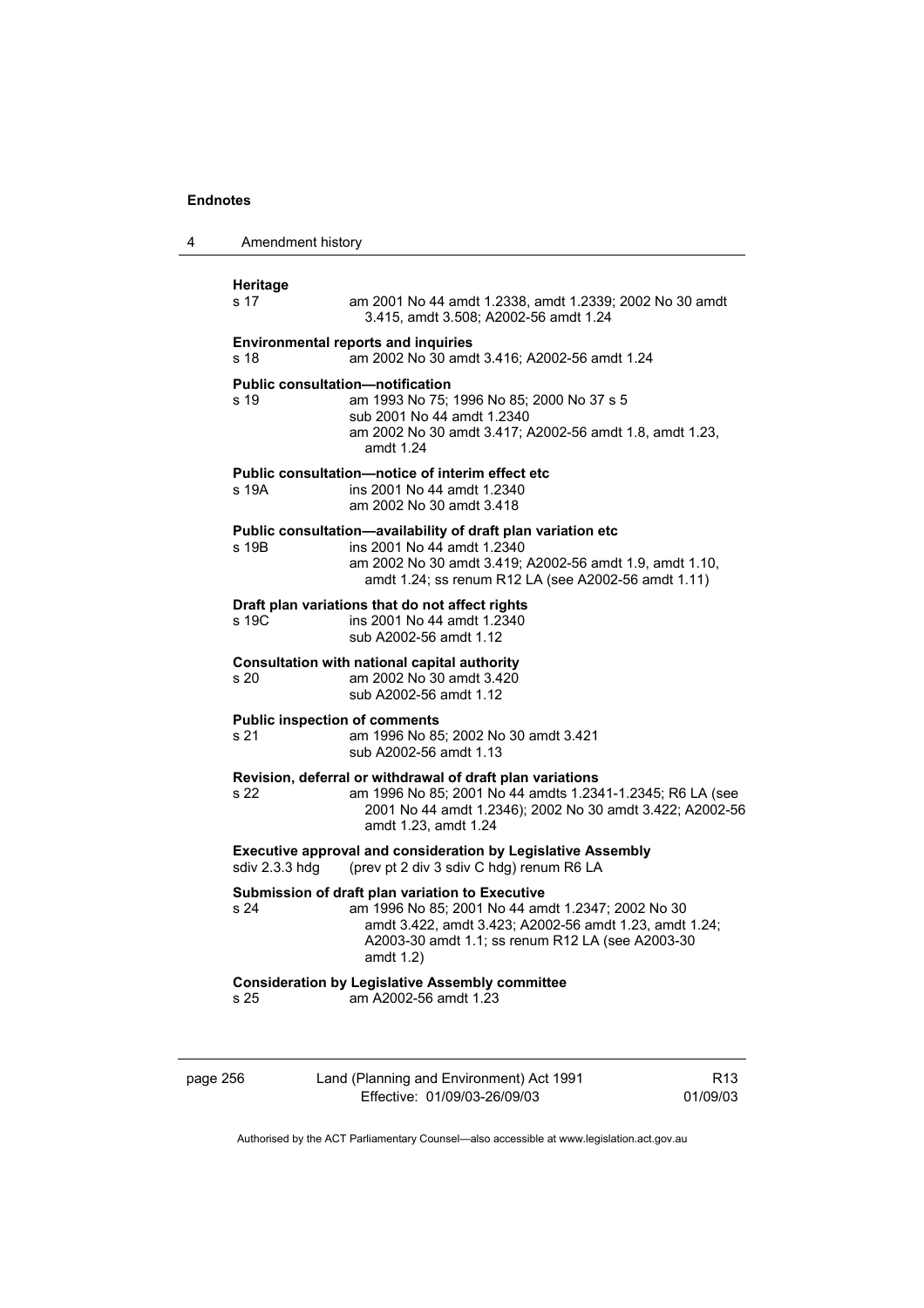| <b>Minister's powers</b>                       |                                                                                                                                                                                                                                                                                               |
|------------------------------------------------|-----------------------------------------------------------------------------------------------------------------------------------------------------------------------------------------------------------------------------------------------------------------------------------------------|
| s 26 hdq<br>s 26                               | sub A2002-56 amdt 1.14<br>am 1996 No 85; 2001 No 44 amdts 1.2348-1.2350; 2002 No 30<br>amdt 3.424; A2002-56 amdts 1.15-1.17, amdt 1.23,<br>amdt 1.24                                                                                                                                          |
| s 27                                           | Return of draft plan variation to authority<br>sub 2002 No 30 amdt 3.425<br>am A2002-56 amdt 1.18, amdt 1.19, amdt 1.23                                                                                                                                                                       |
| s 28                                           | Notice of revival of deferred draft plan variation<br>am 2001 No 44 amdt 1.2351, amdt 1.2352; A2002-56<br>amdt 1.20, amdt 1.23, amdt 1.24                                                                                                                                                     |
| s 29                                           | <b>Consideration of plan variation by Legislative Assembly</b><br>am 1996 No 85; 2001 No 44 amdts 1.2353-1.2356, amdt<br>1.2358; R6 LA (see 2001 No 44 amdt 1.2357); 2002 No 30<br>amdts 3.426-3.430; ss renum R9 LA (see 2002 No 30<br>amdt 3.431); A2002-56 amdt 1.20, amdt 1.21, amdt 1.23 |
| s 30                                           | Rejection of plan variation by Legislative Assembly<br>om 2001 No 44 amdt 1.2359<br>ins 2001 No 44 amdt 1.2358<br>am A2002-56 amdt 1.21, amdt 1.24                                                                                                                                            |
| s 30A                                          | Partial rejection of plan variation by Legislative Assembly<br>ins 2001 No 44 amdt 1.2358<br>am 2002 No 30 amdt 3.432                                                                                                                                                                         |
| s 30B                                          | Partial rejection of plan variation-newspaper publication etc<br>ins 2001 No 44 amdt 1.2358<br>am A2002-56 amdt 1.21                                                                                                                                                                          |
| Plan variations-defined land<br>sdiv 2.3.4 hdg | (prev pt 2 div 3 sdiv D hdg) renum R6 LA                                                                                                                                                                                                                                                      |
| s 32                                           | Plan variations in relation to defined land<br>am 1996 No 85; 2001 No 44 amdts 1.2360-1.2366; R6 LA (see<br>2001 No 44 amdt 1.2367); am A2002-56 amdt 1.24                                                                                                                                    |
| div 2.4 hdg                                    | <b>Australian Capital Territory Planning Authority</b><br>(prev pt 2 div 4 hdg) renum R6 LA<br>om A2002-56 amdt 1.22                                                                                                                                                                          |
| div 4 subdiv A hdg om 1996 No 85               | Establishment, constitution, functions and powers                                                                                                                                                                                                                                             |
| <b>Establishment of authority</b><br>s 33      | am 1996 No 85<br>sub 2002 No 30 amdt 3.433<br>om A2002-56 amdt 1.22                                                                                                                                                                                                                           |

R13 01/09/03 Land (Planning and Environment) Act 1991 Effective: 01/09/03-26/09/03

page 257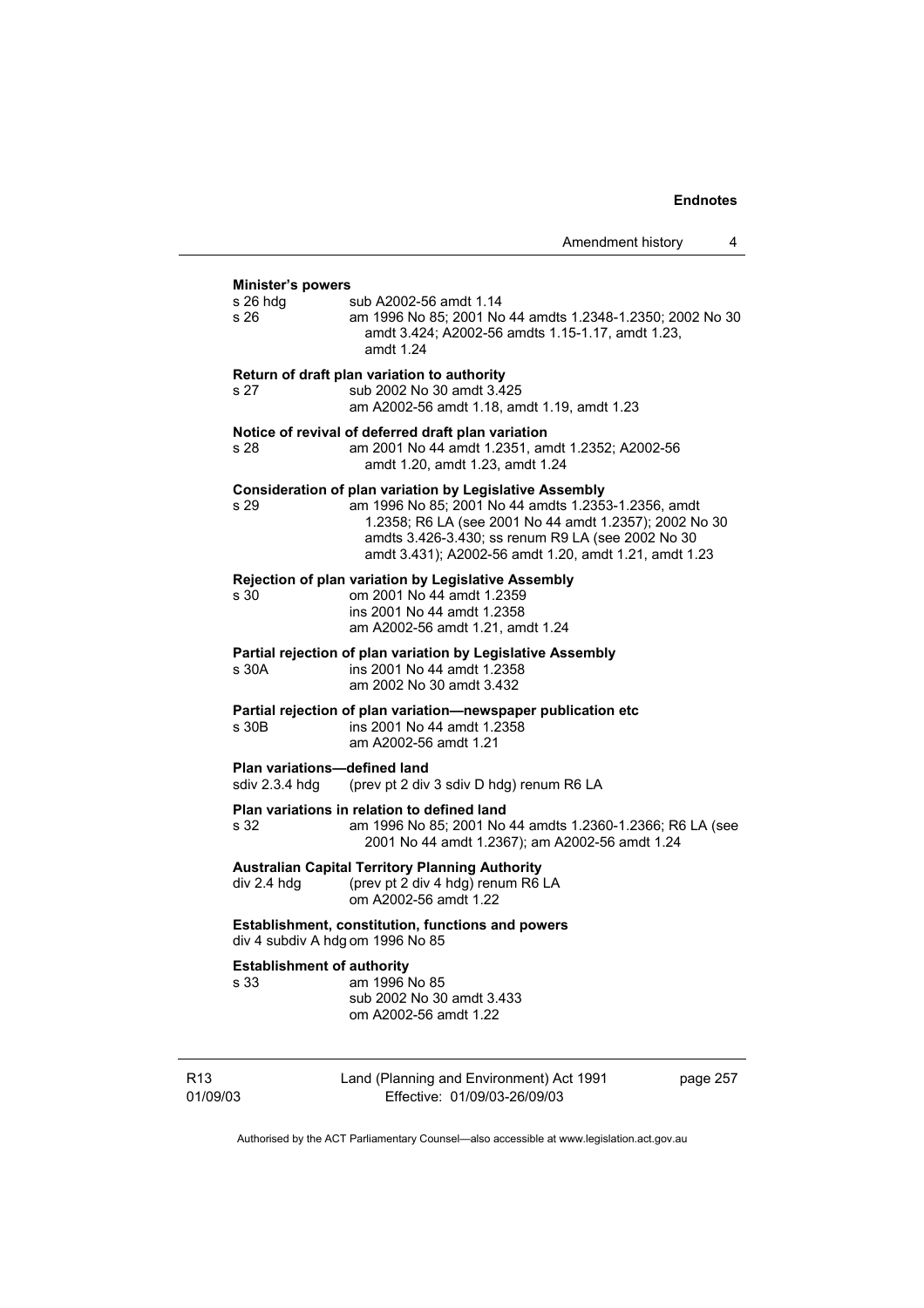| 4        | Amendment history                          |                                                                                                                                          |                 |
|----------|--------------------------------------------|------------------------------------------------------------------------------------------------------------------------------------------|-----------------|
|          | <b>Constitution</b>                        |                                                                                                                                          |                 |
|          | s 34                                       | om 1996 No 85                                                                                                                            |                 |
|          | <b>Functions</b><br>s 36                   | am 2002 No 30 amdt 3.434, amdt 3.435<br>om A2002-56 amdt 1.22                                                                            |                 |
|          | <b>Executive policy directions</b><br>s 37 | am 1995 No 25; 1996 No 85; 2001 No 44 amdt 1.2368; R6 LA<br>(see 2001 No 44 amdt 1.2369); 2002 No 30 amdt 3.436<br>om A2002-56 amdt 1.22 |                 |
|          | s 38                                       | Power to enter into contracts<br>am 1994 No 38<br>sub 2002 No 30 amdt 3.437<br>om A2002-56 amdt 1.22                                     |                 |
|          | <b>Annual report</b><br>s 39               | om 1995 No 25                                                                                                                            |                 |
|          | <b>Delegation</b><br>s <sub>40</sub>       | sub 2002 No 30 amdt 3.437<br>om A2002-56 amdt 1.22                                                                                       |                 |
|          | <b>Staff</b><br>s 41                       | am 2002 No 30 amdt 3.438<br>om A2002-56 amdt 1.22                                                                                        |                 |
|          | s 42                                       | Effect of irregularity of appointment of chief planner<br>om 1996 No 85                                                                  |                 |
|          | <b>Chief planner</b>                       | div 4 subdiv B hdg om 1996 No 85                                                                                                         |                 |
|          | <b>Chief planner</b><br>s 43               | om 1996 No 85                                                                                                                            |                 |
|          | <b>Acting chief planner</b><br>s 44        | om 1996 No 85                                                                                                                            |                 |
|          | s 45                                       | <b>Remuneration and allowances</b><br>am 1994 No 38<br>om 1995 No 56                                                                     |                 |
|          | Leave of absence<br>s 46.                  | om 1996 No 85                                                                                                                            |                 |
|          | <b>Disclosure of interests</b><br>s 47     | om 1996 No 85                                                                                                                            |                 |
|          | s 48                                       | Other employment, remuneration, business etc<br>om 1996 No 85                                                                            |                 |
| page 258 |                                            | Land (Planning and Environment) Act 1991                                                                                                 | R <sub>13</sub> |

Authorised by the ACT Parliamentary Counsel—also accessible at www.legislation.act.gov.au

Effective: 01/09/03-26/09/03

01/09/03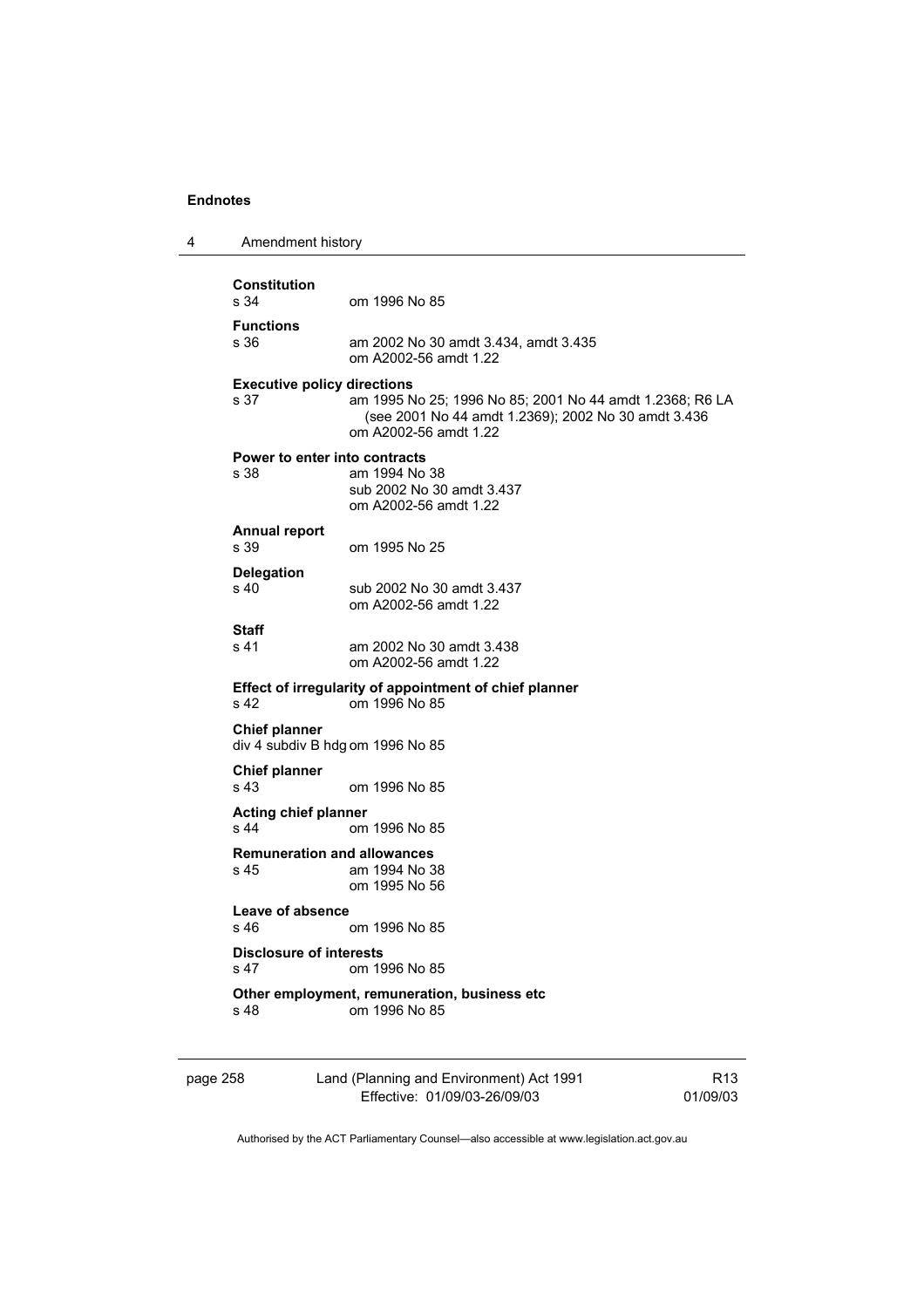|                             | Resignation<br>s 49                              | om 1996 No 85                                                                                                                                                                                                                  |          |
|-----------------------------|--------------------------------------------------|--------------------------------------------------------------------------------------------------------------------------------------------------------------------------------------------------------------------------------|----------|
|                             | <b>Termination of appointment</b>                |                                                                                                                                                                                                                                |          |
|                             | s 50                                             | om 1996 No 85                                                                                                                                                                                                                  |          |
|                             | <b>Miscellaneous</b><br>div 2.5 hdg              | (prev pt 2 div 5 hdg) renum R6 LA                                                                                                                                                                                              |          |
|                             | Preliminary<br>div 3.1 hdg                       | (prev pt 3 div 1 hdg) renum R6 LA                                                                                                                                                                                              |          |
|                             | Definitions for pt 3<br>$s52$ hdg<br>s 52        | sub 2002 No 30 amdt 3.439<br>am 2002 No 30 amdt 3.440, amdt 3.442<br>def interim heritage places register ins 2001 No 44 amdt<br>1.2370<br>am 2002 No 30 amdt 3.441<br>def <i>interim variation</i> ins 2001 No 44 amdt 1.2371 |          |
|                             | s 53                                             | Compliance with requirements for consultation or notification<br>om 2001 No 44 amdt 1.2372<br>ins 2002 No 30 amdt 3.443                                                                                                        |          |
|                             | Heritages places register<br>div 3.2 hdg         | (prev pt 3 div 2 hdg) renum R6 LA                                                                                                                                                                                              |          |
|                             | s 54                                             | Content of heritage places register<br>am 2002 No 30 amdt 3.444, amdt 3.445                                                                                                                                                    |          |
|                             | Interim heritage places registers<br>div 3.3 hdg | (prev pt 3 div 3 hdg) renum R6 LA                                                                                                                                                                                              |          |
|                             | <b>Effect</b><br>sdiv 3.3.1 hdg                  | (prev pt 3 div 3 sdiv A hdg) renum R6 LA                                                                                                                                                                                       |          |
|                             | <b>Effect of interim registers</b><br>s 55       | am 2001 No 44 amdt 1.2373; 2002 No 30 amdt 3.446                                                                                                                                                                               |          |
|                             | sdiv 3.3.2 hdg                                   | Preparation, notification and submission of registers<br>(prev pt 3 div 3 sdiv B hdg) renum R6 LA                                                                                                                              |          |
|                             | s 59                                             | Application for inclusion of places in interim register<br>am 1993 No 77; 1996 No 71                                                                                                                                           |          |
|                             | <b>Public notification</b><br>s 60               | am 1993 No 77; 1996 No 71; 2001 No 44 amdt 1.2374, amdt<br>1.2375; R6 LA (see 2001 No 44 amdt 1.2376); 2002 No 30<br>amdt 3.447, amdt 3.448                                                                                    |          |
|                             | s 61                                             | Notification of lessees and occupiers<br>am 2001 No 44 amdt 1.2377; 2002 No 30 amdt 3.508                                                                                                                                      |          |
| R <sub>13</sub><br>01/09/03 |                                                  | Land (Planning and Environment) Act 1991<br>Effective: 01/09/03-26/09/03                                                                                                                                                       | page 259 |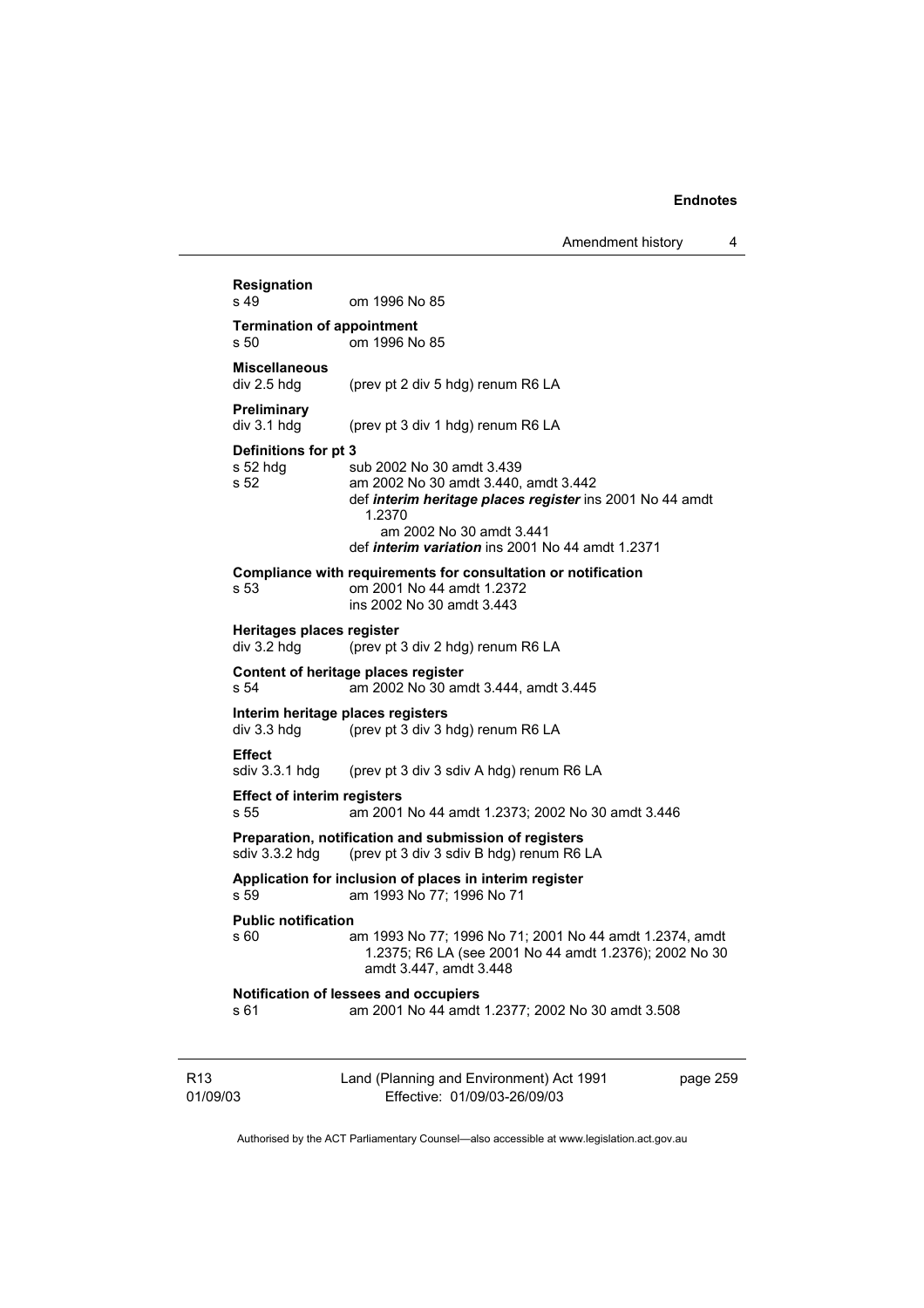| 4                                                            | Amendment history                                                                              |                                                                                                                                                                         |                             |
|--------------------------------------------------------------|------------------------------------------------------------------------------------------------|-------------------------------------------------------------------------------------------------------------------------------------------------------------------------|-----------------------------|
|                                                              | Revision of interim register<br>s 62                                                           | am 1993 No 77; 1996 No 71; 2001 No 44 amdts 1.2378-1.2381;<br>R6 LA (see 2001 No 44 amdt 1.2382); 2002 No 30 amdt<br>3.449, amdt 3.508                                  |                             |
|                                                              | s 63 hda<br>s 63                                                                               | Submission of interim register to planning and land authority<br>am A2002-56 amdt 1.25<br>am 1993 No 77; 1996 No 71; 2001 No 44 amdt 1.2383;<br>A2002-56 amdt 1.25-1.29 |                             |
|                                                              | <b>Acquisition</b><br>s 64                                                                     | am A2002-56 amdt 1.30, amdt 1.31                                                                                                                                        |                             |
|                                                              | Acquisition of heritage places and objects<br>div 3.4 hdg<br>(prev pt 3 div 4 hdg) renum R6 LA |                                                                                                                                                                         |                             |
|                                                              | Notice of acquistion<br>s 65                                                                   | am 1993 No 77<br>om 1996 No 71                                                                                                                                          |                             |
|                                                              | <b>Aboriginal heritage</b><br>div 3.5 hdg                                                      | (prev pt 3 div 5 hdg) renum R6 LA                                                                                                                                       |                             |
|                                                              | Preliminary<br>sdiv 3.5.1 hdg                                                                  | (prev pt 3 div 5 sdiv A hdg) renum R6 LA                                                                                                                                |                             |
| Definitions for div 3.5<br>s 66<br>sub 2002 No 30 amdt 3.450 |                                                                                                |                                                                                                                                                                         |                             |
| sdiv $3.5.2$ hdg                                             |                                                                                                | Reporting discoveries of unregistered Aboriginal places<br>(prev pt 3 div 5 sdiv B hdg) renum R6 LA                                                                     |                             |
|                                                              | <b>Reports</b><br>s 67                                                                         | am 1994 No 81                                                                                                                                                           |                             |
|                                                              | s 68                                                                                           | Aboriginal heritage discoveries-consideration of reports<br>am 2002 No 30 amdt 3.508                                                                                    |                             |
|                                                              | s 69                                                                                           | Aboriginal heritage discoveries-Ministerial directions and declarations<br>am 1993 No 77; 1996 No 71; 2001 No 44 amdts 1.2384-1.2386;<br>2002 No 30 amdts 3.451-3.454   |                             |
|                                                              |                                                                                                | Protection of unregistered Aboriginal heritage<br>subdiv 3.5.3 hdg (prev pt 3 div 5 subdiv C hdg) renum R6 LA                                                           |                             |
|                                                              | s 70                                                                                           | Damaging unregistered Aboriginal places<br>am 1994 No 81                                                                                                                |                             |
|                                                              | s 71                                                                                           | Orders for protection of unregistered Aboriginal places—application of pt 6<br>am 1993 No 77; A2002-56 amdt 1.31; A2003-34 amdt 1.3                                     |                             |
|                                                              | s 73                                                                                           | <b>Orders-Ministerial directions and declarations</b><br>am 1993 No 77; 1996 No 71; 2001 No 44 amdts 1.2387-1.2389;<br>2002 No 30 amdt 3.455, 3.456                     |                             |
| page 260                                                     |                                                                                                | Land (Planning and Environment) Act 1991<br>Effective: 01/09/03-26/09/03                                                                                                | R <sub>13</sub><br>01/09/03 |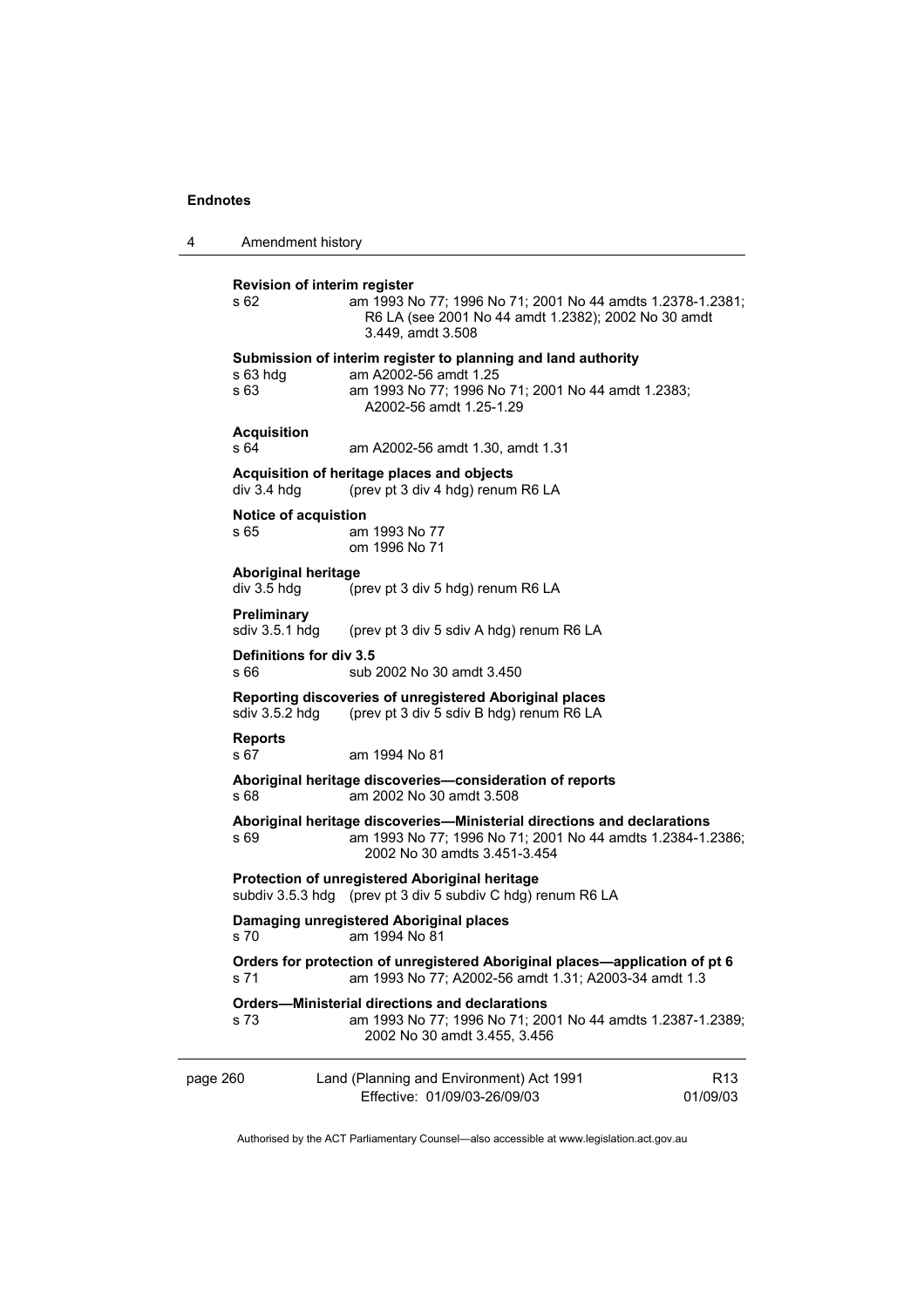**Compensation claims**<br>sdiv 3.5.4 hdg (prev (prev pt 3 div 5 sdiv D hdg) renum R6 LA **Application of sdiv 3.5.4**  s 75 am 2002 No 30 amdt 3.457 **Loss for which compensation is recoverable**  s 77 am 2002 No 30 amdt 3.458 **Consultation with applicants**  s 79 am 1996 No 71 **Notice of decisions about compensation**  s 80 am 1993 No 77 sub 1996 No 71 **Consultation in relation to registers**  sdiv 3.5.5 hdg (prev pt 3 div 5 sdiv E hdg) renum R6 LA **Consultation with Aboriginal organisations**  s 81 am 2002 No 30 amdt 3.459 **Restricted information**<br>sdiv 3.5.6 hdg (prev (prev pt 3 div 5 sdiv F hdg) renum R6 LA **Restricted information**  s 82 am 1993 No 77; 1996 No 71; 2001 No 56 amdt 3.432; 2002 No 30 amdt 3.508 **Publication of restricted information generally**  s 84 am 1993 No 77; 1994 No 81; 1996 No 71 **Access to restricted information**  s 85 am 1996 No 71 **Administrative review** pt 3 div 6 hdq om 1 om 1996 No 71 **Review of decisions**  s 86 am 1993 No 77 om 1996 No 71 **Public access to heritage information**  div 3.6 hdg (prev pt 3 div 7 hdg) renum R6 LA **Information about administrative action**<br>sdiv 3.6.1 hdg (prev pt 3 div 7 sdiv A ho (prev pt 3 div 7 sdiv A hdg) renum R6 LA **Searching administrative records**  s 88 am 2001 No 44 amdt 1.2390, amdt 1.2391 **Access to heritage registers**  sdiv 3.6.2 hdg (prev pt 3 div 7 sdiv B hdg) renum R6 LA

R13 01/09/03 Land (Planning and Environment) Act 1991 Effective: 01/09/03-26/09/03

page 261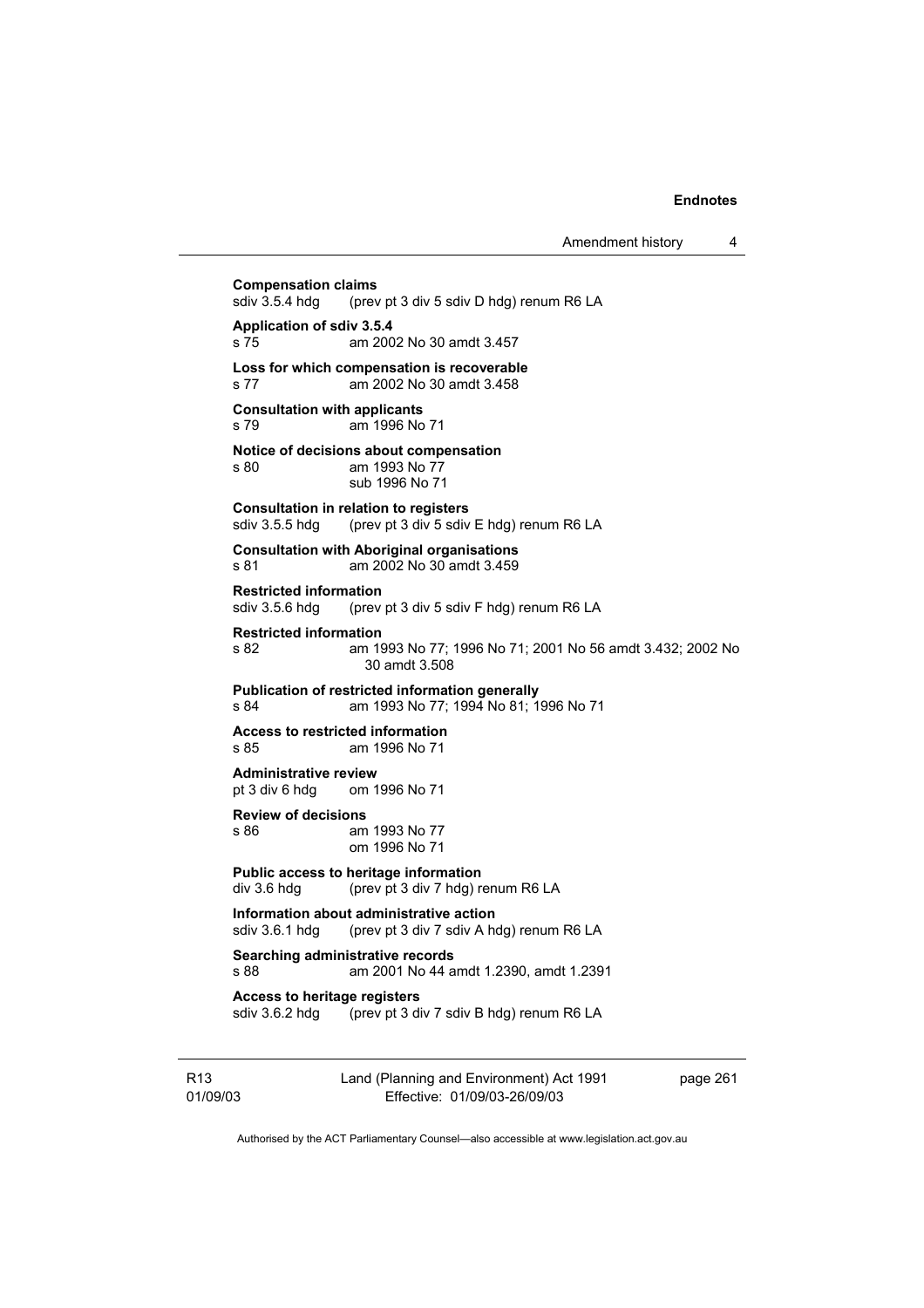| 4        | Amendment history                                                                           |                                                                                                                        |  |  |
|----------|---------------------------------------------------------------------------------------------|------------------------------------------------------------------------------------------------------------------------|--|--|
|          | Searching heritage registers<br>s 89                                                        | am 2001 No 44 amdt 1.2392, amdt 1.2393<br>sub 2002 No 30 amdt 3.460                                                    |  |  |
|          | div 3.7 hdg                                                                                 | <b>Australian Capital Territory Heritage Council</b><br>(prev pt 3 div 8 hdg) renum R6 LA<br>sub 2002 No 30 amdt 3.461 |  |  |
|          | Preliminary<br>sdiv 3.7.1 hdg                                                               | (prev pt 3 div 8 sdiv A hdg) renum R6 LA<br>om 2002 No 30 amdt 3.461                                                   |  |  |
|          | Definitions for div 3.7<br>s 90                                                             | sub 2002 No 30 amdt 3.461                                                                                              |  |  |
|          | sdiv $3.7.2$ hdg                                                                            | <b>Establishment, functions and powers</b><br>(prev pt 3 div 8 sdiv B hdg) renum R6 LA<br>om 2002 No 30 amdt 3.461     |  |  |
|          | <b>Establishment of heritage council</b><br>sub 2002 No 30 amdt 3.461<br>s 91               |                                                                                                                        |  |  |
|          | <b>Constitution</b><br>s 92                                                                 | sub 2002 No 30 amdt 3.461<br>am A2002-56 amdt 1.32                                                                     |  |  |
|          | <b>Functions of heritage council</b><br>s 93                                                | am 1995 No 25: 2001 No 44 amdt 1.2394<br>sub 2002 No 30 amdt 3.461                                                     |  |  |
|          | <b>Ministerial directions</b><br>s 94                                                       | sub 2002 No 30 amdt 3.461                                                                                              |  |  |
|          | Deputies of permanent members<br>s 95                                                       | om 1995 No 25<br>ins 2002 No 30 amdt 3.461                                                                             |  |  |
|          | <b>Appointment of expert members</b><br>s 96<br>sub 2002 No 30 amdt 3.461                   |                                                                                                                        |  |  |
|          | <b>Constitution and meetings</b><br>sdiv $3.7.3$ hdg                                        | (prev pt 3 div 8 sdiv C hdg) renum R6 LA<br>om 2002 No 30 amdt 3.461                                                   |  |  |
|          | Term of appointment of expert members<br>s 97<br>am 1996 No 85<br>sub 2002 No 30 amdt 3.461 |                                                                                                                        |  |  |
|          | s 98                                                                                        | Conditions of appointment of expert members generally<br>sub 2002 No 30 amdt 3.461                                     |  |  |
|          | s 99                                                                                        | Chairperson, deputy chairperson and secretary<br>sub 2002 No 30 amdt 3.461                                             |  |  |
| page 262 |                                                                                             | Land (Planning and Environment) Act 1991<br>Effective: 01/09/03-26/09/03                                               |  |  |

R13 01/09/03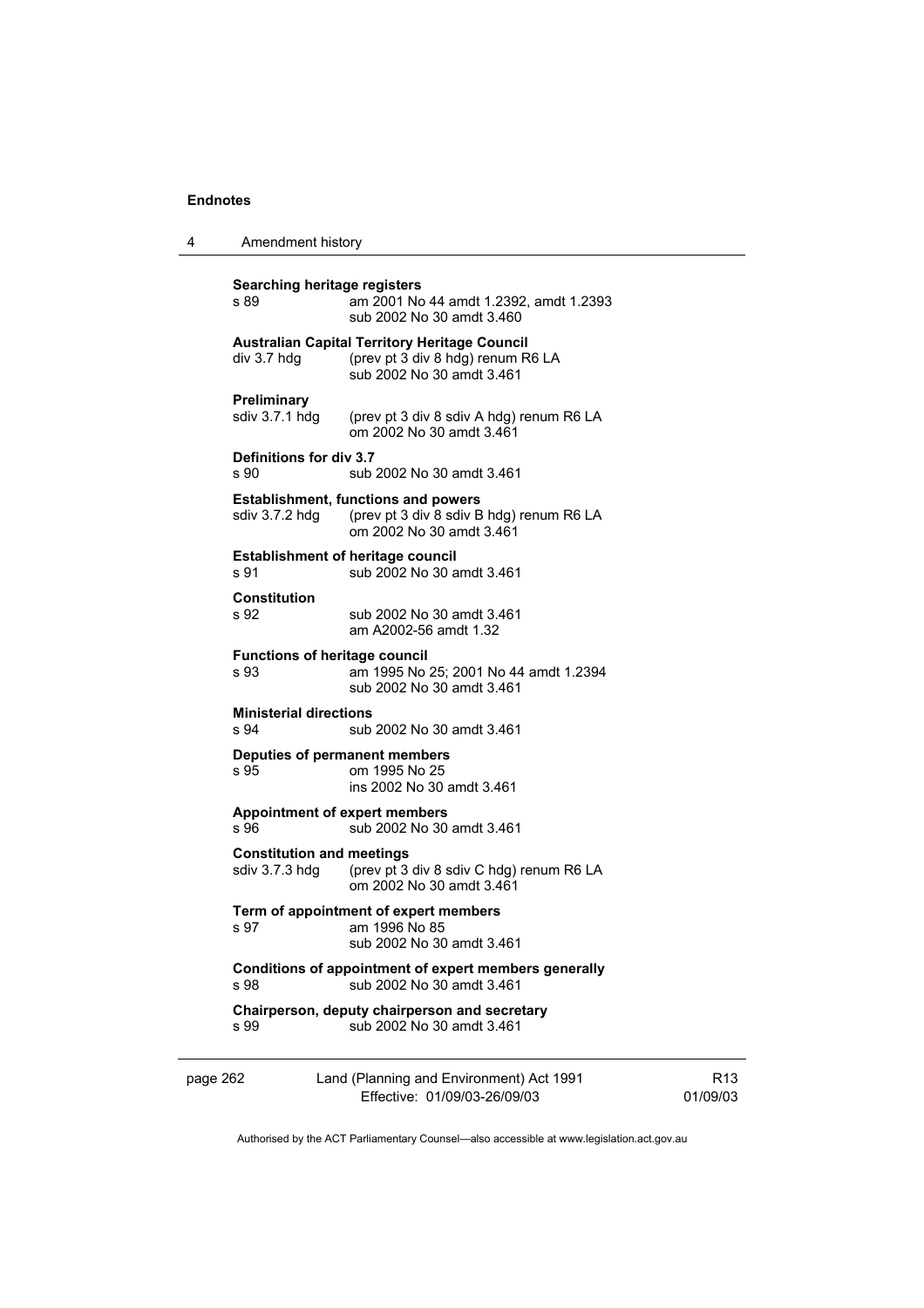Amendment history 4

**Leave of absence**  sub 2002 No 30 amdt 3.461 **Disclosure of interests**  sub 2002 No 30 amdt 3.461 **Ending of appointments**  om 1997 No 41 ins 2002 No 30 amdt 3.461 **Calling meetings**  s 103 am 1997 No 41 sub 2002 No 30 amdt 3.461 **Procedure at meetings**  sub 2002 No 30 amdt 3.461 **Delegation to secretary**  s 105 sub 2002 No 30 amdt 3.461 **Termination of appointment**  s 106 om 2002 No 30 amdt 3.461 **Acting members**  om 2002 No 30 amdt 3.461 **Convening meetings**  om 2002 No 30 amdt 3.461 **Procedure at meetings**  om 2002 No 30 amdt 3.461 **Quorum**  s 110 om 2002 No 30 amdt 3.461 **Preliminary**  (prev pt 4 div 1 hdg) renum R6 LA div 4.1 note ins A2002-56 amdt 1.33 **Definitions for pt 4**  s 111 am 1996 No 71 **Preliminary assessments**  div 4.2 hdg (prev pt 4 div 2 hdg) renum R6 LA **Directions**  am 1996 No 85 **Submission to Minister**  s 116 am 1996 No 85; 2001 No 44 amdt 1.2395, amdt 1.2396

R13 01/09/03 Land (Planning and Environment) Act 1991 Effective: 01/09/03-26/09/03

page 263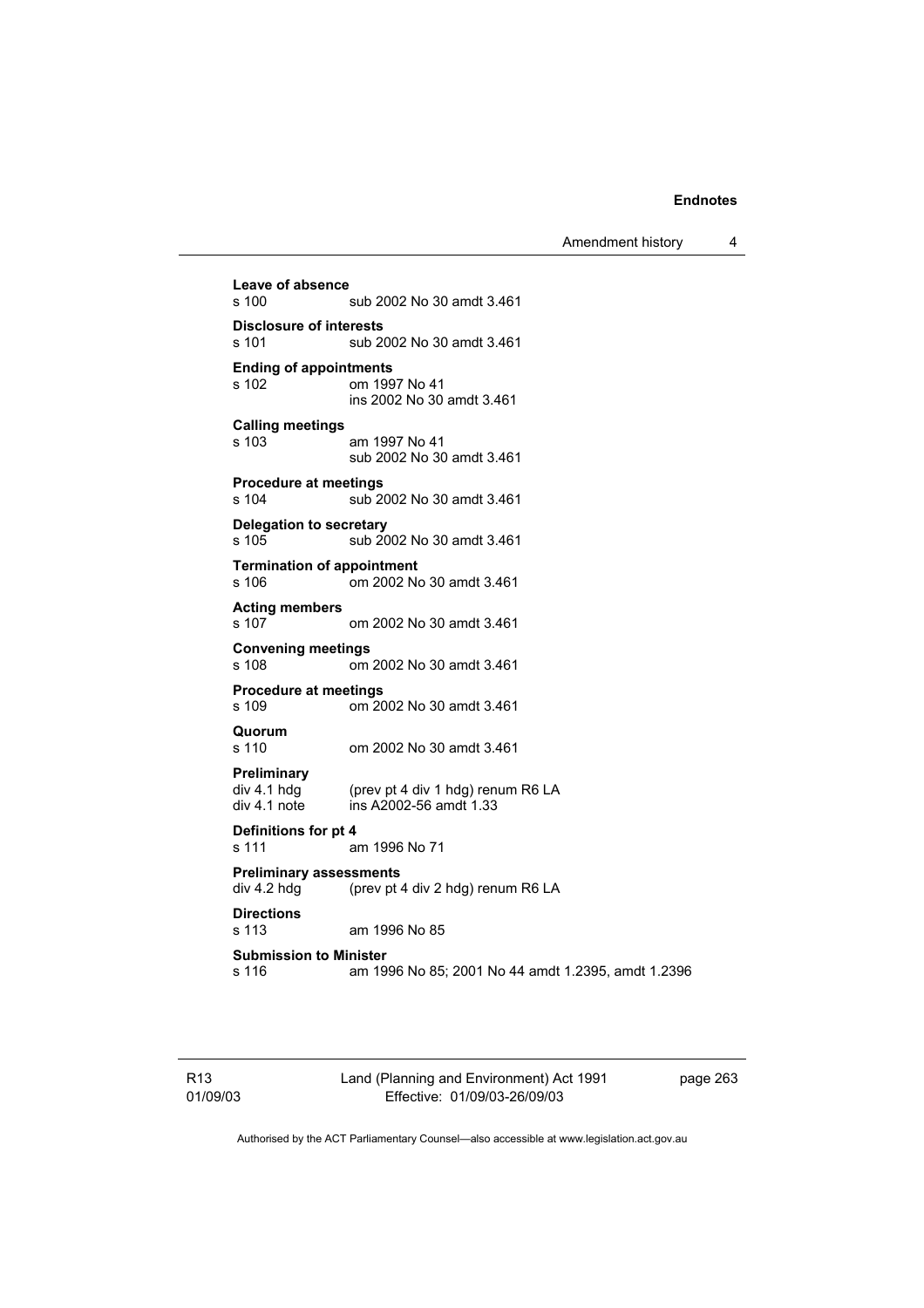4 Amendment history

**Public inspection**  s 117 am 1993 No 77; 1996 No 71 sub 1996 No 85 am 2000 No 37 s 6; 2001 No 44 amdts 1.2397-1.2400; R6 LA (see 2001 No 44 amdt 1.2401); A2002-56 amdt 1.34 **Assessments**  div 4.3 hdg (prev pt 4 div 3 hdg) renum R6 LA **Form and content**<br>sdiv 4.3.1 hdg (prev pt 4 div 3 sdiv A hdg) renum R6 LA **Direction of assessments**  sdiv 4.3.2 hdg (prev pt 4 div 3 sdiv B hdg) renum R6 LA **Decisions to direct assessments**  s 121 am 2000 No 37 s 7 **Directions**  s 123 am 1996 No 85; 2001 No 44 amdt 1.2402, amdt 1.2403; R6 LA (see 2001 No 44 amdt 1.2404) **Preparation, evaluation and consideration by Legislative Assembly**  sdiv 4.3.3 hdg (prev pt 4 div 3 sdiv C hdg) renum R6 LA **Environmental impact statements—consultation and public inspection**  am 1993 No 77; 1996 No 71; 2000 No 37 s 8; 2001 No 44 amdt .2405, amdt 1.2406; 2001 No 56 amdt 3.433; R6 LA (see 2001 No 44 amdt 1.2407); A2002-56 amdt 1.35 **Consultation**  s 128 am 2001 No 44 amdts 1.2408-1.2410 **Tabling in Legislative Assembly and public inspection**  s 132 am 2001 No 44 amdt 1.2411; 2002 No 30 amdt 3.462 **Exclusion of material**  s 133 am 2002 No 30 amdt 3.463 **Exemptions**  s 134 am 2001 No 44 amdts 1.2412-1.2414 **Inquiries**  (prev pt 4 div 4 hdg) renum R6 LA **Establishment of panels and terms of reference**  sdiv 4.4.1 hdg (prev pt 4 div 4 sdiv A hdg) renum R6 LA **Remuneration**  om 1997 No 41 **Terms of reference**  s 138 am 2001 No 44 amdt 1.2415, amdt 1.2416

| page 264 | Land (Planning and Environment) Act 1991 | R <sub>13</sub> |
|----------|------------------------------------------|-----------------|
|          | Effective: 01/09/03-26/09/03             | 01/09/03        |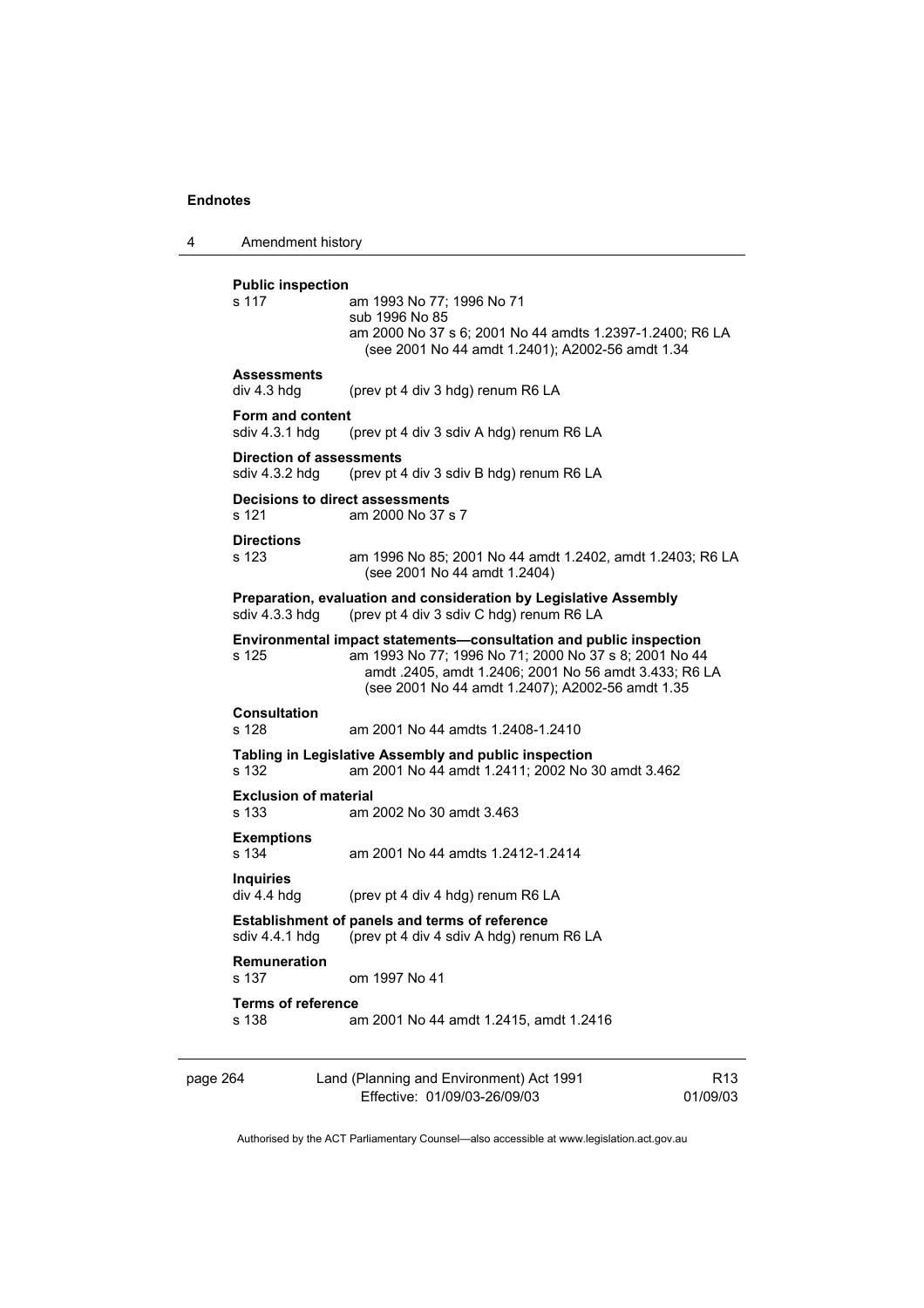| <b>Notification</b><br>s 139                                 | am 2001 No 44 amdt 1.2417, amdt 1.2418                                                                                                                                      |
|--------------------------------------------------------------|-----------------------------------------------------------------------------------------------------------------------------------------------------------------------------|
| Inquiry reports<br>sdiv 4.4.2 hdg                            | (prev pt 4 div 4 sdiv B hdg) renum R6 LA                                                                                                                                    |
| s 141                                                        | Tabling in Legislative Assembly and public inspection<br>am 2001 No 44 amdt 1.2419; 2002 No 30 amdt 3.464                                                                   |
| <b>Exclusion of material</b><br>s 142                        | am 2002 No 30 amdt 3.465, amdt 3.466                                                                                                                                        |
| <b>Procedures and powers</b><br>sdiv 4.4.3 hdg               | (prev pt 4 div 4 sdiv C hdg) renum R6 LA                                                                                                                                    |
| Definitions for sdiv 4.4.3<br>s 143                          | sub 2002 No 30 amdt 3.467<br>def <i>authorised person</i> sub 2002 No 30 amdt 3.467<br>def occupier ins 2002 No 30 amdt 3.467<br>def <i>place</i> sub 2002 No 30 amdt 3.467 |
| Notice of inquiry hearings<br>s 144                          | am 2001 No 44 amdts 1.2420-1.2422                                                                                                                                           |
| <b>General procedure</b><br>s 146                            | am 2002 No 30 amdt 3.468                                                                                                                                                    |
| s 147                                                        | Special hearings-consultation with interested persons<br>am 2002 No 30 amdt 3.508                                                                                           |
| s 148                                                        | Assessments for purpose of inquiries<br>am 2002 No 30 amdt 3.469                                                                                                            |
| s 149                                                        | Witnesses-summons to appear<br>am 1994 No 81                                                                                                                                |
| <b>Victimisation of witnesses</b><br>s 150                   | am 1994 No 81                                                                                                                                                               |
| s 154                                                        | Powers of search and inspection<br>am 1994 No 81                                                                                                                            |
| s 155                                                        | Obstructing or resisting authorised person<br>am 1994 No 81                                                                                                                 |
| Contempt<br>s 156                                            | am 1994 No 81; 2002 No 30 amdt 3.470                                                                                                                                        |
| s 157                                                        | Protection of panel members and witnesses<br>am 2002 No 30 amdt 3.471                                                                                                       |
| <b>Administrative review</b><br>pt 4 div 5 hdg om 1996 No 71 |                                                                                                                                                                             |
|                                                              |                                                                                                                                                                             |

R13 01/09/03 Land (Planning and Environment) Act 1991 Effective: 01/09/03-26/09/03

page 265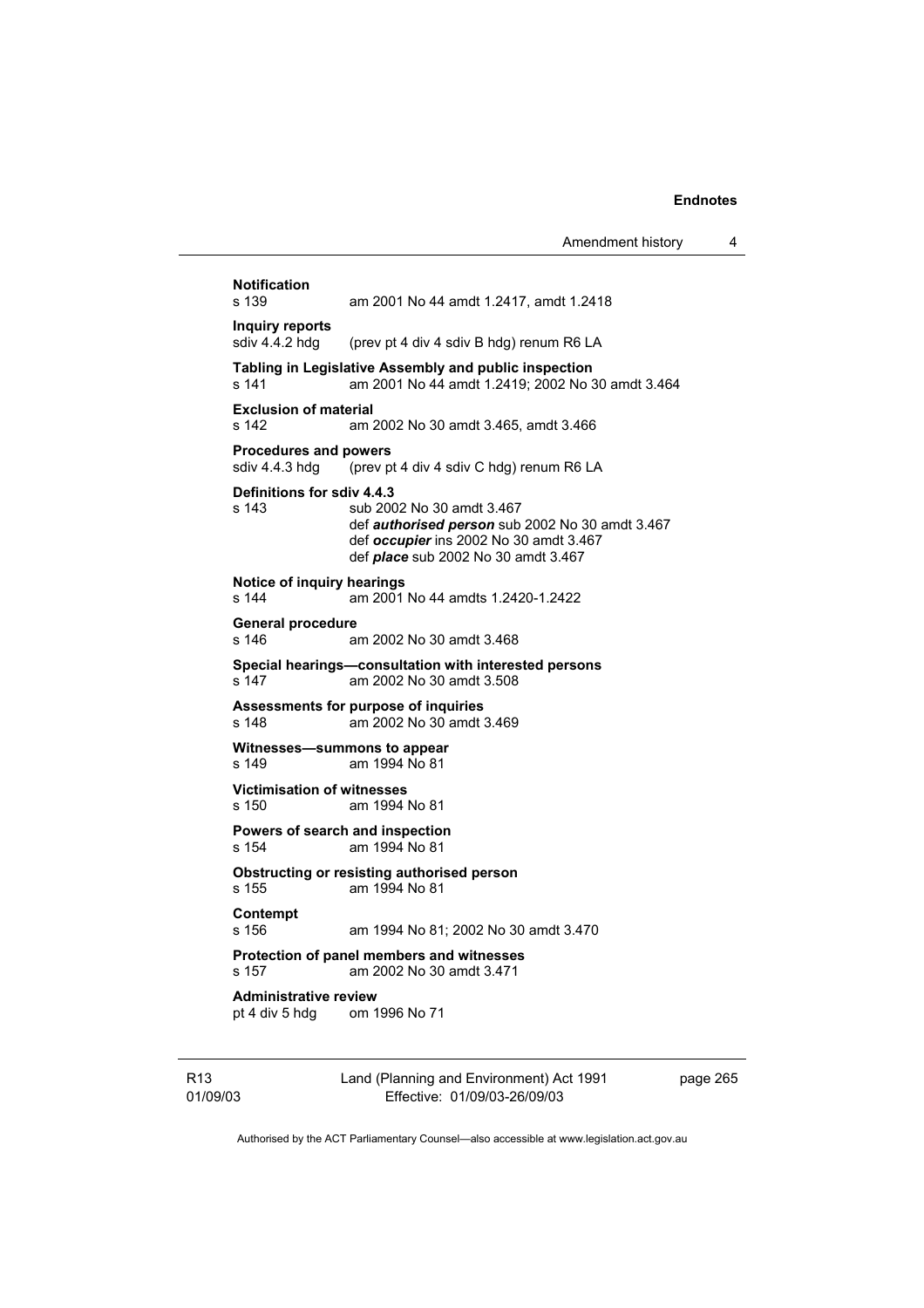| Amendment history<br>-4 |
|-------------------------|
|-------------------------|

| <b>Review of decisions</b><br>s 158        | am 1993 No 77<br>om 1996 No 71                                                                                                                                                                                                                                                                                                                    |                             |  |  |
|--------------------------------------------|---------------------------------------------------------------------------------------------------------------------------------------------------------------------------------------------------------------------------------------------------------------------------------------------------------------------------------------------------|-----------------------------|--|--|
| Preliminary<br>div 5.1 hdg                 | (prev pt 5 div 1 hdg) renum R6 LA                                                                                                                                                                                                                                                                                                                 |                             |  |  |
| Definitions for pt 5<br>s 159 hdg<br>s 159 | sub 2002 No 30 amdt 3.472<br>am 1993 No 90; 1995 No 54; 1996 No 85; 1999 No 79 sch 3;<br>2001 No 17 amdt 2.9; 2002 No 30 amdt 3.473, amdt 3.477<br>def <i>lease</i> sub 2002 No 30 amdt 3.474<br>def <i>market value</i> ins 2002 No 30 amdt 3.475<br>def <i>provision</i> ins 2002 No 30 amdt 3.475<br>def repealed Act om 2002 No 30 amdt 3.476 |                             |  |  |
| <b>Application</b><br>s 160                | am A2002-56 amdt 1.36                                                                                                                                                                                                                                                                                                                             |                             |  |  |
| Leases<br>div 5.2 hdg                      | (prev pt 5 div 2 hdg) renum R6 LA                                                                                                                                                                                                                                                                                                                 |                             |  |  |
| <b>Effect qualified</b><br>s 160A          | ins 1999 No 73 s 5                                                                                                                                                                                                                                                                                                                                |                             |  |  |
| s 160B                                     | Planning and land authority may grant leases<br>ins A2002-56 amdt 1.37                                                                                                                                                                                                                                                                            |                             |  |  |
| <b>Granting of leases</b><br>s 161         | am 1993 No 11; 1996 No 85; 2001 No 44 amdts 1.2423-1.2425;<br>R6 LA (see 2001 No 44 amdt 1.2426); A2002-56 amdt 1.38,<br>amdt 1.78                                                                                                                                                                                                                |                             |  |  |
| <b>Fees for granting leases</b><br>s 162   | om 2001 No 44 amdt 1.2427                                                                                                                                                                                                                                                                                                                         |                             |  |  |
| s 163                                      | Leases to community organisations<br>am 1993 No 11; 2001 No 44 amdt 1.2428, amdt 1.2429; 2002<br>No 30 amdt 3.478; A2002-56 amdt 1.39, amdt 1.78                                                                                                                                                                                                  |                             |  |  |
| <b>Special leases</b><br>s 164             | am 1993 No 11; 2001 No 44 amdt 1.2428, amdt 1.2429;<br>A2002-56 amdt 1.40, amdt 1.78                                                                                                                                                                                                                                                              |                             |  |  |
| s 165                                      | Authority to consider proposed leases<br>am 1993 No 11; 1996 No 39<br>om 1996 No 85                                                                                                                                                                                                                                                               |                             |  |  |
| s 166                                      | Inquiries and assessments in relation to granting of leases<br>am A2002-56 amdt 1.41, amdt 1.42                                                                                                                                                                                                                                                   |                             |  |  |
| s 166A                                     | Grants of leases after inquiries or assessments<br>ins A2002-56 amdt 1.42                                                                                                                                                                                                                                                                         |                             |  |  |
| page 266                                   | Land (Planning and Environment) Act 1991<br>Effective: 01/09/03-26/09/03                                                                                                                                                                                                                                                                          | R <sub>13</sub><br>01/09/03 |  |  |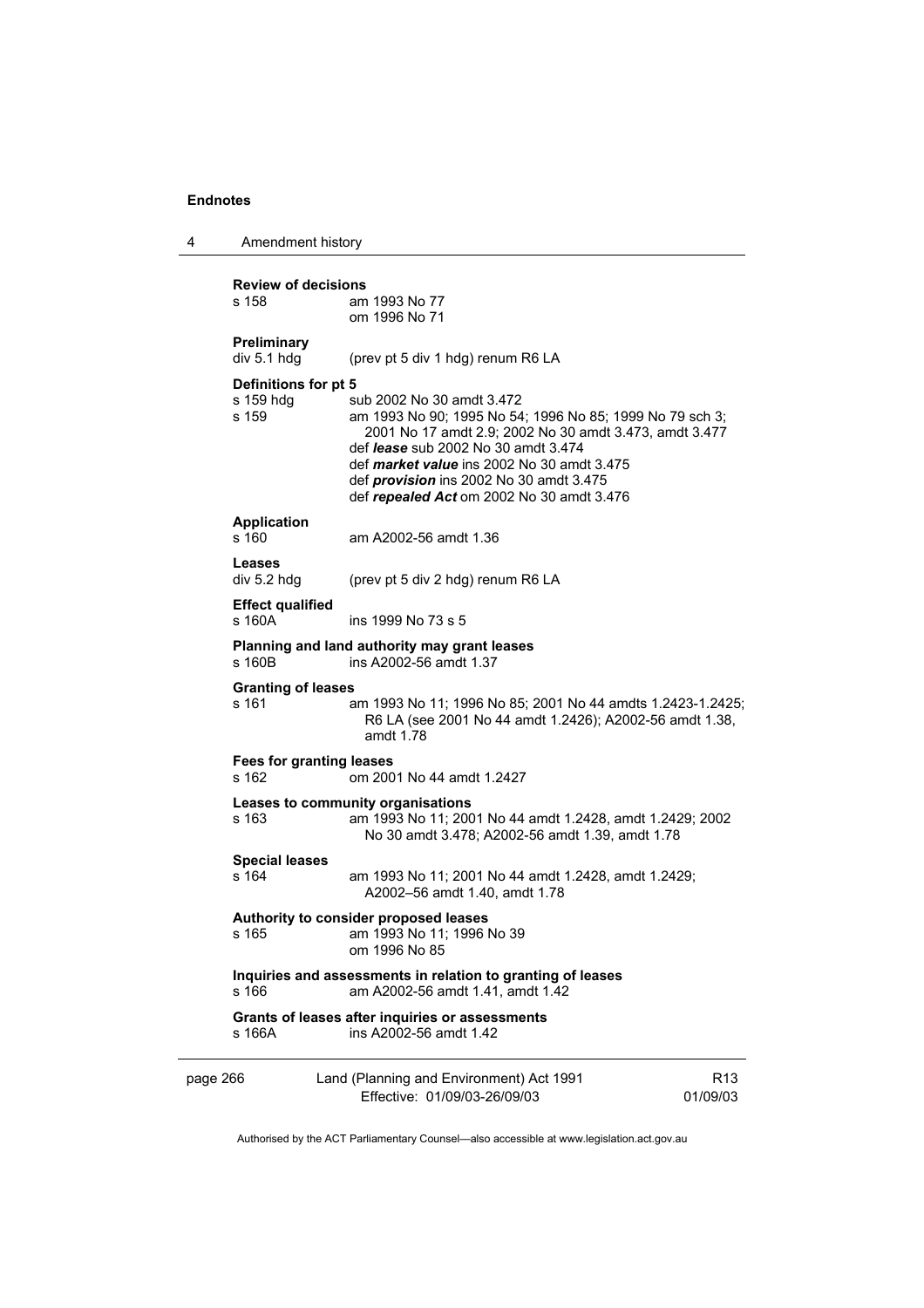| Amendment history |  |
|-------------------|--|
|-------------------|--|

**Eligibility for certain classes of leases**  s 167 am 1996 No 85; 2001 No 44 amdt 1.2428, amdt 1.2429; A2002–56 amdt 1.78 **Authority need not grant lease**  s 168 sub A2002-56 amdt 1.43 **Payment for leases**  s 169 am 2000 No 37 s 9; A2002-56 amdt 1.78 **Failure to accept and execute lease**  s 170 am 2002 No 30 amdt 3.479; A2002-56 amdt 1.78 **Grant of further residential leases**  s 171 am 1996 No 85; 2001 No 44 amdt 1.2429, amdt 1.2430 sub A2002-56 amdt 1.44 **Grant of further rural leases**  s 171A ins 1996 No 85 am 1999 No 73 s 6; 2001 No 32 s 4, s 5; 2001 No 44 amdt 1.2429, amdt 1.2430; R6 LA (see 2001 No 32 s 6); A2002-56 amdt 1.45, amdt 1.46, amdt 1.78 **Grant of further leases for purposes other than residential or rural**  s 172 am 1996 No 85; 2001 No 44 amdt 1.2429; amdt 1.2430 sub A2002–56 amdt 1.47 **Grant of further lease—unit titles**  s 172A ins 1996 No 85 sub 2001 No 17 amdt 2.10 am A2002–56 amdt 1.48, amdt 1.78 **Grant of further lease–community title**  s 172B ins 2001 No 58 s 102 am A2002–56 amdt 1.49, amdt 1.78 **No right to use, flow and control of water**  s 172C (prev s 172B) ins 1998 No 63 renum 2001 No 58 s 101 **Lessee's rights in respect of improvements**  s 173 am 1996 No 85; A2002–56 amdts 1.50-1.54, amdt 1.78, amdt 1.79; ss renum R12 LA (see A2002-56 amdt 1.55) **Determination of value of improvements**  s 174 am 1996 No 85; A2002–56 amdt 1.79 **Use of land for leased purpose**  s 175 am 1996 No 85 **Variation of rent**  s 176 am A2002-56 amdt 1.79

R13 01/09/03 Land (Planning and Environment) Act 1991 Effective: 01/09/03-26/09/03

page 267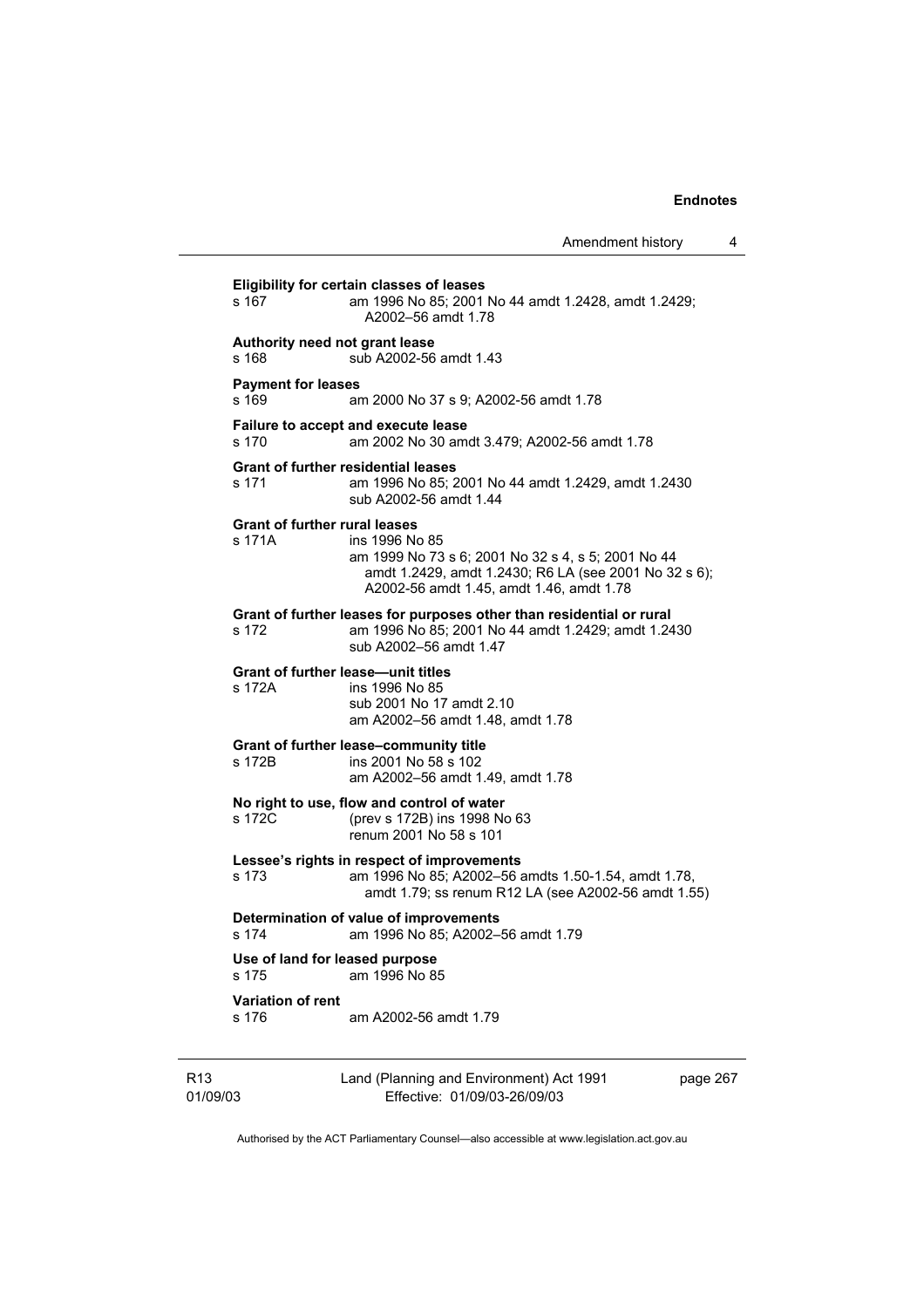4 Amendment history

| s 177                                     | <b>Review of variations of rent</b><br>am A2002-56 amdt 1.56, amdt 1.79                                                                                                                |                 |
|-------------------------------------------|----------------------------------------------------------------------------------------------------------------------------------------------------------------------------------------|-----------------|
| s 178                                     | Refund of amount paid for grant of lease<br>am 2001 No 44 amdt 1.2428, amdt 1.2429; A2002-56<br>amdt 1.79                                                                              |                 |
| s 179                                     | <b>Certificates of compliance</b><br>am 1996 No 85; 2001 No 17 amdt 2.11; 2001 No 44<br>amdt 1.2431, amdt 1.2432; R6 LA (see 2001 No 44<br>amdt 1.2433); A2002-56 amdt 1.57, amdt 1.79 |                 |
| s 180                                     | Transfer of land subject to building and development provision<br>am 1996 No 85; 2001 No 44 amdt 1.2434, amdt 1.2435;<br>A2002-56 amdt 1.58, amdt 1.59, amdt 1.79                      |                 |
| s 181                                     | Mortgage of leasehold subject to building and development provision<br>am 1996 No 85                                                                                                   |                 |
| s 183                                     | Power of lessee to sublet portion of building or land in certain cases<br>am 1995 No 20                                                                                                |                 |
| <b>Variation of leases</b><br>div 5.3 hdg | (prev pt 5 div 3 hdg) renum R6 LA                                                                                                                                                      |                 |
| <b>Effect qualified</b><br>s 183A         | ins 1999 No 73 s 7                                                                                                                                                                     |                 |
| s 184                                     | Application to surrender and regrant of leases<br>am 1996 No 62<br>sub 1996 No 85                                                                                                      |                 |
| s 184A                                    | Variation of nominal rent lease-change of use charge<br>ins 1996 No 85<br>am 2001 No 1 s 4; A2002-56 amdt 1.60, amdt 1.79                                                              |                 |
| s 184B                                    | New change of use charge formula<br>ins 1996 No 85<br>am 1998 No 65; 1999 No 40 s 4; 2000 No 14 s 4; 2000 No 49<br>s 4<br>om 2001 No 1 s 5                                             |                 |
| s 184C                                    | Change of use charge for variations of nominal rent leases<br>ins 1996 No 85<br>am 2000 No 49 s 5; 2001 No 1 s 6<br>sub 2001 No 80 s 3<br>am A2002-56 amdt 1.79                        |                 |
| s 184D                                    | <b>Variation of rental leases</b><br>ins 1996 No 85<br>am A2002-56 amdt 1.61, amdt 1.78                                                                                                |                 |
| page 268                                  | Land (Planning and Environment) Act 1991                                                                                                                                               | R <sub>13</sub> |

Authorised by the ACT Parliamentary Counsel—also accessible at www.legislation.act.gov.au

Effective: 01/09/03-26/09/03

01/09/03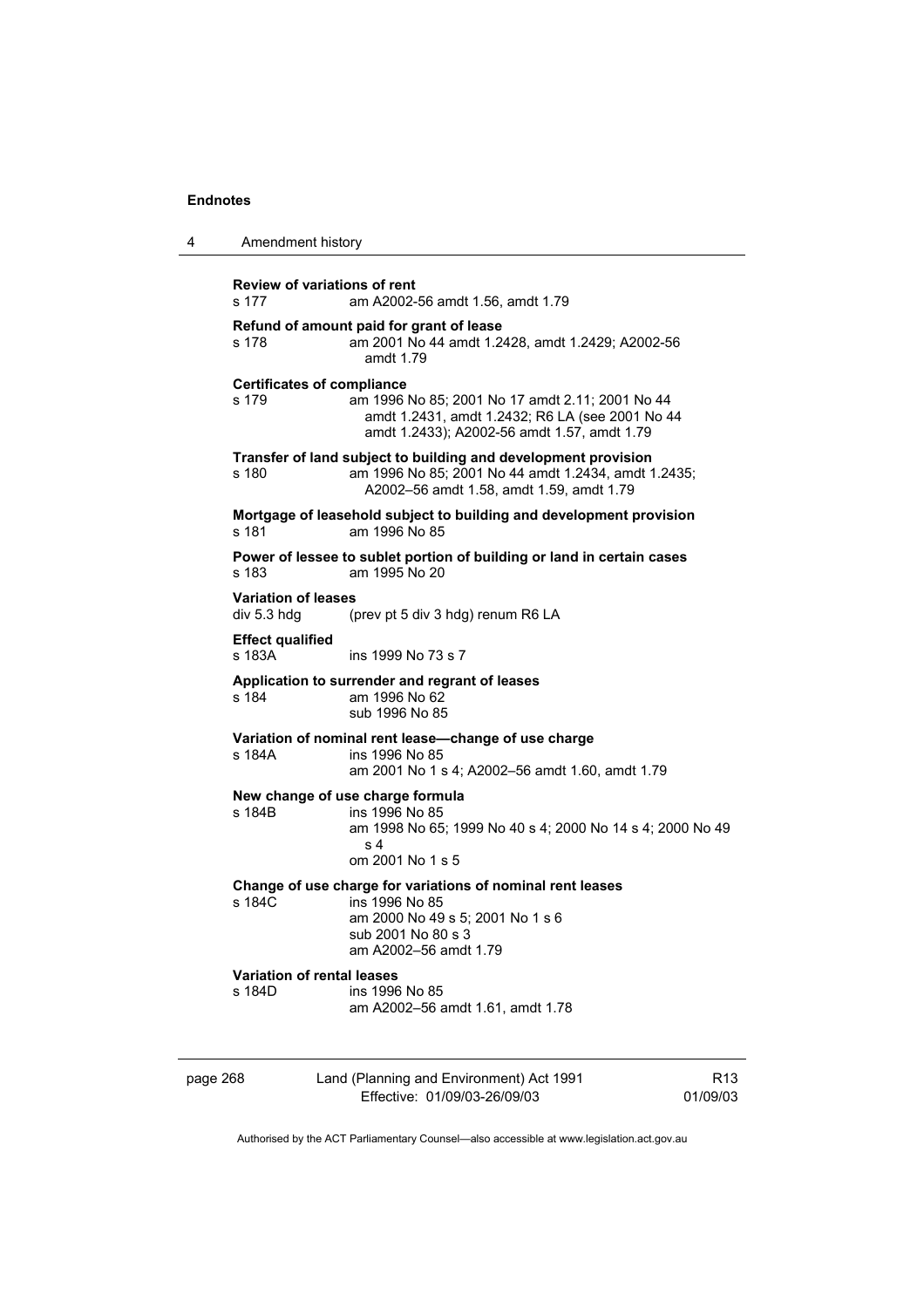**Advice of rent payable on variation of a lease**  s 185 am A2002-56 amdt 1.62, amdt 1.78 **Variation of lease to pay out rent**  s 186 am 1996 No 85; 2001 No 44 amdt 1.2436, amdt 1.2437; A2002–56 amdt 1.79 **No variations to extend term**  s 186A ins 1996 No 85 am A2002-56 amdt 1.78 **Restrictions on rural leases**  div 5.4 hdg (prev pt 5 div 3AA hdg) ins 1999 No 73 s 8 renum R6 LA **Definitions for div 5.4**  ins 1999 No 73 s 8 def *dealing* ins 1999 No 73 s 8 def *discharge amount* ins 1999 No 73 s 8 def *earlier index number* ins 1999 No 73 s 8 def *holding period* ins 1999 No 73 s 8 def *index number* ins 1999 No 73 s 8 def *later index number* ins 1999 No 73 s 8 def *long lease* ins 1999 No 73 s 8 def *short lease* ins 1999 No 73 s 8 def *special Pialligo lease* ins 1999 No 73 s 8 **Land management agreements**  s 186C ins 1999 No 73 s 8 am 2001 No 44 amdt 1.2438, amdt 1.2439; A2002-56 amdt 1.63, amdt 1.64, amdt 1.78 **Dealings with rural leases**  ins 1999 No 73 s 8 am 2001 No 32 s 7; R6 LA (see 2001 No 32 s 8); A2002-56 amdt 1.65, amdt 1.78; A2003-14 amdt 1.67, amdt 1.68 **Discharge amount**  s 186E ins 1999 No 73 s 8 am A2003-34 amdt 2.2 **Discharge amount—special Pialligo leases**  s 186F ins 1999 No 73 s 8 am 2001 No 56 amdt 3.434 **Index numbers**  ins 1999 No 73 s 8 **No subdivision or consolidation**  ins 1999 No 73 s 8 am A2002-56 amdt 1.78

R13 01/09/03 Land (Planning and Environment) Act 1991 Effective: 01/09/03-26/09/03 page 269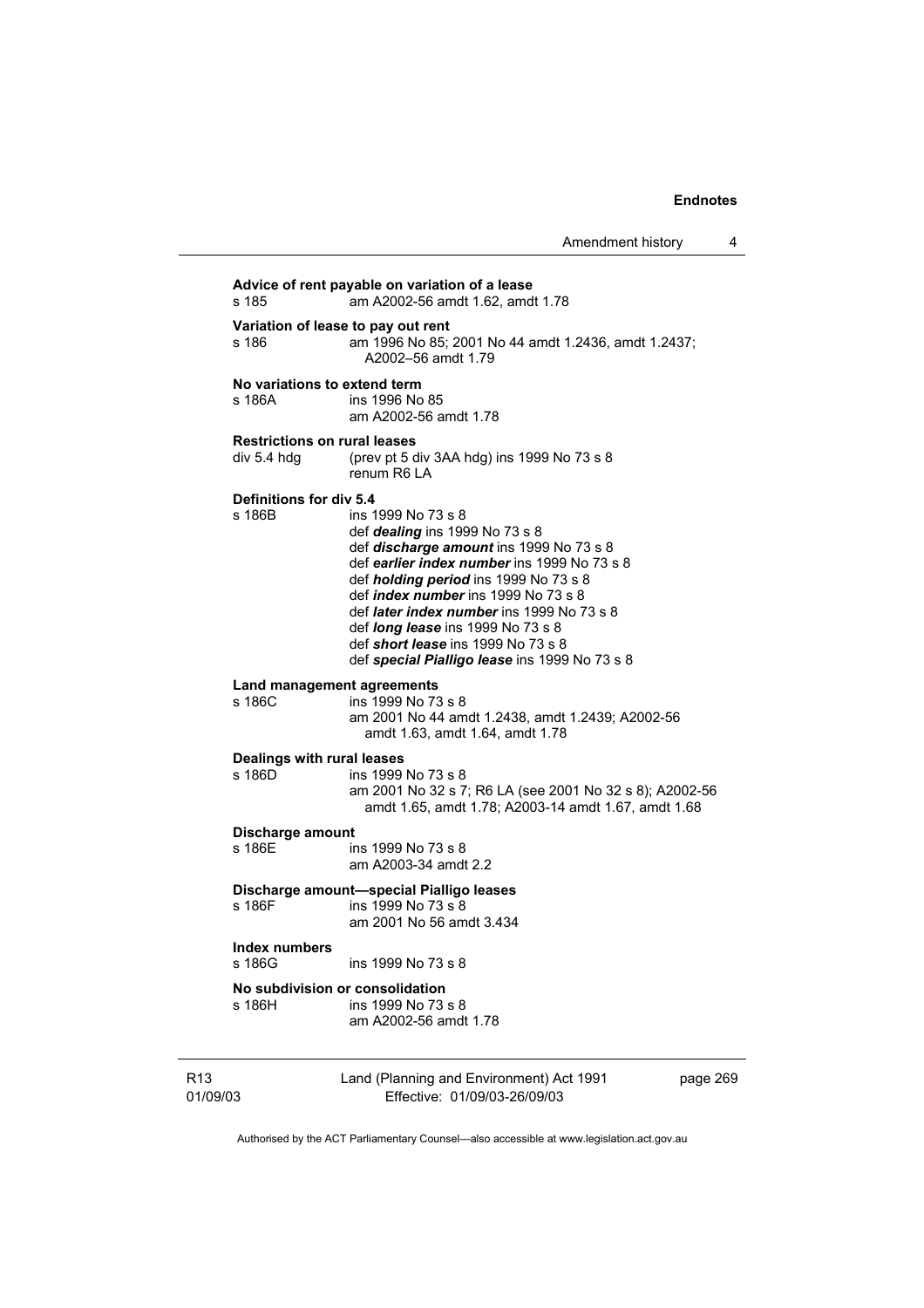| $\boldsymbol{4}$ | Amendment history |
|------------------|-------------------|
|------------------|-------------------|

| <b>Consolidation and subdivision</b><br>div 5.5 hdg | (prev pt 5 div 3A hdg) ins 1996 No 85<br>renum R6 LA                                                                                                          |
|-----------------------------------------------------|---------------------------------------------------------------------------------------------------------------------------------------------------------------|
| <b>Effect qualified</b><br>s 187AA                  | ins as s 187A 1999 No 73 s 9<br>renum 2000 No 80 amdt 3.8                                                                                                     |
| s 187                                               | Application-nominal rent leases of Territory land<br>om 1993 No 75<br>ins 1996 No 85                                                                          |
| s 187A                                              | Consolidation and subdivision—change of use charge<br>ins 1996 No 85<br>am 2001 No 1 s 7; A2002-56 amdt 1.66, amdt 1.79                                       |
| s 187B                                              | New change of use charge formula<br>ins 1996 No 85<br>am 1998 No 65; 1999 No 40 s 5; 2000 No 14 s 5; 2000 No 49<br>s 6<br>om 2001 No 1 s 8                    |
| s 187C                                              | Change of use charge for consolidations and subdivisions<br>ins 1996 No 85<br>am 2000 No 49 s 7; 2001 No 1 s 9<br>sub 2001 No 80 s 4<br>am A2002-56 amdt 1.79 |
| Recovery of land<br>div 5.6 hdg                     | (prev pt 5 div 4 hdg) renum R6 LA                                                                                                                             |
| <b>Termination of leases</b><br>s 188               | am 1996 No 85; A2002-56 amdt 1.67, amdt 1.78, amdt 1.79                                                                                                       |
| How land may be recovered<br>s 189                  | sub A2002-56 amdt 1.68                                                                                                                                        |
| Evidence of ending of lease<br>s 190                | sub A2002-56 amdt 1.68                                                                                                                                        |
| <b>Public land</b><br>div 5.7 hdg                   | (prev pt 5 div 5 hdg) renum R6 LA                                                                                                                             |
| <b>Preliminary</b><br>sdiv 5.7.1 hdg                | (prev pt 5 div 5 sdiv A hdg) renum R6 LA                                                                                                                      |
| Definitions for div 5.7<br>s 191 hdg                | sub 2002 No 30 amdt 3.480                                                                                                                                     |
| <b>Public land</b><br>sdiv 5.7.2 hdg                | (prev pt 5 div 5 sdiv B hdg) renum R6 LA                                                                                                                      |

| page 270 | Land (Planning and Environment) Act 1991 | R <sub>13</sub> |
|----------|------------------------------------------|-----------------|
|          | Effective: 01/09/03-26/09/03             | 01/09/03        |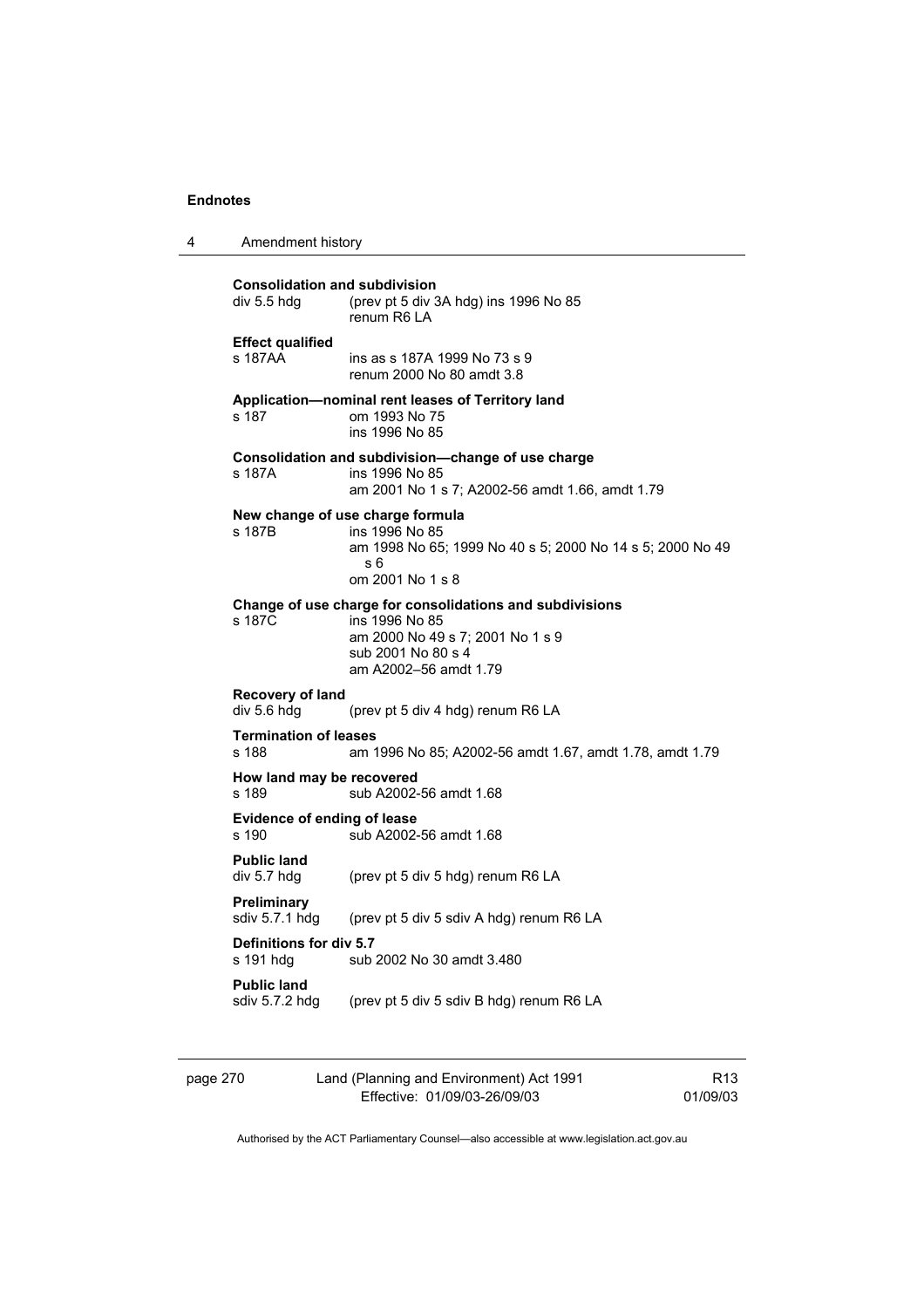Land (Planning and Environment) Act 1991 **Recommendations to planning and land authority**  s 192 hdg am A2002-56 amdt 1.69 s 192 am 1996 No 85; A2002-56 amdt 1.70 **Management of public land<br>sdiv 5.7.3 hdg** (prev pt 5 d (prev pt 5 div 5 sdiv C hdg) renum R6 LA **Reserved areas**  s 193 am 1996 No 85 **Management objectives**  s 195 am 2001 No 44 amdt 1.2440; 2002 No 30 amdt 3.481 **Plans of management**  sdiv 5.7.4 hdg (prev pt 5 div 5 sdiv D hdg) renum R6 LA **Public consultation**  s 200 am 2001 No 44 amdt 1.2441, amdt 1.2442 **Minister's powers**  s 204 am 2001 No 44 amdts 1.2443-1.2446 **Referral back to conservator**  s 205 am 2001 No 44 amdt 1.2447, amdt 1.2448 **Notice of revival of deferred draft plan of management**  s 206 sub 2001 No 44 amdt 1.2449 **Notification, tabling, disallowance and date of effect**  s 207 am 2001 No 44 amdt 1.2450, amdt 1.2451 **Leases and licences**  sdiv 5.7.5 hdg (prev pt 5 div 5 sdiv E hdg) renum R6 LA **Leases—generally**  s 208 am A2002-56 amdt 1.78 **Grant of leases**  s 209 am 1993 No 11, A2002-56 amdt 1.71 **Licences**  s 210 am 1992 No 32; 1996 No 71; 2001 No 44 amdts 1.2452-1.2454; A2002-56 amdt 1.78; A2003-34 s 4, s 5 **Miner's rights in respect of public land**  s 211 am 2002 No 30 amdt 3.482 **Administrative review**  pt 5 div 6 hdg om 1996 No 71 **Notice of decisions**  s 212 am 1993 No 77 om 1996 No 71

R13 01/09/03

Effective: 01/09/03-26/09/03

page 271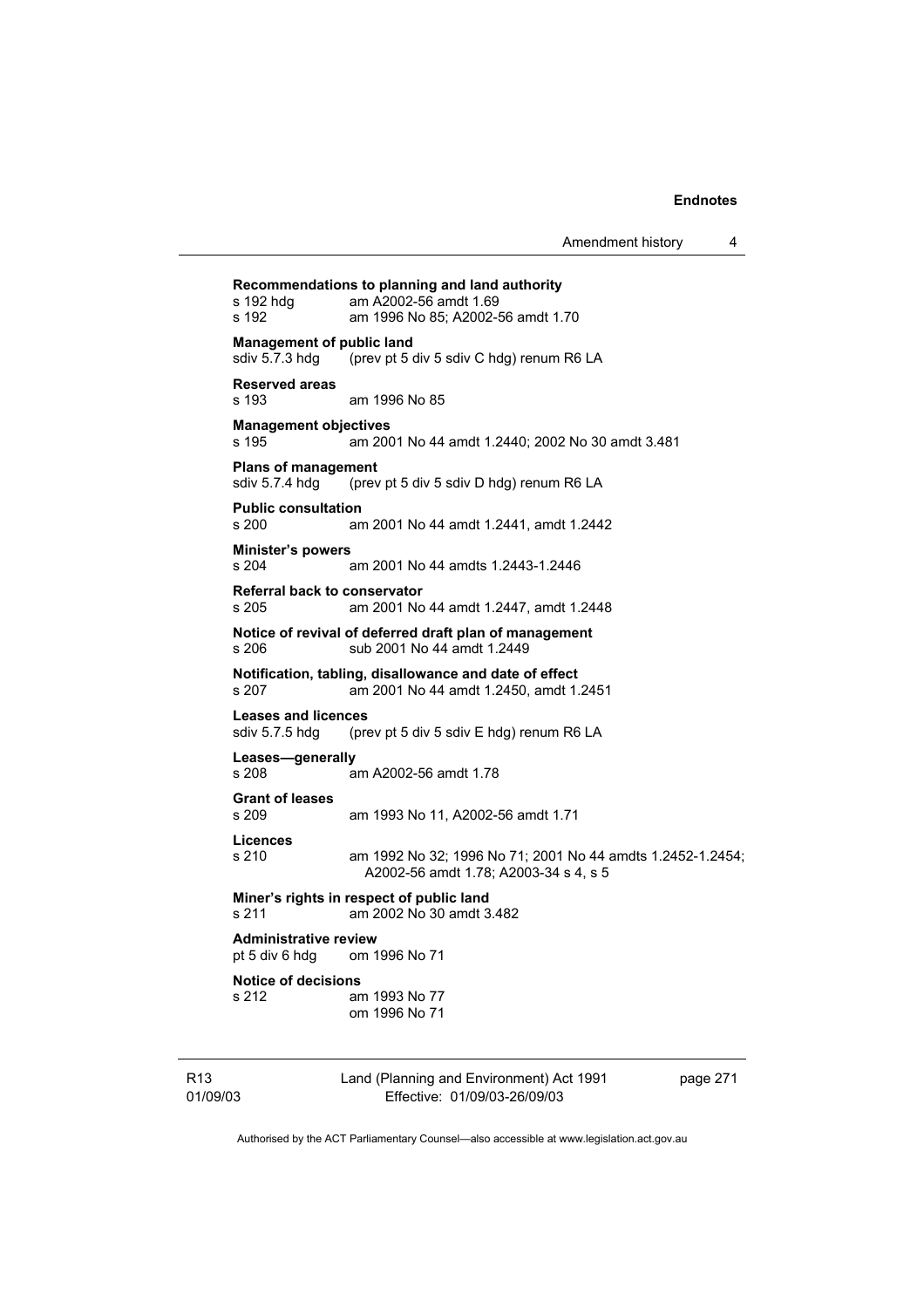4 Amendment history

**Review by appeals board**  s 213 **Sub 1993** No 77 om 1996 No 71 **Notice of decisions under s 174, s 177, s 178 or s 184**  s 213A ins 1993 No 77 am 1994 No 60 om 1996 No 71 **Review by administrative appeals tribunal**  s 213B ins 1993 No 77 om 1996 No 71 **Lessee may surrender lease wholly or in part**  s 214 am A2002-56 amdt 1.72, amdt 1.78 **Miscellaneous**  div 5.8 hdg (prev pt 5 div 7 hdg) renum R6 LA **Reduction of rent and relief from provisions of lease**  s 215 sub 2002 No 30 amdt 3.483 am A2002-56 amdt 1.78 **Access to leased land from roads and road related areas**  s 216 am 1996 No 85 sub 1999 No 79 sch 3 am A2002-56 amdt 1.73, amdt 1.74, amdt 1.78; ss renum R12 LA (see A2002-56 amdt 1.75) **Notification of certain leases**  s 216A ins 1993 No 11 am 1996 No 85 sub 2002 No 30 amdt 3.484 am 2002 No 39 amdt 1.4 sub A2002-56 amdt 1.76 **Licences in respect of land that is not public land**  am 2001 No 44 amdts 1.2455-1.2457 am A2002-56 amdt 1.78; A2003-34 s 6, s 7 **Rights to extract minerals**  s 219 am A2002-56 amdt 1.78 **False or misleading statements in relation to leases**  am 1994 No 81 sub A2002-56 amdt 1.77 **Preliminary**  div 6.1 hdg (prev pt 6 div 1 hdg) renum R6 LA

|--|

Land (Planning and Environment) Act 1991 Effective: 01/09/03-26/09/03

R13 01/09/03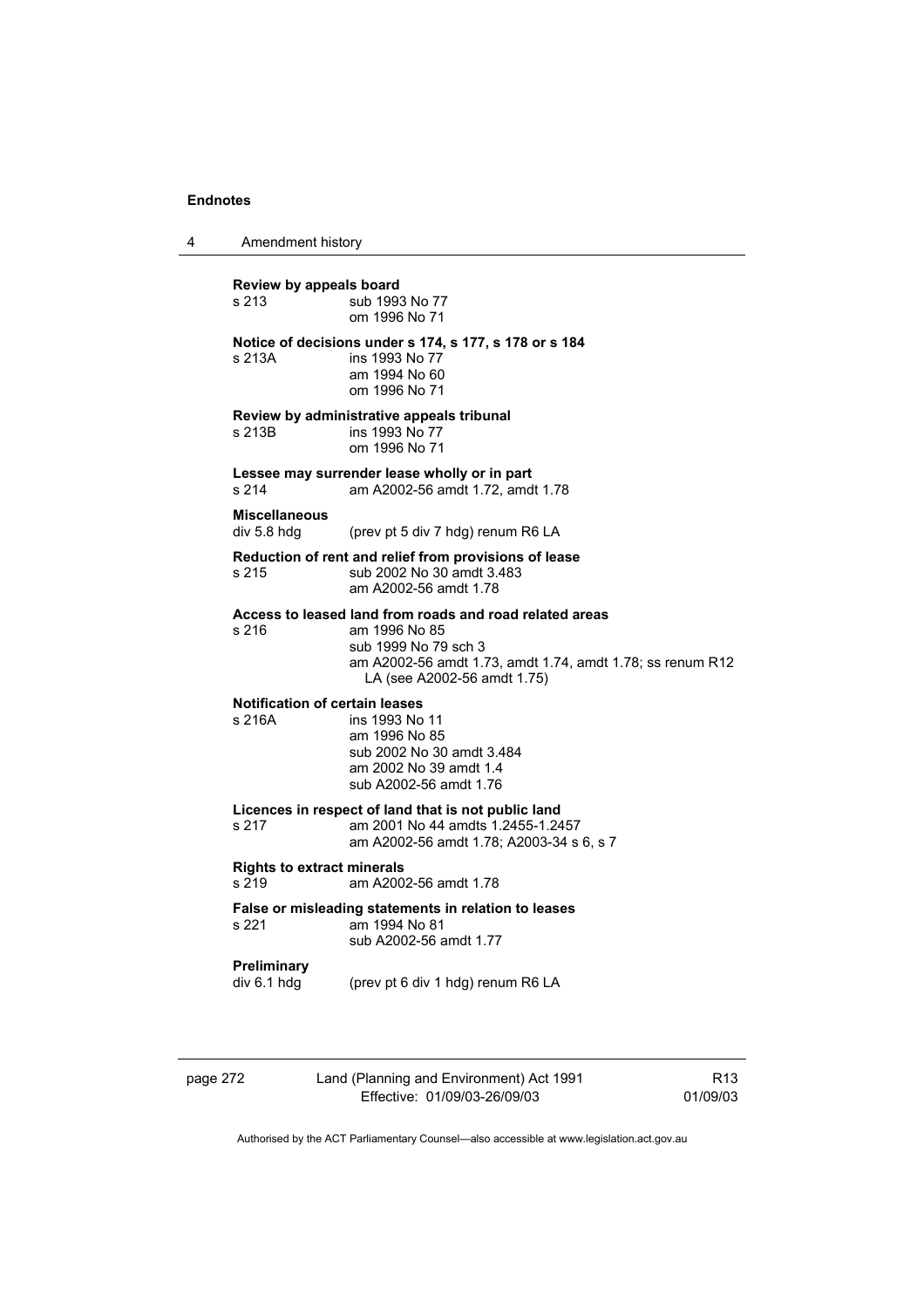01/09/03 Land (Planning and Environment) Act 1991 Effective: 01/09/03-26/09/03 page 273 **Definitions for pt 6** s 222 hdg s sub 2002 No 30 amdt 3.485 s 222 am 1996 No 85; 1997 No 116; 2000 No 37 s 10; 2002 No 30 amdt 3.486, amdt 3.491 def *approval* sub A2002-56 amdt 1.80 def *building work* sub 2002 No 30 amdt 3.487 def *consolidation* sub 2002 No 30 amdt 3.487 def *development* am A2003-34 amdt 1.4 def *Executive* ins 2002 No 30 amdt 3.488 def *inspector* ins A2003-34 amdt 2.3 def *lease* sub 2002 No 30 amdt 3.489 def *lessee* sub 2002 No 30 amdt 3.489 def *order* sub A2003-34 amdt 1.5 def *original decision* ins A2002-56 amdt 1.81 def *prohibition notice* ins A2003-34 amdt 1.6 def *relevant authority* sub A2002-56 amdt 1.82 def *subdivision* sub 2002 No 30 amdt 3.489 def *variation* ins 2002 No 30 amdt 3.490 **Meaning of** *variation* **for pt 6**  s 223 om 1996 No 85 ins 2002 No 30 amdt 3.492 **Approvals**  div 6.2 hdg (prev pt 6 div 2 hdg) renum R6 LA **Preliminary**  pt 6 div 2 sdiv A hdg om 1996 No 85 **Interpretation**  s 224 om 1996 No 85 **General**  sdiv 6.2.1 hdg (prev pt 6 div 2 sdiv B hdg) renum R6 LA **Offence—development**  s 225 am 1996 No 85 **Application to undertake development**  s 226 am 1996 No 85; 1999 No 73 s 10; 2001 No 44 amdts 1.2458- 1.2460; 2001 No 73 s 4, s 5; 2001 No 80 ss 5-7; R6 LA (see 2001 No 44 amdt 1.2461 and 2001 No 73 s 6); A2002-56 amdts 1.83-1.85, amdt 1.133, amdt. 1.134 **Register of applications, approvals, orders and lease and development conditions**  s 227 hdg sub 2000 No 37 s 11<br>s 227 am 2000 No 37 s 11: am 2000 No 37 s 11; 2001 No 44 amdt 1.2462, amdt 1.2463: R6 LA (see 2001 No 44 amdt 1.2464); A2002-56 amdt 1.86, amdt 1.87, amdt 1.134

Authorised by the ACT Parliamentary Counsel—also accessible at www.legislation.act.gov.au

R13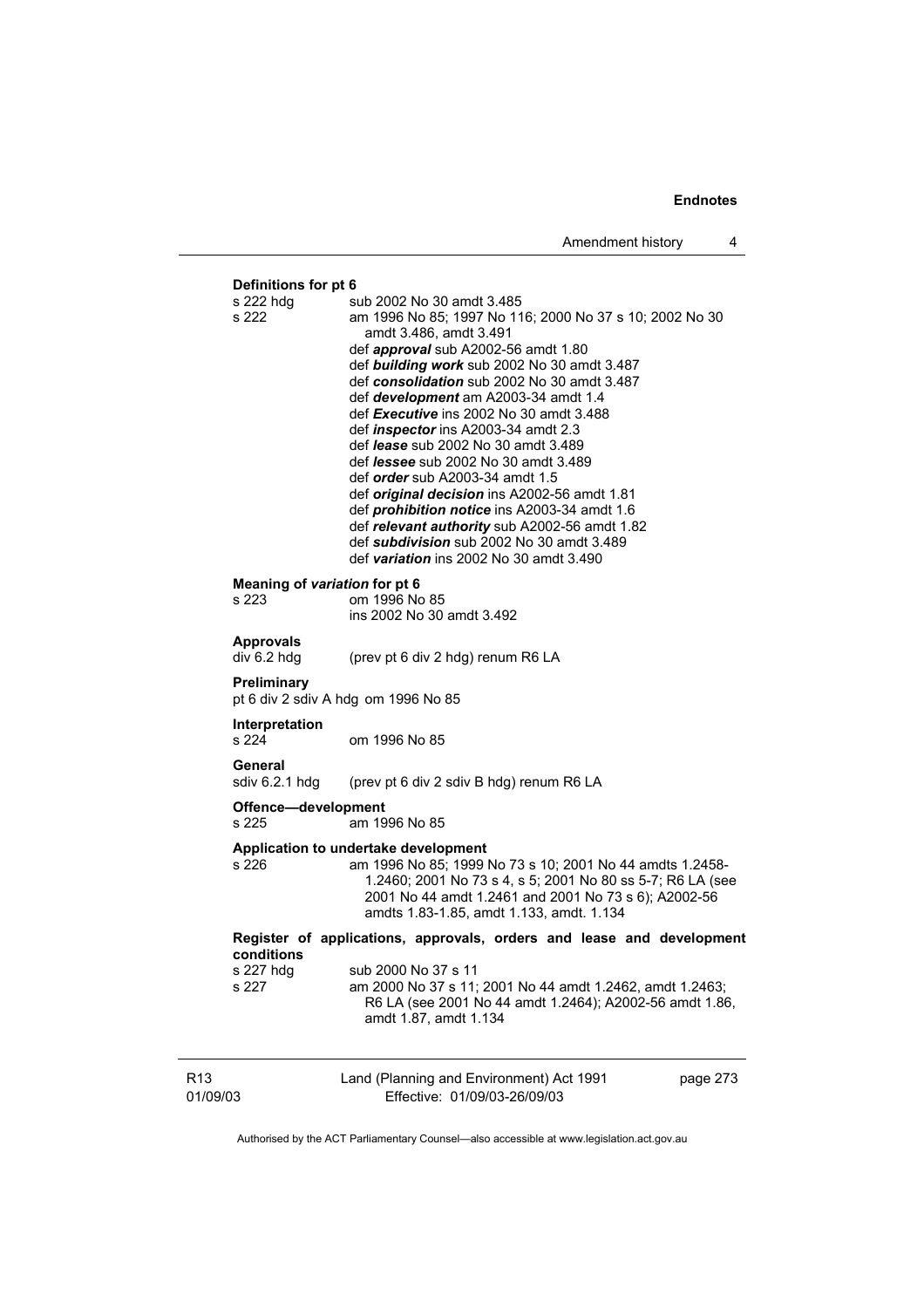| 4        | Amendment history                   |                                                                                                                                                                                                                                                                     |                             |
|----------|-------------------------------------|---------------------------------------------------------------------------------------------------------------------------------------------------------------------------------------------------------------------------------------------------------------------|-----------------------------|
|          | s 228                               | Restrictions on inspection of applications<br>am 1996 No 85; A2002-56 amdt 1.88, amdt 1.134                                                                                                                                                                         |                             |
|          | Notice of application<br>s 229      | am 1993 No 90; 1995 No 54; 1996 No 71; 1996 No 85; 1997<br>No 93; 2000 No 37 s 12; 2001 No 20 s 54; 2002 No 30<br>amdt 3.508; A2002-56 amdt 1.89, amdt 1.134; A2003-30<br>amdt $1.3$                                                                                |                             |
|          | s 229A hdg<br>s 229A                | Direction that applications to be submitted to Minister<br>sub 2001 No 44 amdt 1.2465<br>ins 1996 No 85<br>am 1999 No 87 s 3; 2001 No 44 amdts 1.2466-1.2472; R6 LA<br>(see 2001 No 44 amdt 1.2473); 2002 No 30 amdt 3.493,<br>amdt 3.494<br>sub A2002-56 amdt 1.90 |                             |
|          | s 229B                              | Minister may decide some applications<br>ins A2002-56 amdt 1.90                                                                                                                                                                                                     |                             |
|          | <b>Approvals</b><br>s 230           | am 1993 No 77; 1996 No 71<br>sub 1996 No 85<br>am 2000 No 37 s 13                                                                                                                                                                                                   |                             |
|          | s 231                               | <b>Matters to be considered</b><br>am 1996 No 85; 2002 No 30 amdt 3.495; A2002-56 amdt 1.91,<br>amdt 1.134, amdt 1.135                                                                                                                                              |                             |
|          | Duty of applicants<br>s 232         | am 2001 No 44 amdt 1.2474, amdt 1.2475; 2002 No 30<br>amdt 3.508; A2002-56 amdt 1.92-1.94, amdt 1.134; ss renum<br>R12 La (see A2002-56 amdt 1.95)                                                                                                                  |                             |
|          | <b>More information</b><br>s 233    | am 1996 No 85; A2002-56 amdt 1.135                                                                                                                                                                                                                                  |                             |
|          | s 234                               | Effect of failure to furnish further information<br>am 1996 No 85; A2002-56 amdt 1.135                                                                                                                                                                              |                             |
|          | s 235                               | Duties of concurring authorities<br>am 1996 No 39<br>om 1996 No 85                                                                                                                                                                                                  |                             |
|          | <b>Objections</b><br>sdiv 6.2.2 hdg | (prev pt 6 div 2 sdiv C hdg) renum R6 LA                                                                                                                                                                                                                            |                             |
|          | <b>Objections-general</b><br>s 237  | am 1996 No 85; 1997 No 116; 2000 No 37 s 14; A2002-56<br>amdt 1.96, amdt 1.134; ss renum R12 LA (see A2002-56<br>amdt 1.97)                                                                                                                                         |                             |
| page 274 |                                     | Land (Planning and Environment) Act 1991<br>Effective: 01/09/03-26/09/03                                                                                                                                                                                            | R <sub>13</sub><br>01/09/03 |
|          |                                     | Authorised by the ACT Parliamentary Counsel—also accessible at www.legislation.act.gov.au                                                                                                                                                                           |                             |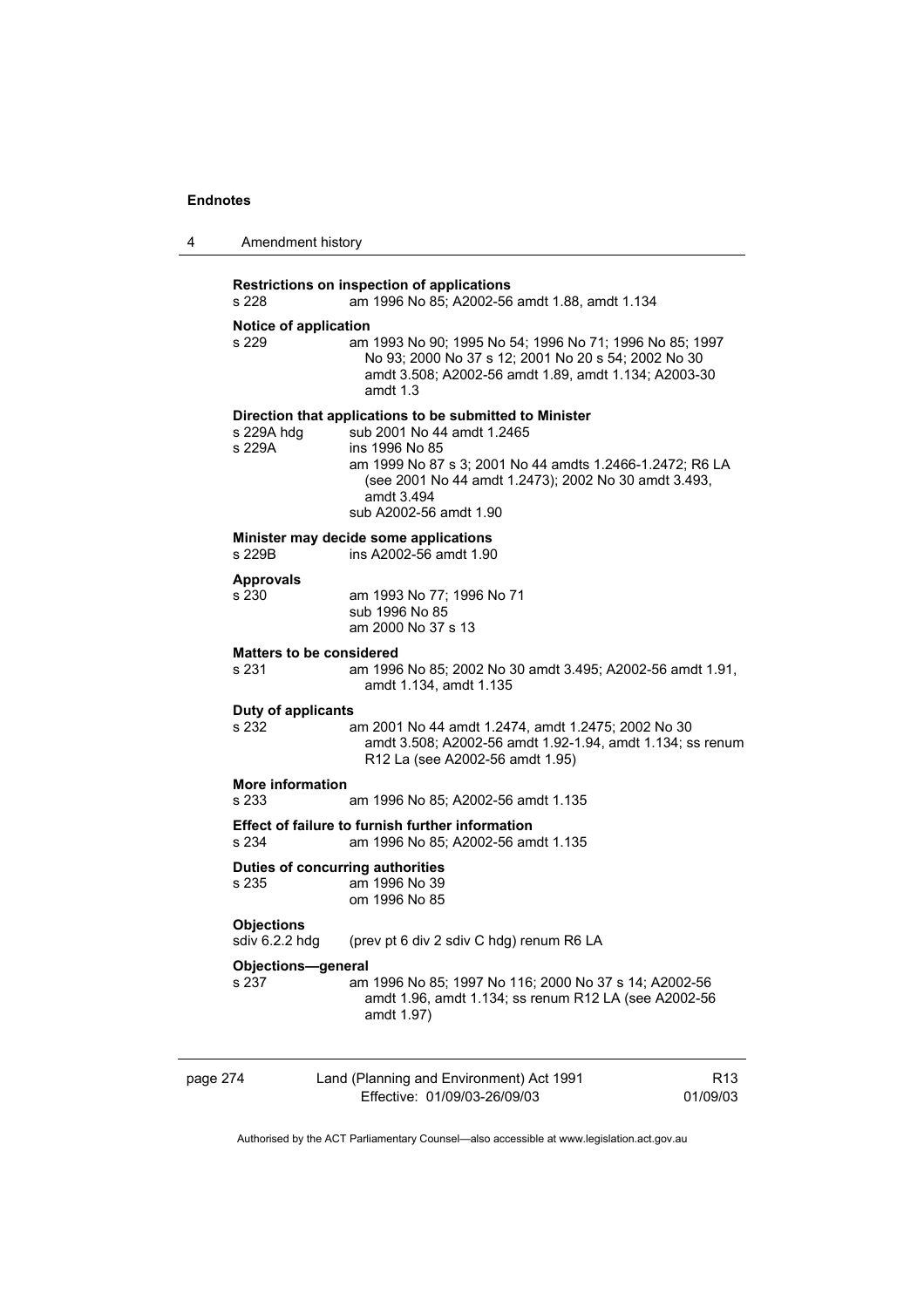R13 01/09/03 Land (Planning and Environment) Act 1991 Effective: 01/09/03-26/09/03 page 275 **Inspection of objections**  s 238 am 1993 No 77; 1996 No 71; A2002-56 amdt 1.134 **Identity of objectors**<br>s 239 am am A2002-56 amdt 1.98, amdt 1.134 **Circumstances in which Executive approves applications, other than lease variations, subdivisions, consolidations**  s 240 om 1996 No 85 **Circumstances in which Executive approves applications for lease variations, subdivisions, consolidations**  s 241 om 1996 No 85 Approvals<br>sdiv 6.2.3 hdg (prev pt 6 div 2 sdiv D hdg) renum R6 LA **Approvals—notices to applicants and registrar-general**  s 242 am 1992 No 32; 1993 No 64 sub 1996 No 85; A2002-56 amdt 1.99 **Notification of approval or refusal of application**  s 243 am 1993 No 77; 1996 Nos 71 and 85; 2000 No 37 s 15; A2002-56 amdt 1.100, amdt 1.101, amdt 1.135; ss renum R12 LA (see A2002-56 amdt 1.102) **Notification where more than 1 objector**  am 1996 No 85; A2002-56 amdt 1.103, amdt 1.134 **Conditional approvals**  s 245 am 1996 No 85; 2001 No 80 s 8, s 9; A2002-56 amdt 1.104-1.106, amdt 1.134 **Reconsideration of applications for approval**  sdiv 6.2.4 hdg ins A2002-56 amdt 1.107 **Definitions for subdiv 6.2.4**  ins A2002-56 amdt 1.107 def *new application* ins A2002-56 amdt 1.107 def *original application* ins A2002-56 amdt 1.107 def *original decision* ins A2002-56 amdt 1.107 **Applications for reconsideration**  s 246 om 1996 No 85 ins A2002-56 amdt 1.107 am A2003-30 amdt 1.4 **Reconsideration of decisions**  s 246A ins A2002-56 amdt 1.107 **No action by planning and land authority within time**  s 246B ins A2002-56 amdt 1.107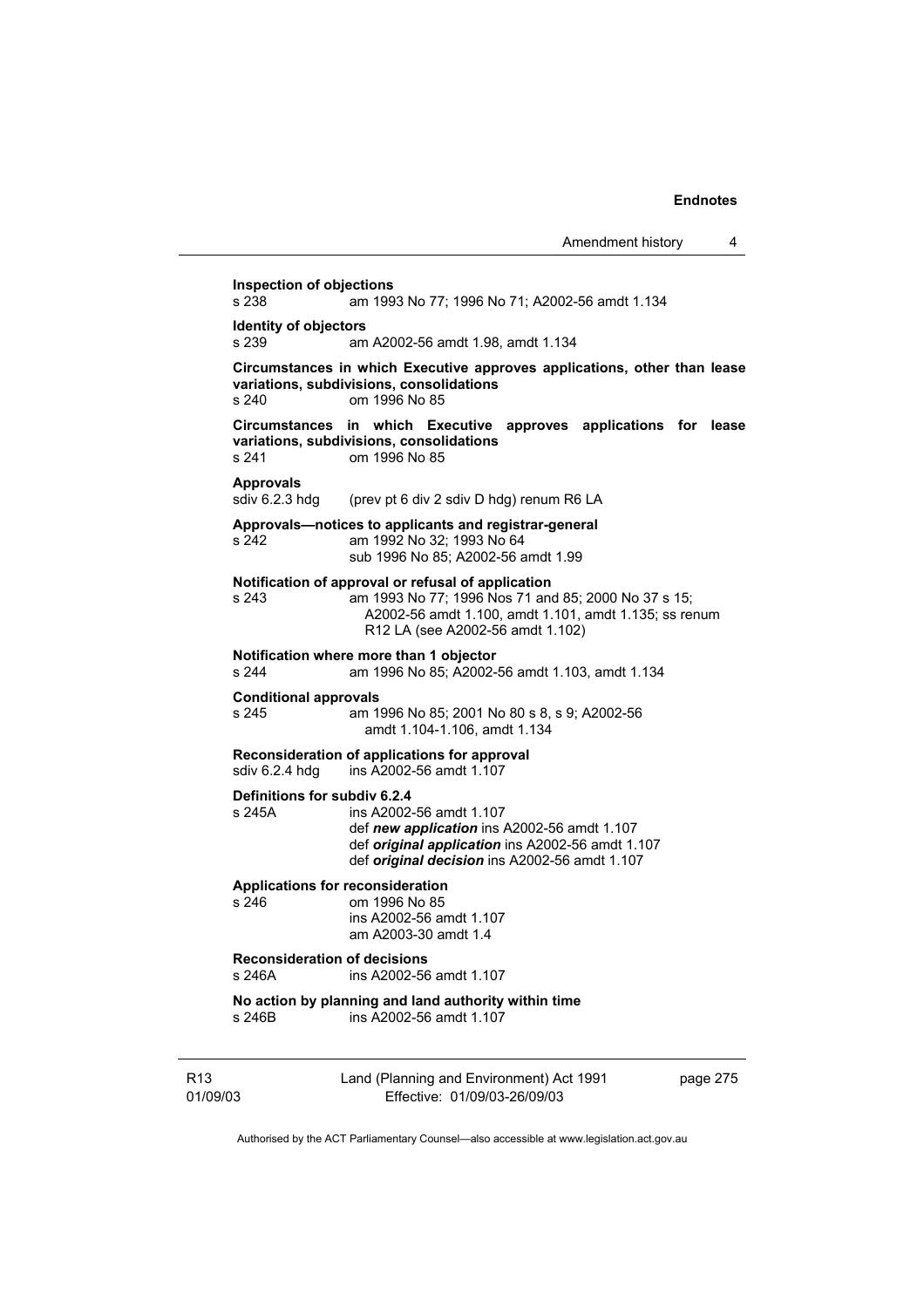| Notice of decision on reconsideration |                         |  |
|---------------------------------------|-------------------------|--|
| s 246C                                | ins A2002-56 amdt 1.107 |  |

4 Amendment history

**Approvals—miscellaneous** 

sdiv 6.2.5 hdg ins A2002-56 amdt 1.107

# **Minor amendments**<br>s 247 am

am 1996 No 85; 2002 No 30 amdt 3.508; 2002 No 37 ss 4-6; ss (4), (5) om R10 LA; pars renum R10 LA; A2002-56 amdt 1.108, amdt 1.135

# **Corrections**

s 248 am 1996 No 85; A2002-56 amdt 1.109

## **When approvals take effect**

s 249 sub 1993 No 77 am 1996 No 71; 1996 No 85; 2002 No 30 amdt 3.496 sub A2002-56 amdt 1.110

#### **Execution of approvals for variations of leases**  s 250 sub 1996 No 85

am A2002-56 amdt 1.133

## **Expiration of approvals**

s 251 am 1996 No 85; A2002-56 amdt 1.111

# **Extension of time**<br>s 252

am 1996 No 85; A2002-56 amdt 1.134

## **Revocation of approval**

s 253 am A2002-56 amdt 1.112

# **Powers of Supreme Court**<br>sdiv 6.2.6 hdg ins A2003

ins A2003-34 amdt 1.7

# **Injunctions to require compliance with approvals**

s 253A ins A2003-34 amdt 1.7

#### **Orders**

div 6.3 hdg (prev pt 6 div 3 hdg) renum R6 LA sub A2003-34 s 8

# **Making of orders**

ins A2003-34 s 8

## **Applications to planning and land authority for orders**

s 254 om 1996 No 85 ins 1997 No 7 am 2001 No 44 amdt 1.2476-1.2478; A2002-56 amdt 1.113 sub A2003-34 s 8

#### **Decision on application to planning and land authority for order**  s 254A ins A2003-34 s 8

| page 276 | Land (Planning and Environment) Act 1991 | R <sub>13</sub> |
|----------|------------------------------------------|-----------------|
|          | Effective: 01/09/03-26/09/03             | 01/09/03        |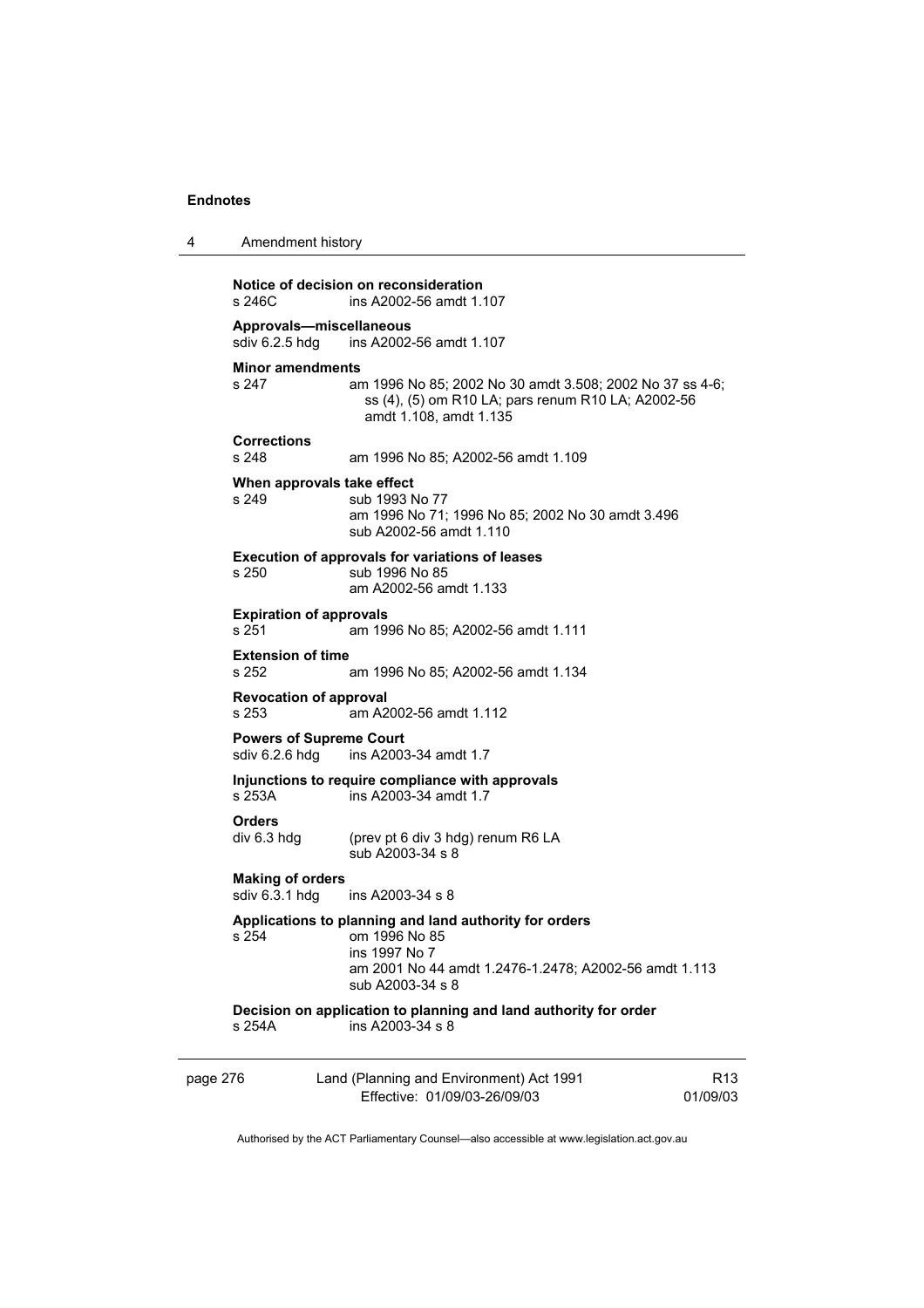Amendment history 4

Land (Planning and Environment) Act 1991 page 277 **Proposed orders on planning and land authority's own initiative**  s 255 sub A2003-34 s 8 **Decision on proposed order on planning and land authority's own initiative**<br>s 256 am 1993 No 77: 1996 No 71: 1996 No 83: 1996 No 85: 1997 am 1993 No 77; 1996 No 71; 1996 No 83; 1996 No 85; 1997 No 7; 1999 No 73 s 11; 1999 No 79 sch 3; 2001 No 44 amdt 1.2479; 2002 No 30 amdt 3.508; A2002-56 amdts 1.114-1.117, amdt 1.134 sub A2003-34 s 8 **Effect of certain orders**  s 256A ins 1997 No 7 om A2003-34 s 8 **Content of orders**  s 257 am 1993 Nos 64 and 77; 1996 No 71; 2002 No 30 amdt 3.508; A2002-56 amdt 1.118, amdt 1.119, amdt 1.134 sub A2003-34 s 8 **Notice of making orders**  s 257A ins A2003-34 s 8 **Who is bound by an order?**<br>s 257B ins A2003ins A2003-34 s 8 **Contravening orders**  s 258 am 1993 No 77; 1996 No 71; A2002-56 amdt 1.120 sub A2003-34 s 8 **Ending of orders**  s 258A ins A2003-34 s 8 **Notice of ending orders**  ins A2003-34 s 8 **Effect of orders about pest animals or plants**  s 258C ins A2003-34 s 8 **Rectification work**  sdiv 6.3.2 hdg ins A2003-34 s 8 **Definitions for sdiv 6.3.2**  s 259 am 1993 No 77; 1996 No 71; A2002-56 amdt 1.121, amdt 1.134 sub A2003-34 s 8 **Direction to carry out rectification work**  ins A2003-34 s 8 **Contravening direction to carry out rectification work**  s 259B ins A2003-34 s 8 **Authorisation to carry out rectification work**  s 259C ins A2003-34 s 8

R13 01/09/03 Effective: 01/09/03-26/09/03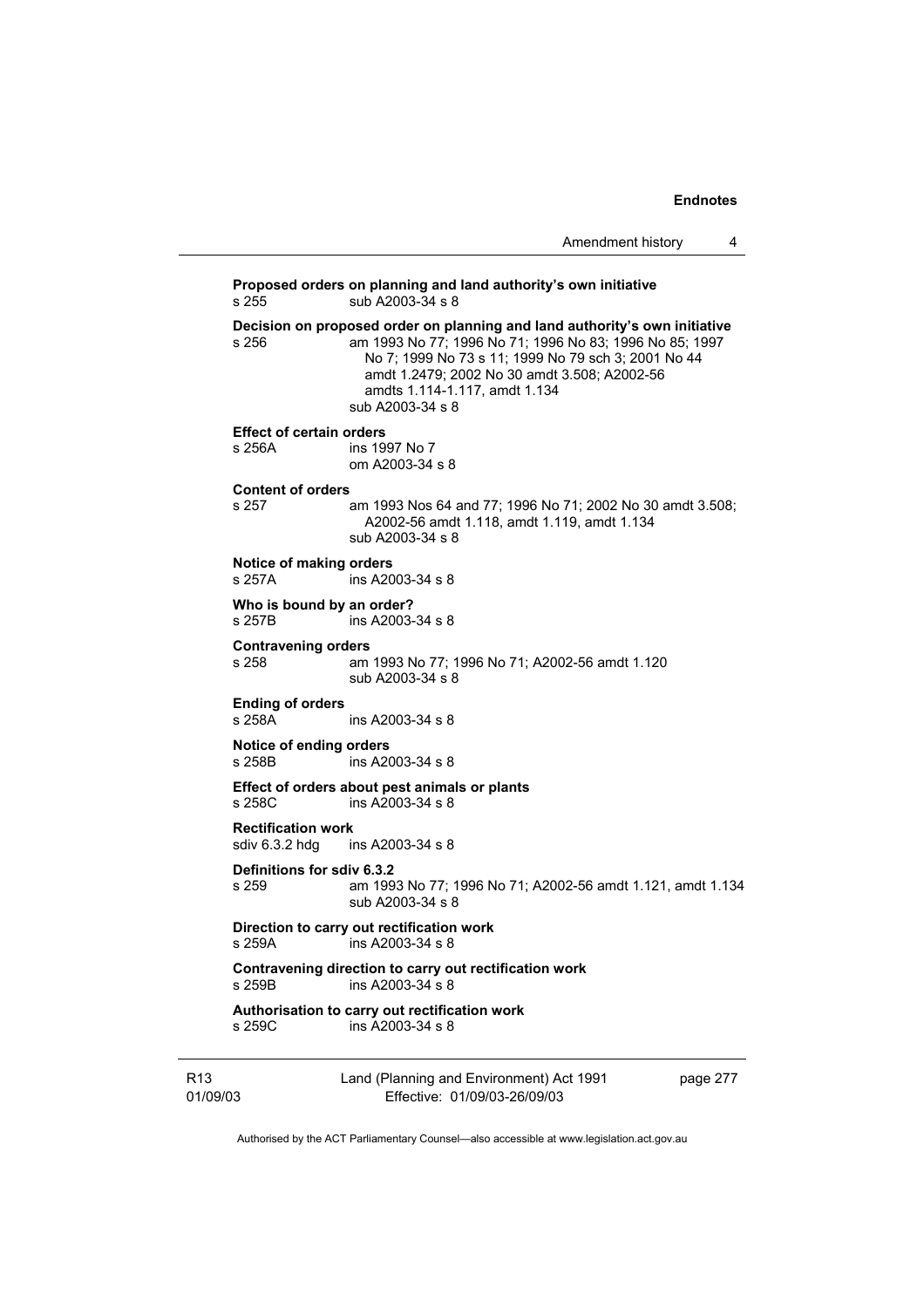| 4 | Amendment history |  |
|---|-------------------|--|
|---|-------------------|--|

**Obstructing etc authorised people**<br>s 259D ins A2003-34 s 8  $ins A2003-34 s 8$ **Liability for cost of rectification work**  ins A2003-34 s 8 **Determination of criteria for deferral of rectification work cost**  ins A2003-34 s 8 **Application for deferral of rectification work cost**  s 259G ins A2003-34 s 8 **Deferral of rectification work cost**  ins A2003-34 s 8 **Security for deferred rectification work cost**  s 259I ins A2003-34 s 8 **Payment of deferred rectification work cost**  s 259J ins A2003-34 s 8 **Prohibition notices and injunctions**  sdiv 6.3.3 hdg ins A2003-34 s 8 **Prohibition notices—making**  s 260 am 1993 Nos 64 and 77; 1996 No 71; A2002-56 amdt 1.122 sub A2003-34 s 8 **Contravening prohibition notices**  ins A2003-34 s 8 **Prohibition notices—ending**  s 260B ins A2003-34 s 8 **Injunctions to restrain contravention of orders or prohibition notices**  ins A2003-34 s 8 **Other matters**  sdiv 6.3.4 hdg ins A2003-34 s 8 **Declaration of pest animal or pest plant**  s 261 sub A2003-34 s 8 **Inspection and seizure powers**  div 6.4 hdg (prev pt 6 div 4 hdg) renum R6 LA sub A2003-34 amdt 2.4 **Preliminary**  sdiv 6.4.1 hdg (prev pt 6 div 4 sdiv A hdg) renum R6 LA

page 278 Land (Planning and Environment) Act 1991 Effective: 01/09/03-26/09/03

R13 01/09/03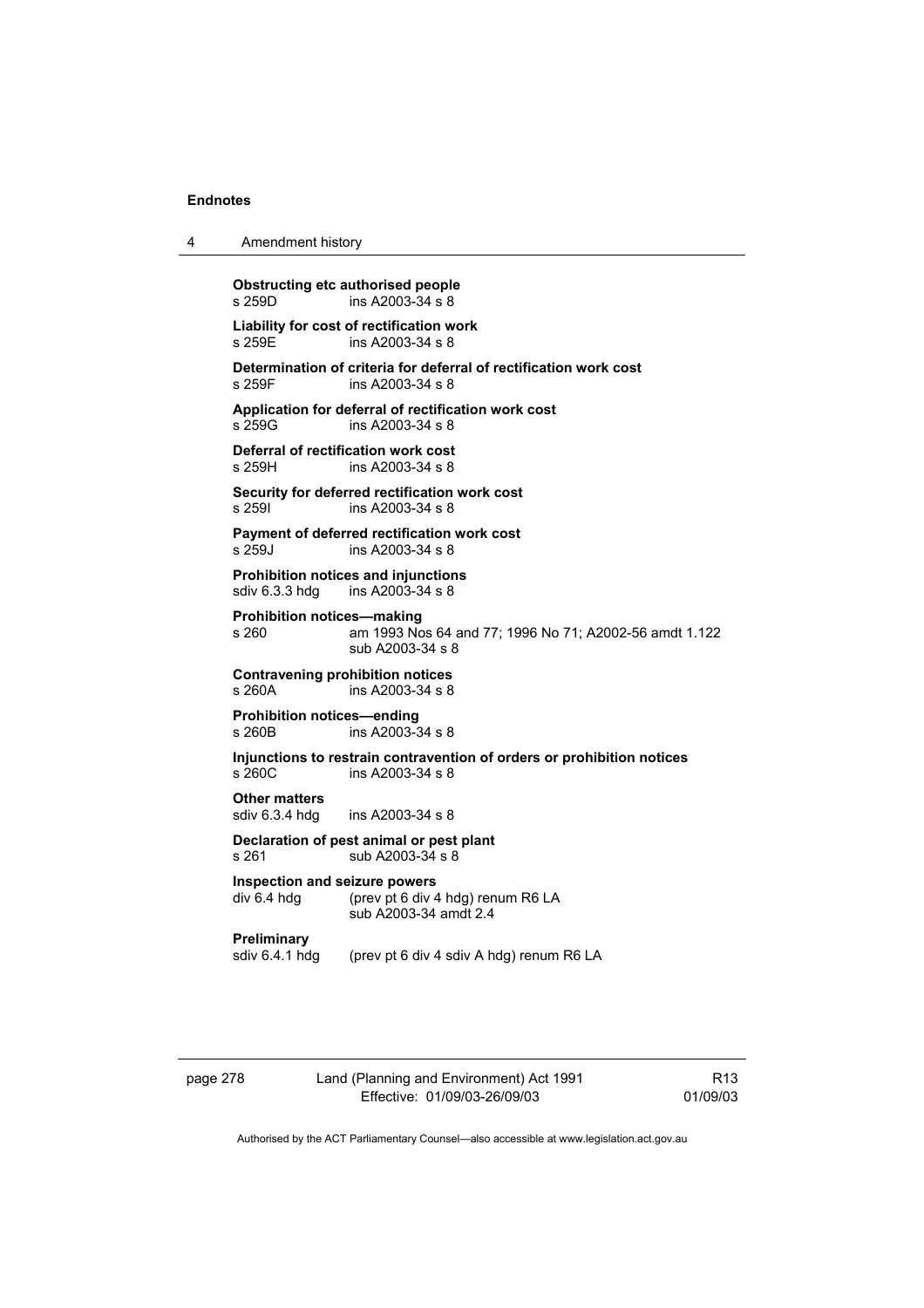Amendment history 4

# R13 Land (Planning and Environment) Act 1991 **Definitions for div 6.4**  sub 2002 No 30 amdt 3.497 def *connected* ins 2002 No 30 amdt 3.497 def *occupier* ins 2002 No 30 amdt 3.497 def *offence* ins 2002 No 30 amdt 3.497 **Appointment of inspectors**  s 263 am A2002-56 amdt 1.134 sub A2003-34 amdt 2.5 **Identity cards**  s 264 am A2002-56 amdt 1.134 sub A2003-34 amdt 1.8 **Power not to be exercised before identity card shown**  s 265 am 1994 No 81; A2002-56 amdt 1.134 sub A2003-34 amdt 1.8 **Inspection**  sdiv 6.4.2 hdg (prev pt 6 div 4 sdiv B hdg) renum R6 LA **Display of identity cards**  s 268 om A2003-34 amdt 1.9 **Powers of inspection**  s 269 am 1994 No 81 **Work carried out at direction of inspector**  s 270 om A2003-34 amdt 1.9 **Disposal of seized items**  s 272 am A2002-56 amdt 1.123, amdt 1.134 **Obstruction of inspectors**  s 274 am 1994 No 81 **Commissioner for land and planning div 6.5 hdg (prev pt 6 div 4A hdg)** (prev pt 6 div 4A hdg) ins 1996 No 85 renum R6 LA om A2002-56 amdt 1.124 **Commissioner for land and planning**  s 274A ins 1996 No 85 am 2002 No 11 amdt 2.66 sub 2002 No 30 amdt 3.498 om A2002-56 amdt 1.124 **Term of office**  s 274B ins 1996 No 85 sub 2002 No 30 amdt 3.498 om A2002-56 amdt 1.124

page 279

Authorised by the ACT Parliamentary Counsel—also accessible at www.legislation.act.gov.au

Effective: 01/09/03-26/09/03

01/09/03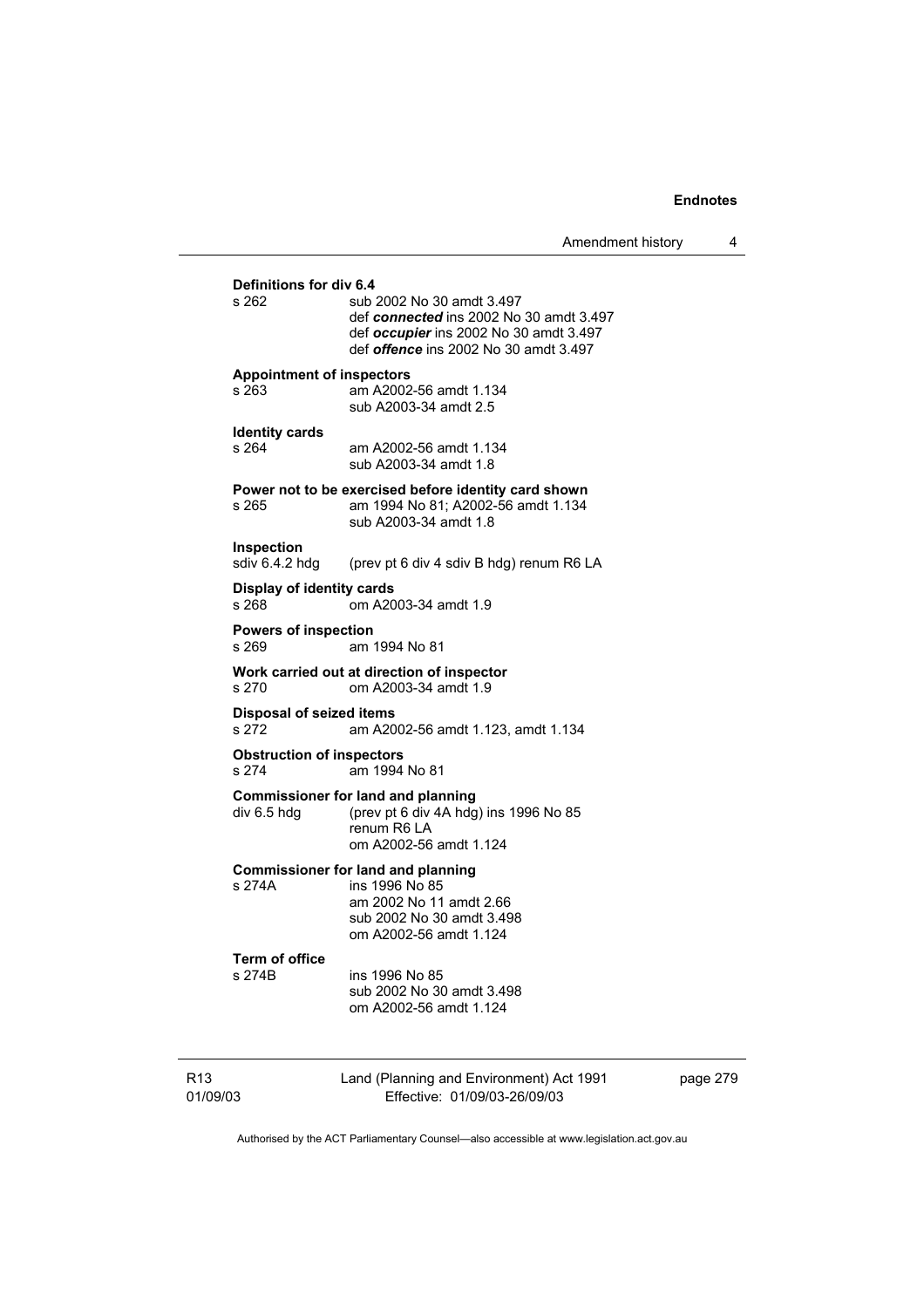| Amendment history |
|-------------------|

| Leave of absence<br>s 274C                                                               | ins 1996 No 85<br>sub 2002 No 30 amdt 3.498<br>om A2002-56 amdt 1.124                                                 |  |  |
|------------------------------------------------------------------------------------------|-----------------------------------------------------------------------------------------------------------------------|--|--|
| Leave of absence<br>s 274D                                                               | ins 1996 No 85<br>om 2002 No 30 amdt 3.498                                                                            |  |  |
| <b>Acting appointments</b><br>s 274F                                                     | ins 1996 No 85<br>om 2002 No 30 amdt 3.498                                                                            |  |  |
| <b>Resignation</b><br>s 274F                                                             | ins 1996 No 85<br>om 2002 No 30 amdt 3.498                                                                            |  |  |
| s 274G                                                                                   | Suspension and removal of commissioner<br>ins 1996 No 85<br>am 2002 No 30 amdts 3.499-3.501<br>om A2002-56 amdt 1.124 |  |  |
| <b>Retirement</b><br>s 274H                                                              | ins 1996 No 85<br>om A2002-56 amdt 1.124                                                                              |  |  |
| <b>Delegation</b><br>s 2741                                                              | ins 1996 No 85<br>sub 2002 No 30 amdt 3.502<br>om A2002-56 amdt 1.124                                                 |  |  |
| <b>Protection from suit</b><br>s 274.I                                                   | ins 1996 No 85<br>am 2002 No 30 amdt 3.503<br>om A2002-56 amdt 1.124                                                  |  |  |
| <b>Miscellaneous</b><br>div 6.6 hdg                                                      | (prev pt 6 div 5 hdg) renum R6 LA                                                                                     |  |  |
| <b>Review of decisions</b><br>sdiv 6.6.1 hdg<br>(prev pt 6 div 5 sdiv A hdg) renum R6 LA |                                                                                                                       |  |  |
| <b>AAT review-general</b><br>s 275                                                       | am 1993 No 77<br>sub 1996 No 71<br>am 1996 No 85<br>sub A2002-56 amdt 1.125                                           |  |  |
| s 275A                                                                                   | Approvals subject to entity's satisfaction<br>ins A2002-56 amdt 1.125                                                 |  |  |
|                                                                                          |                                                                                                                       |  |  |

page 280 Land (Planning and Environment) Act 1991 Effective: 01/09/03-26/09/03

R13 01/09/03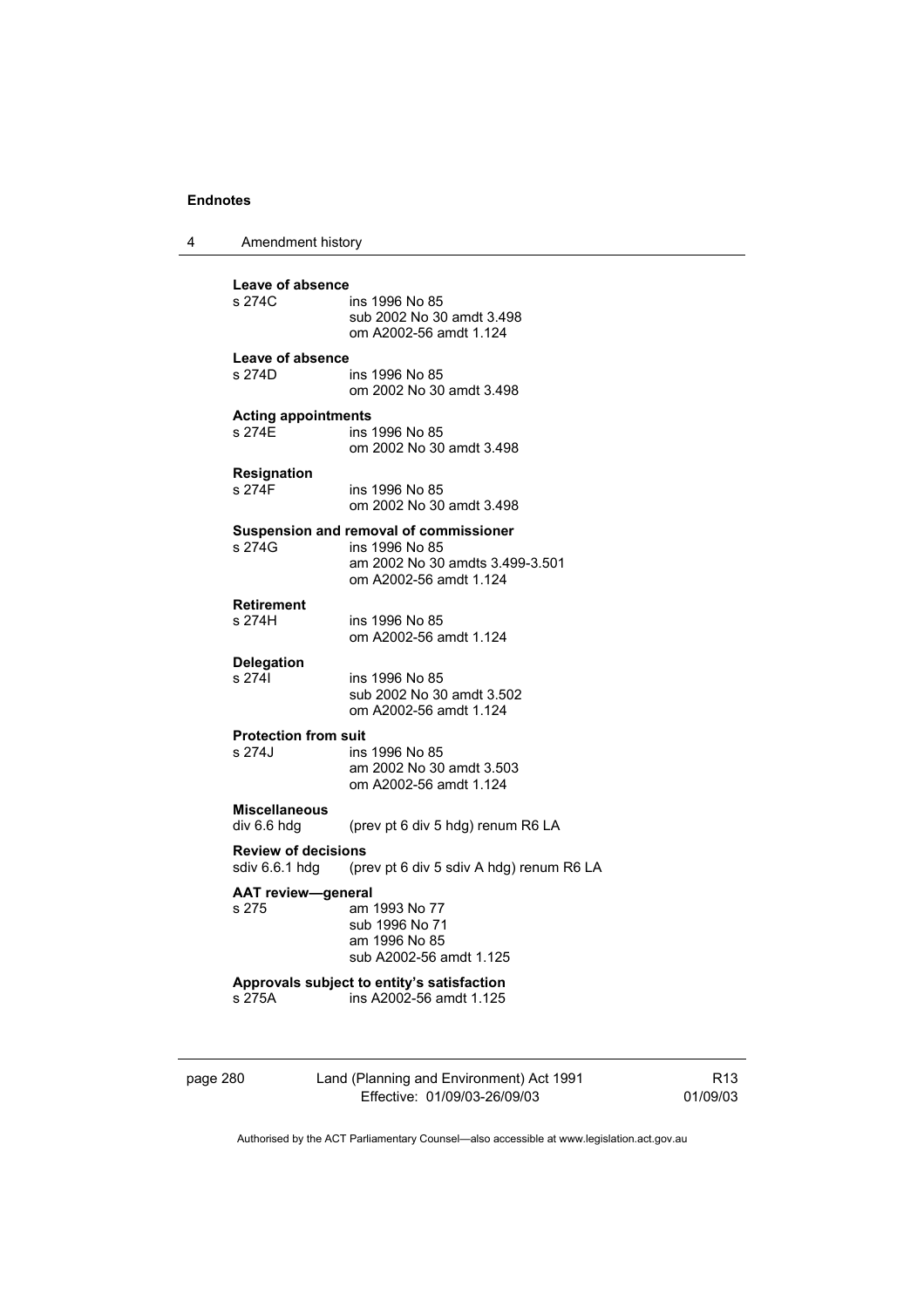|                                           | Amendment history<br>4                                                                                                                                                                                                                             |
|-------------------------------------------|----------------------------------------------------------------------------------------------------------------------------------------------------------------------------------------------------------------------------------------------------|
| s 276 hdg<br>s 276                        | Review of decisions-objectors and third parties to approvals<br>sub A2003-34 amdt 2.6<br>am 1993 No 77; 1996 No 71; 1996 No 85; 1997 No 116; 2000<br>No 15 s 4; 2000 No 37 s 16; A2002-56 amdt 1.126; ss renum<br>R12 LA (see A2002-56 amdt 1.127) |
| s 277                                     | Review of decisions-orders and prohibition notices<br>am 1993 No 77<br>sub 1996 No 7; A2003-34 amdt 1.10                                                                                                                                           |
| <b>Notification of objectors</b><br>s 278 | am 1993 No 77; 1996 No 71; 1996 No 85; 2002 No 30<br>amdt 3.508; A2002-56 amdt 1.128, amdt 1.129; ss renum<br>R12 LA (see A2002-56 amdt 1.130)                                                                                                     |
| s 279 hdg<br>s 279                        | Application for review by objectors-notification to applicants<br>sub A2003-34 amdt 2.7<br>am 1993 No 77; 1996 No 71; 1996 No 85                                                                                                                   |
| s 279A                                    | Challenge to validity of certain decisions<br>ins 1999 No 87 s 4<br>am A2002-56 amdt 1.131                                                                                                                                                         |
| s 280                                     | Applicants and objectors may be made parties to proceedings<br>sub 1993 No 77<br>om 1996 No 71                                                                                                                                                     |
| s 281                                     | Failure to comply with certain notification requirements<br>om 1996 No 71                                                                                                                                                                          |
| General<br>sdiv 6.6.2 hdg                 | (prev pt 6 div 5 sdiv B hdg) renum R6 LA                                                                                                                                                                                                           |
| <b>Regulations</b><br>s 282               | am 1992 No 32; 1996 No 85; 2000 No 37 s 17; 2001 No 44<br>amdts 1.2480-1.2482; A2002-56 amdt 1.132                                                                                                                                                 |
| <b>Administrative appeals</b><br>pt 7 hdg | (prev pt 6A hdg) ins 1993 No 77<br>sub 1996 No 71<br>renum R6 LA                                                                                                                                                                                   |
| <b>Preliminary</b><br>pt 6A div 1 hdg     | ins 1993 No 77<br>om 1996 No 71                                                                                                                                                                                                                    |
| <b>AAT review of decisions</b><br>s 282A  | ins 1993 No 77<br>sub 1996 No 71<br>am 1996 No 85; 1999 No 73 s 12; 2000 No 15 s 5; 2001 No 56<br>amdt 3.435<br>sub A2002-56 amdt 1.136                                                                                                            |
| R <sub>13</sub><br>01/09/03               | Land (Planning and Environment) Act 1991<br>page 281<br>Effective: 01/09/03-26/09/03                                                                                                                                                               |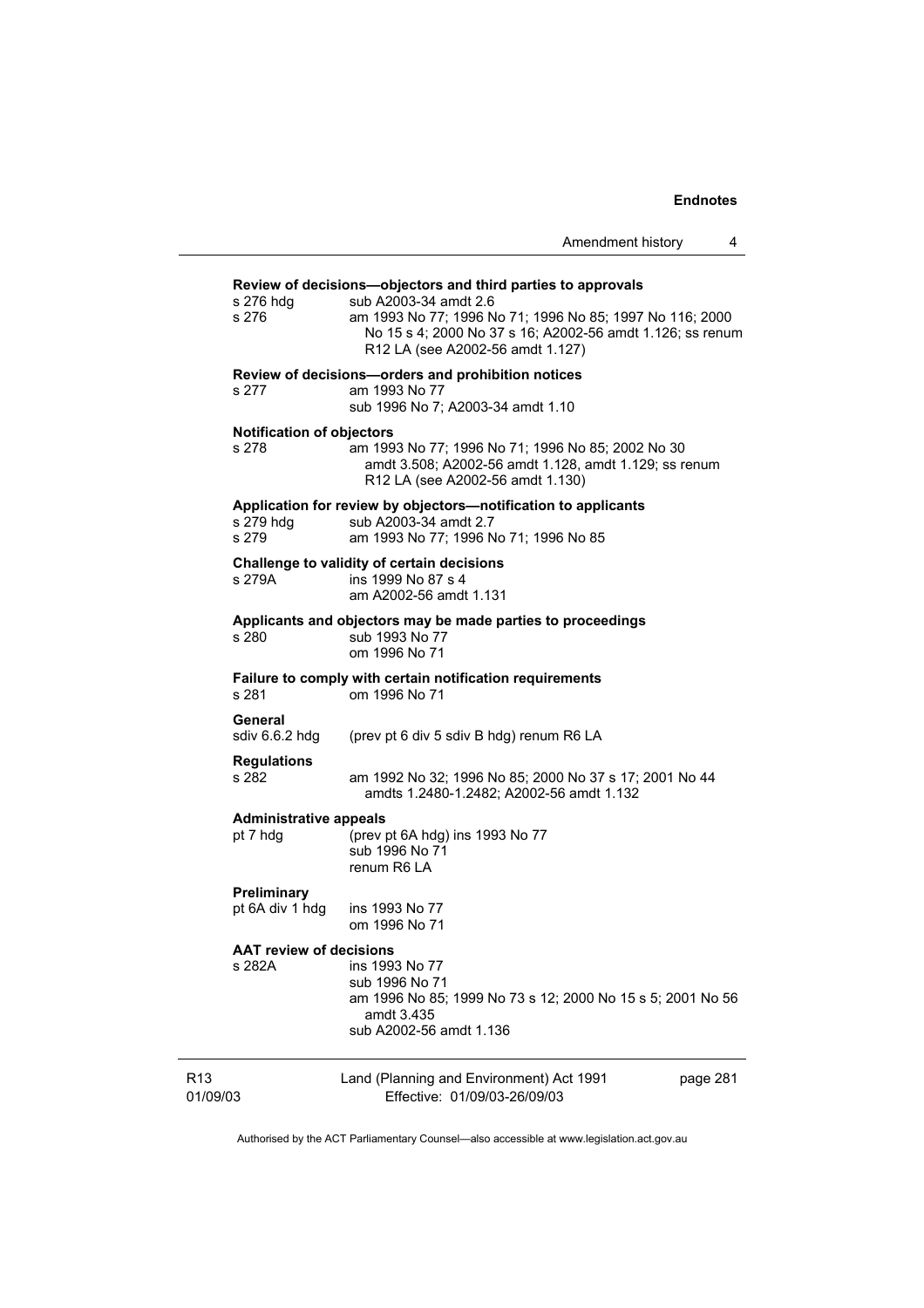| 4 | Amendment history |
|---|-------------------|
|---|-------------------|

| pt 6A div 2 hdg                      | Establishment of land planning and appeals board<br>ins 1993 No 77<br>om 1996 No 71 |
|--------------------------------------|-------------------------------------------------------------------------------------|
| <b>Establishment of board</b>        | ins 1993 No 77                                                                      |
| s 282B                               | om 1996 No 71                                                                       |
| <b>Appointment of members</b>        | ins 1993 No 77                                                                      |
| s 282C                               | om 1996 No 71                                                                       |
| <b>Remuneration and allowances</b>   | ins 1993 No 77                                                                      |
| s 282D                               | om 1996 No 71                                                                       |
| <b>Acting appointments</b>           | ins 1993 No 77                                                                      |
| s 282E                               | om 1996 No 71                                                                       |
| s 282F                               | Deputy chairperson to act for chairperson<br>ins 1993 No 77<br>om 1996 No 71        |
| <b>Delegation</b>                    | ins 1993 No 77                                                                      |
| s 282G                               | om 1996 No 71                                                                       |
| Leave of absence                     | ins 1993 No 77                                                                      |
| s 282H                               | om 1996 No 71                                                                       |
| Other terms and conditions           | ins 1993 No 77                                                                      |
| s 282I                               | om 1996 No 71                                                                       |
| Resignation                          | ins 1993 No 77                                                                      |
| s 282J                               | om 1996 No 71                                                                       |
| <b>Removal from office</b>           | ins 1993 No 77                                                                      |
| s 282K                               | om 1996 No 71                                                                       |
| <b>Organisation of appeals board</b> | ins 1993 No 77                                                                      |
| pt 6A div 3 hdg                      | om 1996 No 71                                                                       |
| <b>Disclosure of interests</b>       | ins 1993 No 77                                                                      |
| s 282L                               | om 1996 No 71                                                                       |

| page 282 |  |
|----------|--|
|----------|--|

# page 282 Land (Planning and Environment) Act 1991 Effective: 01/09/03-26/09/03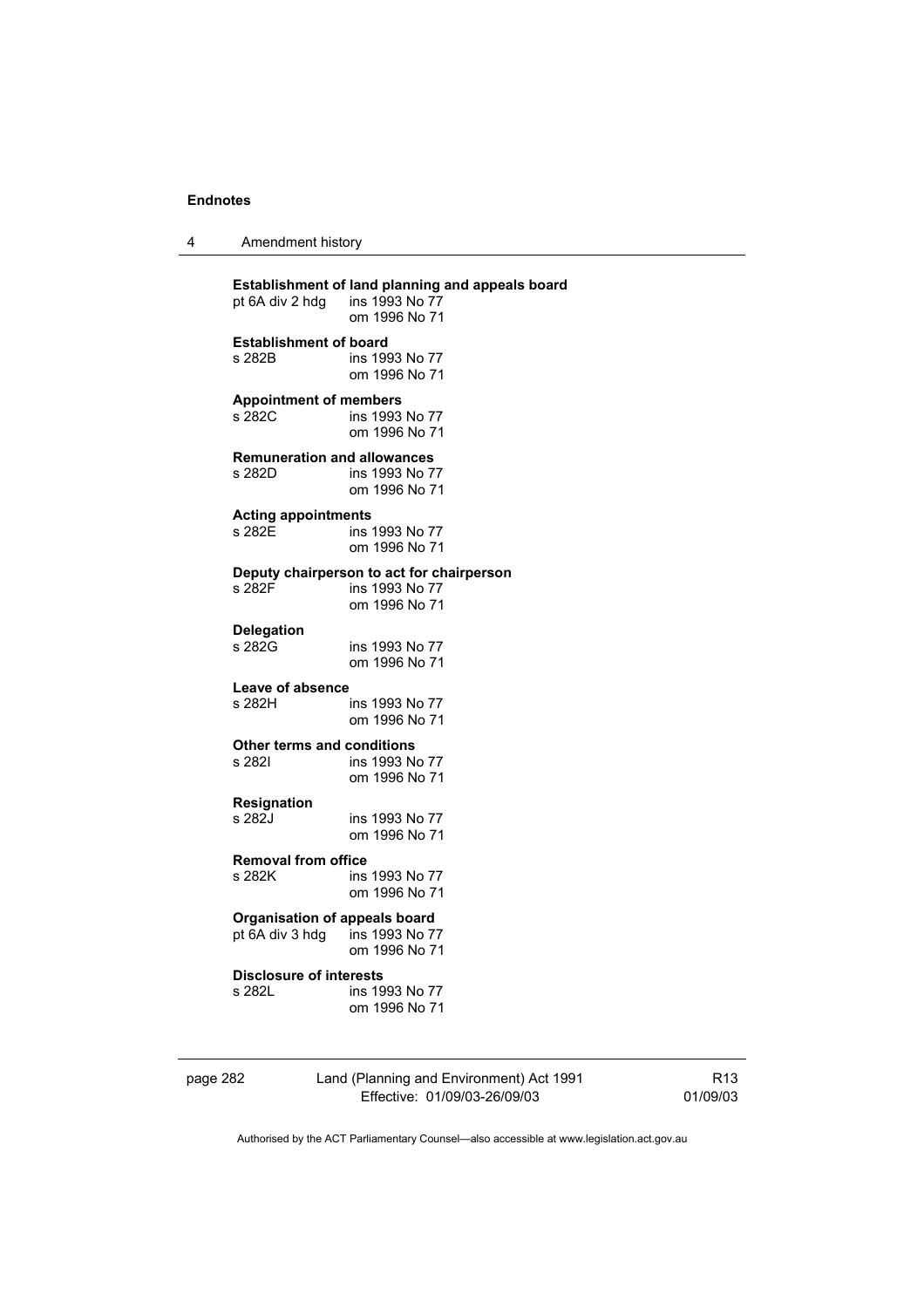Amendment history 4

**Arrangement of business**  ins 1993 No 77 om 1996 No 71 **Constitution of appeals board**<br>**5 282N ins 1993 No 7** ins 1993 No 77 om 1996 No 71 **Member presiding**  s 282P ins 1993 No 77 om 1996 No 71 **Member of appeals board ceasing to be available**  s 282Q ins 1993 No 77 om 1996 No 71 **Places of sitting**  s 282R ins 1993 No 77 om 1996 No 71 **Review by the appeals board of decisions**  pt 6A div  $\frac{1}{4}$  hdg om 1996 No 71 **Reviewable decisions**  ins 1993 No 77 om 1996 No 71 **Persons who may apply to appeals board**  ins 1993 No 77 om 1996 No 71 **Manner of applying for review**<br>**s** 282U **ins 1993 No** 7 ins 1993 No 77 om 1996 No 71 **Parties to proceedings before appeals board**  s 282V ins 1993 No 77 om 1996 No 71 **Representation before appeals board**  ins 1993 No 77 om 1996 No 71 **Procedure of appeals board**<br>s 282X ins 1993 No ins 1993 No 77 om 1996 No 71 **Conferences**  ins 1993 No 77

om 1996 No 71

R13 01/09/03 Land (Planning and Environment) Act 1991 Effective: 01/09/03-26/09/03

page 283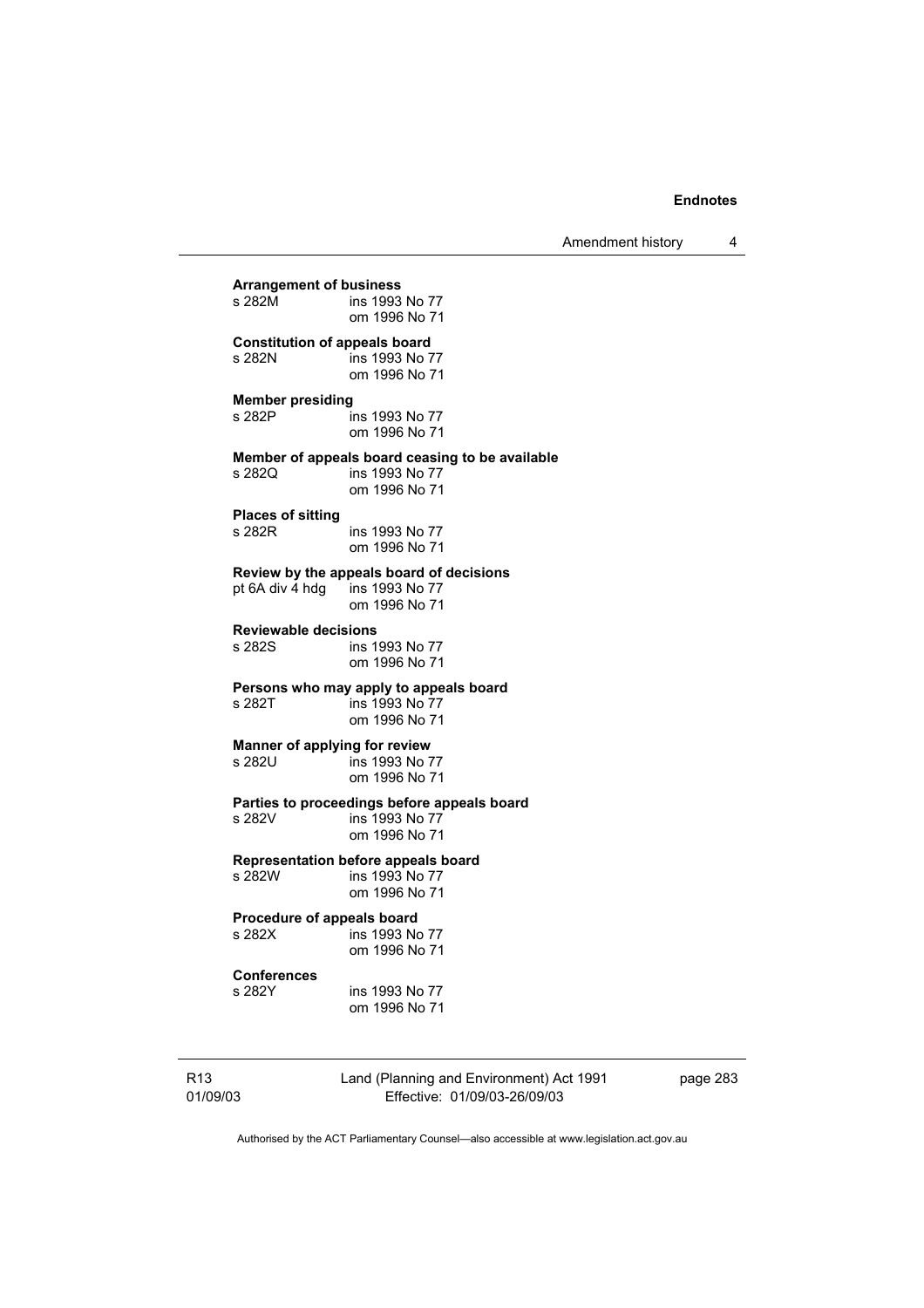4 Amendment history

page 284 Land (Planning and Environment) Act 1991 Effective: 01/09/03-26/09/03 R13 01/09/03 **Hearings to be in public**  ins 1993 No 77 om 1996 No 71 **Lodging of material documents with appeals board**  s 282ZA ins 1993 No 77 om 1996 No 71 **Power of appeals board to obtain additional statements**  s 282ZB ins 1993 No 77 om 1996 No 71 **Opportunity to make submissions**  s 282ZC ins 1993 No 77 om 1996 No 71 **Powers of appeals board**  s 282ZD ins 1993 No 77 om 1996 No 71 **Operation and implementation of a decision that is subject to review**   $ins$  1993 No 77 om 1996 No 71 **Power of appeals board to dismiss application or strike out party**  s 282ZF ins 1993 No 77 om 1996 No 71 **Review by appeals board**  ins 1993 No 77 om 1996 No 71 **Return of documents etc at completion of proceeding**  s 282ZH ins 1993 No 77 om 1996 No 71 **Appeals to Supreme Court from decisions of the appeals board**  s 282ZI ins 1993 No 77 om 1996 No 71 **Operation and implementation of a decision that is subject to appeal**  ins 1993 No 77 om 1996 No 71 **Reference of questions of law to Supreme Court**  ins 1993 No 77 om 1996 No 71 **Sending of documents to, and disclosure of documents by, the Supreme Court**  s 282ZL ins 1993 No 77 om 1996 No 71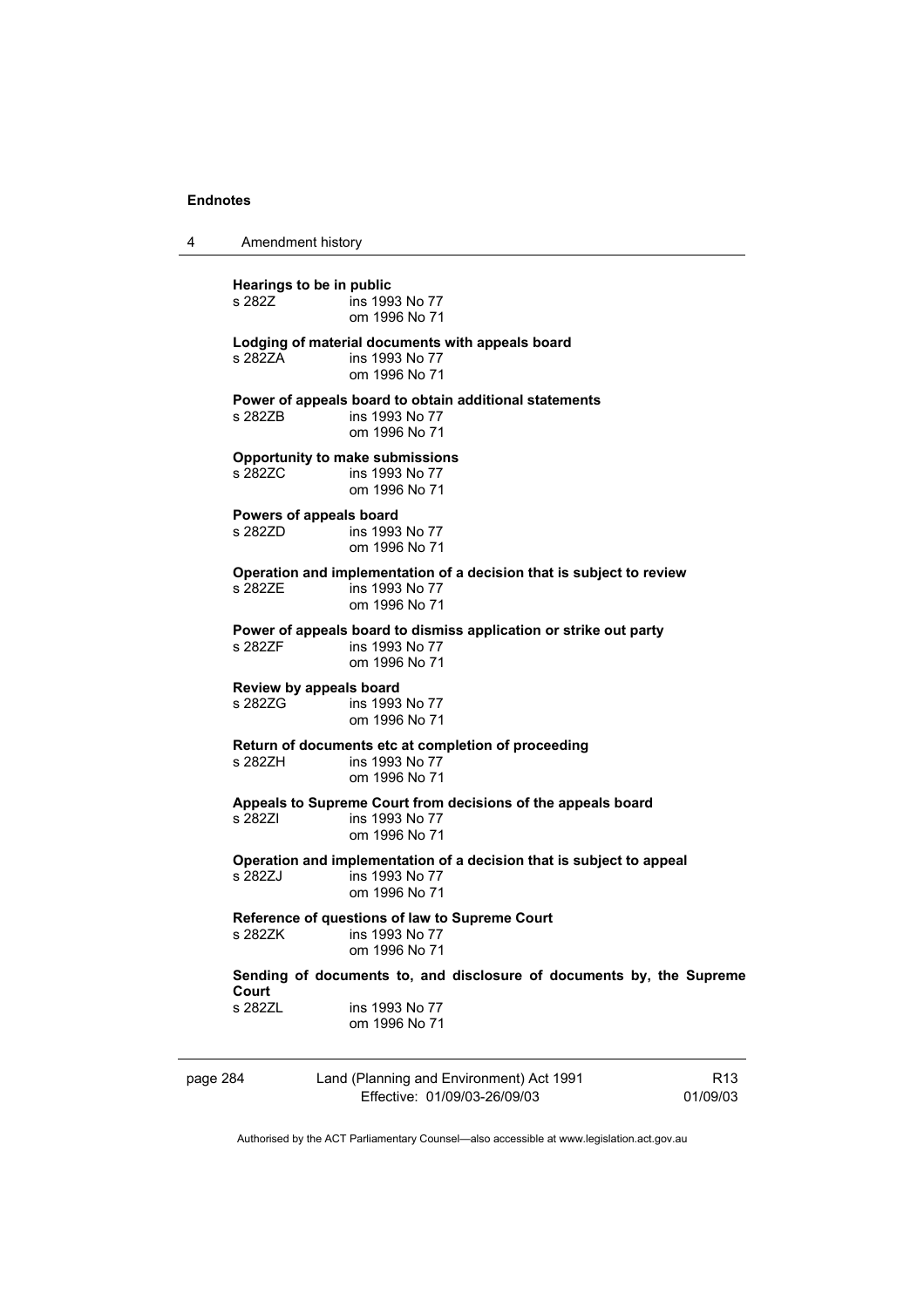Amendment history 4

| <b>Miscellaneous</b>                | ins 1993 No 77                                                                                                                                      |
|-------------------------------------|-----------------------------------------------------------------------------------------------------------------------------------------------------|
| pt 6A div 5 hdg                     | om 1996 No 71                                                                                                                                       |
| s 282ZM                             | Protection of members, representatives and witnesses<br>ins 1993 No 77<br>om 1996 No 71                                                             |
| <b>Failure of witness to attend</b> | ins 1993 No 77                                                                                                                                      |
| s 282ZN                             | om 1996 No 71                                                                                                                                       |
| <b>Refusal to answer questions</b>  | ins 1993 No 77                                                                                                                                      |
| s 282ZP                             | om 1996 No 71                                                                                                                                       |
| <b>False or misleading evidence</b> | ins 1993 No 77                                                                                                                                      |
| s 282ZQ                             | om 1996 No 71                                                                                                                                       |
| <b>Contempt of appeals board</b>    | ins 1993 No 77                                                                                                                                      |
| s 282ZR                             | om 1996 No 71                                                                                                                                       |
| <b>Registry</b>                     | ins 1993 No 77                                                                                                                                      |
| s 282ZS                             | om 1996 No 71                                                                                                                                       |
| Registrar                           | ins 1993 No 77                                                                                                                                      |
| s 282ZT                             | om 1996 No 71                                                                                                                                       |
| <b>Giving of notices</b><br>s 282ZU | ins 1993 No 77<br>am 1994 No 38<br>om 1996 No 71                                                                                                    |
| <b>Lodging of documents</b>         | ins 1993 No 77                                                                                                                                      |
| s 282ZV                             | om 1996 No 71                                                                                                                                       |
| <b>Miscellaneous</b><br>pt 8 hdg    | (prev pt 7 hdg) renum R6 LA                                                                                                                         |
| s 283                               | Persons authorised to exercise the powers of Executive<br>am 1996 No 39; 2002 No 30 amdt 3.504; A2002-56 amdt 1.137;<br>A2003-30 amdt 1.5, amdt 1.6 |
| s 284                               | Power of administrative appeals tribunal and Supreme Court<br>sub 1993 No 77; 1996 No 71                                                            |

R13 01/09/03 Land (Planning and Environment) Act 1991 Effective: 01/09/03-26/09/03

page 285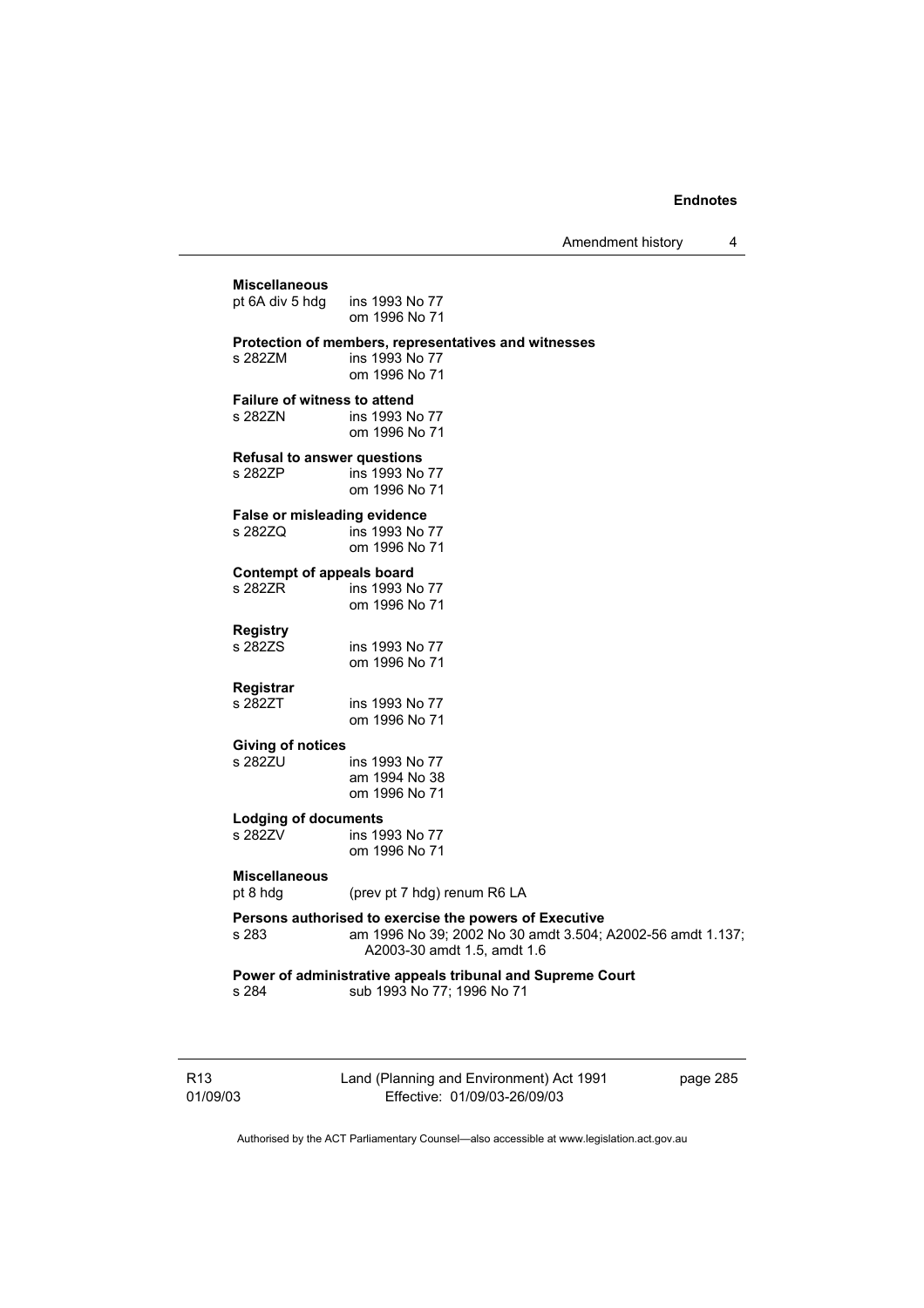| Amendment history<br>л |  |  |
|------------------------|--|--|
|------------------------|--|--|

| <b>Corporations-penalites</b><br>s 285<br>am 1994 No 26<br>$om$ R <sub>5</sub> $R$ A                                  |                                                                                                                                        |  |  |
|-----------------------------------------------------------------------------------------------------------------------|----------------------------------------------------------------------------------------------------------------------------------------|--|--|
| <b>Determination of fees</b><br>s 287                                                                                 | sub 2001 No 44 amdt 1.2483                                                                                                             |  |  |
| <b>Approved forms</b><br>s 287A                                                                                       | ins 2001 No 44 amdt 1.2483<br>am 2002 No 30 amdt 3.505<br>sub A2002-56 amdt 1.138                                                      |  |  |
| <b>Regulation-making power</b><br>s 288                                                                               | am 1994 No 81<br>sub 2001 No 44 amdt 1.2483                                                                                            |  |  |
| <b>Transitional</b><br>pt 9 hdg                                                                                       | (prev pt 8 hdg) ins 2000 No 80 amdt 3.9<br>renum R6 LA                                                                                 |  |  |
| <b>Status of leases and licences</b><br>s 289                                                                         | ins 2000 No 80 amdt 3.9<br>am 2002 No 30 amdt 3.506                                                                                    |  |  |
| Continued application of certain repealed Acts and provisions<br>s 290<br>ins 2000 No 80 amdt 3.9                     |                                                                                                                                        |  |  |
| s 291                                                                                                                 | <b>Conversion of Commonwealth leases</b><br>ins 2001 No 56 amdt 3.436<br>am A2003-34 s 9<br>s (4), (5) exp 1 December 2003 (s 291 (5)) |  |  |
| Consent under City Area Leases Ordinance 1936-s 28<br>s 292<br>ins A2002-56 amdt 1.139<br>exp 1 July 2004 (s 292 (3)) |                                                                                                                                        |  |  |
| <b>Proceedings and evidence</b><br>s 293                                                                              | ins A2003-30 amdt 1.7<br>exp 1 July 2004 (s 293 (9))                                                                                   |  |  |
| Management objectives for public land<br>am A2003-11 amdt 1.1<br>sch 1                                                |                                                                                                                                        |  |  |
| Decisions reviewable by AAT<br>am 1993 No 75; 1996 No 39<br>sch 4<br>om 1996 No 85<br>ins A2002-56 amdt 1.140         |                                                                                                                                        |  |  |
| <b>Activities subject to orders</b><br>sch 5 hdg                                                                      | am A2003-34 amdt 1.11                                                                                                                  |  |  |

page 286 Land (Planning and Environment) Act 1991 Effective: 01/09/03-26/09/03

R13 01/09/03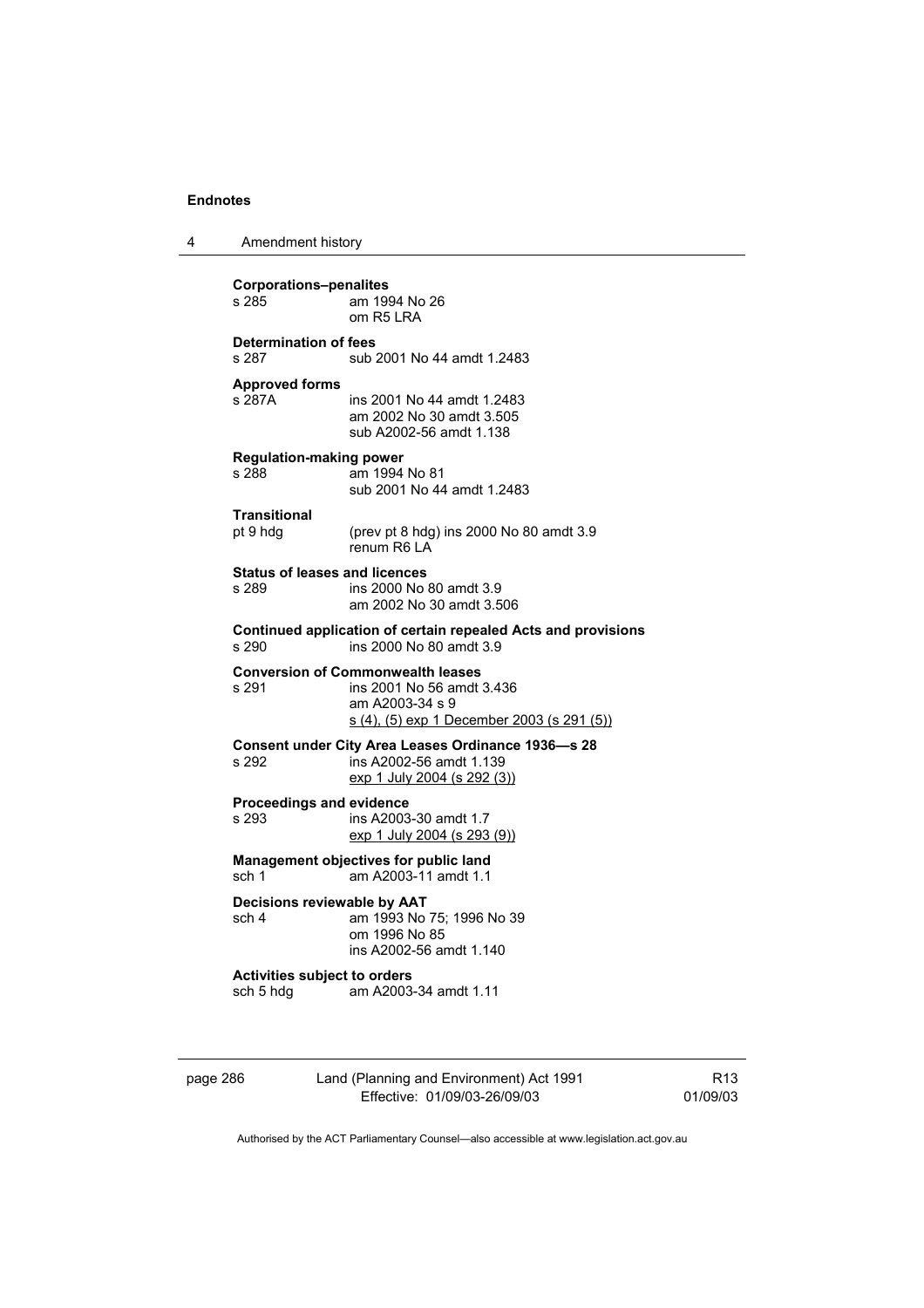|                   | Amendment history                                                                                                                                                                                                                                                                                                                                                                                                                                                                                                                                                                                                                                                                                                                                                                                                                                                        | 4 |
|-------------------|--------------------------------------------------------------------------------------------------------------------------------------------------------------------------------------------------------------------------------------------------------------------------------------------------------------------------------------------------------------------------------------------------------------------------------------------------------------------------------------------------------------------------------------------------------------------------------------------------------------------------------------------------------------------------------------------------------------------------------------------------------------------------------------------------------------------------------------------------------------------------|---|
| sch 5             | am 1993 No 75; 1995 No 21; 1996 No 85; 1997 No 7; 1998 No<br>54; 1999 No 73 s 13; 1999 No 79 sch 3; 2000 No 37 s 18;<br>R6 LA; A2003-34 amdt 2.8                                                                                                                                                                                                                                                                                                                                                                                                                                                                                                                                                                                                                                                                                                                         |   |
| <b>Dictionary</b> |                                                                                                                                                                                                                                                                                                                                                                                                                                                                                                                                                                                                                                                                                                                                                                                                                                                                          |   |
| dict              | ins 2002 No 30 amdt 3.507<br>am A2002-56 amdt 1.141; A2003-14 amdt 1.69<br>def <b>Aboriginal project</b> ins 2002 No 30 amdt 3.507<br>def <b>Aboriginal place</b> ins 2002 No 30 amdt 3.507<br>def <b>Aboriginal tradition</b> ins 2002 No 30 amdt 3.507<br>def application ins 2002 No 30 amdt 3.507<br>def approval ins 2002 No 30 amdt 3.507<br>def assessment ins 2002 No 30 amdt 3.507<br>def <i>authorised person</i> ins 2002 No 30 amdt 3.507<br>sub A2003-34 amdt 1.12<br>def <b>authority</b> ins 2002 No 30 amdt 3.507<br>om A2002-56 amdt 1.142<br>def background papers ins 2002 No 30 amdt 3.507<br>def <b>building</b> ins 2002 No 30 amdt 3.507<br>def building and development provision ins 2002 No 30<br>amdt 3.507<br>def building work ins 2002 No 30 amdt 3.507<br>def cemetery ins A2003-11 amdt 1.2<br>def chairperson ins 2002 No 30 amdt 3.507 |   |
|                   | def commissioner ins 2002 No 30 amdt 3.507<br>om A2002-56 amdt 1.143                                                                                                                                                                                                                                                                                                                                                                                                                                                                                                                                                                                                                                                                                                                                                                                                     |   |

R13 01/09/03 Land (Planning and Environment) Act 1991 Effective: 01/09/03-26/09/03

page 287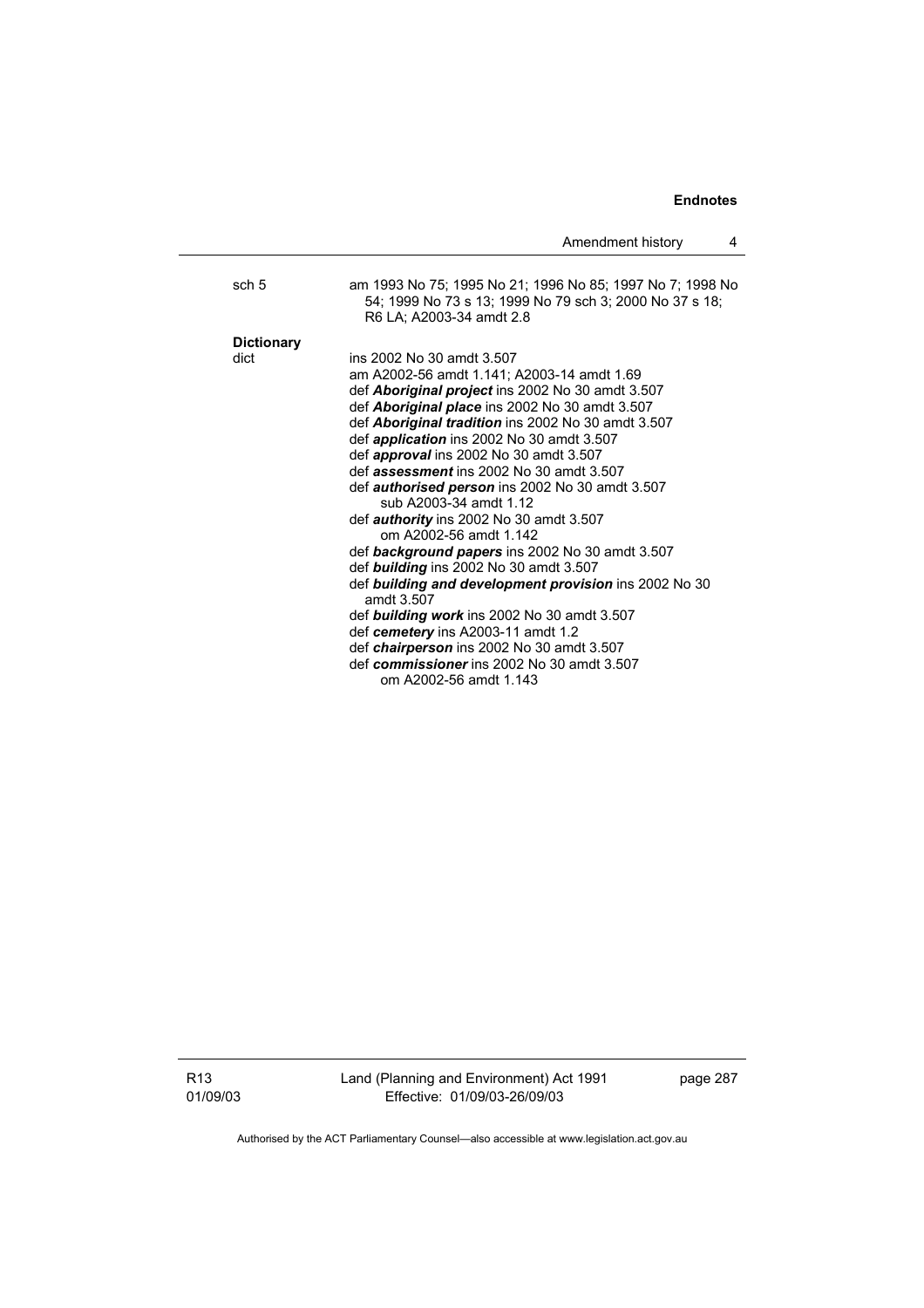4 Amendment history

 def *compensation* ins 2002 No 30 amdt 3.507 def *connected* ins 2002 No 30 amdt 3.507 def *conservation* ins 2002 No 30 amdt 3.507 def *conservator* ins 2002 No 30 amdt 3.507 def *consolidation* ins 2002 No 30 amdt 3.507 def *consultation notice* ins 2002 No 30 amdt 3.507 def *controlled activity* ins 2002 No 30 amdt 3.507 def *dealing* ins 2002 No 30 amdt 3.507 def *defined decision* ins 2002 No 30 amdt 3.507 def *deputy chairperson* ins 2002 No 30 amdt 3.507 def *development* ins 2002 No 30 amdt 3.507 def *discharge amount* ins 2002 No 30 amdt 3.507 def *draft plan variation* ins 2002 No 30 amdt 3.507 def *earlier index number* ins 2002 No 30 amdt 3.507 def *environmental impact* ins 2002 No 30 amdt 3.507 def *environmental impact statement* ins 2002 No 30 amdt 3.507 def *environmental report* ins 2002 No 30 amdt 3.507 def *Environment Minister* ins 2002 No 30 amdt 3.507 def *Executive* ins 2002 No 30 amdt 3.507 def *expert member* ins 2002 No 30 amdt 3.507 def *formal error* ins 2002 No 30 amdt 3.507

 def *Gungahlin central area* ins 2002 No 30 amdt 3.507 om A2003-30 amdt 1.8

page 288 Land (Planning and Environment) Act 1991 Effective: 01/09/03-26/09/03

R13 01/09/03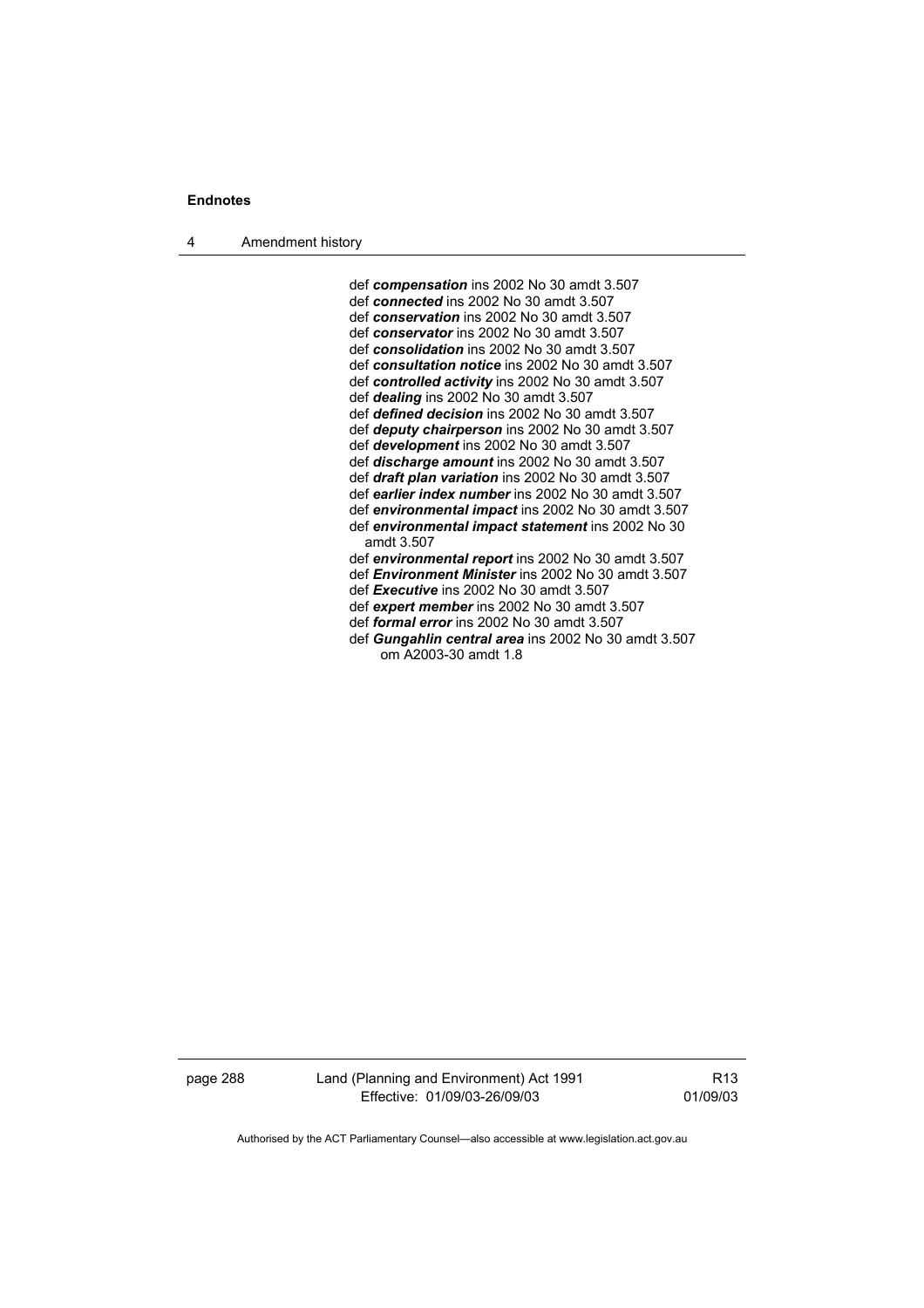def *heritage council* ins 2002 No 30 amdt 3.507 def *heritage object* ins 2002 No 30 amdt 3.507 def *heritage objects register* ins 2002 No 30 amdt 3.507 def *heritage place* ins 2002 No 30 amdt 3.507 def *heritage places register* ins 2002 No 30 amdt 3.507 def *heritage significance* ins 2002 No 30 amdt 3.507 def *holding period* ins 2002 No 30 amdt 3.507 def *index number* ins 2002 No 30 amdt 3.507 def *inquiry* ins 2002 No 30 amdt 3.507 def *inspector* ins A2003-34 amdt 2.9 def *interim heritage places register* ins 2002 No 30 amdt 3.507 def *interim variation* ins 2002 No 30 amdt 3.507 def *land* ins 2002 No 30 amdt 3.507 def *land management agreement* ins 2002 No 30 amdt 3.507 def *later index number* ins 2002 No 30 amdt 3.507 def *lease* ins 2002 No 30 amdt 3.507 def *lessee* ins 2002 No 30 amdt 3.507 def *long lease* ins 2002 No 30 amdt 3.507 def *market value* ins 2002 No 30 amdt 3.507 def *member* ins 2002 No 30 amdt 3.507 def *national capital plan* ins 2002 No 30 amdt 3.507 def *natural environment* ins 2002 No 30 amdt 3.507 def *new application* ins A2002-56 amdt 1.144 def *newspaper* ins 2002 No 30 amdt 3.507 def *nominal rent lease* ins 2002 No 30 amdt 3.507 def *objection* ins 2002 No 30 amdt 3.507 def *occupier* ins 2002 No 30 amdt 3.507 def *offence* ins 2002 No 30 amdt 3.507 def *order* ins 2002 No 30 amdt 3.507 def *original application* ins A2002-56 amdt 1.144 def *original decision* ins A2002-56 amdt 1.144 def *panel* ins 2002 No 30 amdt 3.507 def *permanent member* ins 2002 No 30 amdt 3.507 def *pest animal* ins 2002 No 30 amdt 3.507 sub A2003-34 amdt 1.13 def *pest plant* ins 2002 No 30 amdt 3.507 sub A2003-34 amdt 1.14

R13 01/09/03 Land (Planning and Environment) Act 1991 Effective: 01/09/03-26/09/03

page 289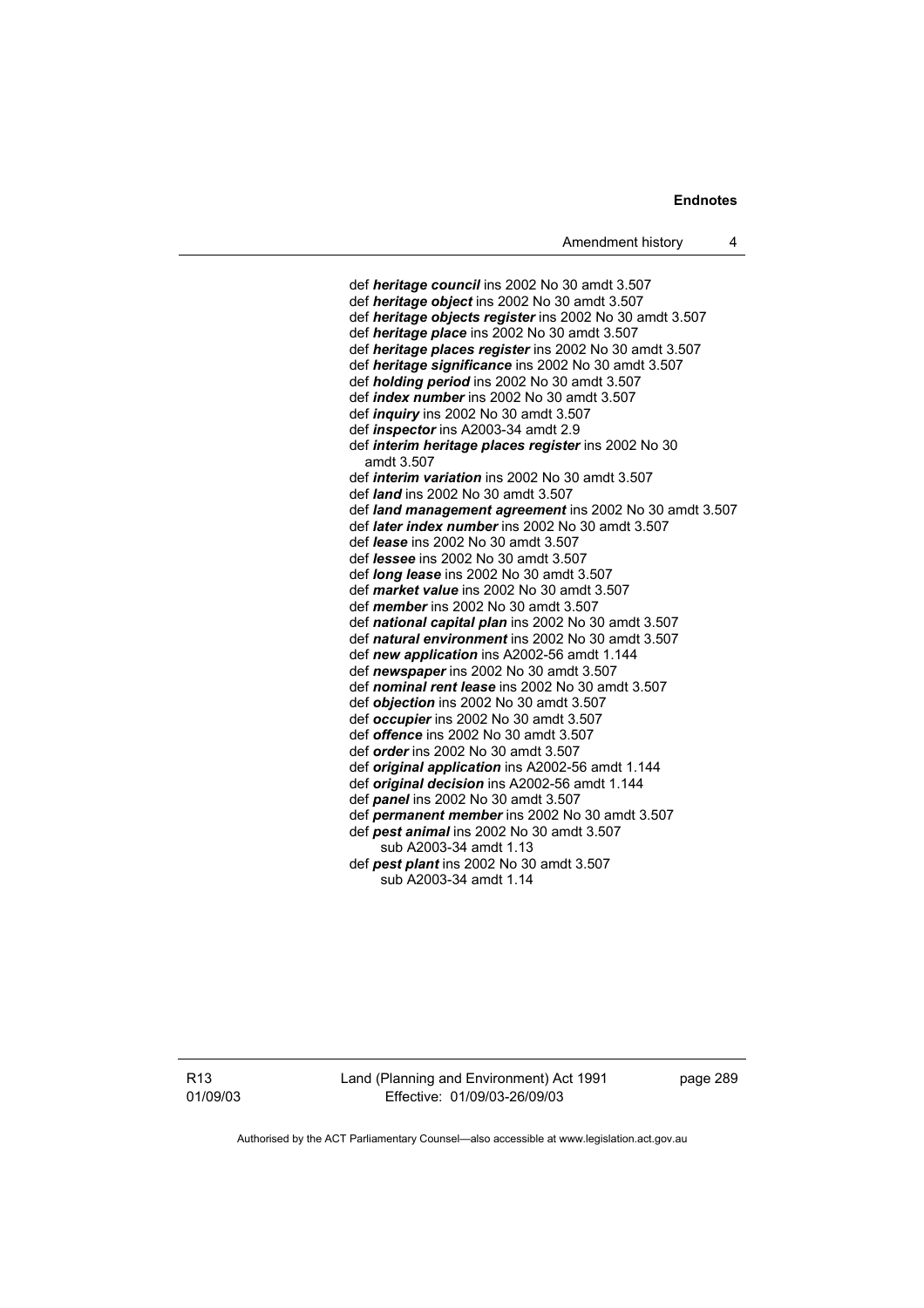5 Earlier republications

 def *place* ins 2002 No 30 amdt 3.507 def *plan* ins 2002 No 30 amdt 3.507 def *plan of management* ins 2002 No 30 amdt 3.507 def *preliminary assessment* ins 2002 No 30 amdt 3.507 def *prescribed period* ins 2002 No 30 amdt 3.507 def *prohibition notice* ins A2003-34 amdt 1.15 def *proponent* ins 2002 No 30 amdt 3.507 def *provision* ins 2002 No 30 amdt 3.507 def *public car park* ins 2002 No 30 amdt 3.507 def *public environment report* ins 2002 No 30 amdt 3.507 def *public land* ins 2002 No 30 amdt 3.507 def *rectification work* ins A2003-34 amdt 1.15 def *registered* ins 2002 No 30 amdt 3.507 def *registered lease* ins 2002 No 30 amdt 3.507 def *registered proprietor* ins 2002 No 30 amdt 3.507 def *registration* ins 2002 No 30 amdt 3.507 def *relevant Aboriginal organisation* ins 2002 No 30 amdt 3.507 def *relevant authority* ins 2002 No 30 amdt 3.507 def *relevant Minister* ins 2002 No 30 amdt 3.507 def *rental lease* ins 2002 No 30 amdt 3.507 def *residential lease* ins 2002 No 30 amdt 3.507 def *restricted information* ins 2002 No 30 amdt 3.507 def *rural lease* ins 2002 No 30 amdt 3.507 def *secretary* ins 2002 No 30 amdt 3.507 def *short lease* ins 2002 No 30 amdt 3.507 def *special Pialligo lease* ins 2002 No 30 amdt 3.507 def *structure* ins 2002 No 30 amdt 3.507 def *subdivision* ins 2002 No 30 amdt 3.507 def *sublease* ins 2002 No 30 amdt 3.507 def *sublessee* ins 2002 No 30 amdt 3.507 def *Territory authority* ins 2002 No 30 amdt 3.507 def *unregistered* ins 2002 No 30 amdt 3.507 def *variation* ins 2002 No 30 amdt 3.507

# **5 Earlier republications**

Some earlier republications were not numbered. The number in column 1 refers to the publication order.

Since 12 September 2001 every authorised republication has been published in electronic pdf format on the ACT legislation register. A selection of authorised republications have also been published in printed format. These republications are marked with an asterisk (\*) in column 1. Except for the footer, electronic and printed versions of an authorised republication are identical.

page 290 Land (Planning and Environment) Act 1991 Effective: 01/09/03-26/09/03

R13 01/09/03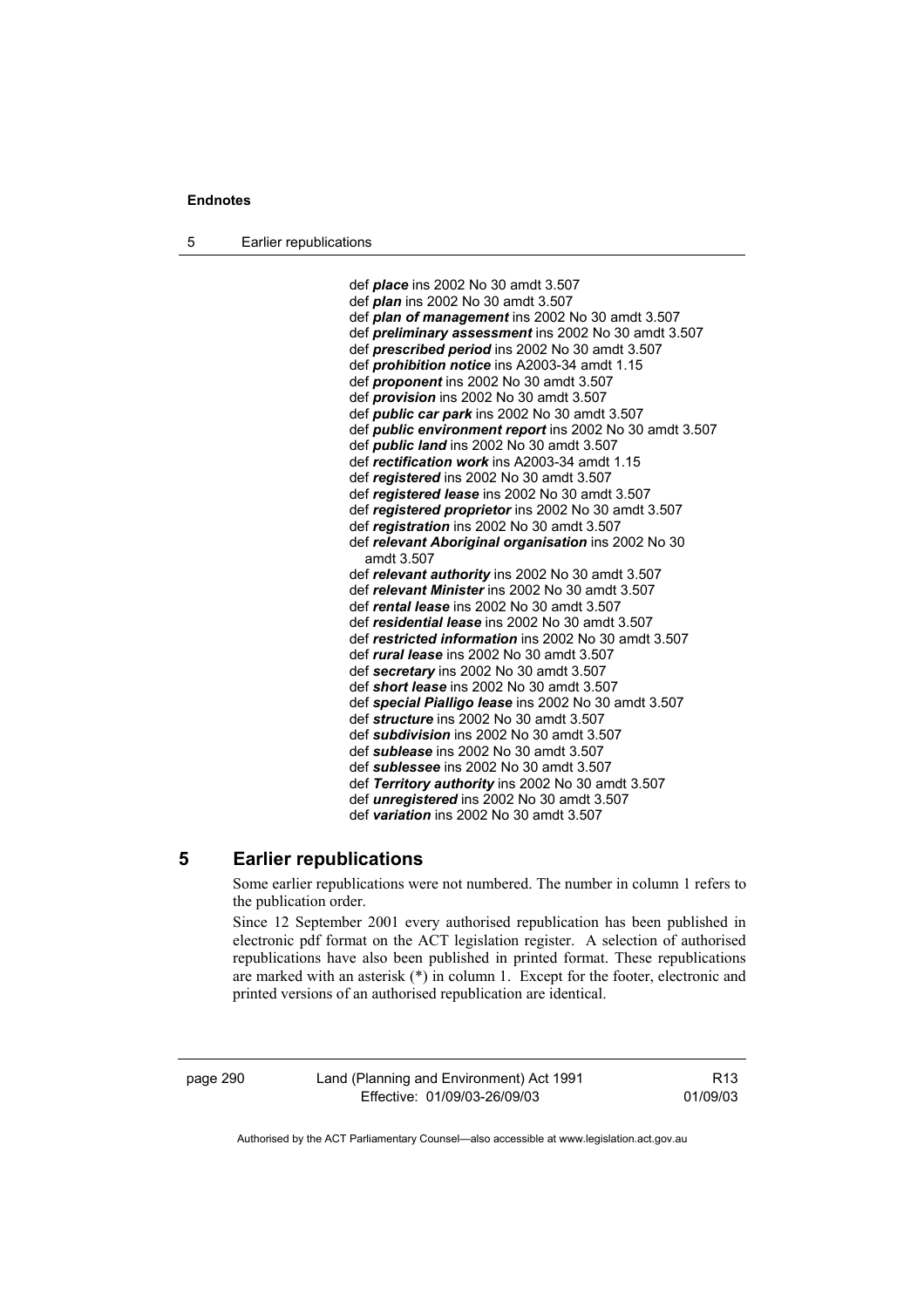| <b>Republication No Amendments to</b>                 |                | <b>Republication date</b> |  |  |
|-------------------------------------------------------|----------------|---------------------------|--|--|
| $\mathbf{1}$                                          | Act 1993 No 90 | 31 January 1994           |  |  |
| $\overline{2}$                                        | Act 1994 No 97 | 28 February 1995          |  |  |
| 3                                                     | Act 1997 No 7  | 24 June 1997              |  |  |
| 4                                                     | Act 1998 No 65 | 28 February 1999          |  |  |
| 5                                                     | Act 2000 No 15 | 30 May 2000               |  |  |
| $6*$                                                  | Act 2001 No 80 | 5 October 2001            |  |  |
| 7                                                     | Act 2001 No 80 | 11 March 2002             |  |  |
| 8                                                     | Act 2002 No 11 | 28 May 2002               |  |  |
| 9                                                     | Act 2002 No 30 | 17 September 2002         |  |  |
| 10                                                    | Act 2002 No 39 | 11 October 2002           |  |  |
| 10 $(RI)$ <sup><math>\pm</math></sup>                 | Act 2002 No 39 | 11 October 2002           |  |  |
| 11                                                    | A2003-14       | 28 March 2003             |  |  |
| 12 <sup>2</sup>                                       | A2003-30       | 1 July 2003               |  |  |
| t includes retrospective amendments by Act 2002 No 49 |                |                           |  |  |

‡ includes retrospective amendments by Act 2002 No 49

# **6 Uncommenced amendments**

The following amendments have not been included in this republication because they were uncommenced at the republication date:

# **Cemeteries and Crematoria Act 2003 A2003-11 (sch 1 pt 1.1)**

# **Part 1.1 Land (Planning and Environment) Act 1991**

# **[1.1] Schedule 1, item 5**

*substitute* 

- 
- 5 cemetery or burial ground 1 to provide for the interment or cremation of human remains and the interment of the ashes of human remains

R13 01/09/03 Land (Planning and Environment) Act 1991 Effective: 01/09/03-26/09/03

page 291